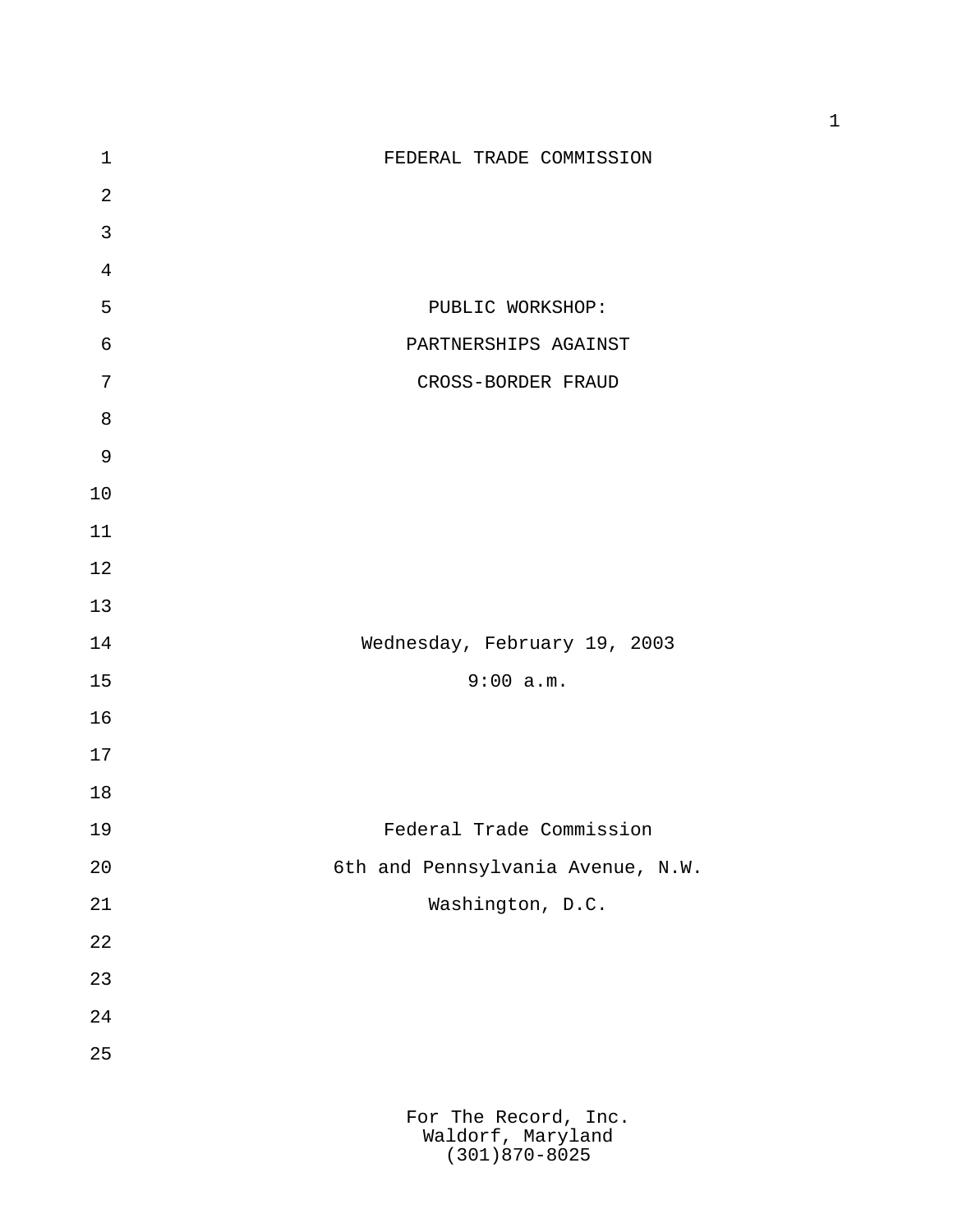**P R O C E E D I N G S - - - - -** MR. STEVENSON: Please welcome the Chairman of the Federal Trade Commission, Tim Muris, who has made a priority of combating cross-border fraud in his time here at the Commission. Ladies and gentlemen, Chairman Tim Muris. MR. MURIS: Thank you very much, Hugh, and

 thank everyone for braving the weather and the streets to get here. And welcome to our Workshop on Public/Private Partnerships to Combat Cross-border Fraud. And I also want to give a special thanks to our international visitors.

 We have convened this workshop to explore how the public and private sectors can cooperate and innovate 16 to fight cross-border consumer fraud. For many reasons, 17 the time is right for this discussion. The evidence of cross-border consumer fraud and the harm it causes to consumers and legitimate businesses appears to be growing. This morning we are releasing statistics from Consumer Sentinel, our central complaint database, which show that cross-border complaints by U.S. consumers rose in the past two years from 11 percent of our total in 2000 to 14 percent last year, a jump from about 14,000 complaints in 2001 to over 24,000 last year.

> For The Record, Inc. Waldorf, Maryland (301)870-8025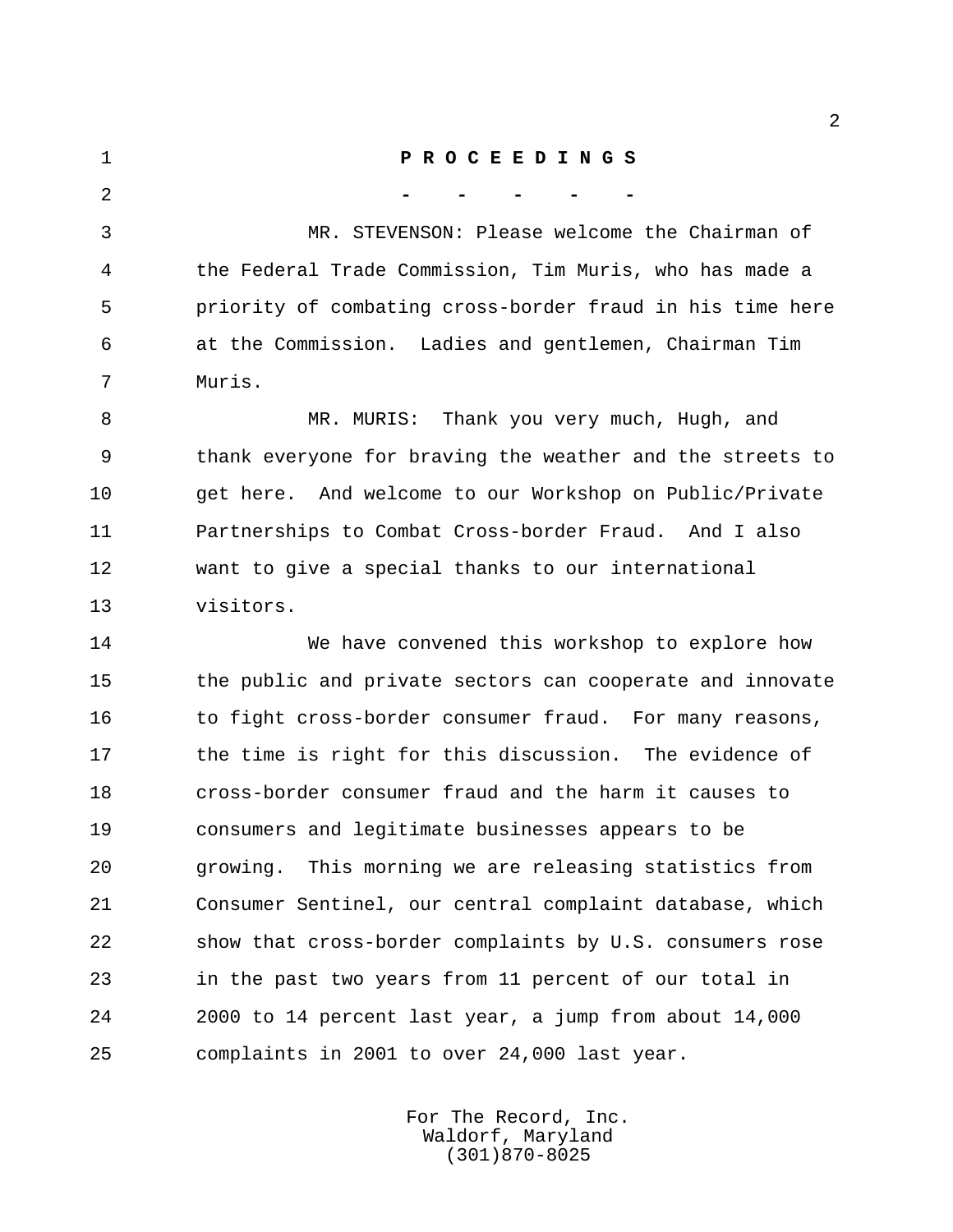The nature of the complaints also is changing. When we first started looking at statistics on cross- border fraud, most of the complaints focused on telemarketing of deceptive and fraudulent schemes based in Canada. While telemarketing schemes are still widespread, complaints about cross-border Internet related schemes located all over the world also have grown from 22 percent of the total two years ago to 34 percent last year.

 The costs of cross-border fraud are high for both consumers and businesses, both in terms of monetary losses and consumer confidence. The FTC has been taking steps to fight foreign scams that harm consumers. We've gone to federal court using our civil powers under the FTC Act to obtain injunctive relief and consumer redress for U.S. and foreign consumers. We have worked on investigations with foreign consumer protection agencies and pursued regional partnerships with U.S. and Canadian civil and criminal law enforcement officials in British Columbia and Ontario. These partnerships have resulted in dozens of law enforcement actions here and in Canada.

 Last year we filed about 20 new lawsuits involving foreign defendants or foreign consumers and continued to pursue dozens of other cases against frauds operating across national borders. Many of these cases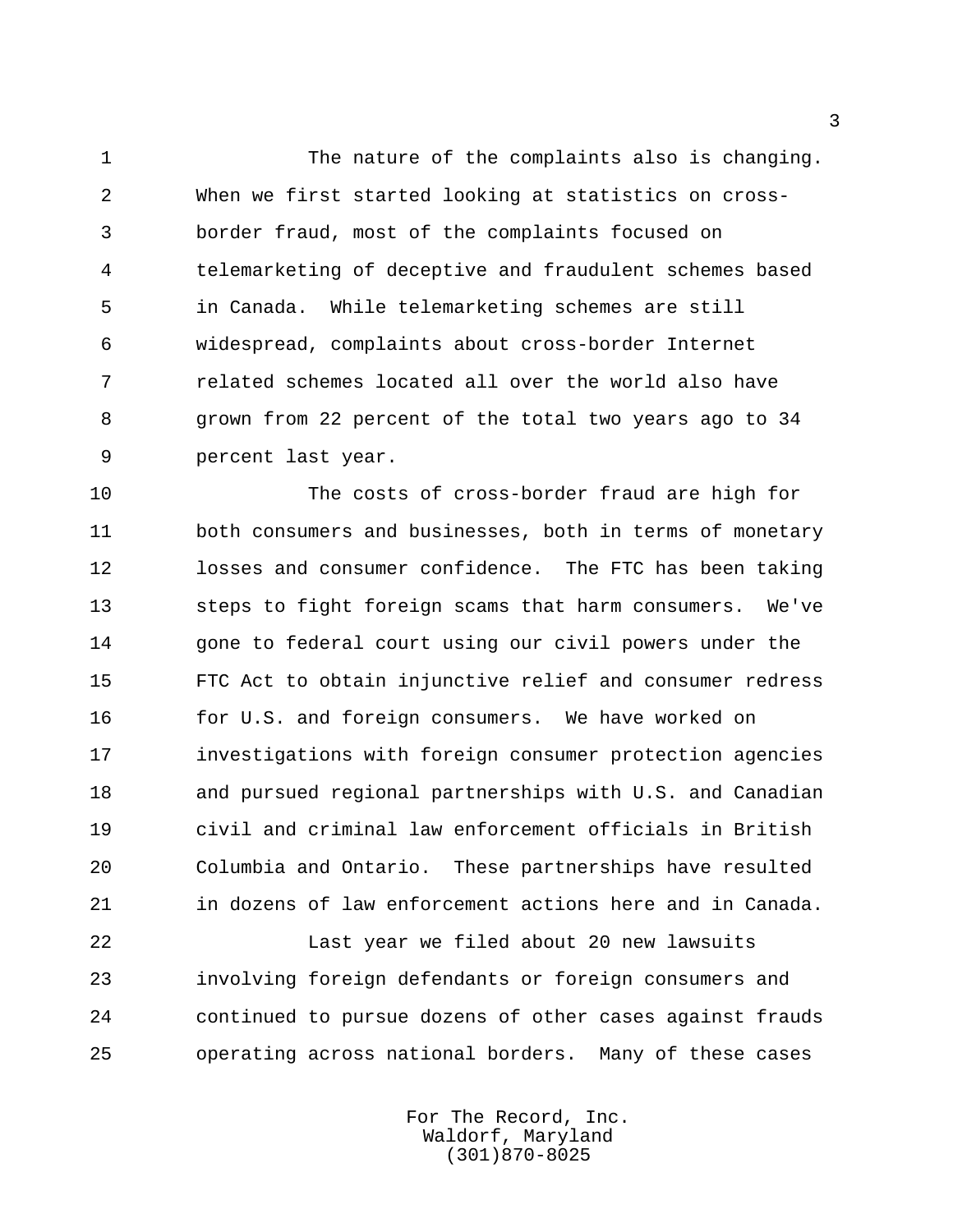deal with the top fraud areas identified in the new Consumer Sentinel statistics: advance fee loans and credit cards, foreign lotteries, sweepstakes and related prize promotion pitches, and Internet offers. In other cases, we face cross-border issues such as defendants transferring funds offshore to avoid paying consumer redress.

 We expect our cross-border fraud caseload to increase in the future. In the first two months of this year alone, we have filed cases against advance fee credit cards pedaled by Canadian telemarketers, bogus international driving licenses advertised through spam by defendants in Denmark and other foreign countries, and products and programs sold over the Internet by defendants based in Switzerland that falsely claimed to cure cancer, AIDs, and other serious diseases.

 Indeed, tomorrow we will hold a press conference to announce the filing of a case against U.S., Canadian and U.K. defendants using the Internet and telemarketing to advertise so-called treatments at a clinic in Tijuana, Mexico. These treatments use an electromagnetic device that purportedly could kill cancer cells and cure consumers of breast, lung, brain, and liver cancers.

We need to do more to bring cross-border fraud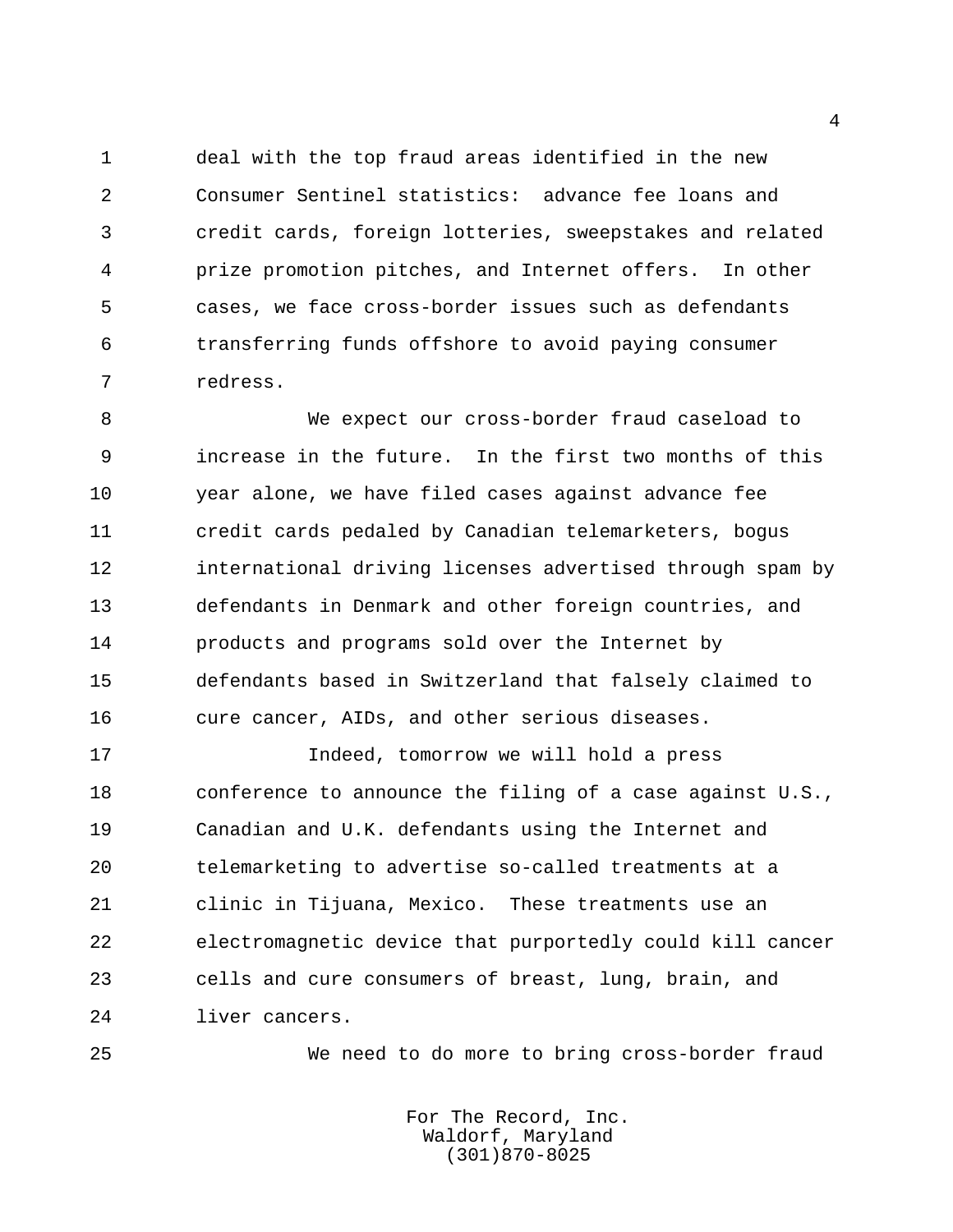under control. Recently we have begun to implement our five point plan for fighting cross-border fraud, which I announced this past October. One of the five points and the impetus of this workshop is to explore new ways for the government and the private sector to work together. We hope the discussions over the next two days will provide us with a concrete action plan for such partnerships.

 Today we will study existing models of public/ private sector cooperation and discuss the opportunities for cooperation with various financial sector entities. We have invited banks and other financial institutions, credit cards, ACH processors and money transmitter services. Tomorrow morning we will explore potential partnerships with commercial mail receiving agencies and industry and self-regulatory organizations.

 We will then focus on the role of Internet businesses: ISPs, web hosting companies, and domain registration authorities. We look forward to discuss what we can do together in information sharing, risk analysis, identification and location of investigatory targets, training, asset recovery, and consumer education to reduce cross-border fraud.

 Again, I would like to welcome you all here and thank you for participating in what we expect to be a

> For The Record, Inc. Waldorf, Maryland (301)870-8025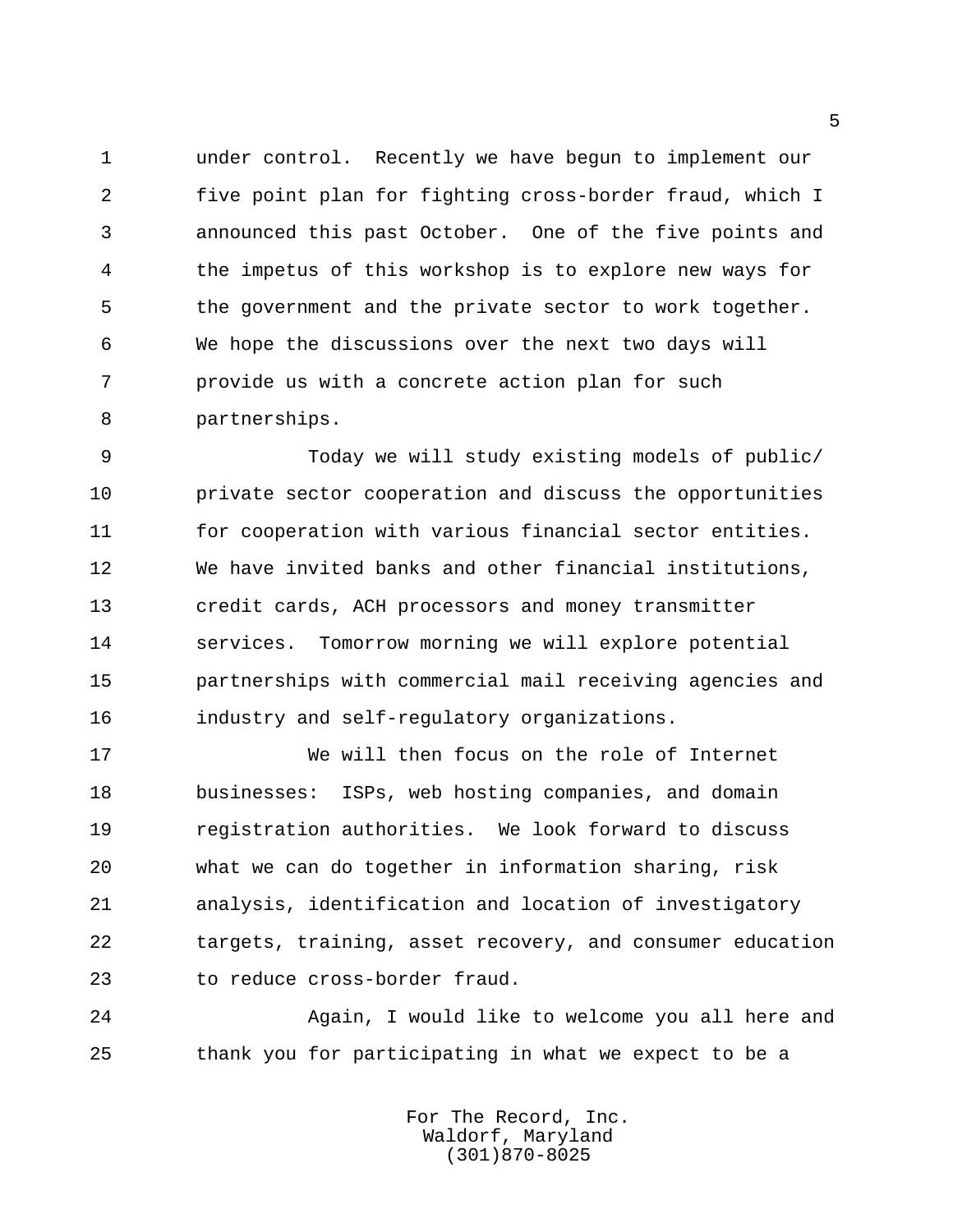productive and enlightening workshop. In addition, I would like to thank my fellow Commissioner -- (break in tape)[Commissioner Mozelle Thompson, and Ted Kassinger, General Counsel of the Department of Commerce, who] -- served as an attorney with the U.S. Department of State and the U.S. International Trade Commission. On a personal note, this is the sixth job I've had in the federal government, and one of the great pleasures is to meet the many other outstanding people who serve in the government. And it's been a pleasure to meet Ted and to work with him and to welcome him here

12 today. Thank you, Ted.<br>
This text previously omitted from transcript.) We will now watch a short video featuring remarks by Susan Collins, the United States Senator<br>
from Maine. Senator Collins, who was elected in 1996, 

## **[Presentation of Videotaped Remarks by**

**Senator Susan Collins, Chairman Senate Committee on**

**Governmental Affairs (Separate document:Collins.pdf)].**

 MR. KASSINGER: Good morning. I guess I'm about three jobs behind Tim in my government career. I appreciate that introduction. Good morning, Commissioner Thompson, ladies and gentlemen. It's a pleasure to be here to join you in this important program on cross- border commercial fraud. I want to thank the Federal Trade Commission on behalf of our agency, certainly, for its ongoing work and leadership on this important topic.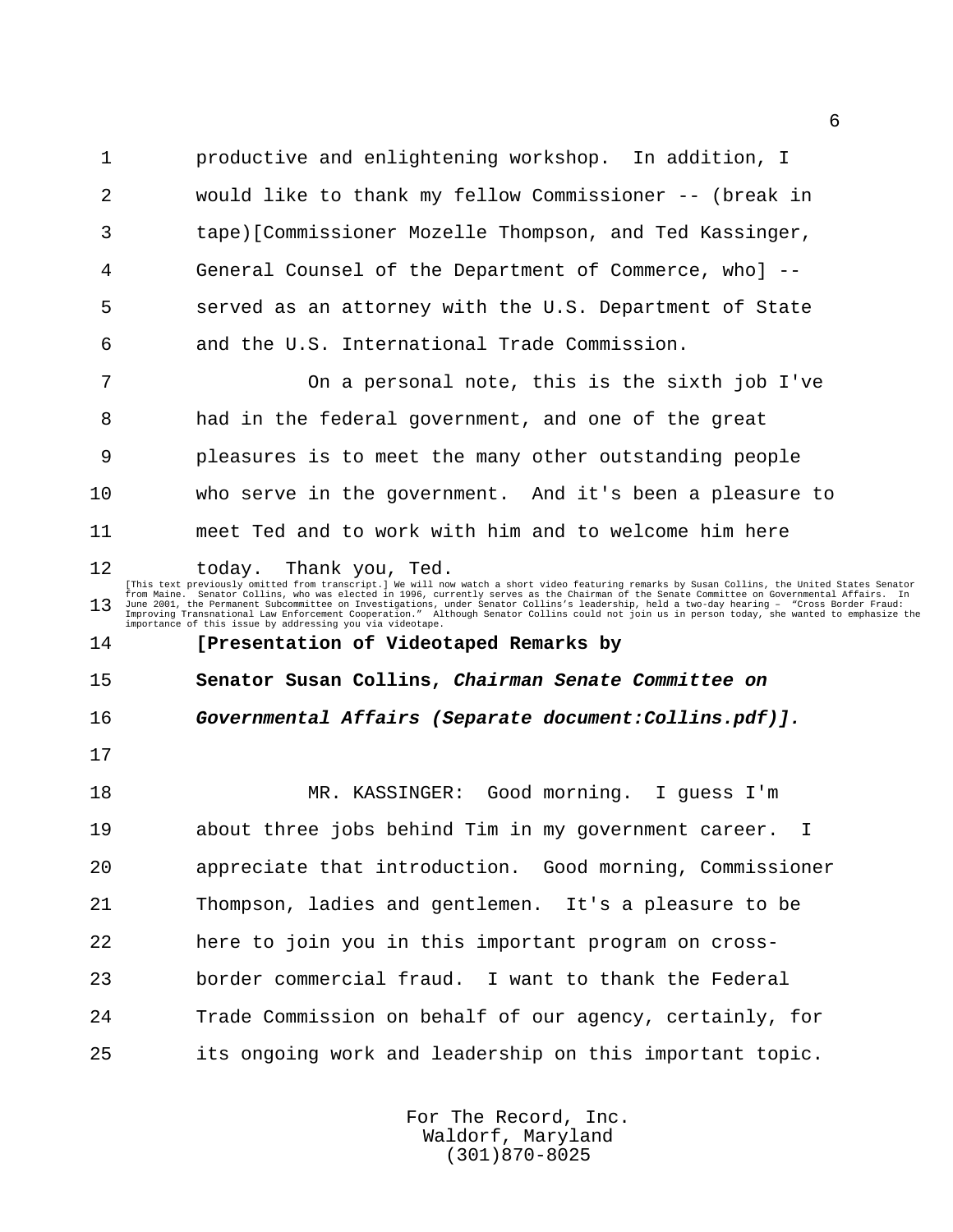Promoting trade is a core mission of the Commerce Department. We seek to create opportunities for U.S. businesses and entrepreneurs to market globally, reaching for those multitudes of customers abroad who can enable business and employment growth that are otherwise unattainable in merely the U.S. market. But equally important, the competition unleashed by expanding international Commerce benefits consumers by increasing choices of products and services.

 But whatever expansion and commercial opportunities our agency and others might achieve through negotiating reductions in trade barriers or removing unfair foreign trade practices will be diminished if private sector participants lack confidence in the transactions in which they engage internationally.

 Those who would defraud others have never recognized geographic borders, but clearly the opportunities and the temptations for nefarious behavior have only increased with the advent of new technologies, and perhaps the ever increasing experience of consumers who travel and do business around the world. But if borders no longer shelter victims, they still offer cover to the unscrupulous, and that is the important target of the work of the Commission here today with you. It has to be a public/private partnership.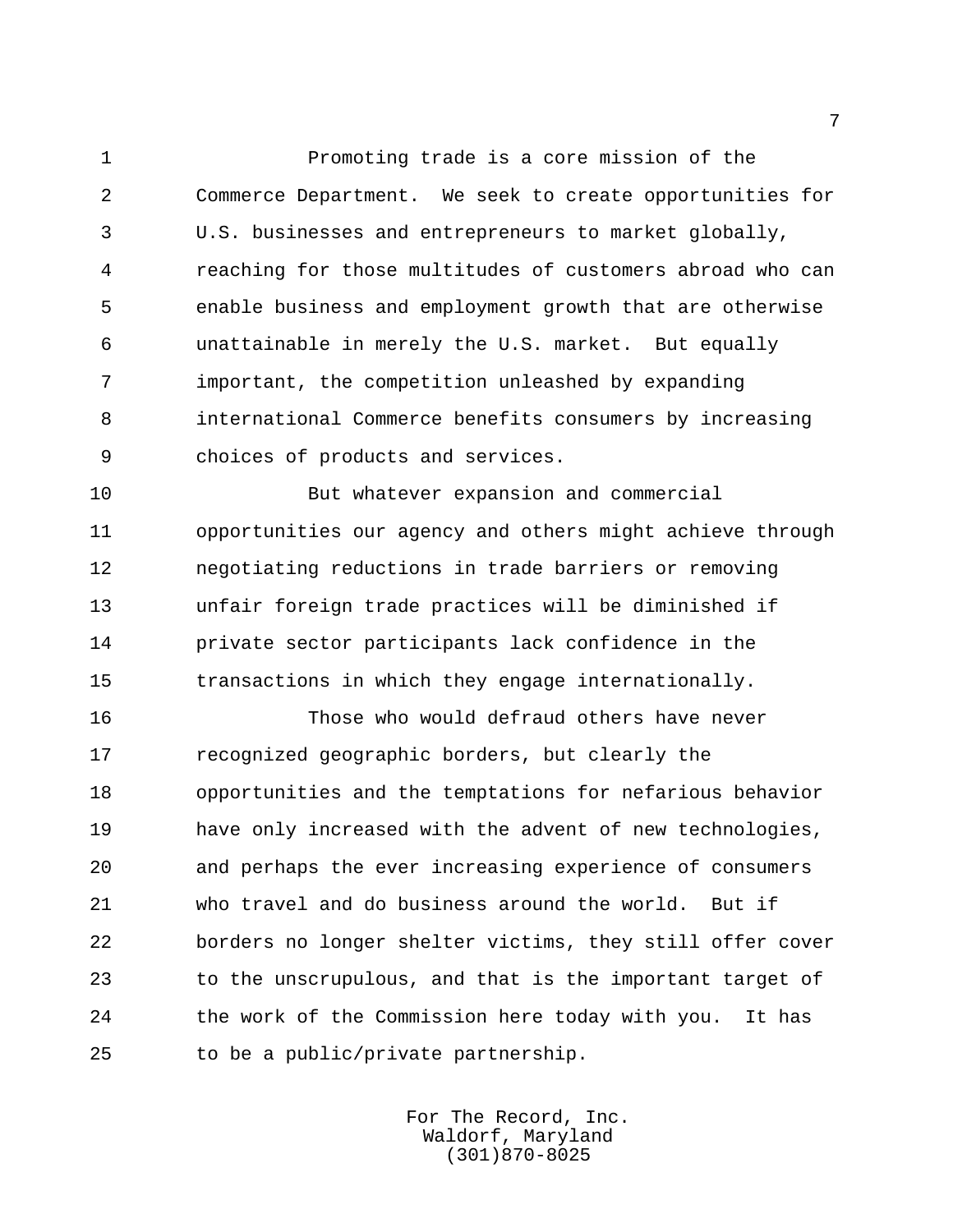The Commerce Department supports these efforts. On our own, we've been doing a few things that we think can serve as examples of the way that the public/private sectors can cooperate to address the cross-border fraud problems and other challenges of the Internet age. Let me just touch on a few of them.

 First, consumer privacy. For several years consumer privacy issues have been the subject of intense discussions with our major trading partners. The fundamental questions that we debate domestically do not change in the international arena. In both contexts, governments are properly concerned with the need to deter and to prosecute fraud and to defend against unwanted invasions of privacy.

 On the other hand, there is the need to guard against overly prescriptive measures that will chill entirely desirable and legitimate commercial activities having real consumer benefits. Pursuing the right balance requires the identification of legitimate business needs for personal information, as well as effective safeguards against the misuse of such information that needs protection.

 We have found occasionally that in assessing these questions, our trading partners often proceed from different assumptions than we do about the value and

> For The Record, Inc. Waldorf, Maryland (301)870-8025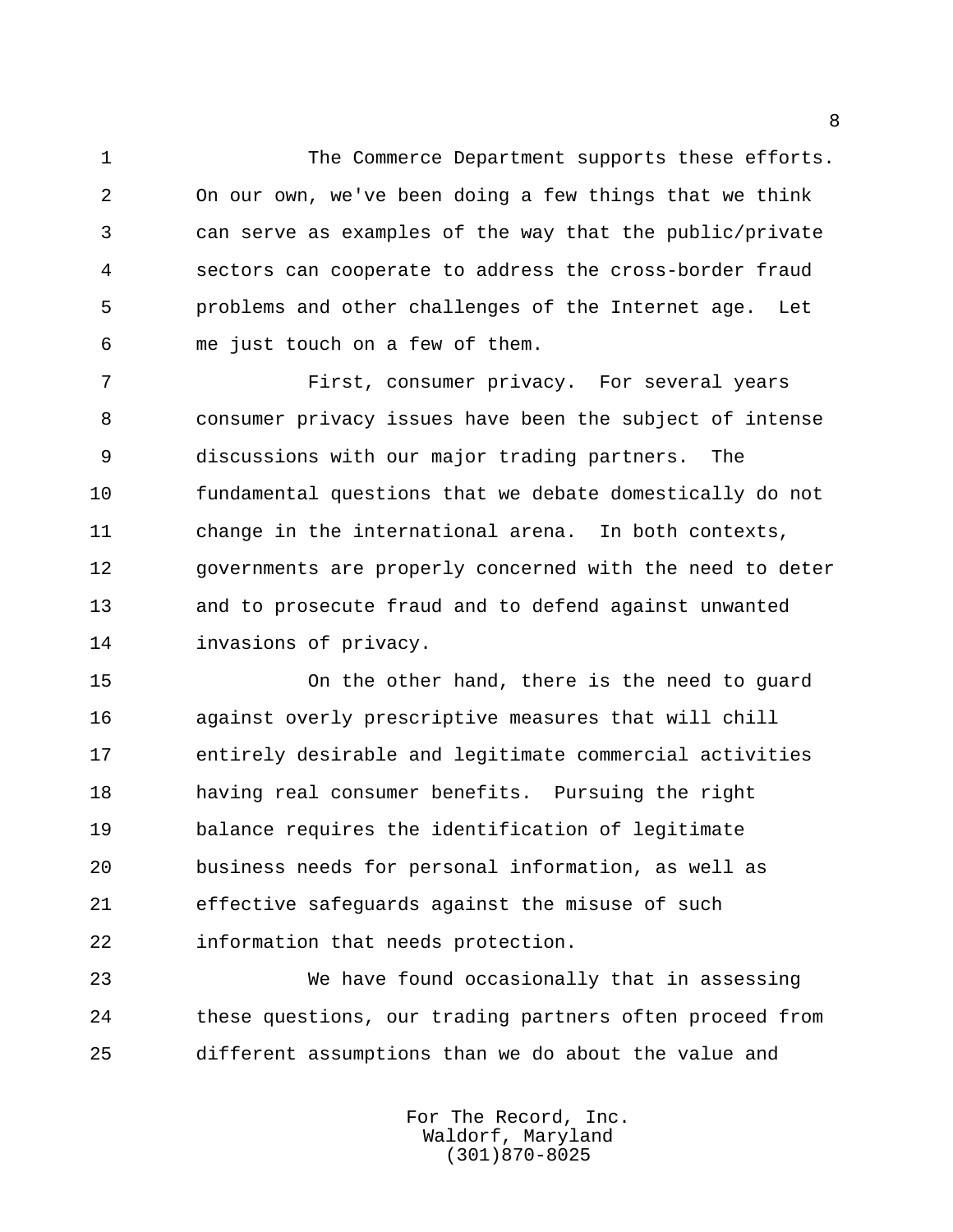legitimacy of personal data collection activities and the best means to safeguard against fraud and abuse of that data. An important case in point is our ongoing dialogue with the European Commission concerning its directive on data protection. That directive is designed to protect European consumers' personal identifiable information from misappropriation and misuse by data controllers or companies who receive personal information for any reason. Most importantly from the U.S. perspective, the directive restricts the transmission of such data outside 11 the EU unless information that is being sent will receive adequate protection.

 Unlike the approach taken by Europe for protection of personal information, the U.S. approach to privacy primarily has relied on a combination of industry, self-regulation and sectoral privacy legislation in areas like financial and medical records. Over the years, we have sought to find a way to bridge these differences in approach so that data flows would not be cut off by the directive while addressing the legitimate privacy interests of European consumers.

 After two years of negotiations, the United States and the European Commission reached agreement on a framework known as the safe harbor. The safe harbor is a voluntary arrangement whereby U.S. companies may elect to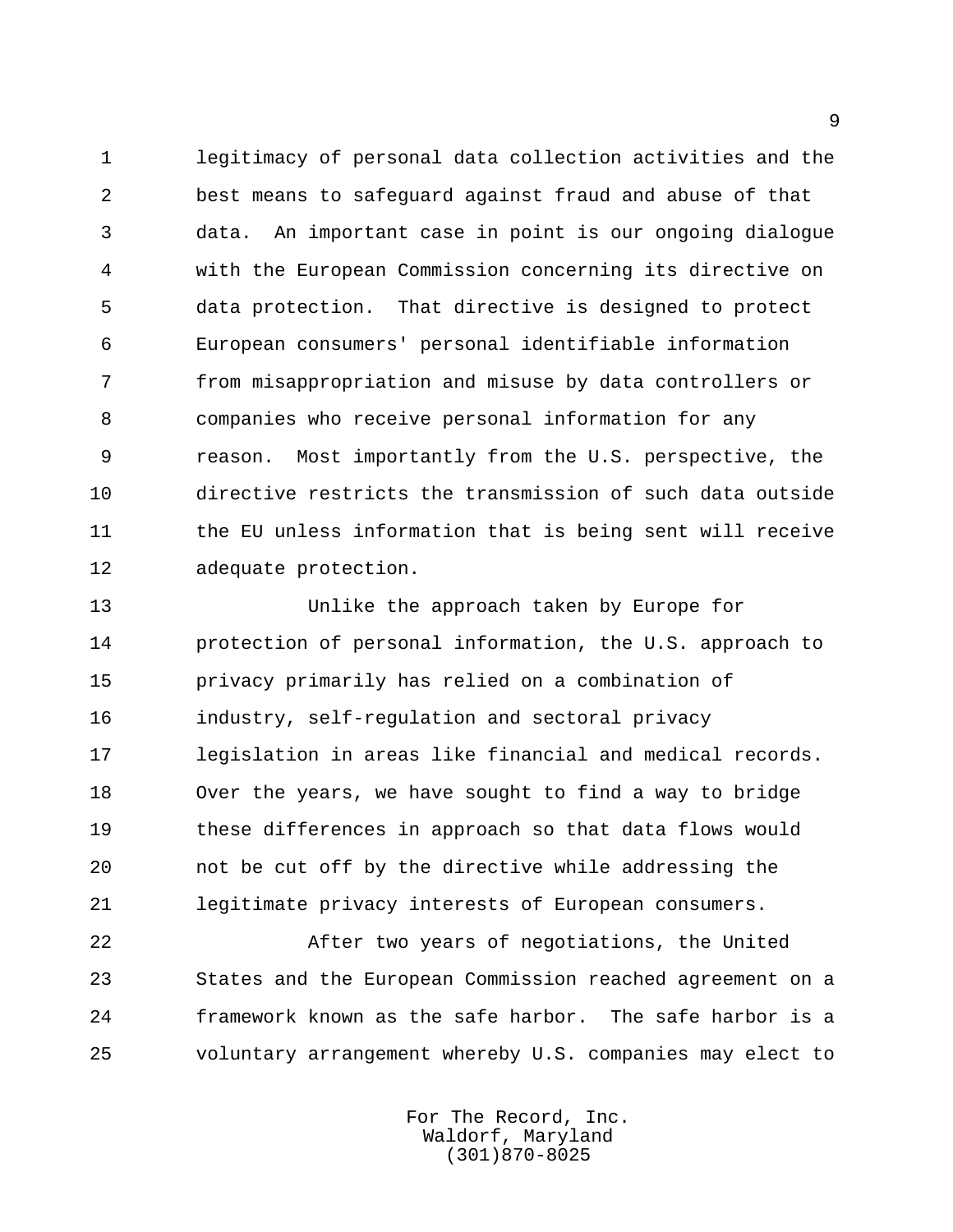follow seven privacy principles governing how they will use and protect personal information that they receive from Europe. U.S. companies that agree to adhere to the safe harbor principles are deemed to satisfy the requirements for adequate protection under the EU directive. The promises made in these areas are enforceable through third party dispute resolution mechanisms backed by the potential for FTC enforcement.

 The solution reached in the safe harbor negotiations is one that has allowed transatlantic data transfers to continue without our government imposing rigid rules on U.S. companies that would make transacting business more difficult. Of course, there are costs to businesses when measures to protect consumers are put into place. These measures, however, are what make it possible to have a healthy market with a trust that is 17 the true currency of commercial transactions. We believe 18 the safe harbor serves as a good example of cross-border convergence on a measure that actually protects consumers in a manner that does not limit consumer choice and options in the marketplace.

 The safe harbor framework also exemplifies our general approach to avoiding one size fits all regulation and of relying on sectoral self-regulation when possible. We thus generally support the adoption of industry codes

> For The Record, Inc. Waldorf, Maryland (301)870-8025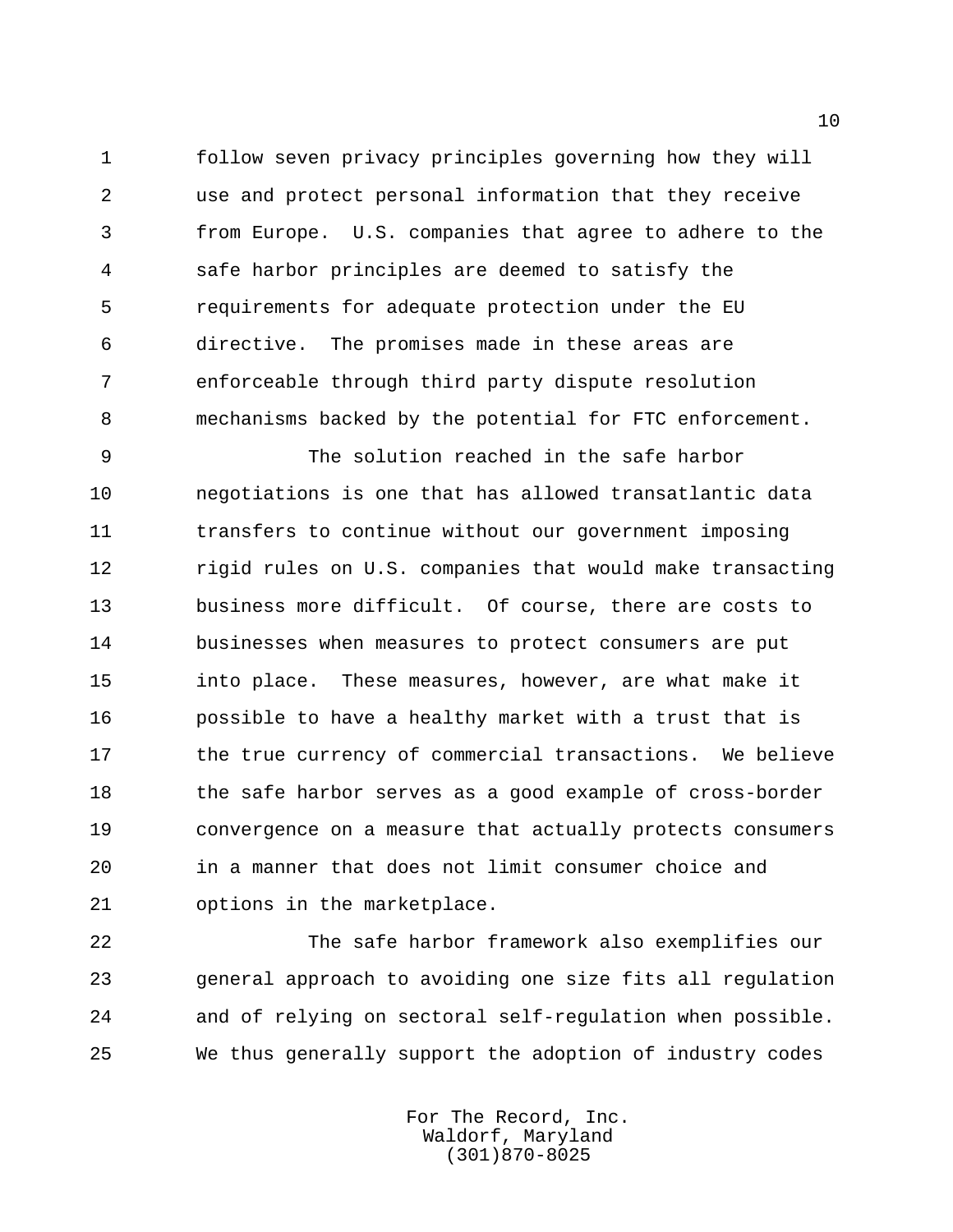of conduct and voluntary adoption of best practices. Nevertheless, such codes and practices do not always meet consumer expectations and requirements, and certainly, fraud will occur even within the best framework of enlightened principles.

 For this reason, in addition to the relief afforded by vigilant law enforcement measures, businesses and consumers alike need to know that they will have prompt and effective private recourse in the event of injuries caused by cross-border transactions. Litigation 11 in these circumstances is particularly a poor option in most cases for consumers. We thus have encouraged the adoption of alternative dispute resolution mechanisms as being particularly apt to support consumer confidence in the marketplace.

 With the growth of ecommerce, there has been a proliferation of ADR providers offering on-line and off-line dispute resolution for everything from low cost eBay transactions to more complicated, high dollar insurance disputes. In addition to ADR services, on-line seal programs, such as the Better Business Bureau's BBB Online, grant web seals of approval to those on-line merchants that agree to comply with a set of consumer protection guidelines and agree to submit to ADR in the event of dispute. With this in mind, I'm glad to see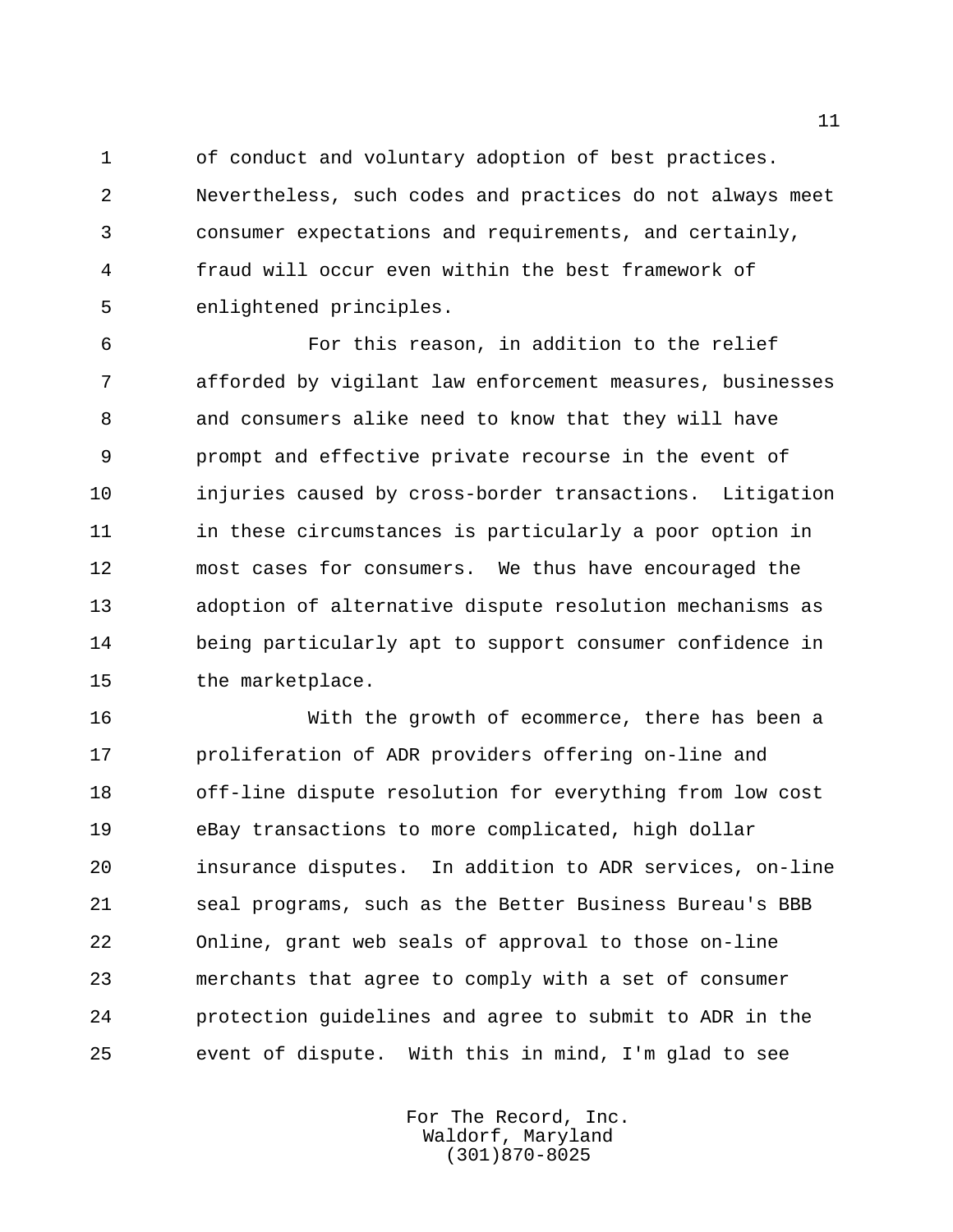that the agenda for the workshop includes a panel on the role of industry associations and self-regulatory organizations in dealing with cross-border fraud.

 Let me mention just two other activities in which the Commerce Department has been involved that are relevant to the workshop. First is the recently signed Convention on Cybercrime. The U.S. government, acting principally through the Departments of State, Justice and Commerce, participated actively in the negotiations sponsored by the Council of Europe of the Cybercrime Convention. The United States has now signed the Convention. It is the only multilateral convention on the subject of cybercrime, and it will provide significant benefits for U.S. consumers who are the potential victims of cross-border fraud. When it enters into force, the Convention will fill many of the jurisdictional gaps that plague law enforcement agencies trying to investigate and to pursue criminals in the cross-border context.

 It has three parts. First, it requires each party to establish certain substantive criminal offenses, such as computer fraud. Second, it requires that each party be able to carry out certain procedures in domestic cases, such as tracing the source and the destination of messages. And finally, it requires parties to give each

> For The Record, Inc. Waldorf, Maryland (301)870-8025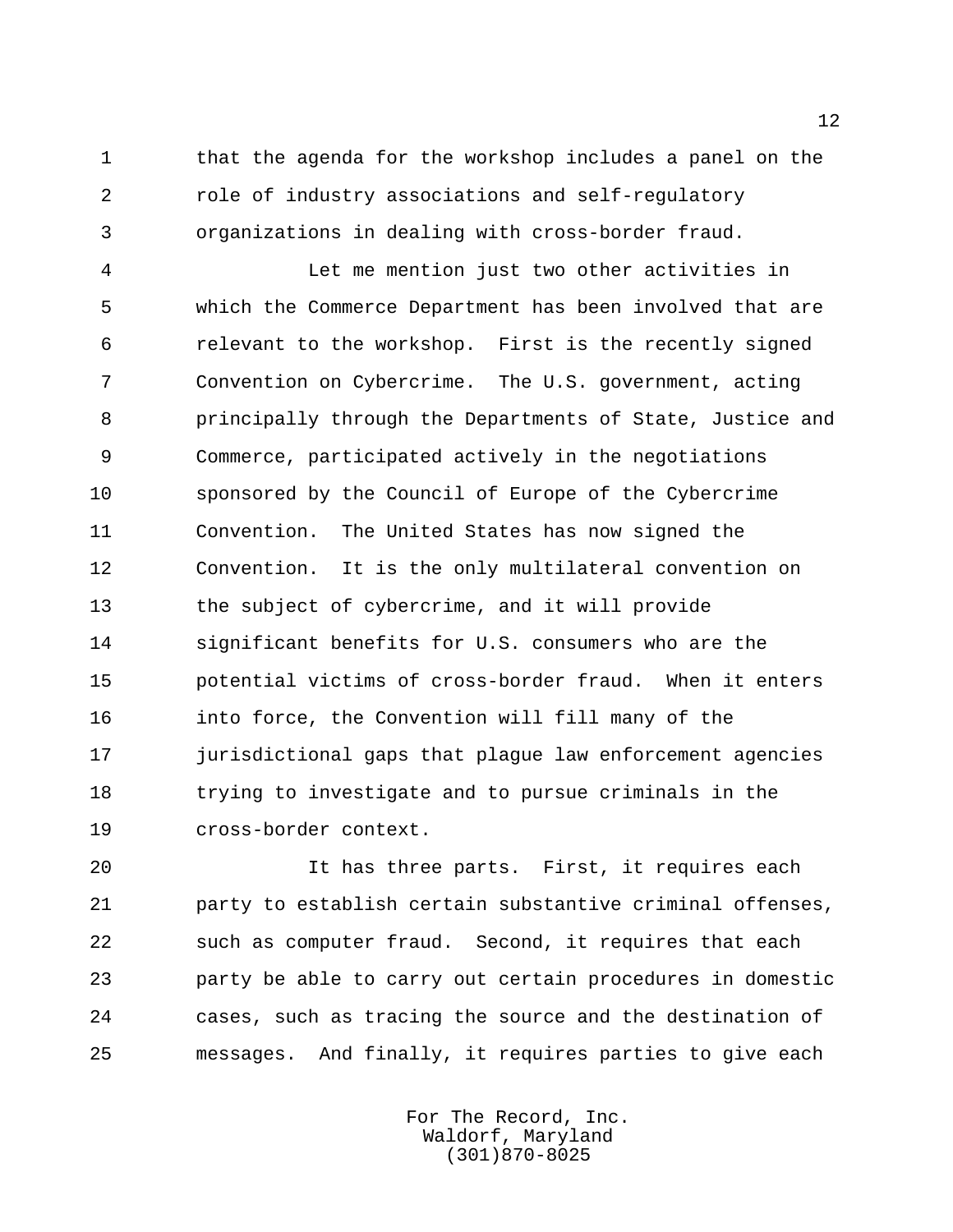other assistance in cases involving computer-related crime and electronic evidence.

 The Convention is consistent with U.S. law. It will not require the criminalization of legitimate business activities that are not currently regulated or prohibited. It is also technology neutral, not requiring law enforcement or businesses to implement efforts through a particular kind of network or program. In our view, the Convention achieves the goal of enhancing our ability to investigate and prosecute cyber crimes, including cross-border fraud, without imposing significant burdens on businesses and consumers who want to transact business over the Internet.

 Finally, let me say a few words about who is, which the workshop will cover tomorrow. Since the inception of the Internet domain name system, contact information on registrants has been available through a series of who is databases. These web-based directories allow Internet users to type in a given domain name and then to retrieve registrant contact information. The Who Is database provides a layer of accountability and transparency to the Internet and is vital to many categories of users, including intellectual property owners, law enforcement agencies, Internet service providers, consumers, and parents.

> For The Record, Inc. Waldorf, Maryland (301)870-8025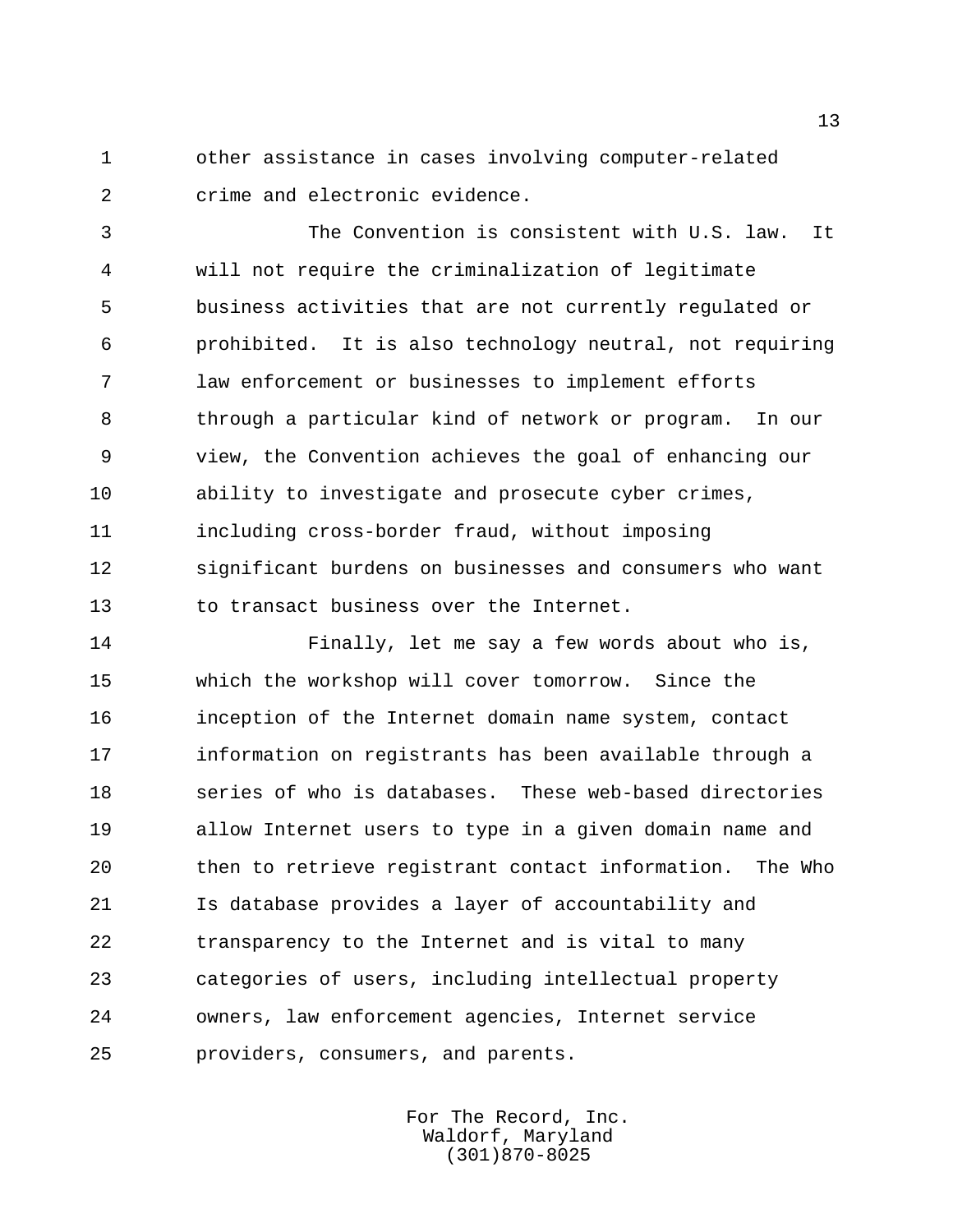The Department of Commerce supports the availability of complete, accurate and up-to-date who is information. The collection verification and provision for public availability of who is data are an important part of our contract with New Star, the manager of the dot U.S. country code top level domain. We support the important work undertaken by ICANN, the Internet Corporation of Assigned Names and Numbers, to improve ICANN's who is database.

 To this end, we are working in the ICANN Government Advisory Committee to assure that key public policy concerns, including privacy, law enforcement and protection of intellectual property rights, are taken into account as ICANN furthers its policies in this area. I look forward to learning the perspectives of the participants in this workshop on ICANN's work.

 There is a world of new opportunity in the increasingly globalized business climate using information technologies, including the Internet, to enable global business to take place as if the parties were in the same place. But with this opportunity comes increasing dangers of fraudulent and otherwise unsavory behavior by those who would take advantage of the increased level of anonymity afforded by the Internet. The U.S. government is working to put in place an

> For The Record, Inc. Waldorf, Maryland (301)870-8025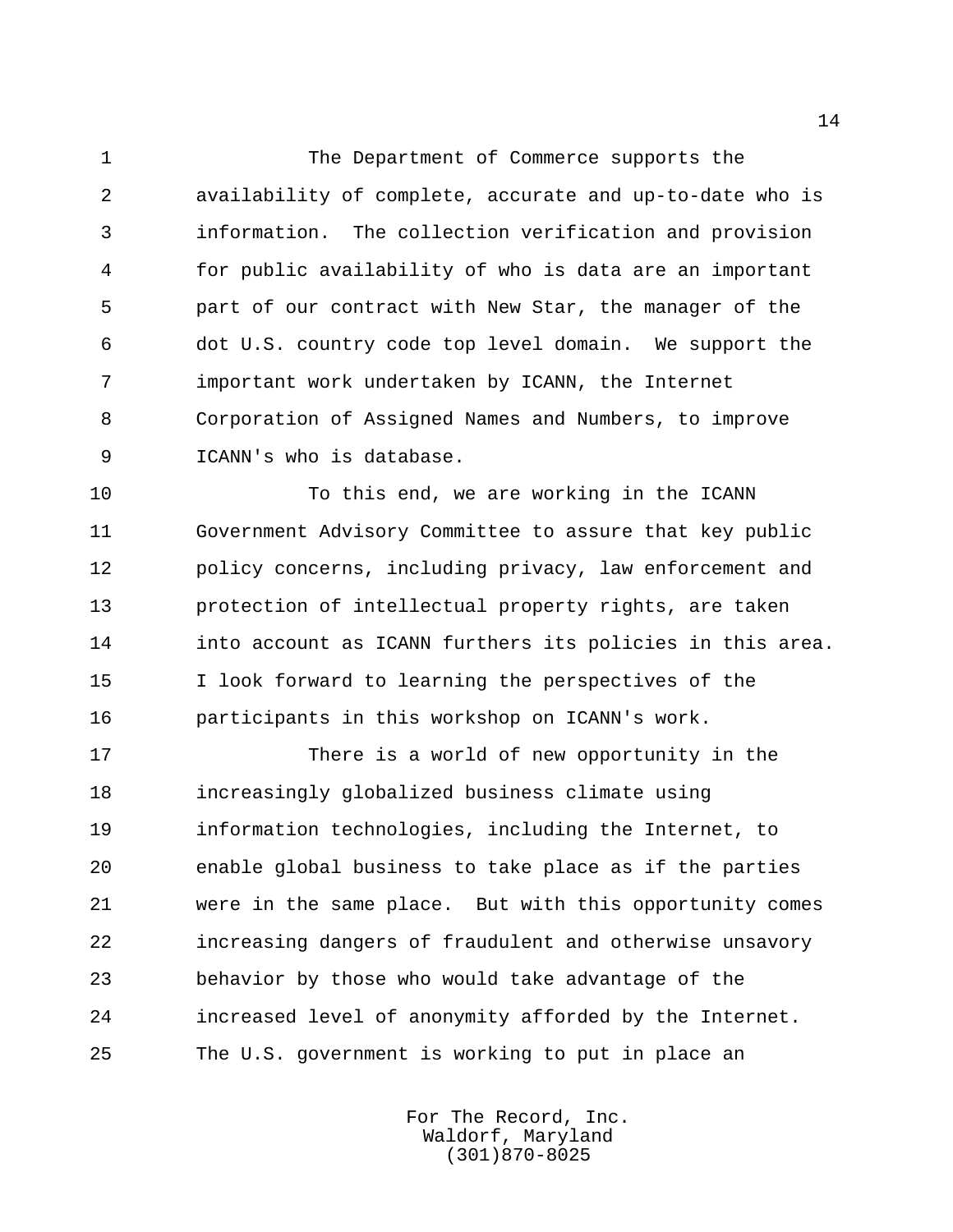international legal framework in which most countries are working to protect consumers, and that is consistent with our policy goals of encouraging technology, and neutral and flexible enforcement mechanisms. Efforts by individual U.S. companies and consumers to combat cross-border fraud are also a central part of this fight.

 Thank you for having me this morning. I wish you an informative and productive workshop.

## **(Applause.)**

 MR. STEVENSON: Thank you very much, Ted. I'll now turn the program over to FTC Commissioner Mozelle Thompson. Mozelle will be leading off this morning's discussions with an introductory roundtable of distinguished guests. I want to thank Mozelle, again, for his leadership in this area, and I wish you all a productive next couple of days.

17 Thank you very much.

 COMMISSIONER THOMPSON: Mr. Chairman, I regret having missed your comments, but I read and summarized them last night.

 MR. MURIS: Well, I'm sorry to see (inaudible), but thanks for coming.

 COMMISSIONER THOMPSON: Good morning. I'm trying to get people a little excited here, you know. You and his staff did a lot of work to put this all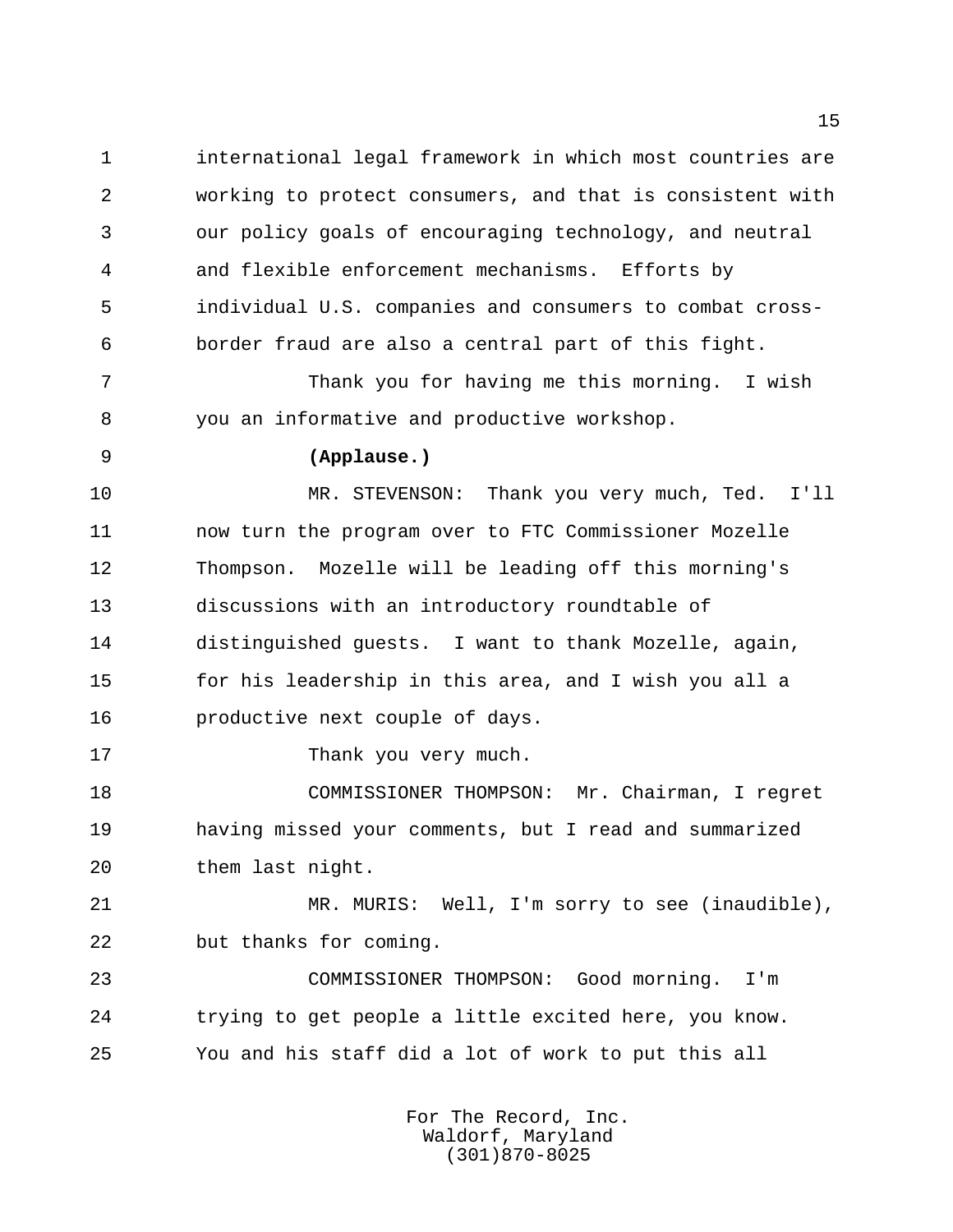together. The weather was not quite as cooperative, but we do have people from all around the world here. I see a lot of friends and familiar faces. We welcome you here to the FTC.

 Let me tell you a little bit about this panel this morning and, Hugh, I'm counting on you to give me the big -- all right? It reminds me of the last time I gave a speech. I gave a speech in Singapore, and they have this habit of using a cowbell to let you know you have like three minutes left. Of course, I had never heard this before. So they started ringing this bell, and I thought that the building was on fire or something. But we're not quite as bad here.

 Anyway, I'm very happy to see you all here today to talk about -- to participate in this important workshop. I'm Mozelle Thompson. I am one of the five Commissioners here, at least the last time I checked. As many of you know, I spend a lot of time working on issues dealing with international consumer protection. Before I go too far, my General Counsel requires me to say that my comments today are my own and not necessarily those of the other Commissioners or the Commission as a whole. And I may even change my own views by the time this panel is over.

But that being said, we wanted to start this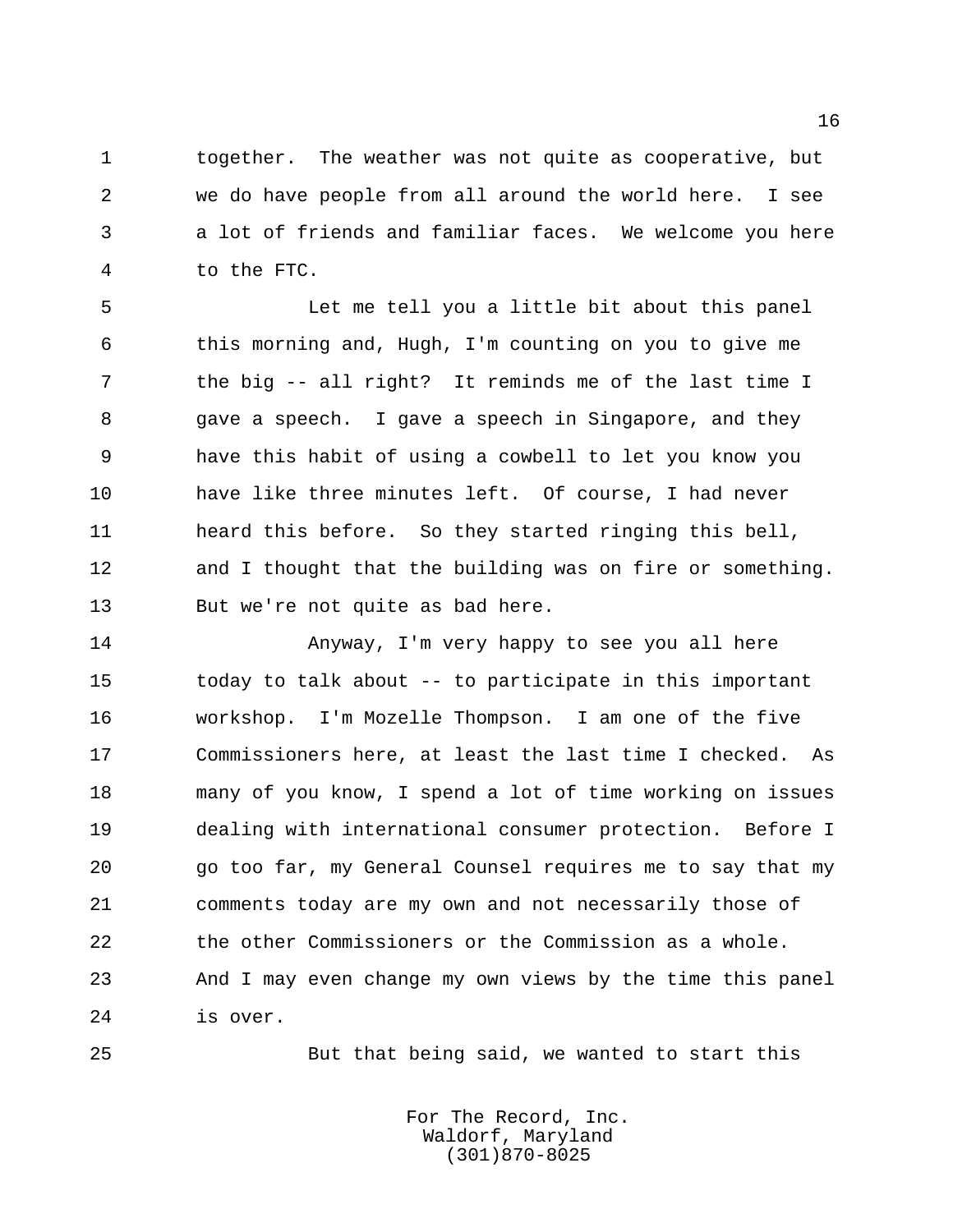morning with taking a little bit of a -- a little higher plain view of this issue, because we're going to spend a lot of time talking about some of the technical and procedural aspects of cross-border fraud and things that we can do. But I wanted to give at least the audience and some of the panelists some opportunity to reflect on what it is that we're looking at in terms of cross-border fraud and why it is so important.

 I'm going to take just a second to at least give you some background from my standpoint. I think we have right now many opportunities, both domestically and internationally, to consider the role of global economy and how it's going to grow. And what's clear to me is 14 that we're seeing an increasingly demand driven economy, one dependent on how much consumers trust the marketplace and feel comfortable participating in it. And its continued growth will demand that all consumers be included and given an opportunity to participate.

 So what that means is, that for this marketplace to thrive, the consumers are placed at the center of a value proposition. It is a market that recognizes the importance of providing a basket of tools that give consumers the means to feel safe and confident to participate globally. Now, among those tools are the rights and remedies that can protect them from harm, harm

> For The Record, Inc. Waldorf, Maryland (301)870-8025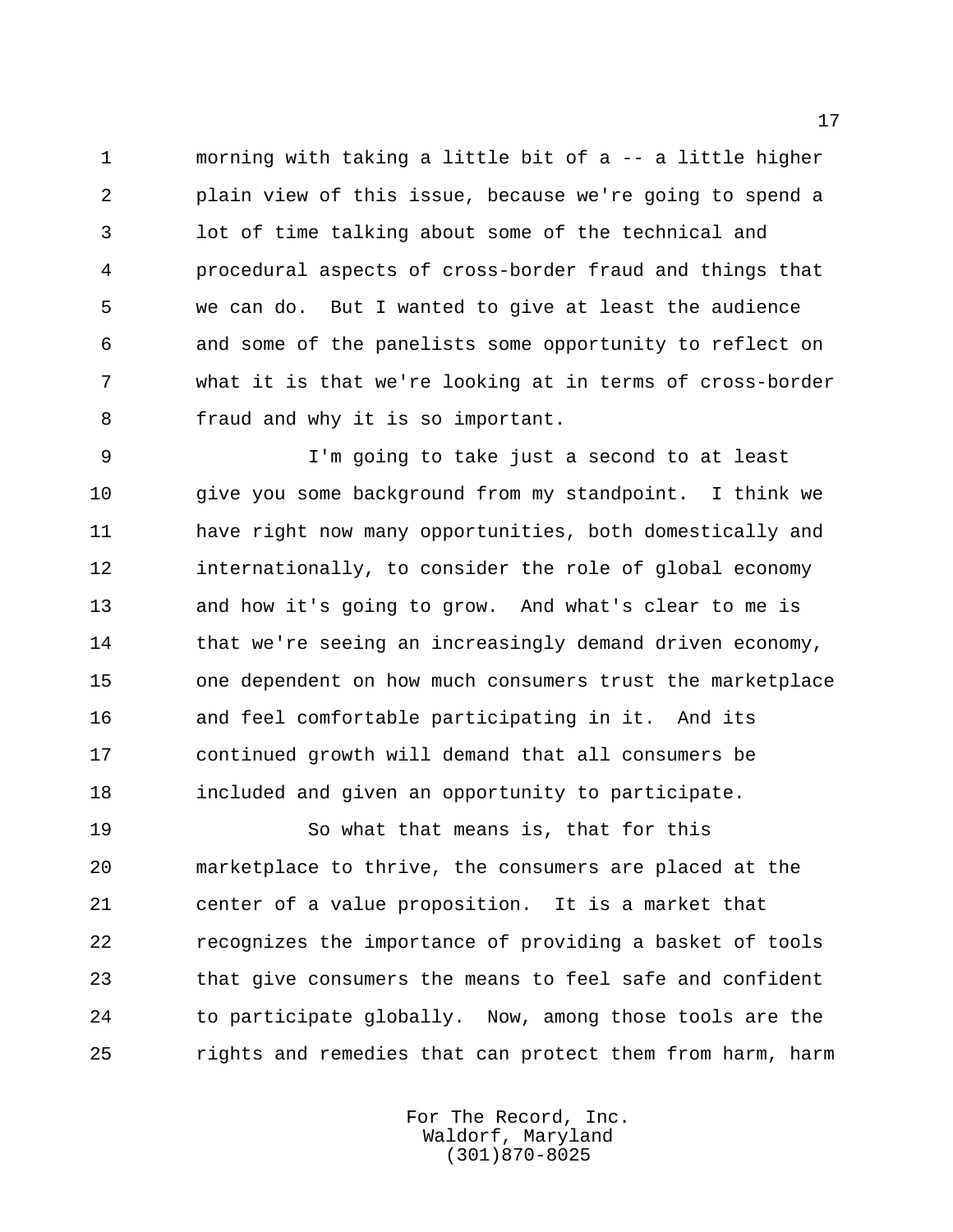that can result from fraud and deception and even security breaches. And these tools can be exercised by governments, businesses and consumers themselves.

 Now, there are two reasons why this is probably more important now than other times in our history. First, it is no secret that all western economies are experiencing a little bit of economic distress. It has been said that 80 percent of the U.S. economy is represented by consumer spending. Similarly, in France it's 50 percent and in the U.K. I think it's about 65 percent. So a small change in consumer confidence one way or the other can have a significant impact on all of our economies. As a result, government and business alike are focusing on the importance of consumer spending and how do we maintain economic health and stimulate future economic growth.

 Now, a second condition also exists, one that 18 is one of the byproducts of increased globalization and improved technology. It's that information is so much better that markets have become more demand driven, because consumers can rapidly move their money from one place to another, and they also have a greater expectation what their merchants and their governments will do for them and expect them to be more responsive to their individual demands. In other words, consumers in

> For The Record, Inc. Waldorf, Maryland (301)870-8025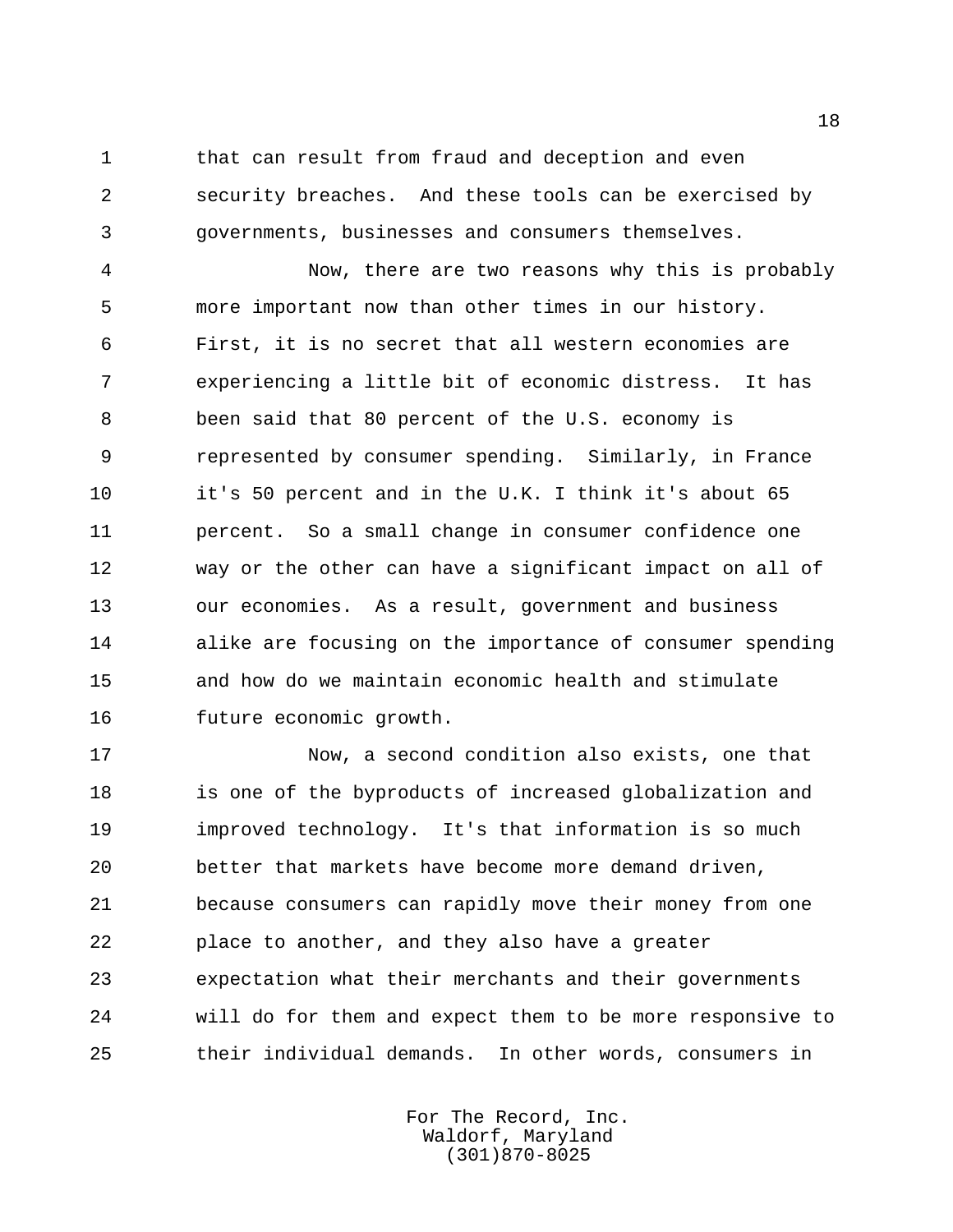1 this economy want a more direct voice in telling companies and governments exactly what they want and exactly how they want it.

 So, the consumer trust that we see that will be necessary to have future economic growth will depend a lot on how we manage consumer expectation -- and I think that we all have some challenges in that regard -- and how we define what constitutes value. And finally, how do we measure success? Ideally, we can all provide guidance through a combination of laws and rules in our self-regulatory programs, but it is clear to me that neither government nor consumers or industry, in and of itself, can address the issues alone. And that's why we're all together today, because we can talk a little bit about the things that we do individually, but also how they work together. And building on that foundation, we have a much better opportunity to get at one of the key problems that undermine consumer confidence, cross-border fraud.

 Now, we have a great panel here today of very interesting people. First of all, I thank you all for getting here. We come from various places. To my right is Commissioner Sitesh Bhojani of the Australian Competition and Consumer Commission. He is also the current President of ICPEN, the International Consumer

> For The Record, Inc. Waldorf, Maryland (301)870-8025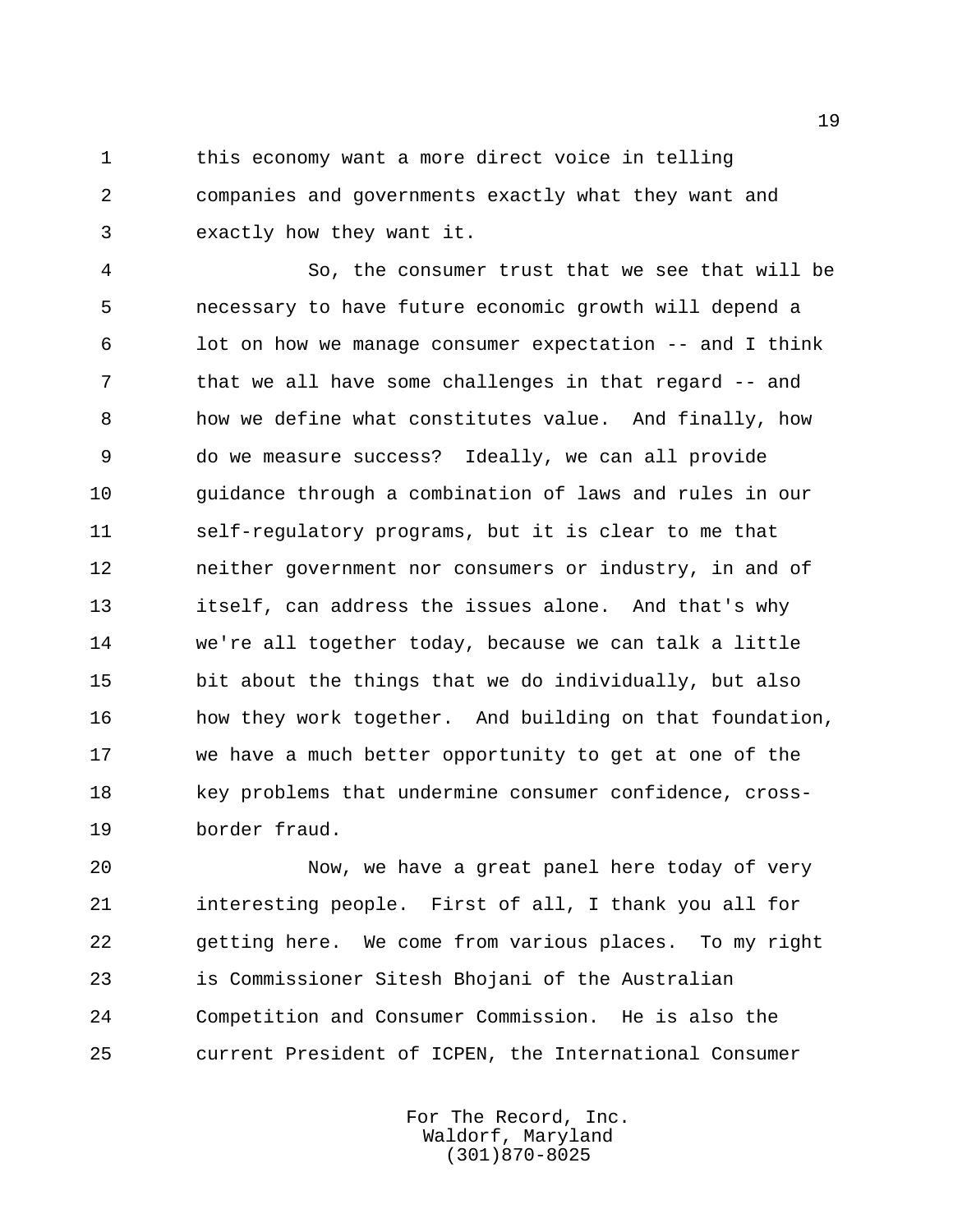Protection and Enforcement Network. He is coming from down under. And, you know, it also reminds me of -- we live in town. We probably had the hardest time getting here, because it's like broadband. It's always the last mile that is our town.

 We also have Steve Bartlett, who is the current President and CEO of the Financial Services Roundtable in Washington, who is one of the principal spokesmen of the banking and financial services industry. He has also been here a little while. He previously served as a congressman. So we thank you for being here.

 We have Susan Grant, who is Vice President for Public Policy for the National Consumers League, who is co-chair of the Internet Working Group of the Transatlantic Consumer Dialogue. And I'm happy to say she has also been an active participant in our delegation to the OECD Consumer Policy Committee.

18 And we have Scott Cooper from Hewlett Packard, who I believe is the Director for Public Policy, isn't he?

MR. COOPER: I wish. Manager.

 COMMISSIONER THOMPSON: Okay, Manager. That's not what he usually tells me.

MR. COOPER: Executive VP.

COMMISSIONER THOMPSON: Okay. But it's great

For The Record, Inc. Waldorf, Maryland (301)870-8025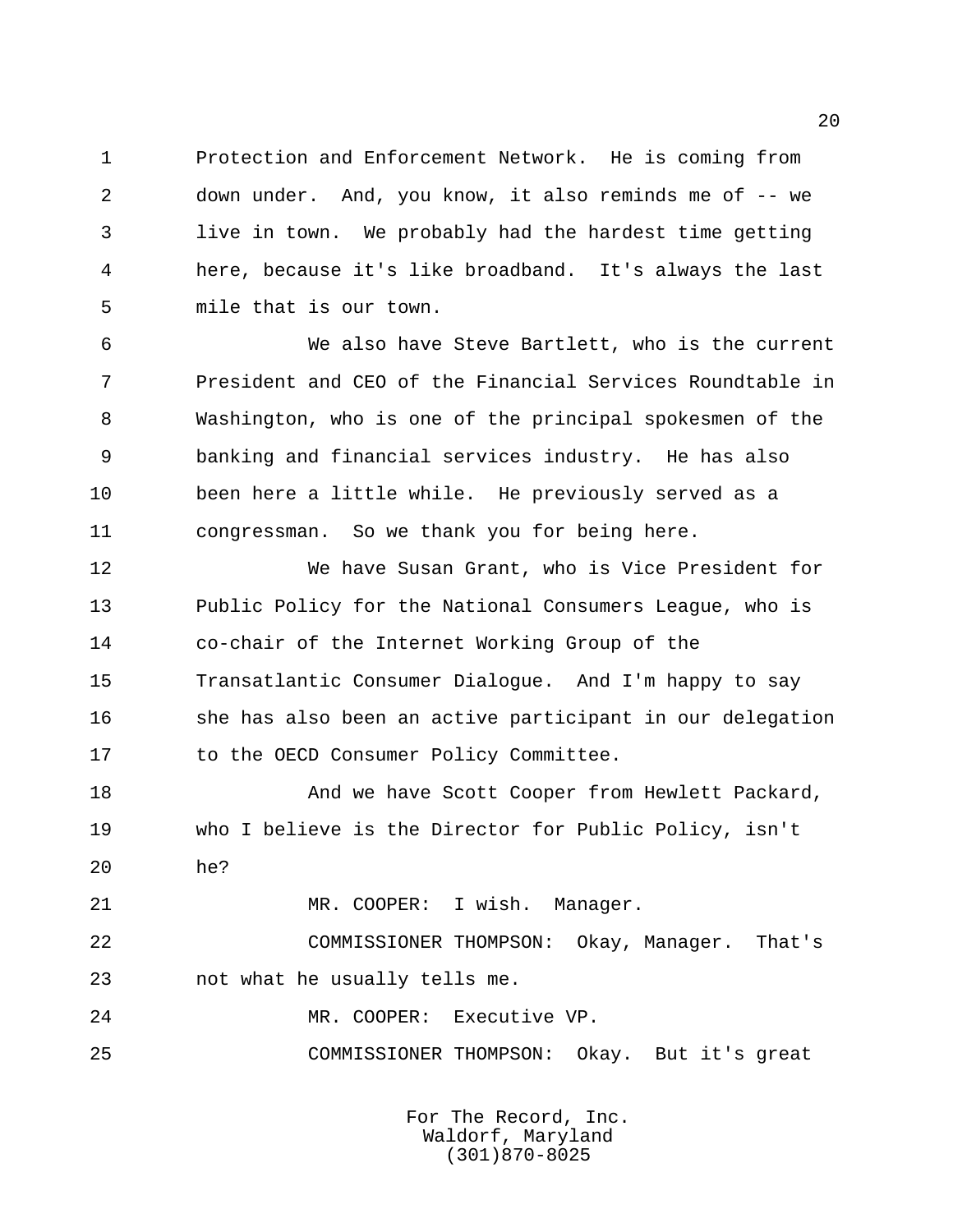to have him here. He has also been a participant in some of our consumer policy committee delegations.

 And so I want to give everybody -- since you all have come so far. These two came from western Massachusetts, where snow is really not that big a deal up there as it is down here. So I wanted to give everybody a chance to say a little something, and then maybe we can talk a little bit about how we see the world out there.

10 MR. BHOJANI: Sure.

COMMISSIONER THOMPSON: Okay.

 MR. BHOJANI: Thank you very much, Mozelle. Ladies and gentlemen, a warm and hardy good day from the land down under. I'm not sure whether the FTC has actually planned this or not, and I know that the global economy and the global marketplace is leading to convergence in a number of areas. For example, competition policy and most likely consumer protection policy. But I don't know whether there is some suggestion here that we should also be trying to look at convergence in global weather patterns, because I know I've just been brought up from a city that is undergoing some very serious bush fire conditions to a city that is undergoing very serious freezing conditions.

COMMISSIONER THOMPSON: We would be happy to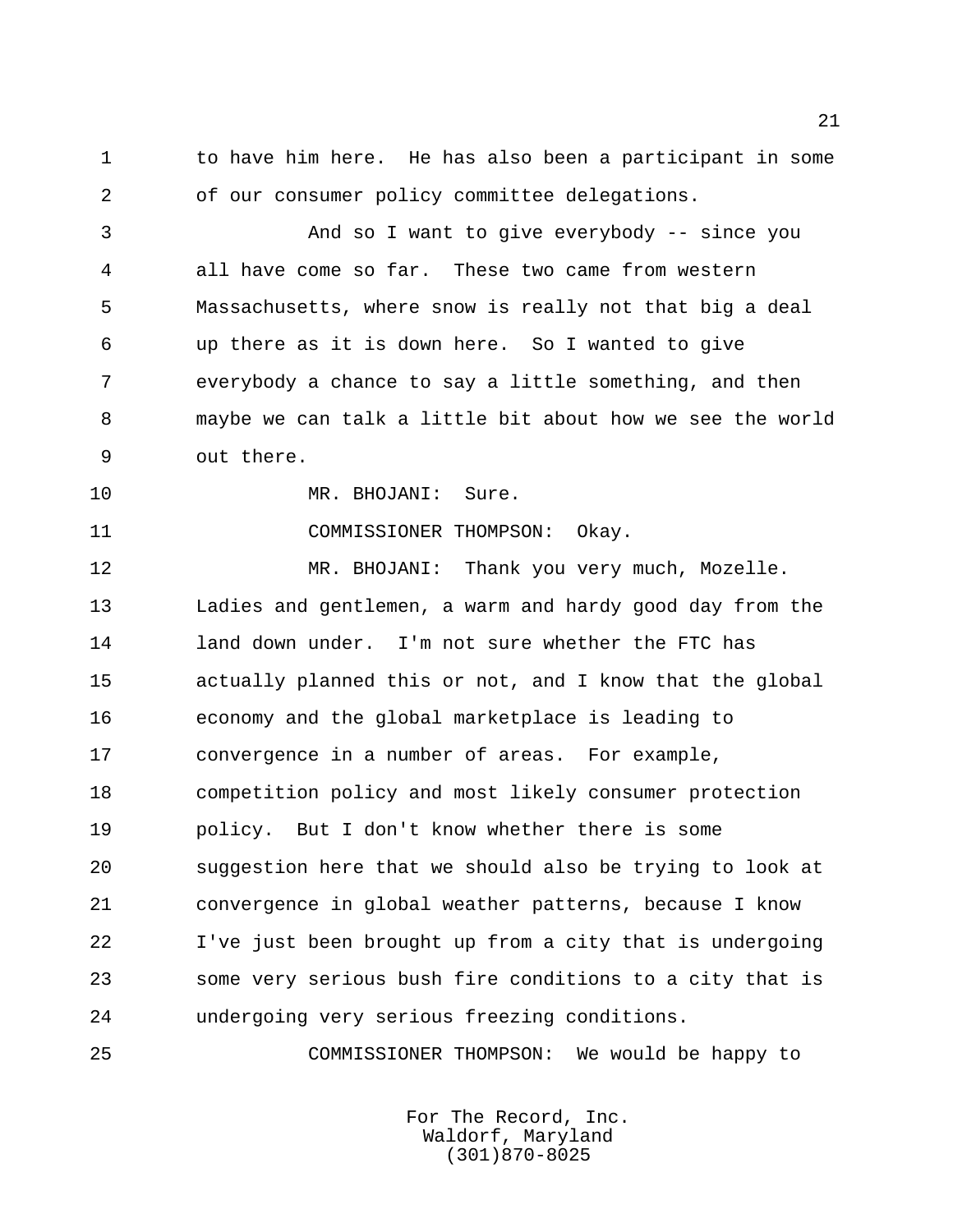send you some of our snow.

 MR. BHOJANI: Thank you. We need it down there, so we would be happy to have it transported. But seriously, ladies and gentlemen, on behalf of the members of the International Consumer Protection and Enforcement Network, I would like to acknowledge and commend the Chairman, Commissioners and staff of the Federal Trade Commission for their vision in conducting this partnerships against cross-border fraud workshop. Indeed, the government -- consumer protection law enforcement agencies forming ICPEN, as we collectively refer to it, have recognized the importance of partnering and close cooperation to effectively combat 14 the surge of cross-border fraud in an increasingly global marketplace. The network itself is an example of a public section partnership established to fight cross- border consumer fraud. There is also a significant need and tremendous opportunities for public sector/private sector partnerships to combat cross-border fraud, which I believe will be recognized and emerge from discussions over the next day and a half to two days. Ladies and gentleman, the ICPEN agencies

 recognize that consumer fraudsters and scammers engaged in international commerce act on three basic principles. One, they do not respect traditional legal boundaries.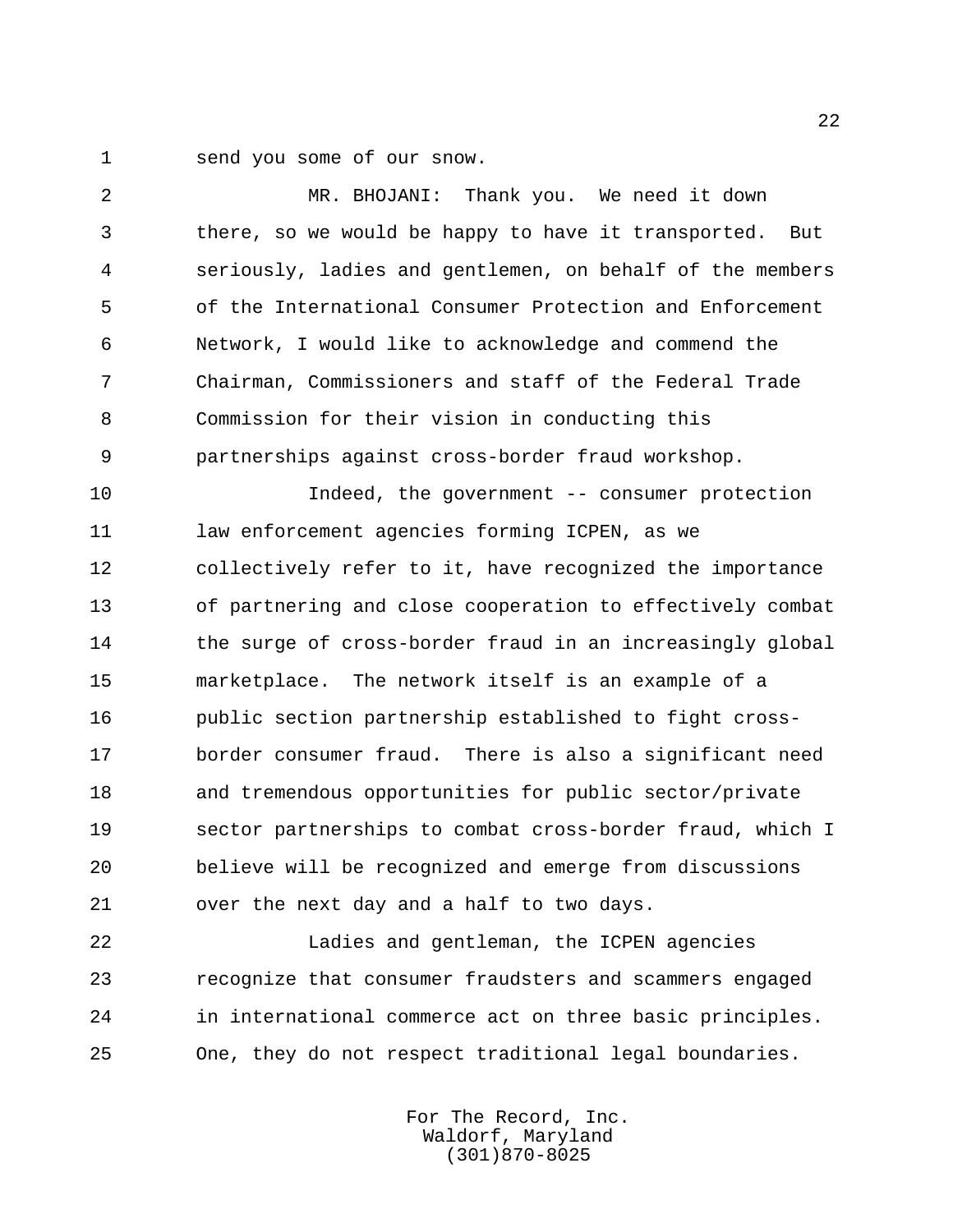Two, they are aware that law enforcement agencies do have to respect sovereign boundaries. And three, they organize themselves and perpetuate their consumer fraud across legal boundaries to minimize the risk of detection and to maximize the difficulties of any effective law enforcement action being taken against them.

 So certainly ICPEN members acknowledge that policy and lawmakers are undoubtedly endeavoring to address these issues and are working with them to do so. One example is the work of the OECD Committee on Consumer Policy under the leadership of FTC Commissioner Mozelle Thompson regarding an OECD recommendation to governments for OECD member countries about appropriate guidelines for protecting consumers across borders from fraudulent and deceptive commercial practices. However, ICPEN members also generally recognize that an effective global marketplace -- that is, one that consumers are willing to participate in and do not distrust -- requires the presence of consumer protection law enforcement agencies to ensure compliance with existing consumer protection laws.

 Ladies and gentlemen, this is not just about consumer protection. It's also about fair competition in avoiding firms gaining market share from consumers by deceptive, dishonest or fraudulent means which would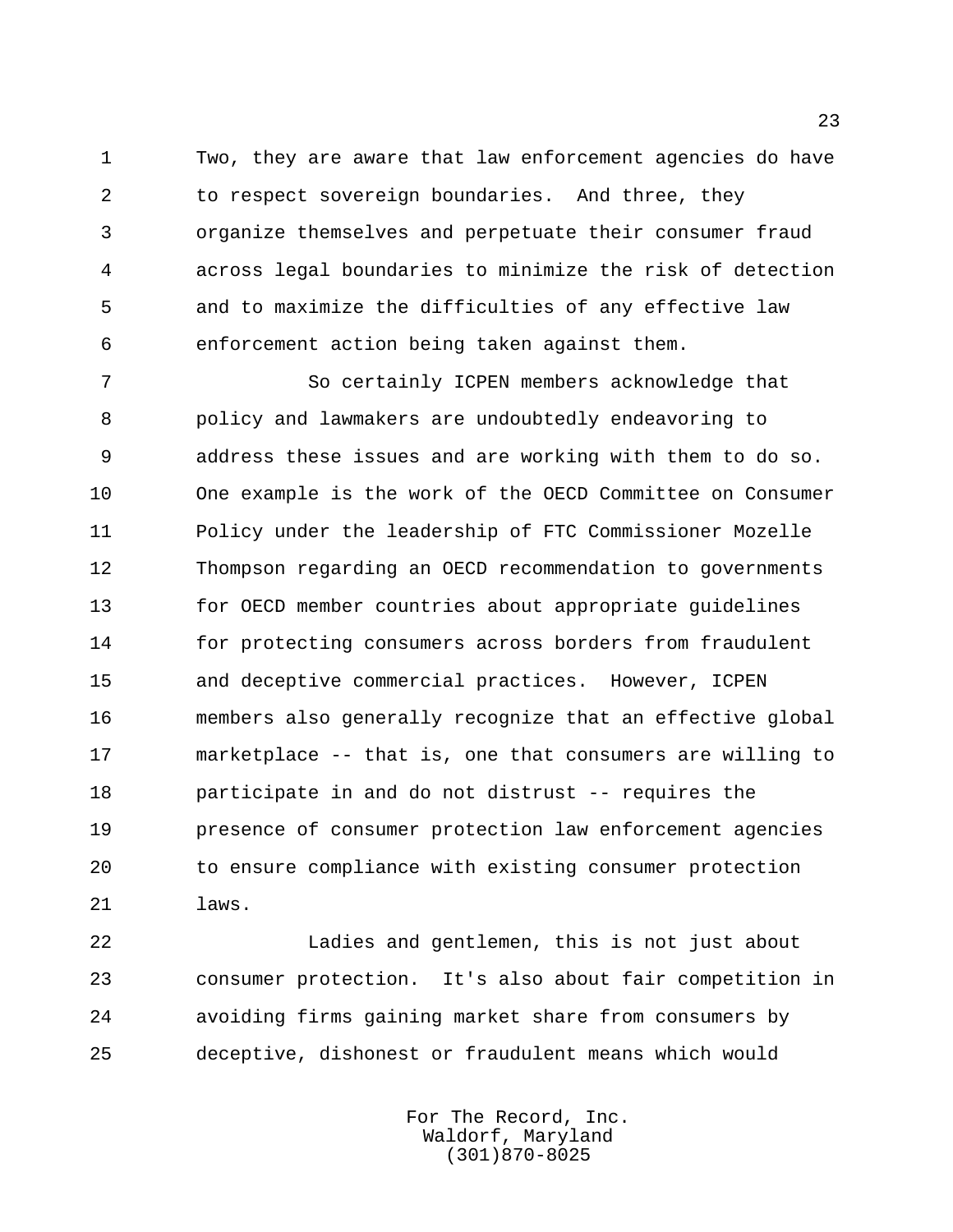damage competition and the global marketplace. As consumer protection law enforcement agencies, ICPEN members can best fulfill their roles by properly testing the limits of existing laws and making cooperation with international counterparts a priority. More details of ICPEN's initiatives, activities and the level of commitment against cross-border fraud can be obtained from this booklet, which I'll ensure is available as we break.

 What I would like to do is to let you know that in conclusion, with determination and enthusiasm the agencies forming the International Consumer Protection and Enforcement Network are committed to enhancing the level of cooperation between them, thereby enhancing the network's effectiveness and outcomes for consumers. When taking enforcement action, their objectives include one or more of the following: to establish the unlawful conduct, including clarifying the law or developing precedent. This is particularly important in the context of matters involving cross-border conduct; to stop the unlawful conduct; to obtain compensation or restitution for victims; to undo the effects of contravention; to deter and prevent future unlawful conduct and, where appropriate, to punish the wrongdoer.

Now, ladies and gentlemen, those enforcement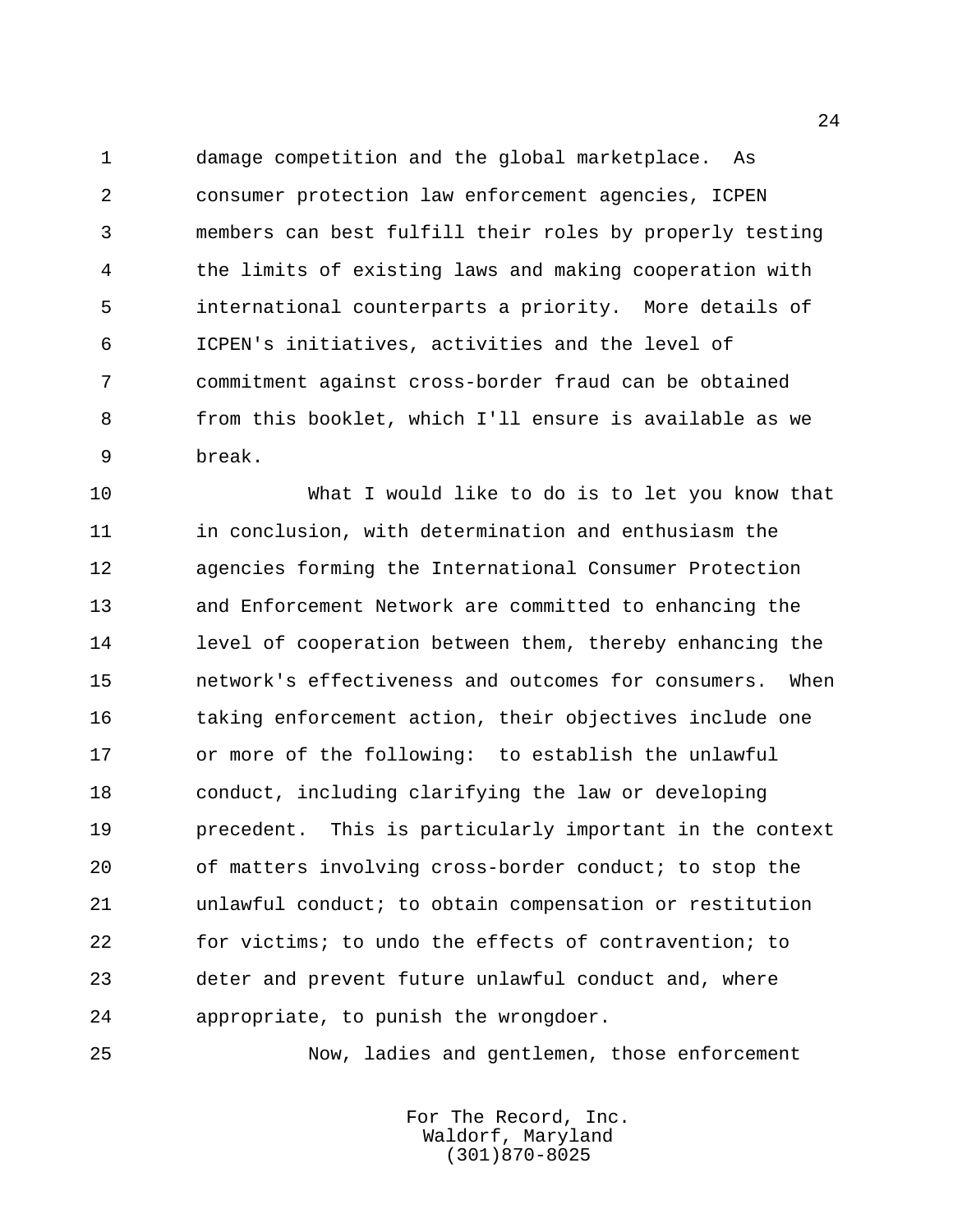objectives provide tremendous opportunities for effective public/private partnerships against cross-border fraud. In that way, ICPEN is a public sector partnership certainly committed to fighting cross-border fraud, and thereby encouraging consumer participation in the global marketplace and contributing to building consumer confidence in the global economy.

 I look forward to the opportunities and discussions about how the public sector can work with the private sector in the next couple of days. Thank you, Mozelle.

 COMMISSIONER THOMPSON: Thank you. Steve? MR. BARTLETT: Thank you, Commissioner. Since 14 this is a cross-border conference international, I have two comments on international diversity and the cultural diversity. One is, I'm from Texas, which is actually 17 related to why I was late. I apologize. But in Texas, even on a bad weather day, if you leave your home 15 minutes away an hour and a half before the conference is to start, you can generally believe that you might make it there on time. But not here.

 Second, while we were all bored, I'm sure -- I'm sure you were all bored yesterday and stuck at home with the closing of everything. I happened to pick up on the web that there was one institution in Washington,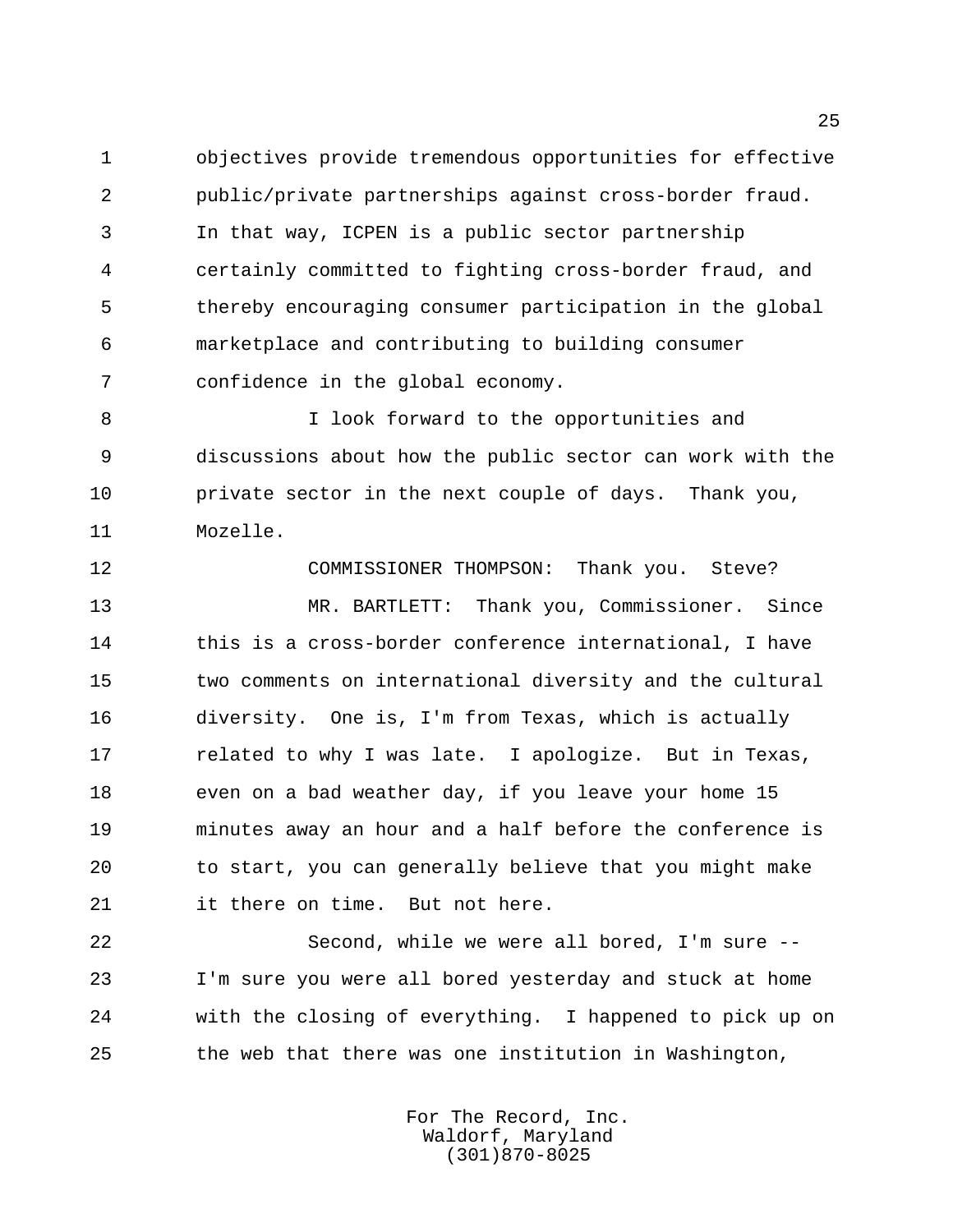D.C. that remained open during the great -- during the great Washington ice storm on President's Day, and that was the Embassy of Iceland. They seem to know how to deal with things better than we from either Washington or Texas.

 I have a few things to say. First, Commissioner Thompson, my commendation to you for organizing this conference and helping us all to focus on these issues, as well as the leadership of Chairman Muris. I am one that believes that the FTC should take a stronger role in fraud prevention and fraud apprehension, and a stronger role in consumer protection than perhaps FTC has been allowed to in the past. And I think that this is a good example of that.

 I plan to kind of take it from the 30,000 foot view and not try to give you all of the answers, mainly because I don't know them. However, during questions and answers, if you want to give me one of the answers, I can 19 bonder about what the question should have been. Later, in the next two days, there will be plenty of people to give answers. I do bring particular attention to Bob Jones, Fleet Bank Boston, and Robin Slade of BITS, which is the sister organization to Financial Services Roundtable, who, I think, will provide some rather detailed and telling and informative data on fraud

> For The Record, Inc. Waldorf, Maryland (301)870-8025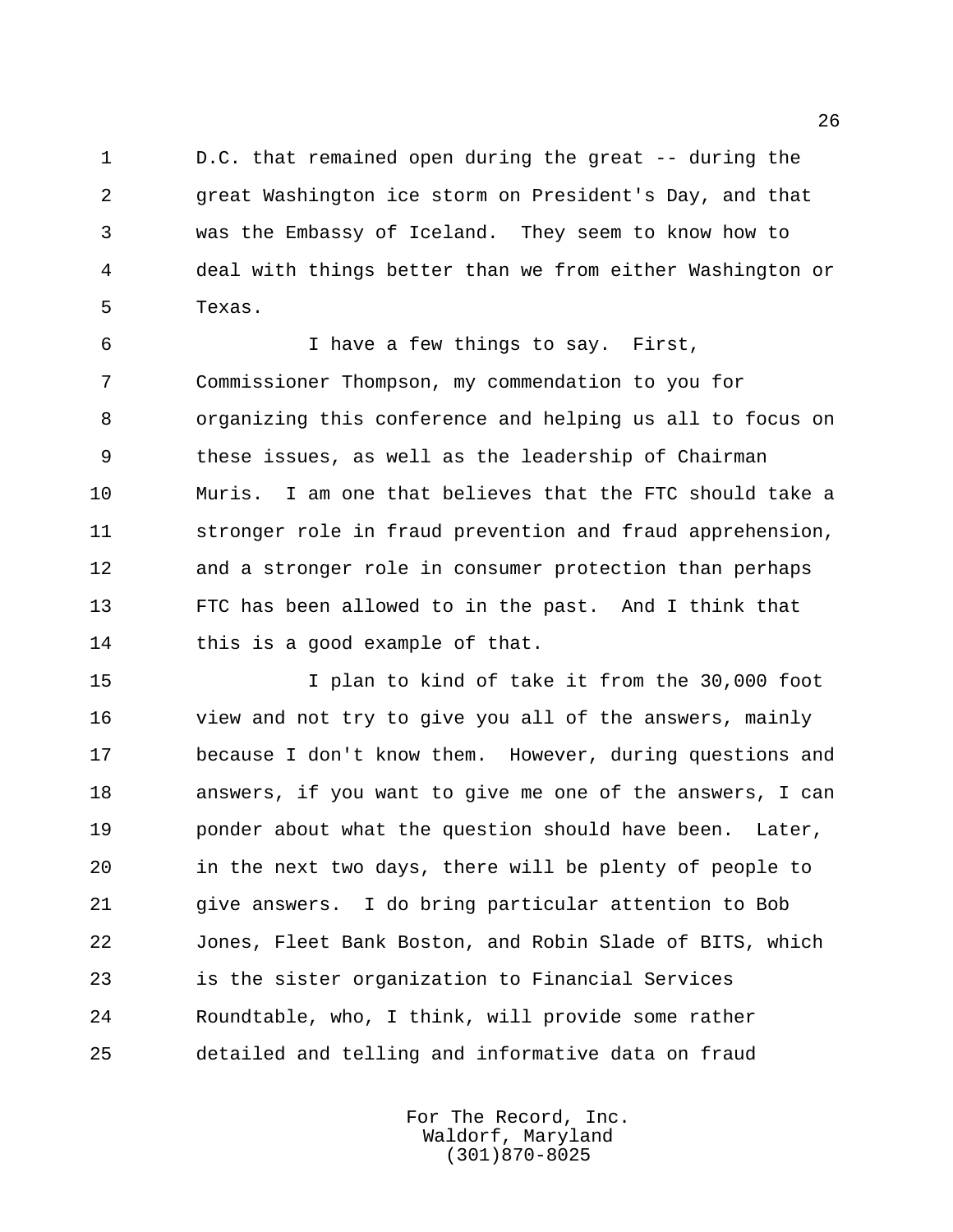reduction initiatives that have been taken -- and results of those initiatives that have been taken over the course of the last 12 months by financial services institutions themselves.

 It should be stated at the outset that financial institutions -- particularly large financial institutions -- in general have a particular interest in the area of fraud in general and of cross-border fraud specifically, because our companies are in fact the victims. Now, consumers are victimized in terms of inconvenience and sometimes the inconvenience can be quite overwhelming. That's one of the challenges that we have to face. But in terms of the monetary loss, the monetary loss almost exclusively goes to the institutions themselves.

 And then secondly -- so not only are we the financial victim. But then secondly, our companies end up losing customers, in some cases, as customers blame their financial institution for the fraud as opposed to, one would think, logically blaming the fraudster. But nevertheless, the financial institutions themselves become victims in two ways.

 Financial Services Roundtable is an organization of a hundred of the largest financial services companies in the United States, without regard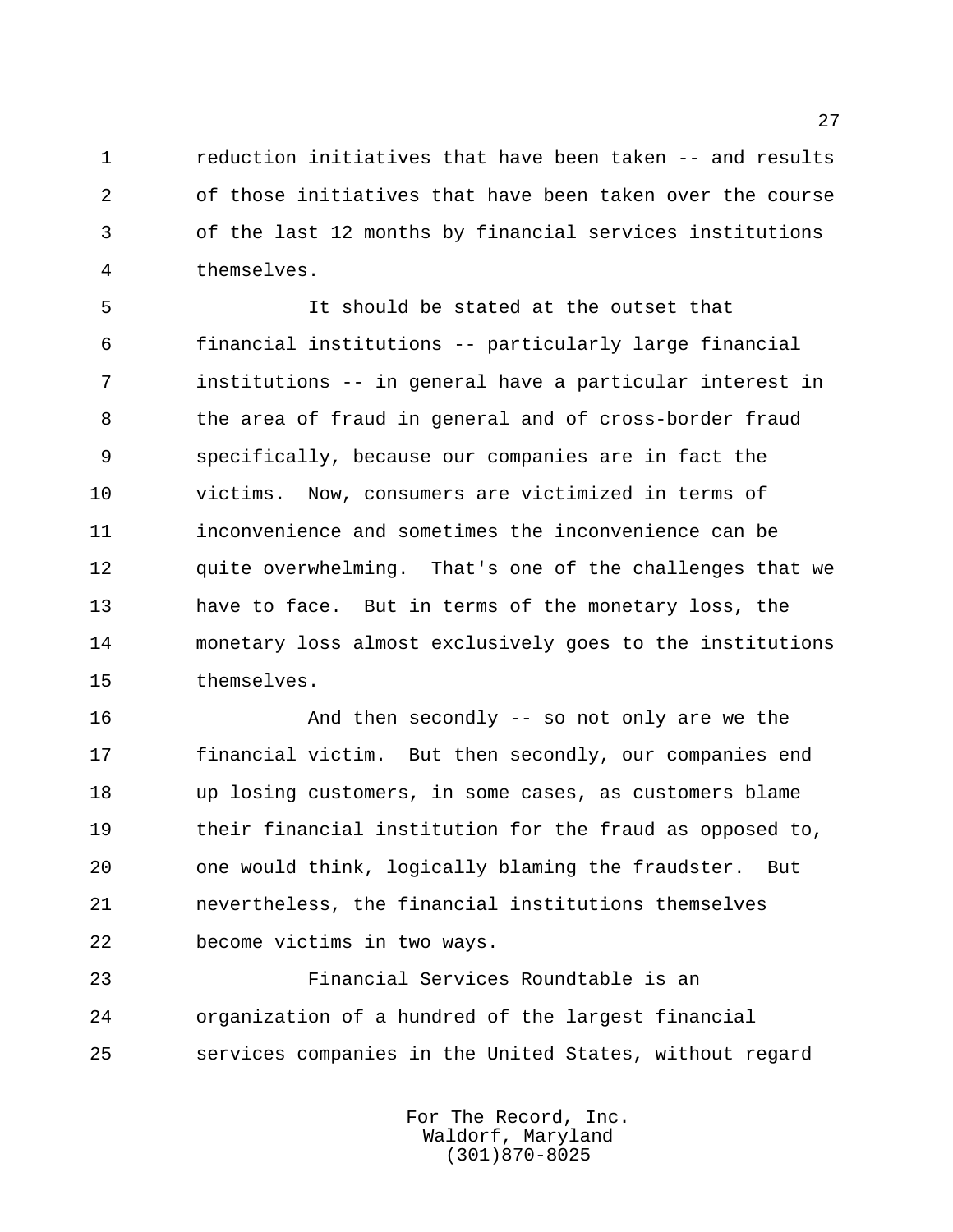to whether they used to be banks, or used to be insurance companies, or used to be investment banks, or used to be consumer financial companies. Or, generally, they are now all of the above. Our companies collectively have about 1.3 trillion dollars in market cap. That is give or take two or three hundred million dollars less than it was a year ago, with a total income or revenue of 500 billion dollars and 1.6 million employees.

 We contribute collectively -- by survey we just completed, we contribute 1.1 billion dollars in charitable contributions -- direct charity -- to the communities that we serve, and provide some 60 billion dollars a year of community development lending on investment. In short, the size matters these days in terms of finance. That's not to say that there is not a significant and a very powerful role for smaller institutions. But it is true. I can say that if you live in it, if you work it, if you drive it, if you work at it, if you wear it, if you consumer it or if you enjoy it, some or all of that part of the American life was probably financed by one or more of these 100 companies.

 I have four points to make on the topic. One is that the -- is that restrictions on appropriate information management, particularly within a company -- a large company -- does not -- not only does not reduce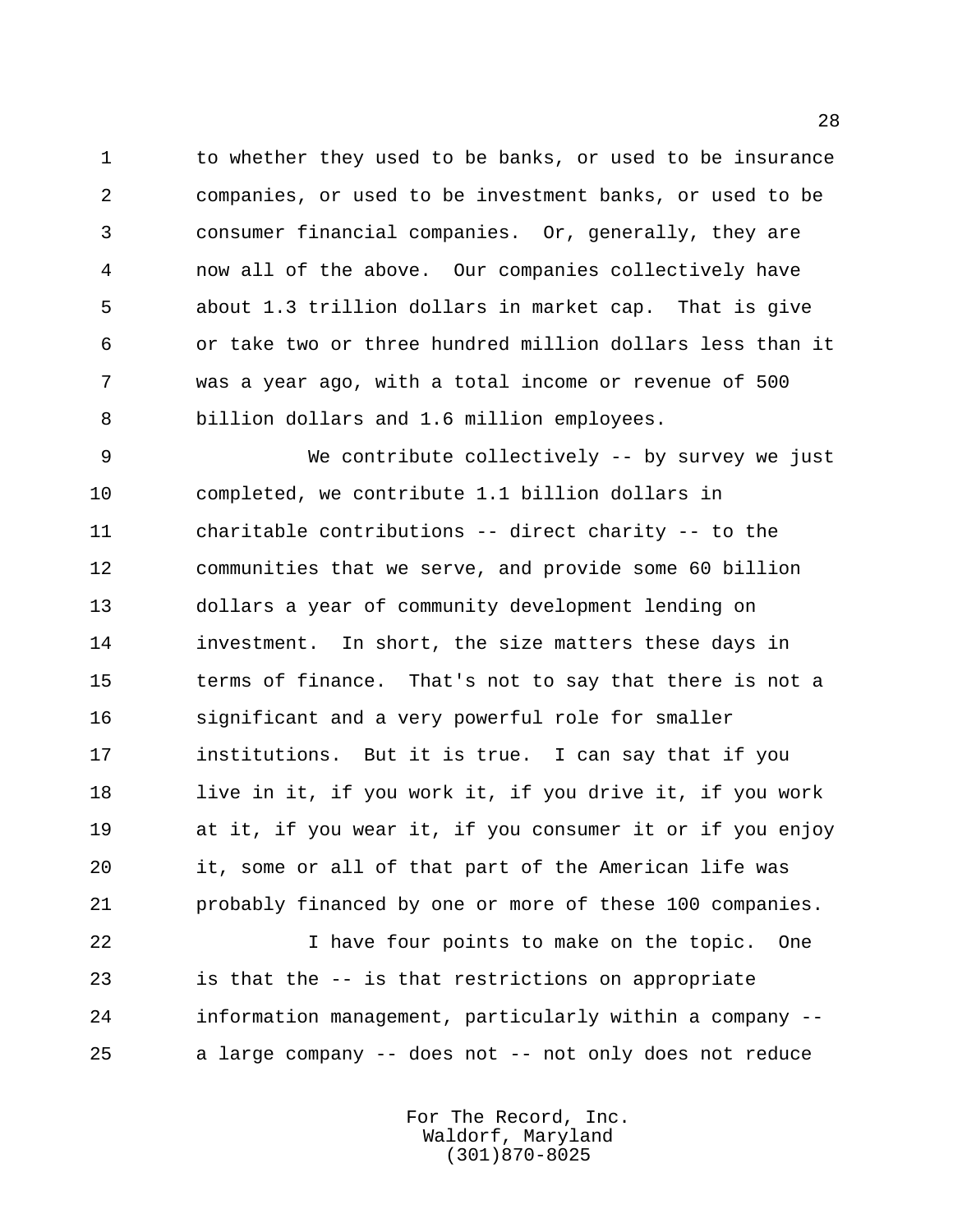fraud. Oftentimes those restrictions on information management will cause more fraud. Secondly, the cross- border fraud is a mere image of age old fraud thousands of years old, whether it's across the street or across town.

 Third is that electronic transactions, both the speed and the convenience, and the low cost of electronics transactions are a dramatic positive for the world today. Perhaps as positive and as much benefit as anything that we've seen in recent decades. It improves 11 the living standards, both for Americans and for citizens 12 throughout the world. Fourth is that we ought to examine -- and here's the area in particular I don't have the answers for a few of the questions. We ought to examine or reexamine some of the relationship between both the regulatory agencies and the law enforcement agencies and the private sector financial institutions. I think there are some areas there for improvement.

 So first, enhanced consumer protection cannot -- enhanced consumer protection cannot be achieved by a reduction of information flow. Oftentimes we hear advocates advocate stronger privacy protection, which our companies also advocate, but then the results or the enforcement of that stronger privacy protection is not privacy protection or consumer protection at all, but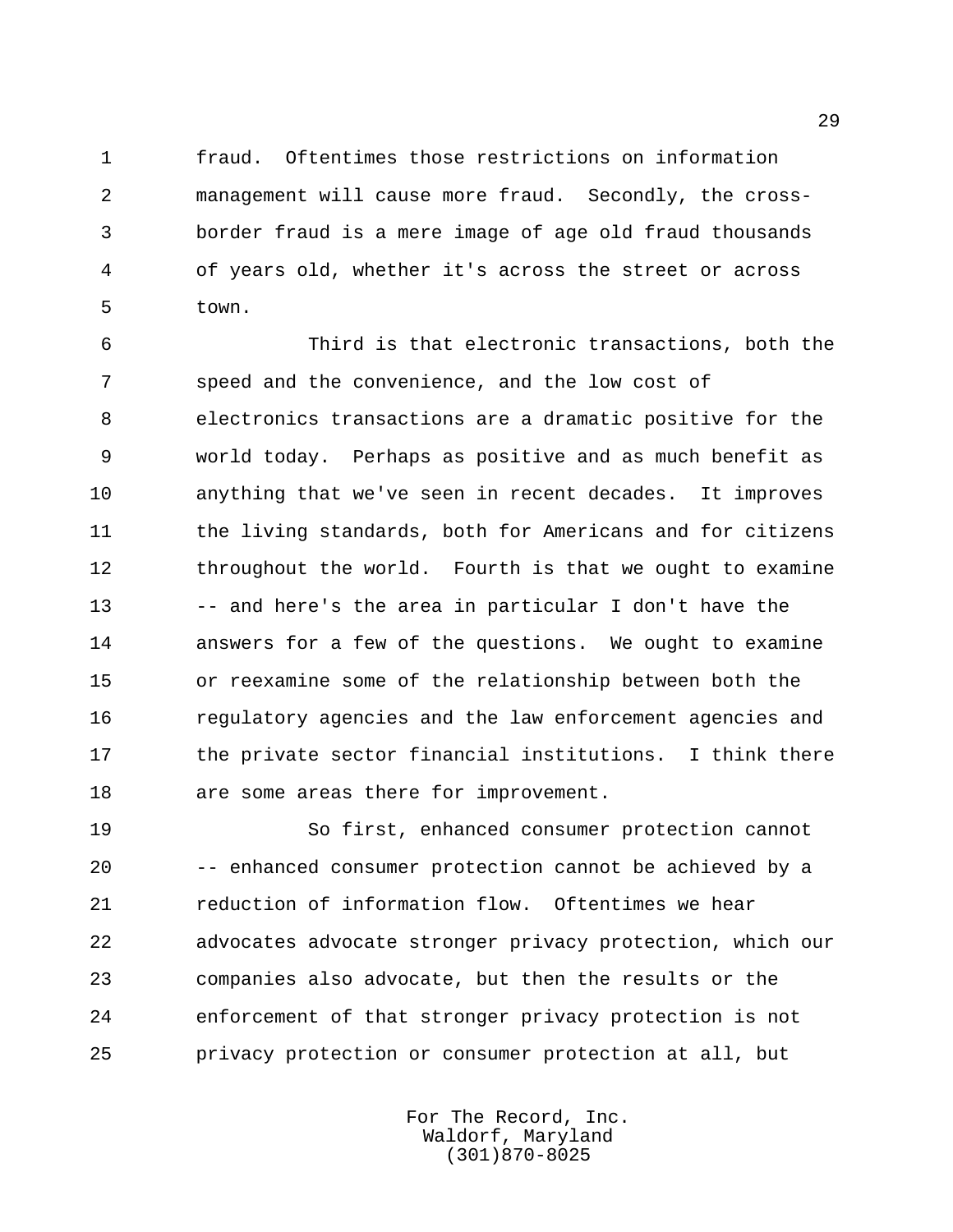it's a restriction of information flow. In fact, in terms of fraud reduction, it is the appropriate management and the fast access to information, both within companies and between companies, that both identifies fraud quickly, can stop it and can oftentimes apprehend the criminal.

 I think in one case about a year ago or two years ago, one of my companies with an office in Omaha, a fraudster showed up to cash a cashier's check, or take out \$100,000 or so to deposit with a cashier's check. The bank teller -- in this case, it was a bank. The bank teller looked on the screen and saw the account was in California. Matched up the age, height, weight and other descriptions on the screen. Realized that the person in front of them didn't match with the information on the screen. Called the FBI and a 10 million dollar fraud ring was broken up. Introduce 90 day limitations or restrictions on information flow, the various opt in and opt outs that are often suggested, and that information would not have been available.

 The second example -- and I won't go through the details. You all know how stolen credit cards are quickly apprehended. That's all done through information flow. I've watched it done. I invite any of you to come and help -- come and watch. It's often done with four,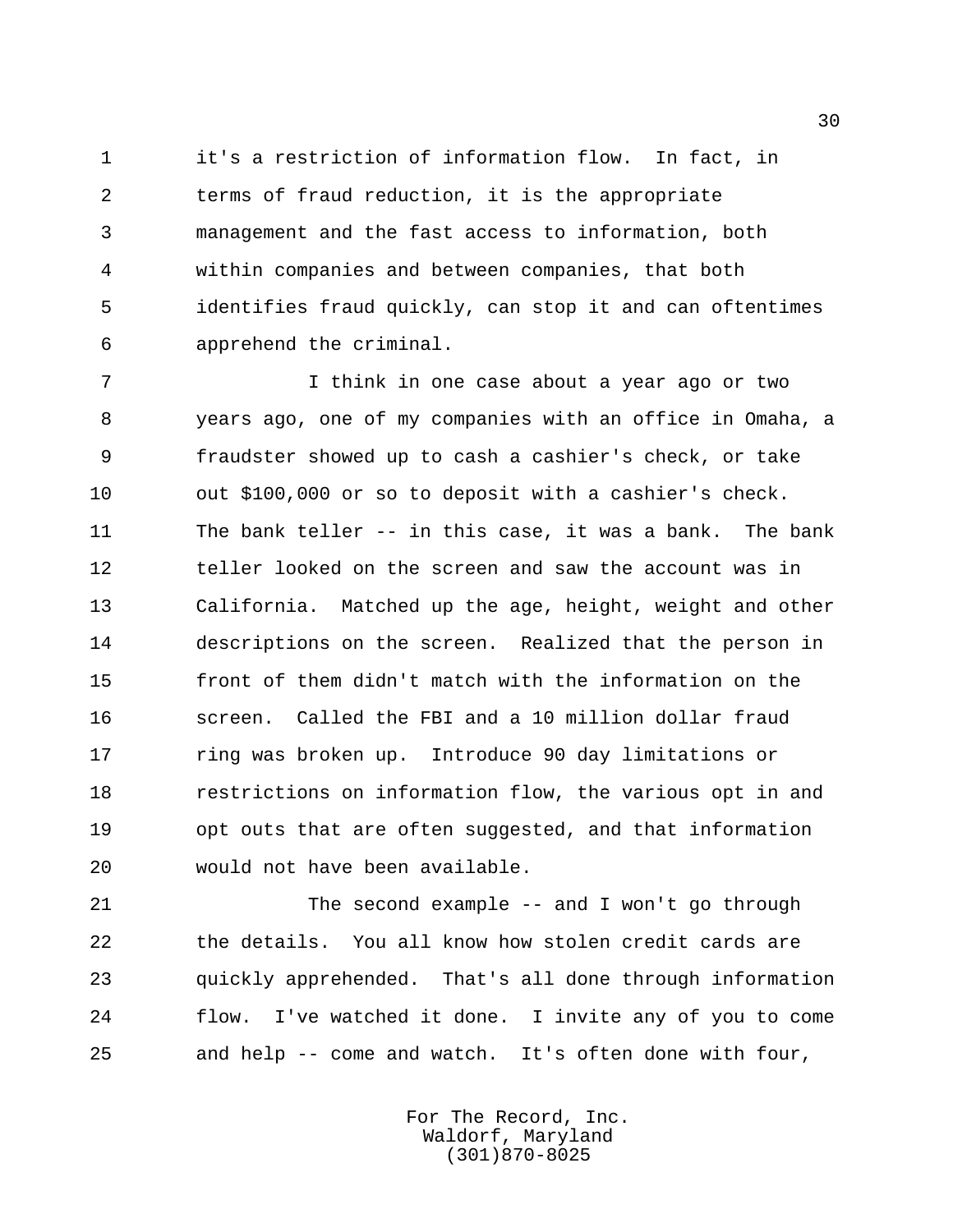five or six different companies. Sometimes companies within the same parent company. Sometimes different companies analyze the transaction in a matter of minutes and can stop the fraudulent transaction quickly.

 Second, cross-border -- it's important to note that cross-border fraud is part and parcel, just simply a faster version of age old fraud. We all think about the Nigerian scam or the 419 Coalition, which purports that some five billion dollars of money has been defrauded through the Nigerian scam. I'm not confident that it's actually that much, but I don't know how much it's been. But the Nigerian scam is basically a modern day electronic version of the old pigeon drop in which somebody -- two people would walk up to somebody else, the victim, on the street and say I just found some money, and if you will vouch for me and tell me your bank account number, I'll be happy to share it with you. So some things don't change. They just become electronic. That doesn't mean it's not a significant problem. It is a significant problem, but it's the same problem as it's always been.

 Third, it is important to note positively and affirmatively that the dramatic rise -- the cross-border rise of both ATM remittances and debit cards is an enormously positive development for the world population

> For The Record, Inc. Waldorf, Maryland (301)870-8025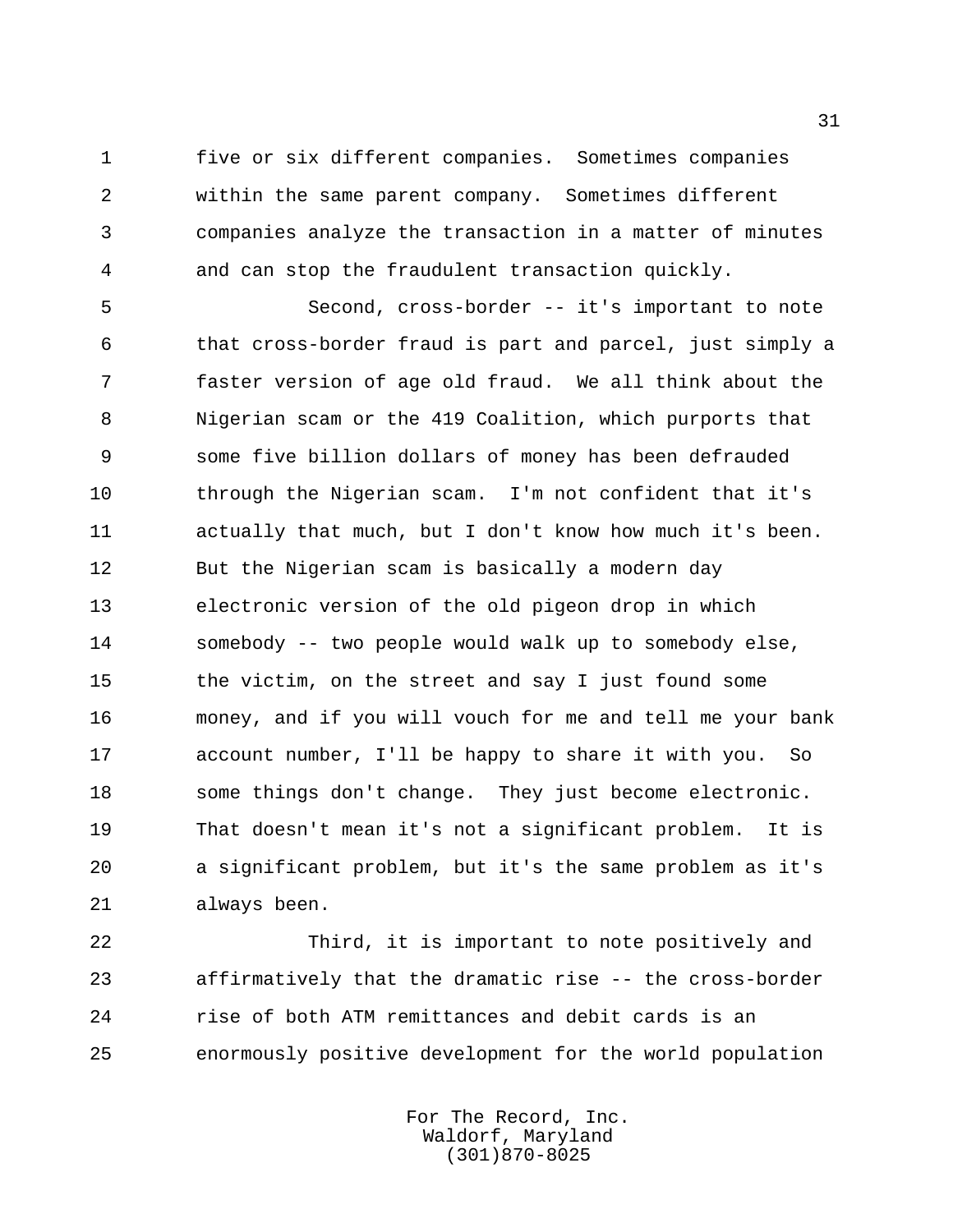in all manner of ways. From a globalization viewpoint, it dramatically assists the globalization of the economy in a positive way. It also introduces a level of fairness that is otherwise unavailable. It's just simply not fair for people who are living in one country to have to consume the enormous amounts of costs and inconvenience and wrong money -- currency exchange rates and costs of telegraphing or money ordering money, when in fact ATM technology is so widely available.

 So remittances is a positive thing, both for 11 the United States as well as other world economies, but more importantly, it's a matter of fairness and it's a positive thing for the individuals involved.

 The same with debit cards. Debit cards are the fastest growing phenomenon in finance today -- in consumer finance today. I think Visa estimated that they are now up to -- in 2001 up to 960 billion dollars of debit card transactions. It is both dramatically -- it has been well accepted. Far better accepted than credit cards or paper checks overseas in developing countries, but it's also amazingly well accepted not by us baby boomers, but by the generation X-er's in the millennium, because they like it. They like the idea of not ringing up their credit, knowing exactly how much money they have in their account at any one time. And if they can't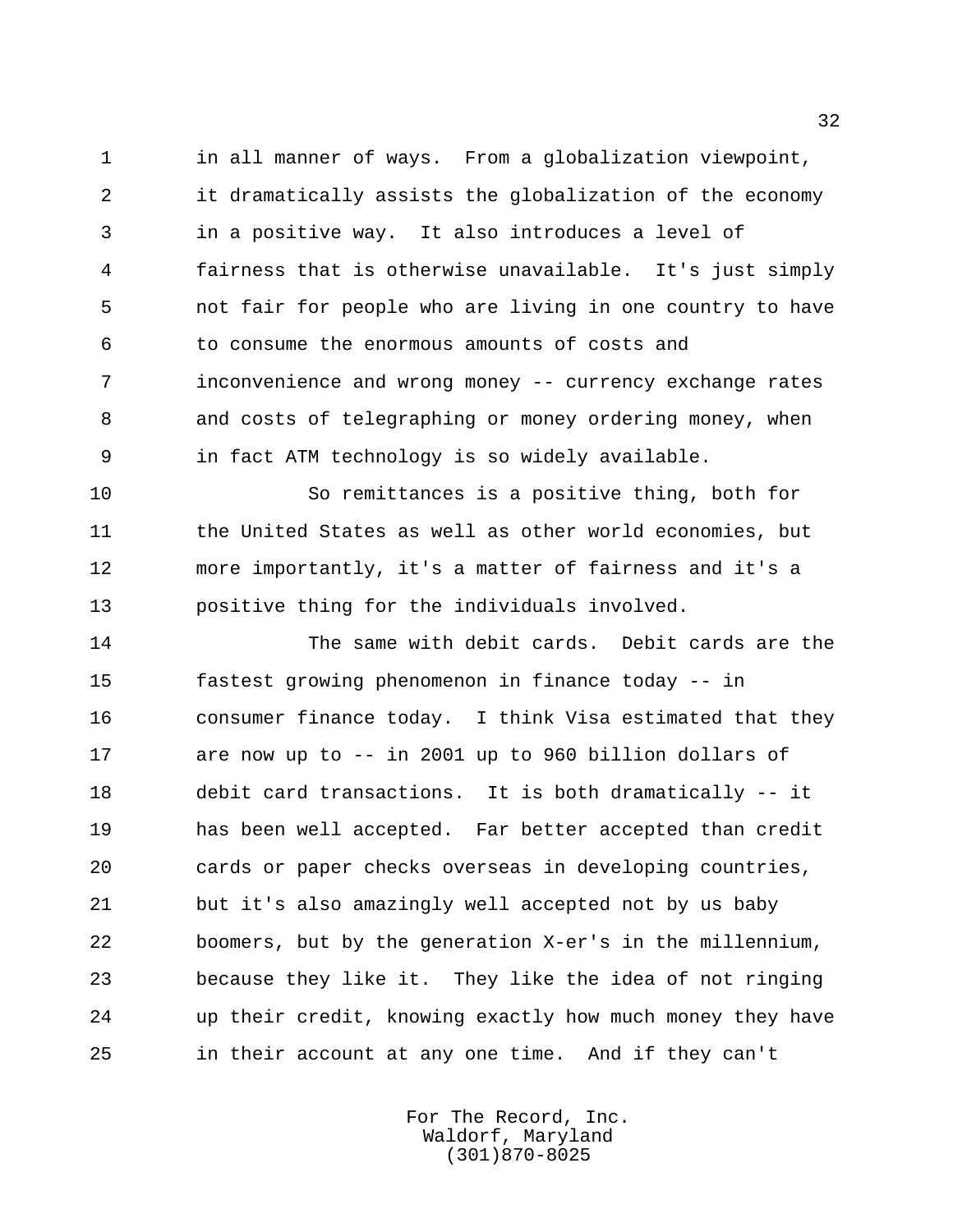afford a cup of Starbucks coffee, then they just simply won't buy it. So values have made it into the new generation and are reflected in the new debit card.

 And last, if I can find the other page of my notes, is the role of industry and law enforcement. It seems to me that there are some areas that we ought to explore together for ways of improving the use of information. The information that we have and trying to get that information to others.

 One that does come to mind is the current suspicious -- the so-called suspicious activity reports (SAR) system that we have now. It may well be -- and I will probably overstate this badly, so the opinions I express are only the opinions of Mozelle Thompson and not -- no. But I'll probably overstate this.

 COMMISSIONER THOMPSON: Let me tell you, if 17 that is the worst thing anybody has attributed to me this week, then I'm doing okay.

 MR. BARTLETT: It could be that our current use of the suspicious activity reports is the elephant in the corner. Everyone knows it is not working very well. It does work some -- occasionally -- but really more as a verification or as a way of backup. We're going back to check on something that we already knew was fraudulent as opposed to apprehending fraud itself.

> For The Record, Inc. Waldorf, Maryland (301)870-8025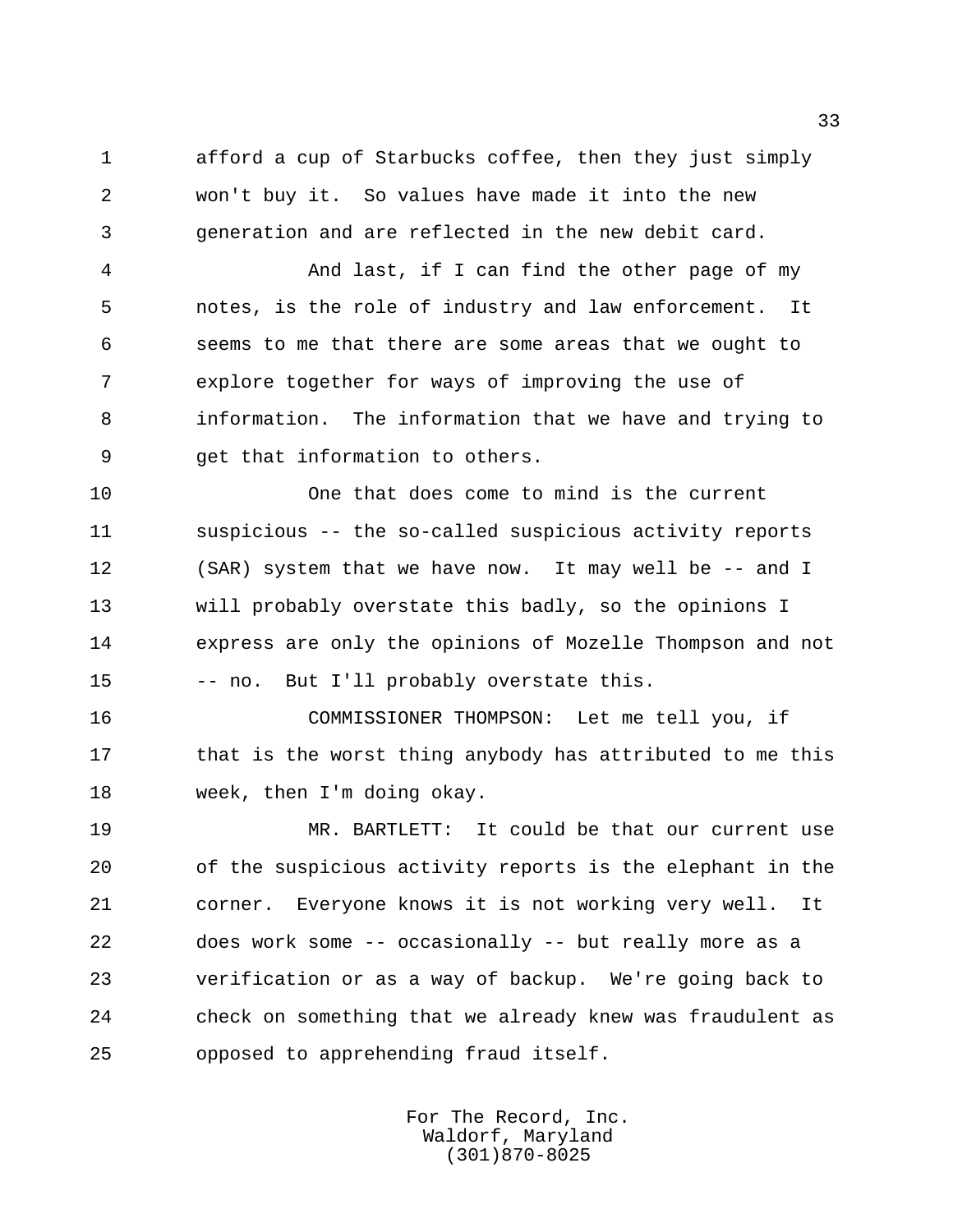The last estimate, it now looks like -- we don't have the final data. But it looks like there will be some 300,000 SARs filed in the year 2002. That's an estimate based on extrapolation of the first five months of 2002. That compares to 200,000 in 2001, which compares -- I think it was something like 70,000 in the year 2000. It's like the old Davis Bacon paper reports. And as I understand -- and I may be wrong on this. In reading through all the data, it appears SARs are still paper filed and they are pieces of paper.

11 11 If a bank officer or -- these are not just banks. If a financial institution officer actually does have a suspicious report -- that is, they think they have a Joe Terrorist in front of them and they want to apprehend him -- they literally go to part three, line 32n, to say terrorist about to knock down a building. There is no mechanism that I know of for -- and, again, I'm at the risk of overstating. The mechanism is not apparent for how you would actually report a terrorist.

 Instead, financial institutions are protecting themselves by filing everything that fits the 2,000 or 5,000 dollar category, depending on whether it is an institution or a clearing house, and then let the government sort it out. And no government in the world, and least of all the U.S. government, has a capacity to

> For The Record, Inc. Waldorf, Maryland (301)870-8025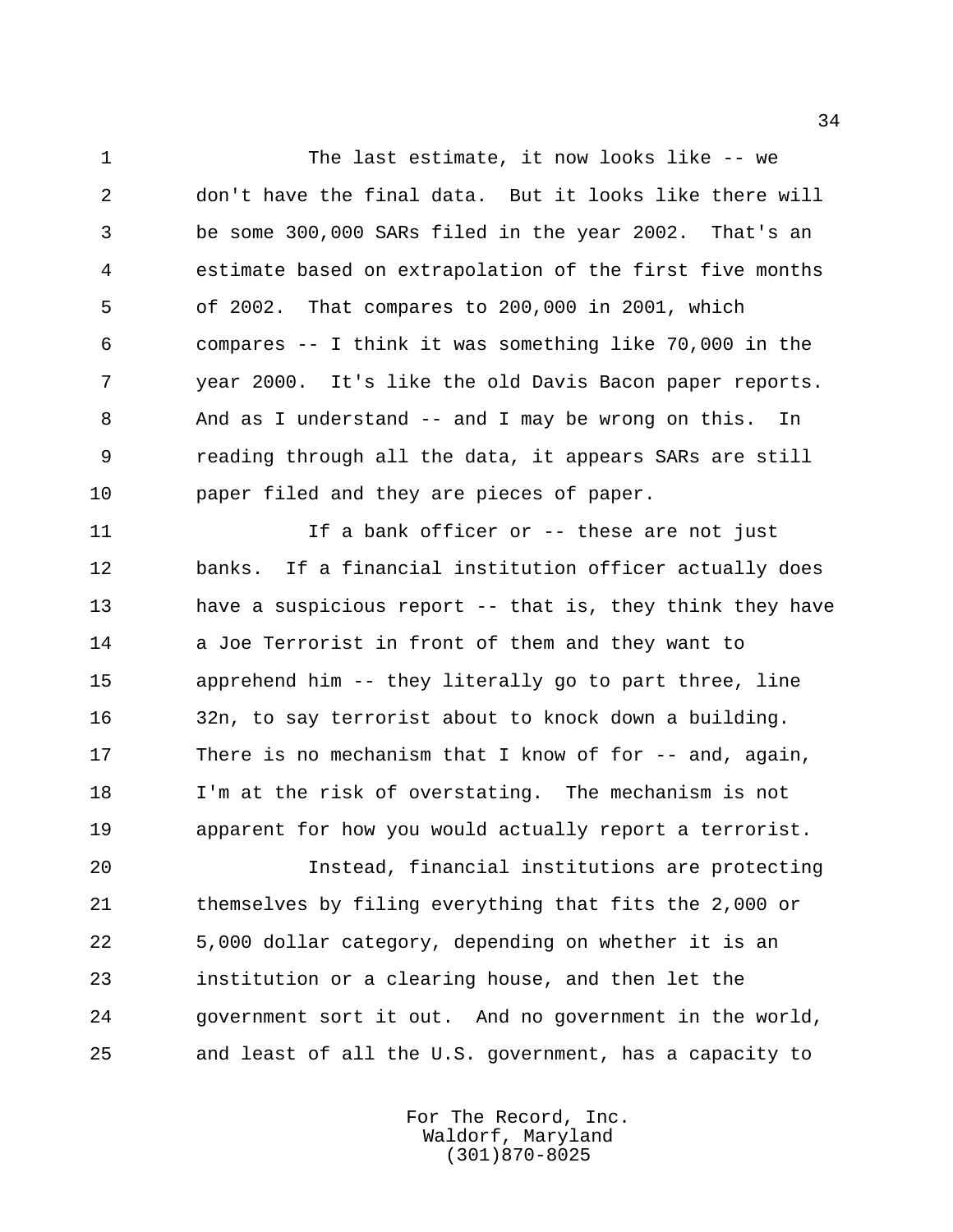sort out that many reports. Again, I don't know the answer, but I suspect that if we all work on it together, we could figure out a way to actually cause suspicious reports to be filed in a timely way to get to people that would have that information.

 Similarly with identity thief, there is today an insufficiency at the federal level of prosecution of identity thief. And one of the difficulties that our institutions have is when we identify an identity theft that has happened, the best we can do in most cases -- there are exceptions to this -- is to take it to the local DA. Usually the theft that we have identified involves one transaction or one identity and it's hard to make much of a case on it. So the local DA may or may not prosecute, and if they do, it may or may not achieve any significant punishment to stop it.

 One of the things that our organization will be proposing will be to make identity theft a federal crime -- a federal cause of action -- and then devote some resources to it, because in fact it is -- in my opinion, it is the number one cause for concern/alarm/distrust of institutions among American consumers today.

 So fraud, whether it is across the street or across the world, is fraud, whether it is done with a pigeon drop or with electronic information. And then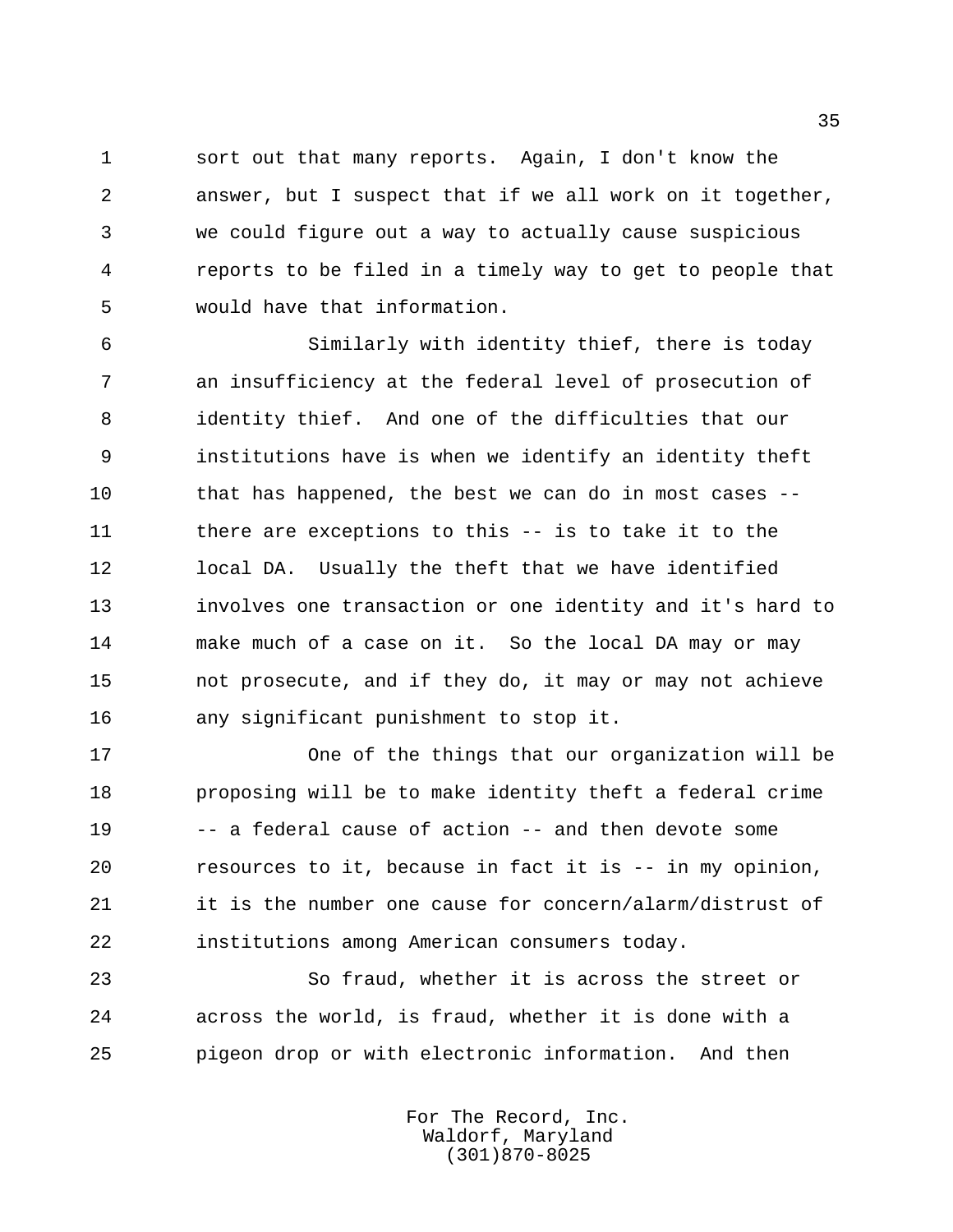fraud, both identity theft -- the identification and prevention of fraud can be done faster and better by the appropriate management of electronic information as opposed to closing down electronic information.

 COMMISSIONER THOMPSON: Thank you. Thank you. Susan?

 MS. GRANT: Thank you. Well, I would like to start by commending the FTC for having the only clear sidewalk that I've seen in Washington so far, but getting to that sidewalk is a big challenge. Almost as big as -- COMMISSIONER THOMPSON: Are you accusing us of doing something deceptive?

 MS. GRANT: No, no, it's great. I realize that you're not responsible for those big snow banks on either end of the street. But it's almost as big a challenge getting around town as dealing with cross-border fraud. My job is to frame this issue from the consumer perspective.

 As the marketplace expands beyond national boundaries, it provides a lot more opportunities to consumers, obviously, to find goods and services that meet their needs, to comparison shop for the best prices and to transact more conveniently, especially now on-line. But consumers aren't sure it is safe. In our surveys about on-line shopping, we find that consumers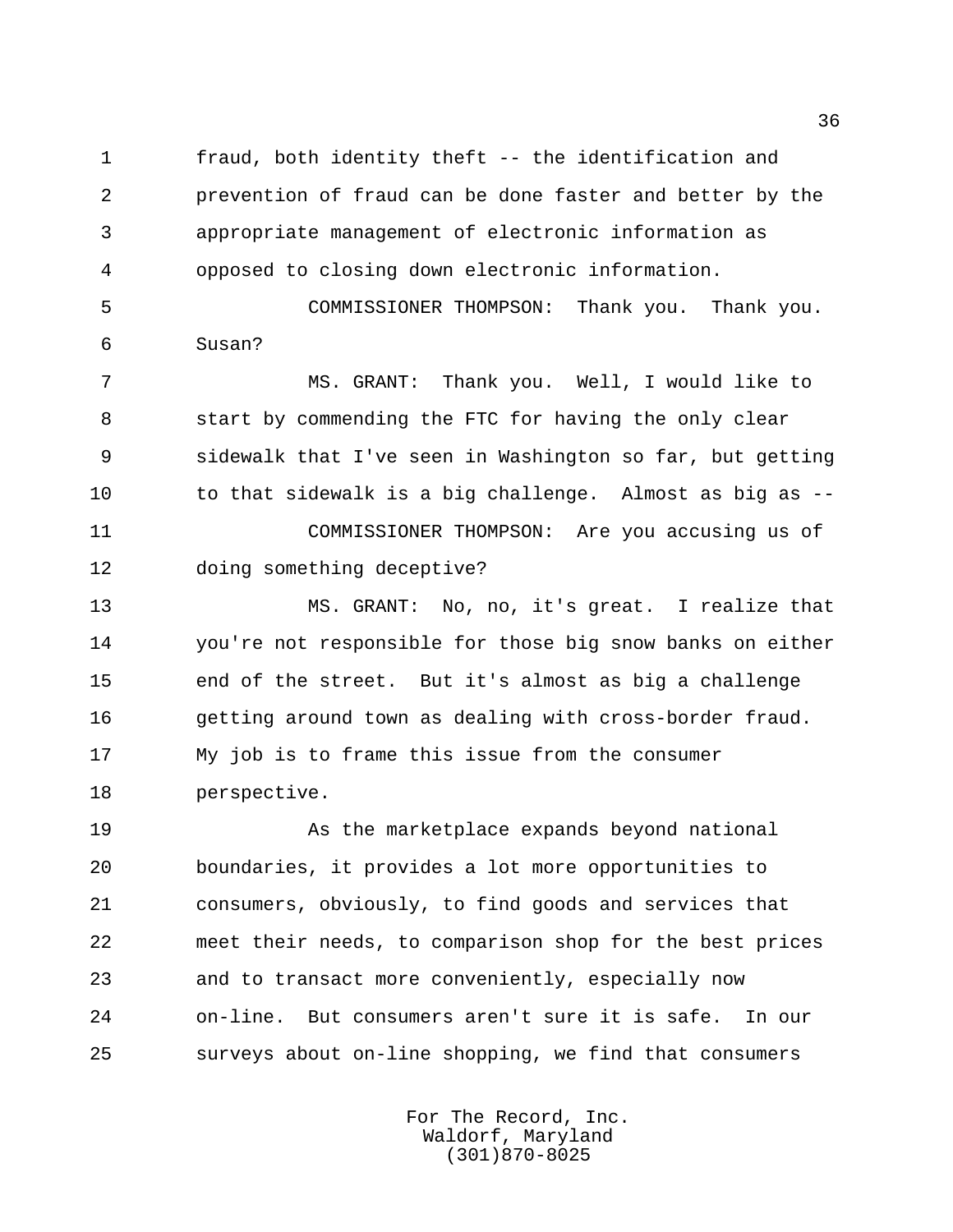are nervous about putting their financial information on-line. They worry about the privacy of the other information that they provide and the security of that information once it is in the hands of the merchant, and they're concerned about whether or not the merchant will be fraudulent.

 It is true that many of the scams that we see now on the Internet are the same as we've seen conducted by telephone and mail, but there are new ways of paying. For instance, not only debit cards but intermediary services such as Pay Pal, that don't give consumers the 12 same protection that they have -- the legal protection that they have with credit cards. So that is a concern.

 We talk to consumers daily. We know from our conversations with them that they are clueless about the differences between jurisdictions and national laws, and 17 there is no reason, frankly, why they should understand 18 that. And they also assume that somebody is looking out for them. In our on-line shopping surveys, we've found that a significant number of consumers think that merchants are screened by someone before they can put up a web site on the Internet to make sure that they are legitimate.

 And consumers also expect government agencies to help them if they are defrauded with their individual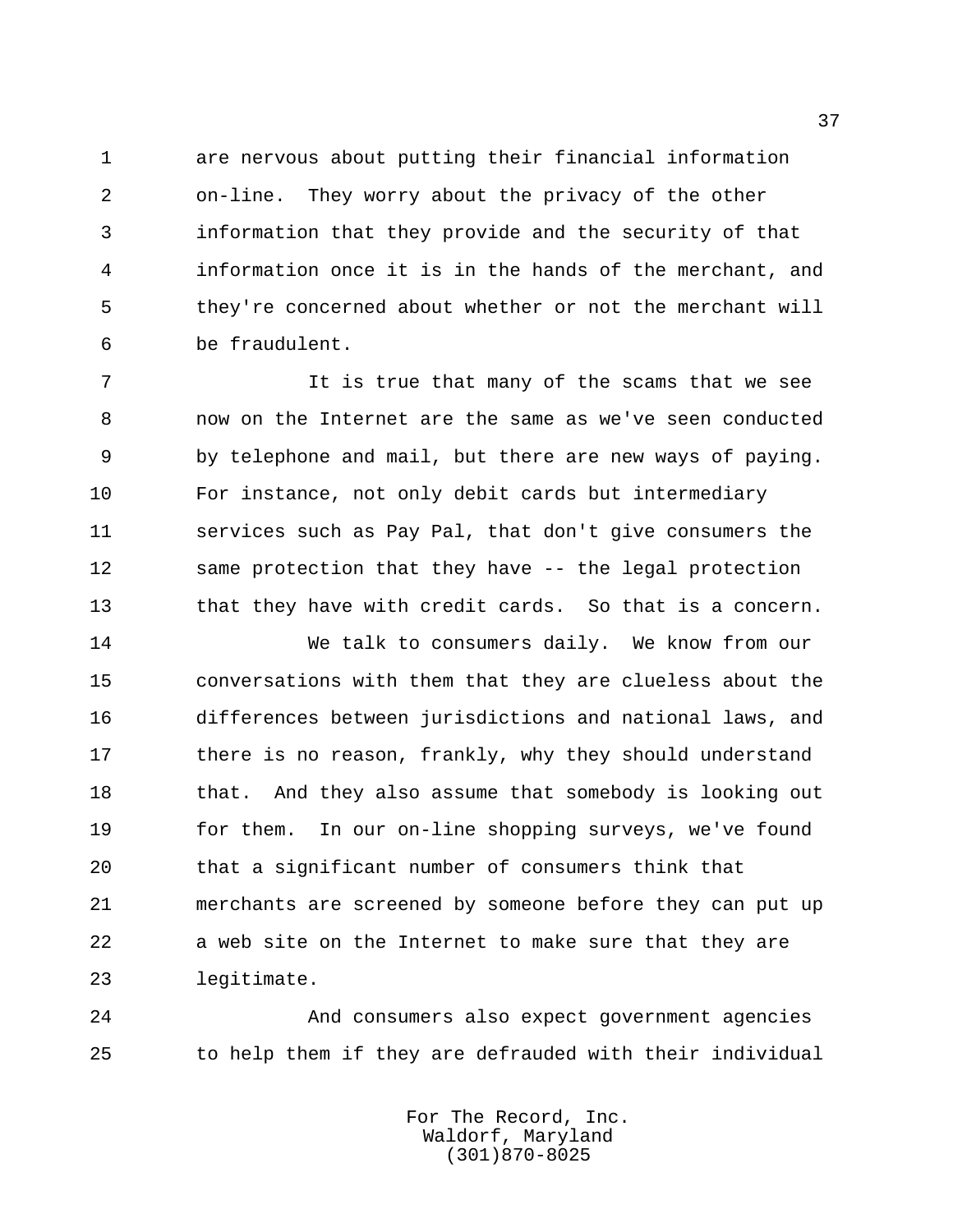complaints. They want their money back, and they don't want to hear about barriers. They also expect that their banks, courier services, ISPs and others that facilitate transactions will protect them and help them. And once they are burned in cross-border transactions, they're very wary about taking that risk again. So going back to a key point that Commissioner Thompson made, the potential of the global marketplace cannot be fully realized if consumers don't have trust and confidence in using the Internet and other new medians to take advantage of the global marketplace.

 Consumer organizations do and want to continue to work with governments and businesses to combat cross- border fraud, both with consumer education -- which we do. I put out as an example a brochure that we produced with a grant from MasterCard about how to shop safely on-line. But also working to influence corporate policy and government policy about what are the best ways to protect consumers and helping to get information about suspected fraud to the appropriate government agencies. COMMISSIONER THOMPSON: Thank you, Susan.

Scott?

 MR. COOPER: As the traditional role of cleanup on fine points, I'm going to agree with the previous commenters. And of course with this panel, it's quite

> For The Record, Inc. Waldorf, Maryland (301)870-8025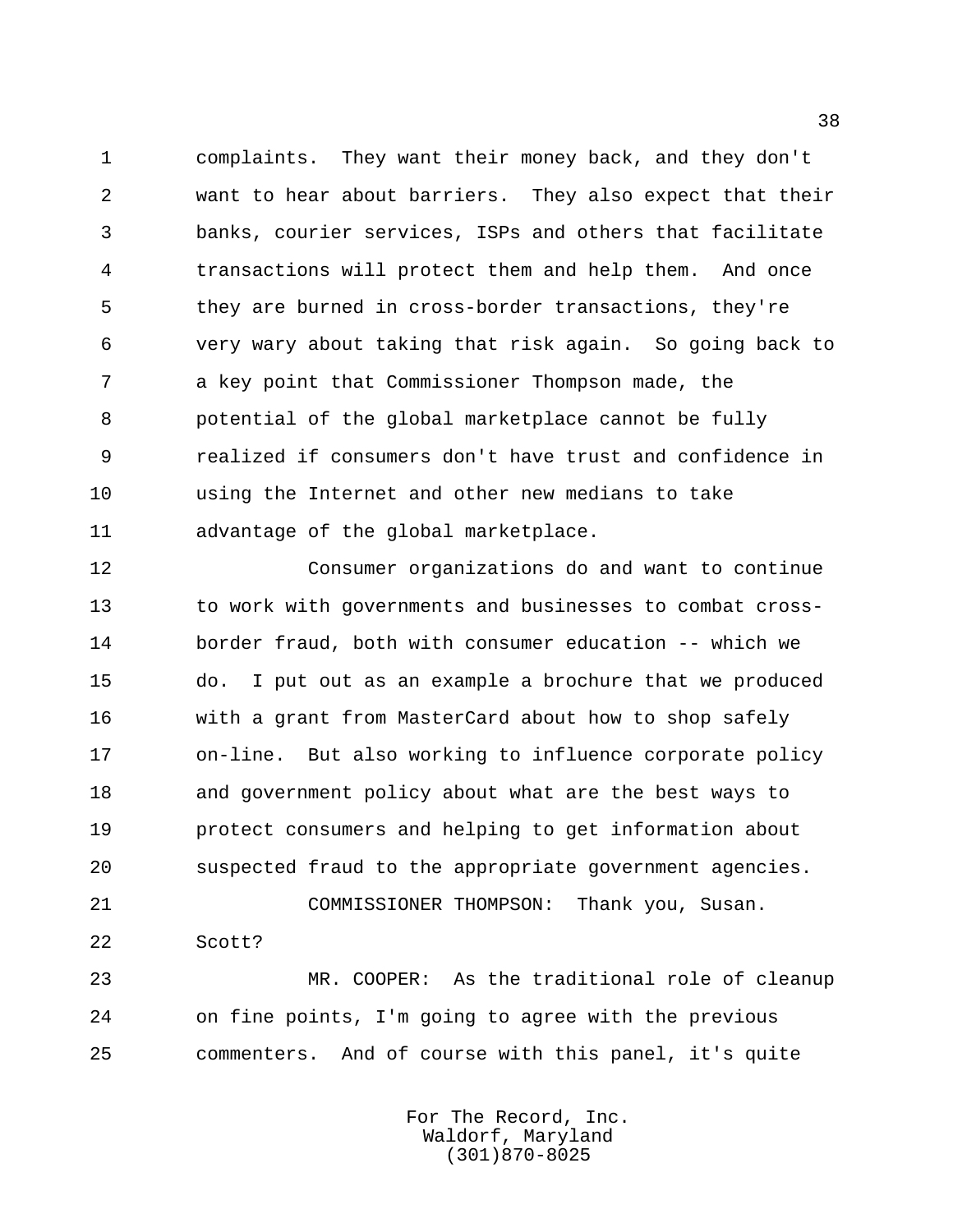easy.

 COMMISSIONER THOMPSON: We'll change that. MR. COOPER: Then I'll open myself up to constructive criticism. First of all, I would echo what Steve said about businesses can be victims as well. And I think this is not always something that we want to publicize, but I think businesses can be just as much a victim of cross-border fraud as consumers. And so we have a vested interest to try to find solutions that will work in the real world to get at these issues.

 I think there is also a distinction that can be made between large businesses, such as Hewlett Packard, that have preexisting relationships with law enforcement officials around the world. We can take care of our own problems, but small businesses may be an entirely different situation and almost in a sense are surrogates 17 for consumers themselves. When they have -- when a small business has a fraud problem or a problem with patterns of abuse, in a sense they are acting as a consumer more than they're acting as a business.

 So I think that the world that we're talking about here is much larger than just consumers, or just larger than, say, trans-border businesses, multilateral businesses and consumers. You also have a whole subset, I think, of small businesses that need to be included in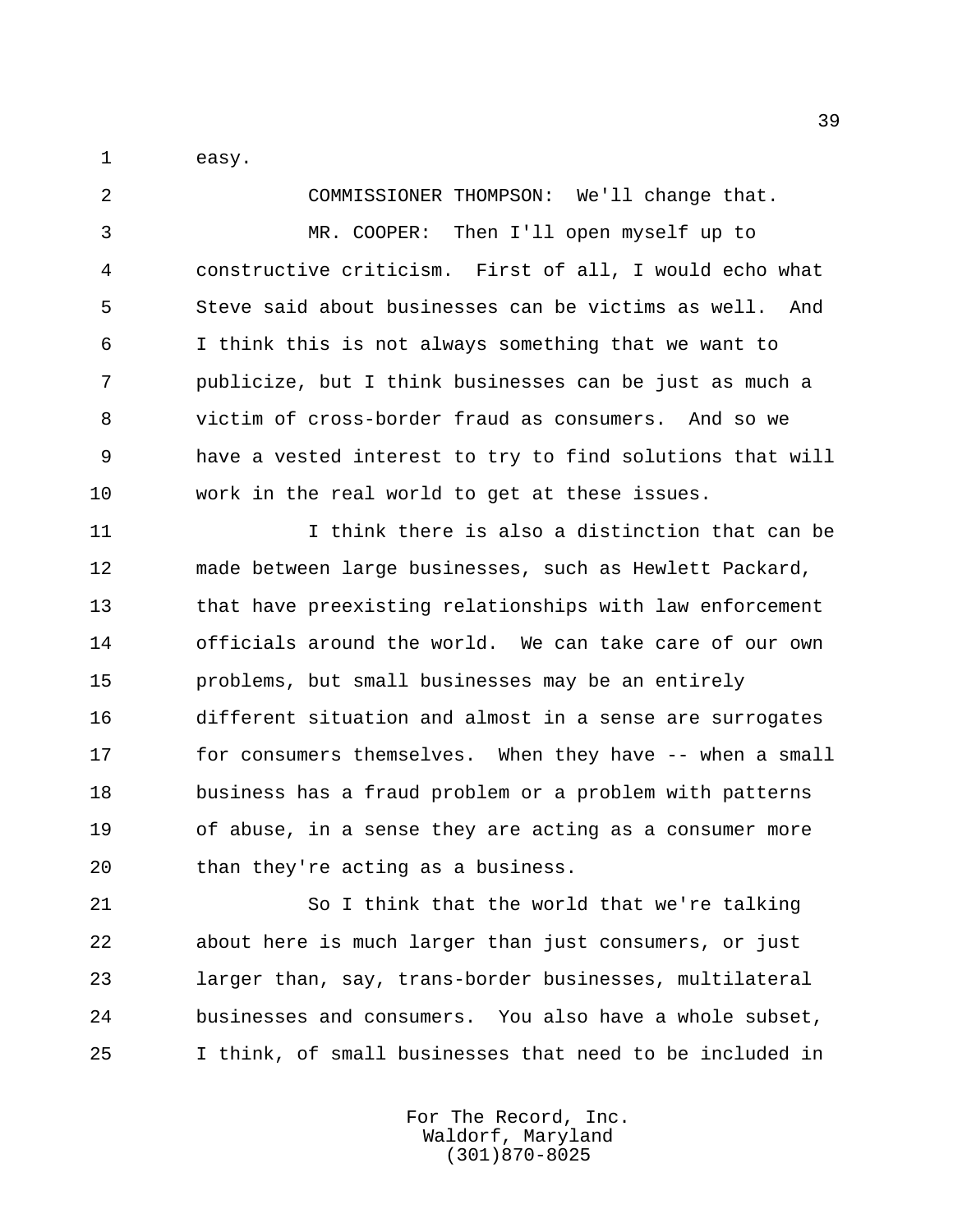this as well.

 I think Susan's point, though, really gets to the heart of it. And that is, until we can get a handle on cross-border fraud, consumers are not going to feel confident by entering into transactions on the Internet or other fora that would otherwise empower them. That if consumers can find ways by feeling protected to shop anywhere they want to on-line across borders, then that truly is consumer empowerment. That is something that serves consumers' interests. It is very likely to drive down prices. It is very likely to lead to more information being available to them, and so that is just a good thing in itself.

 But they're not going to feel that way until they feel comfortable that the marketplace out there is truly clean and well lighted, and, obviously, that is not 17 the case today. So it is in everybody's vested interest 18 -- or in the case of businesses, enlightened self- interest -- to try to resolve and to try to at least get a handle on cross-border fraud.

 It has been pointed out by Sitesh that this is clearly a difficult issue because of the jurisdictional issues. We have already seen that in the off-line world. It is only accentuated, I think, in the on-line world. And so that may be a place where I think we need to have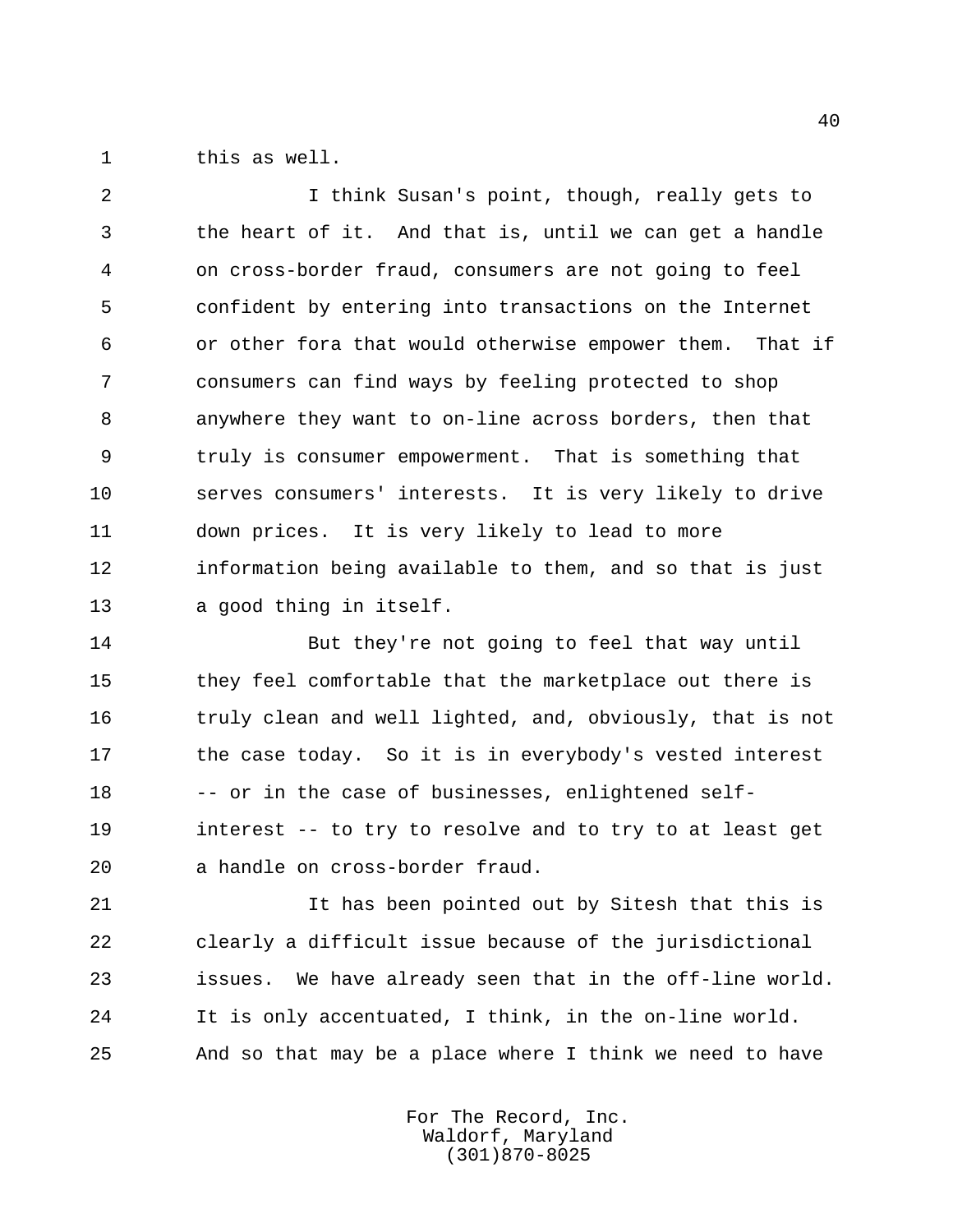more of a continuum of effort by both the -- a partnership by both the legal authorities as well as the private sector and consumer groups to try to get a handle on these things.

 I think there are some very cautionary lessons out there about what happens when things do go wrong and they aren't addressed soon enough. And I think at least in the United States the classic example is the 900 number, where in the late '80's and early '90's you had a very -- at that time a very sophisticated technology in 900 numbers, where a lot of information could be gotten easily to consumers at a relatively low cost with a billing mechanism through the phone companies that seemed, you know, very, very straightforward and transparent.

 Of course, we know what happened to the 900 numbers. It became sort of the nesting place for fraudulent activity, scam artists, you know, and sort of downscale information services and the whole industry just went south. And ultimately it probably would have been superseded by the Internet anyway, but it went south well before the Internet came along. And so you essentially had this very important technology, or transition technology, and that the lesson, unfortunately, we have to take from that technology is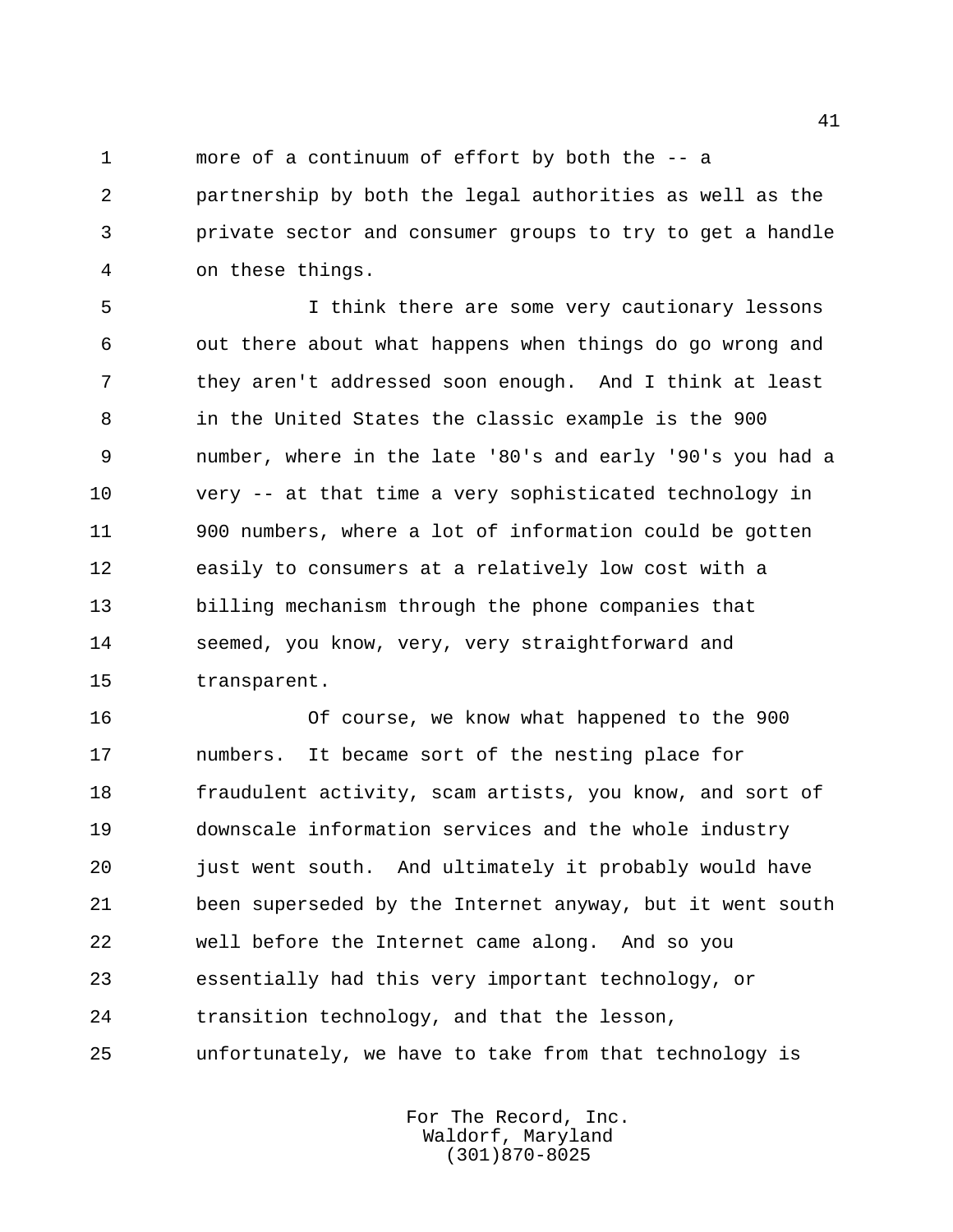1 that when things go wrong, it is very hard to pull it back.

 I'm not saying that that is going to be the case for the Internet, because I don't think it is and I think we're well beyond that inflection point where things could go south. But clearly it is a problem as far as the continued growth of the Internet, of electronic commerce and especially global electronic commerce. And for all the reasons we discussed, global electronic commerce is a great tool for consumers. It is a wonderful opportunity for empowerment of consumers, as well as sort of the growth of the global economy as a whole. The more transactions you have, the better off 14 the world economy is going to be.

 So dealing with these problems is something 16 that I think really brings everybody to the table, or should in a sense bring everybody to the table to find practical solutions, and I think that certainly includes business as well. As far as developing these new solutions, I think there are some models out there that we can look at that are successful. I think one is the telemarketing world that the FTC developed, again, in the early '90's. And there I think that the key was the fact that within that legislation was an agreement that the states -- the State Attorneys General -- could enforce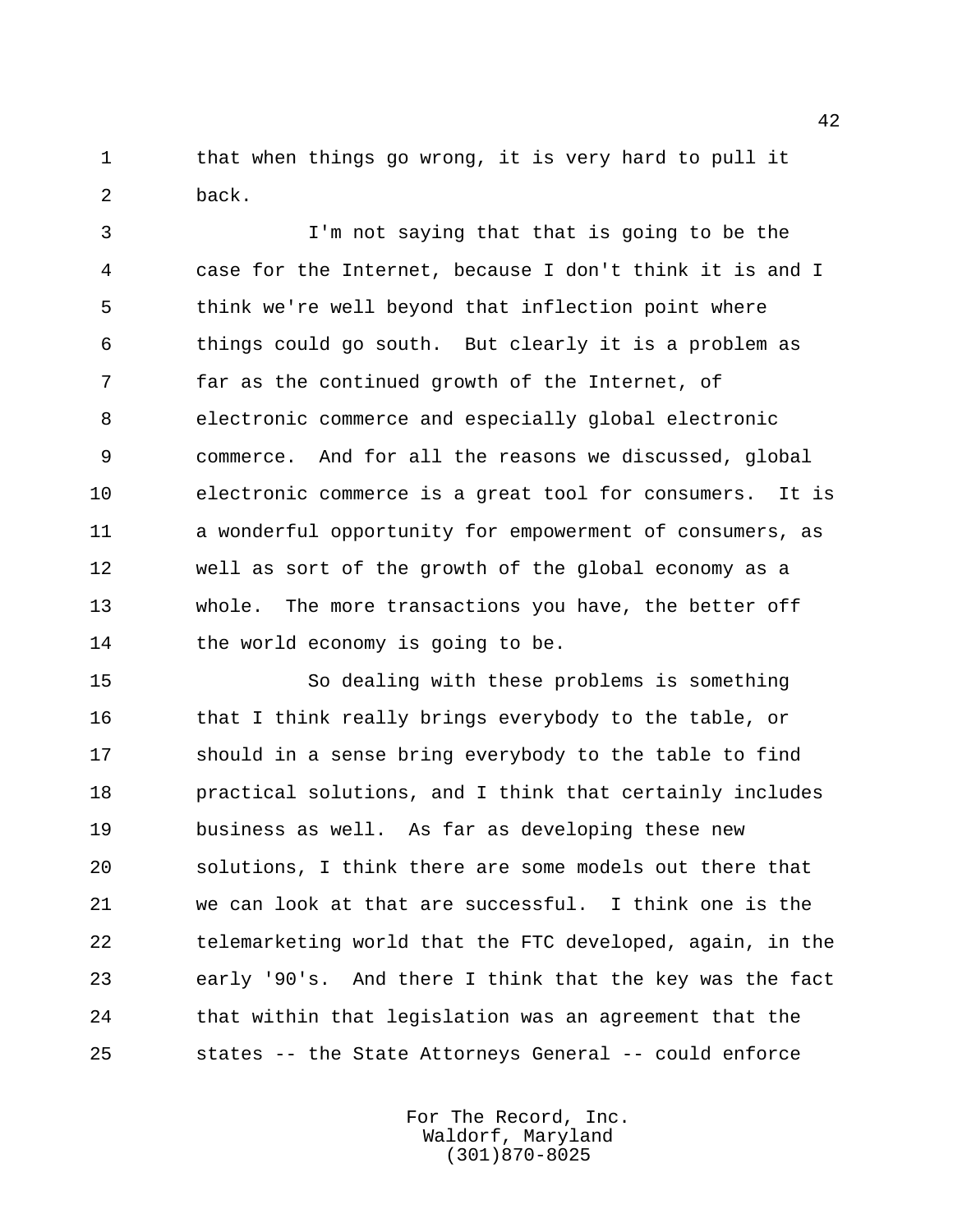the federal rule.

 And so you had in a sense that ecumenical approach toward enforcement where you had a single law. You had -- you had a national rule enforced by the FTC, but under the FTC the State Attorneys General could move in to go after interstate boiler rooms on telemarketing, which was the great problem. A bit like the Nigerian scam, you had people boiler room, say, in Florida, to pick an example, preying only on citizens in Iowa. Well, the Attorney General of Iowa -- in that case Bonnie Campbell -- was really limited in what she could do to protect her citizens, you know, of her state. So you needed to get some approach that was national to go after problems that really were in a sense local.

 That, I think, is the model we need to look at here, is that if we can all work together across borders 17 to try to develop a model similar to, I think, the telemarketing model, that, I think, may be the goal we need to look for. And just parenthetically, I hope that that same model that was used in telemarketing of bringing in the Attorneys General may also be the model that we see in Congress -- this Congress, I hope -- of developing privacy legislation so that the states will indeed be able to enforce a national uniform federal privacy law. I think consumers need it. They should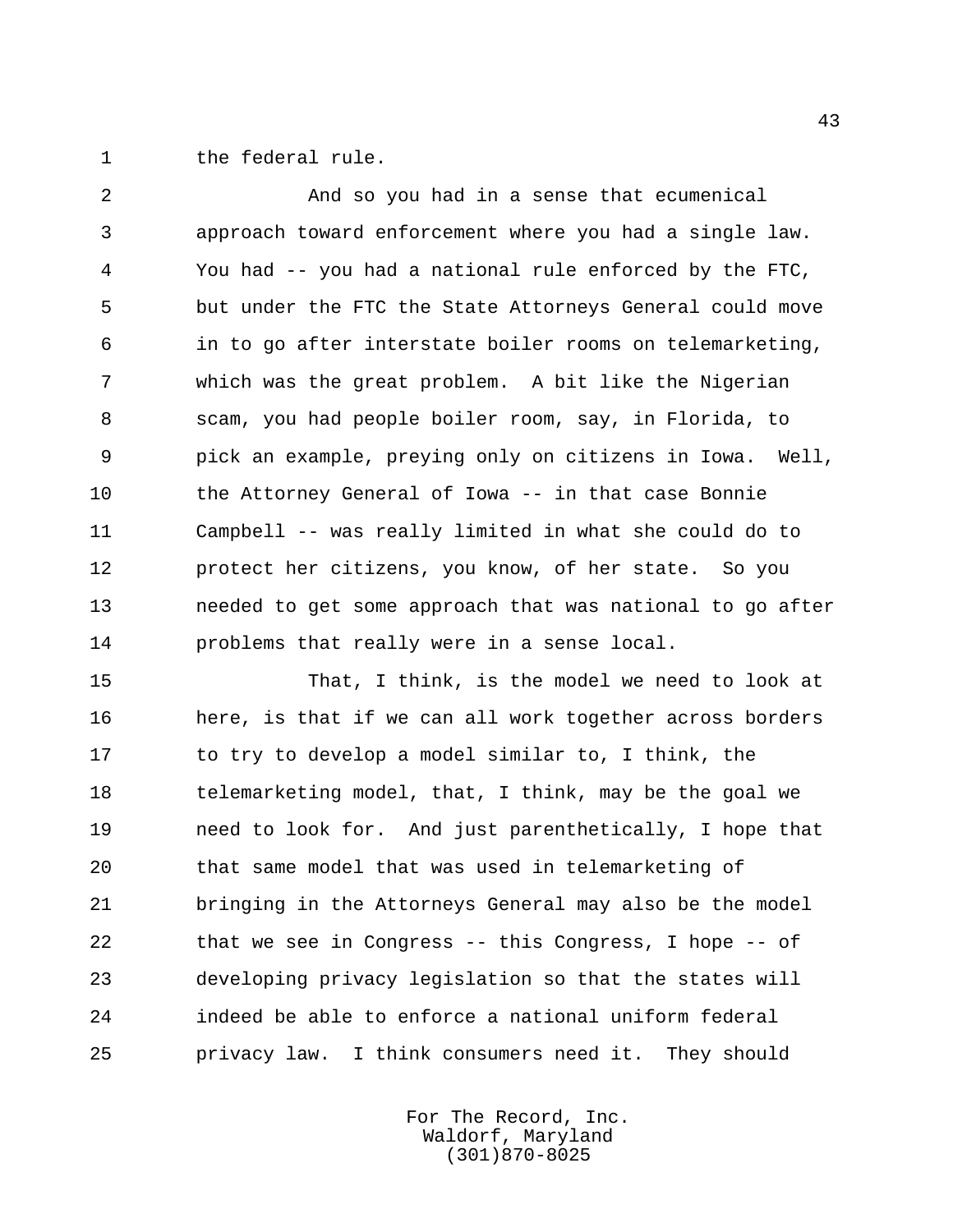have had it for years. But also, it should not be done at a state by state level. So that is, again, parenthetically our desire at HP for privacy.

 I think what is being done now, the start of developing this public/private partnership, is moving in the right direction. In particular, I want to commend the work that is being done on econsumer.gov. I think Pablo is in the audience. I know Hugh and Maneesha are as well. I think that is an example of where mainly I think OECD countries, but others as well, have joined together to pass on information back and forth when they discover cross-border fraud.

 What I think the next step may be for econsumer.gov is the development of a continuum, so that when you have not only problems with fraud -- outright fraud -- but say patterns of abuse, or even where there may be cases just of consumer disputes that need to be resolved, that is not going to be the job of econsumer.gov or even local authorities such as the FTC that will not handle, obviously cannot handle, case by case disputes.

 What I would suggest is that we need a continuum where you have groups -- and I think in the United States it might be the Better Business Bureau. I think globally you have through the Better Business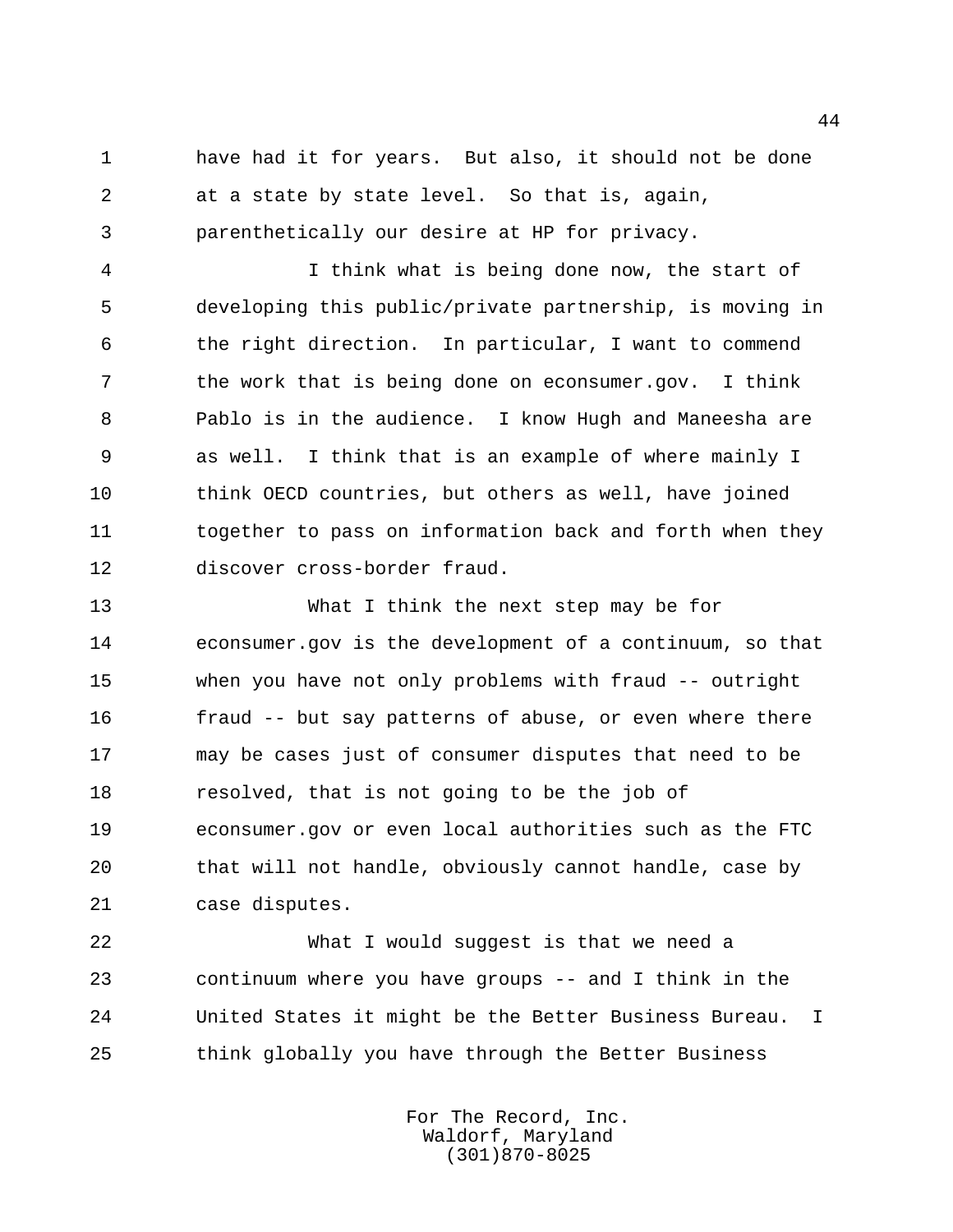Bureau and groups like Eurochambres and the Consumer Council in China and eCom in Japan the development of something called the Global Trust Mark Alliance, where you have an umbrella of organizations that will supply a trust mark to give credibility to companies that are offering a web site on-line, but also a dispute resolution process, so that if a consumer has a problem, 8 they know where to go with their concern.

 In the United States, the BBB will handle not only problems that come up through their own member companies, but where they can, they will also handle disputes of companies that don't belong to the BBB. And they will also publicize the results of that, and if 14 there is a pattern of abuse and a company is showing that pattern, they will either pull the seal -- publicly pull 16 the seal from that company, or if they're not a member, list that on a public web site who those companies are. So if you are a consumer that is trying to do due diligence, the first steps you should probably do is go to the BBB web site and see if the company that you're dealing with is on that site as a bad actor.

 That may be part of the solution, I think, globally as well, but if you can get a system where you have dispute resolutions built into consumer redress that belongs to trust mark systems that are all

> For The Record, Inc. Waldorf, Maryland (301)870-8025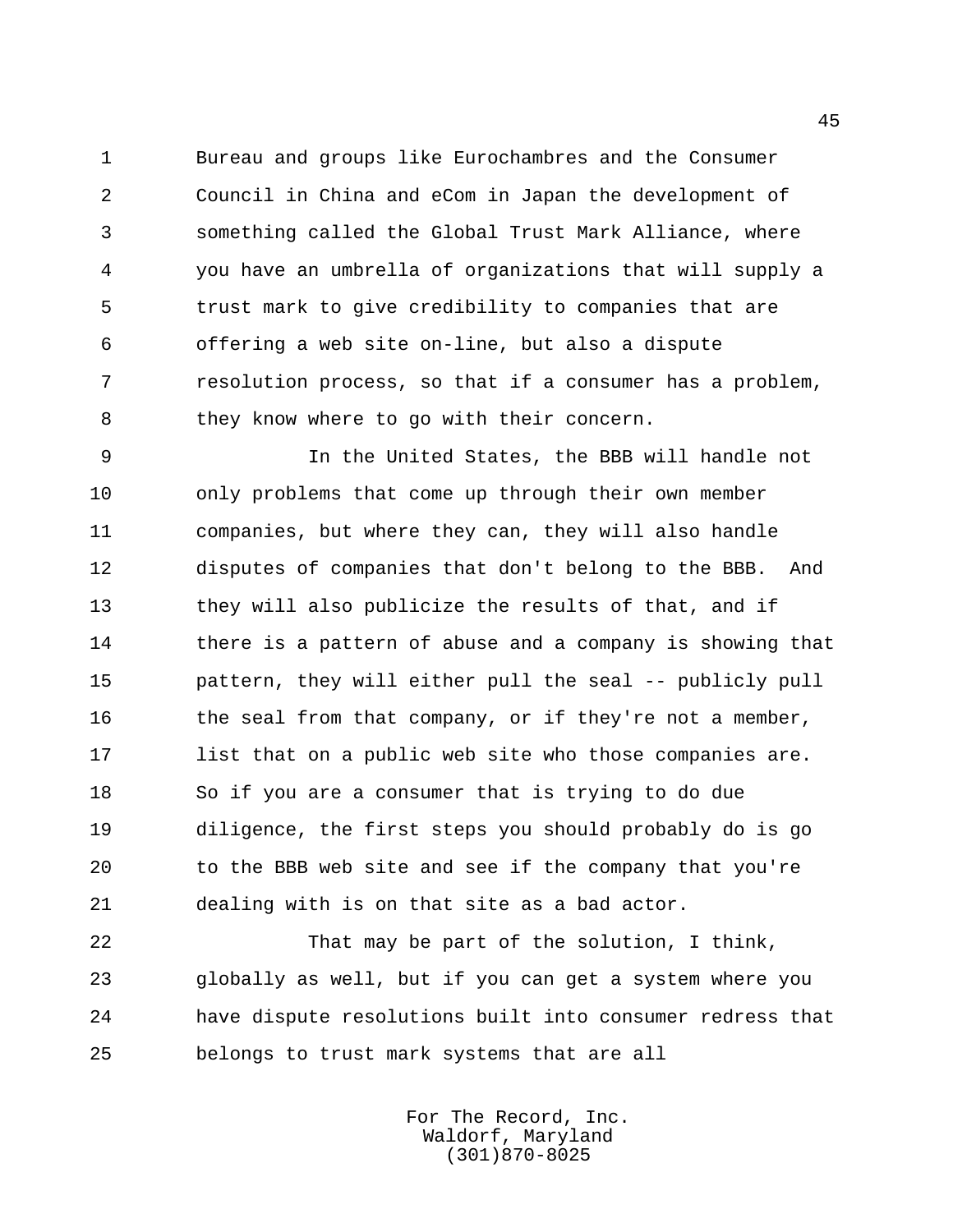interconnected, then I think consumers can feel more confidence in shopping on-line looking for those seals. And also when those seal programs discover a pattern of abuse for potential fraud, they should have the obligation of passing that on up to the local authorities or to econsumer.gov, so that you have a continuum back and forth of the public/private partnership that we're all talking about here.

 I would also hope that when econsumer.gov discovers cases that they may think are really disputes, 11 rather than patterns of abuse or fraud, that there is some way of getting those disputes back to the organizations -- the trust mark organizations -- that can actually handle that, rather than, I think, is the case now where they're just kind of -- the case is accepted by 16 the FTC, but nothing can be done because they can't handle individual disputes. So again, I think developing 18 that continuum may be one of the next steps, I think, 19 that can be taken. I think all the actors are out there. We just need to kind of develop the on ramps between them.

 Lastly, I think that there are groups out there that are very active in trying to come up with this partnership, and I'll just mention a couple of them. One is the Global Business Dialogue in Electronic Commerce.

> For The Record, Inc. Waldorf, Maryland (301)870-8025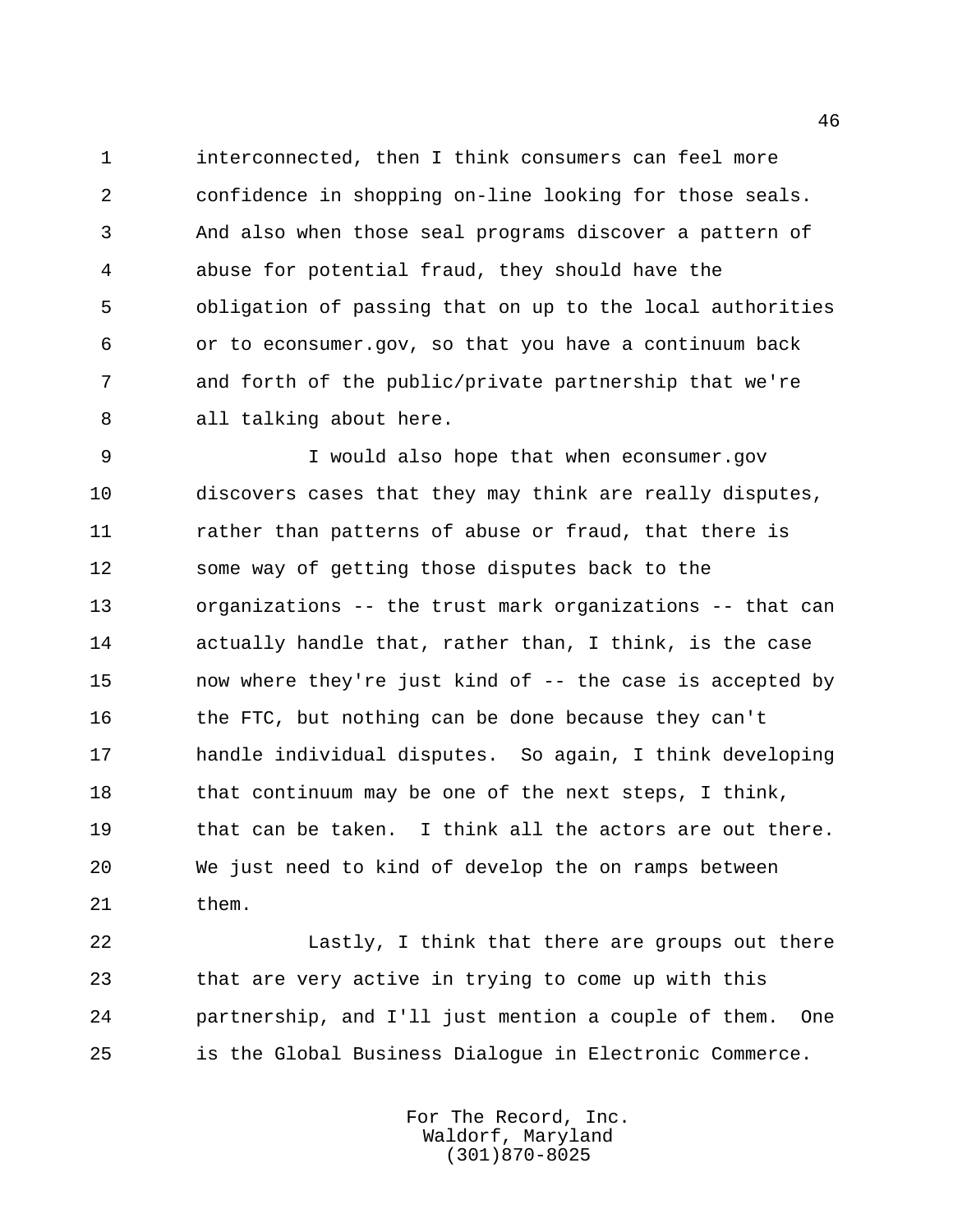We have done a lot of work on developing guidelines and best practices for things like ADR -- for dispute resolutions -- as well as privacy and trust marks. The ICC, I think, is becoming more active in this area, and I think will hopefully be more active within the OECD process in coming up with solutions a bit like we're talking about today.

 I'm also pleased that the GBDE has been able to work with Consumers International in developing best practices and guidelines that both consumer groups and businesses could agree should be the best practices of what merchants and ADR providers should provide in the way of dispute resolution services. We will be having a meeting here in Washington on March 19th with GBDE and Consumers International. I think we're close to finding agreement on a memorandum of understanding. I've been saying we've been close now, I think, for at least six, maybe nine months. Sooner or later I'll be right, but I think we're even closer now.

 So I think that there is a lot going on that hopefully can be part of that partnership, and we would welcome thoughts about how we can continue them.

 COMMISSIONER THOMPSON: Thank you. Well, we all heard a lot this morning. And I recognize that there is a cowbell ringing in the corner. It is interesting

> For The Record, Inc. Waldorf, Maryland (301)870-8025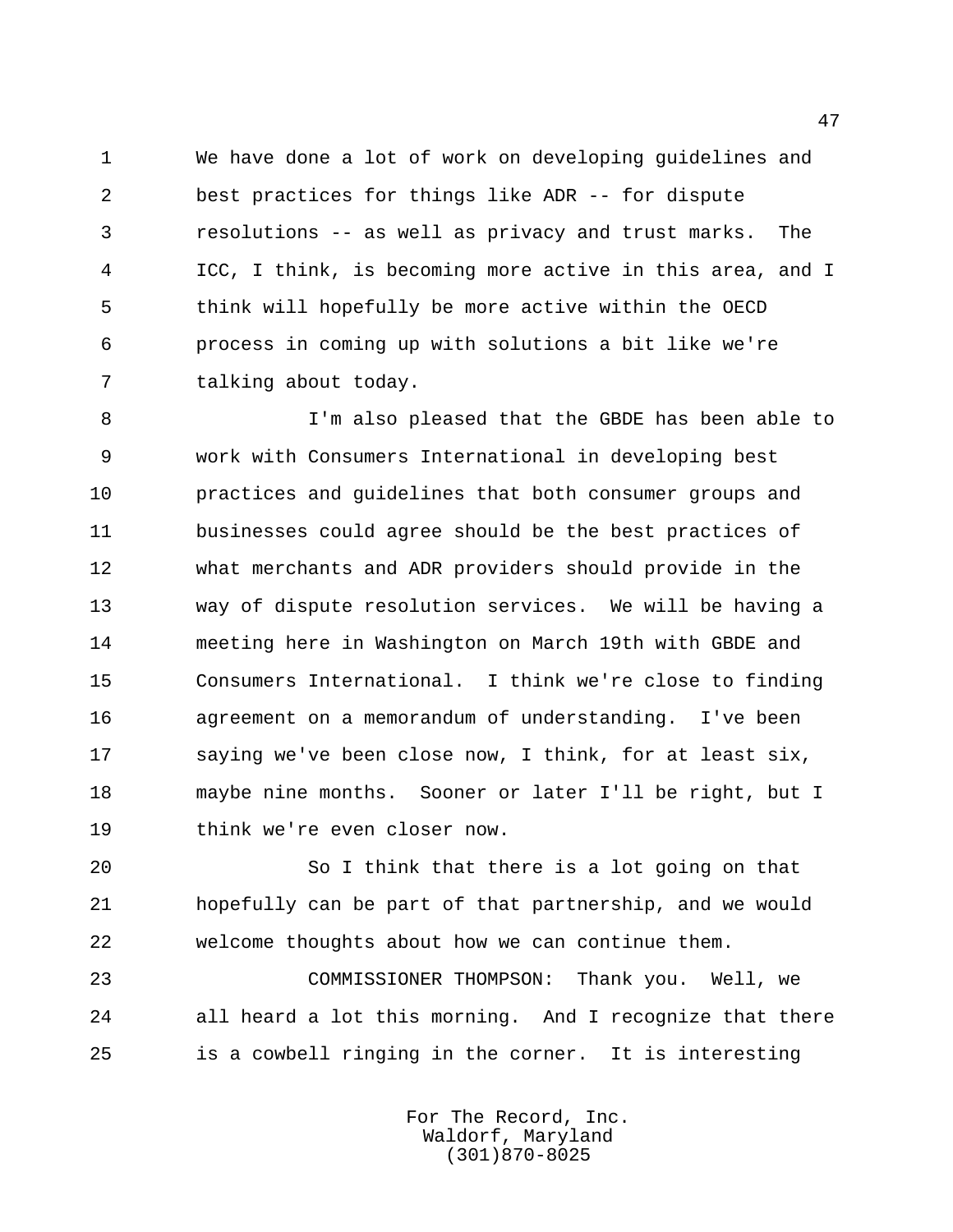that there seems to be people coming from a wide range of places, but actually reaching some consensus on some very important principles. One is the importance of actually looking at cross-border fraud and trying to find new ways to combat it, not through traditional ways that we've been looking at it. Because in some ways, I think in this area almost more than any other area I've seen in a long time, that it is very clear that laws and rules are effective for those who obey laws and rules.

 But for those who are engaged in cross-border fraud, the traditional barriers that we see, how we traditionally think about compartmentalizing information and then confidentiality and other things, actually work 14 to the disadvantage of consumers sometimes and more to the advantage of those who commit fraud.

 But I think there are three areas where I see some real opportunities for partnerships. One is how we talk about consumer expectation. You know, Susan, you talked a little bit about what consumers think and who they think should be responsible, and where they think 21 they can be getting information. And I think that from the business side, and the government's side, it is important for us to talk to -- engage in partnerships together where we can talk to consumers about what they can expect, what they should expect and when they should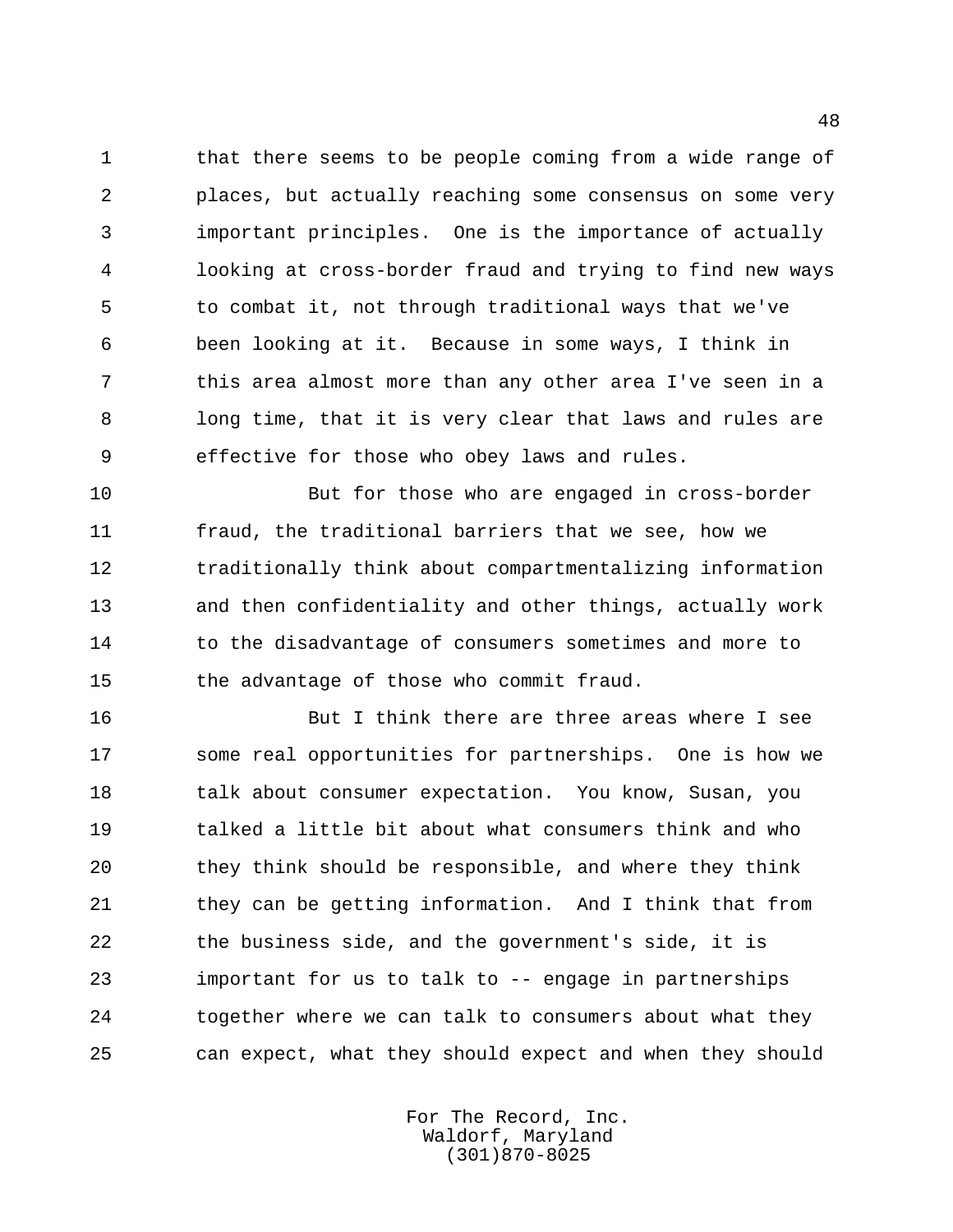ring bells and whistles. That is part of the challenge, too.

 Second, is providing more tools for consumer empowerment, including not only some of the areas that you talked about, Scott, like BBB Online and creating dispute resolution mechanisms, but actually even technological tools that consumers can use to actually have a safer transaction.

 And finally, I think that, Steve, you and Sitesh talking about a couple of other issues that are 11 really important. One is how do -- one thing I'll note, Steve, that what a lot of people don't recognize, is before we started talking about global economy, the financial services industry was involved in global economy already. And so the idea of greater cooperation between government and business, not only to understand what's going on out there but also to make enforcement more effective, are areas where we can have some real partnerships.

 Now, I wanted to have more cross talk. We don't have that much more time. I wanted to give the audience a chance to ask some questions, if they have them. Any questions out here? Don't be shy. I was a law professor. If you don't ask questions, I'll start asking you.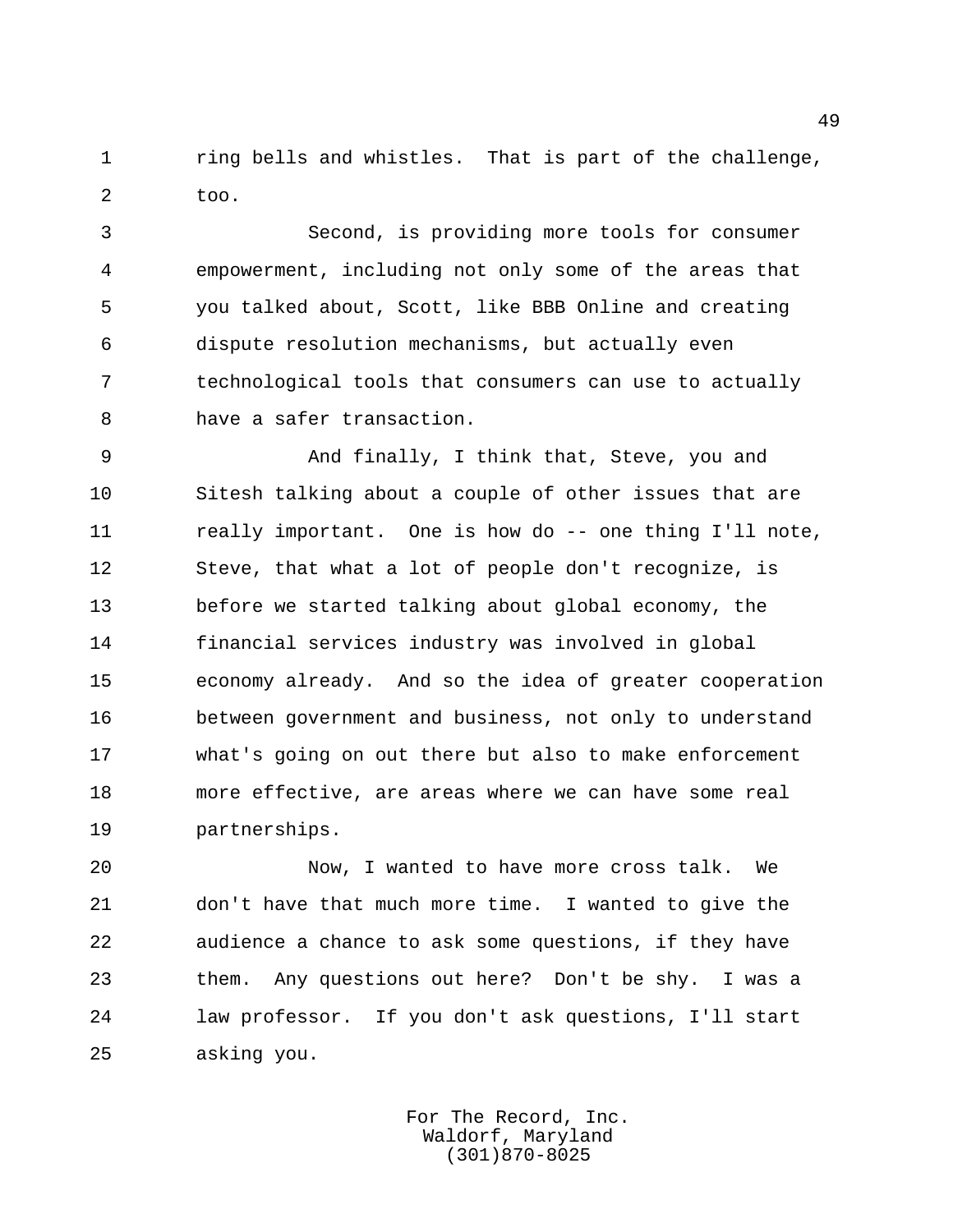Okay. And it will be helpful if you identify yourself so we know who you are.

 MR. EVANS: My name is Rob Evans. Steve, I was just curious on your comments. You talked about the restrictions on the use of information and data and how that is counterproductive. But isn't part of the problem not so much on the fraud prevention, but at least in some of the large institutions, the marketing folks are so aggressive in their telemarketing that you do see abuses from very legitimate organizations that are kind of running very aggressive telemarketing and mail solicitations, and in the same spectrum of marketing practices, you've got the really bad players.

 Is this a problem? I mean, in terms of the large institutions, that the fraud prevention people have their mission for which the data is vital, yet the marketing people are using that information so aggressively that it is perhaps creating a fertile ground for the real fraudsters?

 MR. BARTLETT: Well, I don't -- you know, that is, of course, the horns of the dilemma that we're all trying to struggle with. First of all, it is important to note categorically that it is the availability and the use and the collection of information -- electronic information -- and the ability to use it that is the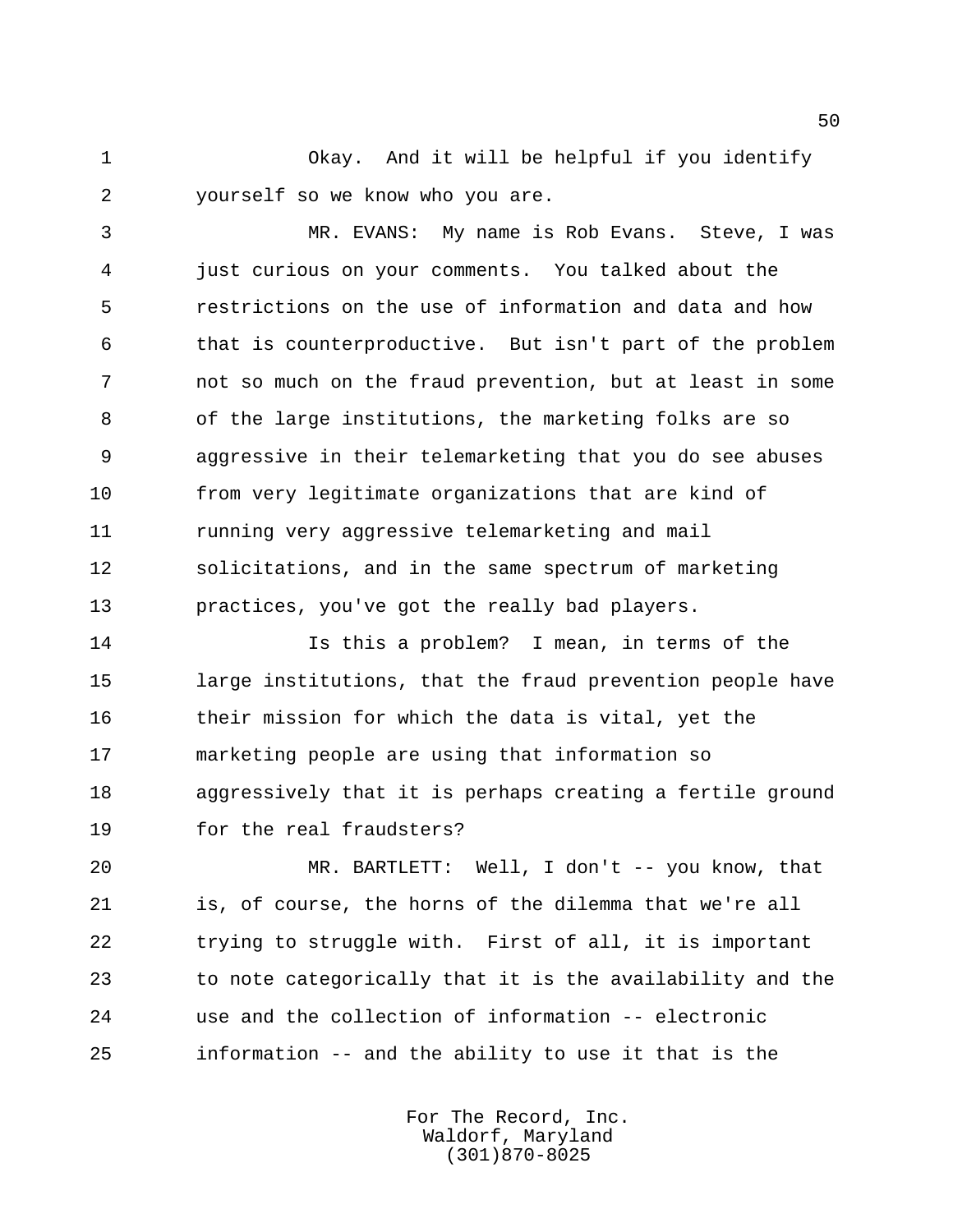number one, and probably number one through ten,

 protection against fraud by consumers. And that is often overlooked and that's why I appreciate the chance to say it again in response to your question.

 With regard to marketing, that is, of course, where the current political debate is. It would be a major breakthrough for public policy, for the public debate, if we could, in fact, engage in the privacy debate, or the consumer protection debate, as a debate on the appropriate use of consumer information for marketing purposes. The difficulty -- let's use one example, Gramm-Leach-Bliley. Gramm-Leach-Bliley, while all of the words that were used about Title V of Gramm-Leach-Bliley said we want to -- we want to allow the use of information for other than marketing purposes, and then put some opt in and opt out restrictions or opt out restrictions on marketing, that wasn't the way the bill was drafted.

 And try as we might, we couldn't get it drafted that way. It ended up drafting where it is the -- the opt out applied to use of all information with, I think, it was seven specific American Airlines Advantage miles type of restrictions. And so everything else then fell into it and all the restrictions weren't applied. So if we could get the debate down to the appropriate use of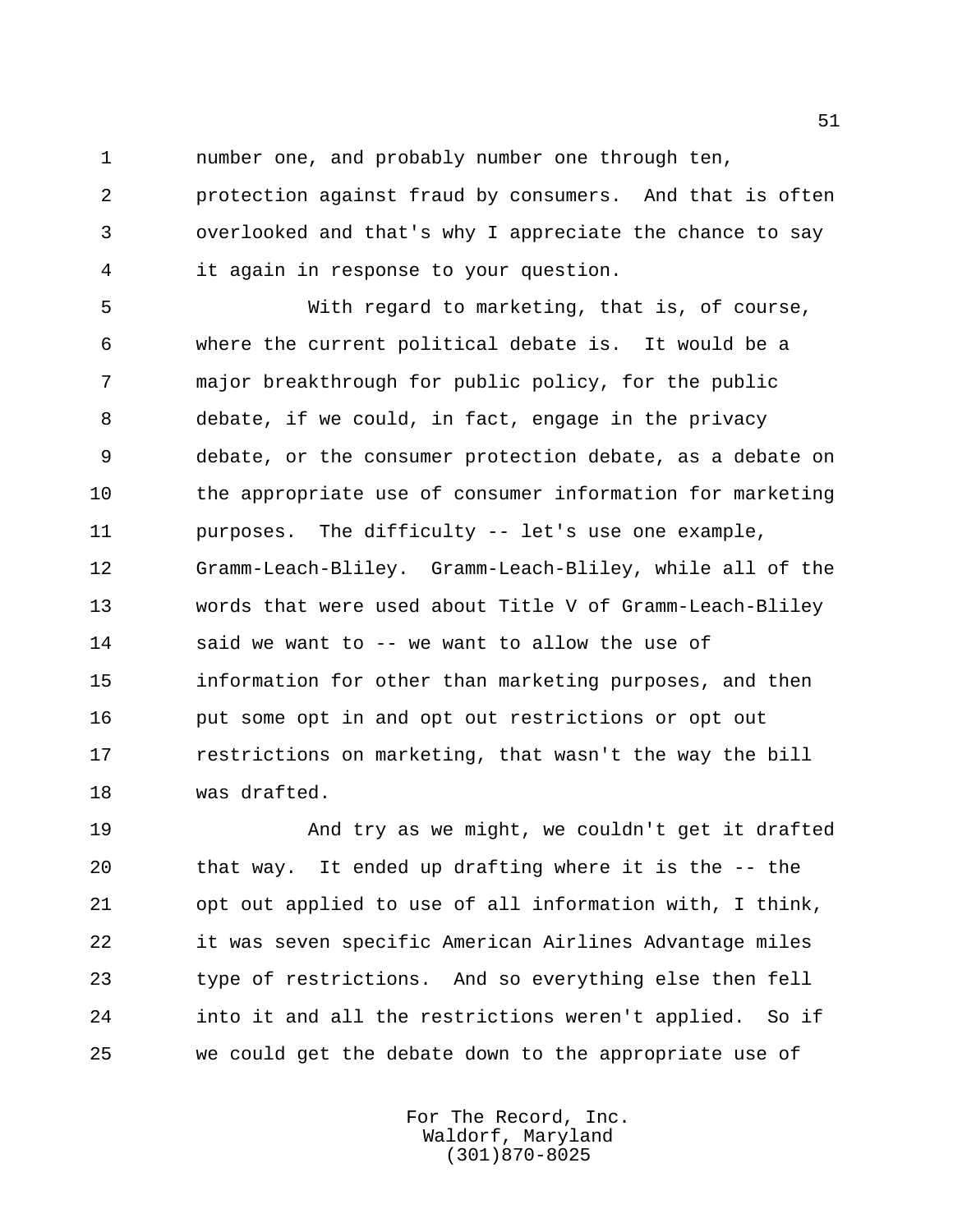the information, in giving consumer choices on the use of the information, it would be a major -- major -- step forward.

 So that's point one. You're right. I don't accept the widespread notion of abuses. There are abuses that occur. You know, I got a call yesterday from the Disabled Firefighter Veterans of North Arlington County or something that was, you know, pretty clearly having nothing to do with either disabled or firefighters. That is an age old -- an age old scam done on the telephone having nothing to do with the collection of information. No doubt he was calling from the phone book.

 The FTC's recent efforts at a national do not call list, and the Congress and the House passing a bill last week is a step forward. I have to say, though, it is a significant step backwards if we don't get national 17 preemption for a national do not call list, because then, instead of a national do not call list, we will have 51 -- or if you count the territories, 57 do not call lists with an overlay, and thus, you don't have any do not call lists or you have 57 of them and who knows and how can it be enforced? So preemption is key to providing consumer protection. That's probably not the -- consumer choices with regard to the use of the information on marketing. And preemption becomes key to that.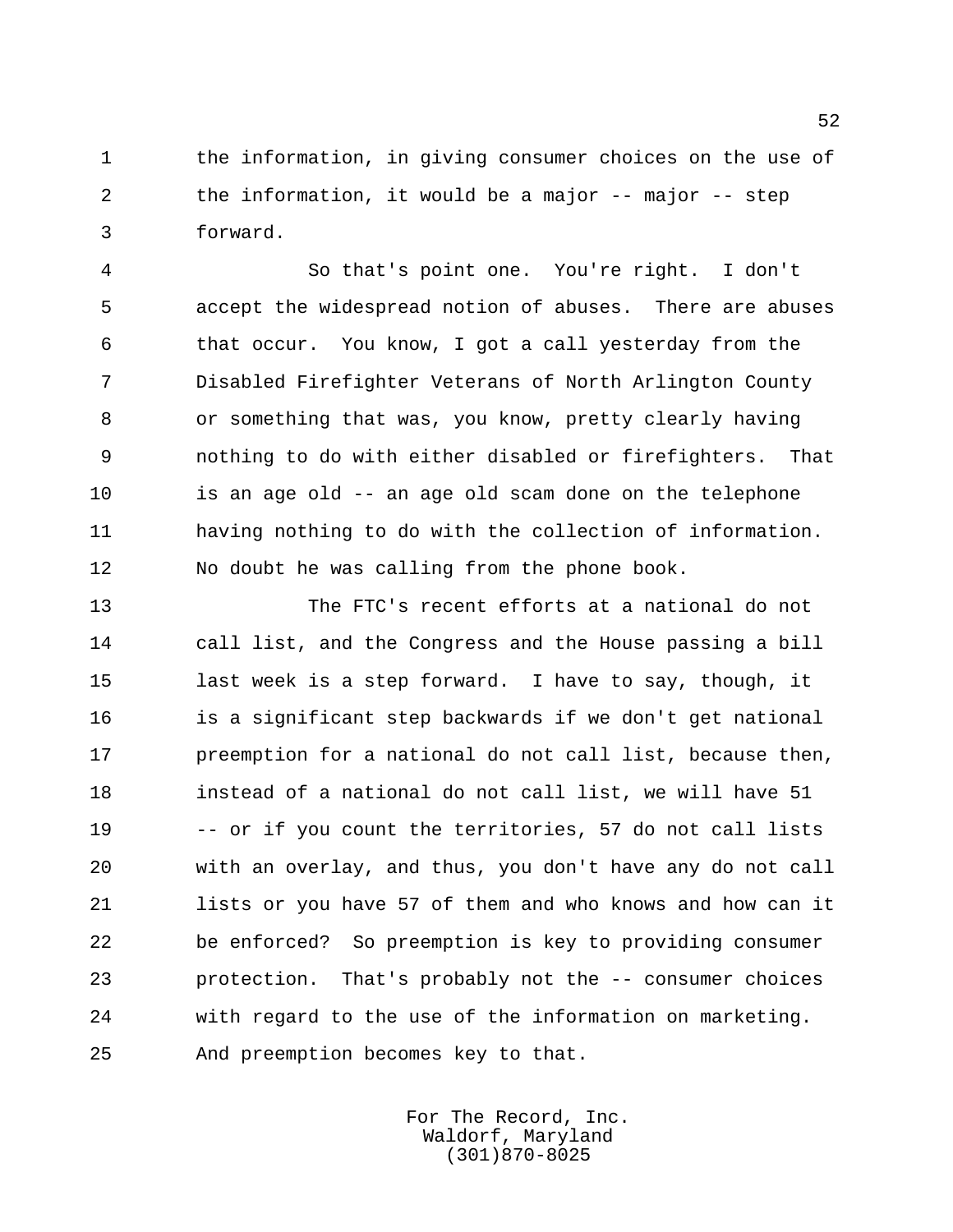MS. GRANT: Can I just respond to that? We don't have time to do the whole on-line privacy debate here, and I'm not going to attempt to do that. But I do want to point out that Gramm-Leach-Bliley has huge loopholes in it for the sharing of customer information when it comes to marketing with other parties with whom you have some kind of promotional arrangement. And that is troublesome.

 But even outside of the context of financial institutions, in telemarketing over the last several years we have seen a trend towards using what's called pre-acquired account information, where telemarketers are sharing consumers' financial account information in order 14 to facilitate sales. And the Federal Trade Commission has recently enacted new rules concerning that. We are beginning to see that kind of information sharing among on-line vendors and there are no rules restricting that, and that's of major concern to us.

 MS. WOODARD: Okay. My name is Gwendolyn Woodard. I would like to know what plan does the FTC have in place to deal with cross-border fraud when it comes from another continent or another country? How would you deal with that when it is perpetrated on U.S. citizens?

COMMISSIONER THOMPSON: Well, we're working on

For The Record, Inc. Waldorf, Maryland (301)870-8025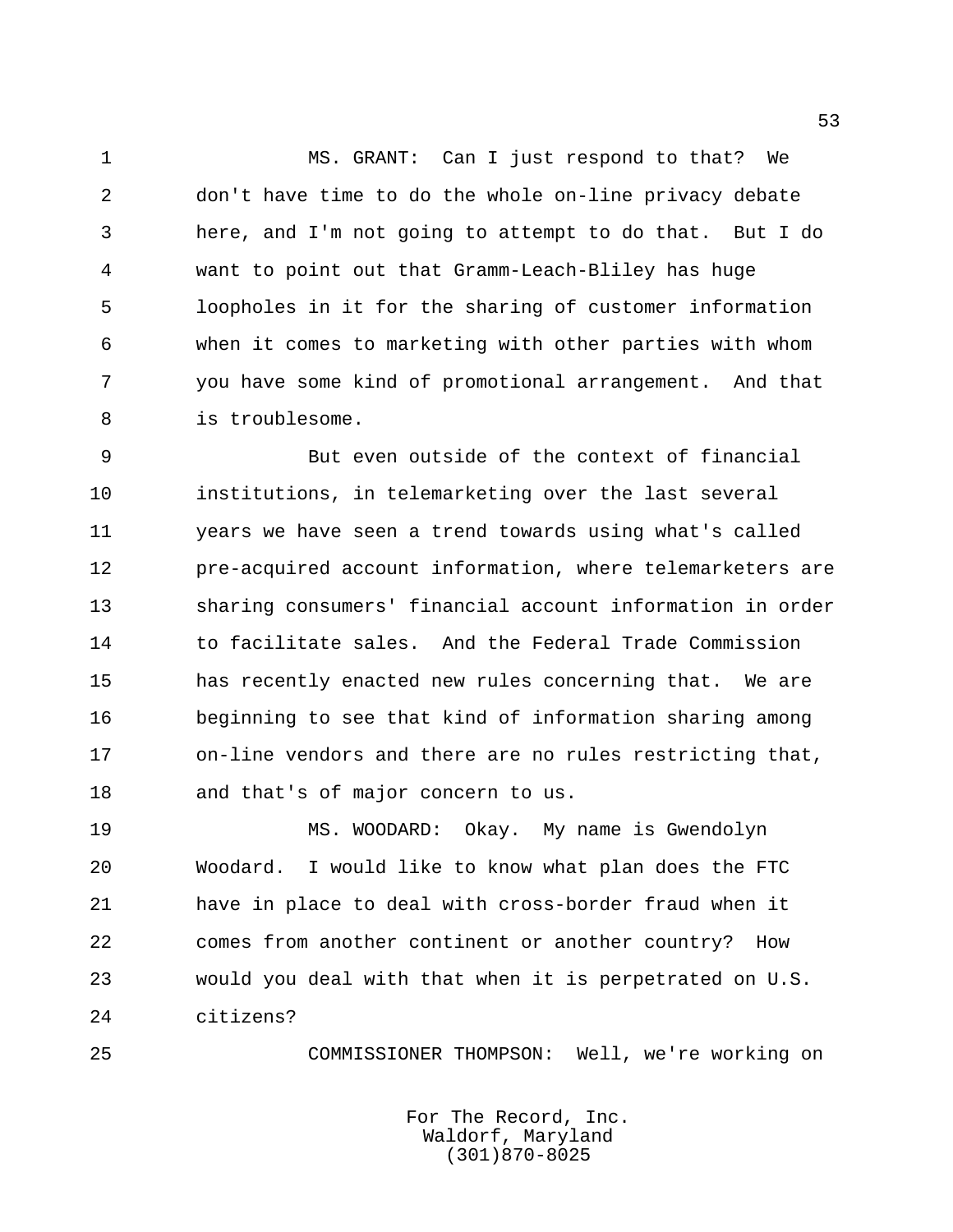that right now. One of the things that we do -- this is one of the reasons that Hugh's unit exists, which is the International Consumer Protection. Let me talk about two different levels. One, on a direct individual level we take complaints and we look for trends or types of problems within those complaints, and that we then take action against certain kinds of fraud schemes that we see are particularly pervasive, whether it is foreign lotteries, as you heard earlier with Senator Collins referring to, or whether it is different kinds of fraudsters who are trying to victimize American citizens.

 We do take actions, and we work together with our colleagues internationally in ICPEN, which is -- because what we find, if it's victimizing our citizens, they're usually victimizing other citizens in other places, too. So that we try to coordinate some of our activities so that we have an international law enforcement presence. Now, I will tell you now on a more macro level that there are current barriers that prevent us from sharing some kinds of information and that some countries don't have the same kinds of remedies or investigatory powers as other countries.

 One of the things we're working on with the OECD Consumer Policy Committee is to have a recommendation to the 30 largest economies about very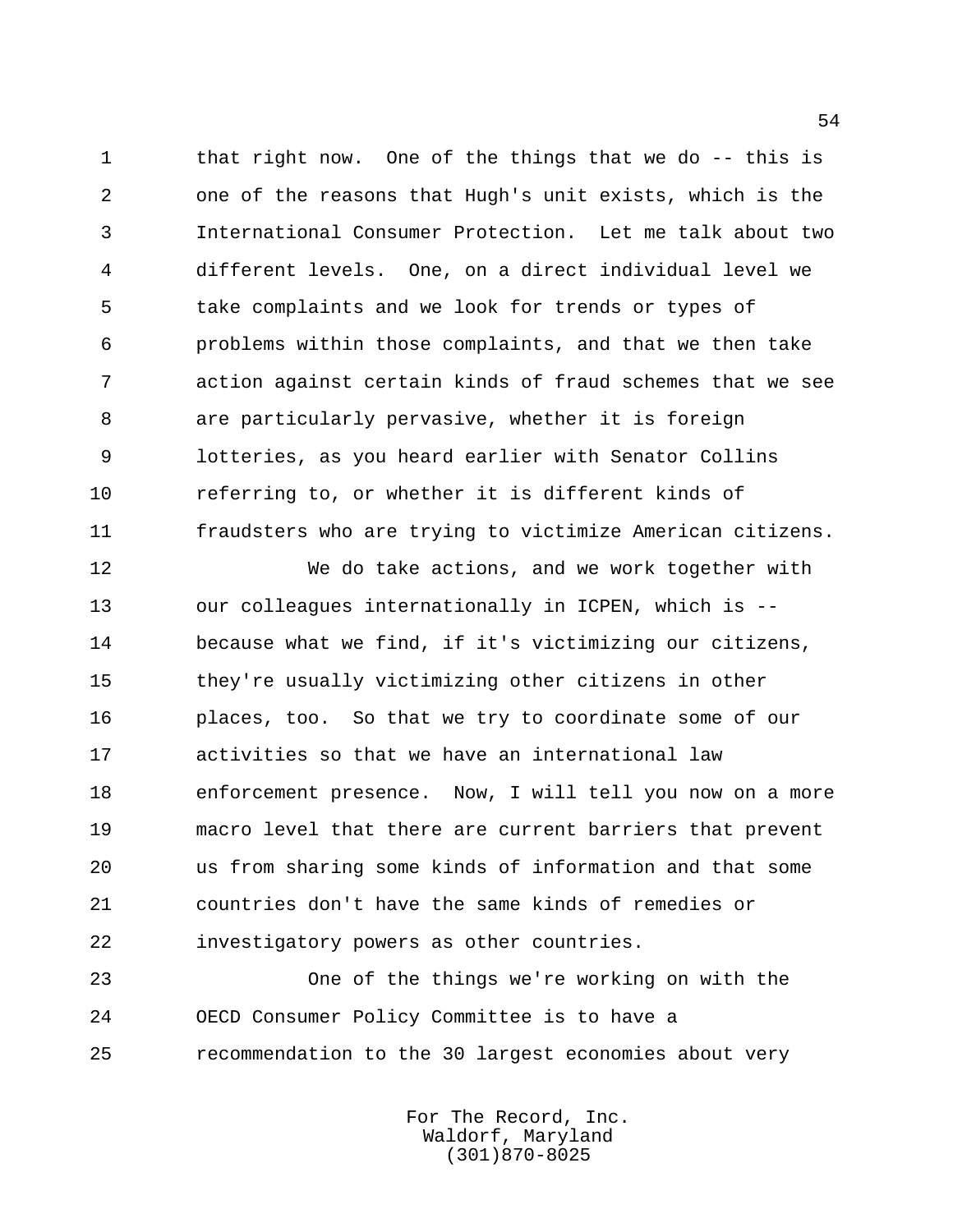specific types of things they should be doing in order to bring down some of those barriers to make cross-border law enforcement more effective. I am hopeful that we will be able to get through that this spring. It is something important that we're working on, because we're realizing a lot of those restrictions, they only bind law enforcers. They don't bind the fraudsters. So those are some real challenges that we're seeing, but we're working on that right now.

 But that's not to say that we are not also working bilaterally. We have relationships with the ACCC, with the Canadians and with various other countries to deal with fraud on a cross-border basis and we do it fairly regularly. Very regularly.

 MR. BHOJANI: Can I just add to this with a specific example to highlight what the FTC is doing to protect American consumers? There was a matter that involved a fraudster from Australia. A gentleman who decided that the world's population was too large and he wanted to take a unilateral action to reduce it by selling oral contraceptives over the Internet. Now, oral contraceptives in America cannot be sold without a prescription, just as they cannot be sold in Australia without a prescription.

The FTC and the ACCC have worked together to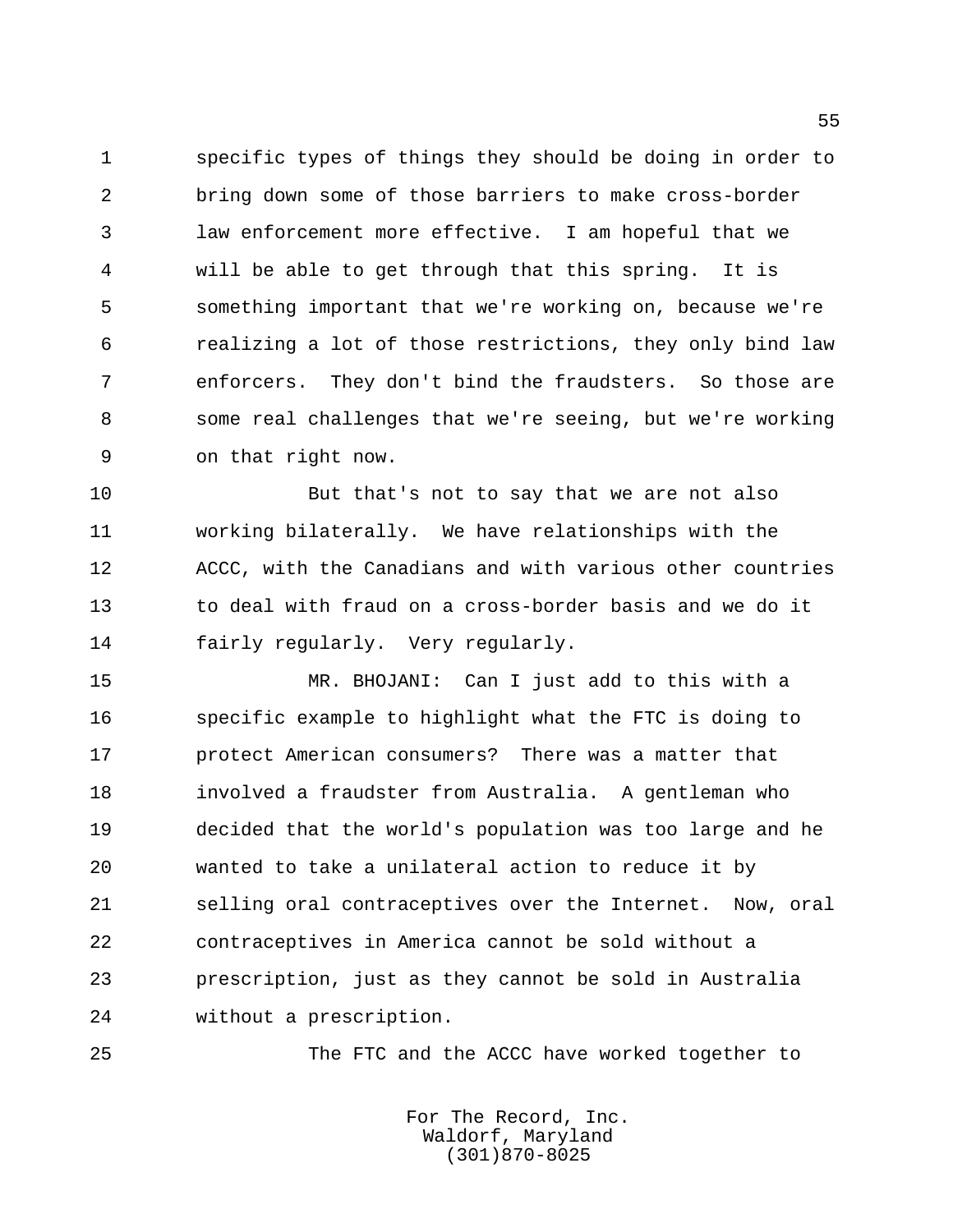shut down that web site, and that gentleman has even been put behind bars for contempt of court in Australia as a result of the joint enforcement cooperation between the FTC and the ACCC in Australia. COMMISSIONER THOMPSON: But it is clear that we have to do more. Other questions? Going to this side first. MR. WESTON: My name is Rick Weston. COMMISSIONER THOMPSON: Where are you from, Rick? MR. WESTON: I am from California. You can 12 tell, because I didn't know about the dress code today. I'm also a technologist. COMMISSIONER THOMPSON: Oh, that explains it. MR. WESTON: I'm the CTO of the Registrars Constituency. COMMISSIONER THOMPSON: Can I take off my tie, then? 19 MR. WESTON: You can. COMMISSIONER THOMPSON: Okay. MR. WESTON: I'm also a director of the second largest community development credit union. COMMISSIONER THOMPSON: Good. MR. WESTON: The Santa Cruz Community Development Credit Union in California.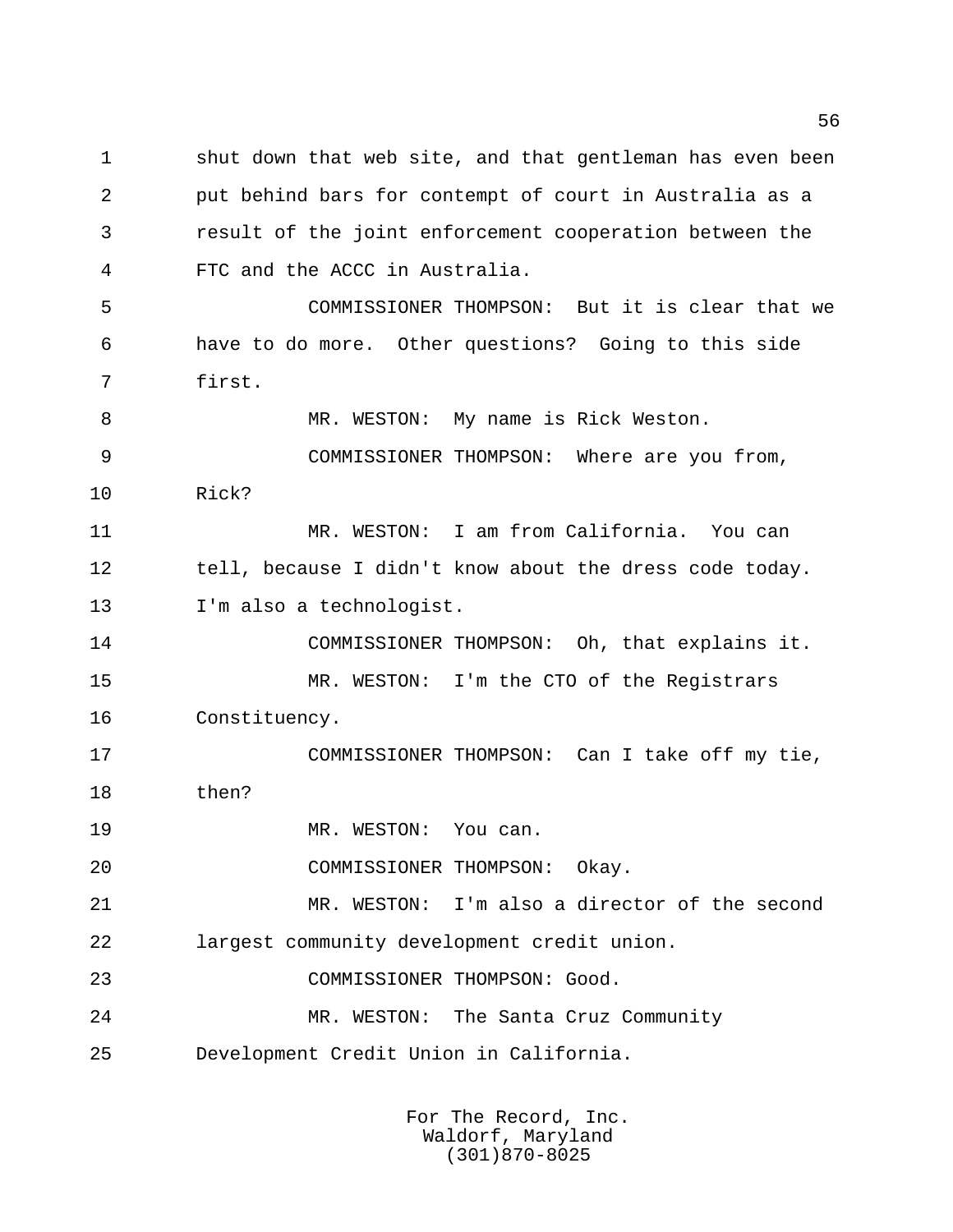COMMISSIONER THOMPSON: Sure.

 MR. WESTON: And my question is for Steve. When you talk about sharing information between organizations for non-marketing purposes, I was wondering if you could speak about the accuracy of that information and ensuring that. It doesn't seem appropriate to share information that may be inaccurate about these individuals. Have you given any thought to that?

 MR. BARTLETT: Well, it's not especially productive, either, so no one has an incentive to share 11 -- to have non-accurate information or to share it. So have I given thought that either individuals or companies or governments have non-accurate information about individuals? I'm certain that that's true. I'm certain it has always been true. I'm not sure that that tells me what to do other than institutions try to get as accurate information as they can.

 If it's for marketing purposes, it almost falls into the "no harm no foul." That is to say, if a company has a policy of making sure that when one of their customers pays off their student loan, that they're given a reminder or an opportunity to open up an IRA, if they don't have one, and using the same payments they had been making to their student loan. And so if they call or write and say you're paying off your student loan.

> For The Record, Inc. Waldorf, Maryland (301)870-8025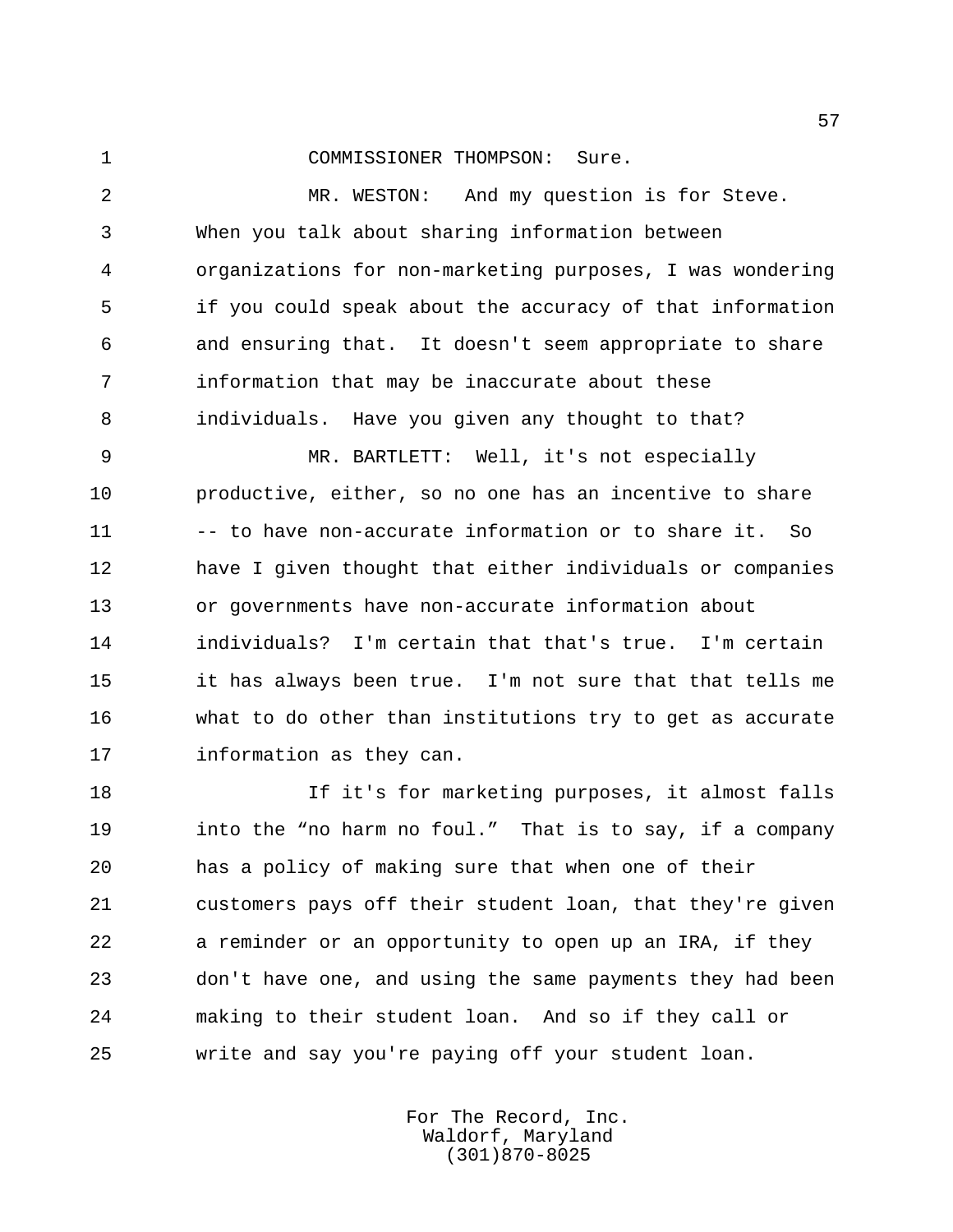You've been paying \$325 a month. If you put the same amount of money into an IRA, here's how much you can have in 20 years. And if the customer says, oh, sorry, bud, I paid off my student loan 20 years ago and I'm now 65 years old, you have bad information. It falls into the "no harm no foul" and so they turned down the product.

 Accuracy of information is something that we all work on. I'm not sure that it tells us about the use of the information. The use of the information should still be permitted to benefit the customers.

 MR. COOPER: Commissioner, can I make one comment on that? Over here to your left.

 COMMISSIONER THOMPSON: No. Do I hear a comment from the business community?

 MR. COOPER: Or at least from Hewlett Packard. At Hewlett Packard we don't share with third party at all, so that's neither here nor there. I think the point you're raising, though, the accuracy of information, gets to what I think may be the crux of what should be a debate, I think, when we look at privacy legislation this Congress, and that is the opt in and opt out. Because obviously if you have an opt in, it is because people want to share that information with you. So the accuracy of that information goes up exponentially. You don't have the deducts and the m-mouses that you have to, you

> For The Record, Inc. Waldorf, Maryland (301)870-8025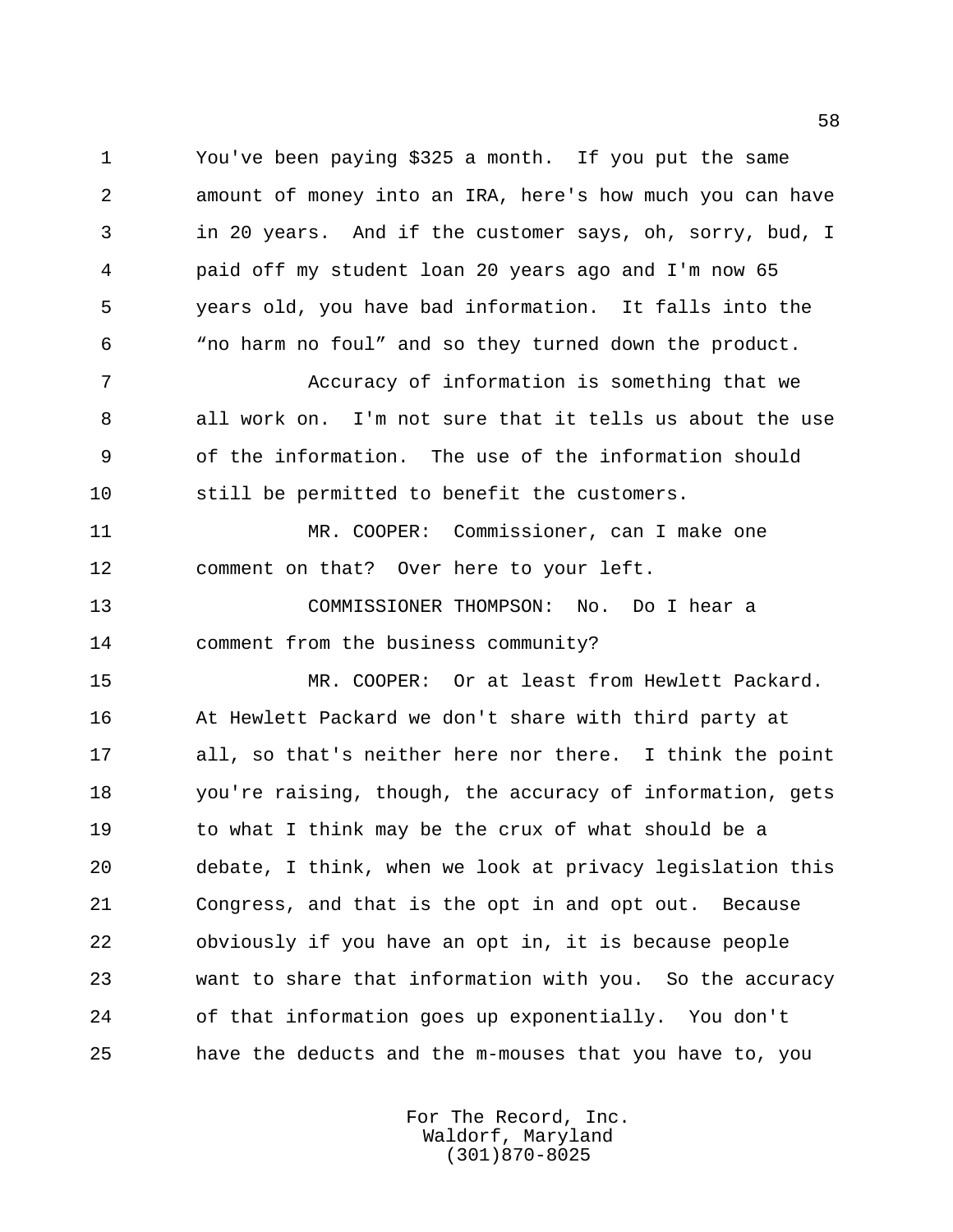know, scrape away from your files.

 Having said that, I think it is a legitimate debate, because obviously when you have an opt in, you get a lot less information than you would from an opt out. If you do go for an opt out, we think it definitely has to be clear and conspicuous. We think that the FTC has turned those words into a term of art, and we think that the FTC has the right approach to what clear and conspicuous should mean.

 But at HP we do only opt in. There are a few 11 legacy systems where we're moving over. Legacy systems are always a problem. But for the most part, we are almost entirely opt in at HP. We think that that information is good information. We will stand by that information. Again, we think that would be a legitimate place for a debate in Congress.

 COMMISSIONER THOMPSON: I would love to take more questions, but I think our time is about up. I wanted to thank our panelists for being here. Can we give them a little applause?

## **(Applause.)**

 I know quite a few of us will be around for the remainder of the conference and here for questions. One of the things that you will hear from us over the next few days is exploring exactly what partnerships mean.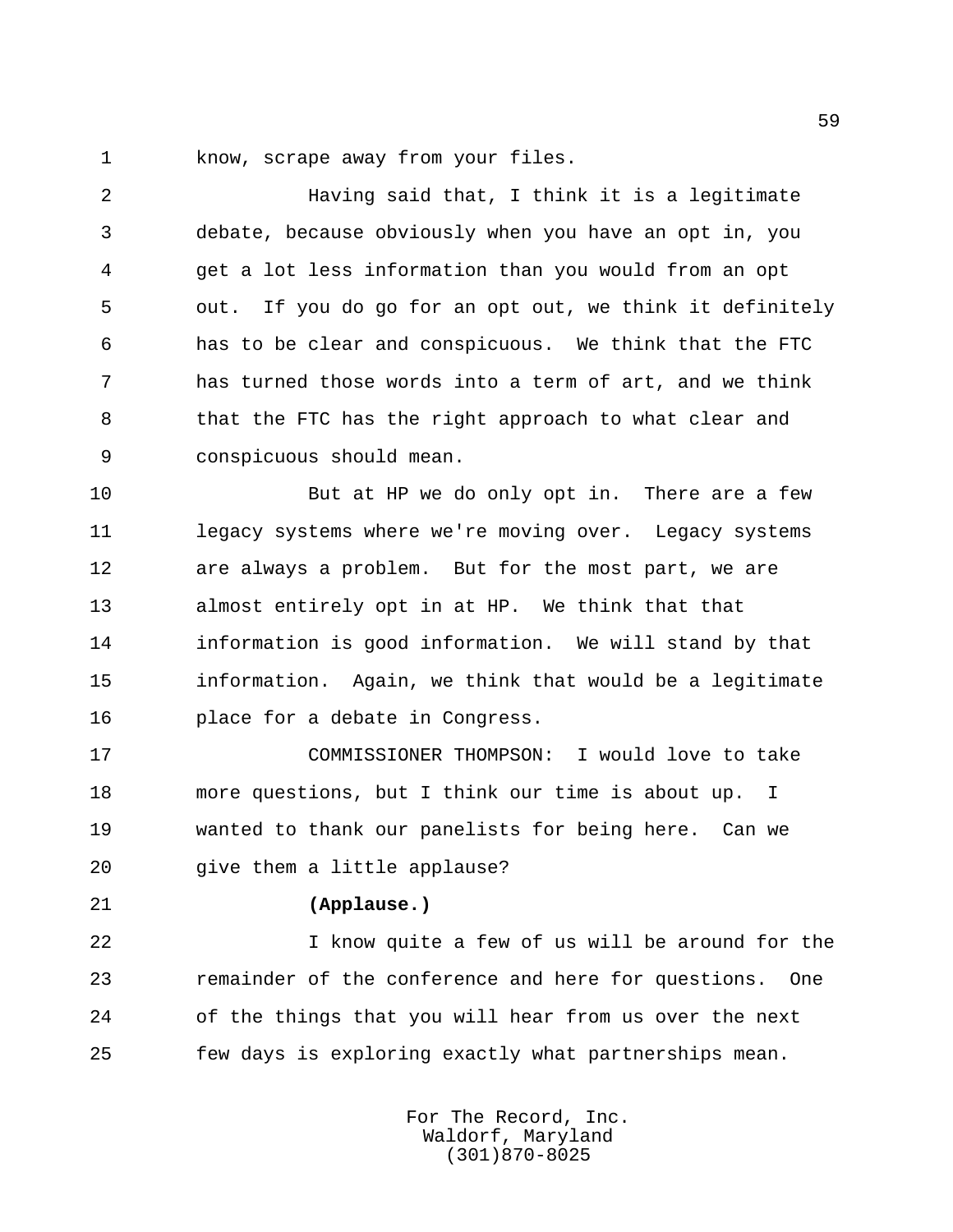But I hope that what we will see come out of this is opportunities to have a continuing dialogue so that we can get at not just the 10,000 feet level on these issues, but to be more specific and talk about real ways that we can have partnerships.

 So I thank you all for coming and I hope you enjoy the rest of the conference.

## **(Applause.)**

 Why don't we take a 15 minute break and then we'll start up again then.

 **(Whereupon, there was a brief recess in the proceedings.)**

 MS. SLADE: We're the sister organization to the Roundtable. Our members are the 100 largest financial institutions. This was formed in 1996 by the CEOs of those member institutions in order to address technology and ecommerce related issues.

 I manage the Fraud Reduction Program. I was hoping today to have with me Bob Jones, who is the Director of Operating Risk Management for FleetBoston Financial. He is stuck in Boston. Bob co-chairs our Fraud Reduction Steering Committee, which provides oversight to the entire program. So I am presenting Bob's presentation for him. If Bob were here, probably the first thing he would say is fraud, we're against it.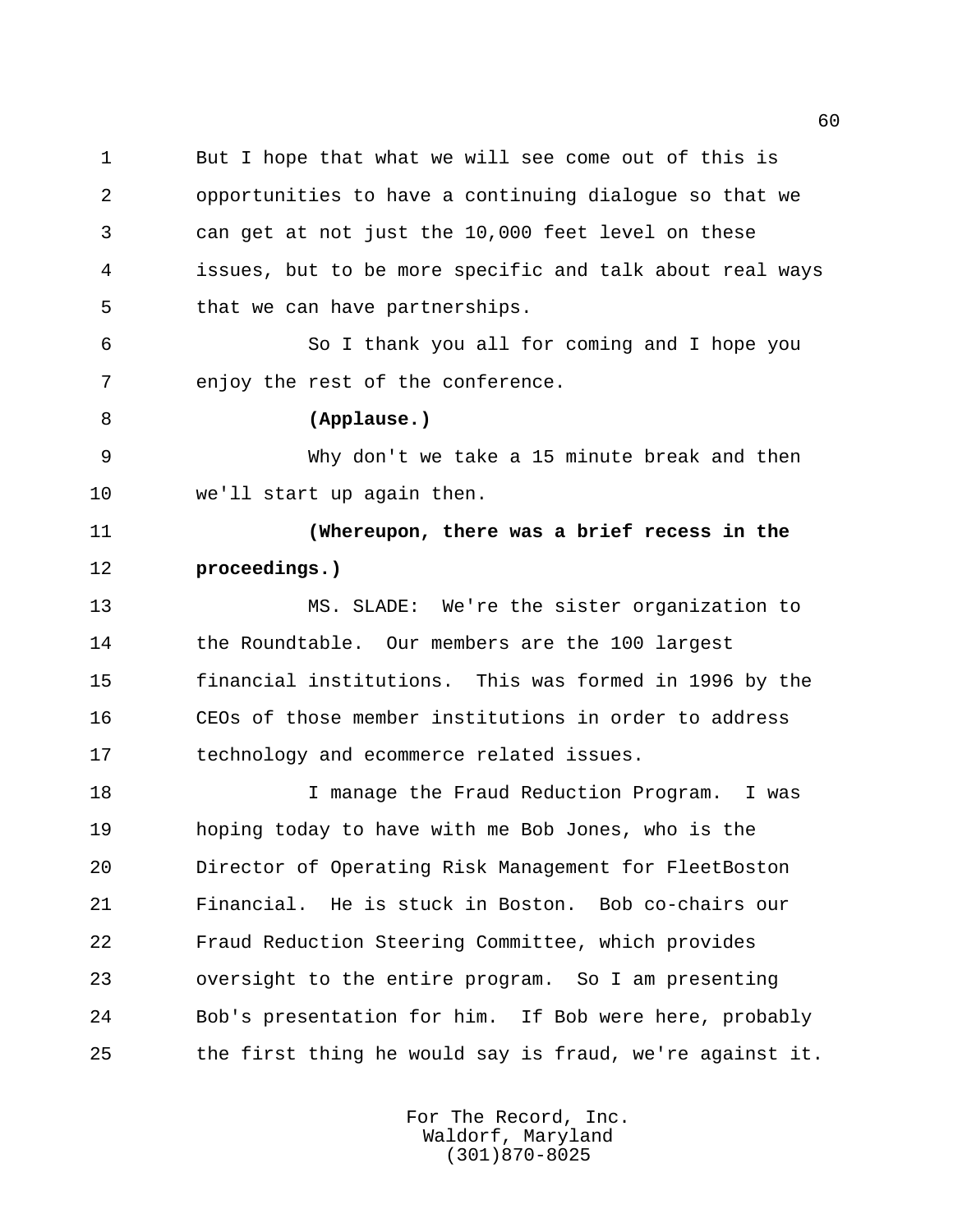That's Bob.

 FEMALE SPEAKER: Excuse me. MS. SLADE: Yes? FEMALE SPEAKER: Is your microphone on? MS. SLADE: I'm not sure. Is that better? Can you hear me now? I feel like that commercial. Okay. The Fraud Program was launched in 1998. It is one of the very first initiatives we took on. The main goal of the program was to bring together the key risk management representatives of the various financial institutions in a noncompetitive environment in order to discuss strategies for combating fraud. There is a presentation available, if you don't already have it. It is out on the table to the left as you go out the door. And I will briefly run through the 16 slides. There is more information in the presentation 17 than I will give to you today. So as I said, really the goal was just to bring the proper folks to the table so that we could start talking about trends in fraud and how we can combat them. We have a Fraud Reduction Steering Committee that has approximately 17 different financial institutions, and then representatives from the American Bankers Association, the Canadian Bankers Association and

the Independent Community Bankers Association as well.

For The Record, Inc. Waldorf, Maryland (301)870-8025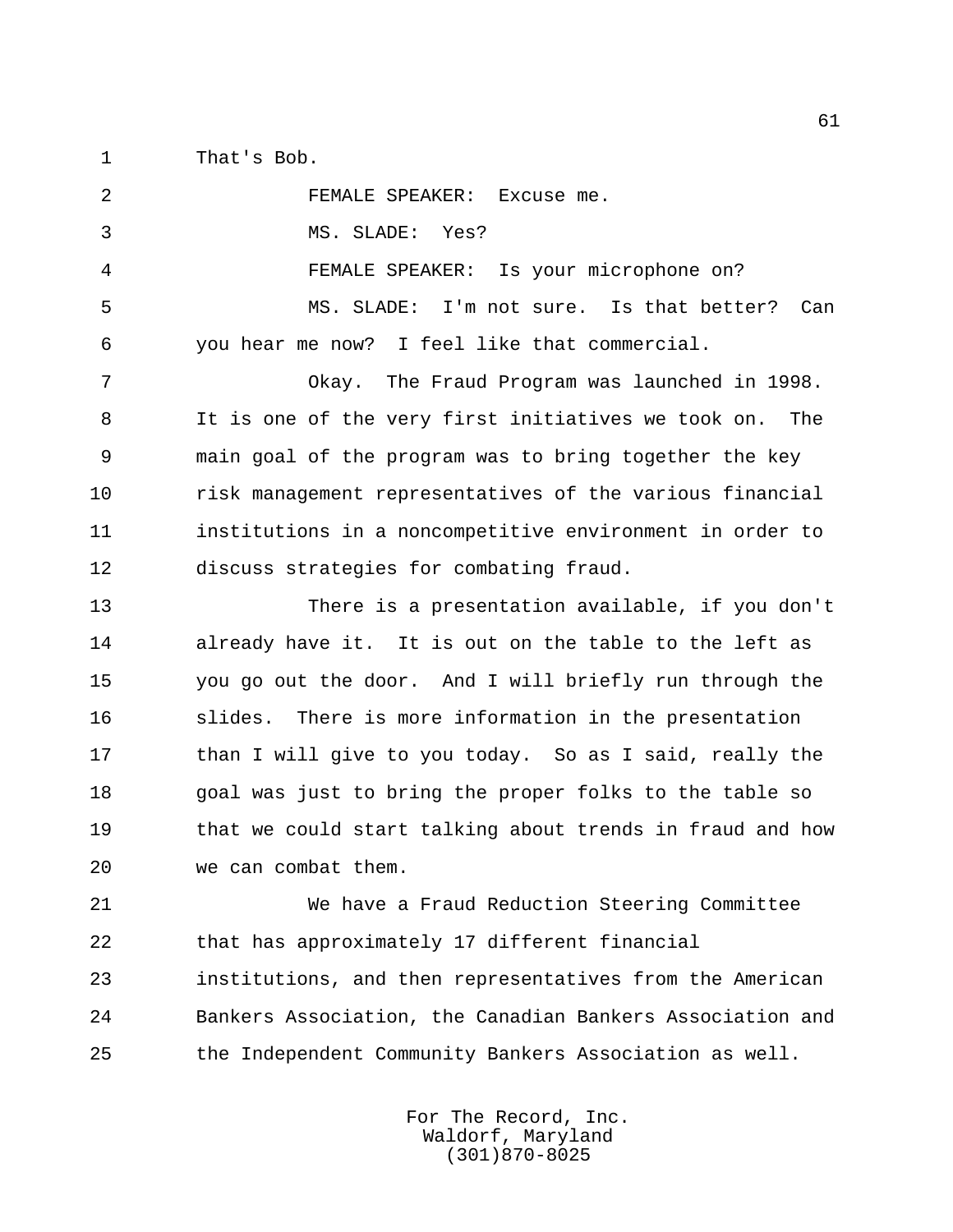This group is responsible for the direction and oversight of the entire program. So it is purposely small and strategic.

 There are nine different working groups, and within those nine working groups we have over 300 individuals from various institutions, the Federal Reserve and also the various other industry organizations participating. They focus on collections, debit cards, electronification -- and that would be electronification of a paper check -- identity theft, internet fraud, legal and regulatory issues, shared databases, statistics and successful strategies.

 We have found that the most powerful benefit of 14 this program comes from the sharing of successful strategies for combating fraud. And again, we've been able to form a culture of trust among those that participate so they feel open in sharing the information. This is probably one of the only areas or initiatives in BITS where we bring folks together and they don't feel competitive. So it really does work well.

 In order to fully participate in the program, we suggest involvement in three areas. One is to, of course, join one or many of the working groups surrounding the fraud issues. Two, to participate with a national shared database of fraud information. And then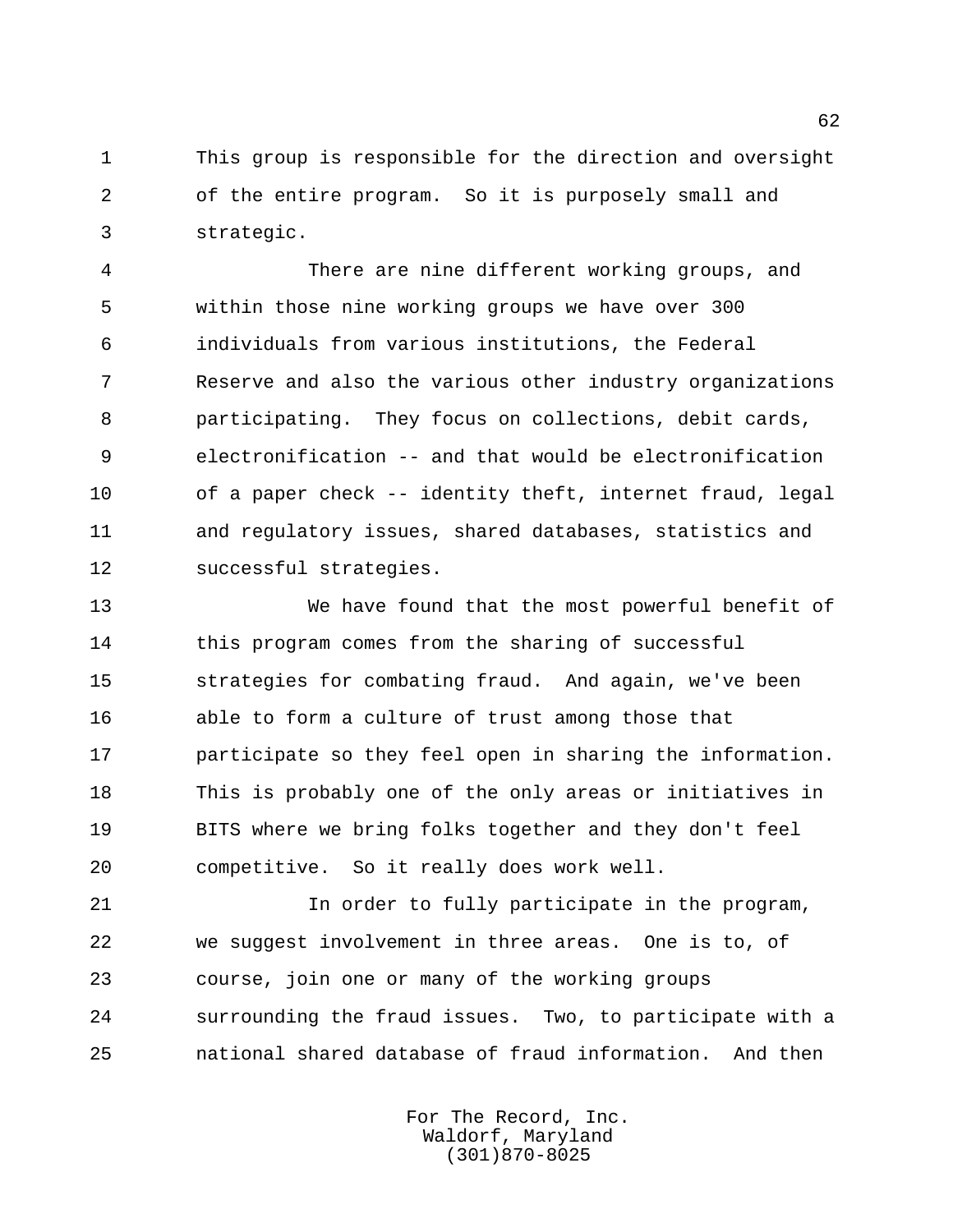also to participate in a quarterly loss reporting program that is administered by the American Bankers Association. So that would be really the full involvement in the program. I will talk more about the shared database and about the reporting program later on in the presentation.

 So among the educational tools that we have created for our membership is a comprehensive guide to account people and transaction databases, a white paper on the electronification of the paper check, and then later this month we will be releasing two additional white papers: one on identity theft and one on internet fraud.

 I'm going to run through some of the activities of the working groups, just a quick overview of what they are currently working on. The collections working group is our youngest working group. We formed it last year. The goal was to, again, bring together the key collections folks from the various institutions in order 19 to create networking among the participants. Kind of open the lines of communication in order to help streamline the processes that are taking place. This not only benefits the financial institutions. It also benefits the consumer as well.

 The debit card and ATM working group is currently completing a foreign analysis survey to examine

> For The Record, Inc. Waldorf, Maryland (301)870-8025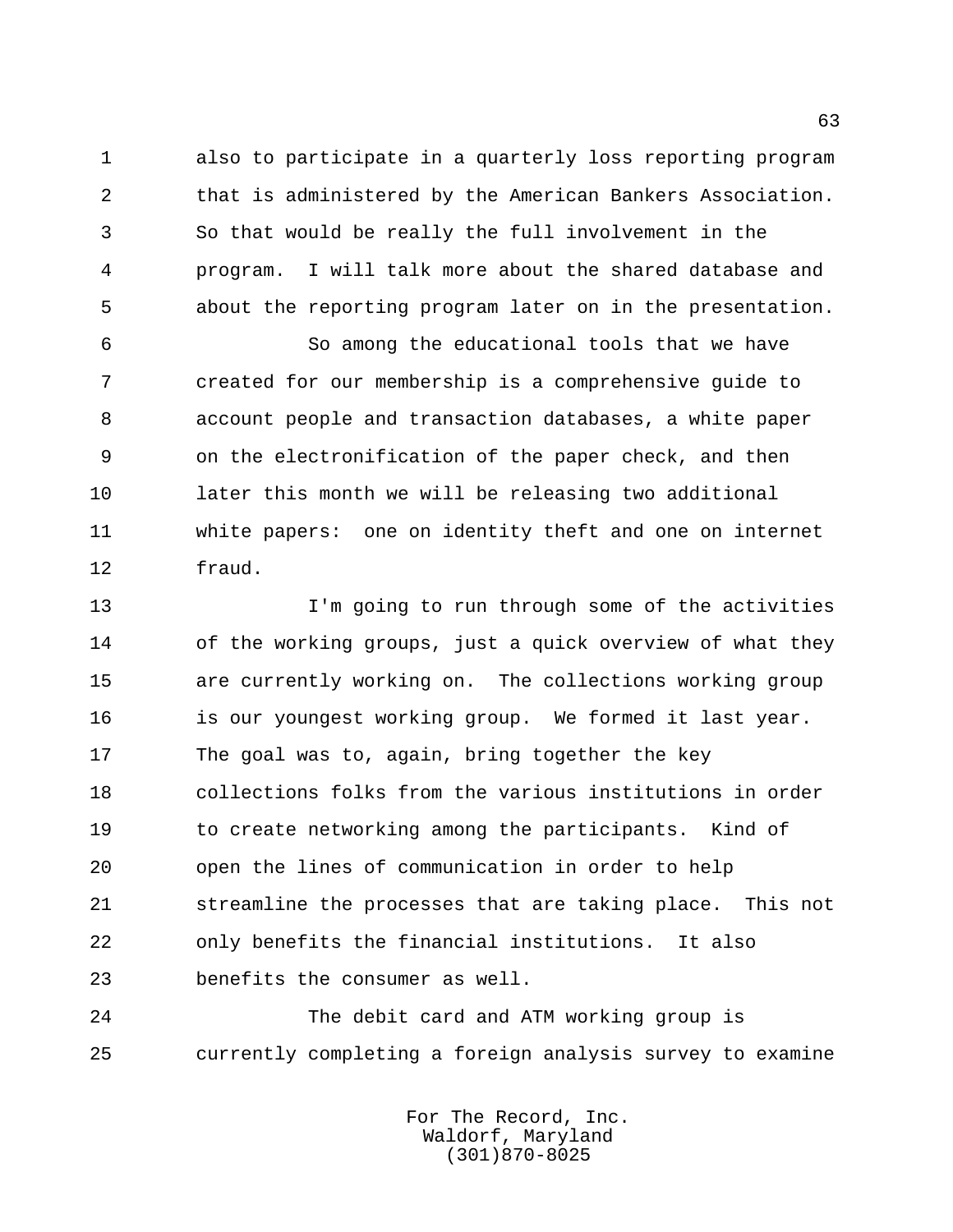losses by country. This is, again, to do some trending to figure out where the fraud is occurring, why it's occurring, how it's occurring and then if there is correlation. For example, is there a correlation between floor limits for authorizations on debit cards in a particular country to the type of fraud that is being experienced there?

 The electronification working group last year released a white paper entitled, "The Evolution of Fraud Prevention Technologies in a Truncated Environment." The goal of the paper was to research when we electronify a check, how does it bypass our current fraud systems that were developed for paper? So it was some intensive research. It took a year and a half to complete. We then presented our findings to vendors of fraud technology in order to get them to enhance or create new products.

18 The identity theft working group, as I said, is about to release a white paper on identity theft. It quantifies the problems and outlines best practices and minimum guidelines for financial institutions to put into place in order to help combat identity theft.

 The Internet fraud working group similarly is working on a white paper on successful strategies. It focuses primarily on new account openings and

> For The Record, Inc. Waldorf, Maryland (301)870-8025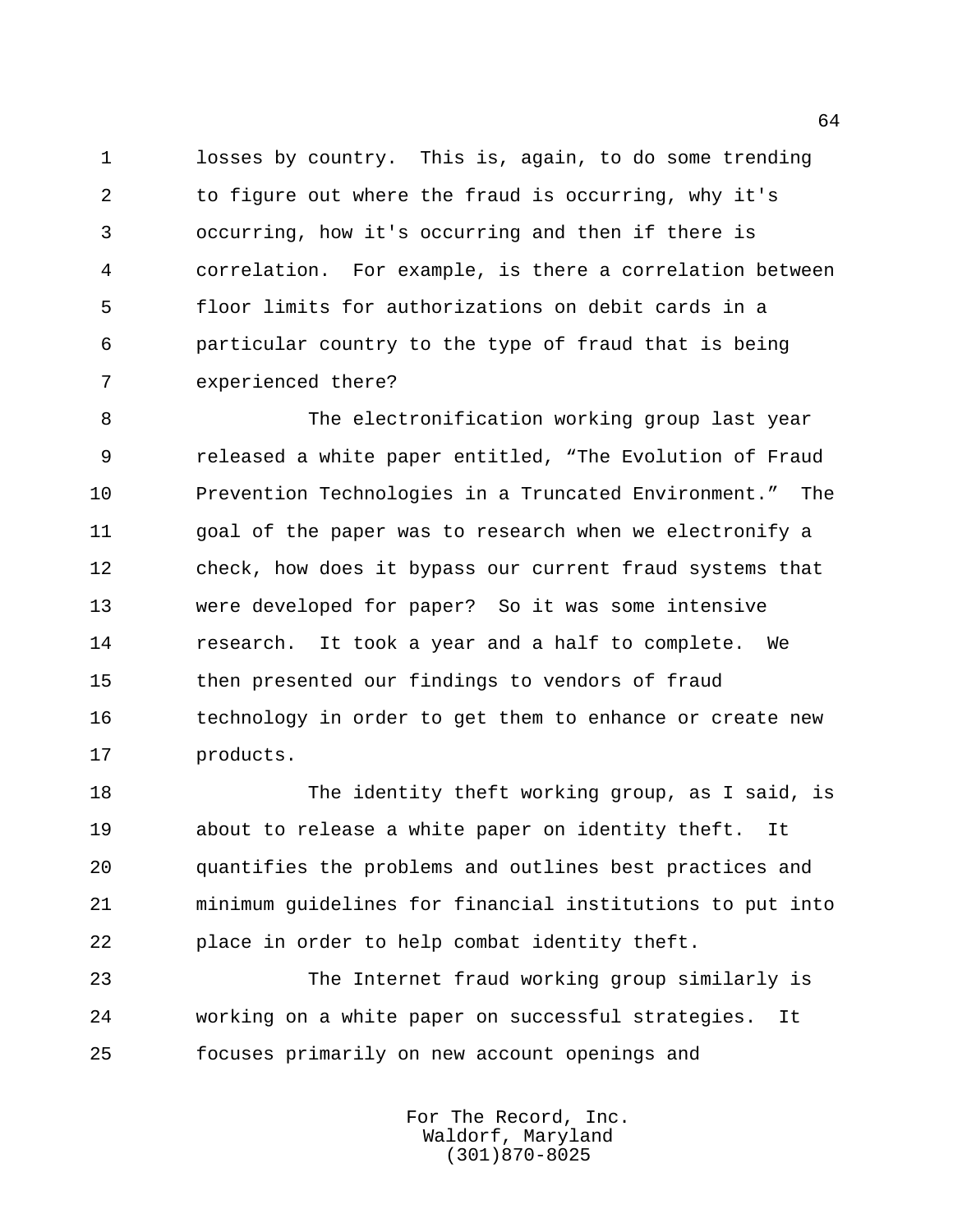transactions on-line.

 The legal and regulatory working group was developed, well, one, to keep us all informed on implications that could occur in proposed or new legislation, as well as just to provide support to the various working groups under the fraud program when legal issues arise.

 Our shared database working group has been lately trying to determine if we are able to either leverage a national shared database or create a national shared database for negative employee information. There 12 is a problem with employees that are found to have committed fraud. They are released and within days are hired at a bank down the street. So that's something that we need to help prevent. So that's what that group is looking at. Obviously, there is a lot of legal concerns there, so this will take some time.

 The statistics working group works closely with the Quarterly Loss Reporting Program. They continue to refine the report and develop new methodologies for reporting. Again, I'll speak to that very shortly.

 The successful strategies working group is really a showcase for vendor technology. It is a way for vendors to meet by conference call and present their products to several financial institutions at one time.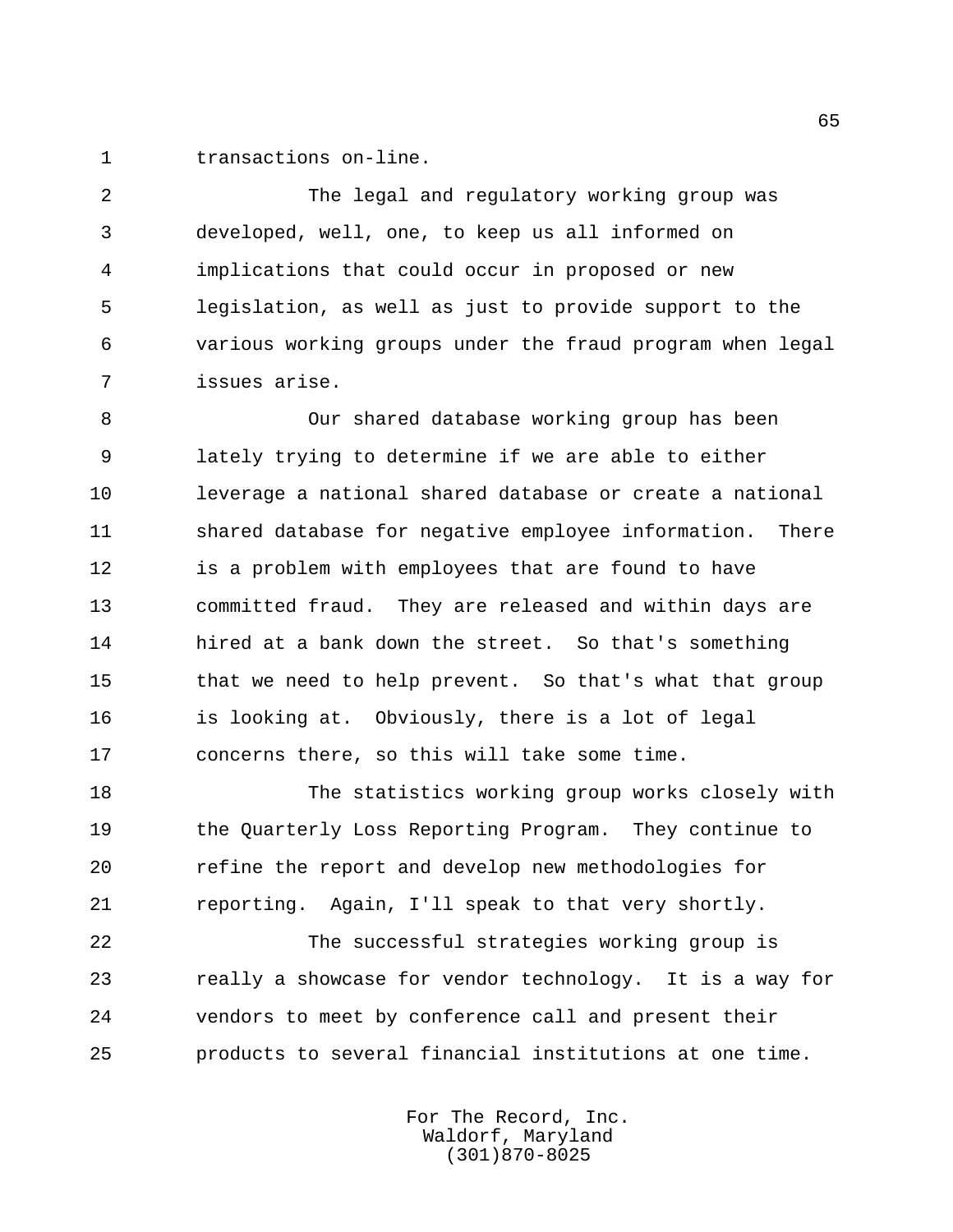So it helps us to get the information out to our members as to what the new products are that exist.

 And the Quarterly Loss Reporting Program. I think the statistic speaks to it best, that between 1999 and 2001 those participating in the Quarterly Loss Reporting Program administered by the American Bankers Association experienced, on average, a 3 percent annual decrease in losses per account versus an industry increase of 1 percent. We're able to determine this by the ABA 2001 Deposit Account Fraud Survey that was recently released.

 And really we find that this exists because of sharing of information. Being able to -- once the report is complete and each individual institution submits their fraud losses by quarter, the ABA takes the information. They compile it. They trend. They do statistical information that is given back to the institution. But 18 then they meet by regional conference calls, and it is during these calls where the successful strategies are identified. Really, the most benefit out of this is on those calls, not the information itself. You're able to meet with peers within your own region, and if one bank is experiencing a lot less fraud in one area than another, you're able to ask them, what are you doing that is working? So it really has -- the members find

> For The Record, Inc. Waldorf, Maryland (301)870-8025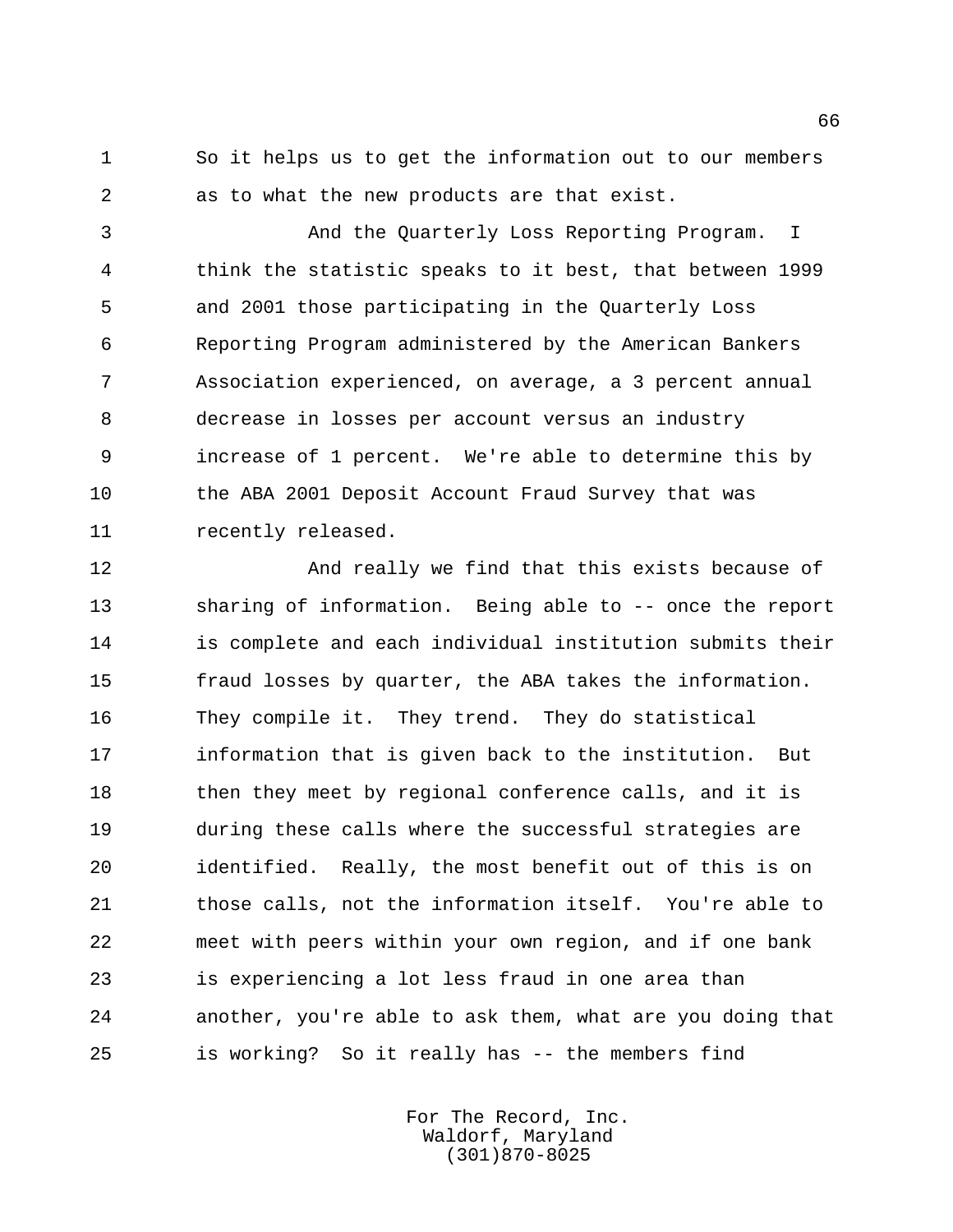1 tremendous value in this program.

 We currently have 40 -- approximately 40 institutions participating in the check fraud loss reporting. We have new reporting this year that is being rolled out this year. Two new reports. One is Loss Avoidance, and loss avoidance is the money we avoided losing by stopping a fraud. This is important to know, because fraud continues to rise, but so does our loss avoidance, meaning less exposure for the banks. So it is important to see that what we're doing, the processes and 11 the technology that we're putting in place, actually is working.

 We also have a methodology for reporting debit card fraud losses. Again, these show very few institutions participating, but it's just been rolled out and sign-up is just occurring. So this has changed. In the last couple of weeks, we've probably added six or seven banks in each of the new reportings, and it will continue to grow until the end of the first quarter of this year.

 So that's an overview of what we're doing at BITS. You know, again, our focus has been more on types of fraud rather than -- which happen across borders rather than fraud -- cross-border fraud. But again, that's our program. So I'm happy to take any questions.

> For The Record, Inc. Waldorf, Maryland (301)870-8025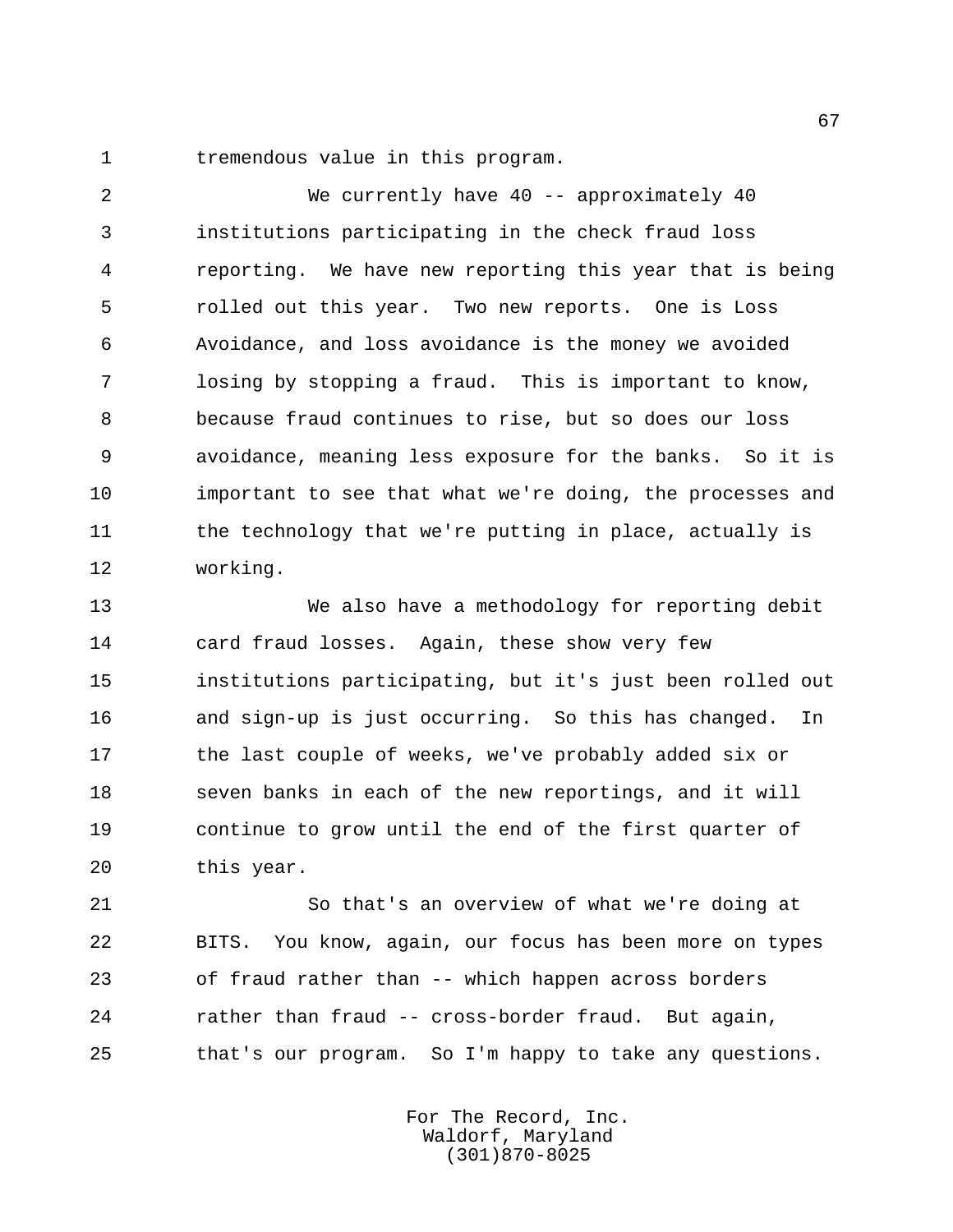Do we have a microphone? I don't know. Do we need a mic? No? Okay.

 MR. WESTON: I have a question that relates to two of your areas.

5 MS. SLADE: Okay.

 COMMISSIONER THOMPSON: No, I think we do. MS. SLADE: Sure. We need a mic.

 MR. WESTON: My name is Rick Weston. I have a question about two of the areas that you've discussed.

10 MS. SLADE: Okay.

 MR. WESTON: One happens to do with the sharing of information and the Internet group. I'm wondering if you collect the IP address that a transaction -- a debit card transaction comes with from a merchant that is doing Internet business.

 MS. SLADE: If I could address that one first. I was really hoping to have Bob Jones here, because he would be able to speak to the individual financial institution perspective on this. And, also, we were -- Visa was going to be on the panel, who is doing a tremendous amount in the fraud area relating to debit cards and cross-border fraud.

 So I'm afraid I don't have an answer for you on that, because that's not something BITS as a group has looked at. But it certainly may be something that the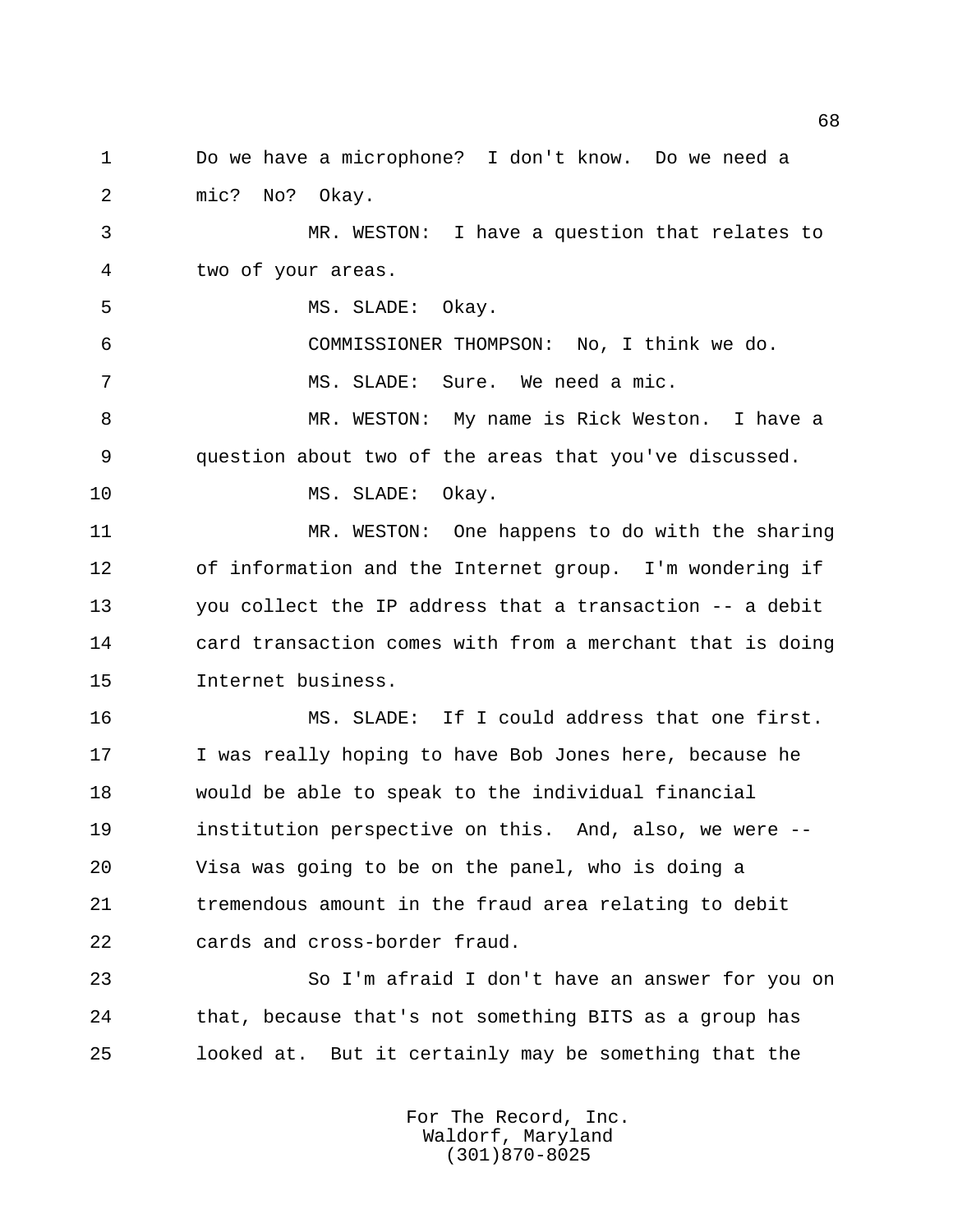individual institutions are doing.

 MR. WESTON: How would we find out? The reason that I ask is that the Internet is effectively mapped. It's geography is described by IP addresses. And if merchants -- Internet merchants -- registrars could identify an IP address or a block of IP addresses as having a significant amount of fraud, then that would help as far as like the ability of the merchants to determine if there is more risk by doing business with the person from there.

 MS. SLADE: Well, certainly when we break, if you could provide me with your card, and I can provide you with mine, I'll be happy to ask the group for some further information on that.

 MS. GRANT: Hi. Susan Grant from the National Consumers League. I'm wondering if when you detect a particular type of fraudulent activity that perhaps is on 18 the rise whether that triggers any kind of public education on your part, either of your financial institution members or of the public in general. I'm thinking particularly of an increasing scam that we're hearing about involving fake checks that are being given to consumers in payment for things like cars that they're trying to sell on the Internet, where the checks are for more than the purchase price and they're told to deposit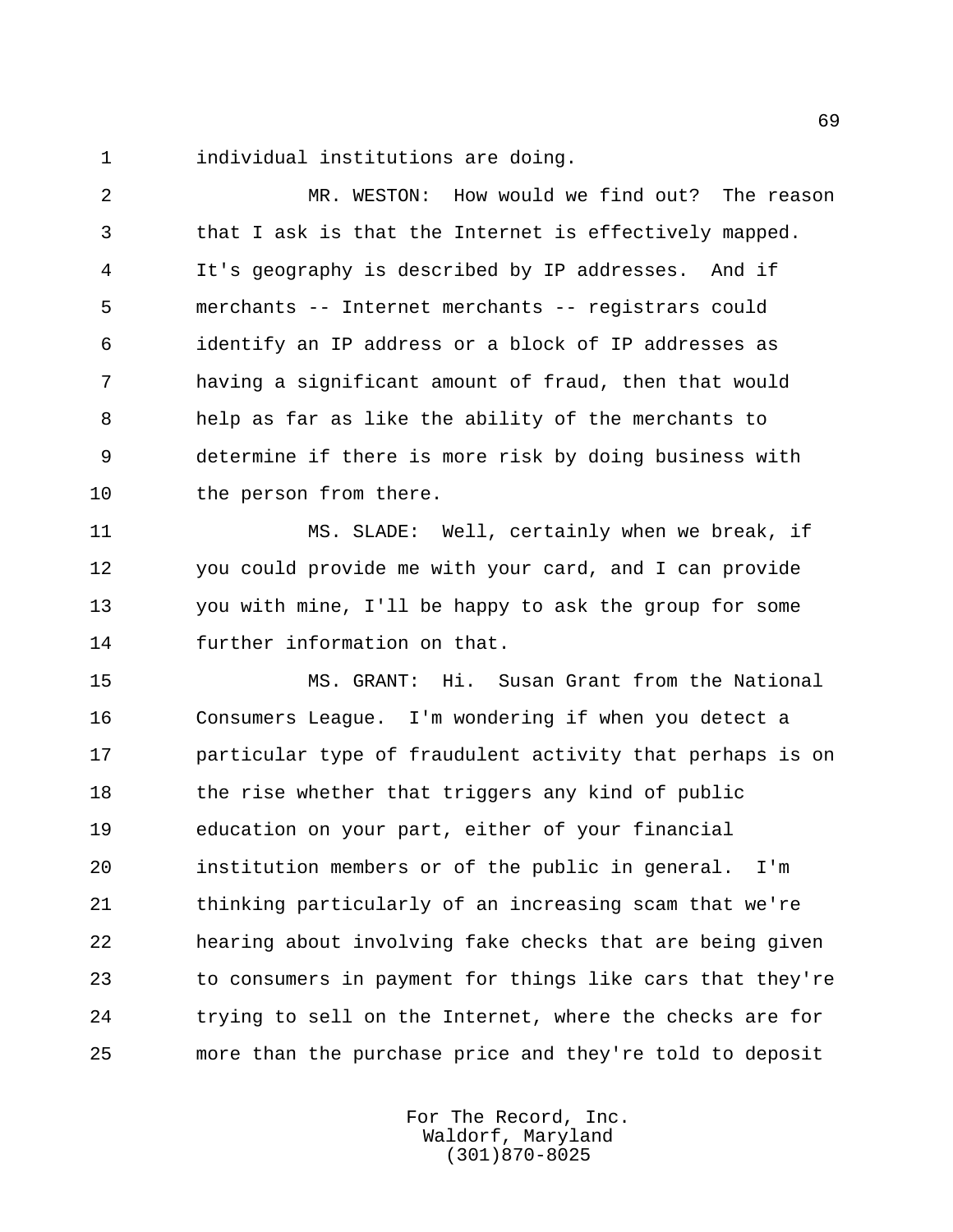1 the money and wire the excess back to the crook, as it turns out.

 And we're especially concerned about this, because when consumers ask their financial institutions if the checks have cleared, they say yes, meaning that the hold time is over, but not meaning that the check is good. Consumers don't understand that, and they get left holding the bag when the check bounces. Is that the type of thing that might trigger any kind of educational efforts on your part?

 MS. SLADE: Yes. For instance, in the Internet 12 fraud area, that is one area where we are currently working on how do we communicate with our customers. It wouldn't be the area that I represent, or the risk management area may not be the ones to speak to the consumer. But we do provide information back to that area in order to disseminate the information. But, yes.

 MS. FOX: I'm Jean Ann Fox, Consumer Federation of America. Are the reports that you described available to the public? For example, the debit card loss report. Can we have a copy?

 MS. SLADE: No, because we -- actually, the only folks that get the reports are those that participate in the survey. They are also the only ones that are allowed to participate on the quarterly call.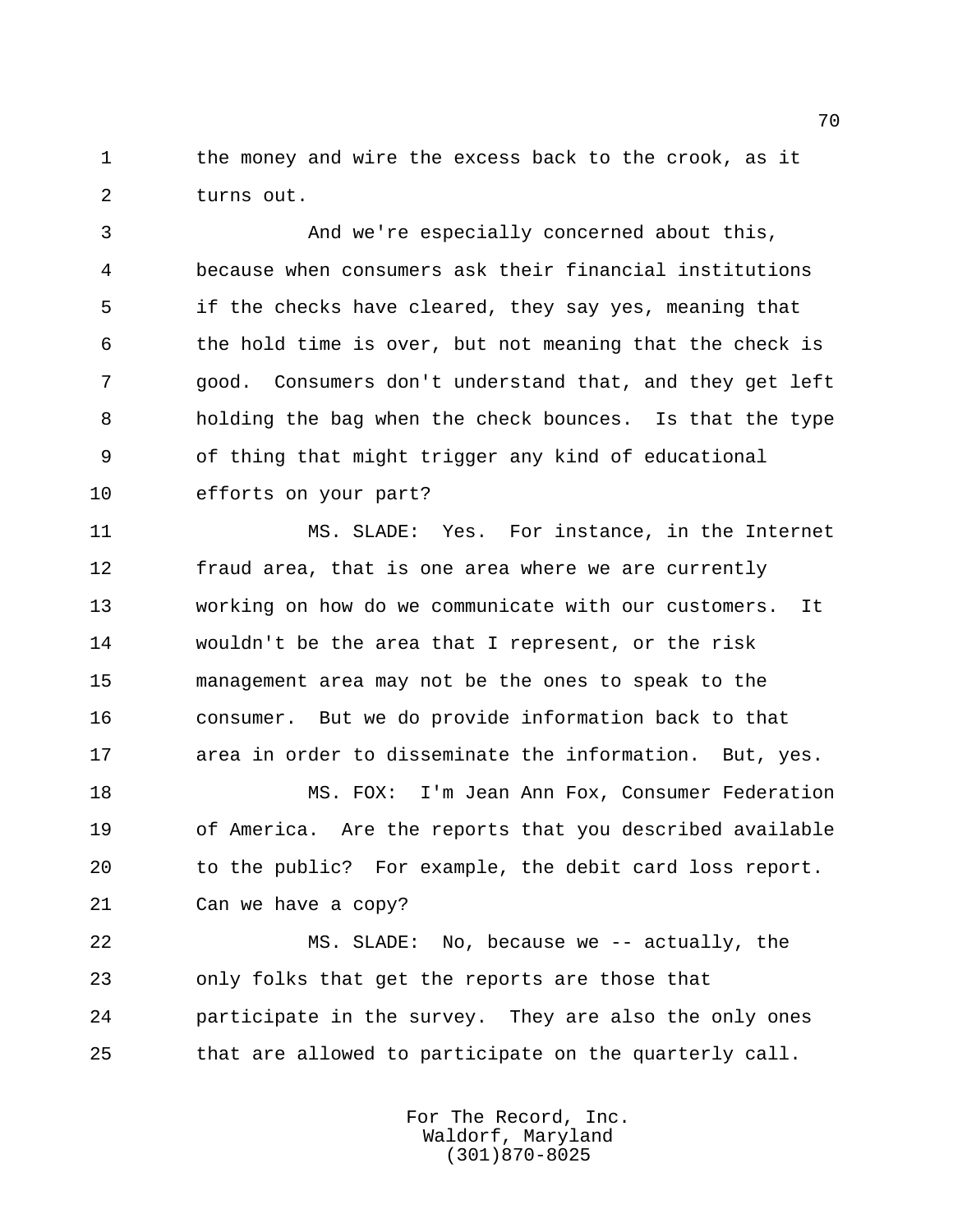The information is very sensitive. Obviously, if it got into the wrong hands, they would see where what is working where, and we certainly wouldn't want to do that. But the information is highly confidential.

 MS. FOX: Well, we're interested in knowing the general trends of whether debit cards are more or less risky to use on the Internet than credit cards. We tell people not to pay with a debit card on-line. We don't want to know your specific bank names. But it would be very helpful to the public to know the relative risk of paying with a debit card versus a credit card.

 MS. SLADE: Well, I certainly think we can explore the possibility in sharing high level information with not just the public, but also Maureen and I have talked about it with the FTC. How can we leverage what we're doing in order to benefit the greater? So it is something that we'll certainly explore and talk further about.

 MR. BURG: I guess I have the microphone, so I can go next. I'm Elliot Burg from the Vermont Attorney General's office. I wanted to echo the earlier question from the gentleman from California, but expand it a little bit. Do you know if in the databases that are being created there is information that would allow one to identify originating parties for what are called tele-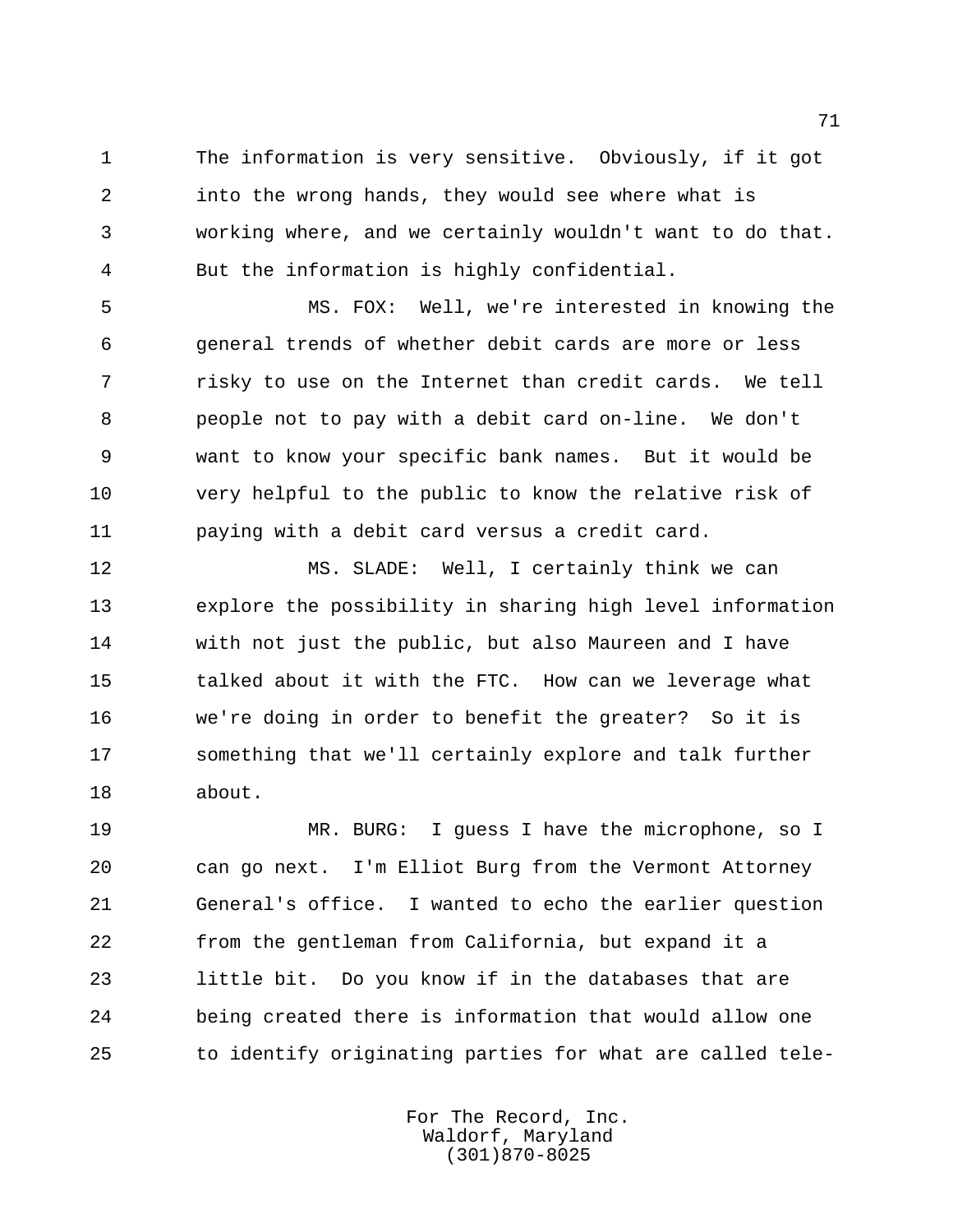initiated entries -- telemarketing initiated automated clearinghouse transactions? It's the same question, being able to trace back in cases where people have reported fraud who the originating party is. So is that a question that you need to pass on to Mr. Jones? MS. SLADE: Yes, absolutely. 8 MR. BURG: Okay. MS. SLADE: I would have to do that. That is not something we've addressed in BITS. But when you mean tele-initiated entries, are you speaking about ACH transactions? 13 MR. BURG: Yes, I am. 14 MS. SLADE: Okay. MR. BURG: So do these databases cover ACH transactions? MALE SPEAKER: What is ACH? MR. BURG: Automated clearinghouse transactions. So these are electronic funds transfers from people's accounts. You look at your bank statement and suddenly there is \$400 gone electronically. MS. SLADE: Well, again, this is NACHA, which is the organization that has oversight for the ACH world. We are working with NACHA on their fraud area as well, and that's something that I could certainly obtain some

> For The Record, Inc. Waldorf, Maryland (301)870-8025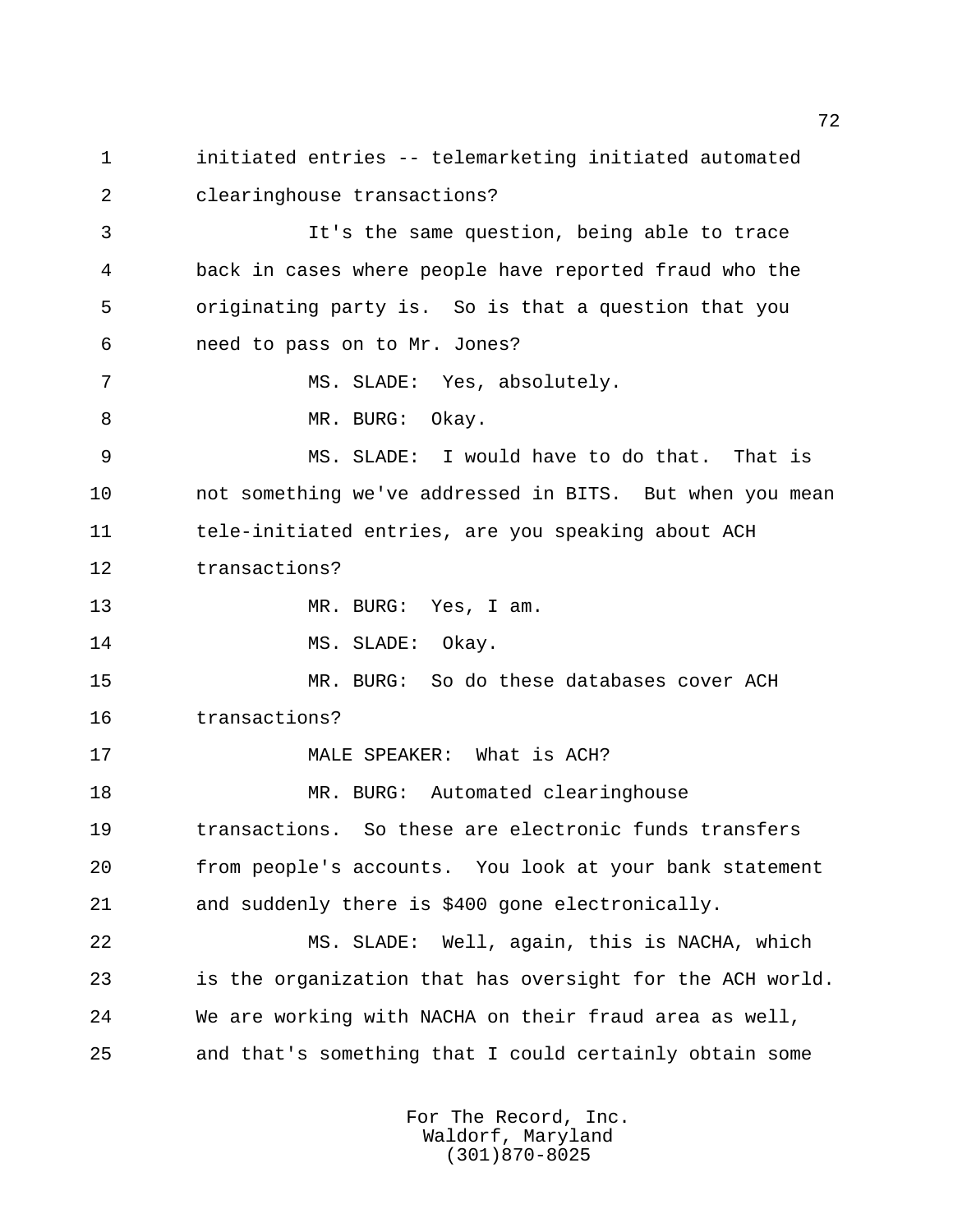information and would be happy to get back to you.

 MR. BURG: Okay. And do you know if any of the database information in the past has been provided to law enforcement agencies?

 MS. SLADE: To law enforcement? I'm not sure. The PPS, which is Primary Payment Systems, has the largest database currently. A national shared database by the financial institutions for fraud transaction information. I'm not sure. I would have to check with PPS to see if that is shared outside the financial services community into law enforcement.

 MS. FOX: Well, then, would you know if it is shared with your financial regulators?

MS. SLADE: I'm not sure, no.

 MR. MIERZWINSKI: Ed Mierzwinski with U.S. PIRG. One of your early slides talked about databases you were establishing to fight fraud. I think you had something like a 190 million accounts. Were those consumer accounts or fraud accounts?

 MS. SLADE: That is -- well, it is fraudulent accounts. But that's over a period of years and it's transaction information. That is the PPS database that I was speaking to.

 MR. MIERZWINSKI: So I guess my question is really, doesn't the Gramm-Leach-Bliley Act allow you to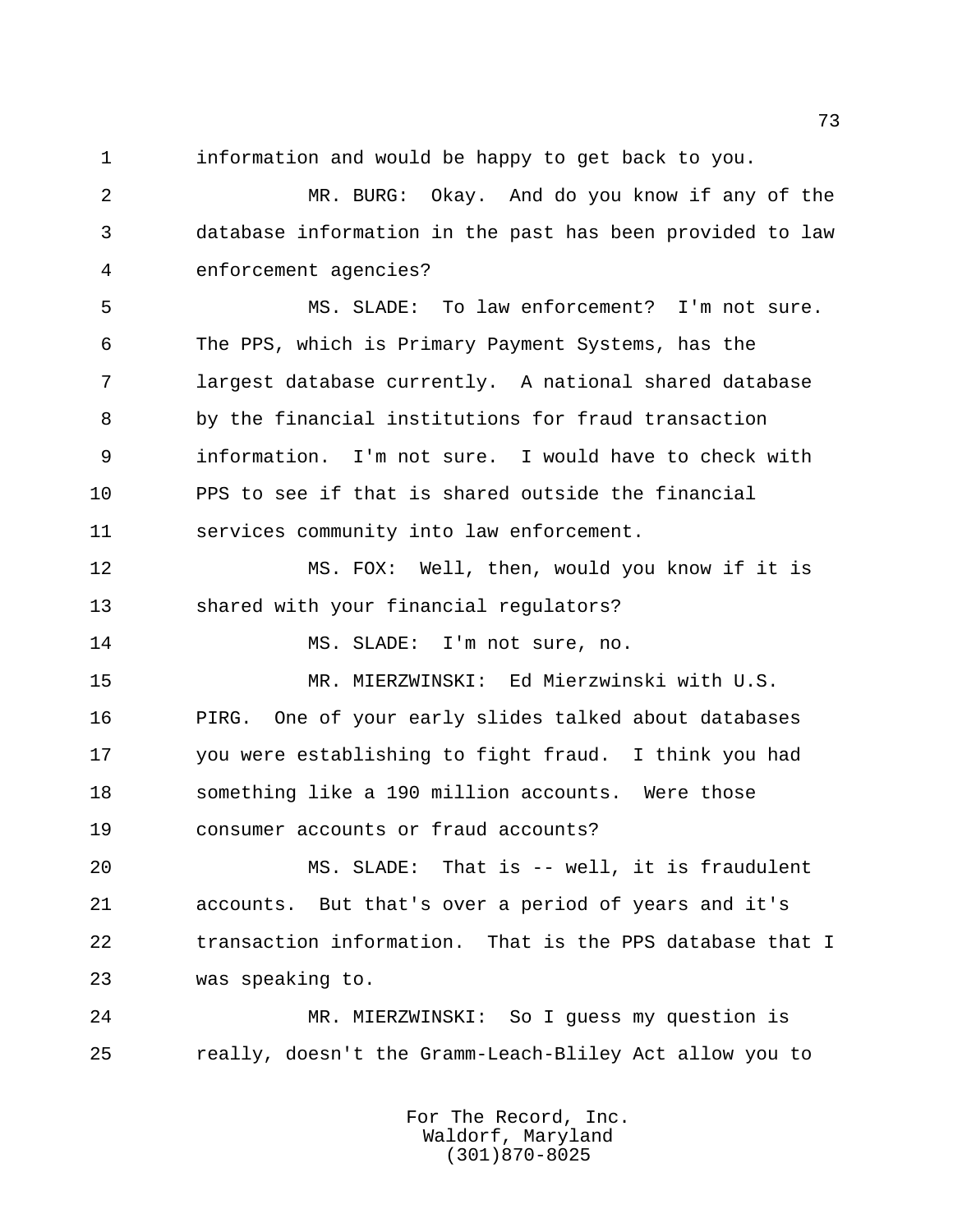share information for the purpose of fraud prevention?

 MS. SLADE: It depends. We are restricted as to the types of information that we can share. As I was saying, we're trying to develop a negative employee information database and there are lots of restrictions as to whether we can do that or not. And we're thinking that maybe through the USA Patriot Act that there may be some leeway for us to create such a database. It's something that we feel is extremely important. Fraud rings easily infiltrate financial institutions and place people in there to work, and if we don't have a way of sharing that information, they are just going to move from institution to institution.

 MR. KANE: Thank you. A very good morning. My name is Paul Kane from ICB, a company in the U.K. I'm delighted to be here, and thank you very much for inviting me. I'm speaking tomorrow on a different matter. It is a great shame your colleagues have not joined, because I came a day early specifically to ask them questions, bearing in mind the cross-border relationship of this particular seminar.

22 A couple of questions, and I appreciate your looking at the higher level: the overall statistics. But one thing that would help small merchants such as ourselves -- we do like helping in transactions -- or

> For The Record, Inc. Waldorf, Maryland (301)870-8025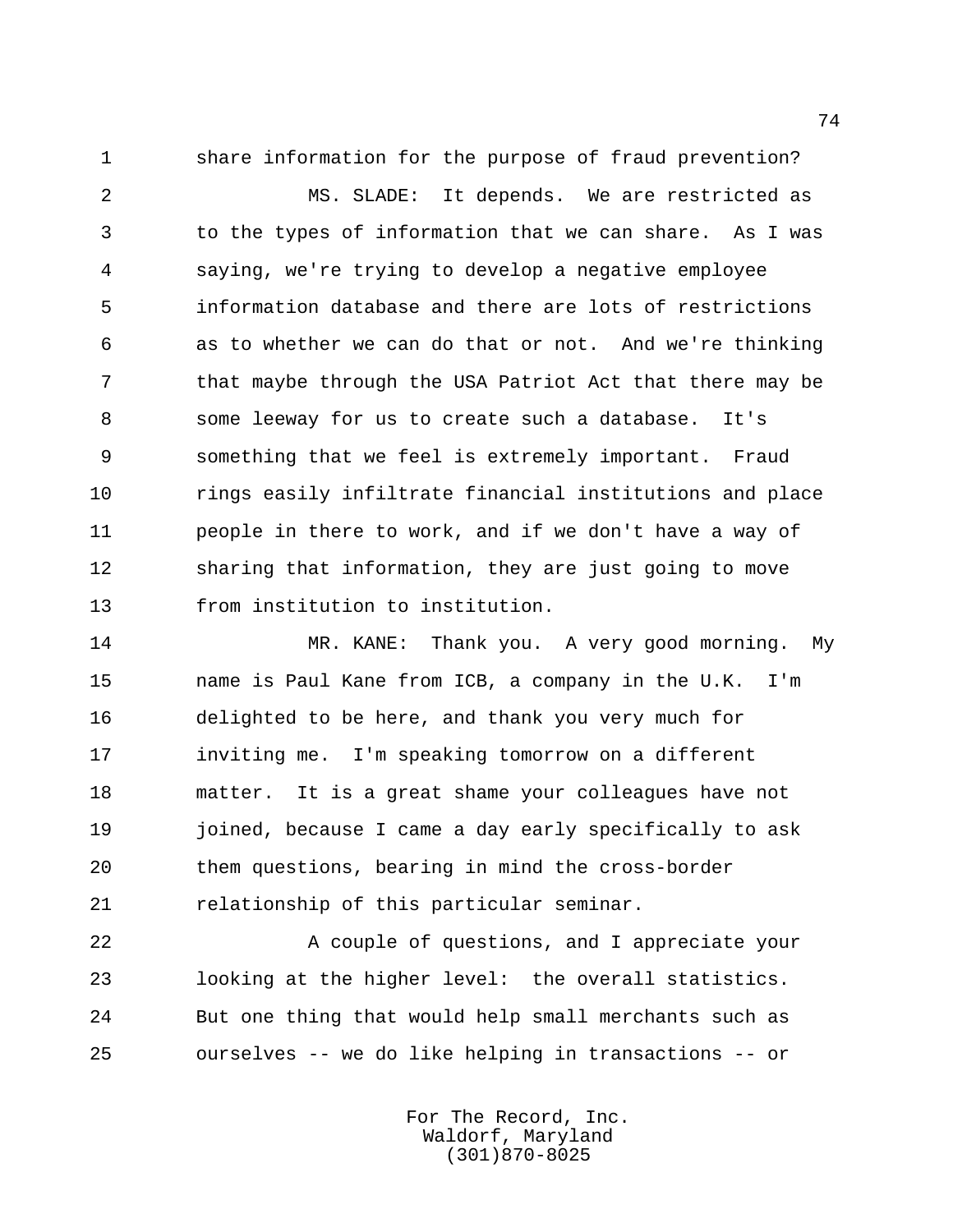helping customers, as it were, and we do multiple transactions per customer. And I think actually Rick highlighted this as well, is that we're all on the same side. You know, we want to catch the bad guys, and there are a number of reasons why we want to catch the bad guys.

7 The Mann and Mann and the want to make sure we are not defrauded. As a bank, you're in a fortunate situation, because if you are aware that a card is being stolen, for example, you can notify the merchants. The only problem is, it takes a long time (10 to 15 days) for the banks to actually notify the merchants that a card is being stolen, and in the interim it is the merchant that unfortunately suffers the loss.

 In the games that we are in, which is predominantly software, we're dealing with electronics so we don't actually lose anything. But for merchants in hard product -- in other words, where boxes leave their store through the electronic market -- the problem is they have lost real cash. You, the banker, are indemnified, because its credit card holder is not present.

23 And what would really be helpful -- and I certainly hope that these couple of days could focus on where we could go -- is to try and facilitate better

> For The Record, Inc. Waldorf, Maryland (301)870-8025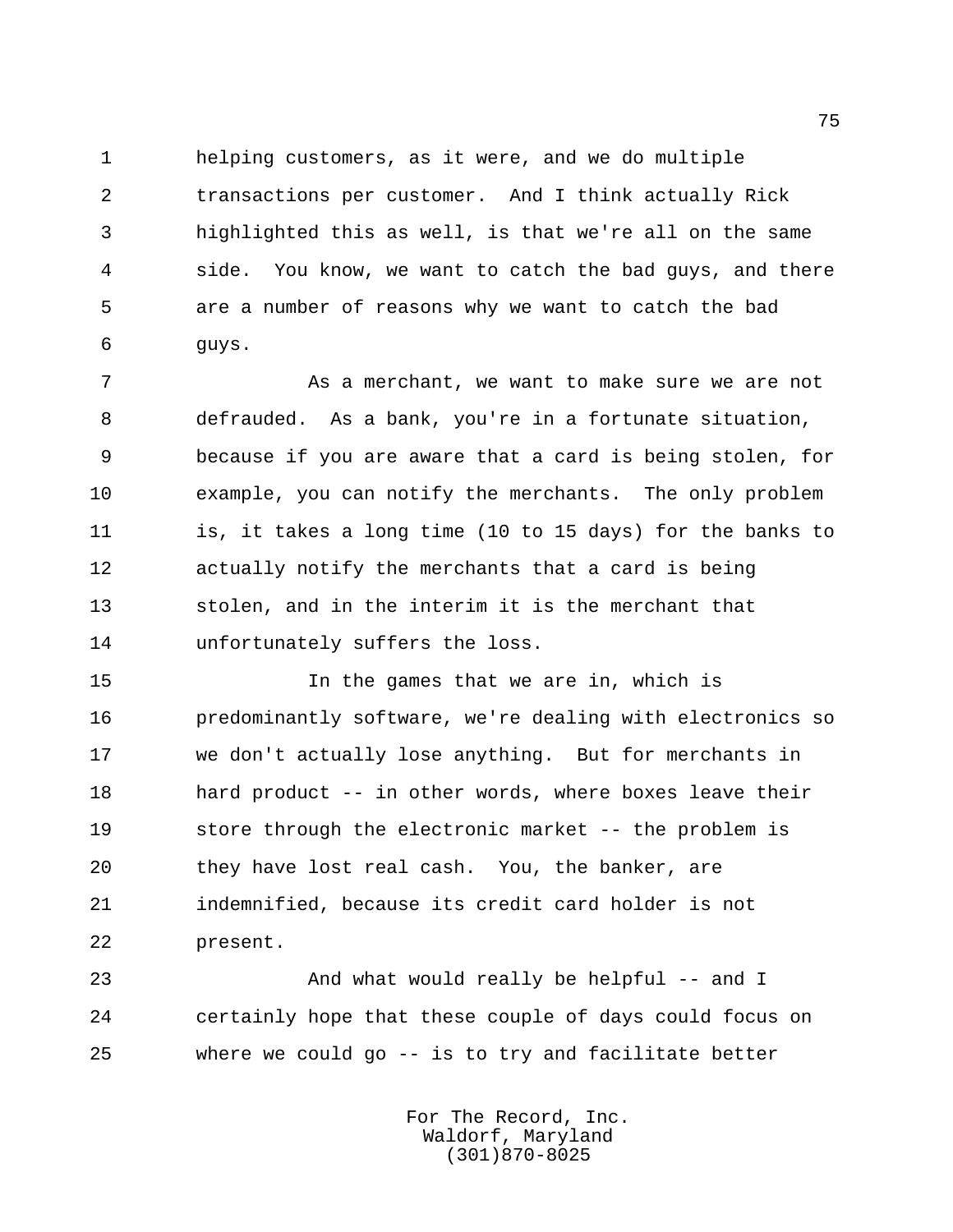exchange of information. The lady from the Consumer Protection -- sorry, the customer authority over there -- was suggesting let's share information. We are on the same side and we really, really want to try and help beat this fraud product.

 One of the things as well -- and this is slightly perverse. As a retailer -- as a merchant -- we suffer chargebacks in the event of a consumer claiming that the transaction was fraudulent. The merchant will lose the funds that they charged to the card. Now, from a merchant perspective, that is a significant -- could be a significant cost, particularly where boxes are leaving factories.

 But from a banking perspective, you get the chargeback fee, and you get the commission on the original transaction -- I don't -- this is in the U.K. I don't know what happens in the U.S. But if you think 18 there are somewhere in the region of 150 million fraudulent transactions, and if you think that the chargeback fee associated with that in the U.K., again, is around about 15 pounds, 20 odd dollars, on the chargeback side it is big, big money not to tell the merchant that fraud is taking place, or it's a fraudulent card.

So one of the things I think the FTC could help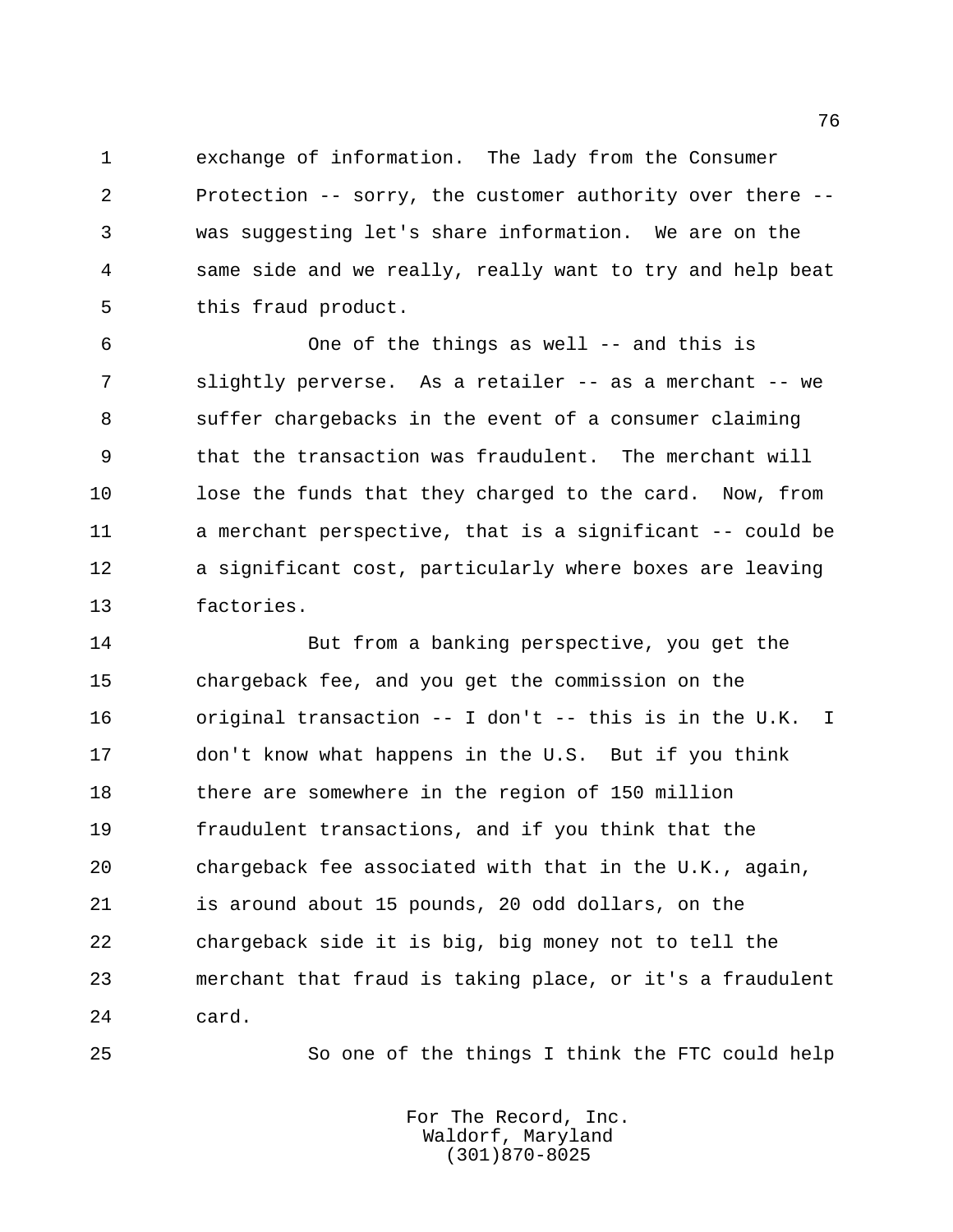the small businessman, or any businessman involved in electronic commerce or involved in taking credit cards, is to try and have a streamlined approach where banks can notify the merchant of the specific details of cards that are being stolen. Address verification. We can do it in the U.K., but the problem is, we have to act on a nondiscriminatory basis. So if we withhold information, we get nailed. Whereas you or the banking system is such that you don't have to share information, as just been witnessed by the consumer agency there.

 So it's a great shame your colleagues couldn't come, because I have a number of questions -- specific questions -- to them. But certainly I hope the FTC could help us within industry and try and help law enforcement agencies combat fraud together on a global basis. And it would work.

 MS. SLADE: That certainly has been something 18 that we have tried to do. Those banks that participate on our Fraud Reduction Steering Committee have, in the past, tried to work with the retail organizations in order to help discuss issues and problems that are occurring between the two and how can we work together to combat fraud.

 We had a retail working group. Some of the issues that we found were that in the retail community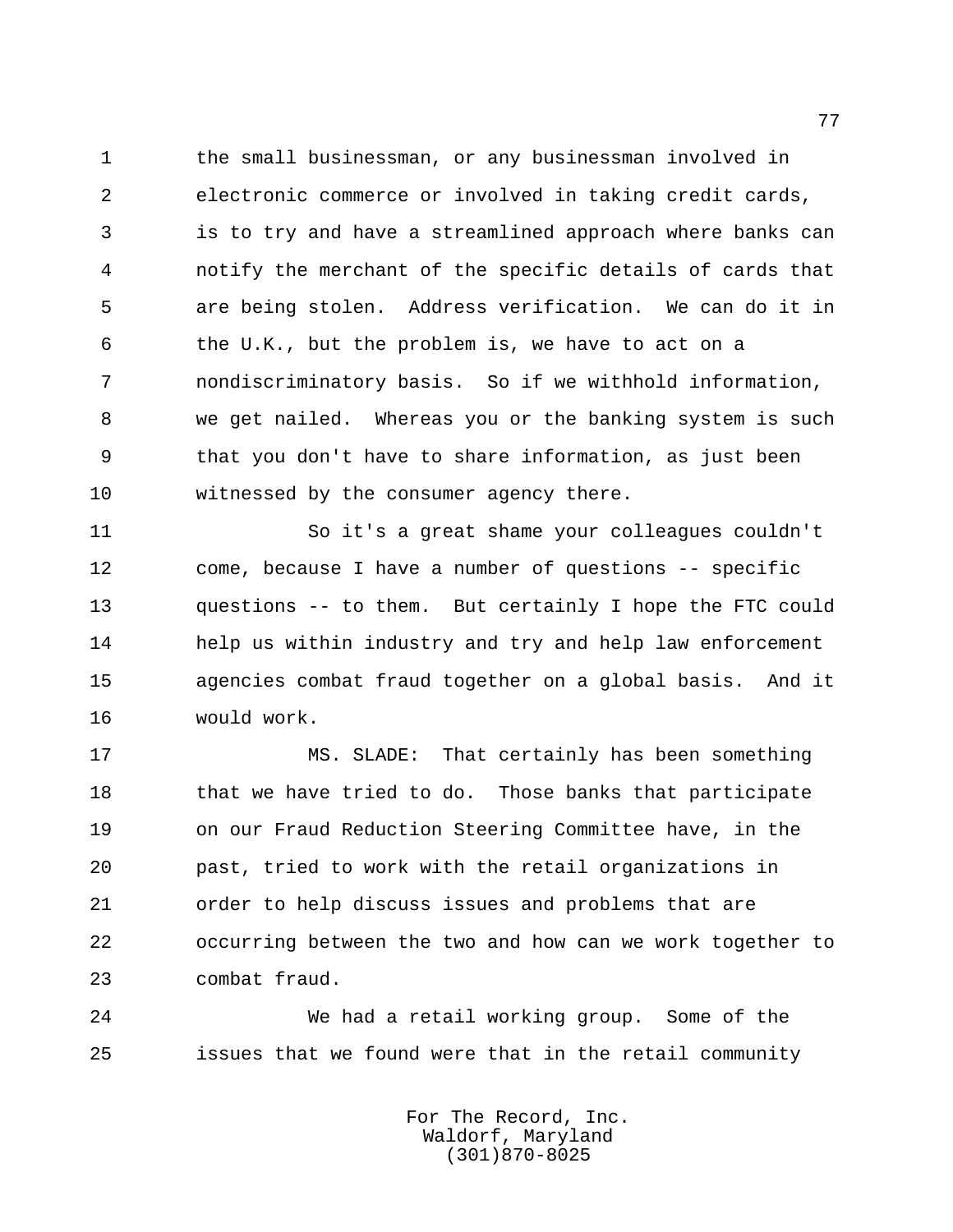the fraud areas are not as --

 **(End of tape.)** MS. SLADE: -- for instance, in financial institutions. We had a hard time getting the right people to the table to talk about the issues. But one of the things we did discuss in a couple of the forums that we had is, again, what has been so successful for the banks is this national shared database of transaction information where you're able to scan checks through. Again, if the merchants were able 11 to leverage such a system, that could help to catch the fraud much, much faster.

 So, again, if that's something that you have some interest in, I would be happy to give you a name of a person at PPS that you could talk to about that from 16 the merchant perspective. It is something that the banks would like to see merchants do, that we do think you will find benefit in it.

 MS. COONEY: I'm afraid we have to have a final question. Sitesh Bhojani?

 MR. BHOJANI: Thank you. Yes, Sitesh Bhojani from Australia. Robin, I was wondering whether BITS or any of your individual members have actually contemplated -- it's related to some of the questions that have already been asked -- having a public position as a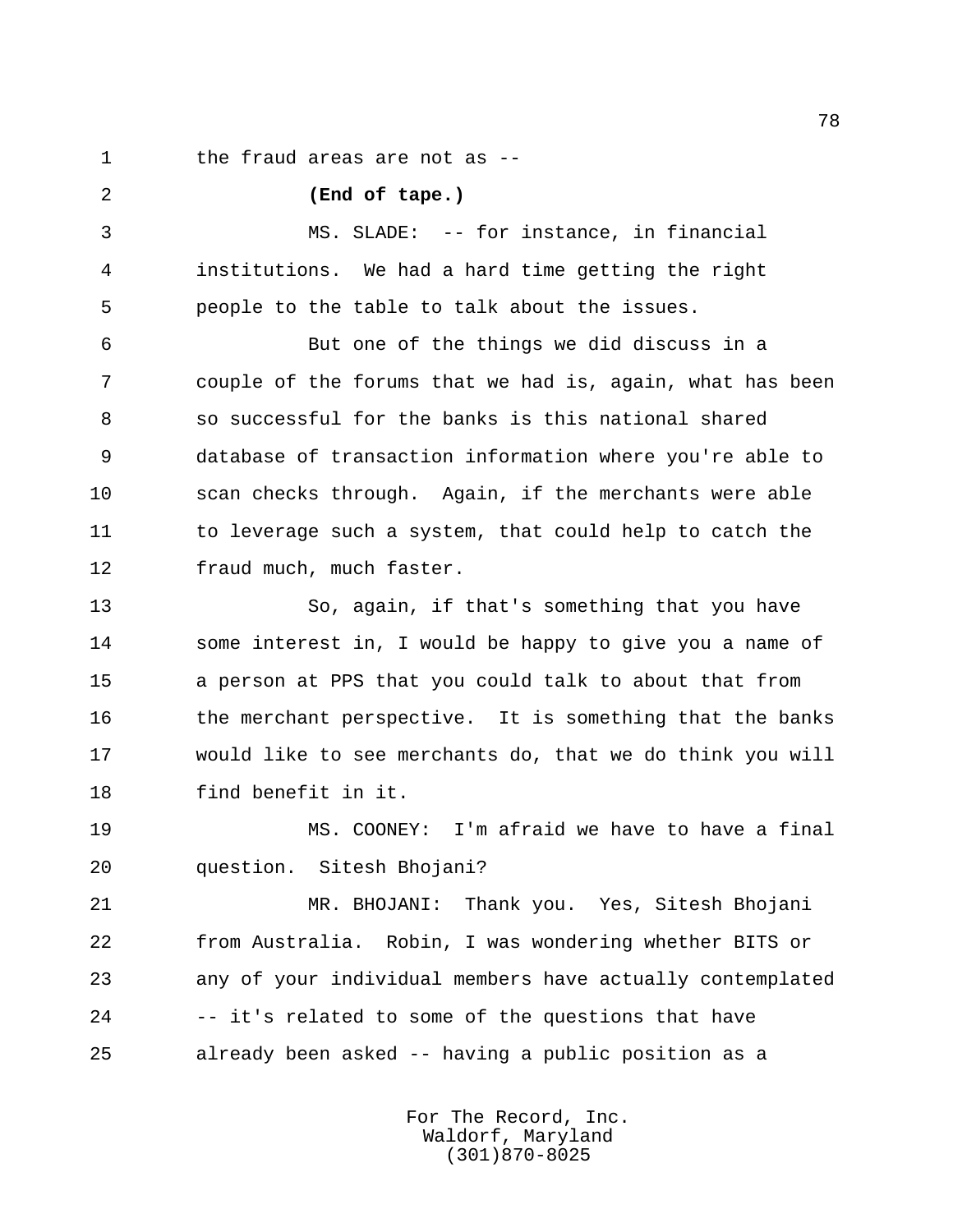policy -- a public policy statement -- that BITS or your individual members will assist law enforcement agencies, because they don't want their businesses being used or facilitating fraudulent activities.

 The presentation was terrific in the sense it was focusing on fraud committed on the banks. But what about the banks' roles or the financial institution's roles when their business is being used for unlawful, illegal behavior? Do they have a public policy view on that about no, we're not going to allow ourselves to be associated with fraudulent unlawful activities? If we are made aware of those activities, we will do whatever we can to assist the law enforcement agencies to combat those issues.

 MS. SLADE: Well, obviously I can't speak for any of the individual institutions and, again, I wish Bob were here. He could address that from his perspective with FleetBoston. We do work with law enforcement. They have been participating with us on our identity theft white paper. We do facilitate. However, we can and we've been asked to put together for the U.S. Postal Inspection Service a list of contacts for debit cards, in order so that if some fraud occurs, they can directly go to this list of the individual representatives from the various institutions in order to stop something sooner.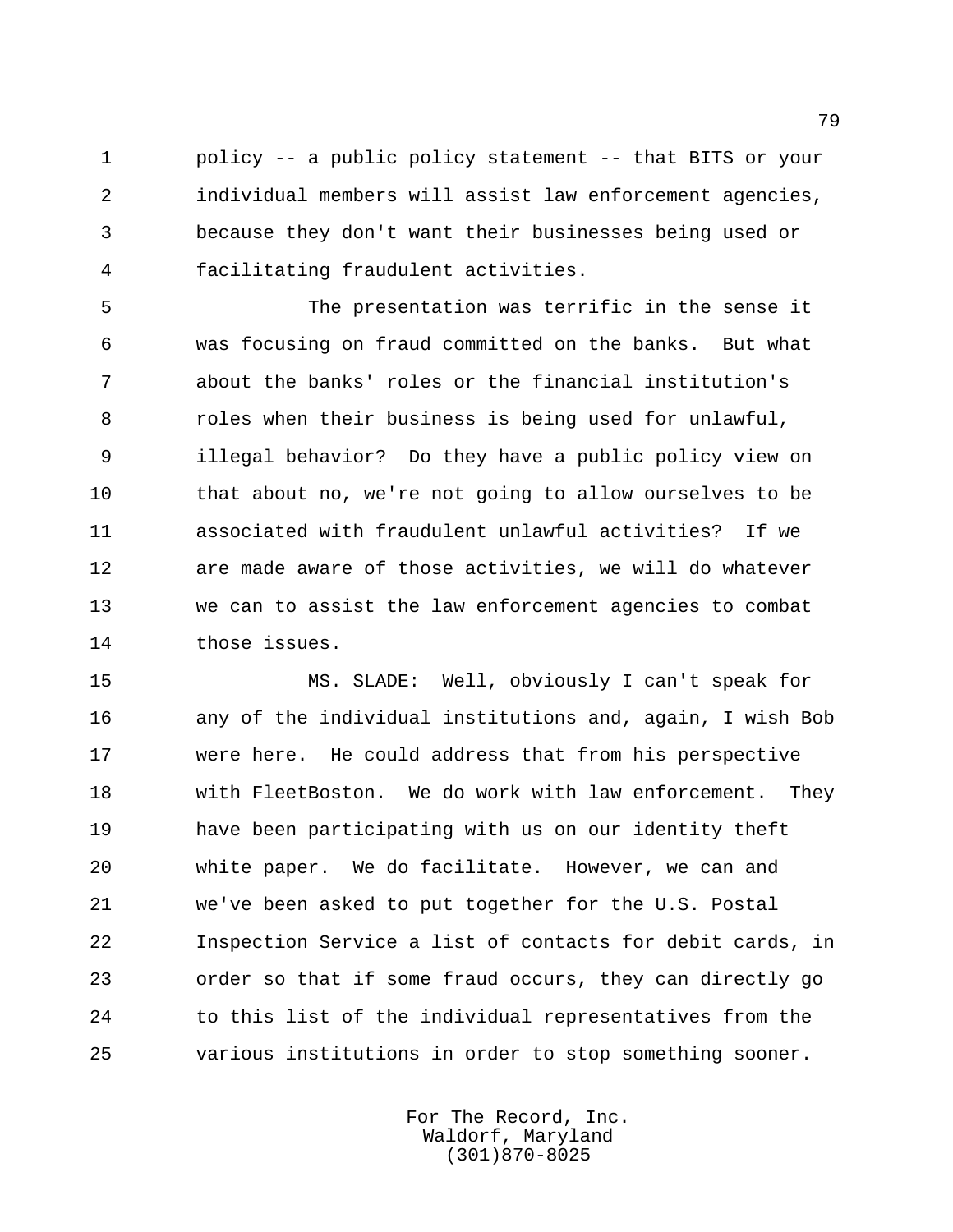So we do -- at least from the BITS perspective, we do help as much as we can. I just can't speak to what the FIs are directly doing with law enforcement. So I'm sorry about that, and again, I'm sorry -- it would have been a great panel.

 MS. COONEY: Well, we thank you, Robin, for coming and for participating. For those who are particularly interested in having some of the debit card and credit card issues addressed, there will be a panel later on today at 3:15. And Mark McCarthy from Visa will be on that, as well as others, so hold those questions. Hopefully we'll have some answers for you.

13 13 I think we really heard two themes this morning addressed by Robin and brought up by the group, which is a shared commitment against cross-border fraud and working together for better information sharing. From 17 the FTC perspective, we look forward to working with BITS on doing better information sharing between us, and we 19 thank you for coming today.

 MS. SLADE: And if I could just -- just one last thing. Please feel free to contact me. You have my phone number. You have my e-mail address. I know there are questions that you have that I'm just not able to speak to, but I will be happy to find the answers for you. So please don't hesitate to contact me.

> For The Record, Inc. Waldorf, Maryland (301)870-8025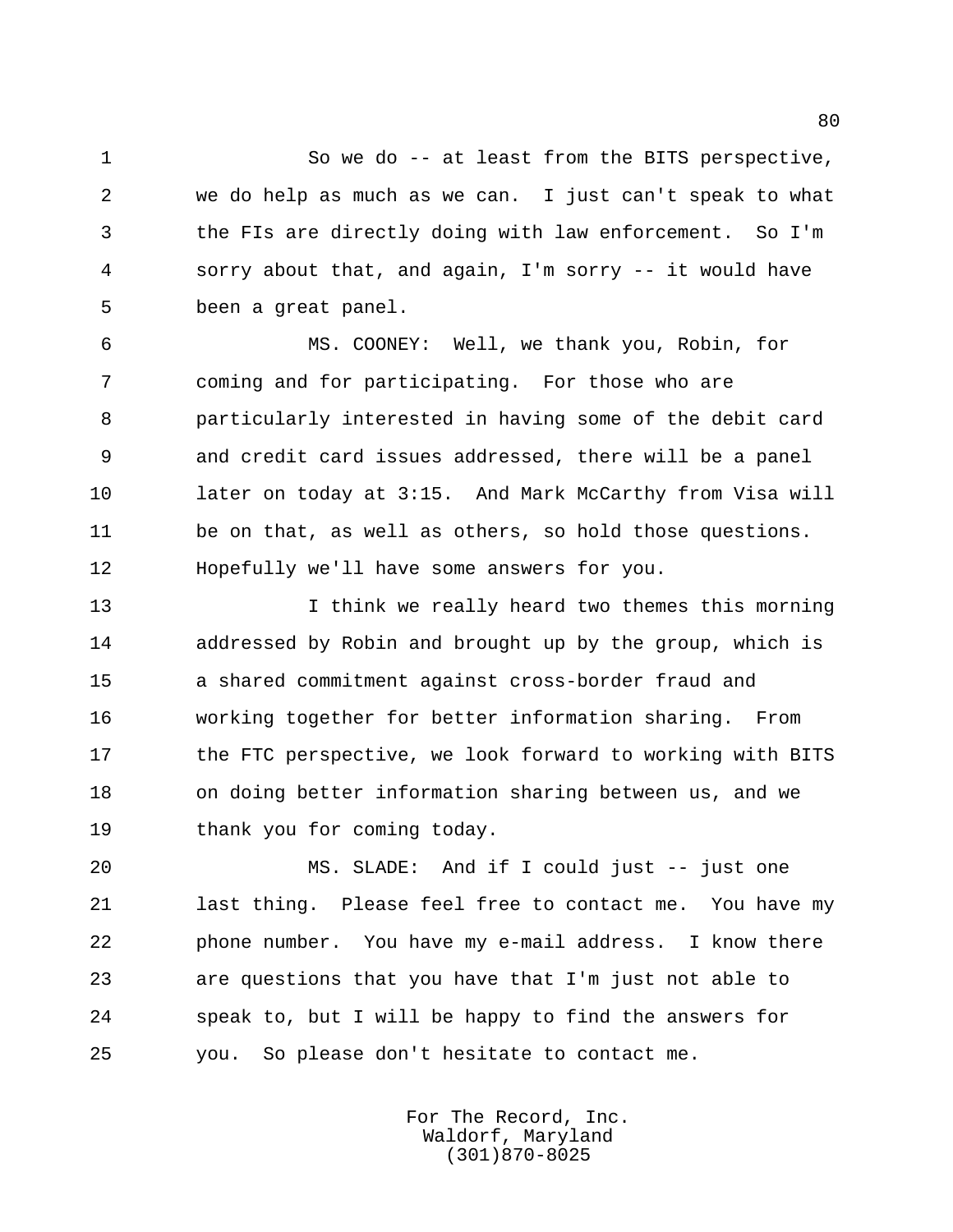Thank you.

2 MS. COONEY: Thank you.

## **(Applause.)**

 MS. COONEY: If everyone would hold their chairs, we're going to go immediately into the next panel. Thank you.

 MR. STEVENSON: All right. Well, we're ready to move ahead. We took things a little out of order there. I thank Robin Slade for singlehandedly handling 10 that last matter. We really appreciate that. We now essentially resume our regular scheduled programming here, in that this is the panel on partnerships.

 And we thought to introduce this more detailed discussion of cross-border fraud here that we would start by talking about what the problem of cross border fraud looks like. Commissioner Thompson talked about looking at this from 10,000 feet, and what we're trying to do now 18 is, we're landing the plane and trumping around to see what the weather looks like on the ground. And we would like to look at the question of what cross-border fraud looks like, both from the perspective of the complaints that we receive and the cases that we have brought, given the current weather conditions.

 I was thinking this is kind of like putting together a weather report that we don't have all of the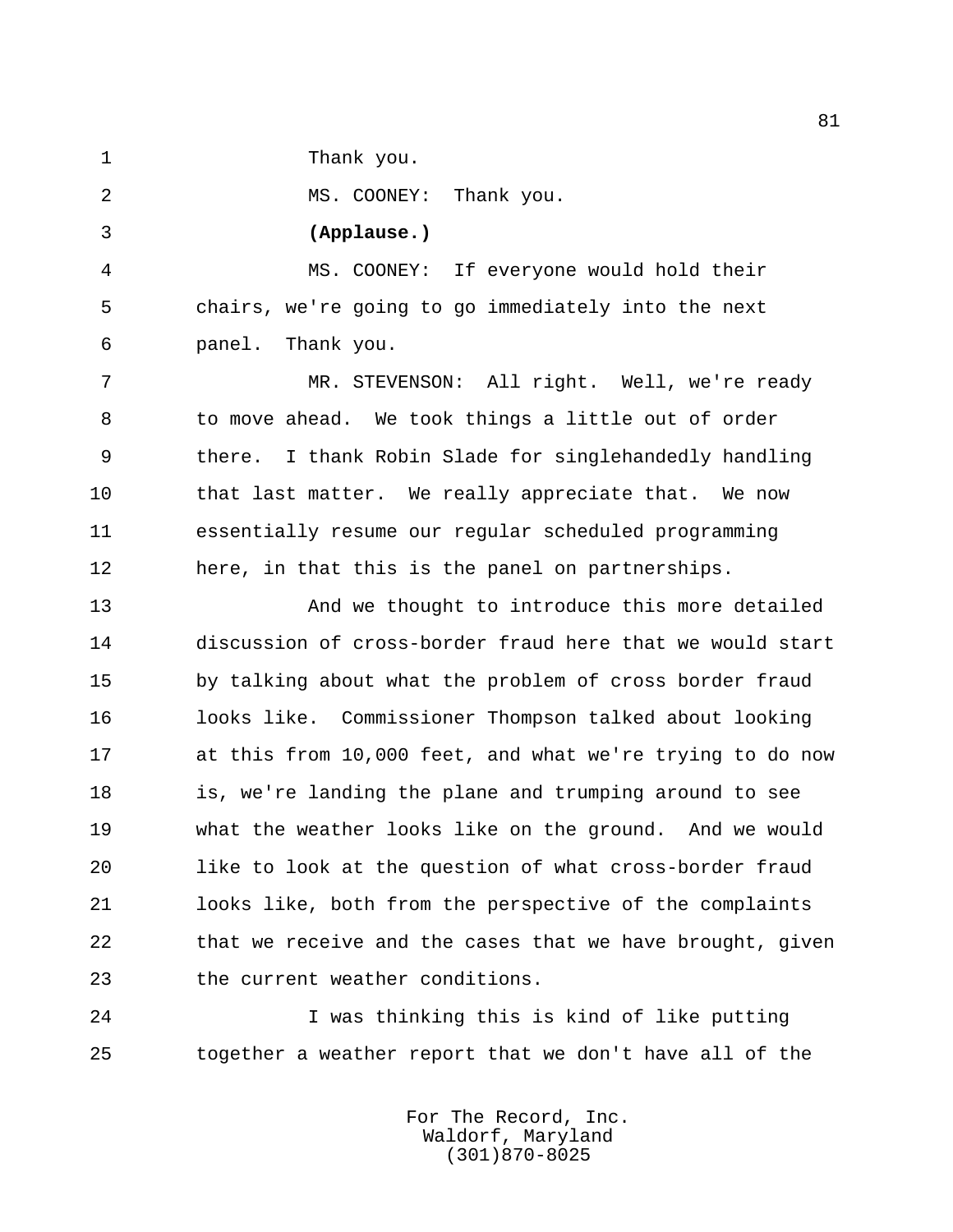relevant information here. That's pertinent to some of the questions that have been asked. But looking at the information we do have, all together, we can start to discern some trends.

 And let's look first at what the consumer complaints tell us. We are, as our Chairman mentioned, issuing a statistical report, and this is on the cross- border fraud complaints that were submitted in 2002 to the Consumer Sentinel system, the fraud related database and web tool. I'm sorry that we don't yet have the copies of that, but we should have them tomorrow. The weather has slowed us down a day on that. But let me touch on some of the highlights of that.

 First, to do my little infomercial here, for those of you who don't know the Consumer Sentinel project, it is a project that actually combines complaints from many public and private partner sources, including complaints from several of the organizations that are represented on this panel.

 In the United States we have, for example, the Better Business Bureaus. Many of them contribute complaints. The National Consumers League, Susan Grant's organization, has what is called NFIC or the National Fraud Information Center that has contributed complaints for many years. The FBI has its Internet Fraud Complaint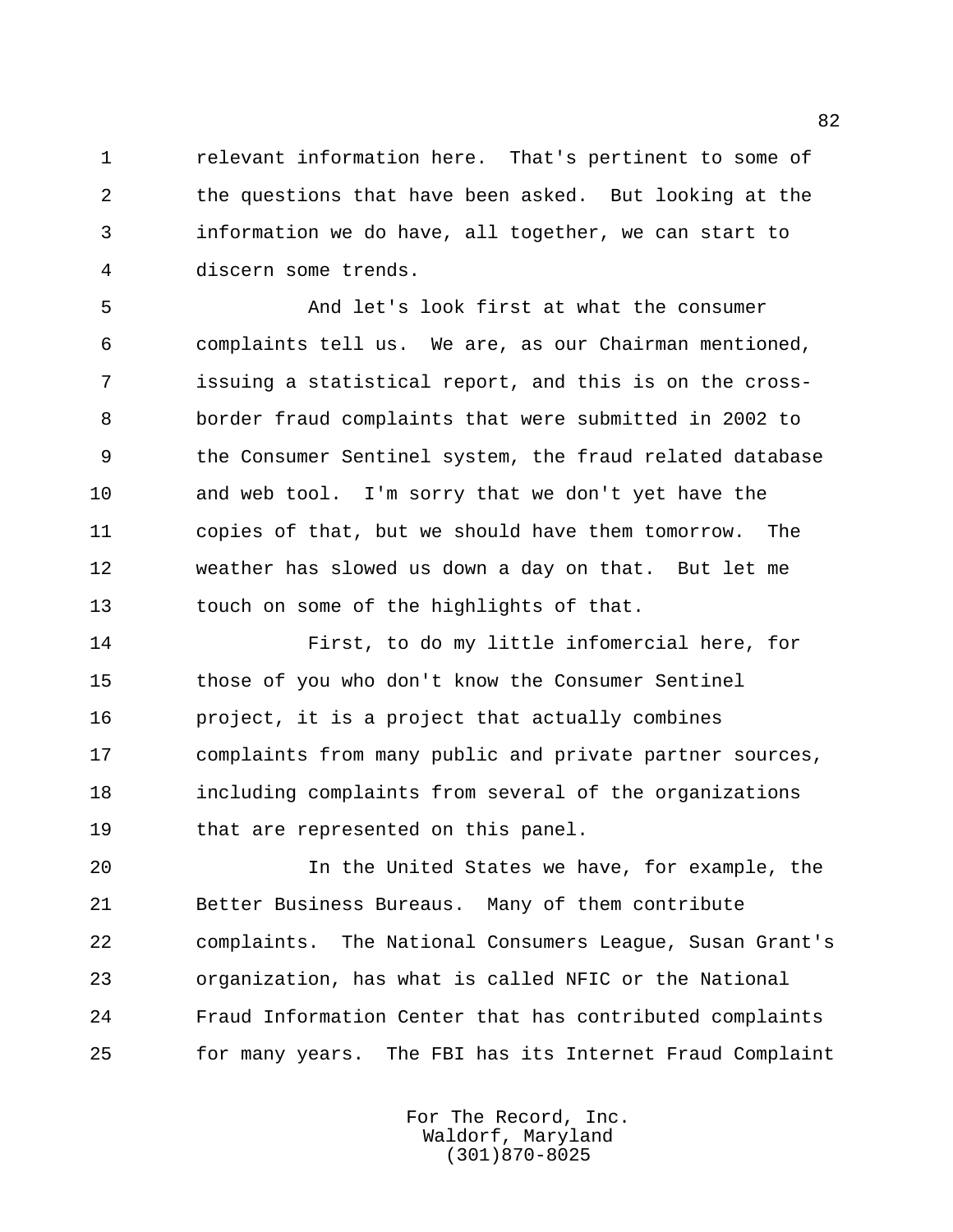Center, which is now contributing data. Other

 organizations, the Postal Inspection Service and, of course, the FTC. And then north of the border, we have PhoneBusters, Barry Elliot's organization, which has been a partner in this for a number of years -- I think over five years now.

 And these are like the weather stations that are reporting in on what the weather is looking like. Given the weather these days, we need a bigger map as we expand in more -- as this problem expands in more places. And so there is the project which Scott Cooper mentioned earlier, econsumer.gov. This is a site where consumers can file consumer complaints directly on-line, and it is sponsored by now 17 countries.

 Well, what does this consumer data tell us? Overall, as you can see, a distinct warming trend. The absolute number of consumer cross-border complaints has increased substantially in absolute numbers as this chart shows. There are a couple of ways in which we should probably put this in perspective. One, to some extent this reflects some success in partnerships and some increased outreach. An increased number of partners and a contributing increase in numbers of data sources together to create the overall picture.

Another way of looking at this is to look at it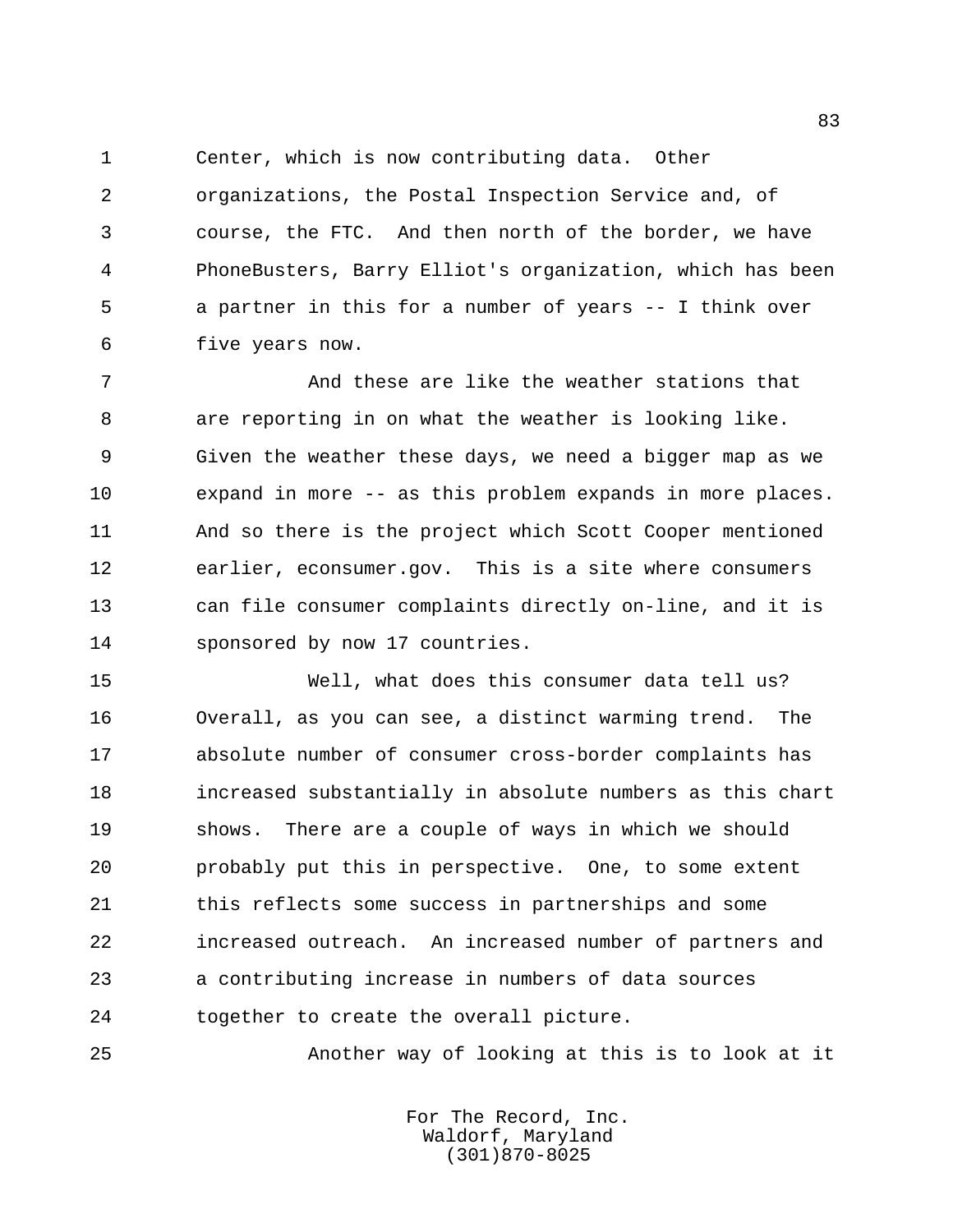as a percentage of the total. As our Chairman mentioned, and if you look at the top of these two charts, the red represents the cross-border fraud complaints. It's still a smaller percentage of what we have rising, although not as dramatically as the absolute numbers go up. The bottom chart tells us something interesting, too, though. We see that the number of cross-border complaints involving the Internet has increased both in absolute and in percentage terms. More and more complaints generally that we see are Internet related and that's also true of 11 the cross-border complaints.

 The other important thing to bear in mind is, of course, that just looking at these complaint numbers alone understates the number of cross-border fraud complaints. Why? Because consumers often don't know that they're dealing with a foreign business. The business might be using a domestic P.O. Box or a private mail box. It might have a web site or an e-mail that is linked to a foreign connection. The money might be transferred to a foreign country -- consumers don't necessarily know all of that.

 But let's look at the universe where the consumers do know about a foreign connection and what kinds of things are they complaining about. Well, we see a lot of -- you know, especially in telemarketing,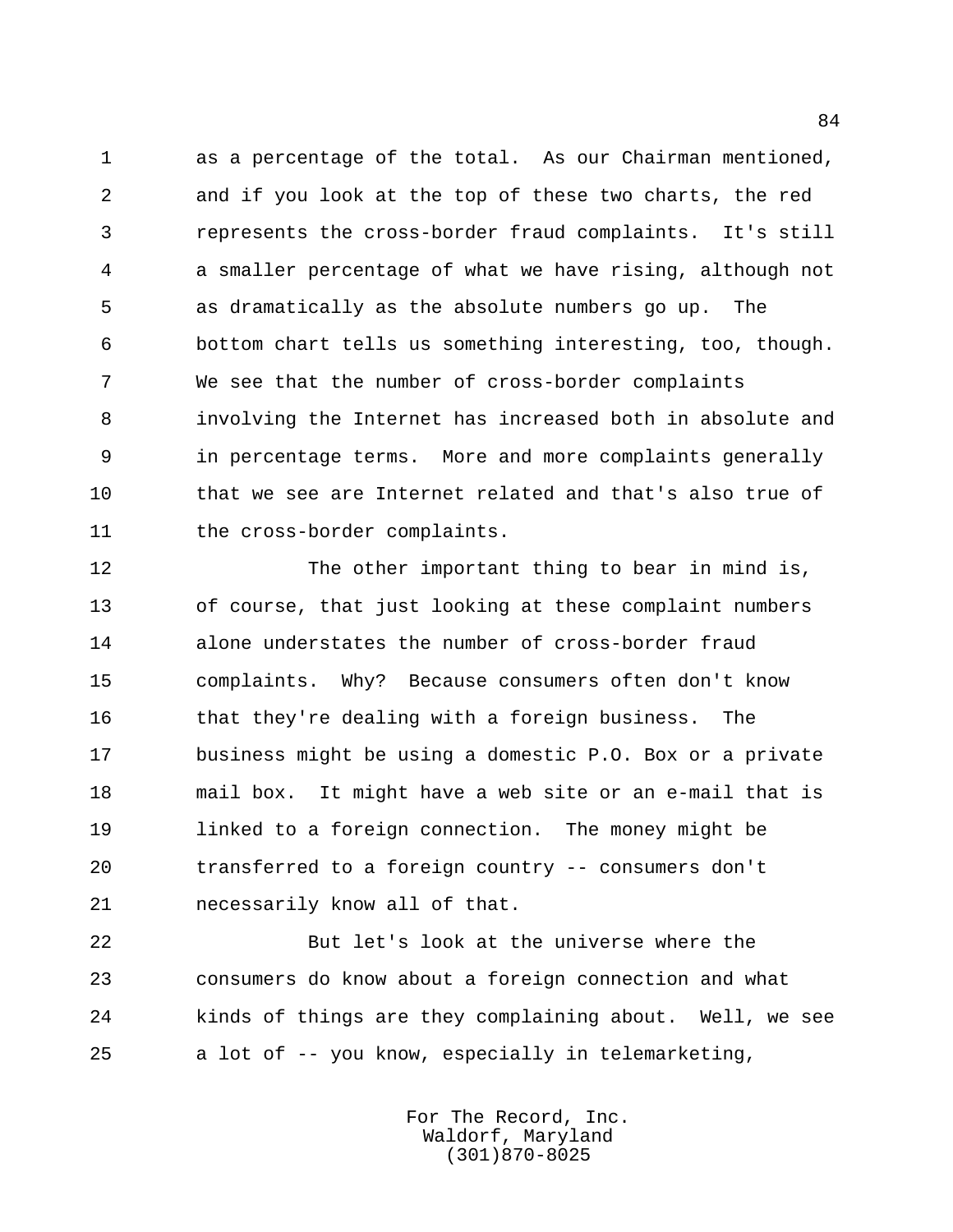advance fee loans and prizes and sweepstakes are particularly heavily represented there. On the Internet, we have perhaps some more -- a varied group of complaints. A lot of these foreign money offers -- this is the Nigerian or West African scam kind of thing. And indeed, this probably understates the number of consumers reporting this in that it does not include foreign money offers that have been referred to our UC spam database, which has a tremendous number of pieces of spam received every day. The precipitation there is too heavy to even fully measure the effect of this.

 We also see Internet auctions as an area where we received a substantial number of complaints, at least in absolute terms, although bear in mind how big the number of transactions are in that area. And then a variety of other issues. Another way to take a cut at this data is in terms of looking at the ones that come 18 through econsumer. As Scott Cooper described, there is sort of a continuum here between the hardest core fraud and something at the other end of the spectrum, and we've also seen an increase in the number of complaints involving things like Shop at Home and just basically non-delivery issues as well.

 Well, where are the businesses that the U.S. consumers know about that they're complaining about? And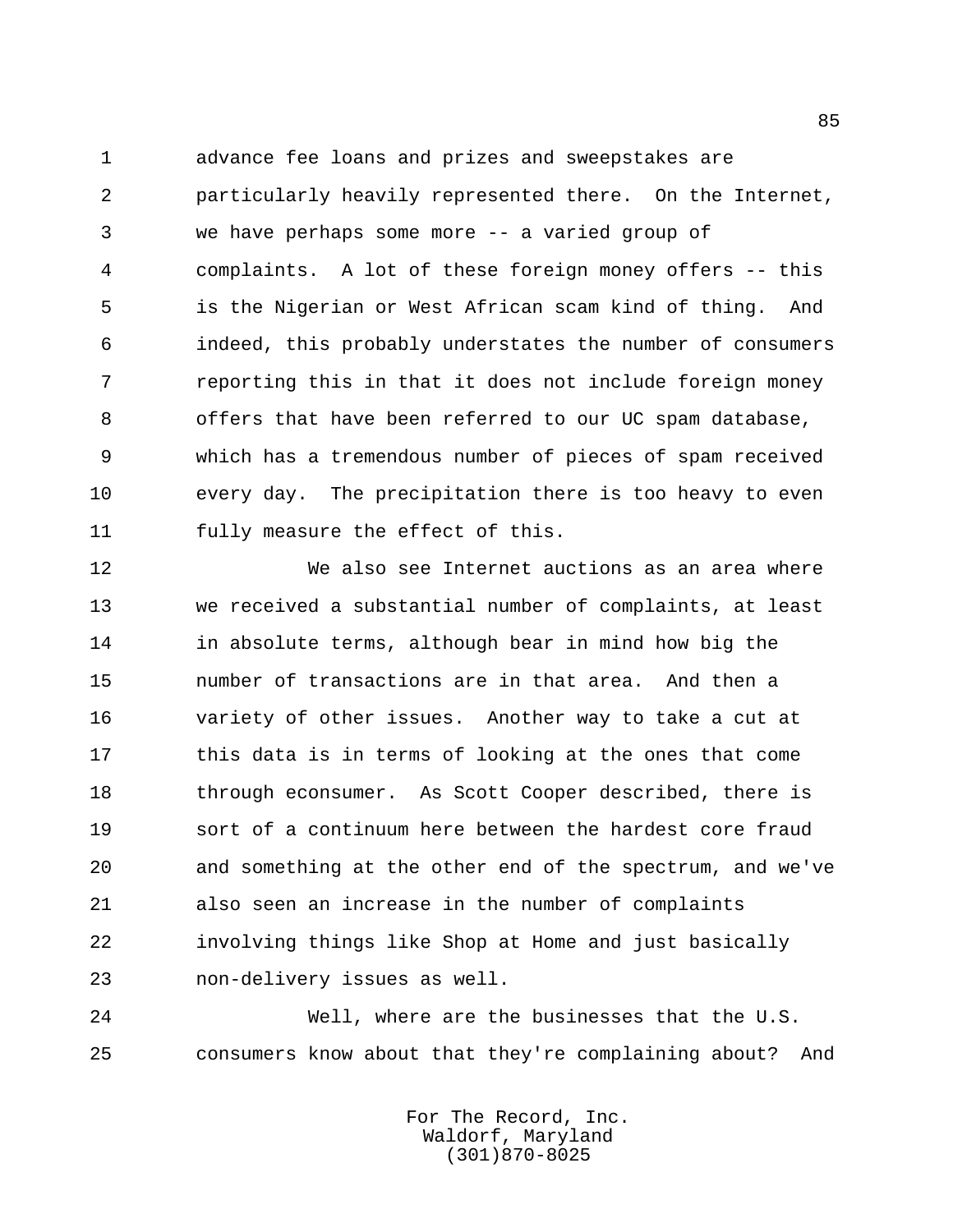again, this is a cut on the U.S. consumer data. There is also data from consumers elsewhere. Well, the complaints are about companies in all manner of places. Telemarketing certainly has been heavily associated with Canada. This map shows U.S. consumer complaints about the three largest Canadian provinces. We see, as we have for some time, that prize scams are particularly commonly associated with Quebec in the Montreal area. Advance fee loans with the Ontario and particularly the Toronto, Ontario, area. And then British Columbia we see prizes and lotteries as a large number of the complaints there.

**Here we see the victim locations.** This is a pin map put together by the Canadian Better Business Bureau looking for a set period of time where the consumer victims were, for advance fee loans, operating out of either Ontario or Canada in general. And what we can see here is that the complaint precipitation, if you will, is all over the map. This is an illustration of 19 the fraudsters aiming both to target consumers in a large number of locations, so that they are defused -- they're spread out -- and also to target them where the fraudsters don't live.

 When we look at the Internet related complaints, we see that they are more widely distributed. We put together a chart like this when we did a workshop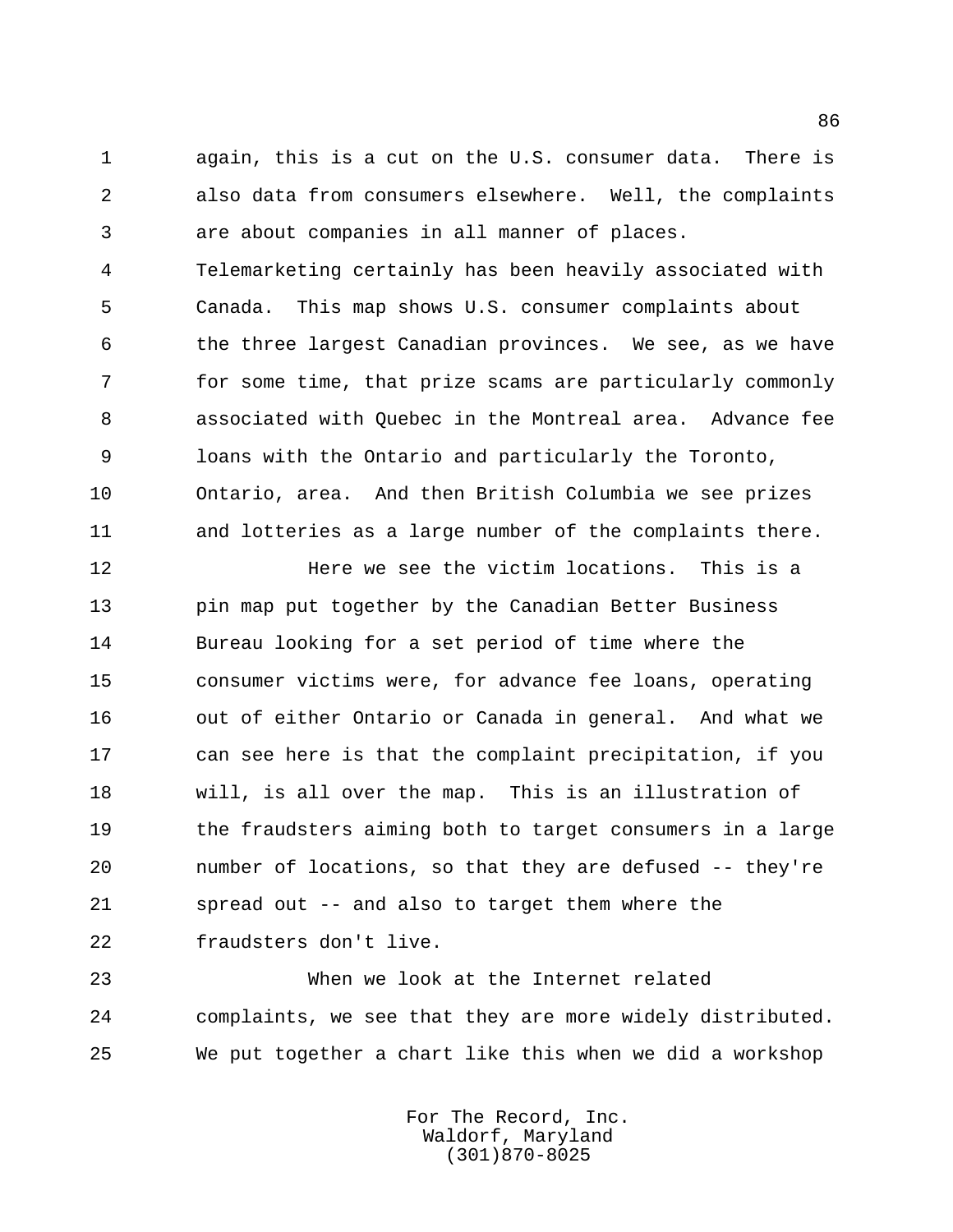in, I think, 1999, and the numbers in absolute terms of Internet related cross-border complaints were quite small. But over time they have increased and we see connections with a large number of countries around the world. The ones here in green are, I think, the top 12 in terms of the countries where there are complaints associated with them.

 Well, let's think also, then, about what does this problem look like from the point of view of the cases that we have brought. There are here -- many of our cases, not surprisingly, are associated with Canadian telemarketing, and telemarketing operating out of the Toronto, Montreal and Vancouver areas. There have been a number of cases there. There have been the victims to look at. The victim declarants have been throughout the United States, as one would expect from the complaint data. Recently there has been a connection with United Kingdom victims as well.

 There has been quite a bit of attention to the issue of cross-border scams. These are just various newspaper articles. And there have been a lot -- there has been a lot of case activity with the U.S. and Toronto partners in something -- this is an example of the Toronto Strategic Partnership, which a couple of people here today -- Don Mercer and Barry Elliot -- have been

> For The Record, Inc. Waldorf, Maryland (301)870-8025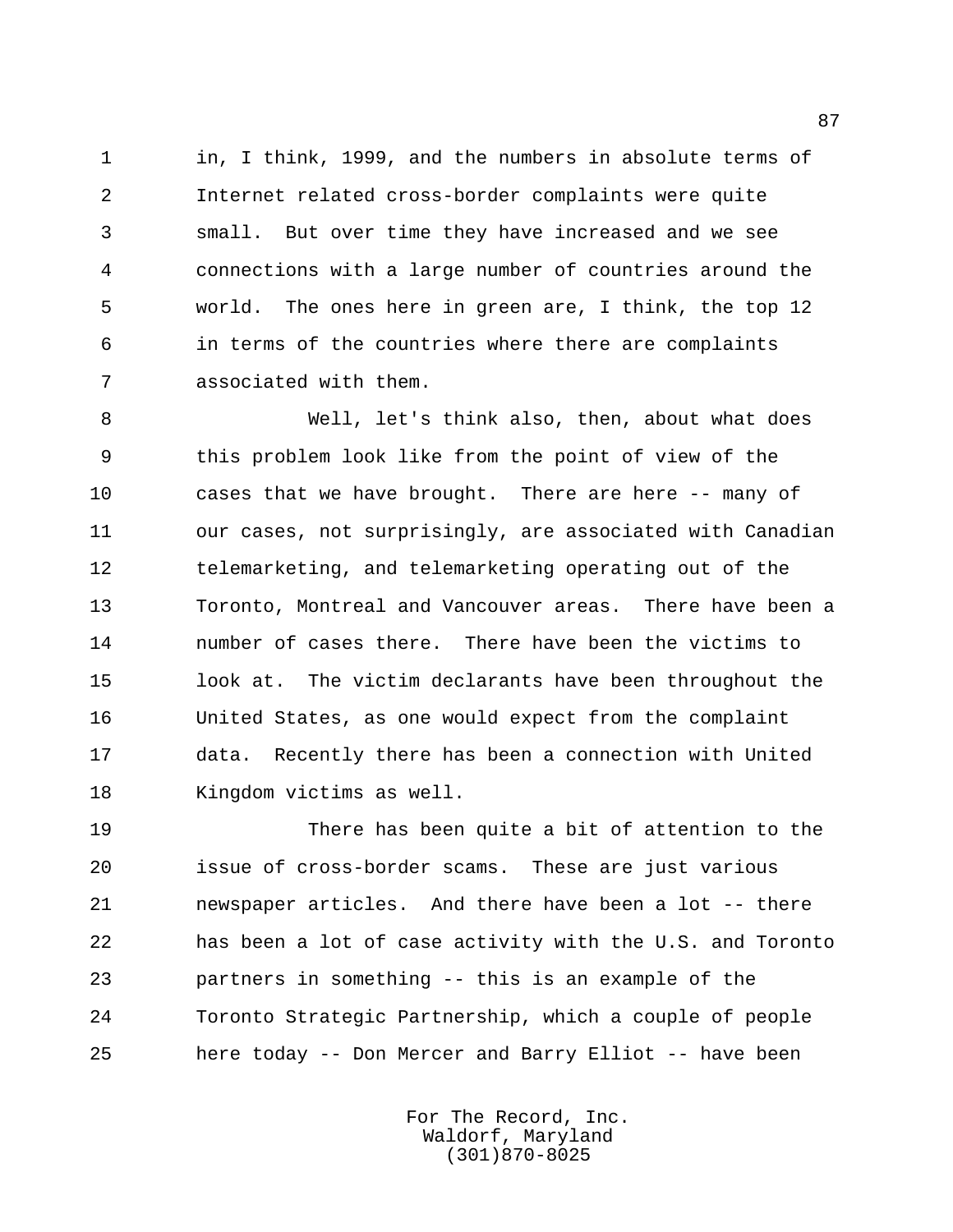involved with. And there has been -- I think it's fair to say that the Strategic Partnership has found no shortage of targets to go after.

 More broadly, we have seen -- we have had foreign targets in over 60 cases in various countries around the world. This is just a representative sample of that. Another way of looking at this is where we chase the money. And we've chased money to various international destinations. Canada, of course. A number of countries in the Caribbean, from Belize to the Bahamas and the Caymans to St. Kitz or Nevis, but also other countries around the world, including Vanuatu, The Cook Islands, and the Isle of Man. And so that is another sort of cut on the international component of some of these cases.

 Of course, also, sometimes it is the U.S. based practices that are the problem, or U.S. based businesses. We've had a number of cases where we have found foreign consumer victims essentially mixed in with our U.S. victims, and we've actually had occasion to return over two million dollars in redress to foreign consumers. Here are some of the countries that have come up most often in terms of the redress paid out.

 And finally, I wanted to describe a couple of the basic allegations and a couple of the cases that we

> For The Record, Inc. Waldorf, Maryland (301)870-8025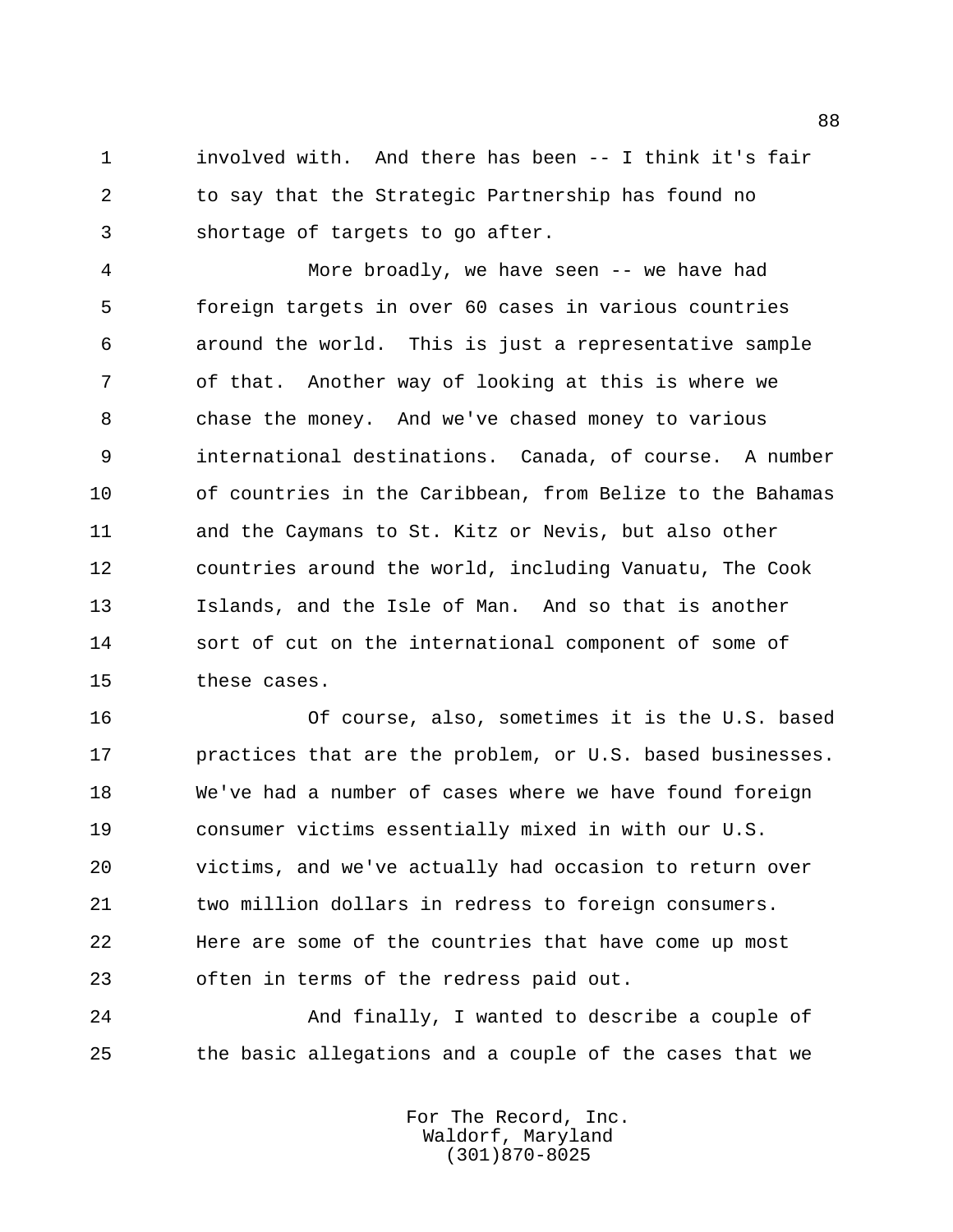have brought. It gives some illustration of the ways in which people have actually perpetrated some of these scams across borders. The first example is a first capital case. Here we sued the defendants in what was really a fairly typical advance fee credit card scam, and here is basically how it worked.

 They would get a phone call and the consumer didn't know where that call was coming from. The phone was ringing. And it was offering them a credit card for a fee. They paid the fee. They didn't get the credit card. That's the basic scam. What is more interesting about this, though, from an international perspective, is if they agreed to pay and they paid, they didn't get the credit card, but they got a package of materials that was ostensibly what they had requested. And that package came from an address in Maryland. And from this, the consumers couldn't easily see that -- from this transaction that the defendants were, in fact, located in 19 the Toronto area.

 Also, the money that they paid for this credit card that they didn't get was direct debited from the consumer's bank account by a U.S. based processing company. The case, as it developed, showed that the processing company electronically forwarded the money daily to defendant's bank account in Toronto. So it's an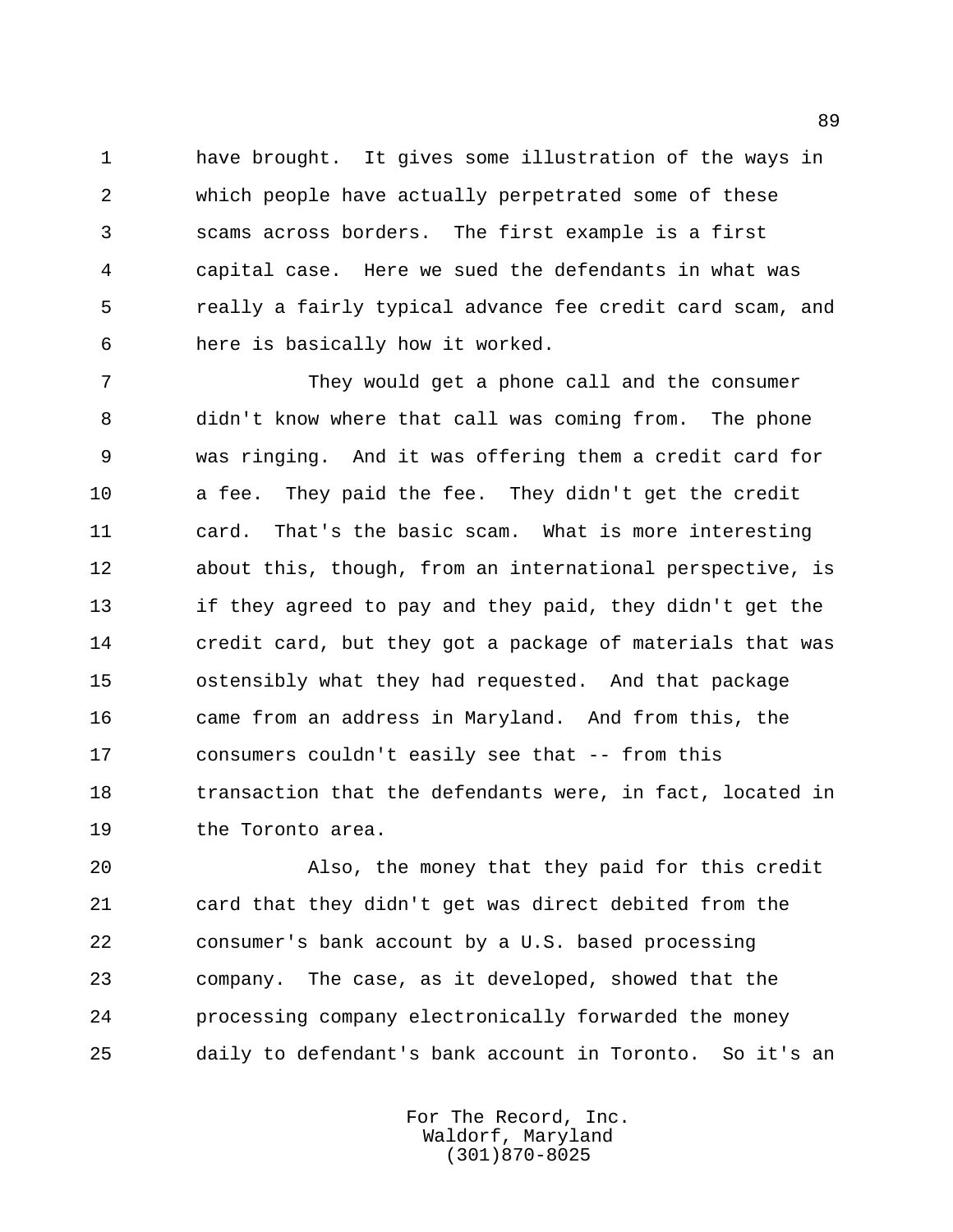example of how third parties can be used in some way or another, both to carry out a scam and also to conceal from the consumer the international aspect of it.

 A second case that we have had that is an interesting one from an international point of view is the Verity International case. This is sometimes called the modem hijacking case. And basically the consumers were using the Internet and they had their phone modem -- or their phone line connection basically rerouted so that they were charged for phone calls to Madagascar as a result of doing something on the Internet.

 In fact, the calls were routed to the United Kingdom where they -- with the idea being that they would 14 be then routed to Madagascar, but they were, in fact, what was called short stopped in the United Kingdom. There is also an Irish connection in the case in that Verity International is an Irish business entity. This was a very large scheme, but there was -- we fortunately received a large flurry, or a large blizzard, if you will, of complaints. I think that the blizzard there was more than 600 in a very short period of time, and that permitted us to take action quickly to prevent more significant injury from occurring. But speed there was 24 the key to preventing large scale injury.

And the third case that I wanted to mention is

For The Record, Inc. Waldorf, Maryland (301)870-8025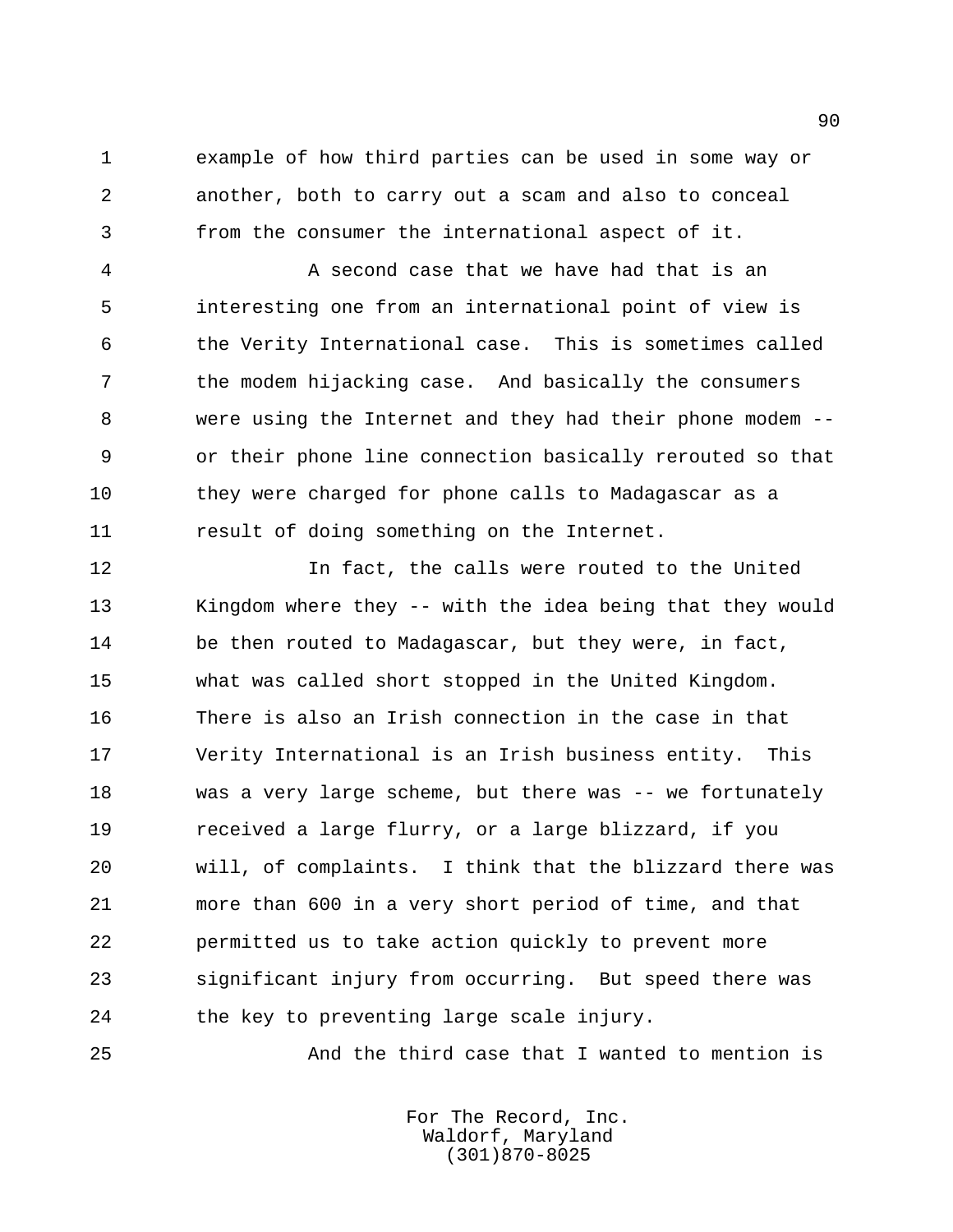the Zuccarini case, also referred to, I think, as the pace jacking case or the Cupcake Party case. This is a case where people were going to a web site. Might have intended to go to the Harvard Law Review or the Better Homes and Gardens or the Cartoon Network or something, but they typed something wrong in the URL and instead, their web page was hijacked and they were taken to various opening windows of pornography.

 What is interesting about this from the international point of view is that when we first filed 11 the case, the domain name registrar was in the United States. The web hosting company was in the United States. And the domain holder of these -- as I understand it, the porn sites to which people were redirected was or were in the United States. But after we filed the case, all of these moved offshore, so that you have a domain name registrar in Germany, a web host in the Netherlands and the domain holder in this case in Canada. Obviously, in another case all of these could start -- could start offshore which would make it an even greater challenge even to find where the web site operator is.

 So I offer those to illustrate some of the key challenges that we have experienced in the cross-border enforcement area. One is obviously obtaining the

> For The Record, Inc. Waldorf, Maryland (301)870-8025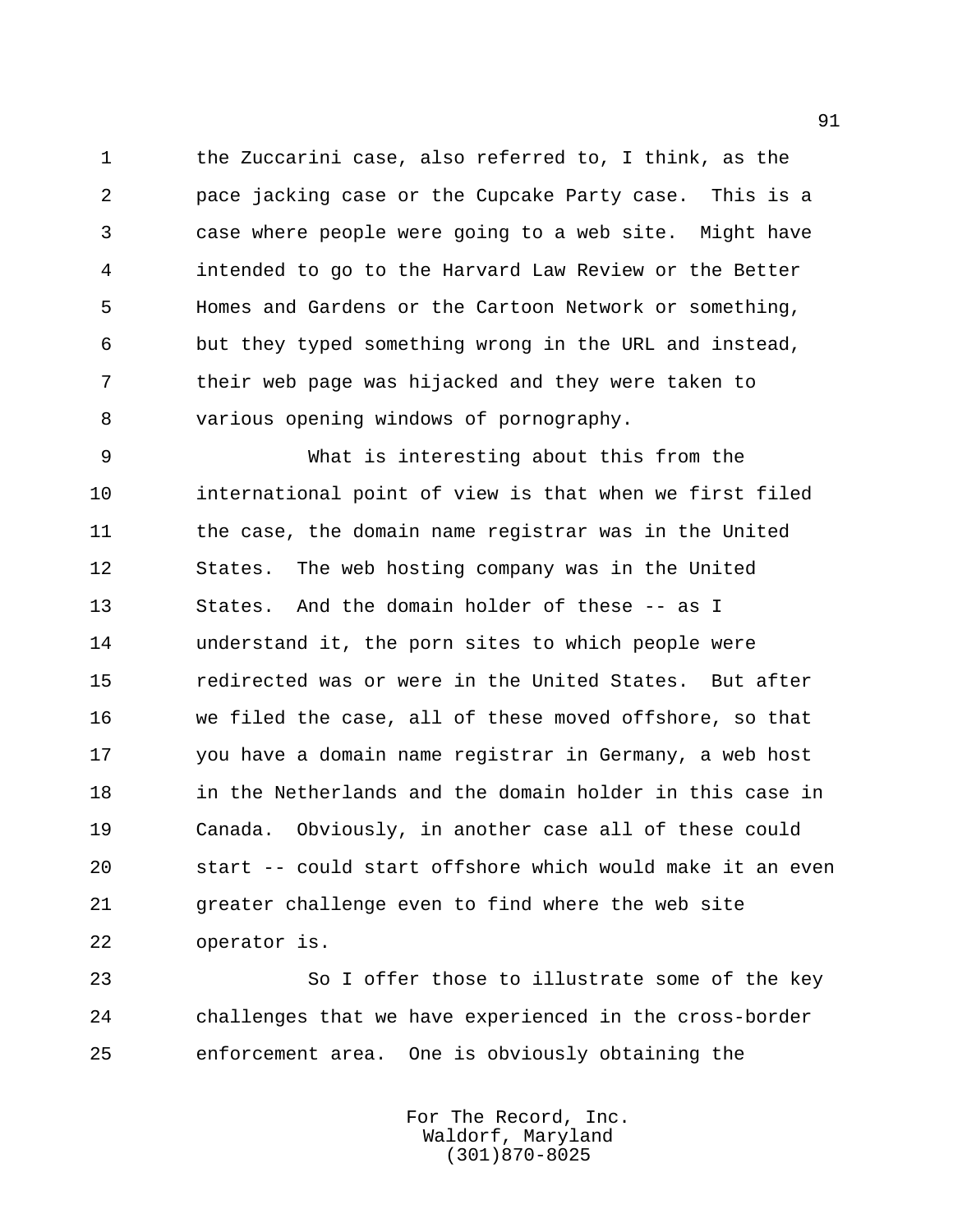evidence, which can include the consumer victim evidence, electronic evidence, shipping evidence or the financial records. The second challenge is recovering the money -- chasing the money -- when it goes across borders. The third is stopping the conduct when either it is occurring across borders or has somehow involved a third party that is across borders. And the fourth issue to emphasize here, I think, is the challenge of moving fast enough to make a difference.

 Now, in rising to these challenges, we do have partnerships to build on, and we'll hear from this panel about various of them. One is the Consumer Sentinel project that I've already described, which is an on-line -- provides some on-line vehicle for sharing information as well as a public site. And there are enforcement challenges -- enforcement partnerships. I offered the example earlier of the Toronto Strategic Partnership. But the challenge is to do more and to build on these.

 And with that, I would like to then turn to our next panel to describe some of the partnerships that already exist and what we can learn from those partnerships and how we can build on them. Some of these address cross-border fraud directly. Some address a somewhat different subject. But I think they teach us here about how we can proceed further in the cross-border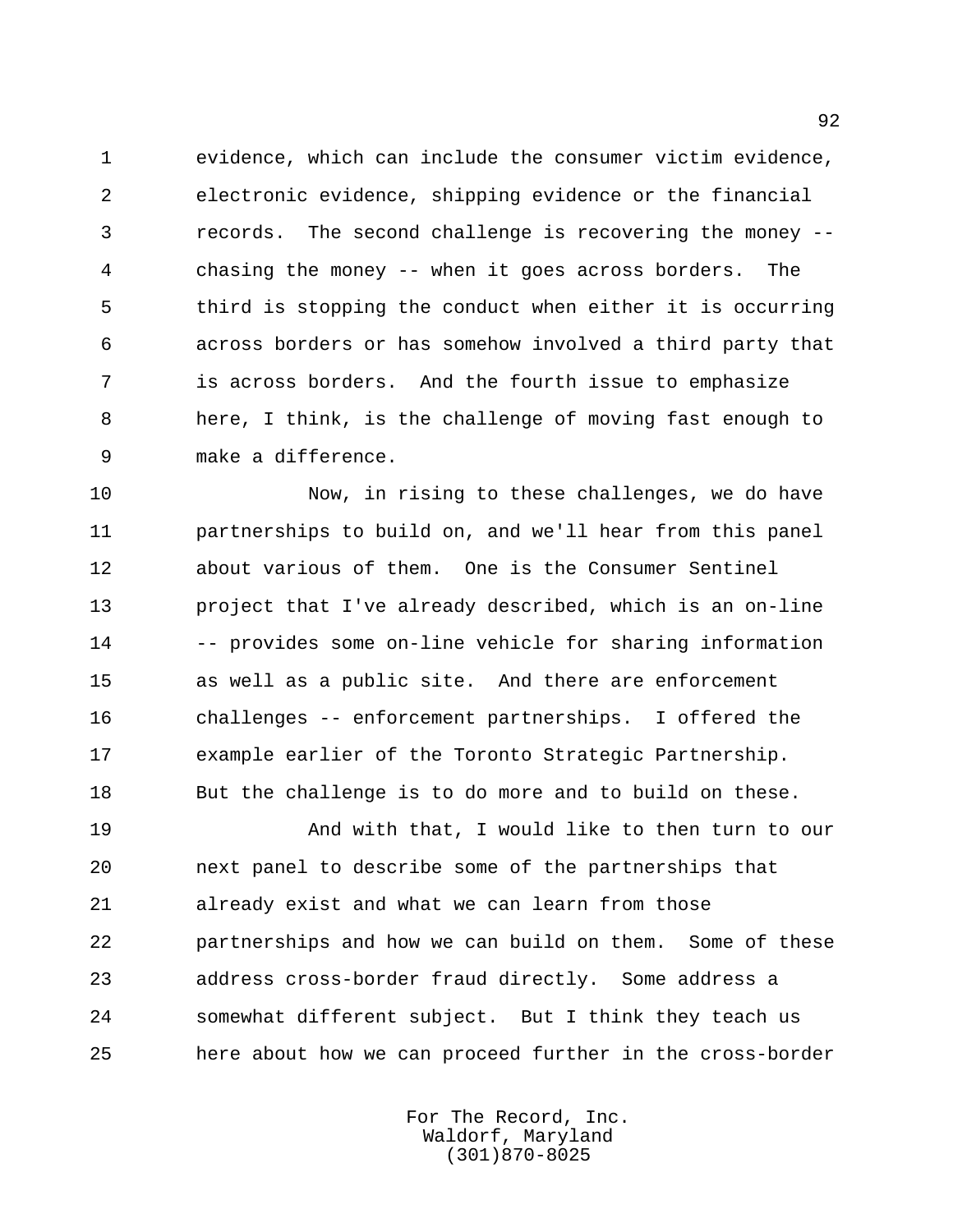fraud against consumers area.

 And with that, I would like to turn to our panelists. I would like to start with Barry Elliot, if I could. I mentioned earlier the PhoneBusters project, which in and of itself is a really remarkable public/ private partnership. And I'll ask Barry to describe what some of the challenges were in setting this up and some of the lessons that you've learned from that experience. MR. ELLIOT: Thanks, Hugh. I noticed I grabbed 10 the handout for ICPEN, and we have our own Canadian telemarketers page here, which is interesting. What we did in Canada was really accidental in how we created PhoneBusters. We identified a problem with telemarketing fraud back in '91. I identified the problem, and I started to ask people to send me some information, which was a big mistake, because everybody did. 17 And we did a -- I started by myself. I gave out my phone number and my fax number, and my fax number and my phone number has not stopped ringing. So what happened was, we started central source and complaints into one location, which clearly showed what the problem

 was, and we looked at addressing the solution to the problem, which was to -- you know, to prevent the criminals from, you know, operating -- obstructing their ability to operate legally, education and tactically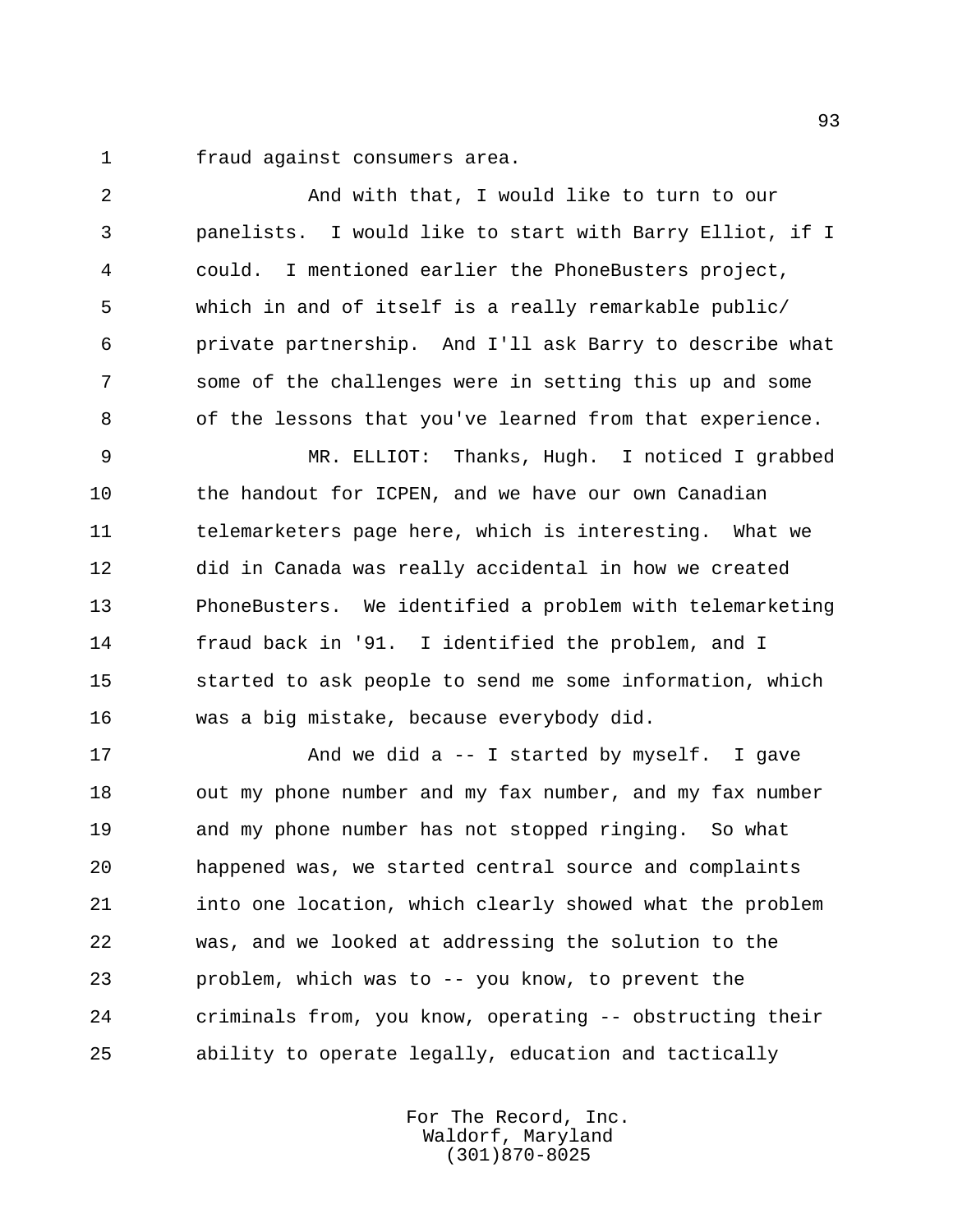going after them where we could and put them in jail.

 And when I first started in '91, it was mainly a national problem. We didn't have the international component, and it was mainly out of Montreal targeting the rest of the country. And we specialized in one pitch, which was the prize pitch. What surprised me was the most effective method of the three was education. That was the best and the most effective method and really resulted in a huge reduction over the last 10 years in the number of victims of telemarketing fraud in Canada.

 Unfortunately, there is another component to telemarketing fraud which has developed which is the international aspect of it, where the criminals in Canada, instead of quitting when we kill the market, they 16 just found other markets, mainly in the U.S. and now around the world. In our database, our call center that receives information, we've got complaints from, what, 140 different countries. I didn't even realize there were that many countries out there. And I'm sure that we have victims from whatever countries are left. They just don't know where to call.

 When we looked at combating this thing as a police service -- this national problem -- I immediately went out to, you know, bring in some partners, because it

> For The Record, Inc. Waldorf, Maryland (301)870-8025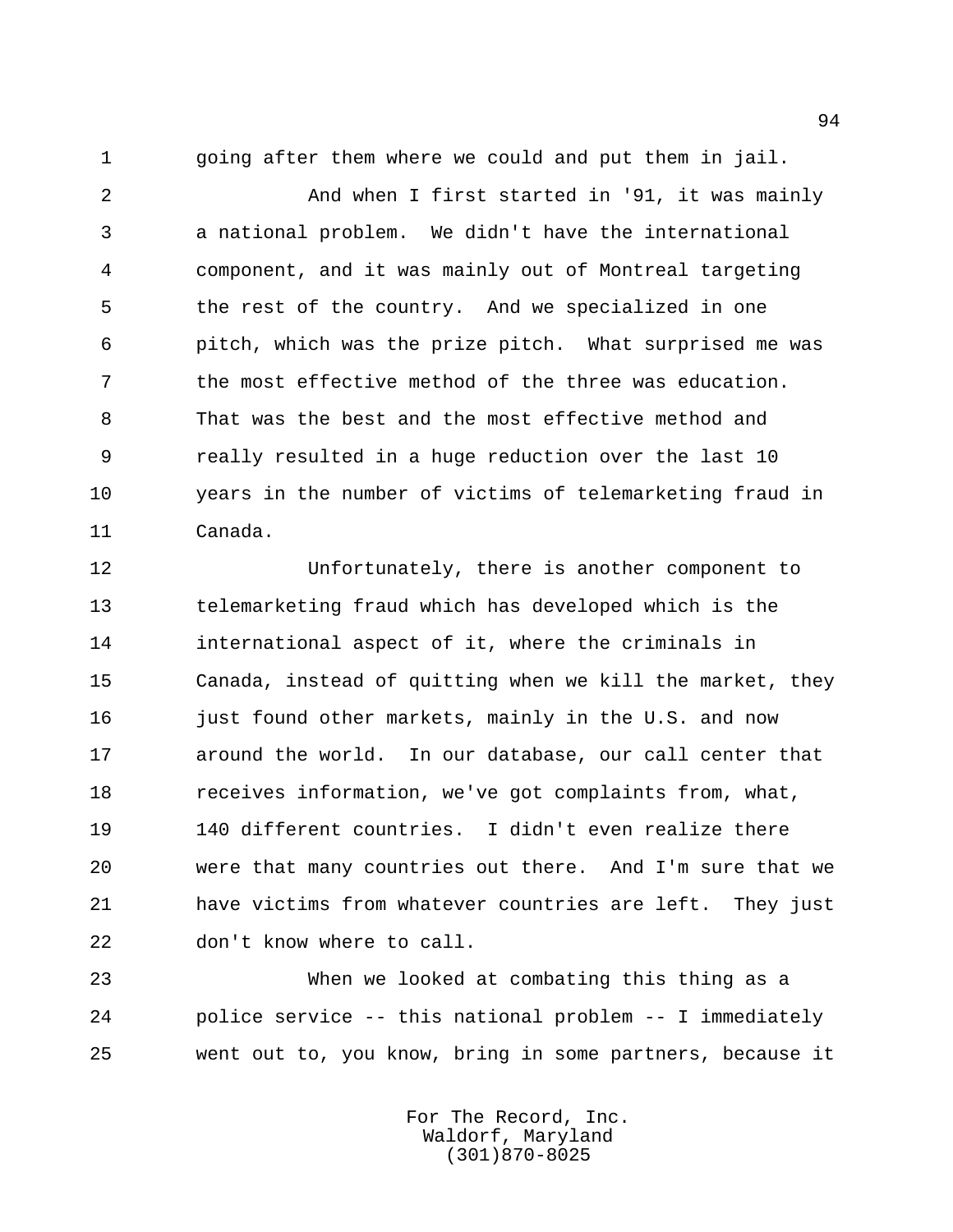was a huge problem. And right from the get go, which was January 1993, we brought in both the Federal Provincial Police, as well as the private sector and regulatory agencies, to form partnerships to attack the problem. We felt that if we could bring everybody together, you know, we could really attack this thing and do something about it.

8 And I didn't, again, realize how successful I was going to be until we did it. And just to give you one example of how successful the private sector was in working with us, was the credit card. The number one method of payment at that time was credit card over the phone on the illusion that you had won a car, what we called the pin pitch back then. And the consumer would give the credit card over the phone. Of course, that was instant cash for the criminal. I mean, that was just instant cash.

 So we worked with the CBA, the Canadian Bankers Association, Visa and MasterCard and we brought them in as partners. It took a while, but I was able to show the banks that they were losing millions of dollars per annum on merchant credit card fraud, because not only were they ripping off the consumers, but, you know, at the end of the day they would run a few extra charges through the cardholder's account before shutting down the company and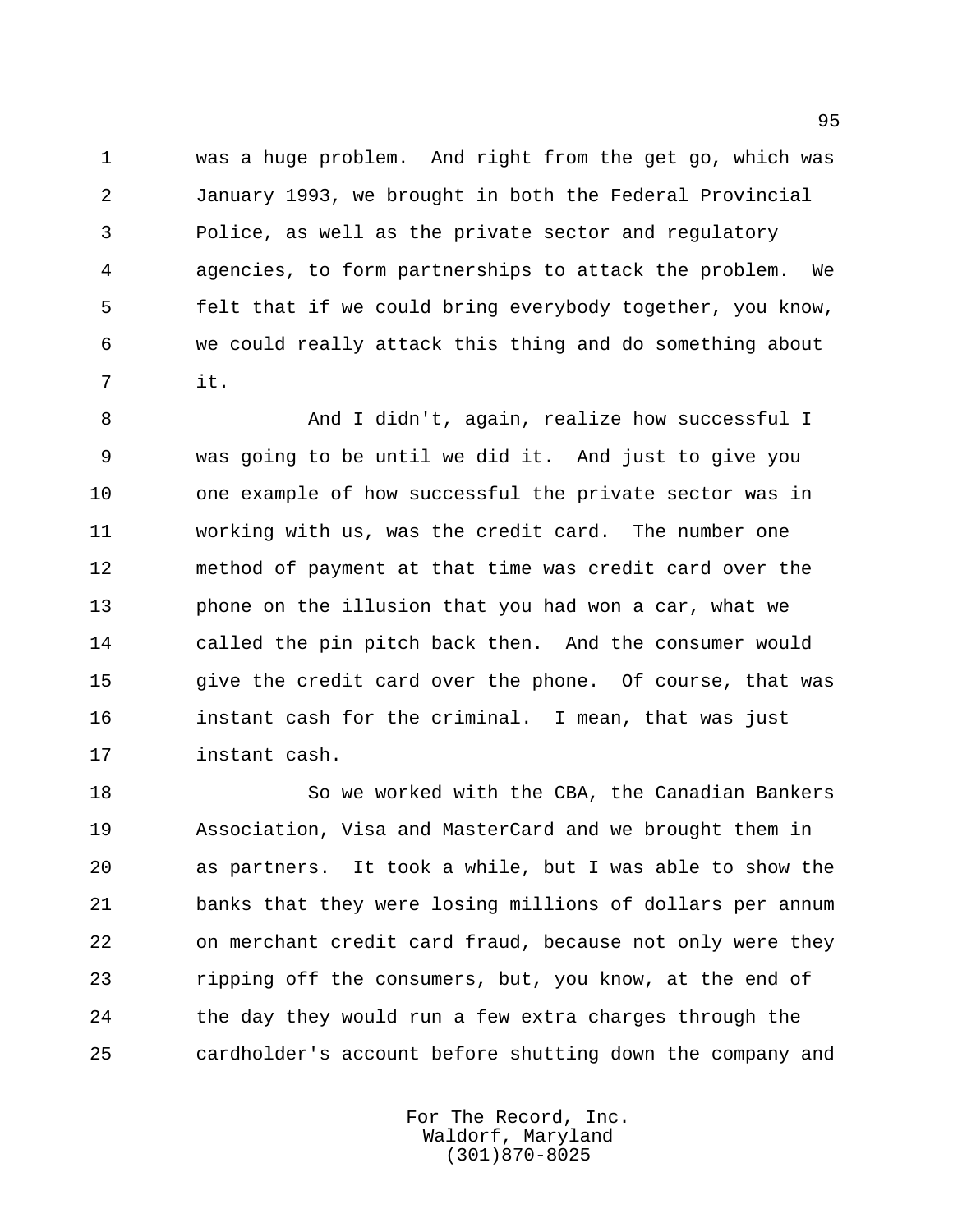reopening under a new merchant name, you know, just around the corner.

 So by working with the private sector, we were able to -- by central sourcing all the data into one location, we could identify these merchant accounts very quickly. And the first thing that my staff would do would be to ask, you know, how did you pay? They said credit card. And what bank do you deal with and what is your credit card number, and, of course, they would give it to us, and they shouldn't. And we would contact the bank, find out where the merchant account was and contact, you know, the bank that had issued the account and, you know, we shut it down.

 And PhoneBusters got to be so well known in the banking industry in Canada that, you know, one phone call could save the bank a lot of money. And, of course, that account was closed and it saved the consumers a lot of money, because they didn't have the ability to take your credit card over the phone.

 Well, the criminals didn't quit. We were able to save the banks millions of dollars. We shut them out of being able to get merchant accounts fairly quickly and they stopped getting them. But they went to the next fastest way to get money, which is courier and money order. So what we did was, we went out and got the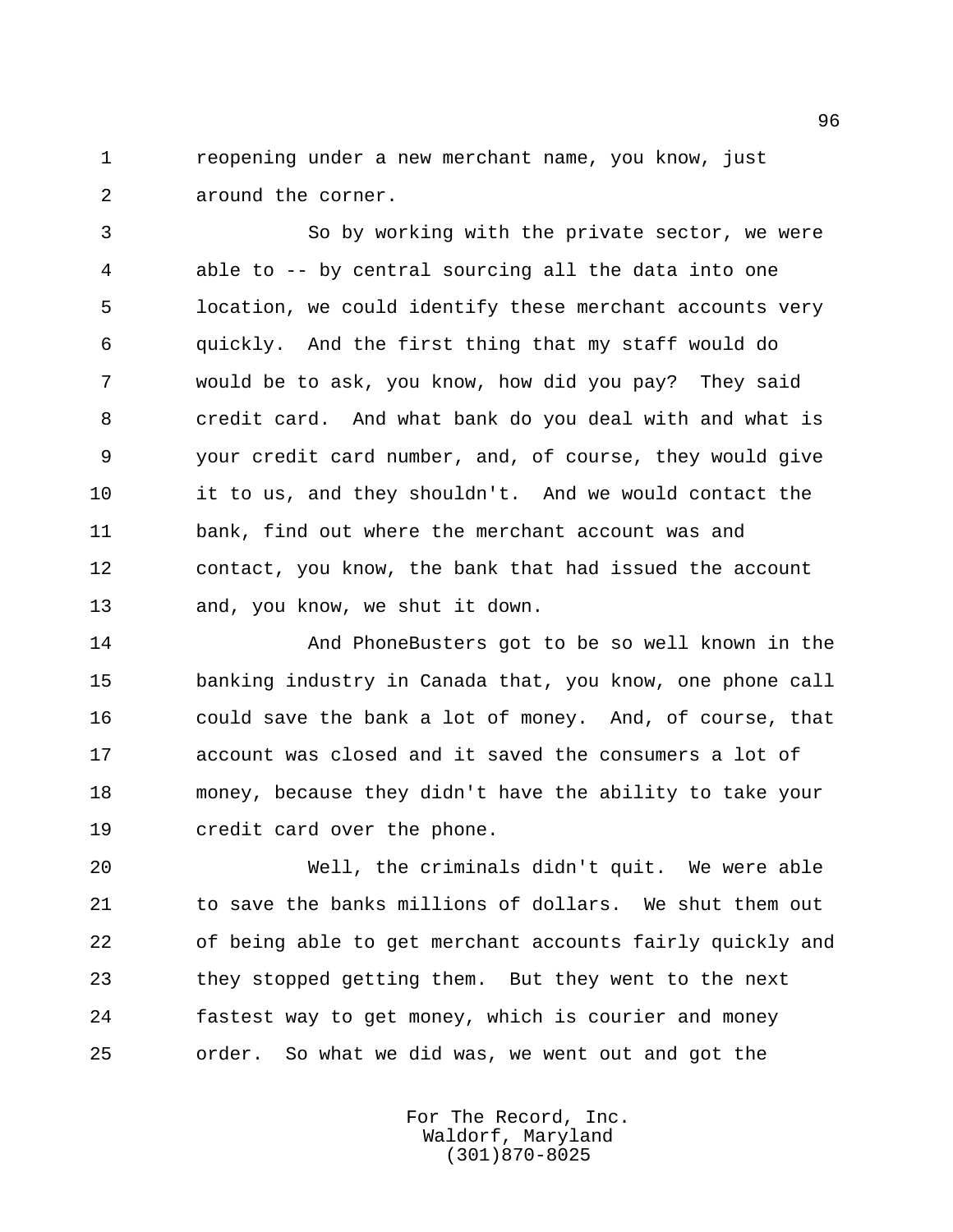Canadian Courier Association to join PhoneBusters, which is another private firm -- FedEx, UPS and all those different agencies. And we were able to work with them very closely and to intercepting a number of these packages, because there was about a two day time period, and it was very successful.

 Well, of course, the criminals didn't stop there. They went, you know, to Western Union money transfer, which is the number one method now. And we work very closely with Western Union and the Money Gram 11 to try to do as much as we can in reducing this problem. But my point is, is that the partnerships -- the private sector partnerships -- and what we've done with PhoneBusters has been -- you know, we couldn't have done it without the partnerships.

 The OPP, the RCMP -- and the OPP is the Ontario Provincial Police -- and the Competition Bureau are the major partners -- major funding partners. We have the Better Business Bureaus, both in Canada and the United States, the Federal Trade Commission and a number of other agencies, including the American Association of Retired Persons and the Canadian Association of Retired Persons, and anybody that has an interest in what we do, whether it is seniors or whether it is other groups. And I was listening to Senator Collins' speech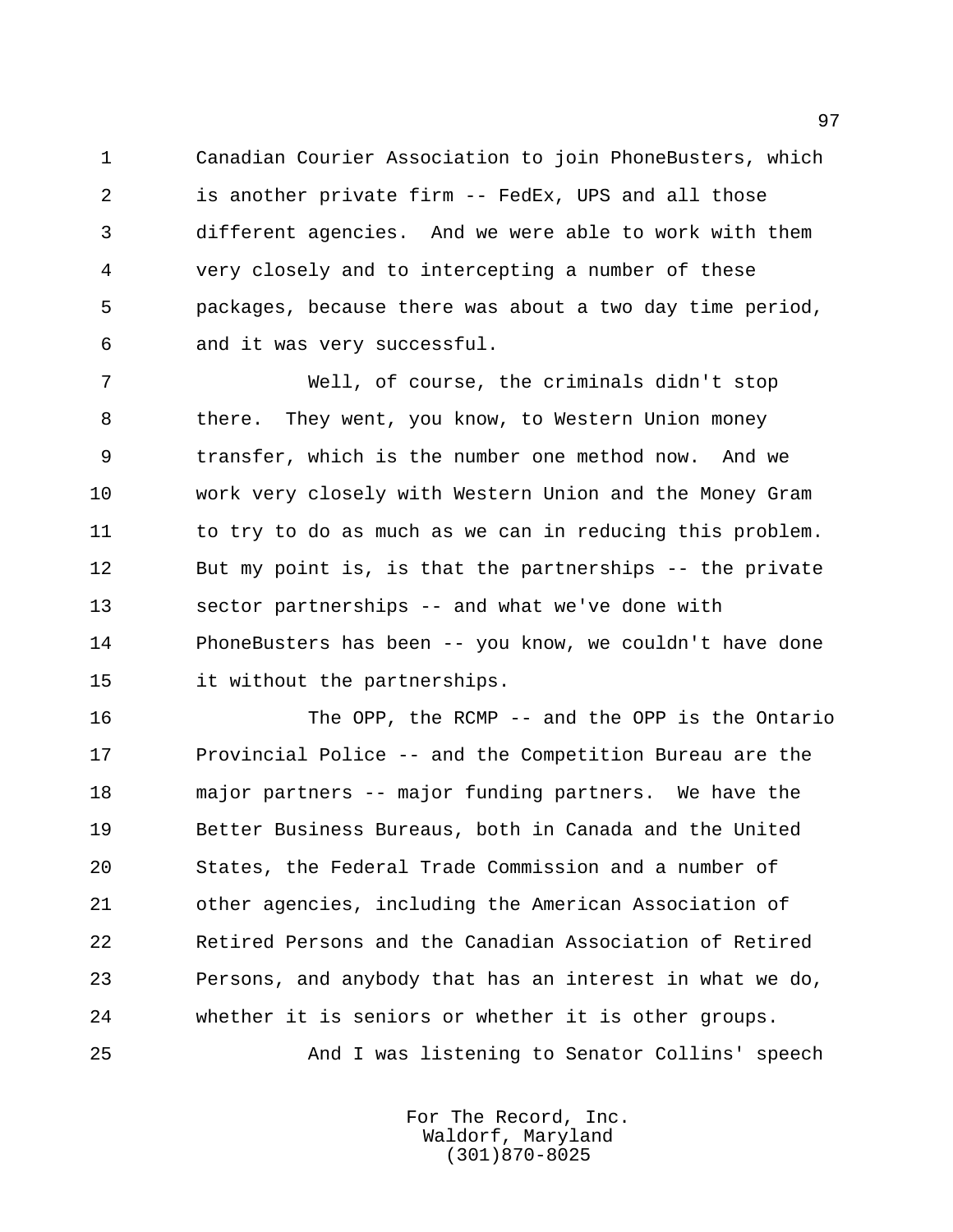here earlier, and she was talking about education being the key to success. And really, that is what it's all about. You know, you can put people in jail, and unfortunately in Canada the average sentence last year for all the charges that we laid, especially with the partnership, was two years probation. And I can guarantee you that's not scaring too many criminals in Canada from continuing to defraud the public in other countries and making millions of dollars.

 You know, I was giving a lecture in Ottawa at a Competition Bureau seminar, and I alluded to, you know, how do you fight these guys? And when you're dealing with the police, you're dealing with, you know, regulatory bodies, even private sector institutions -- we're all moving at the speed of sound when it comes to fighting crime. And, you know, we all have our rules 17 that we have to follow. We have to put requests in by computers. We have to get permission to anything. It all takes time to do this stuff. The criminals don't have to worry about that. They move at the speed of light. The only time we can catch them is if one of them trips and we can catch up to them.

 So, you know, the solution to the problem -- and there is a solution to this problem. I think we've proved it in Canada. And it goes back to education,

> For The Record, Inc. Waldorf, Maryland (301)870-8025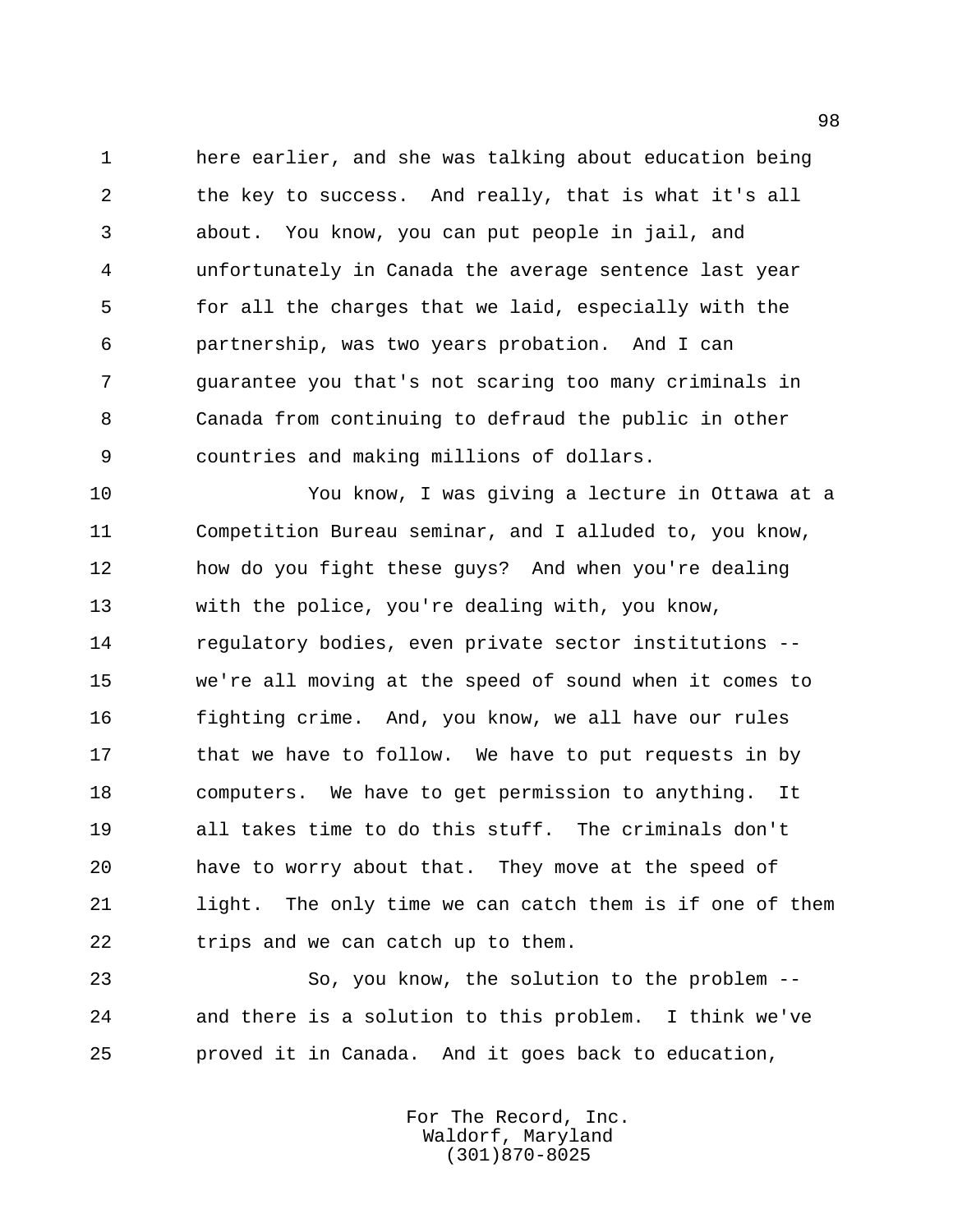because it doesn't really matter how fast the criminal goes, if when he gets to the consumer's door and the consumer says no, then we don't have a fraud. Now, that doesn't solve everything, especially identity theft which is, you know, a new problem to deal with.

 But I cannot, you know, say enough about working together and sharing information. And again, when it comes to sharing information, you hear all kinds of stories about well, we can't tell you this because it's confidential. I think -- I mean, when it comes to sharing information and doing things with law enforcement, I mean, it is critical for this information not only to be shared with law enforcement and other agencies. But it is critical for those places, such as PhoneBusters, to make sure that information doesn't sit there. That it gets out to where it can do some good, whether it's with the financial institution, whether it's another body in another country, so that that web site or that bank account can be closed without affecting any ongoing investigations.

 PhoneBusters is kind of an interesting place. It's in northern Ontario and it looks a lot like Washington today. We have about 50,000 people up there. It's sort of a small place about three hours north of Toronto. But it doesn't really matter where you central

> For The Record, Inc. Waldorf, Maryland (301)870-8025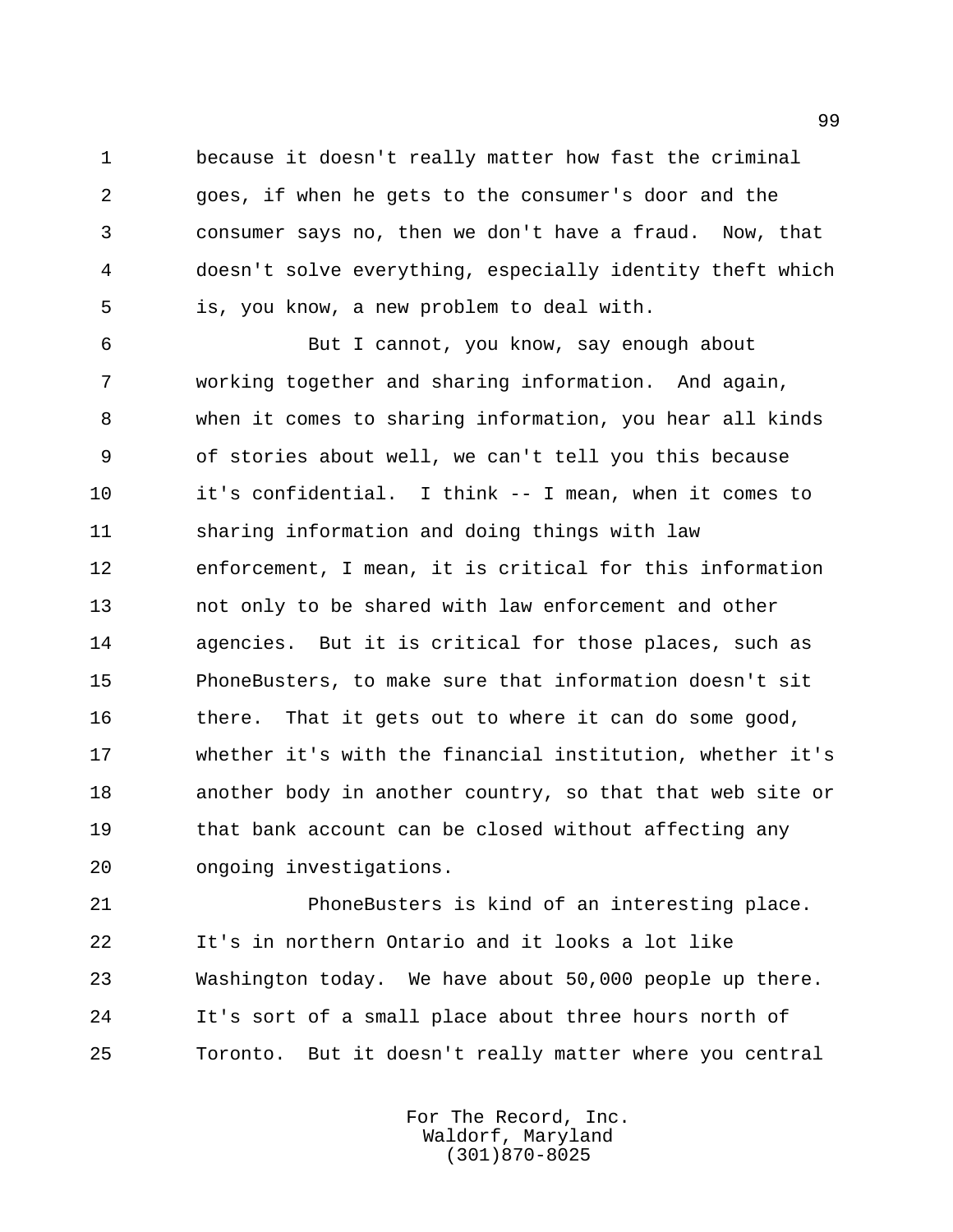source the data today. It doesn't matter where your call center is as long as you've got the information.

 And the other thing is the marketing. I mean, when it comes to education, you want to be able to educate the public, plus market where the public can get the information that they need to be educated, whether it's econsumer.gov or wherever that is, and having one place to call. If you've got -- if you don't come together with a common solution, and a common number and a common central like, you know, econsumer.gov, you know, you really have a bunch of places. You're just -- you're 12 just going to confuse the public.

 So not only do you have to have, you know, partnerships -- strong partnerships -- but you've got to come together with a package, a strategy -- a national strategy. In this case, I think we're talking about a worldwide strategy to fight these guys, and it's the only way you can beat them.

 MR. STEVENSON: Barry, let me ask you to focus on the -- you mentioned some of your partners: Visa, MasterCard and the Canadian Bankers Association. Can you describe generally what reservations they might have had about working with you more closely, say, starting back a number of years ago, and what was the most -- what made it more attractive or more persuasive to them to work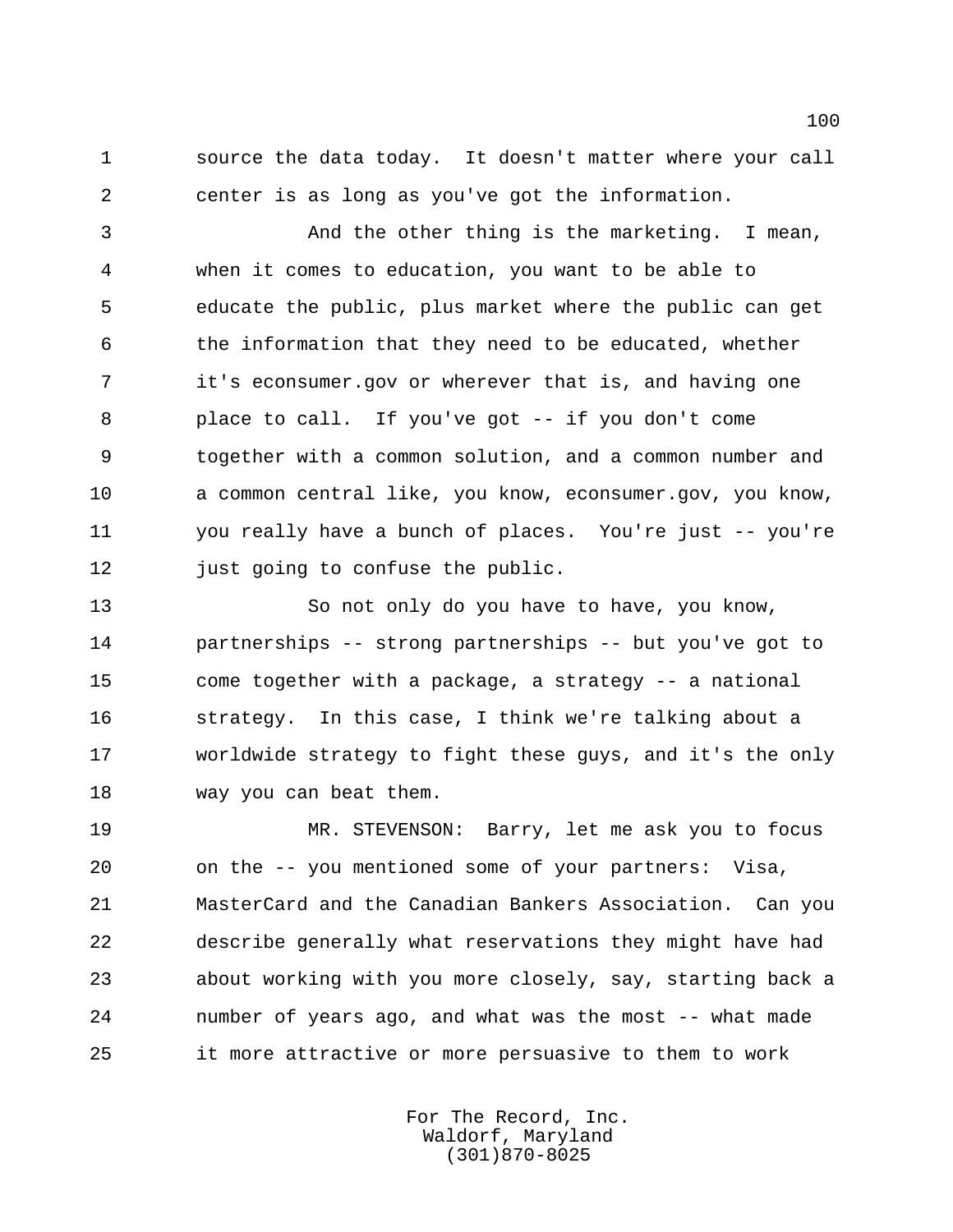with you?

 MR. ELLIOT: Well, they didn't. You know, I just made life miserable for them. I kept bothering them. I can tell you some success stories and some stories that weren't successful as far as partnerships. When it came to the banks, it was strictly by showing them that they were losing money that it was in their interest to get involved. You know, the funny thing was, they didn't know that they were losing money and how they were losing it, and we had to show them. But once we showed them that, they got involved.

 But the interesting thing was, is they were concerned that by educating the public about the criminals with these merchant accounts, that they were concerned that these criminals would go underground. And at that time, you probably remember stories that were going out that there was, you know, credit cards going out to everybody. You know, seven year old kids were getting credit cards. Your dog was getting a credit card. I mean, they were just sending out credit cards to everybody. They were doing the same thing with merchant accounts. I mean, merchant accounts were really easy to get.

 And there were a lot of dormant merchant accounts that were out there, so they were concerned that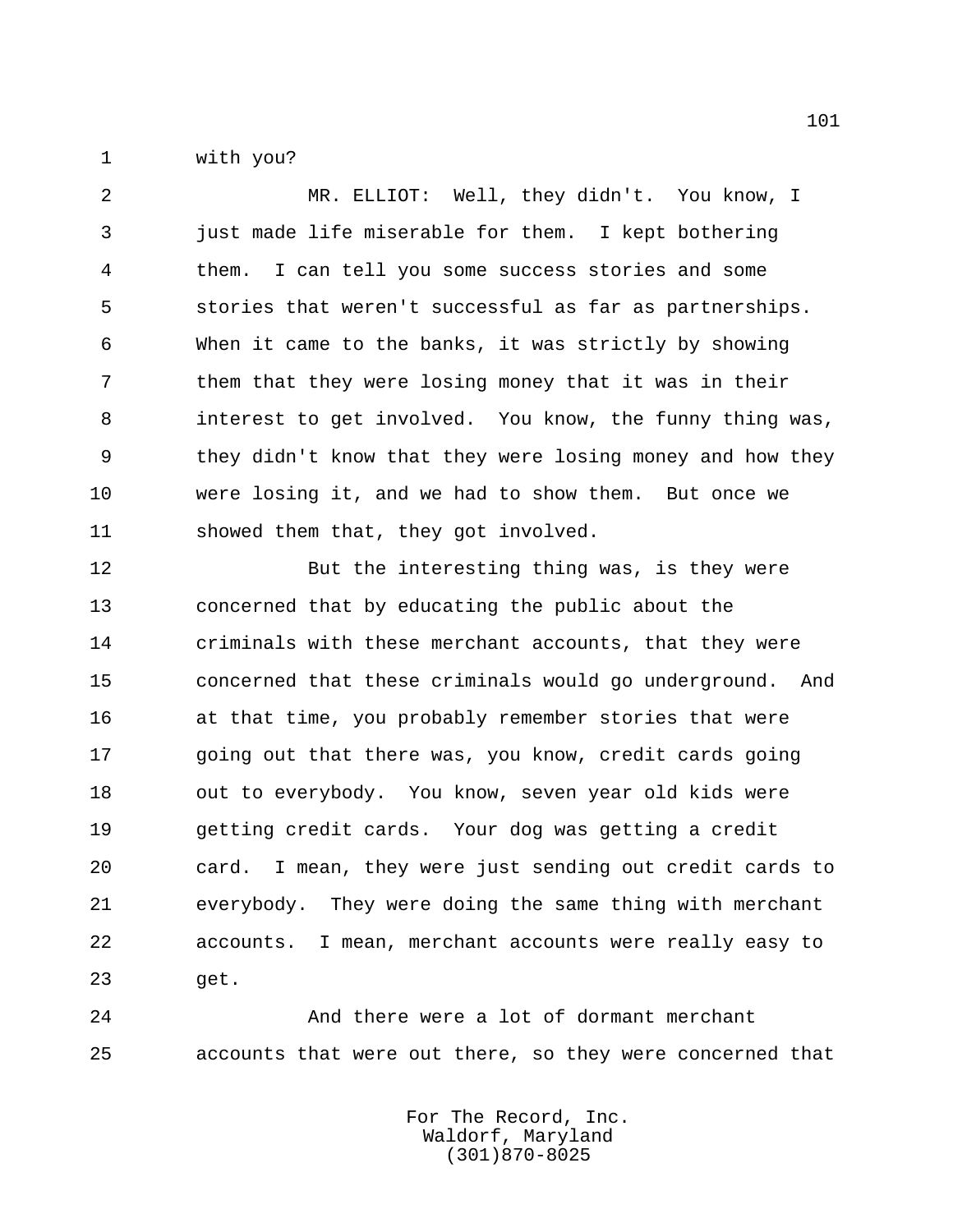by going public they would open themselves up to higher losses. But they took the risk and went with me. At the end of the day, we were able to save them a ton of money and it was, you know, primarily for that reason that they got onboard. And they stayed onboard, and we've been able to keep credit card as not a method for telemarketing criminals to use, whether they're attacking somebody in Canada or outside Canada by using a Canadian bank.

 To tell a not a success story, is the Canada Post, originally. They're coming onboard now. But, you 12 know, we tried to get them to get involved in a bigger way, but they took the attitude that it is not their problem. It's a police problem. And they wouldn't go as far as the courier companies would go as far as intercepting mail to return it to the victims. They would just deliver it, and once it was delivered, you know, it became somebody else's problem. So it was just a question of continuing to work with those people, doing a number of meeting interviews and pointing out some of the weaknesses in the system, that put pressure on Canada Post to finally come onboard. They're now a member of the task force in Montreal.

 Telephone companies is another area where we've still got a lot of work to do to get them to be more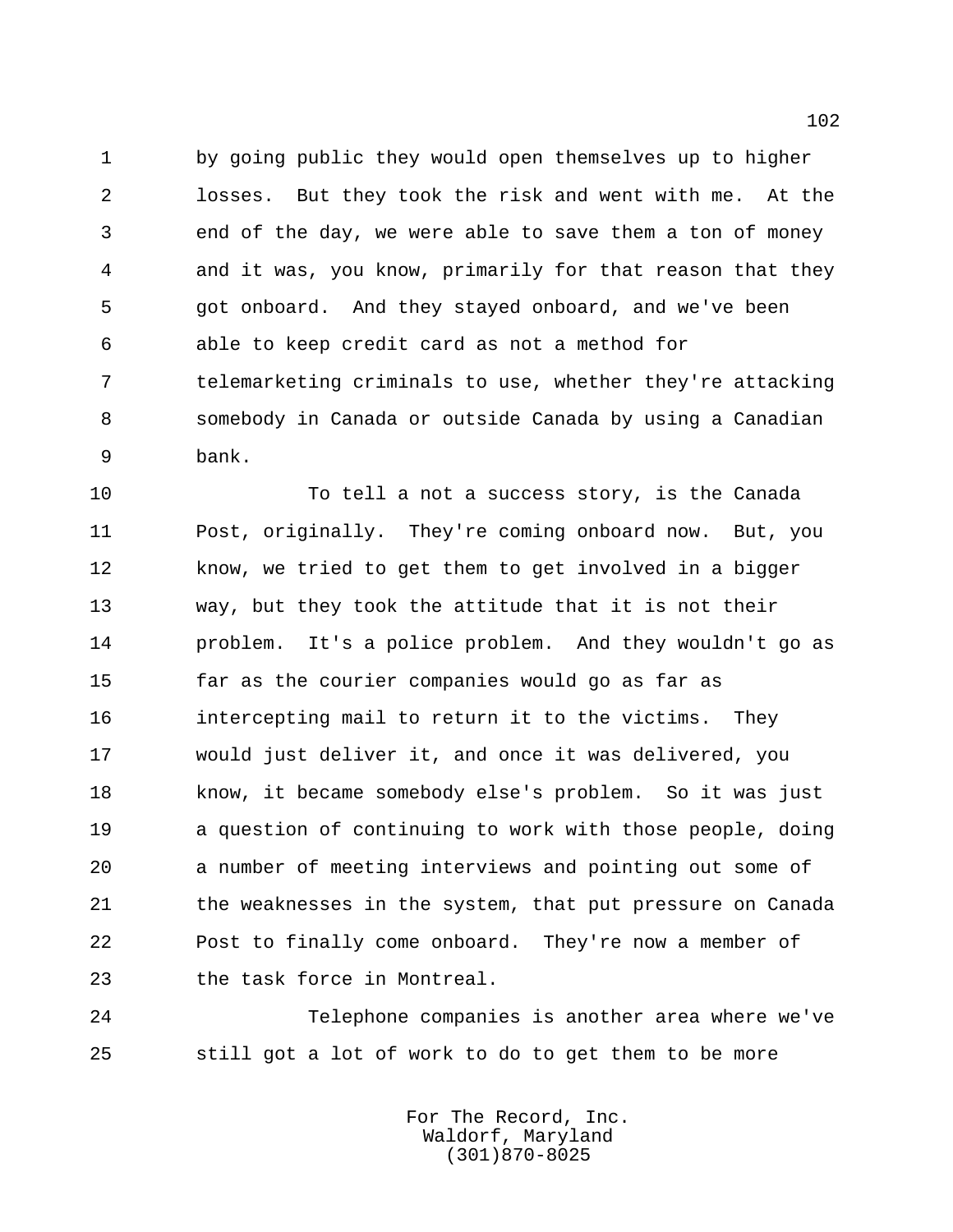cooperative and to share information and to be more aggressive in cutting, you know, numbers associated to fraud.

 MR. STEVENSON: Let me turn now to Phyllis Schneck and ask her how the experience that Barry has described in terms of the partnership activities compares to the partnerships you've been involved with. And maybe start by describing the background of the work you've been doing.

 MS. SCHNECK: Good morning. Can you hear me? MR. STEVENSON: You may want to pull that up toward you a little bit.

 MS. SCHNECK: I wish we could have shared some information with the National Weather Service ahead of time here. My name is Phyllis Schneck. I wear two hats. I'm an executive of a company in Atlanta called eCommSecurity. We work in sort of outsourced utility computing. We support the whole network to keep you on-line. The capacity in which I am here today is as Chairman of the Board of the FBI's InfraGard Program.

21 1 I am a fully private sector entity, but InfraGard is a partnership between the private sector and currently the FBI and the government. And I'll get to that in a few minutes. What is unique about us is our size. We're 7200 members and growing rapidly daily. We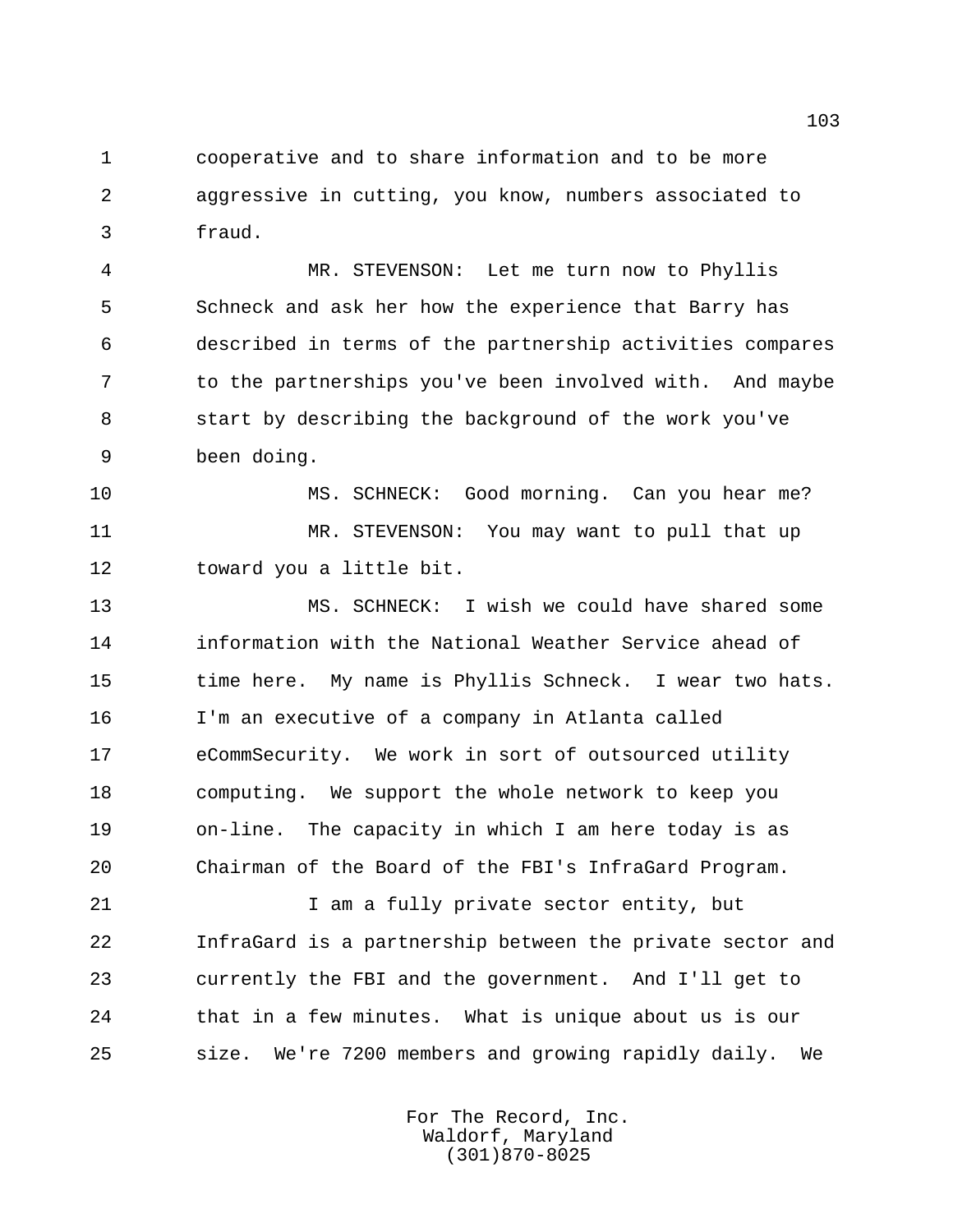have a presence in every state in the United States, because we are present at each FBI field office. In some ways, we're a great success story, and we're proud to say that. In a lot more ways, we have a lot of work to do and that's what I was going to present today.

 The big key is that information sharing. And there is some funny stuff about this, and there is some very hard things about this. If you look at our biggest challenge, it's the cultural difference in working with 10 the private sector and working with the government, whether it is infrastructure protection, which is what we're focused on to protect the country, your transportation infrastructure, your emergency services, water or government services. All of the critical infrastructures, and cyber crime, as that fans through it, is a large part of that.

 If you take that analogy and mark that over to cross-border protection, that is a big key part of not only cyber and infrastructure protection. But we can take some of the same things that have sort of trumped us a little bit and apply them there. When you look at that information sharing problem, a lot of our members are noticing -- and I tell this to the FBI all the time. When we see something on CNN before the FBI has cleared it to go out to their partners, that is an issue. That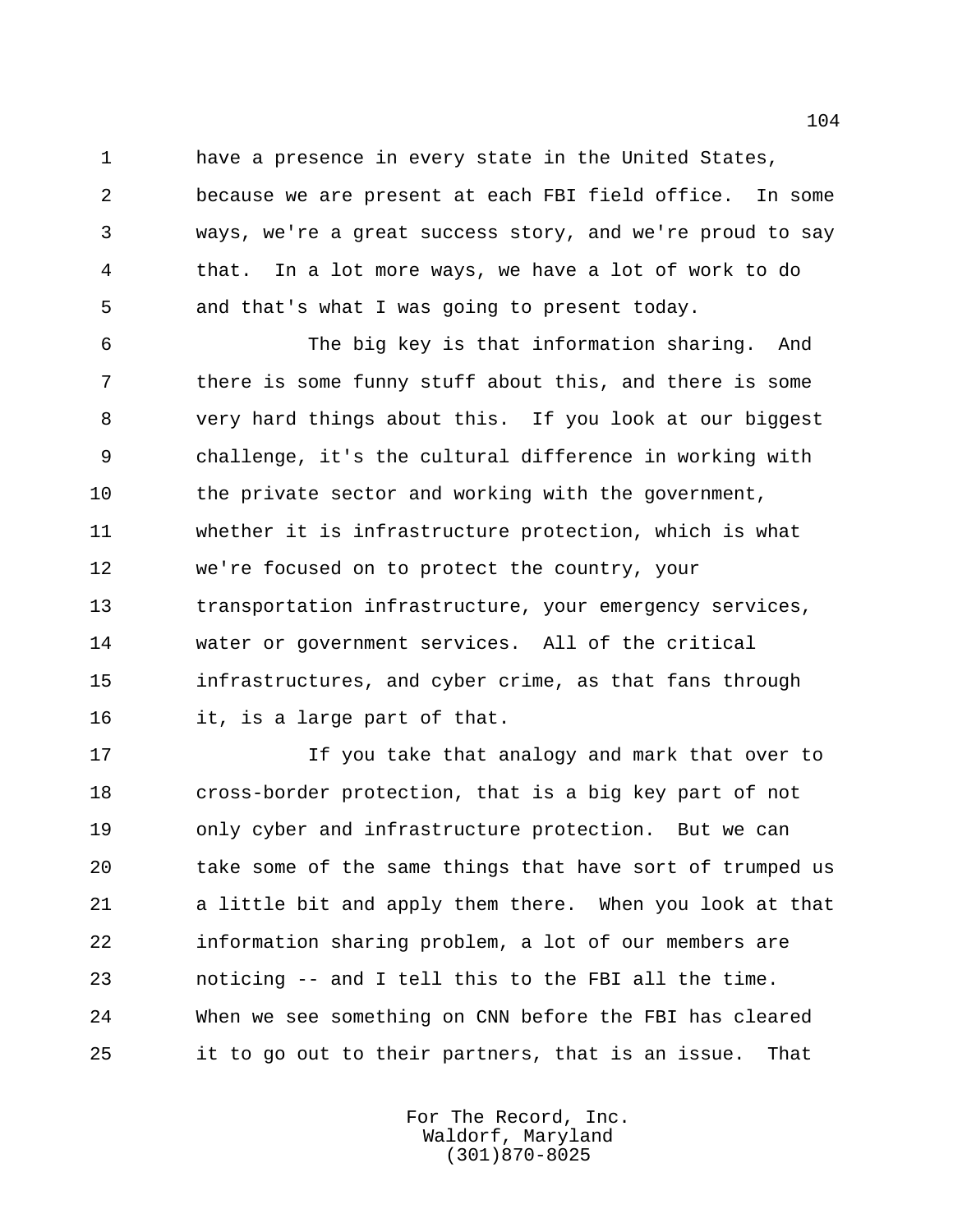is an issue for our members, because we're wondering why we take time from our private sector lives to do this if we can't get the information soon enough.

 It is a cultural difference when the government, "clears information to go out to public distribution." Now, I say that with a caveat that classified information should never ever, ever get sent out and does not. We win wars in this country based on what the other side doesn't know we know. So that's a whole separate entity.

 The information we're looking at is -- for example, 7200 member base. You travel 100,000 miles a year. You're Delta Platinum Medallion members. You're 14 the eyes and ears of this country. What are you seeing that could go back into the FBI through a trusted communication channel? Through a relationship? Through someone you trust that will take your call, that could come back out to the other 7,000 members and say hey, this is what we saw? How can we vet it?

 An example of that is, I gave a keynote at a conference in September on critical infrastructure protection. We had high level executives from the Marines and the CIA giving talks there on terrorism. And we had four Egyptians come in wanting to pay \$7,000 each in cash -- the only I.D. they had was their Egyptian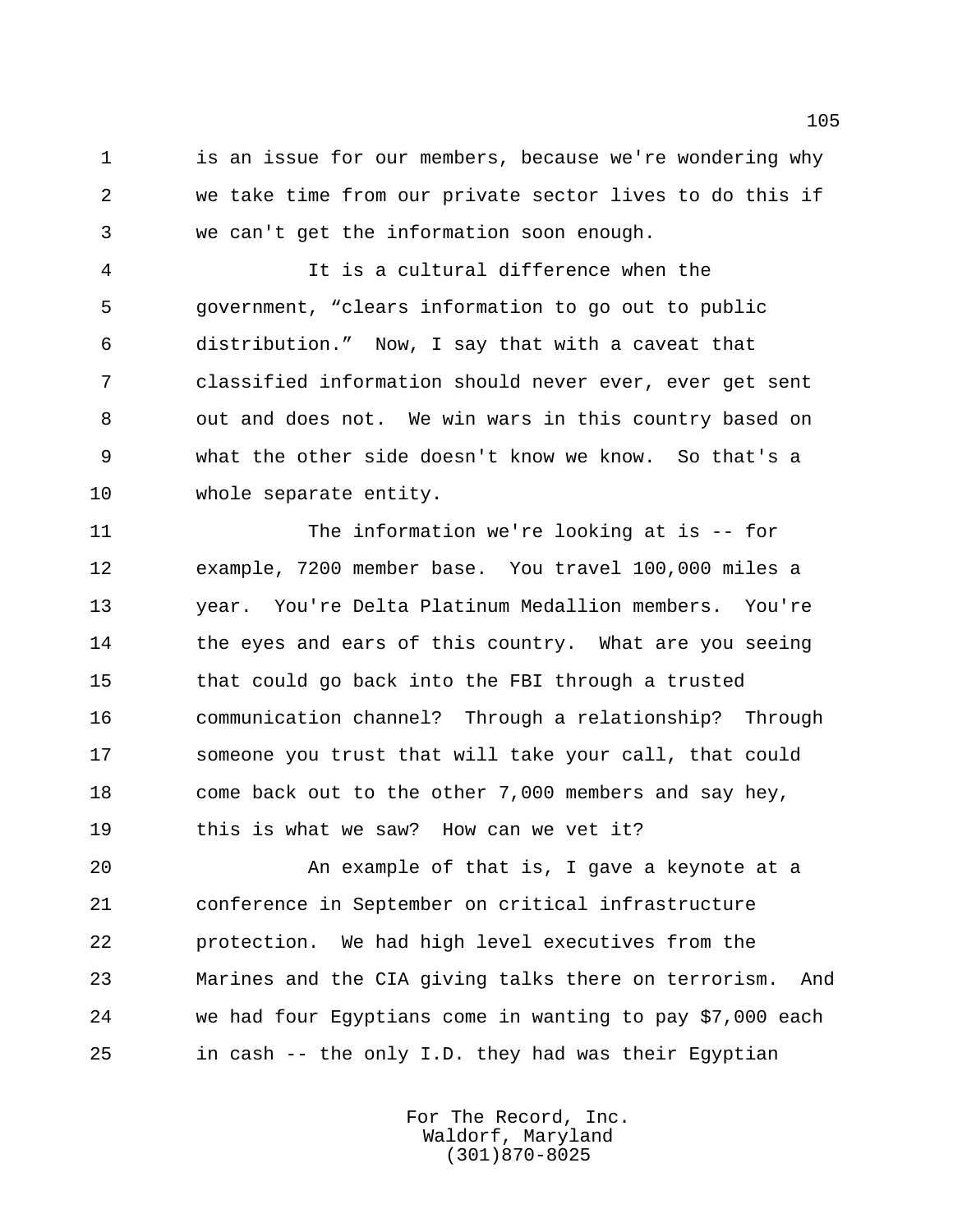passport -- and wanted the CD-Rom sent back home to Egypt. And somebody reported that into the FBI, and with all due respect to the FBI, our partners, they get 40,000 leads a day from people seeing aliens. So how do you vet honestly what comes in?

 And that's what InfraGard is about, and that's what these partnerships are about that I'm hearing from Barry as well. Setting up those relationships so that you know where to go. You already have someone that you can call. And everyone and every InfraGard chapter has state and local law enforcement relationships now. An FBI coordinator that is paid by the FBI and tasked to manage that chapter as part of his or her job. We're working with the Secret Service and the Electronic Crimes Task Forces, the offices of Homeland Security in each 16 state, as well as building a direct relationship with the new Department of Homeland Security, the details of which will get ironed out when parts of the FBI are fully moved over there on March 1st.

 MR. STEVENSON: Phyllis, can I ask you? 21 MS. SCHNECK: Yes.

 MR. STEVENSON: Are there systematic ways in which you approach building those relationships? MS. SCHNECK: Most of this is human. When you

pick up a phone and want to know something, and that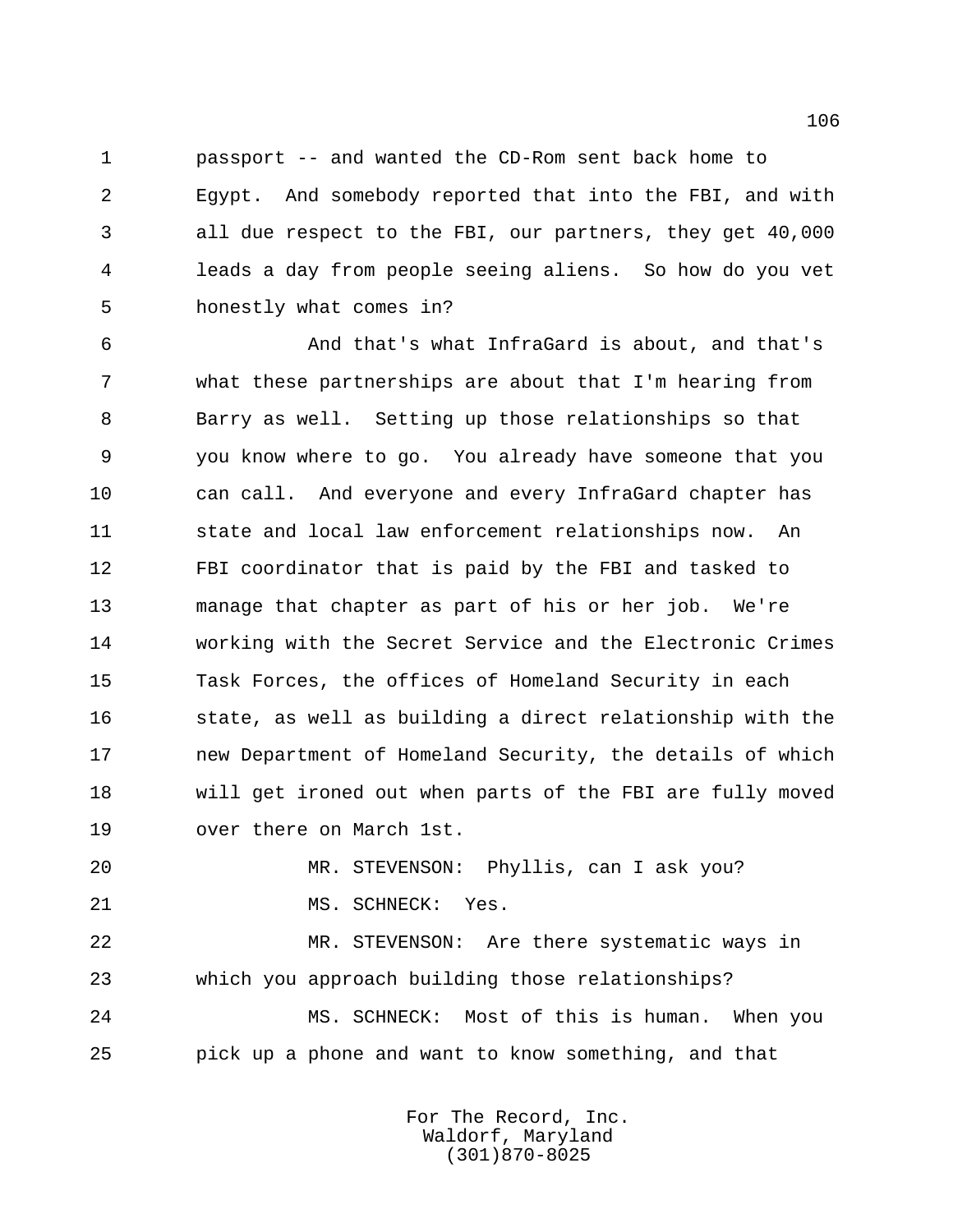person will either tell you or not tell you, it's based on trust. When you're in business, the deal usually comes down on how much that person trusts you to do it right. And what we've found is that if you just set a person up with a random set of numbers that you can call, it doesn't work. But if they meet Jerry Beck now, the InfraGard Coordinator from Atlanta -- and I've been to a meeting or two with Jerry -- all of a sudden information goes back out.

 And that's been our strongest point in setting up those relationships. The state and local are coming now secondary. Not that we should have done it that way, but that's what has been happening. So now you can call your state and local police, depending on the right person to report information.

 Another incentive we give is -- the private sector has to get something out of this, because you're putting in your time unpaid to do this. And so what's happening is, the FBI is offering these relationships, and the other organizations, so that you can call them and report things to them and get their input. And in return, we are getting information out now slowly, and then, again, building that relationship with the Department of Homeland Security to get more out. So the key is incentive. You need a two-way benefit to this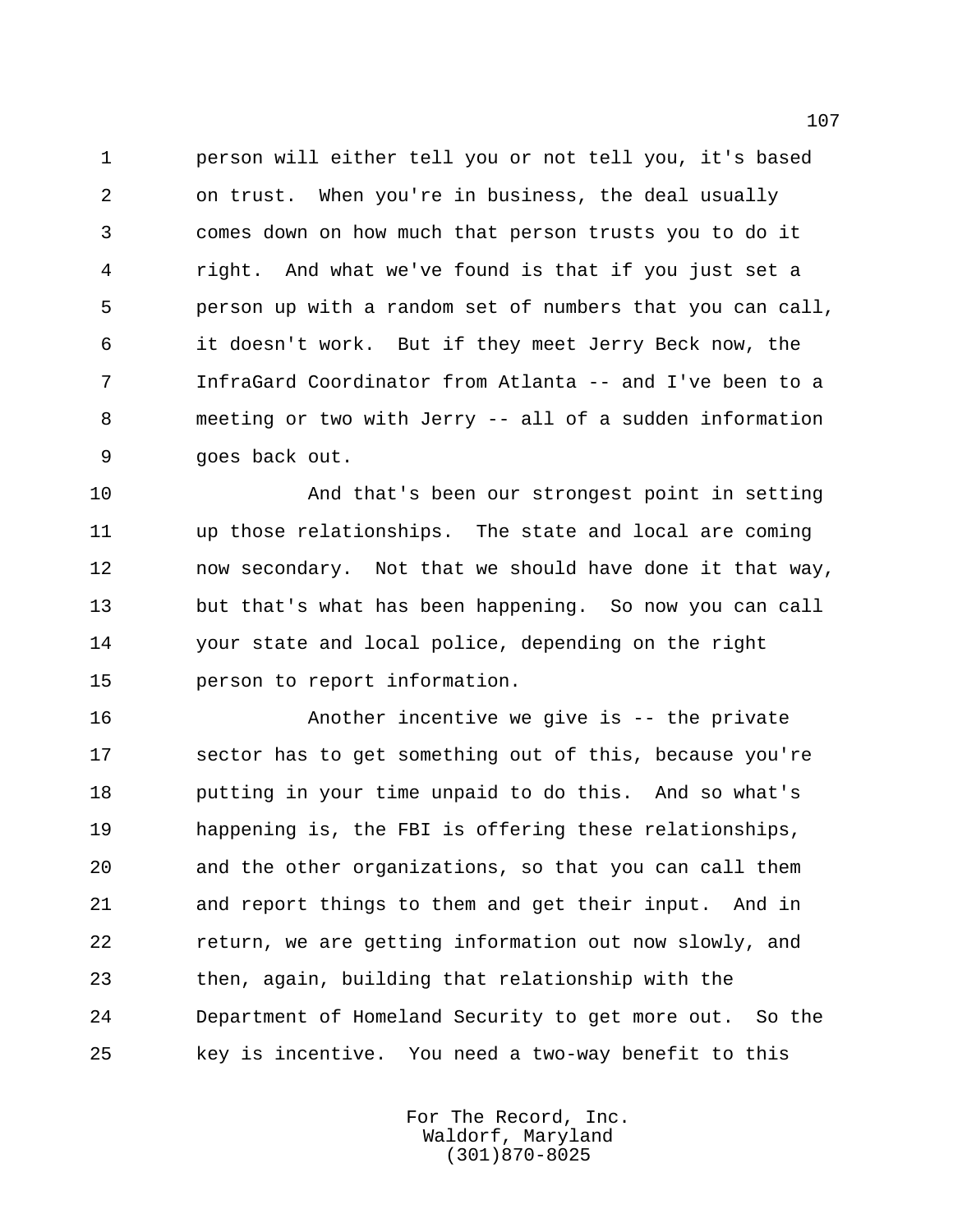information sharing.

 We're also doing this internationally to look at more of the issues here today. I'm going over to Japan on the invite of the Japanese government, with my counterpart at the FBI, in March to brief the Deputy Prime Minister on how we set up InfraGard in the United States and how we set up other partnerships. The Canadians have been extremely great as far as setting up. We work with the Royal Mounted -- I'm not saying that right. The Royal Canadian Mounted Police. We have worked with some of the people also in setting up how we would do -- not only set up their own InfraGard type organization in Canada, but how we would actually share information cross-border between U.S. and Canada, which is pretty unheard of with any other country and the U.S., as you might imagine.

 So a lot of the critical infrastructure protection and cyber crime information sharing is a good analogy to how these other partnerships are getting set up. Someone asked earlier for a list of IP addresses. Now, we don't have that for cross-border fraud. I have that for Internet fraud. So that is something that as these partnerships grow more mature, you can start collecting that data. But then the question becomes, when do you share it? It helps organizations to hold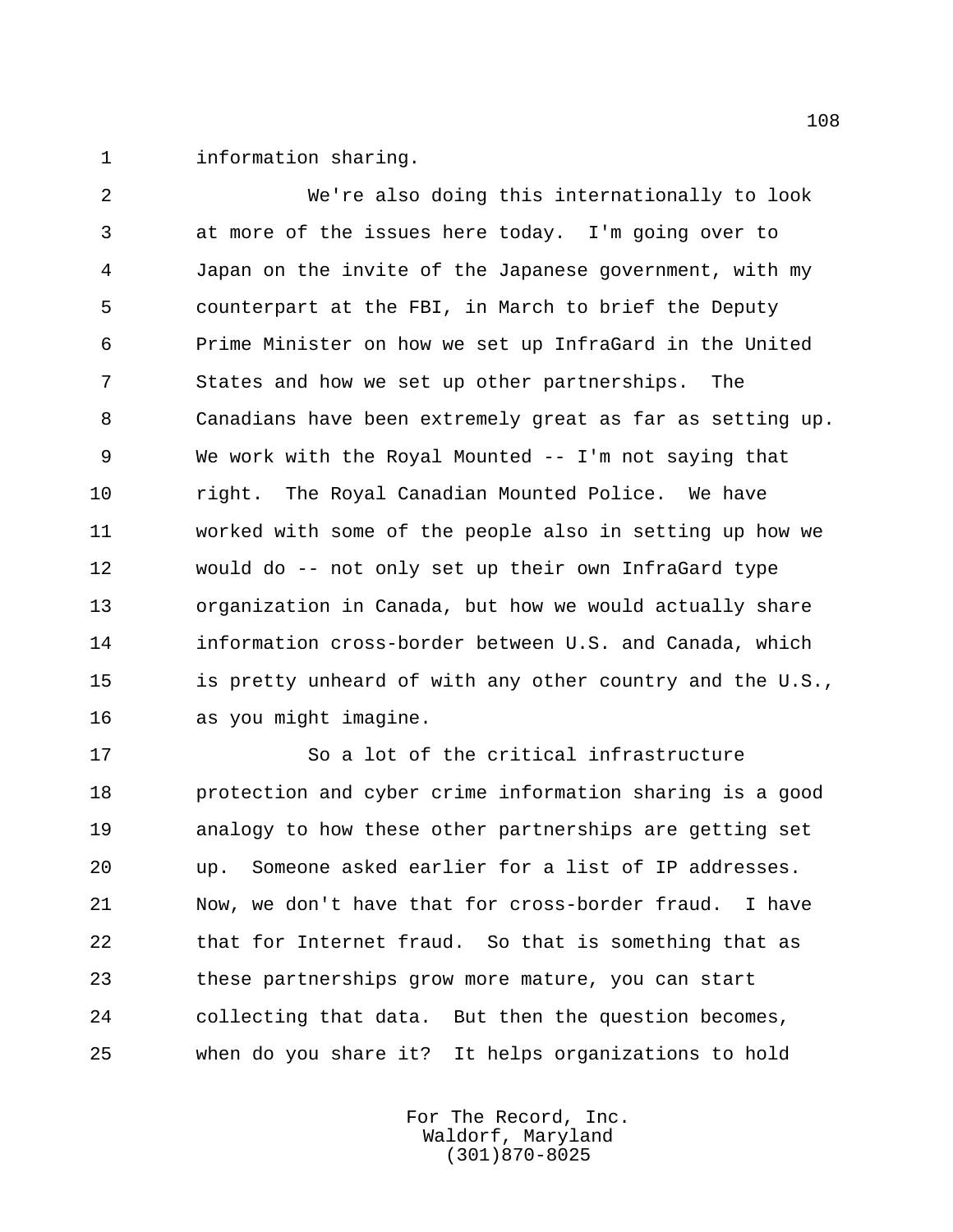information from a business perspective if you know something that your competitor doesn't. It helps the country, and it helps the world at this point, if you can share it at a high level. And the balance in that is really what we need to work on. That is probably the biggest, biggest challenge.

 MR. STEVENSON: Thank you. Let me turn now to Joseph Sullivan from eBay and maybe picking up on the issue of how -- what role relationships play in the work that you've done. And maybe you can describe how eBay has worked with law enforcement.

12 MR. SULLIVAN: Well, starting out eBay initially was a company just in the United States with users just primarily in the United States. But eBay has expanded greatly in the last couple of years, and we're now in 27 different countries. We have 62 million users around the world in many countries that we don't even have offices or web sites.

 That has created a huge challenge for us, and what we've tried to do is what we've done successfully in 21 the United States, and that is, build relationships with law enforcement agencies in the particular countries. I have found that it is very difficult if there is somebody committing a fraud on eBay, and they are committing that fraud from eastern Europe, to get law enforcement in the

> For The Record, Inc. Waldorf, Maryland (301)870-8025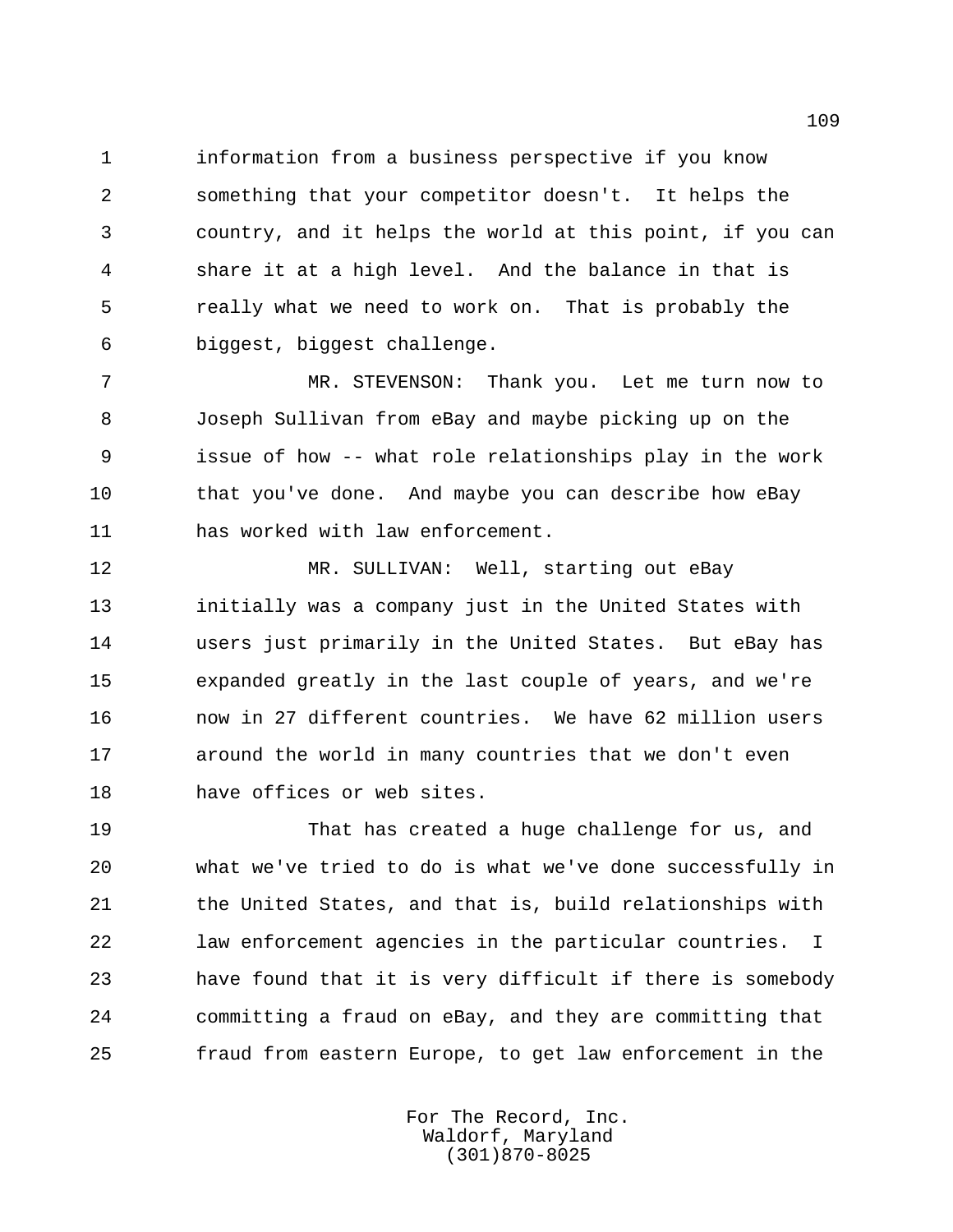United States interested in doing anything about it. And I speak partially from experience, because before I went to eBay I was a federal prosecutor in Silicon Valley. And I know that when companies in the Valley, like eBay, brought fraud cases involving perpetrators in other countries, it was very difficult for us to take the case.

 Typically, in these cases you're dealing with a request for IP addresses from hosting services in third party countries that a U.S. law enforcement agency has to go through the Department of Justice, Office of International Affairs, through a MLAT, if there is a MLAT 12 treaty in place. If not, through a letter rogatory. And it can take -- it used to take me six months to get bank information on one account in, say, Poland. And then I would get that, and I would learn that actually all the money had been transferred to another bank in another country, and I would have to start the process all over.

 So what we've tried to do at eBay has been to develop relationships in third countries and also work with U.S. agencies that have assets in place in third countries. So, for example, the FBI has Attaches around the world in different countries. The Secret Service has them as well. And we have found that those agencies are willing to bring cases to local law enforcement in other countries. We have done hiring within e-Bay to bring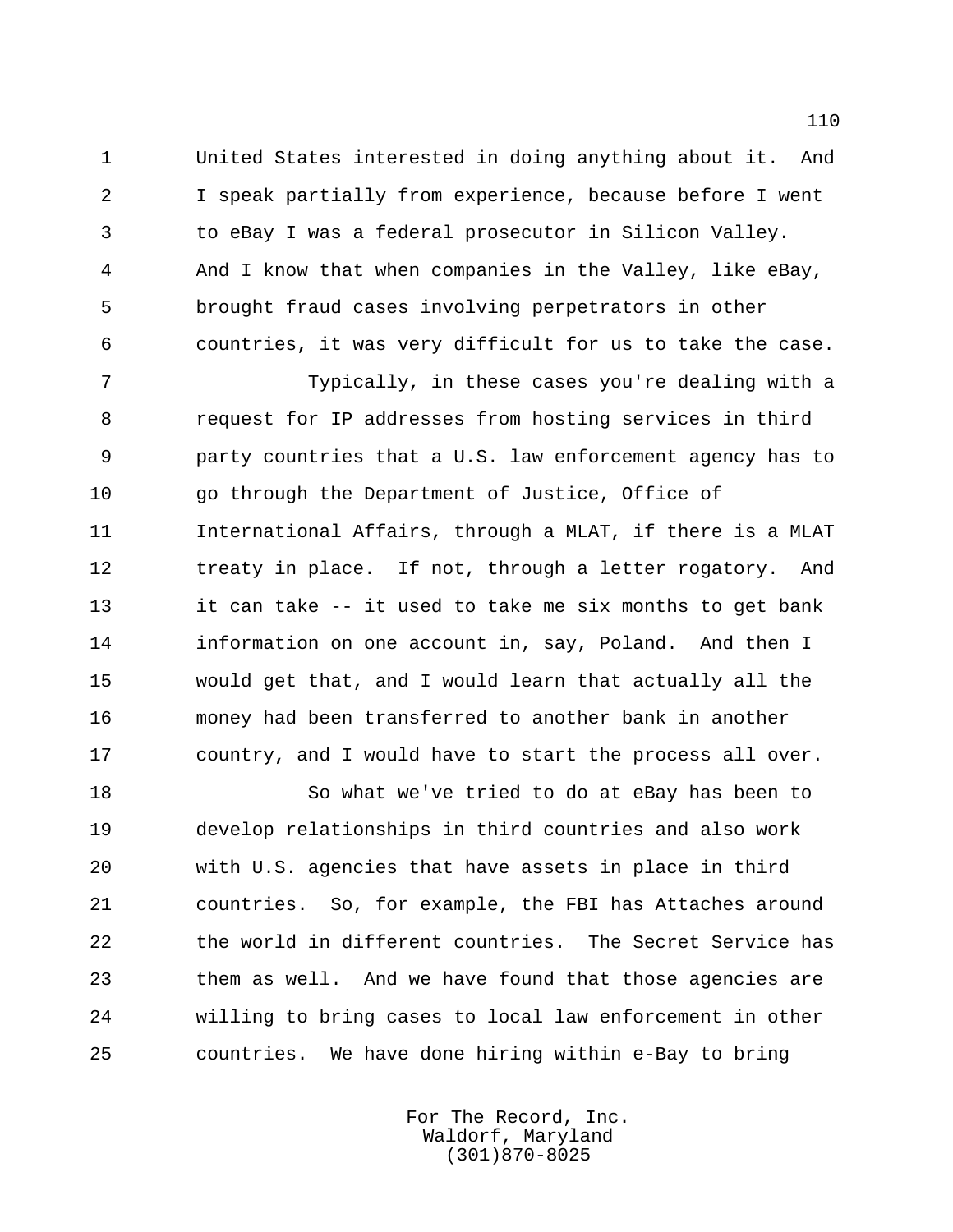people into the company from law enforcement agencies in other countries to help us understand the law enforcement culture and what those countries would be open to doing.

 In that regard, for example, you saw on -- I saw on your slides that Romania was fourth in the top 10 countries where fraud complaints are coming out of. I think Romania is a big -- has been a big area of concern for eBay. I have had investigators go to eBay -- from eBay to Romania. We've offered to provide training to the Romanian cyber crime police on how to investigate crime on the Internet. We've worked with the FBI Attaches there and with the Secret Service. And we've developed a referral process, so that we can refer cases 14 to the Secret Service and the FBI, who will then pass them on to the Romanian cyber crime police.

 The Internet Fraud Complaint Center based in West Virginia, which is the FBI National White Crime Center, NW3C. I'm not sure what the 3C stands for. But as a clearinghouse, they were mostly open to receiving complaints from individual victims. We went to the IFCC last year and we talked to them, and we learned and helped give them suggestions where they now allow companies to provide complaints as well, so that eBay could complain on behalf of our users, or file a complaint, so that action can be taken. IFCC also has an

> For The Record, Inc. Waldorf, Maryland (301)870-8025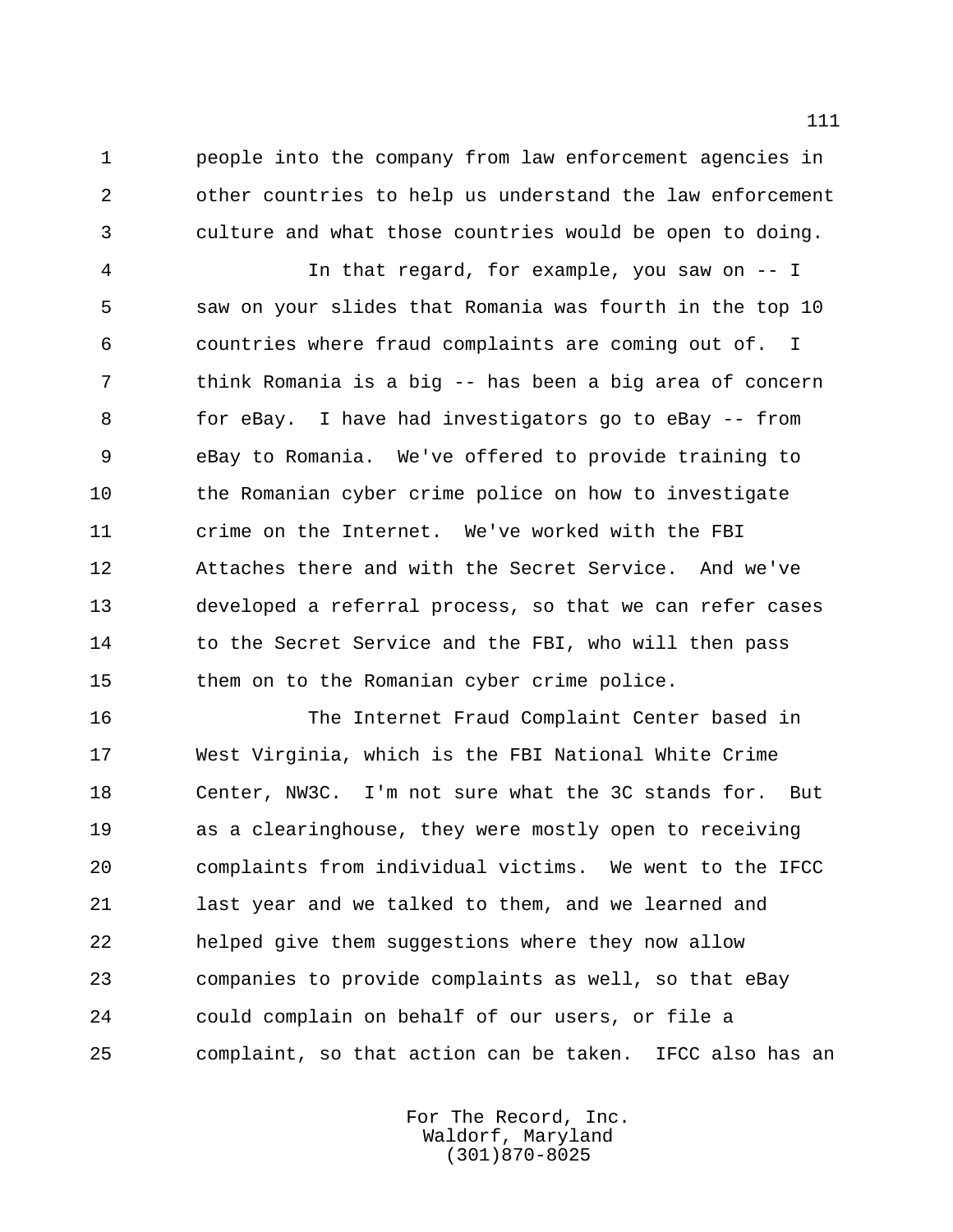international division, and we've developed a relationship directly with them so we could refer cases directly up to them.

 MR. STEVENSON: Do you encounter problems in terms of people requesting information from you -- foreign law enforcers? Are there issues there about -- what issues are there in terms of giving and sharing information with them, knowing who you are dealing with, you know, both in terms of the organization and whether the person is from the organization?

11 MR. SULLIVAN: There are two obstacles to sharing data. One being the companies' privacy policies. And because we are located in different countries, and because we get user data from different countries, we have to have different rules for each country. As was mentioned earlier today, EU has very -- has more **restrictive privacy rules than the United States.** In the United States we can -- we address things when sharing with law enforcement in the United States typically through a subpoena or through a process where we receive a letter on letterhead from the agency for certain information. And if we are able to verify that the agent and the agency exist and are at that location, then we will share information with them.

In third party countries, we do get requests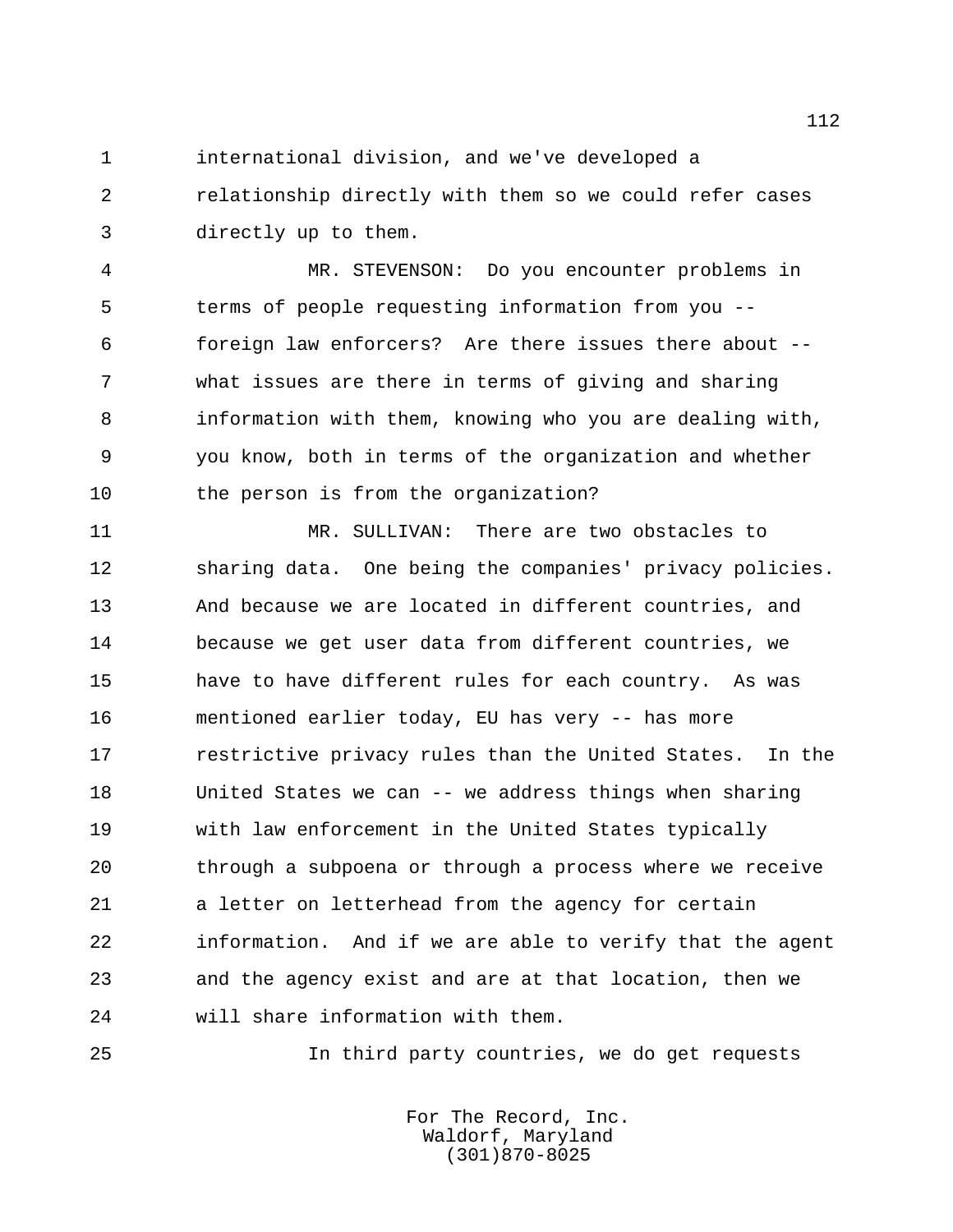from third countries. We typically try and have a law enforcement officer in this country work with the law enforcement in the third country if we don't have a presence in that country. If we have a presence in the country, we will have -- we have in-country, what we call a trust and safety expert, who handles all requests for data from that particular country.

 In that regard, I can think of some recent examples where we were doing an investigation with the Postal Inspection Service in San Jose. We realized that some records were available over in England. And because we have on our staff in the United Kingdom a former Scotland -- New Scotland Yard detective, who now coordinates all of our efforts in the U.K. on the trust and safety side, he was able to contact his former colleagues and find out whether they would be willing to participate in the investigation. And within 48 hours 18 the British authorities had the data to share with the U.S. authorities and we were able to make it happen.

 If the Postal Inspector in San Jose had to go 21 to the U.S. Attorney's Office, and the U.S. Attorney had to draft a MLAT request and provide it to DOJ International Affairs, who then gave it to the State Department to forward over to the U.K. through the MLAT process, and then it worked its way down through the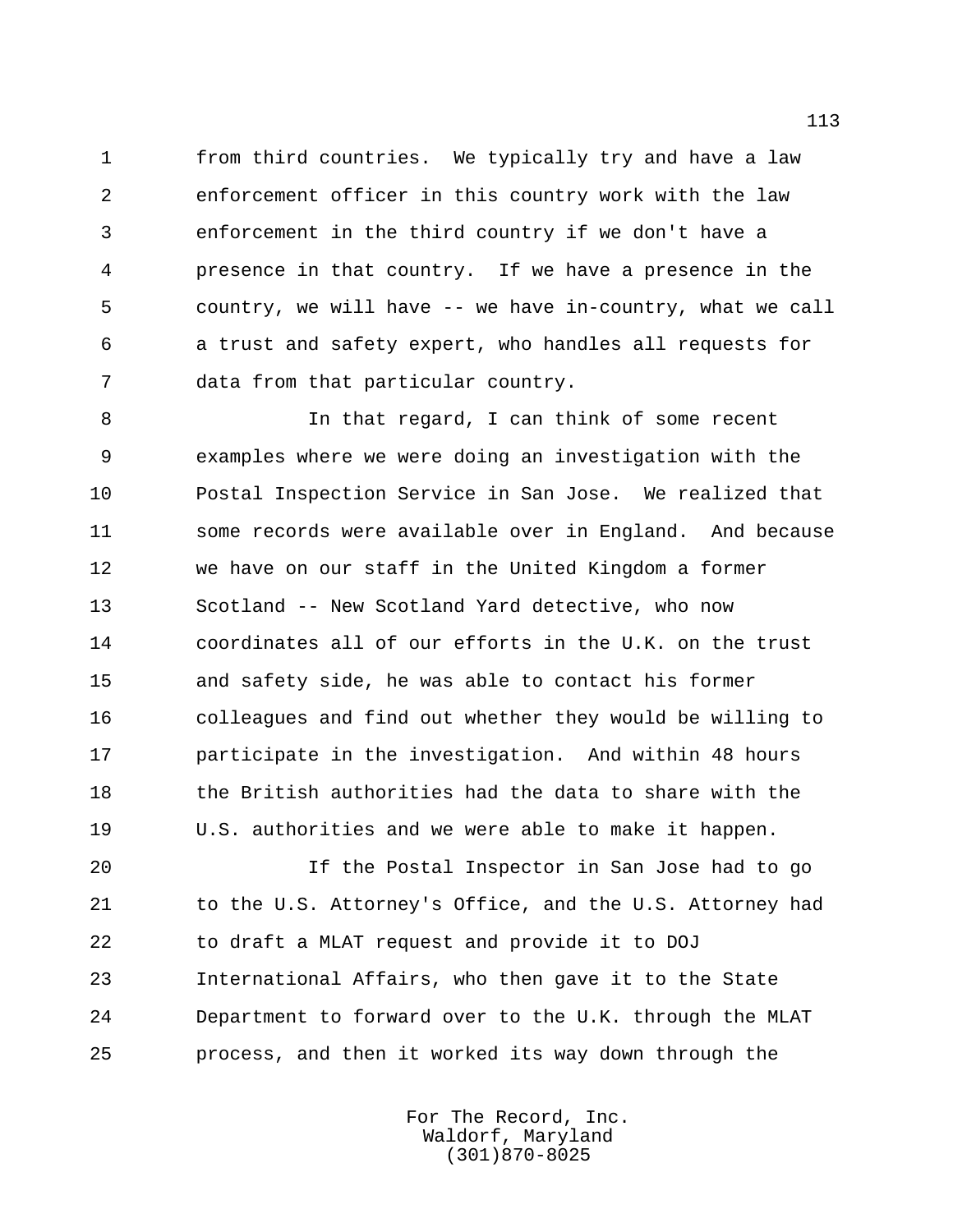national to the local, it would have taken a lot longer than 48 hours.

 MR. STEVENSON: Maybe we should turn then to the Postal Inspection Service. I think that's a helpful illustration of the challenge of moving the information in terms of the speed. We have the pleasure -- I think John Skoglund is here from the Postal Inspection Service, who has worked on -- this is perhaps described as analogous to some of the issues we've been talking about. But I think it is an interesting example of the business mailing partnership which John has been involved with.

 Maybe you could describe that for us a little bit.

14 MR. SKOGLUND: Sure. What I'm here to address really doesn't fully address the cross-border issue, but it's an example of law enforcement working with private industry. And the Postal Inspection Service is a federal law enforcement branch of the Post Office. We're federal law enforcement officers that investigate over 200 federal statutes. Obviously -- well, our salary is paid by postage. We're not taxpayer dollars.

 So with that said, we have a lot of major mailers that are having problems in the arena of fraud. We were listening to what problems they had, and so we put together what was called a confidence in the mail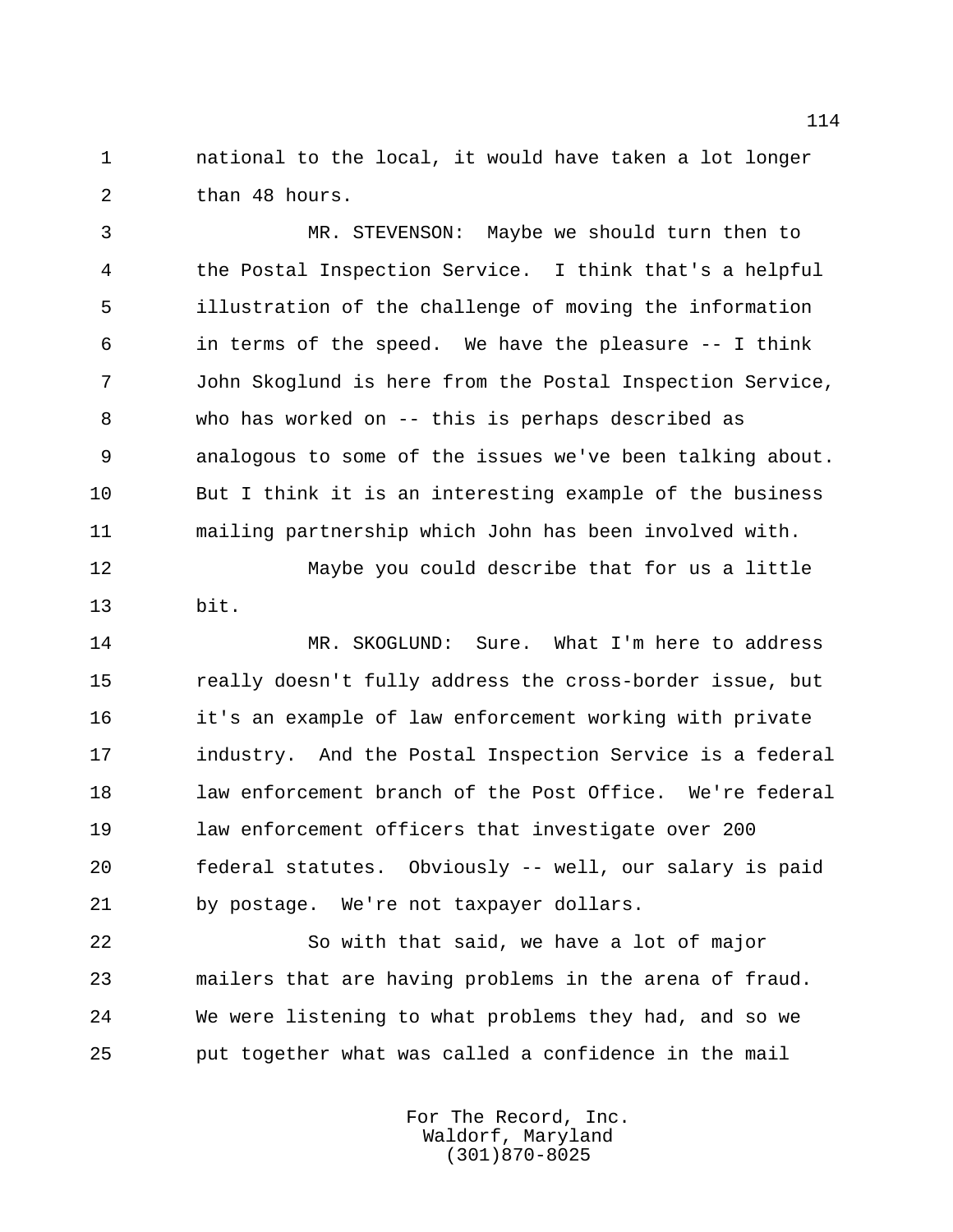group, which were major mailers along with postal

 inspectors in working through the issue of how can we best combat their problems so that people are fulfilling orders without being ripped off? That was one entity that started in the early '90's.

 There was another group that was a rebate fraud task force, which basically was manufacturers, fulfillment houses and retailers that offered rebates, simply. They were a lot more progressive. In 1997 they incorporated a nonprofit corporation. Their purpose was for liability issues for these member companies. They developed a database to put in data related to fraudulent rebaters on that side, and that was fed in by fulfillment houses, manufacturers or whoever was using that.

 Now, they paid a fee of \$5,000 to join. That was basically to offset the cost of the database, maintaining the database and anything along that line 18 that came in. It came in to the Postal Inspection Service. We looked at it. And we can do either civil, administrative or criminal actions as law enforcement for the Postal Inspection Service. Sometimes it doesn't reach the level that it's going to get prosecuted criminally, either on the state or the federal level.

 We have what's called a voluntary discontinuance, which is basically a letter that is sent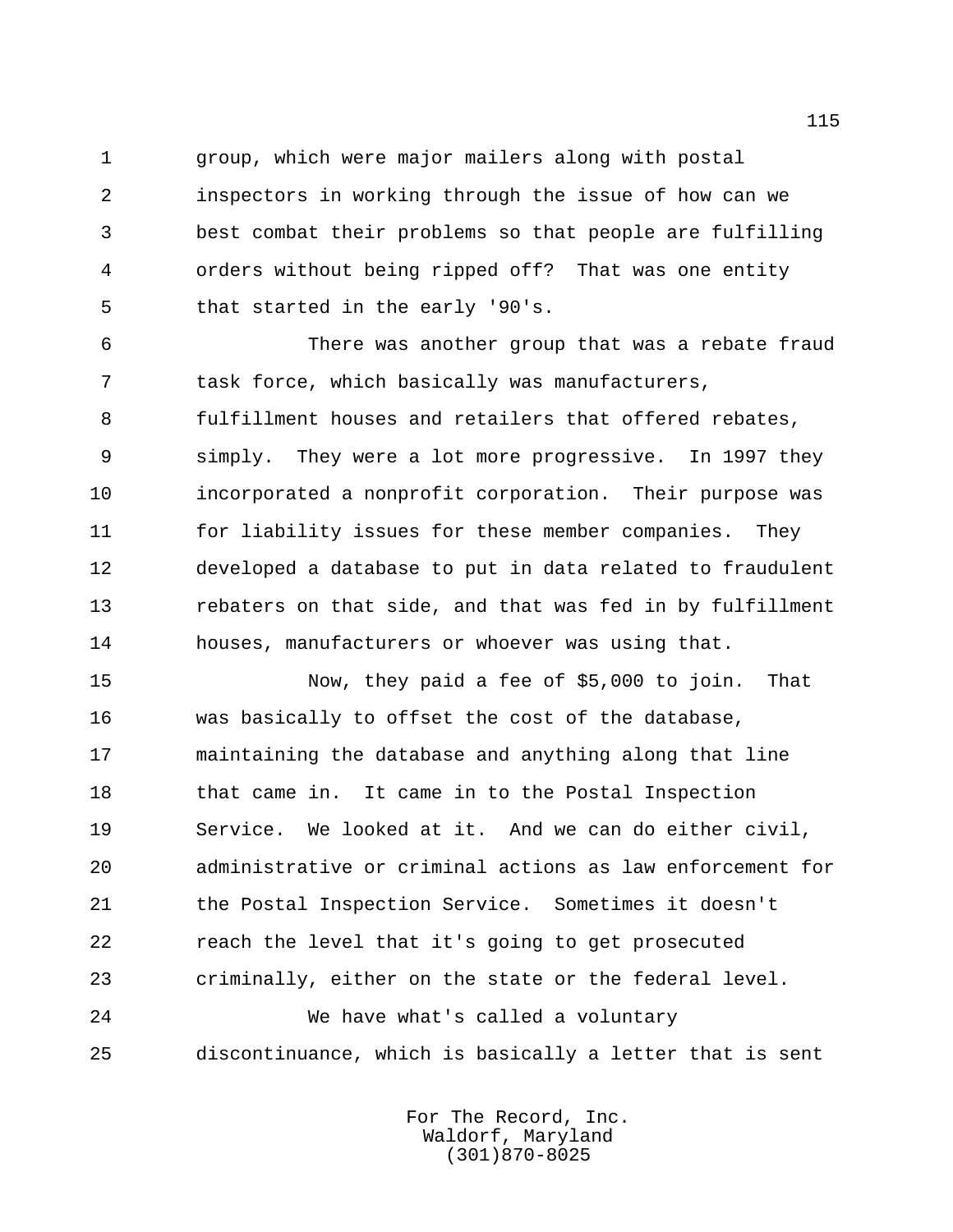out to an individual saying, you're in violation of the Mail Fraud Statute, basically knock it off, okay? And what they were doing is, they were submitting, you know, phoney cash register receipts, duplicating UPC labels or anything to help perpetrate the fraud that was coming in to these companies. Then that information was getting showed to us.

 Now, the purpose of the database is, if they're ripping me off, they're probably ripping off the next manufacturer and the next manufacturer. It is not unique 11 to just one company. So by putting data into this database, it was helping us in law enforcement to be able to go and develop a case to combat this fraud. Also, it was giving a check for these member companies to pull up on that database and say, okay, John Skoglund, 123 Main Street, just had submitted, you know, a thousand dollars of rebate fraud or whatever with me. You know, you might not then fulfill it. You take additional actions that you want to get from this individual maybe before you, you know, pay a check to this company.

 Now, on the mail order side, for lack of a better term. I used to call them professional meeting goers, because they would always get together. We had meetings a couple times a year, and they talked about, you know, getting a database. What can we do to combat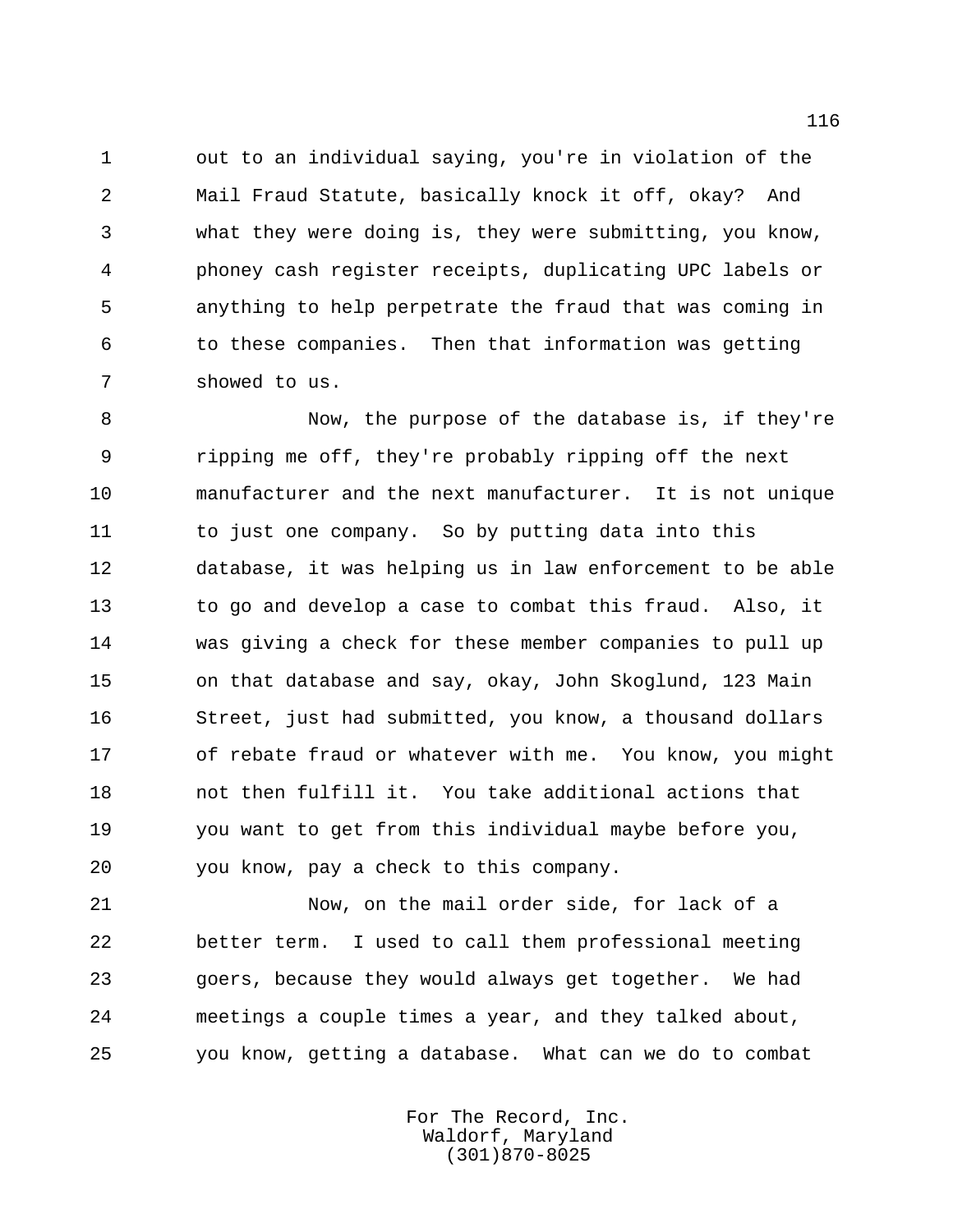fraud? But they never really got off the dime, so to speak, in developing a database.

 About two years ago, the rebate side and the mail order side joined forces to now what we call the Business Mailing Industry Task Force, and just very recently, we started getting a database together for the mail order side. Their issues were different than the rebate side. They need more real time data which was coming along.

 Getting along the issue of data sharing, we put forth a letter to the Department of Justice, Antitrust Division, because of antitrust issues in sharing information. We also had to have that letter then reviewed by the Federal Trade Commission for -- help me out with the term.

MALE SPEAKER: FCRA.

 MR. SKOGLUND: FCRA issues. Because, I mean, you have companies that are in competition here, and now they're getting data, and they're looking at that and it's like it could be an unfair competitive advantage. That's not what it said.

 Now, on the mail order side, what's coming in - - and it's just starting to get companies on-line, because we had to put out for a contract and get, you know, the database together for what their issues are.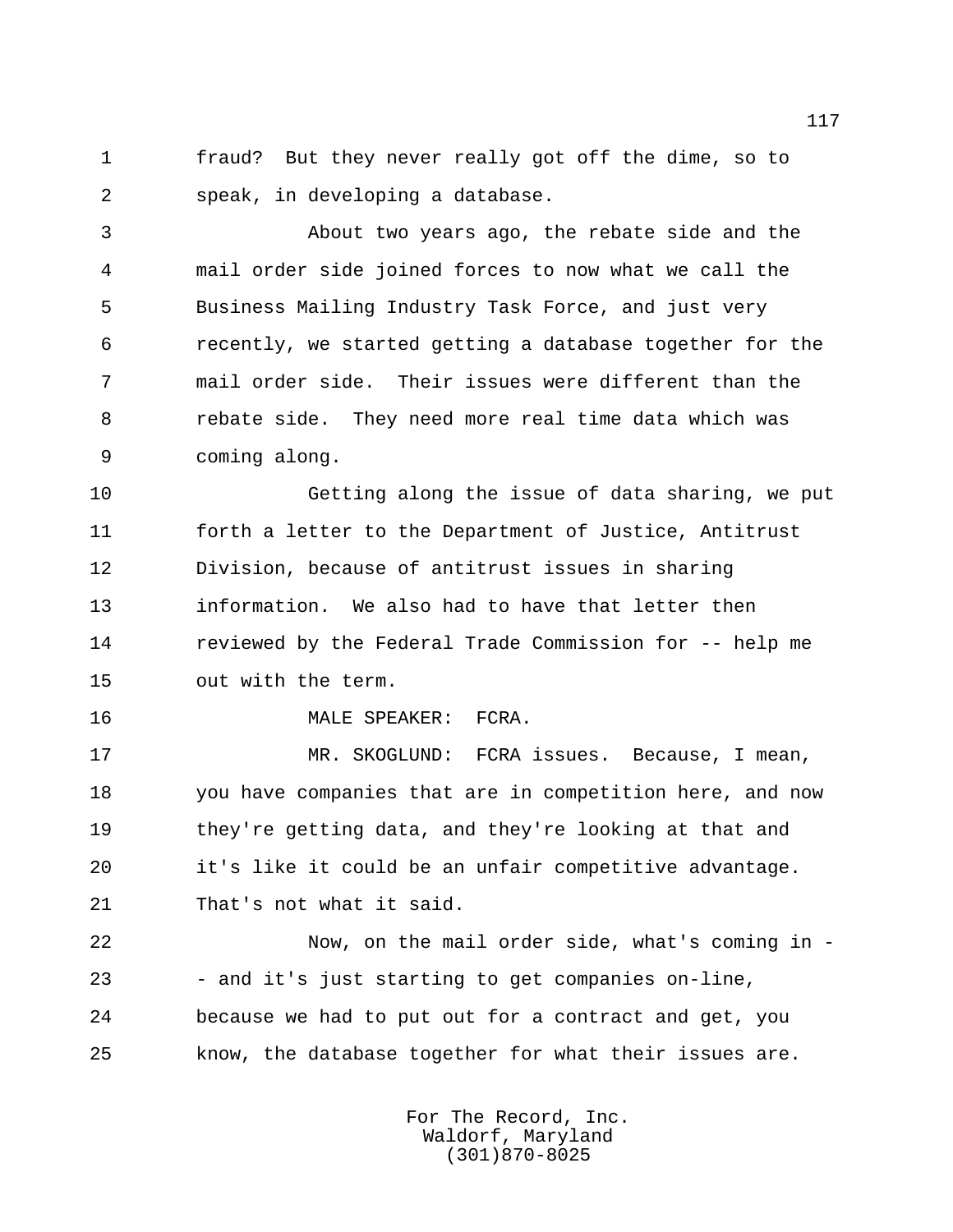It's going to be web-based a little bit, where they can get information back, more real time if it's one on one. Depending on what their volume is, they're going to be able to get information -- it could be daily. It could be twice daily, weekly or monthly, depending on what their volume is, to look at it.

 Where if they have a questionable order, for example, they can go into the database and pull it up and see if there has been any activity with this name, this address or something like that by any other company. If 11 they see that they can't make a decision on it -- it cannot be a negative file. It's just another element in their process to determine if they want to fulfill this order, or go back to that customer and say we need additional information before either they decide to fulfill that order or not fulfill that order.

 But it has been a big cooperative effort. It has taken several years to get ultimately the mail order side together to go forward with this. It is a huge benefit to these companies, because they can save a lot of money. I mean, you know, everybody thinks about a rebate -- getting back to the rebate side, you think of, you know, a dollar or two dollars. But when you start talking computer equipment and you're into hundreds of dollars, and now we have cases, you know, that we work 40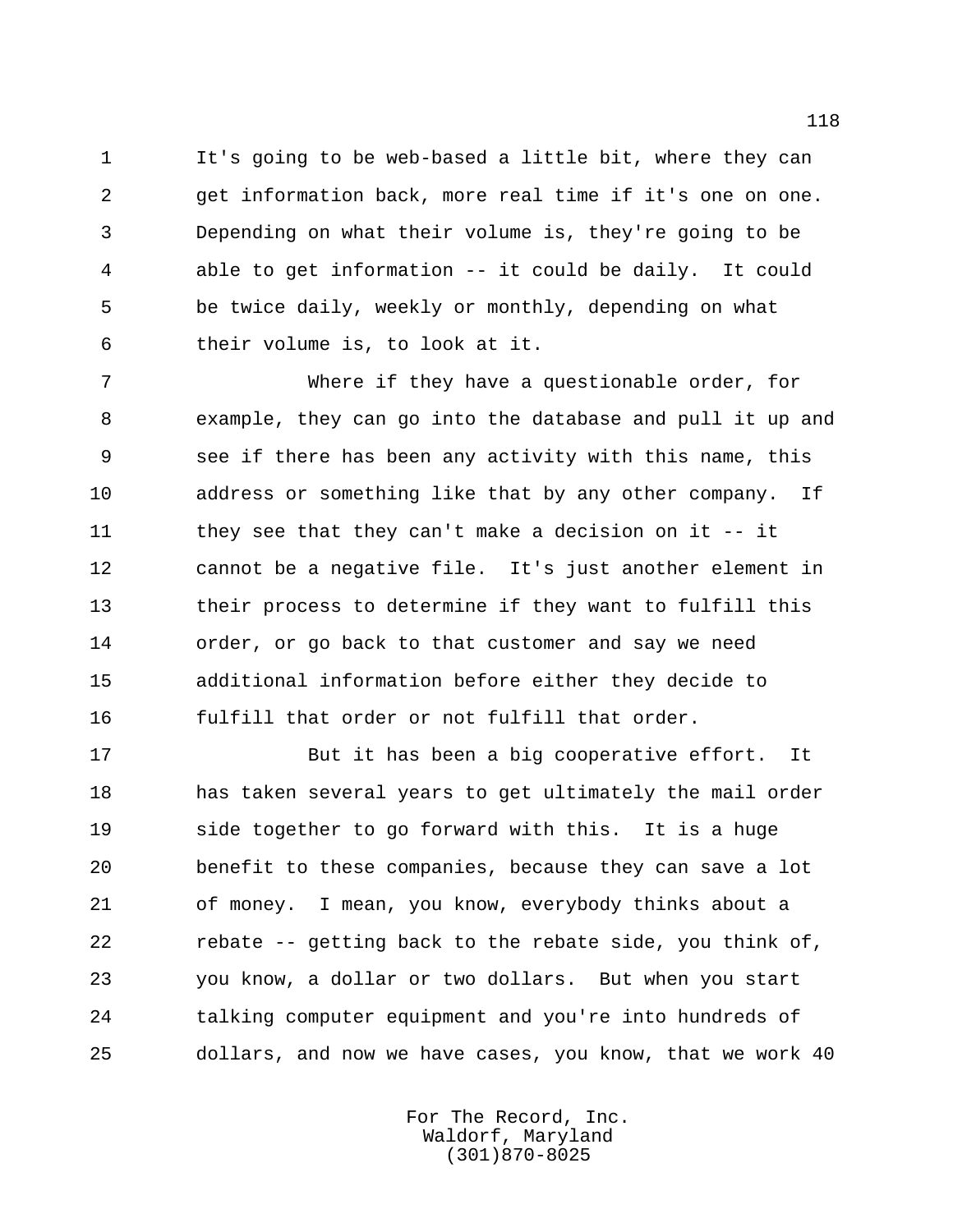1 to 100 to 150,000 dollars worth of rebate fraud, people start taking a little bit more attention.

 Yes, we have the mom and pop or the mom at home. I hate to pick on just women. But we've had a lot of cases with women where they go buy a cash register. They're in their basement and they're just kicking out cash register receipts, because they have to submit those with the rebate, okay? It's just all part of a fraud. What can we do to combat this? So it's been a good cooperative effort on the law enforcement side -- the postal inspectors -- with these companies on how we can combat their fraud.

 MR. STEVENSON: And, John, I think a part of this involved -- the information is shared with the industry? It goes out as well as coming in?

 MR. SKOGLUND: As far as being able to access 17 the database, you can only have access to that if you are 18 a member company. And right now that fee is \$5,000 that the companies pay into the nonprofit.

 MR. STEVENSON: All right. Well, thank you. Our last two panelists are representatives from parts of 22 the private sector: Susan Grant from the National Consumers League, and Charlie Underhill from the Better Business Bureau.

And, Susan, I'll turn to you, first, to talk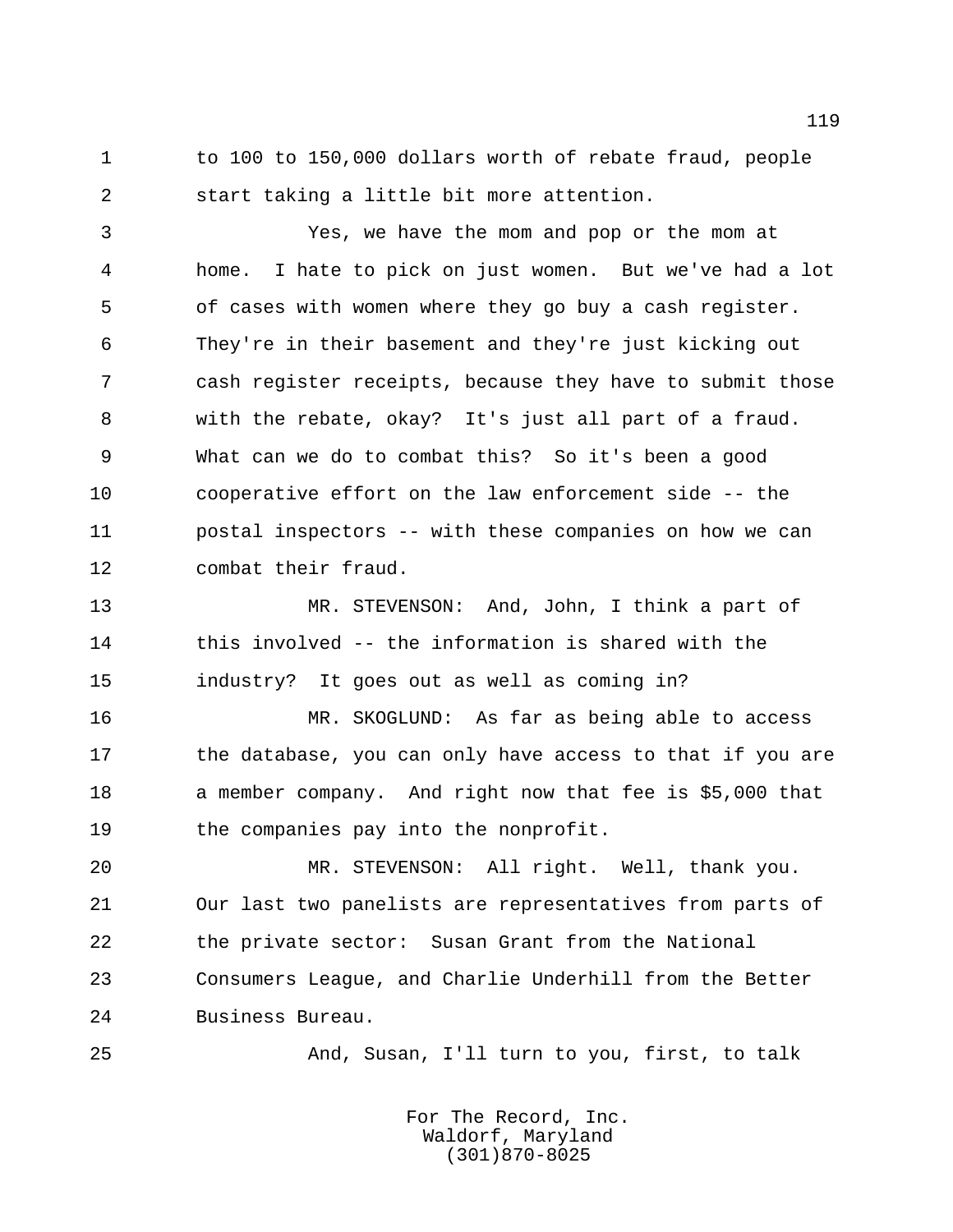about what -- both your practical experience, because Susan has been heavily involved in the terrific project that the National Consumers League -- the Internet Fraud Watch and the National Fraud Information Center, but also taking sort of the larger view of what you think works in terms of these cooperative projects.

 MS. GRANT: Thanks, Hugh. Well, there are a couple of recurring themes that we've heard this morning. One is prevention and the other is getting information about suspected fraud to law enforcement agencies so that quick action can be taken. And we do both.

 Back in the early '90's, as Barry said, when it became obvious that telemarketing fraud was a huge problem that was having a significant impact on the social and economic well-being of consumers, we did a survey -- a Harris Survey -- to find out what consumers' experiences were and what they did if they thought that 18 they were being solicited by something that might be fraudulent.

 We found out that many people believed that they had been victims of telemarketing fraud and that they really didn't know where to go (a) to find information to help them tell whether a company that was soliciting them was legitimate or not, and (b) where to report fraud. And at that time, there was no federal

> For The Record, Inc. Waldorf, Maryland (301)870-8025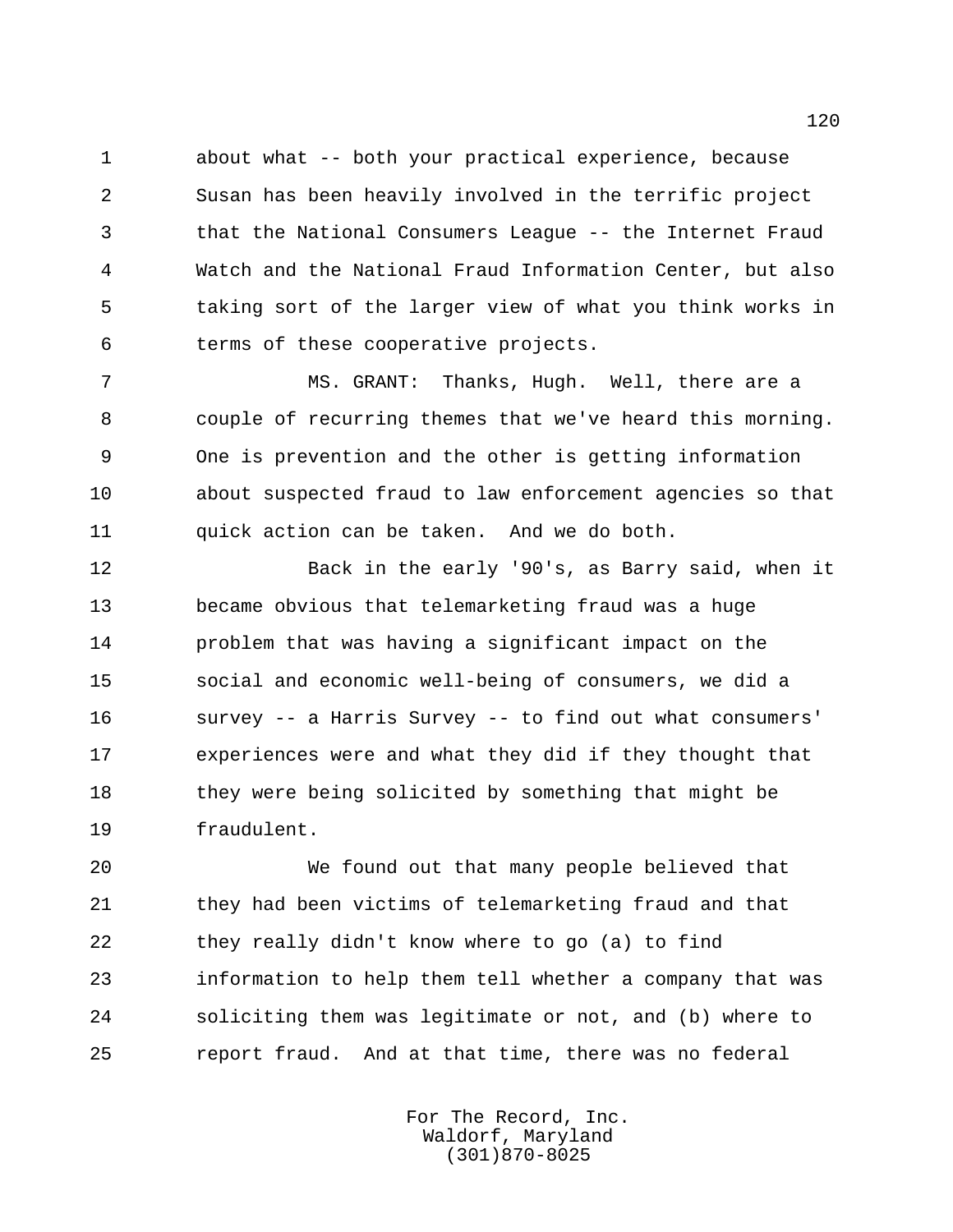toll free number to call or a web site, obviously, so we created the National Fraud Information Center, which was and is a toll free hotline for consumers to call to get advice from live people about the solicitations that they received and to report suspected telemarketing fraud.

 And then in 1996, as Internet fraud reared its ugly head, we created the companion program, the Internet Fraud Watch, and also a web site. It was another way to give consumers educational information to prevent fraud and also an on-line fraud reporting form. And the program is unique for a consumer organization. I don't know another that does this -- I'm thinking about the BBB as more of a business association here -- and also in terms of what we do with the information about suspected telemarketing and Internet fraud when we receive it.

 Because we not only put it into Consumer Sentinel, which is invaluable for law enforcement agencies who are investigating something to get that rich pool of information that they need about victims and how problems are occurring. But also when we take things into our database from consumers by telephone or on-line, that information goes out automatically to the appropriate law enforcement agencies by fax or by e-mail at their preference. And it is matched to the criteria that the agencies have preset. So, for instance, the

> For The Record, Inc. Waldorf, Maryland (301)870-8025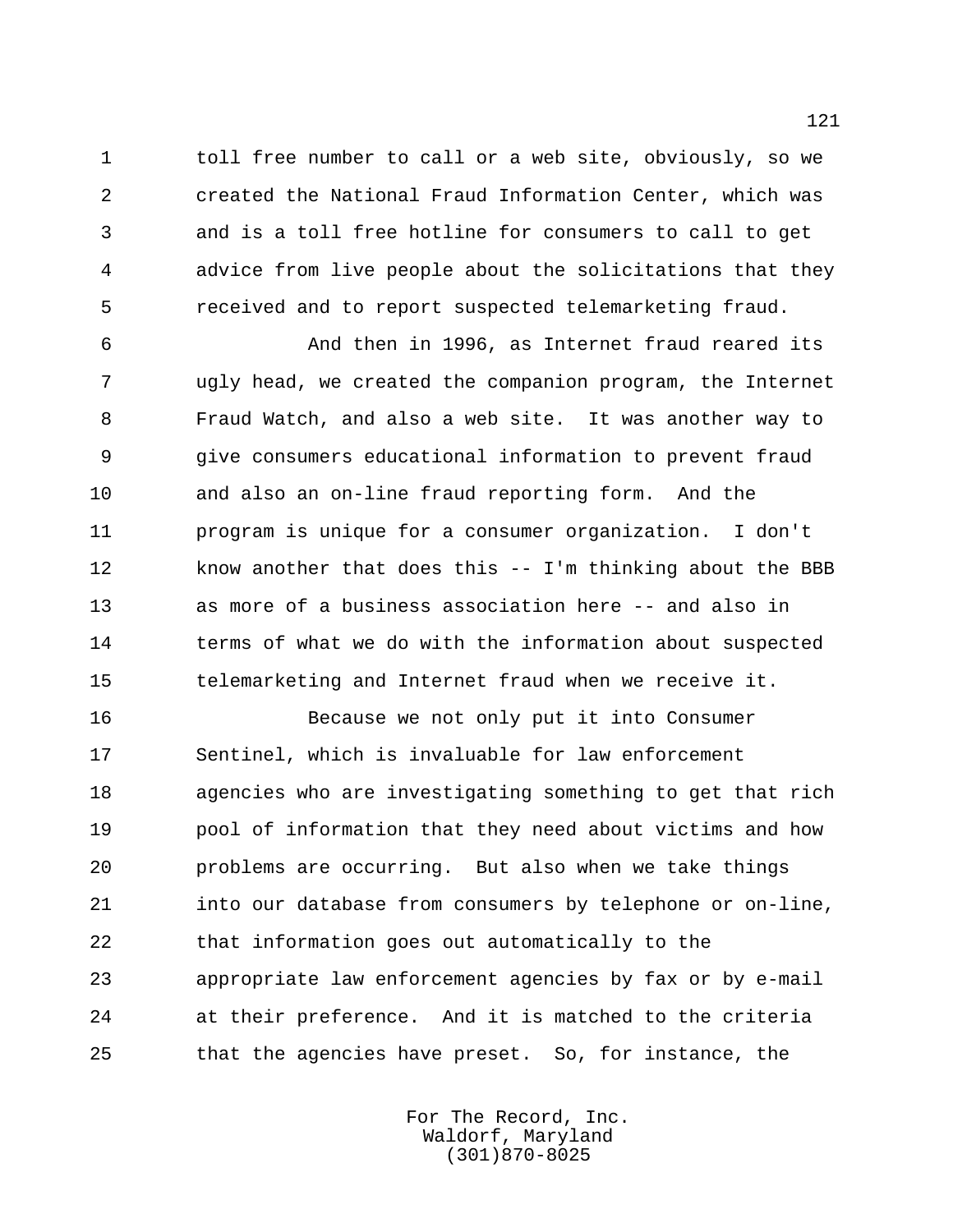Postal Inspection Service gets information from us where the Postal Service has been involved. The Securities and Exchange Commission only wants investment related complaints. States AG's office would want a complaint where either party appeared to be in its jurisdiction.

 MR. STEVENSON: Susan, if I could ask you a question. And you all had set this up, I think it was in the early '90's?

MS. GRANT: 1992. Yes.

 MR. STEVENSON: And have been sharing that data with law enforcers for quite a long time. Could you speak from the consumer perspective? Do you have feedback as to what consumer reaction is to the sharing of that information?

 MS. GRANT: A little bit, just anecdotally. We haven't really surveyed our users. But sometimes they will get back to us to thank us, because they've heard from an agency and because in some cases they wanted to withdraw their complaints now because it has been resolved.

 We know that consumers really appreciate being able to talk to somebody. It is really important to have a phone line where people can get that kind of preventive advice, and also just be reassured if they have a problem, and get suggestions for other things that they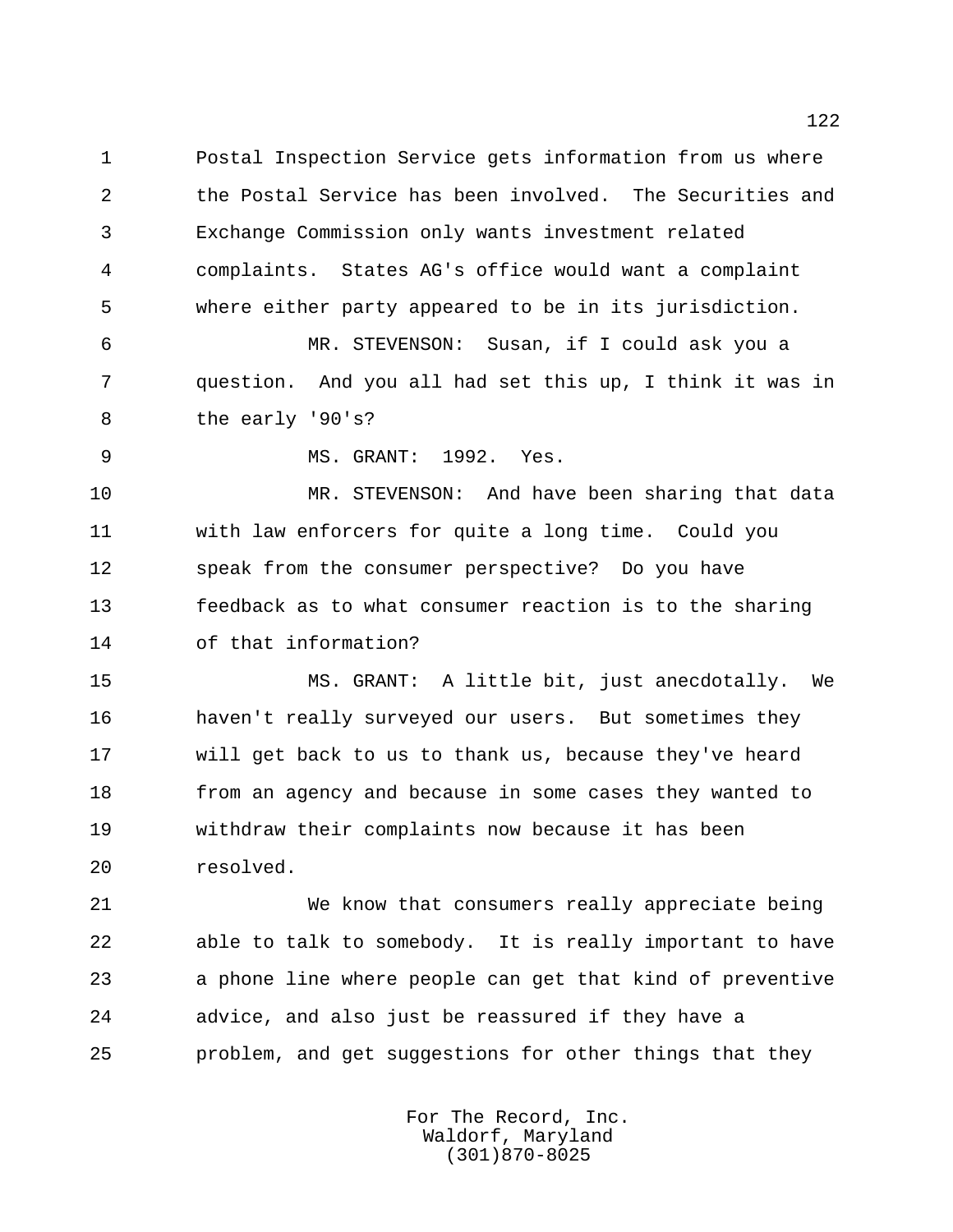can do, such as disputing fraudulent credit card charges. It is more efficient to take information on-line, but having something that is just on-line kind of removes that personal one on one advice function. We know that consumers really just appreciate having somebody to turn to.

 And while now there are other places where consumers can go, like the Federal Trade Commission's own hotline, I think that consumer organizations are in a unique position because they are very trusted by the public. Sometimes people are hesitant to contact a government agency, and sometimes people just don't have any idea what government agency to contact. And as you know, in Internet and telemarketing fraud there could be multiple agencies that are interested in the information, and we get that information out to multiple agencies.

 I think our biggest challenge is really providing what is our public service without taxpayer dollar support. The Fraud Center was initially set up with some major grants by banks and credit card associations precisely for the reason that Barry talked about, because at that time they were taking major hits in chargebacks. Now, at least for telemarketing fraud, it has really shifted where the primary method of payment is by various kinds of debits from consumers' bank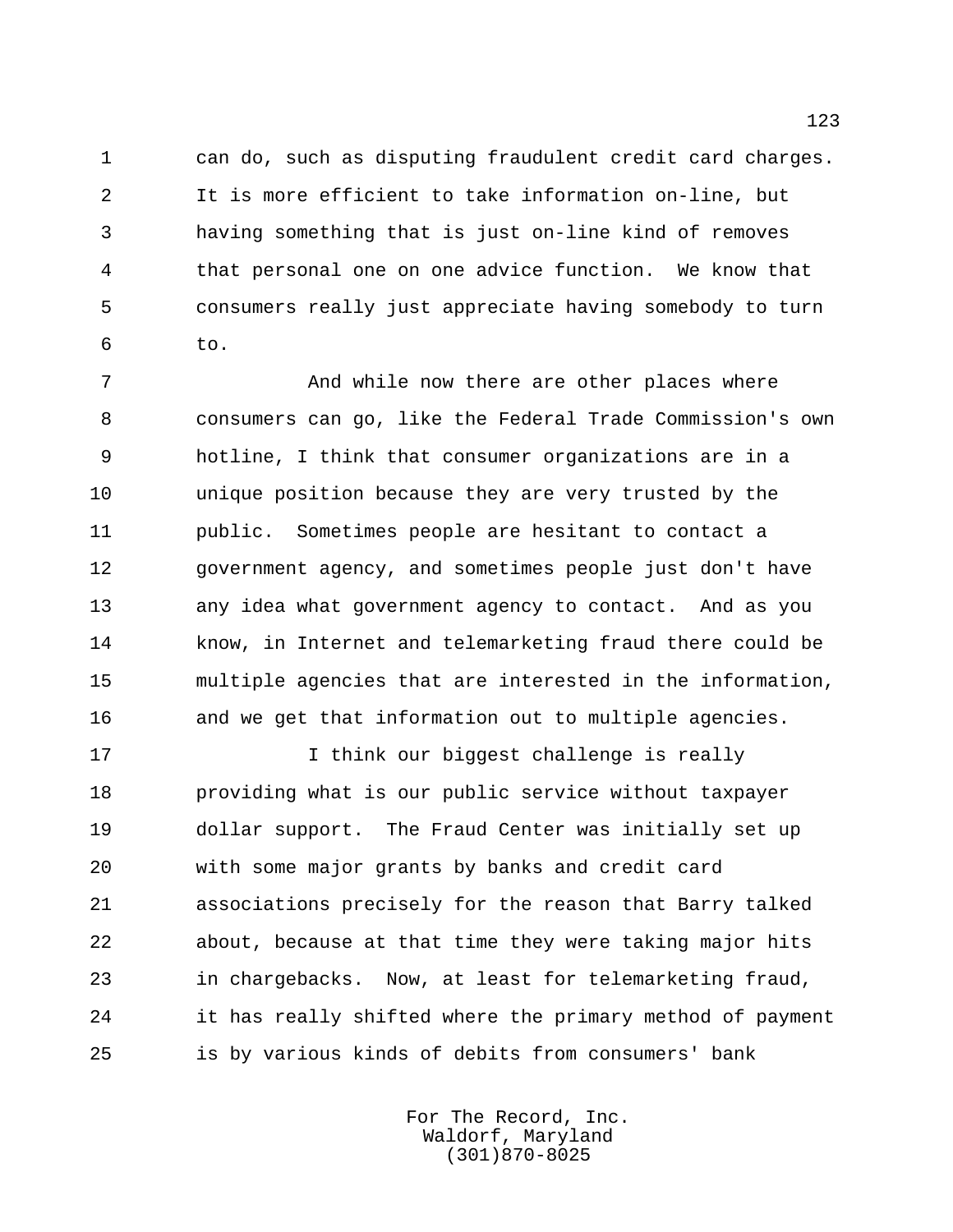accounts. In fact, I just recently had a conversation with somebody from the Automated Clearinghouse System about whether there would be support possible for the things that we do.

 I should mention that in addition to automatically transmitting information to law enforcement agencies, we transmit it to Visa, MasterCard, American Express, Western Union and Federal Express when they have been used as --

## **(End of tape.)**

 MS. COONEY: Our focus today is on the challenges of doing cross-border enforcement cases, and in particular, the challenges that the FTC faces. With us today, and I'll go down the line and then I'll let them go ahead and speak.

 Tara Flynn, who is an Assistant Director in our Marketing Practices Division. Tom Schulz, who is with 18 the FDIC. Carmina Hughes, who is next to Tom. She is with the Federal Reserve Board. Next is Jay Imbert, who is with Citigroup and is a specialist in anti-money laundering. Next to him, second to the left, is Robb Evans. Robb is the CEO of Robb Evans & Company, and he serves as a receiver on many of our largest and most complex cross-border fraud cases. And finally, Ed Mierzwinski, who is with U.S. PIRG.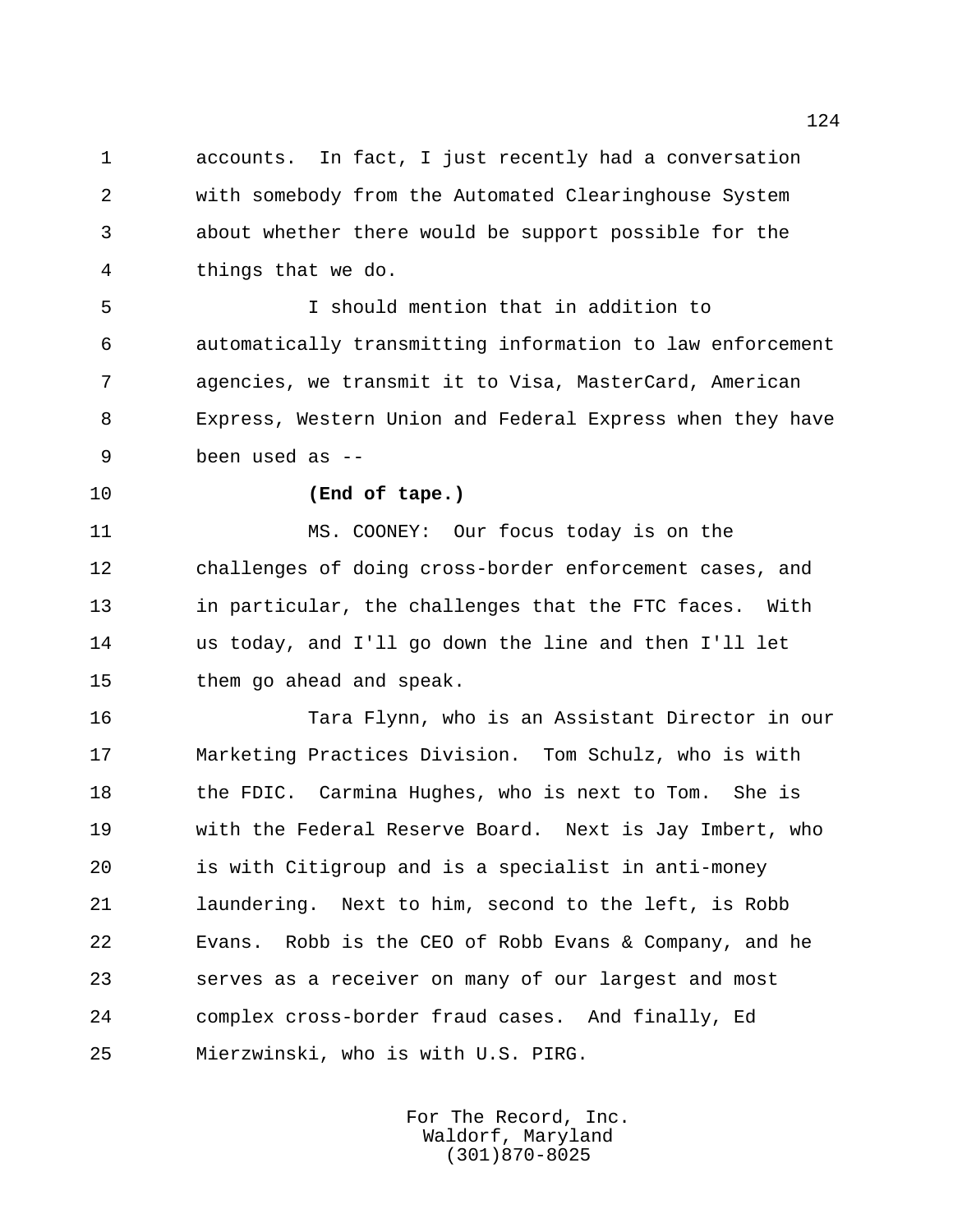1 1 I would like to begin today by handing our panel discussion off to my colleague, Tara Flynn. She will describe for you a little bit about our efforts here at the FTC on cross-border enforcement, and in particular, our jurisdiction and challenges that we face basically every day in doing our cases.

Tara?

 MS. FLYNN: Thank you, Maureen. I thought that I would initially just talk a little bit about the FTC -- who we are and what we do -- and then talk about some of 11 the challenges that we face when we're going forward with a case in litigation.

 First, I'm sure I may be covering some ground 14 that has already been covered. But the Bureau of Consumer Protection is the federal government's principal consumer protection agency. Its mission is to promote 17 the efficient running of the marketplace by taking action against unfair or deceptive acts of practices. And our authority to go after such deceptive or unfair practices is the FTC Act, which prohibits unfair methods of competition and unfair or deceptive acts of practices in or affecting commerce.

 A representation or practice is deceptive if it's likely to mislead consumers acting reasonably under the circumstances about a material fact. A practice is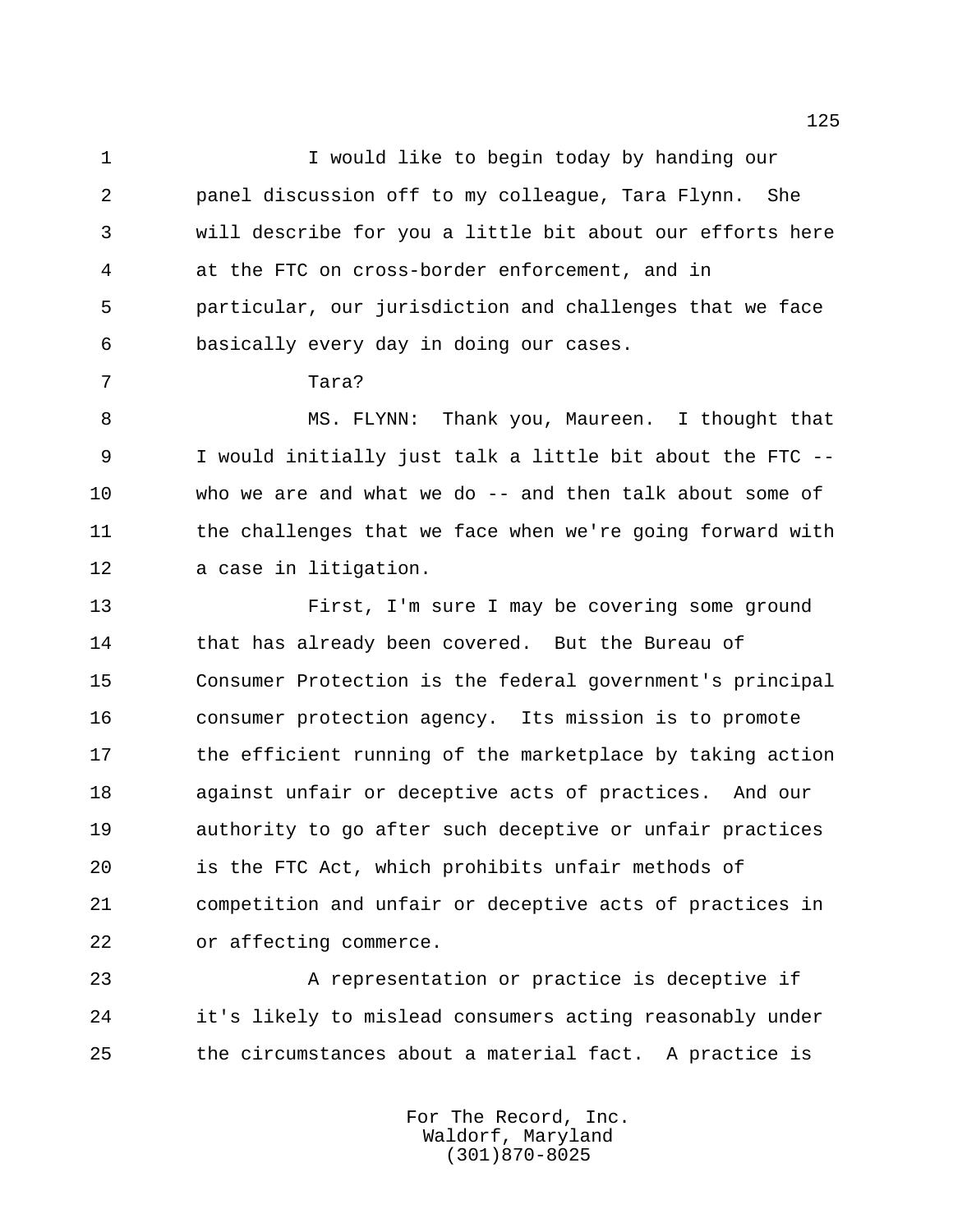unfair if it is likely to cause substantial injury that is not outweighed by countervailing benefits and is not reasonably avoidable.

 We also have authority to enforce various statutes and regulations, including the Telemarketing Sales Rule, the Pay Per Call Rule, also known as the 900 Number Rule, the Franchise Rule, the Mail Order Rule and the list just goes on and on, some might say. We enforce the FTC Act and the various statutes -- I'm sorry -- various trade regulation rules through federal court and administrative litigation. Our goal is to stop offending practices and preserve assets in order for there to be monetary consumer redress or disgorgement of ill gotten gains.

 When enforcing the FTC Act, the FTC is authorized to represent itself in federal court or administratively. When solely seeking civil penalties, 18 the Department of Justice brings an action on our behalf and can obtain civil penalties in the amount of \$11,000 per violation of a trade regulation rule.

 When we are investigating cases, we often need to investigate them without letting -- without contacting the perpetrator of the scam, or the suspected perpetrator of a scam. In our experience, scam artists will typically flee with their assets if they know about an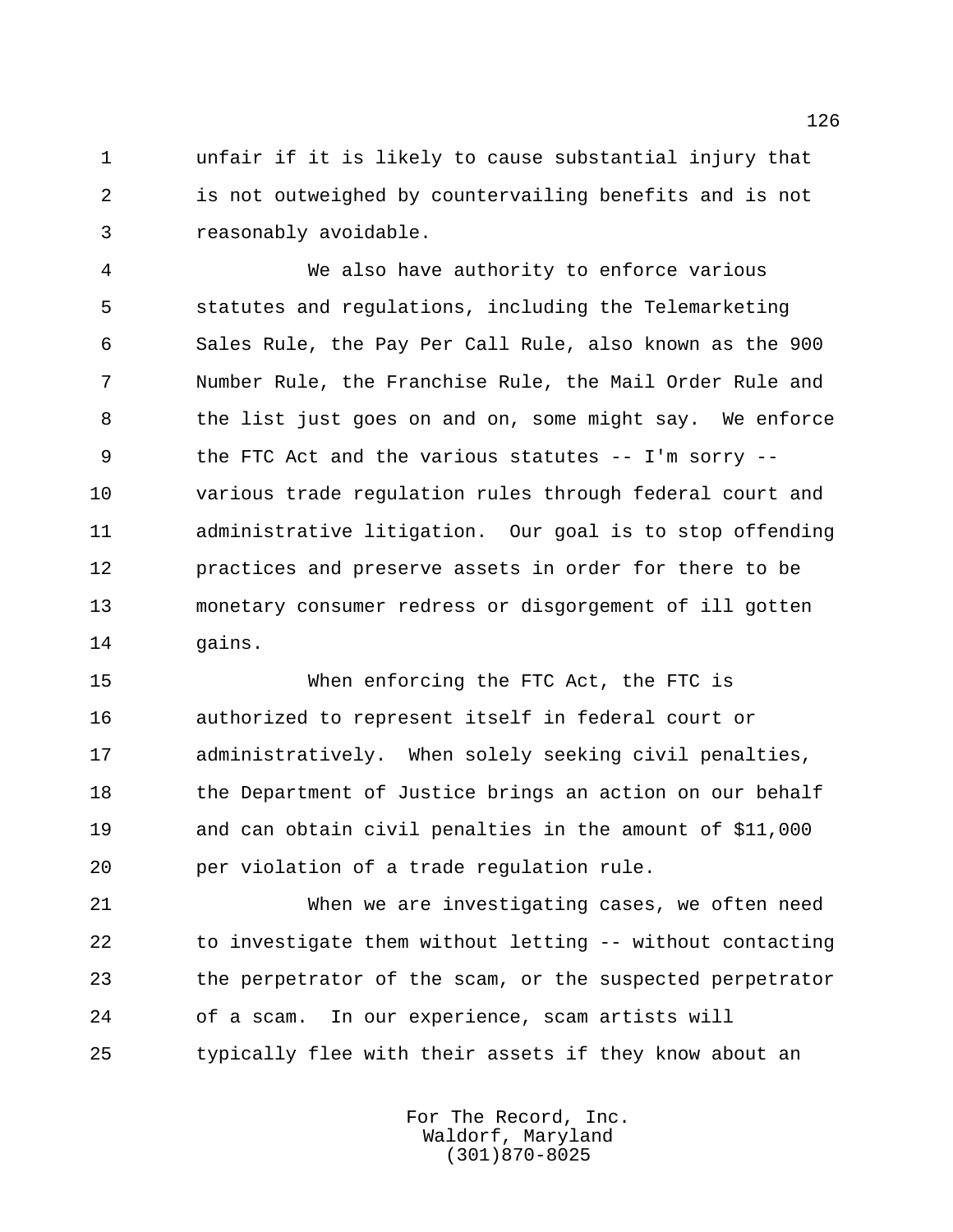impending law enforcement action. If they do so, it is impossible for us to make consumers whole with recovered assets.

 When investigating Internet fraud cases, such as spam scams or Internet auction fraud, we often need to do a significant amount of investigation simply to identify who the perpetrators are to identify them. The Internet has made it much easier for such perpetrators to hide their identities or their location. Often we find the perpetrators of Internet scams are located outside 11 the United States, although they may often have many ties 12 to the United States, including financial ties.

 We investigate our scams -- our scams. No. We investigate scam artist scams through a variety of means. Talking to consumers. Posing as consumers. Database searches. It runs the full gamut. But one of our most powerful tools is a civil investigative demand or CID, which is a form of compulsory process. When the Commission issues a CID, it is seeking documents or answers to questions or oral testimony. This tool is especially helpful to us when we are seeking information from third parties who may help us identify the individuals responsible for defrauding consumers, or identify injured consumers, or evaluate the scope of injury to consumers.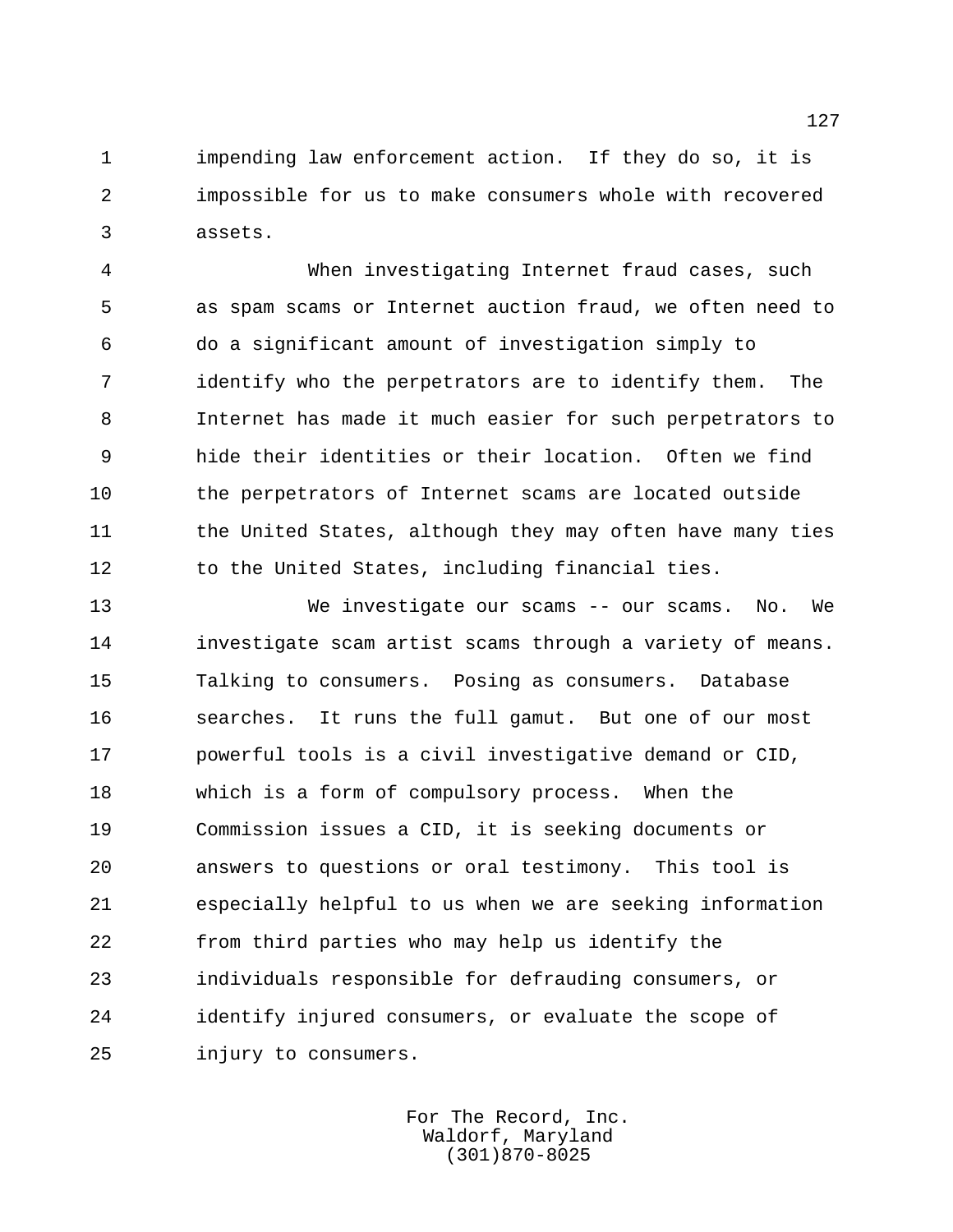If it appears that a target of an investigation is permeated by fraud, continuing to injure consumers or very likely to dissipate assets, often the Commission will authorize staff to file a complaint in Federal District Court and seek immediate relief, such as a temporary restraining order, an asset freeze and the appointment of a receiver. These kinds of relief are essential for preserving the status quo.

 If the Court appoints a receiver, the Court will often authorize him or her to marshal assets of the corporation and determine whether or not the business can operate legally. The asset freeze provisions in a temporary restraining order require -- often require the holder of assets, including financial institutions or other payment method organizations, to keep the status quo by not allowing the defendants to withdraw funds from corporate, and in many cases, personal bank accounts. Such orders require the banks to provide information to the receiver, if one is appointed, about the defendants' bank accounts.

 Now, there are some issues that come up in the course of our investigating and litigating cases that I thought would be helpful for us to talk about, and I think some of the panelists are going to talk about, too. One is that when -- as I said earlier, when we serve a

> For The Record, Inc. Waldorf, Maryland (301)870-8025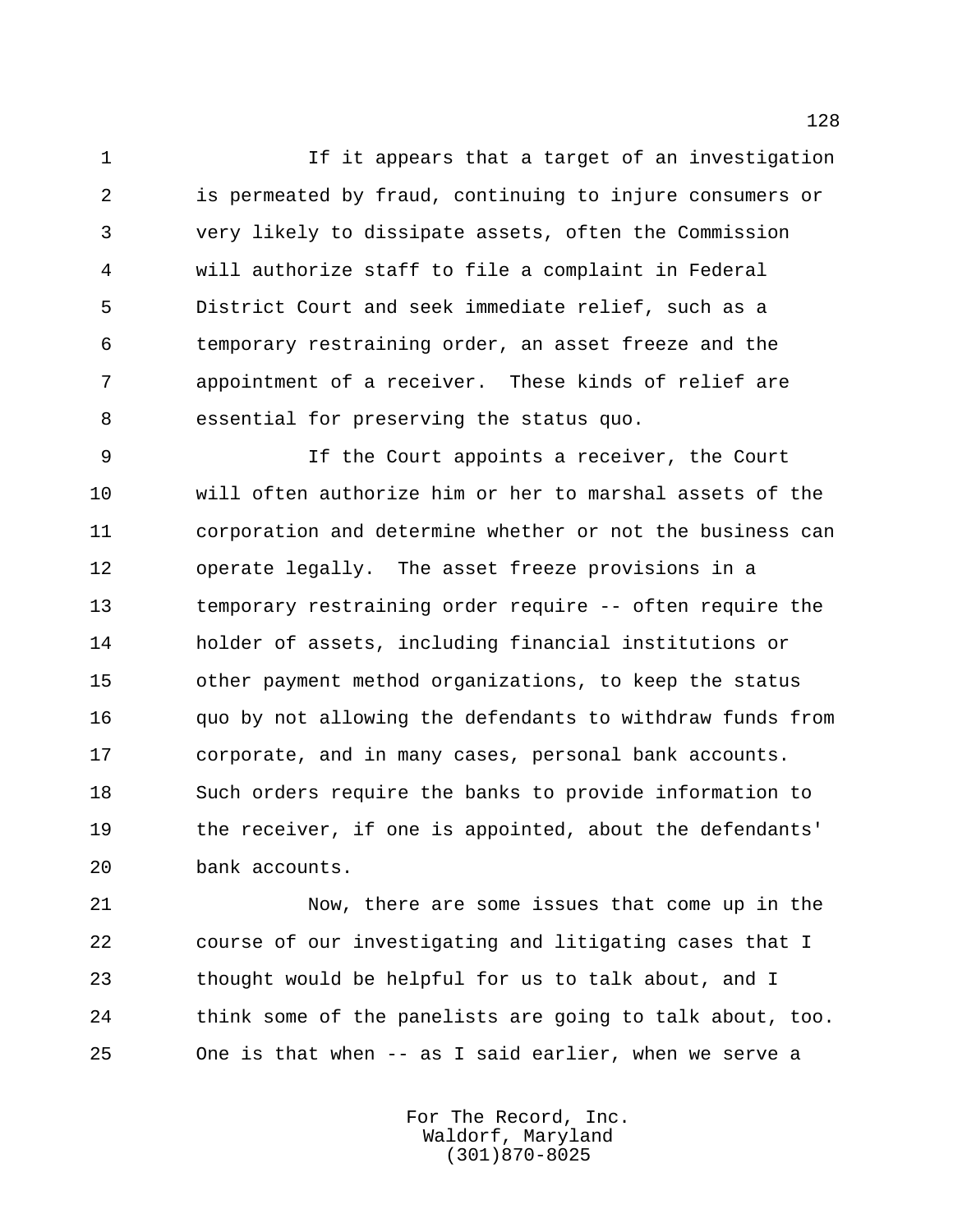CID or a Civil Investigative Demand upon a financial institution, we often request that the institution keep our request confidential. Now, some financial institutions have as a matter of policy -- as a matter of their policy, they won't honor that request. They will inform the target of our investigation that there is a request. And I'm speaking, of course, about CIDs that are consistent with any obligations the financial institution may have under the RFPA or the Right to Financial Privacy Act.

 So this means that sometimes in the course of investigating a scam, often a cross-border scam, we have to forego getting useful information for fear that the financial institution telling the defendant or a potential defendant about our investigation will result in the dissipation of assets and will ultimately mean 17 there is no money for consumers if we prevail.

 Another issue that I wanted to talk about is when we have been successful in court and gotten a temporary restraining order -- and sometimes we seek 21 these ex parte without the other side receiving notice. Actually, when it is a serious scam permeated by fraud, that is what we do. It is sometimes an issue for us in terms of where we serve that order in terms of getting it to the right person in a financial institution.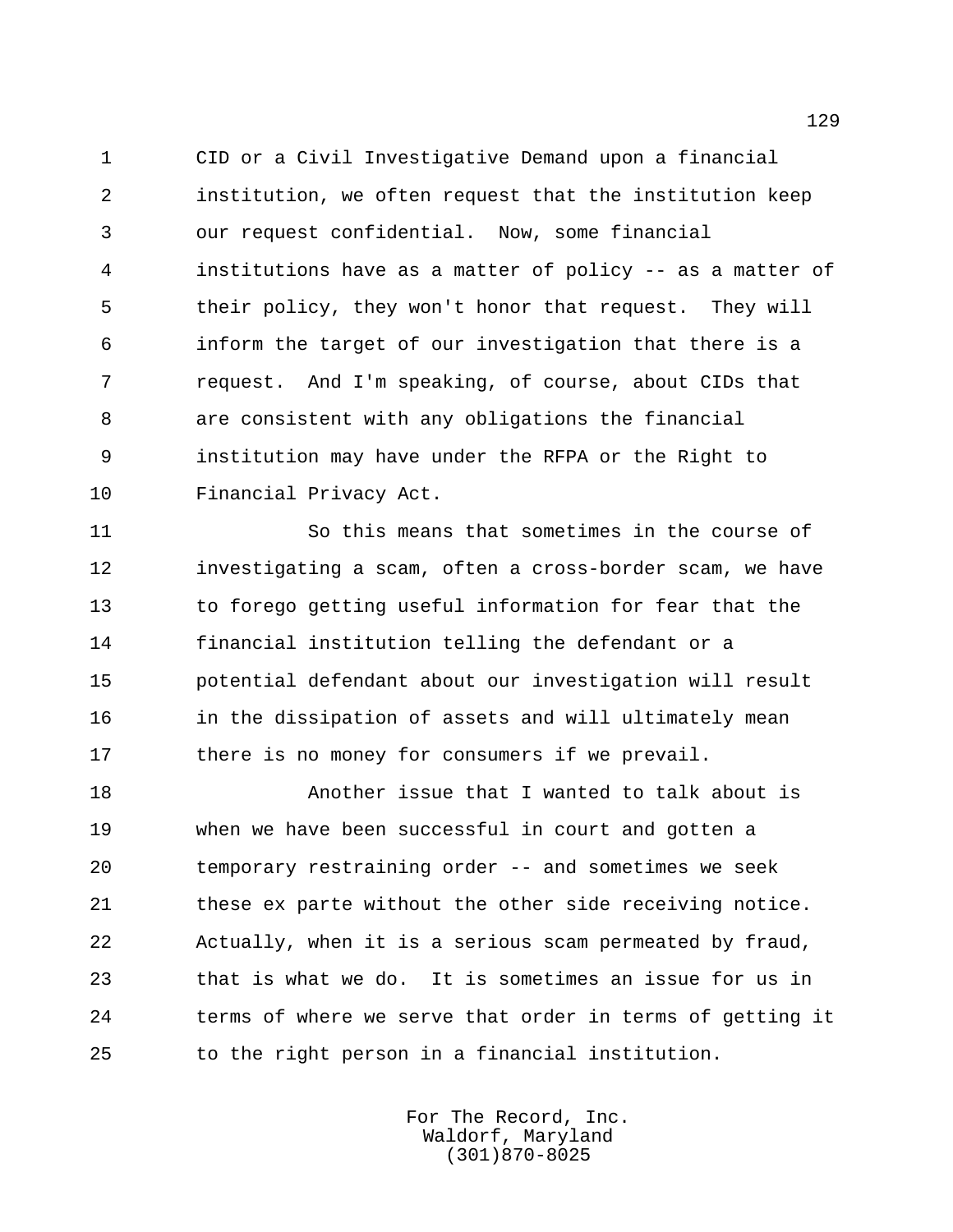Sometimes we know of a bank account and we serve the branch office and the main headquarters of a bank. But it is not always clear that we've gotten it to the right person, and that information and the obligations under that order are going to be conveyed to the right people.

 For example, in a recent case we served the temporary restraining order upon a bank at the headquarters level, and one of the provisions of the asset freeze was to not allow -- required the banks not 10 to allow the defendant to open their safe deposit boxes. The existence of the TRO that had been served on headquarters did not get passed along to the various branches, and the defendant turned around, opened his safe deposit boxes in violation of the order and, you know, now he claims that there were drugs in there. No money, just drugs. And it's a little difficult in the context of safe deposit boxes for us to prove it either way. So it is really a question of communication and knowing who the right person is for us to serve these orders.

 And the last issue, I think, that we need to talk about would be that financial institutions and payment methods are often on the front line. They are the ones who see where the scam artists -- or see how the scam artists are attempting to get money, because they

> For The Record, Inc. Waldorf, Maryland (301)870-8025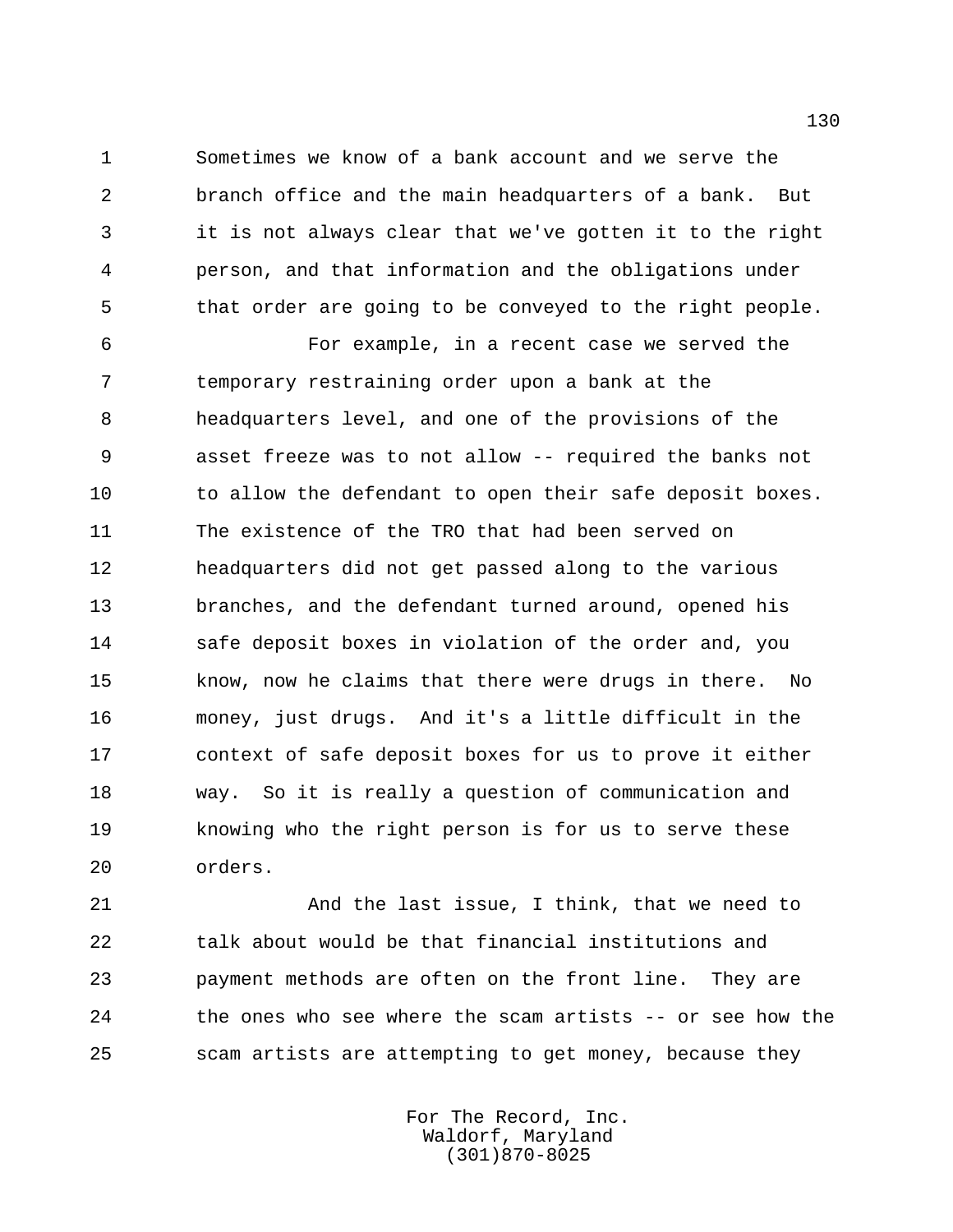all want money. And so, for example, the payment method of choice in the early '80's was a credit card, and that was before the credit card system imposed chargeback rules. But as I understand it, law enforcement really didn't get involved in that, or wasn't working in partnership with the credit card industry until after some banks had failed as a result.

 So earlier in the '90's it was -- the payment method of choice appeared to be on people's phone bills. But the people who were aware of that were the ones who were actually processing the bills. And currently, it seems like, you know, a new trend may be a scam artist, might be using the automated clearinghouse system in order to process funds. So what I'm trying to convey is that the people who know this, and who are aware of the problem, are often the people who might be in this room, and what's important is for us to keep communication lines open.

 MS. COONEY: Thank you, Tara. I would like to follow up, if we might, on a few of the issues that Tara raised. I think the first one that she raised -- and I would be very interested to hear from our panelists -- is the extent to which financial institutions are able to keep confidential our civil investigative demands, beginning with demands for information on commercial

> For The Record, Inc. Waldorf, Maryland (301)870-8025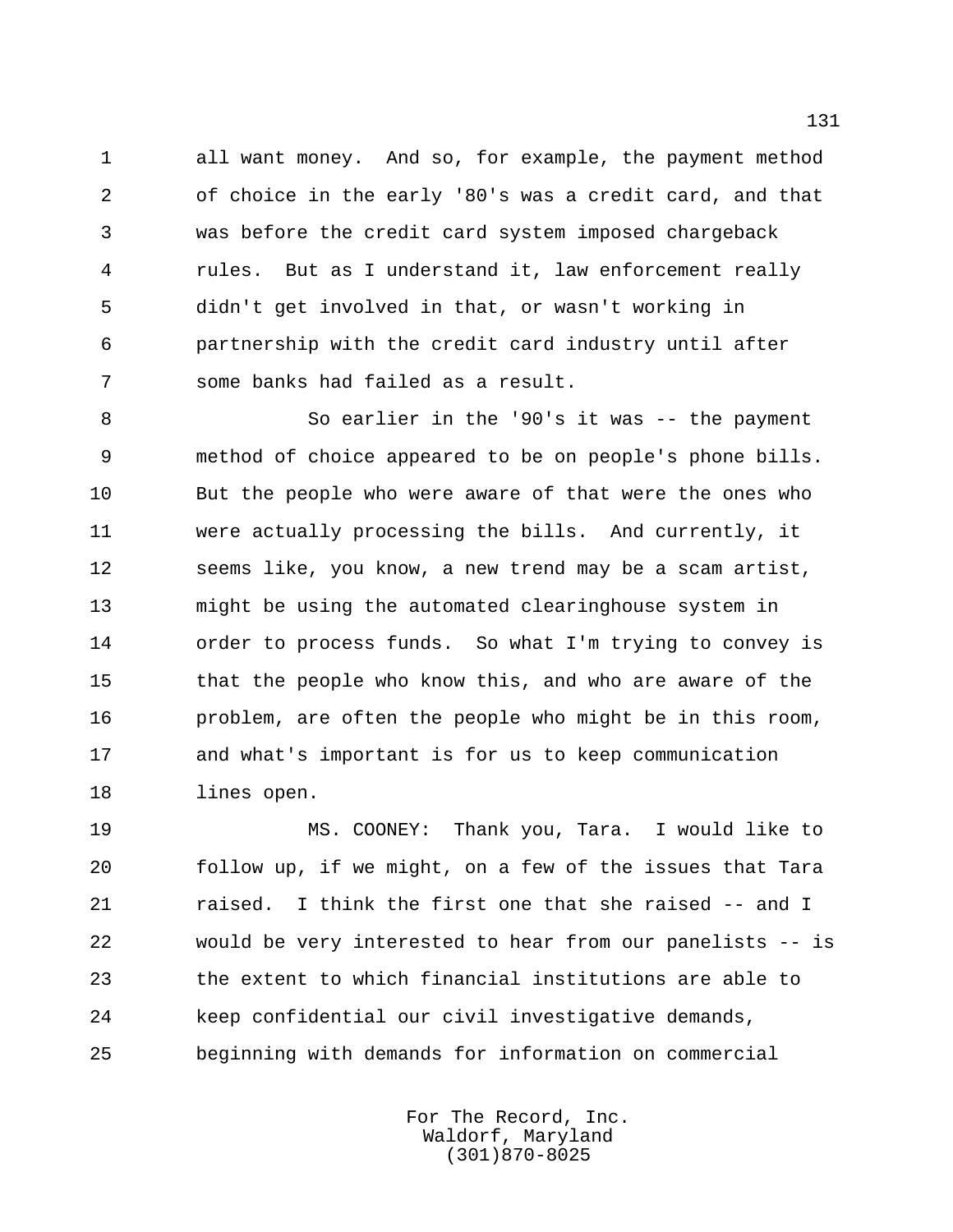accounts.

 And I don't know which one of you might want to take that question. MR. SCHULZ: I'll give it a shot. 5 MS. COONEY: Okay. MR. SCHULZ: Well, the Right to Financial Privacy Act applies to all banks in the United States, and it seeks to protect customer account information. So at the outset, you have a prohibition on a bank disclosing information unless certain requirements are met. One of those requirements is that the customer must be notified in advance and given an opportunity to challenge access to the information. 14 Now, there are some exceptions, but they are not easy exceptions. There is a methodology under one section of the statute whereby you can get a court to authorize a delay in the notification. But to do that, you have to meet a whole series of criteria which are actually fairly difficult criteria. And frankly, we've run into some of the same issues in connection with some of our own investigations where we're dealing with one particular bank, as oftentimes you'll see funds flowing through a number of

our investigations confidential until we've gotten to the

For The Record, Inc. Waldorf, Maryland (301)870-8025

different institutions. And we, like you, like to have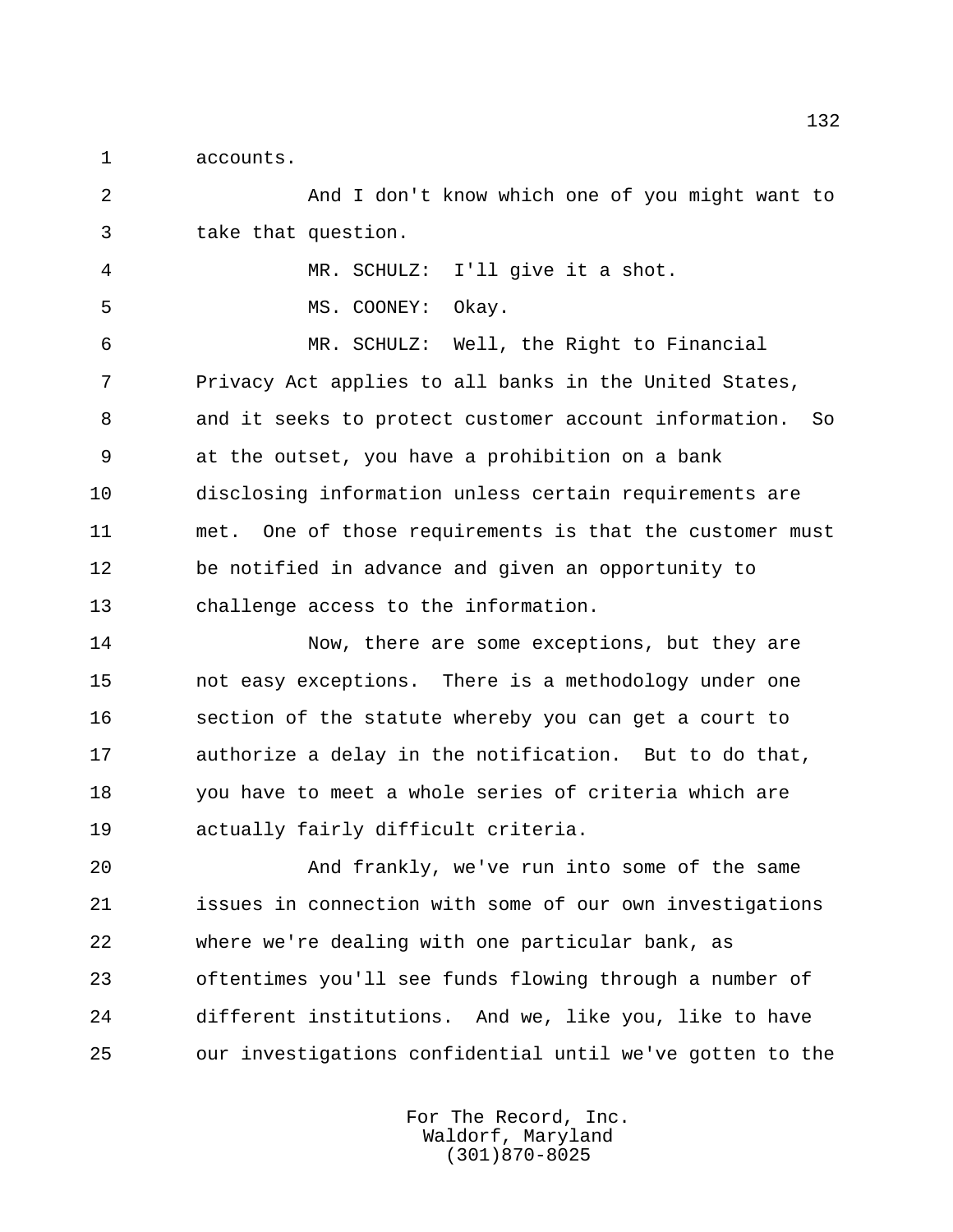bottom of what's going on. Some banks, just as a matter of policy, refuse even to their regulators.

 So I think the answer is that where it is a non-supervised -- a nonfinancial supervisory agency, there is a greater problem unless you jump through the hoops of getting a court order.

 MS. HUGHES: If I might just add to that. I'm going to put a prosecutor's hat on here rather than the regulator's hat. But my experience when I was in the U.S. Attorney's Office, and even filing and issuing grand jury subpoenas, was that we often had arguments with general counsels from local banks who claimed either the Right to Financial Privacy Act or local laws that required disclosure to customers within a certain period of time. Not always ahead of time, but within a certain period of time, which, of course, could cause a problem if it's a covert investigation.

18 We would sort of mouth the word supremacy clause, but they really didn't much care, because they were thinking lawsuit. So we would routinely get gag orders in a grand jury situation, and that's what was required of us until FCRA was passed and the federal government made it very clear if you were investigating a bank type of criminal offense, then essentially there could be no disclosure no matter what the Right to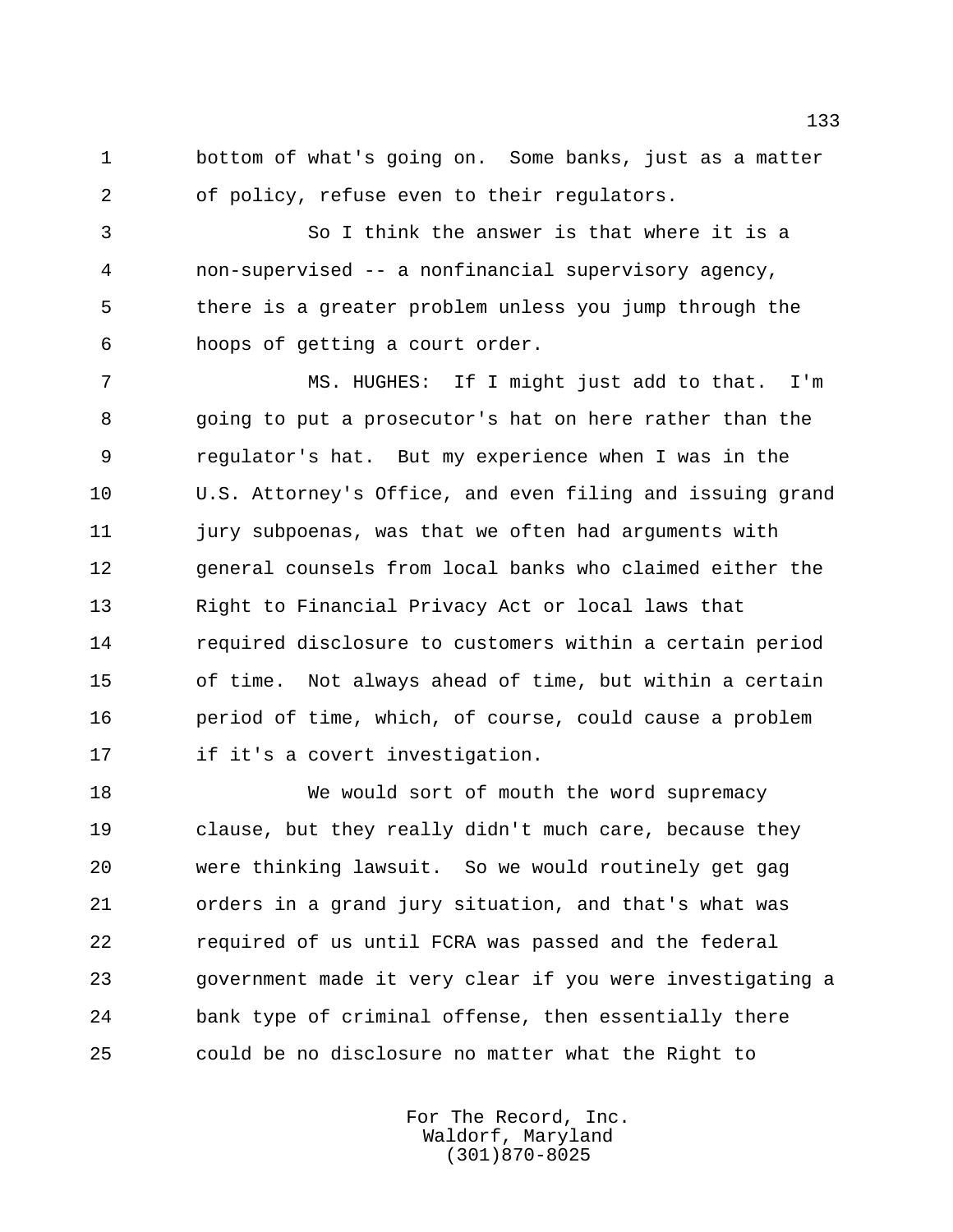Financial Privacy Act said or any state laws. And so we have sort of a form letter.

 But this is a very difficult problem, and it is made more difficult by the fact that, as probably many of you all know, banks do get sued. And even if the bank is going to prevail, they oftentimes have to pay legal fees in conjunction with the suit. So they are cautious and probably cautious through experience.

 MS. COONEY: Jay, what about your experience at Citigroup? Have there been instances when your bank -- Citibank or the affiliates -- were able to keep CIDs confidential?

 MR. IMBERT: Well, I have to confess. I don't 14 recall any CIDs from your agency. Routinely, you know, grand jury subpoenas. I mean, it's just a matter of course. It's understood that if there is any disclosure there, it's a criminal violation. So, you know, obviously there is a requirement to ensure that that sort of information regarding a grand jury subpoena concerning a criminal investigation is not disclosed to the customer.

 And in terms of one of the other issues that was raised to make sure -- how do you make sure you're getting to the right person within the organization? I guess some practical advice in that area is it's not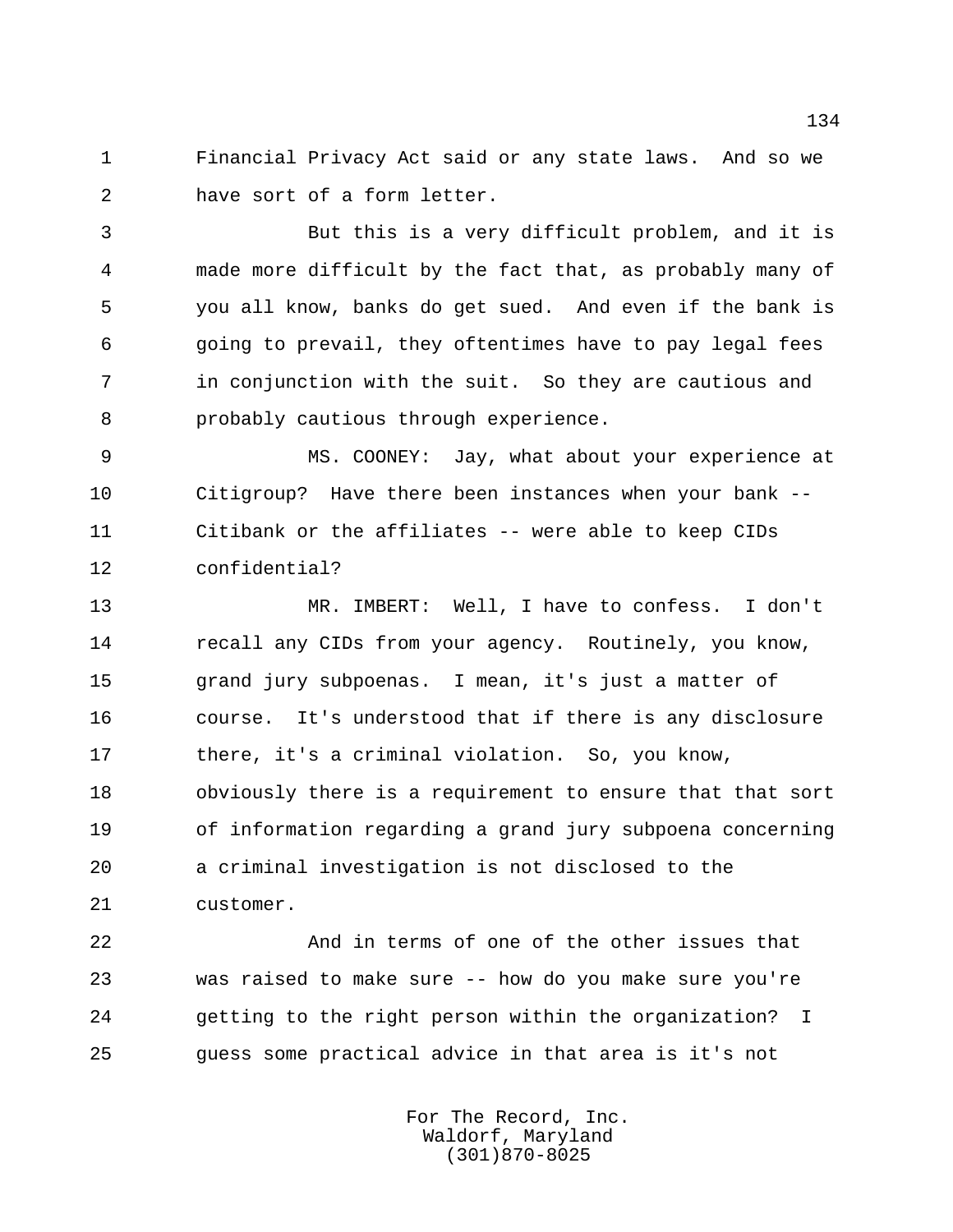uncommon that you have a form of law enforcement within financial institutions. I was an Assistant U.S. Attorney for eight years before joining Citibank, and we have, you know, so many former prosecutors and agents.

 You know, a friendly phone call to an organization of some size to make sure you're getting to the restraining order unit, or to the unit that handles the freeze orders, or to make sure you're getting to the right person, I think that's sort of practical common sense on how to make sure you're getting the information 11 to the right people.

 MS. COONEY: I would like to come back to that. But before we finish up the Right to Financial Privacy Act question, Tom, what you described, and certainly the FDIC has experienced similar impediments to what the FTC does, does that apply to corporate accounts or only personal accounts?

 MR. SCHULZ: The Right to Financial Privacy Act applies to "customer," and "customer" is defined as anyone who has an account relationship with the financial institution. So it does -- it is not like the Privacy Act, which applies only to individuals rather than corporate entities.

 There is one exception that I should mention to the RFPA, and that is that -- and it happens to be the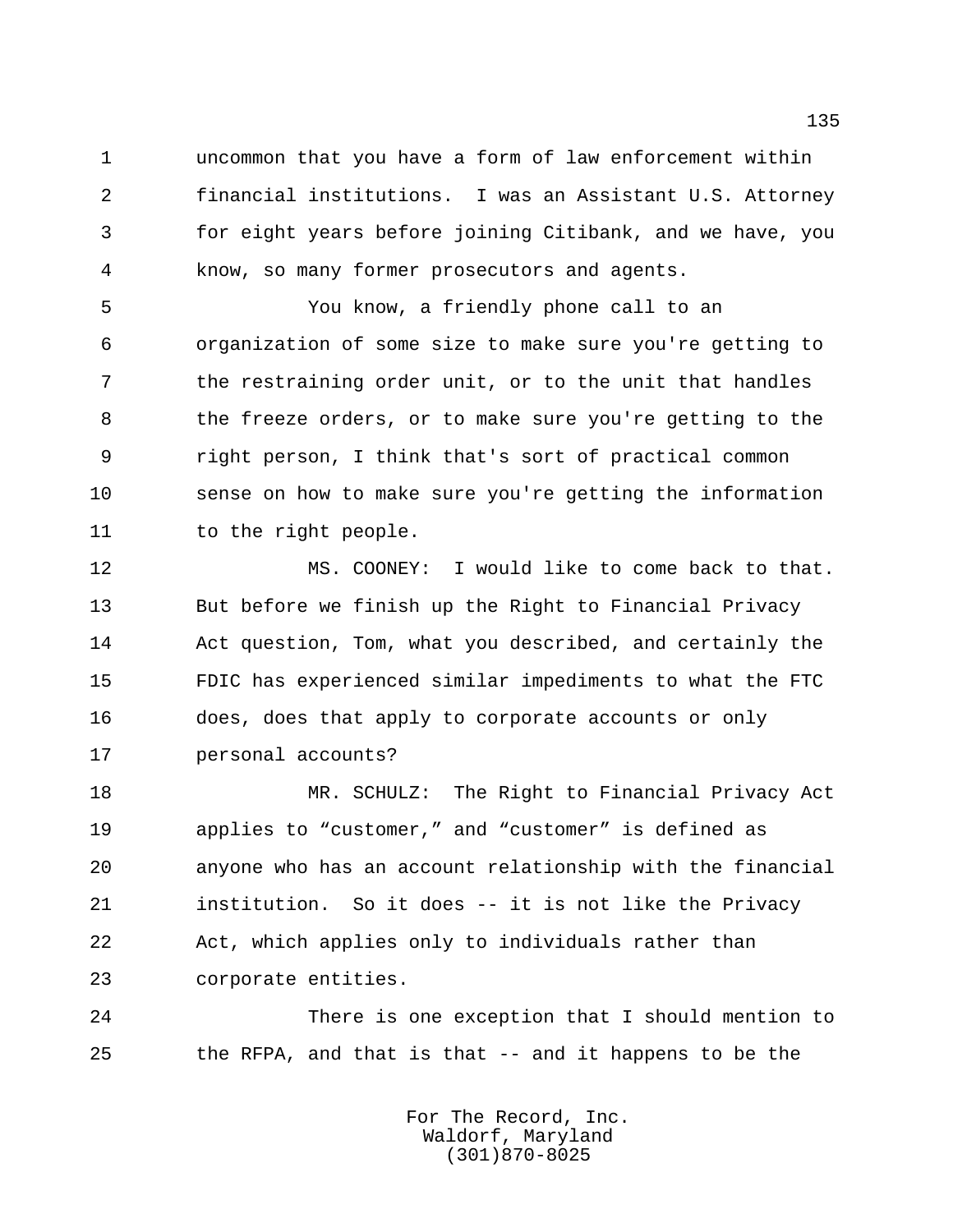exception that allows banks to file suspicious activity reports. And that is that the bank can report the name of an individual, the type of an account and the type of suspected illegal activity without running afoul of the RFPA.

 MS. COONEY: Tara, did you have a comment? MS. FLYNN: My understanding is that there is certain information, such as what you've just outlined, that can be provided without notification to the individual. In terms of war stories, we often come to -- come up with a situation where we are seeking information that does not -- is not subject to the RFPA.

13 MR. SCHULZ: Right.

 MS. FLYNN: And could be provided to us without any problem with the RFPA, yet banks will not provide it 16 to us as a matter of their policy. And that is what often creates a problem for us when we're just really trying to identify whether they have a bank account at that bank, and we're talking about a corporate entity through which these bad actors are operating.

 MR. SCHULZ: Right. Well, the RFPA would not prohibit a bank from informing you that a particular entity or even an individual has an account. The other thing is, remember I said it protects individual customer account information. If you're not seeking customer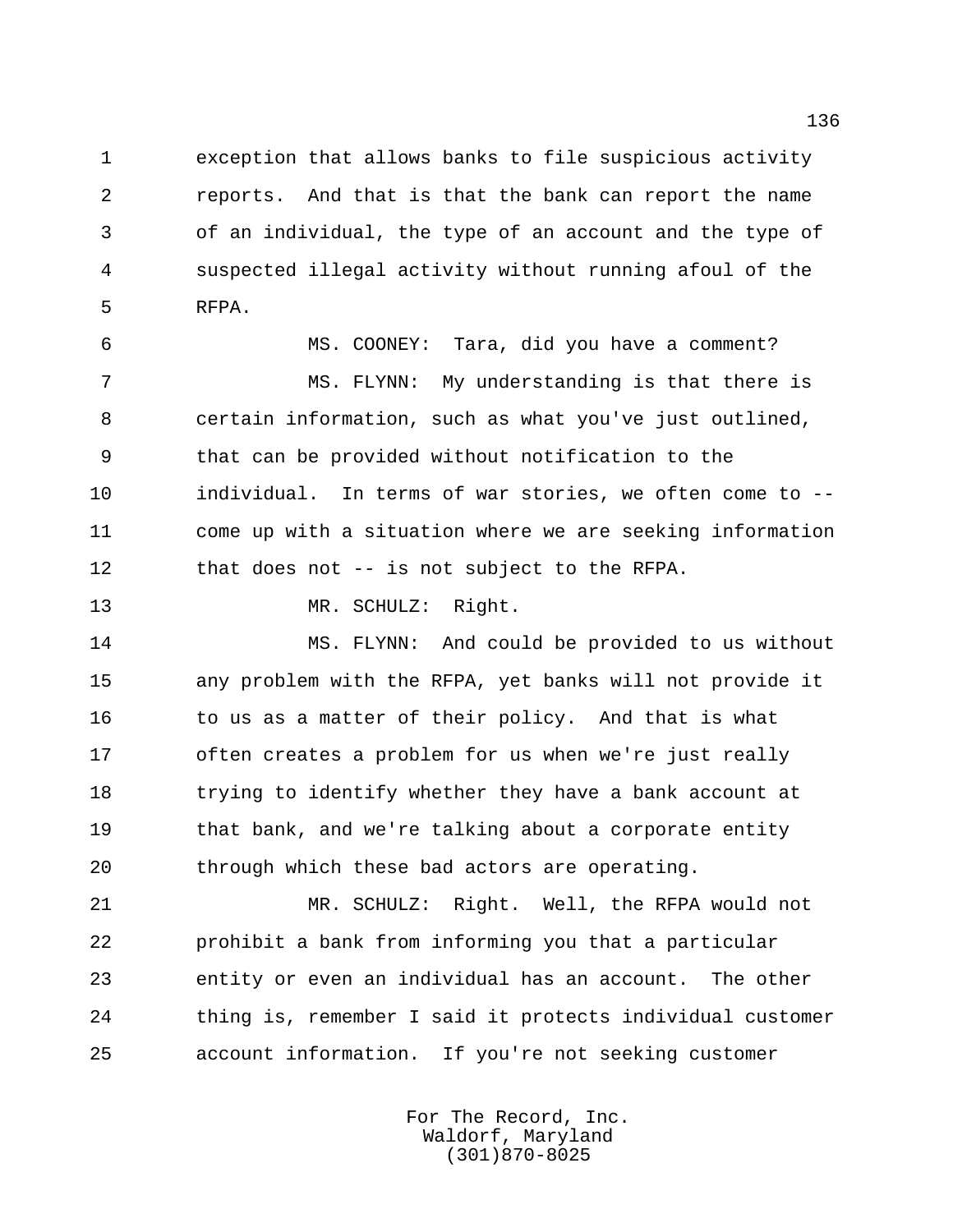account information -- and oftentimes you're not. You're seeking information that may relate to the institution itself. That's not protected by the Right to Financial Privacy Act.

 And, of course, there are also exceptions for criminal investigations. Of course, the exception happens to apply to the Attorney General and not to the FTC, but that's one exception. And it does not, in fact, require that a subpoena be served. It can be a voluntary request. It can be a grand jury subpoena. It can be a judicial subpoena. The same is true in the course of litigation. They can't cite the RFPA as a basis for not complying with the Federal Rules of Civil Procedure or Criminal Procedure. So you do have -- you do have some limitations on the RFPA, but it is -- it is an impediment.

 I think the biggest problem really is the one that Carmina eluded to, and that is that banks do get sued and they are a little bit gun shy, because even if they ultimately prevail in those suits, it cost them time and money and sometimes adverse publicity.

MS. COONEY: Ed, I saw you --

 MR. MIERZWINSKI: Oh, I actually just wanted to ask a question, if I could, of the FTC officials, the two of you. The consumer groups have had notice that the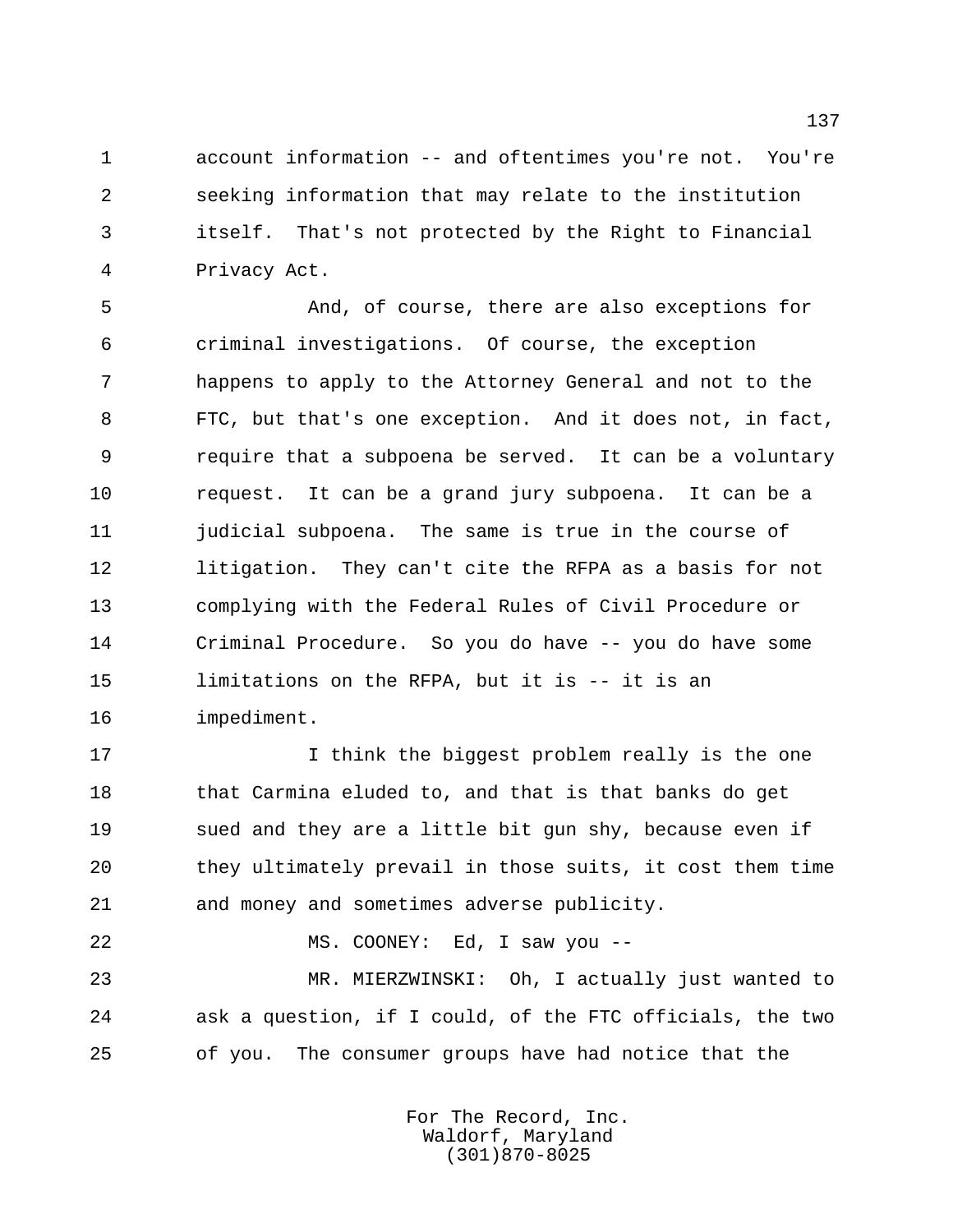bank regulators, particularly the OCC, have made it very difficult, and have been putting out a lot of protections against State Attorneys General or State officials requesting information of banks.

 Does that affect the criminal area as well, and do the banks invoke OCC as their primary regulator if the FTC tries to get information?

 MS. FLYNN: I don't think that's been our experience.

MR. MIERZWINSKI: I guess that's good.

 MS. FLYNN: You know, we're a civil law enforcement agency and generally -- I would say generally banks are cooperative. I would pose the question whether or not there are some banks that may make it their policy to keep that information private, and that is a marketing tool for them as well.

17 MS. COONEY: Robb?

 MR. EVANS: Yeah, just one side point on this. For most of my adult life, I have been a banker until I got into this business about a dozen years ago. The banks desperately want to have the bad guys out of the bank. Don't underestimate the value of the back channels. I have had more than -- more than one occasion where -- I mean, I've been in a bank president's office and had them tell me, I can't give you that information.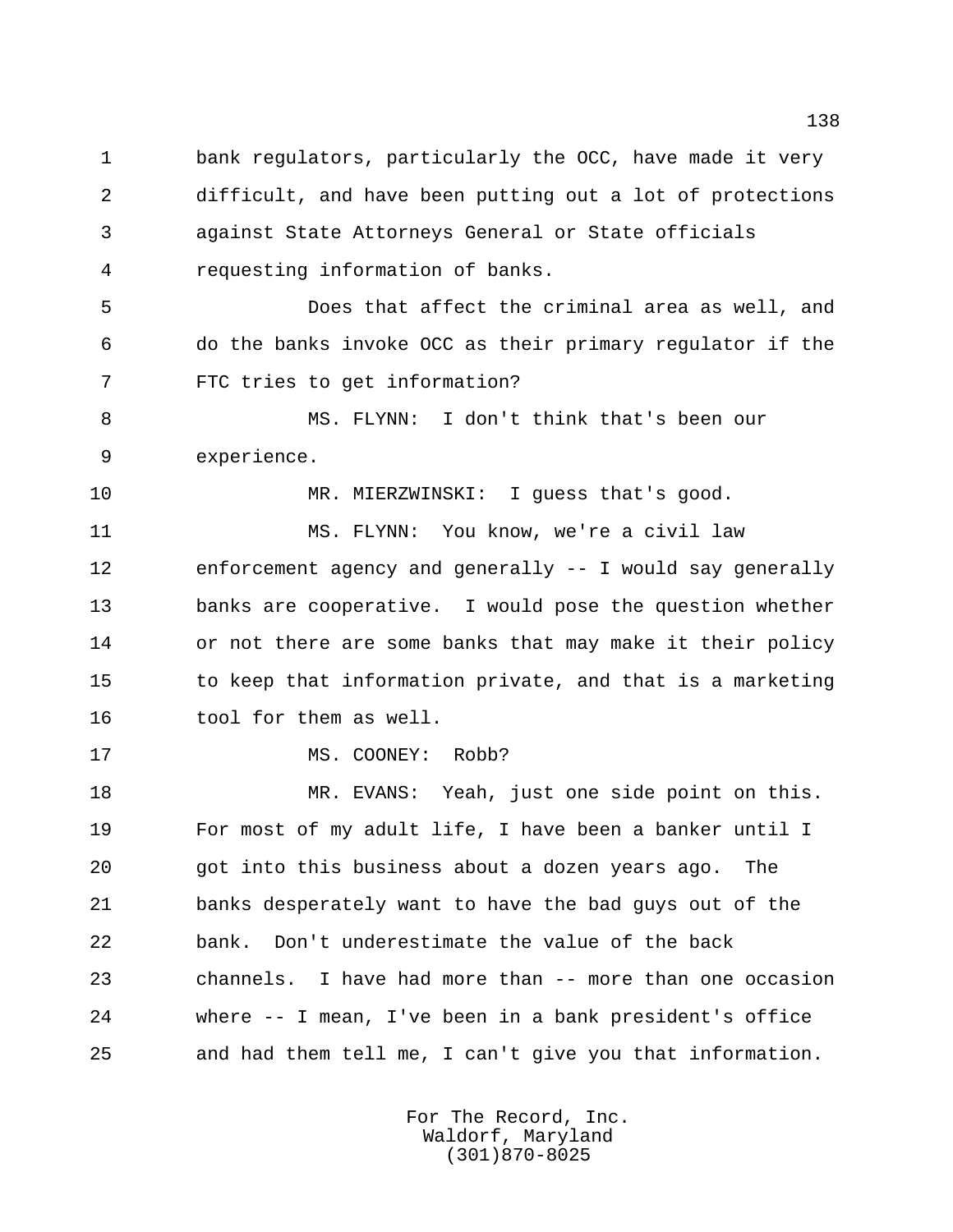I'm going to be out of the room for 20 minutes, and he turns on his computer with the screen open to where it is.

 I've had calls from federal special agents saying hey, can you find out for me from Bank X if this account exists over there, because I don't have the time to go through the subpoena process if it's not there. If it's there, just give me -- you know, wink at me and then I'll go get a subpoena.

 So never underestimate the value of the back channel if you've got people that have confidence in each other. That is not going to lead to a lawsuit. That is not going to lead to something embarrassing, because everybody wants to get rid of the bad guys.

 MS. COONEY: Thank you. That's very helpful. To move on to the second issue that Tara brought up, which is really a risk management issue within a bank, when an order has been served on a headquarters of a financial institution, that there is an assets freeze in place, how -- and I think Jay did try to answer this in 21 terms of, you know, who do you contact at a bank to make sure that they have appropriate information?

 But really Tara's point goes beyond that. It is how do you make sure that financial institutions have systems in place that appropriately communicate to their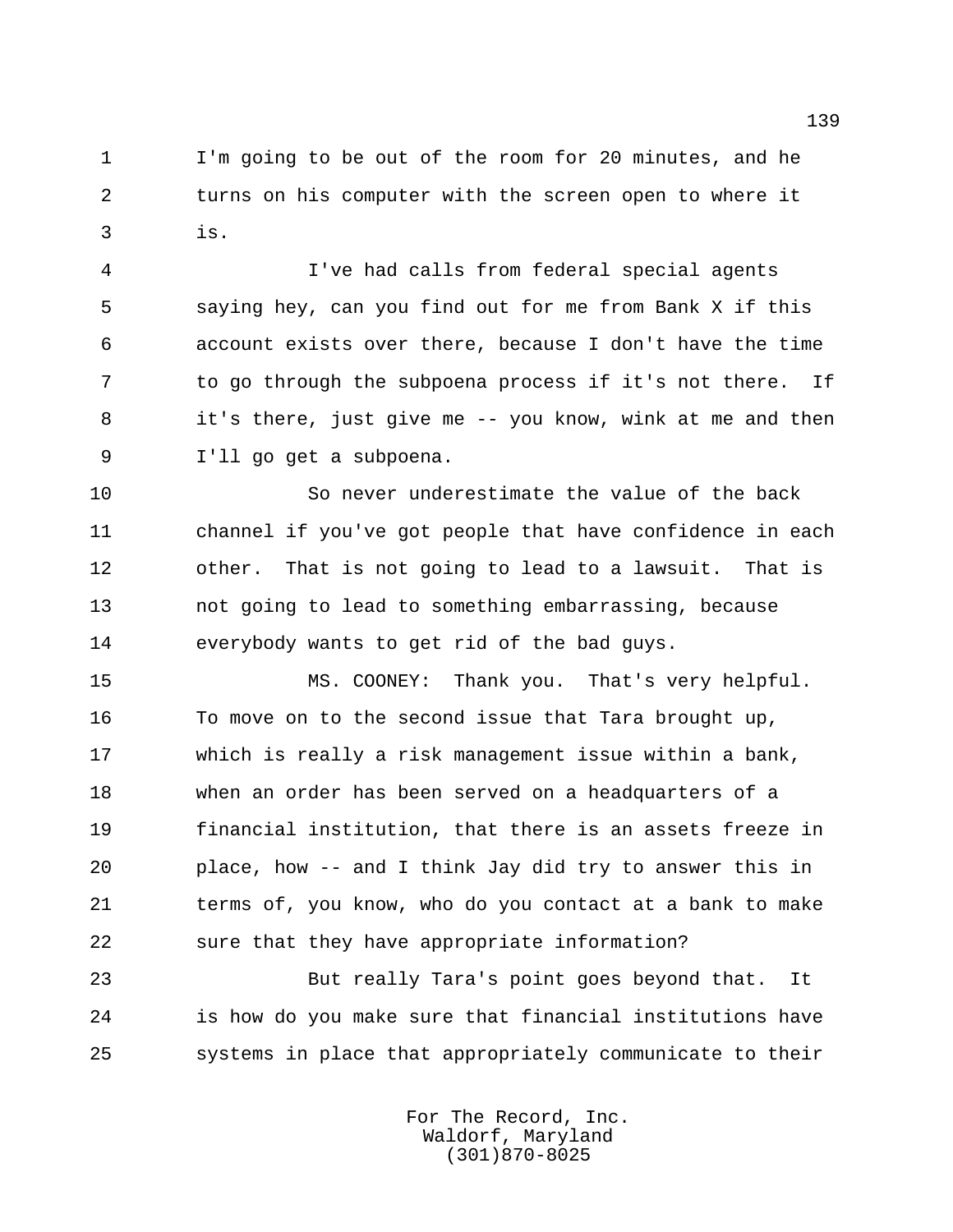other offices that there are these very valid court orders that need to be abided by in order to maintain the status quo on accounts for which we might be seeking consumer redress?

 Could any of you speak to that, your knowledge of systems within banks and communicating on litigation risk types of issues?

 MR. SCHULZ: I know it is a lot better now than it used to be. It used to be, I mean, a real operational problem, because systems weren't integrated. They weren't automated. And unless you were dealing with a -- I mean, if you're dealing with a large multi office organization with hundreds or even thousands of accounting units, the task was -- you know, let's say 10 or 15 years ago it was formidable. Today it is much easier, because now the large institutions have consolidated databases. It's not always easy, particularly for the very largest organizations. But for a lot of them, it is a lot easier now than it used to be.

 MR. IMBERT: But I think in general the larger organizations are the ones that probably have the best controls in place and have procedures already set up to handle those kinds of situations. I would suspect that it is the smaller organizations where you may have more problems.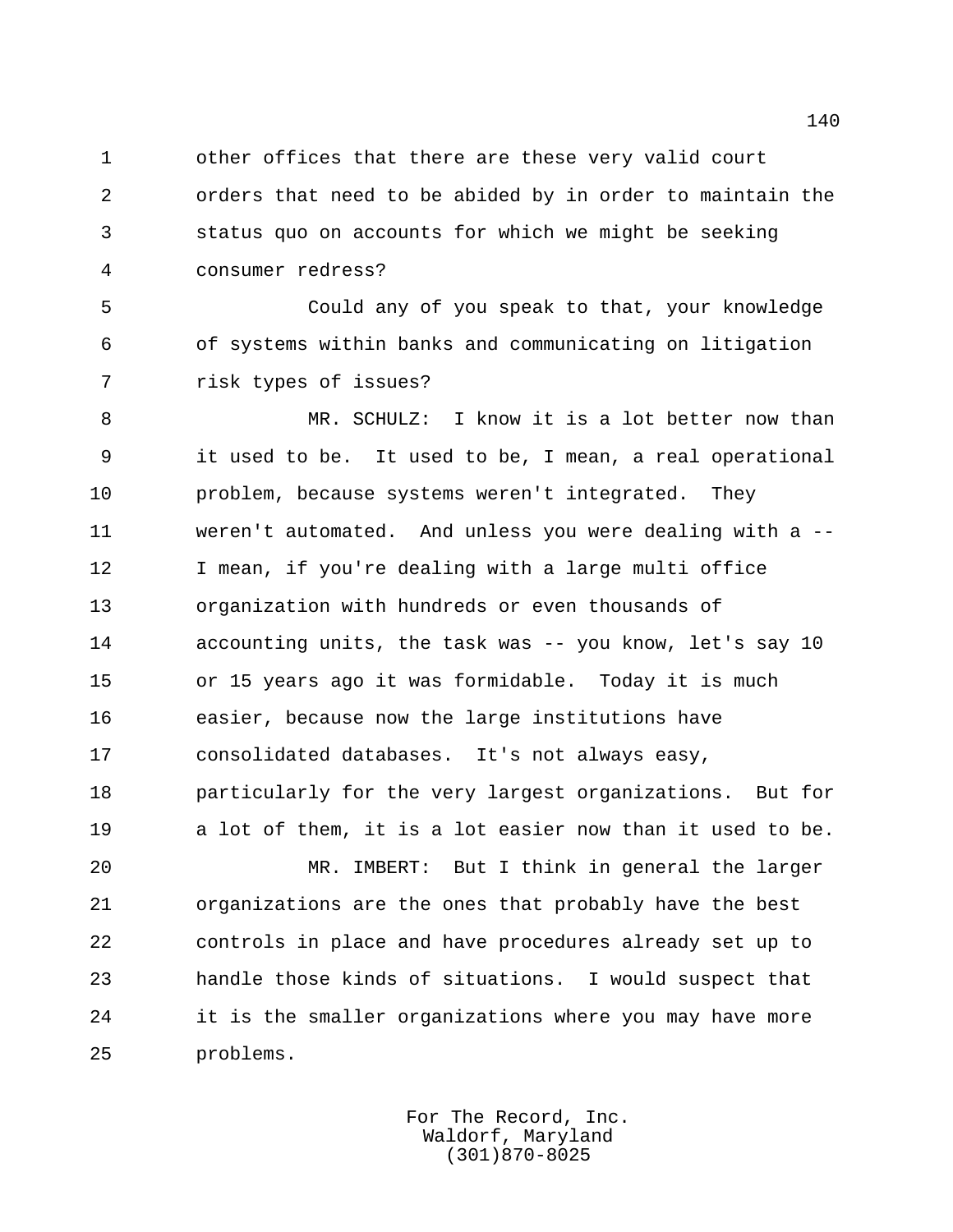But even so, that's supposed to be part of their risk management process and they ought to be -- you know, I think probably the bank regulators would like to know if there are problems like that, because it affects us as well as them. It affects the bank. It can have a very negative impact.

 MR. EVANS: The biggest problem, I think, today in terms of this is the -- let's say the very top of -- well, not the top tier, but just below that. Organizations that have gone through recent mergers. I mean, we've had one situation where we subpoenaed and subpoenaed the bank for records, until we finally had to report to the court that we couldn't produce the report 14 that I had been ordered to produce, because the bank wouldn't supply us the information.

 So the judge simply ordered -- asked for the name of the Chairman of the Board of the bank and ordered him to appear in his courtroom every Monday morning until 19 the information came forward. And it came forward pretty quickly. But they had a real operational problem, because they had just gone through -- they had a series of mergers and they really -- until it got to the Chairman of the Board, nobody knew what button to push. 24 MS. COONEY: Carmina?

MS. HUGHES: Well, I was just going to say.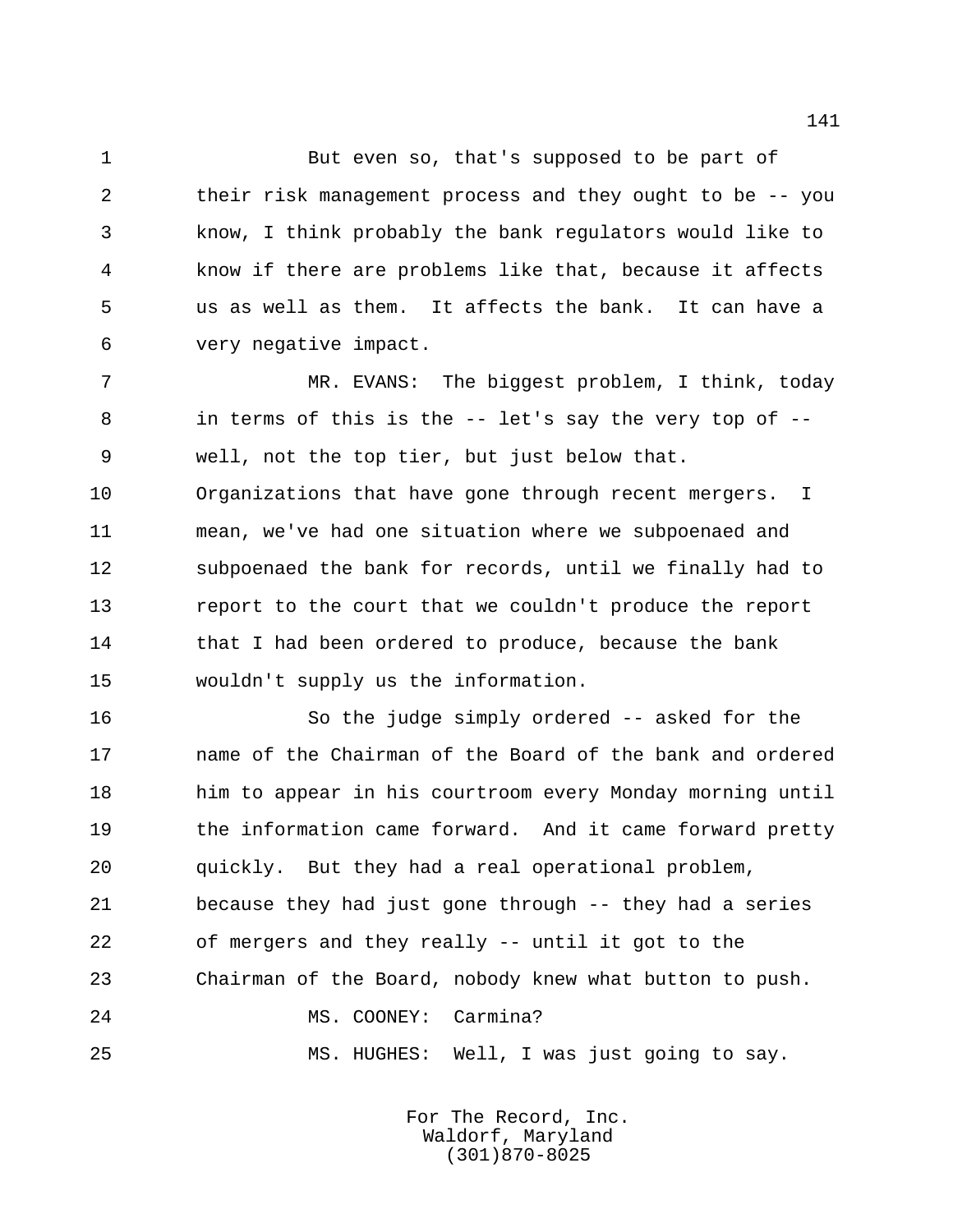The other sort of part of this is risk management run amok. I mean, we've seen situations, both on the criminal side and also from where I sit now, where banks have received subpoenas or banks have received orders, and the first thing they do is, they close an account or they do something that you might well not want to happen in the course of your investigation. And it can really -- I know I had one case where I was chasing this fraudulent check ring all over the country. And we had finally gotten to them, and the problem was the bank had received so many subpoenas, they finally got an SAR and just closed the account.

 So whoever is issuing the order or the subpoena, it is really important, as Jay has already said, to pick up the telephone to make sure that you have some sort of local contact to make sure that this doesn't happen, because it can be completely inadvertent. And as I say, you could have someone saying gosh, you know, we received this subpoena and we think that this is suspicious. We're going to close the account. And that's probably not what you want to happen.

 MS. FLYNN: Can I ask a question? But how do you prevent that? I mean, in my circumstance I don't have a criminal subpoena. I have a civil investigative demand. I've sent it to a bank. Well, I want to send it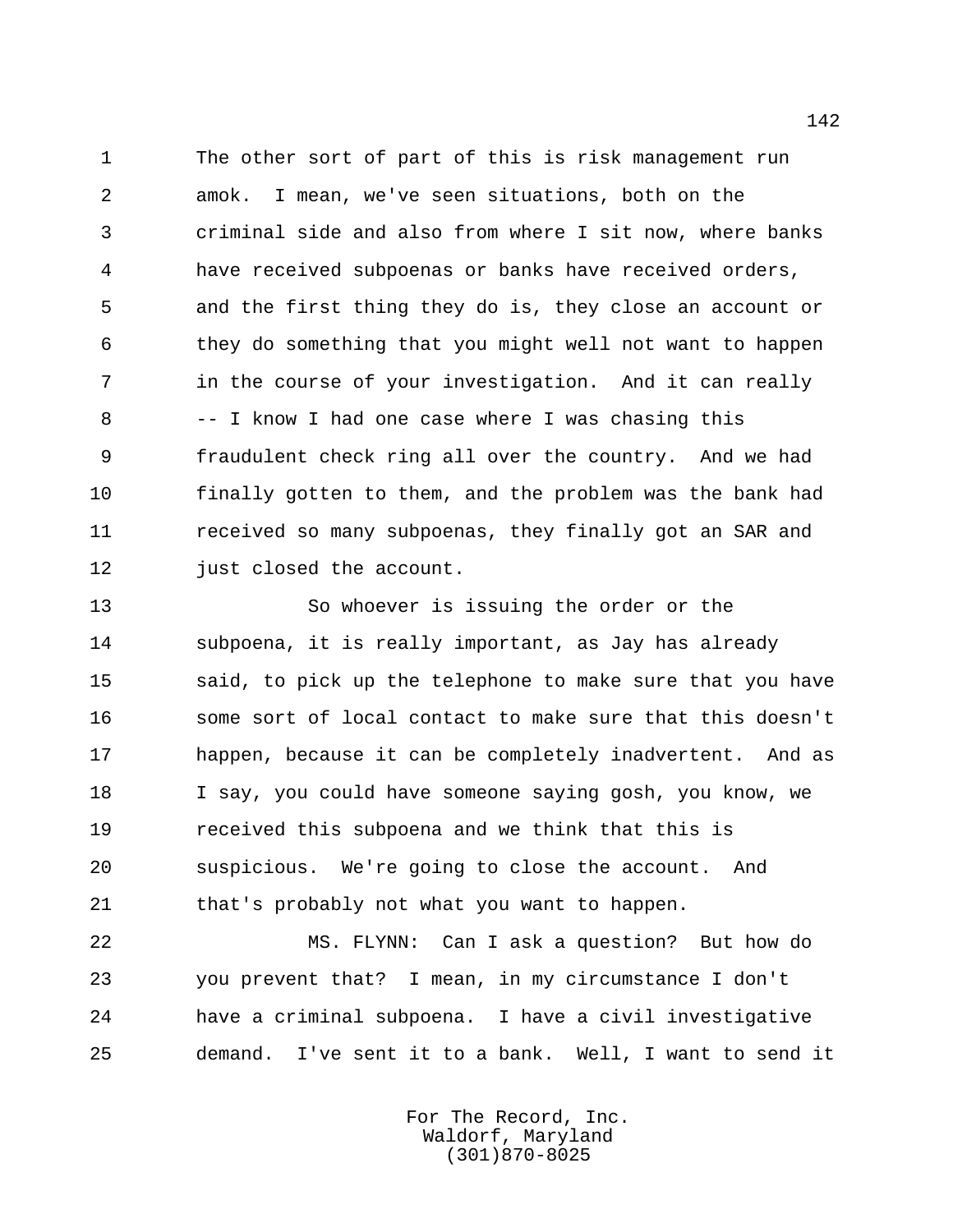to a bank, but the bank has informed me that they're going to notify the party. It's a corporate account. And also they say, well, and, you know, if you send this to us and we see something suspicious, we're just going to close the account. Please don't.

 MS. HUGHES: Well, actually, I don't think that you can prevent the disclosure under the authority that you have based upon what we've talked about here today, unless you can get a judicial gag order. But the advice that we usually give our banks when they ask that question is that -- and actually the same advice that we give to law enforcement is that if law enforcement wants to have a bank or any other financial institution keep an account open, they need to put that in writing to the bank. And if they do, then I think that most banks would be cooperative.

 But I think that it is a difficult position for a financial institution to be in when there have been so many recent cases on SAR filings and the hyper criticism out there of financial institutions. So they are going 21 to be very vigilant in a way they probably weren't -- perhaps weren't before. I shouldn't say probably. But may not have been before because they are concerned about their exposure in keeping these accounts open.

MS. FLYNN: I just want to -- I'm going to be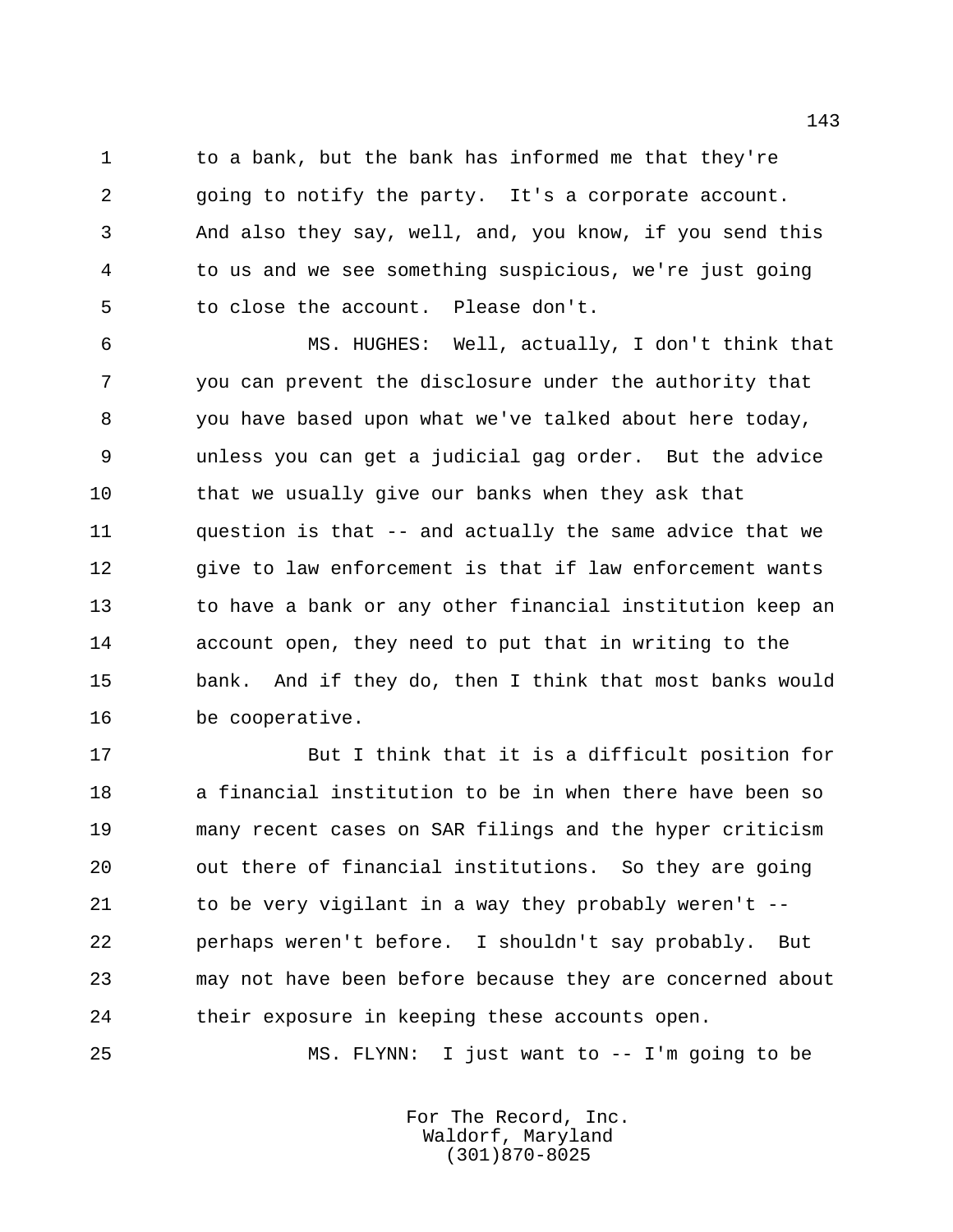quiet in a second. But I just wanted to point out that I'm not entirely sure, and I don't want this to become a debate about the Right to Financial Privacy Act, because I'm certainly not going to hold myself out as any expert.

 But my understanding is that a customer means any person or authorized representative of a person, and a person is identified as an individual or a partnership of five or fewer individuals.

MALE SPEAKER: Oh, no.

 MS. HUGHES: I'll defer to you on that one. MALE SPEAKER: I don't have the definition. MS. FLYNN: But you can move the discussion on. MS. COONEY: That's separate from those issues and it kind of follows up on what we've been talking about. I guess from the FTC perspective, would there be any benefit in our agency working through or with the financial regulators when we approach a bank for which your agencies are the primary regulators?

 MS. HUGHES: Well, I received a telephone call this year from some folks from the FTC -- some agents from the FTC -- and I did my best to get the bank to cooperate, because they wanted a dummy account and they wanted to make certain transactions or to have it out there. And I thought it was a very worthy goal and a very worthy cause, and I called the General Counsel and I

> For The Record, Inc. Waldorf, Maryland (301)870-8025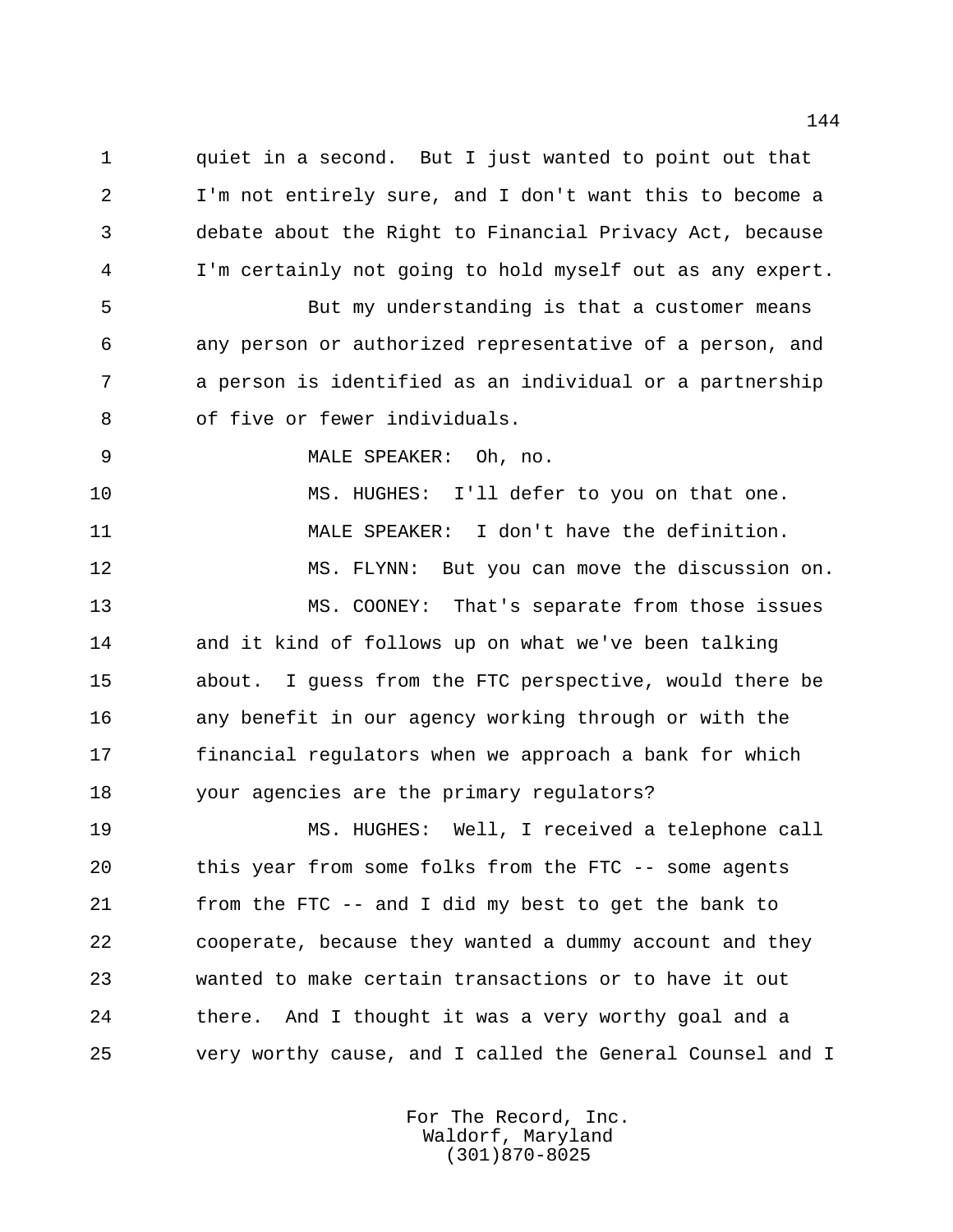did my best. But the General Counsel said that in order for the bank to participate in this, they wanted sort of a hold harmless kind of agreement, which, of course, the government can't give, or at least the folks I spoke to didn't seem to think that the government could give.

 So, yeah, I think that it -- I don't think it hurts to contact the primary regulator, but I'm not always sure that the primary regulator can do it for you. But we can certainly intercede, and we're willing to do that.

 MR. SCHULZ: There actually was a FBI sting operation that we were involved in. The way the FBI got 13 the banks to cooperate was, they did, in fact, give them hold harmless clauses. They did guarantee that they would not be held liable, and if they were, that the Department of Justice would defend them, number one, but also would intervene in the action.

 MS. COONEY: To shift just slightly to another topic, to what extent are financial institutions able to voluntarily partner with a non-bank regulatory agency, like the Federal Trade Commission, in providing information about suspicious activities directly to us?

 MS. HUGHES: Well, they certainly can't share the fact that they've filed a SAR on anyone with you. That can't be shared with anyone but through the database

> For The Record, Inc. Waldorf, Maryland (301)870-8025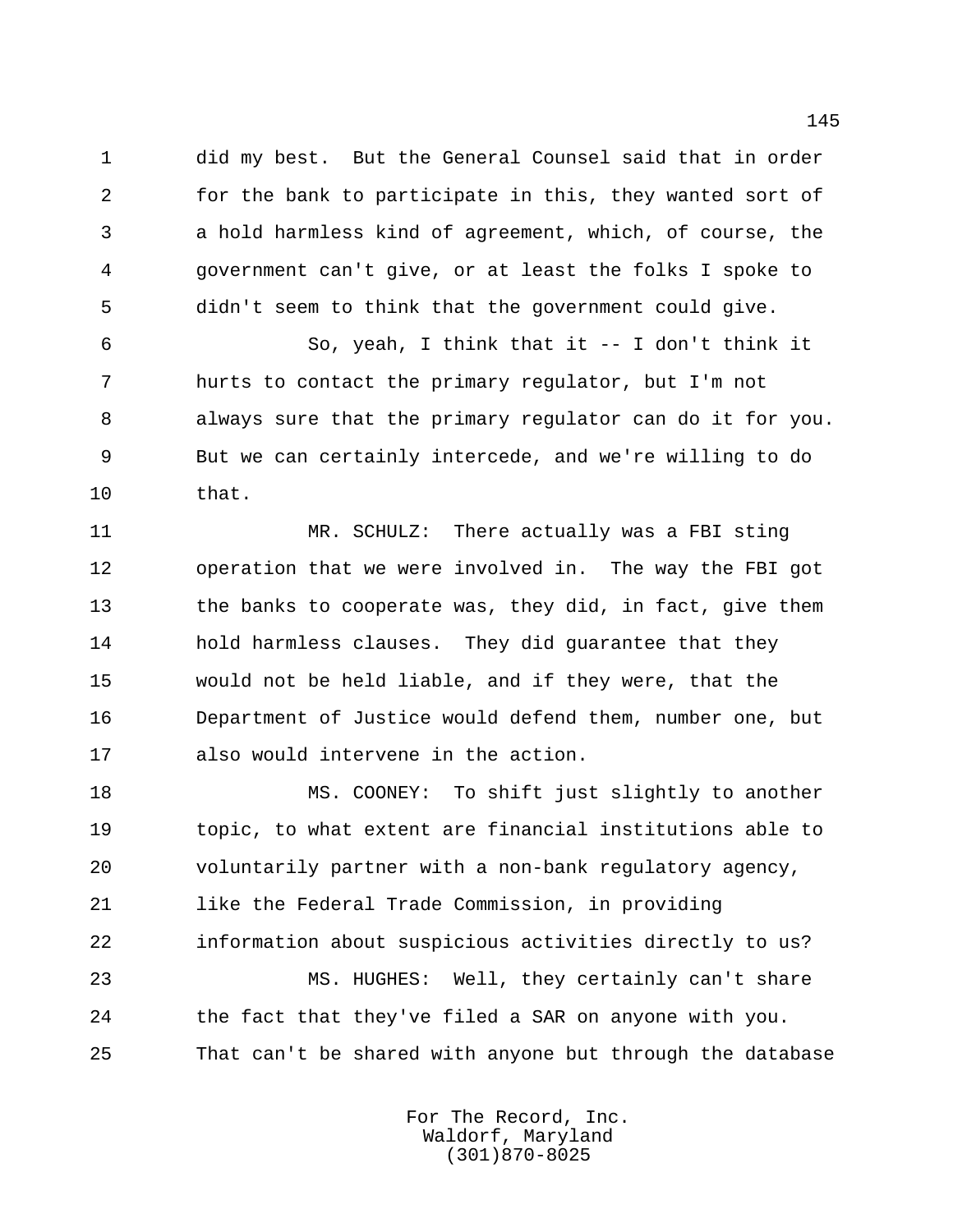and with their primary regulator. In fact, the law is pretty clear on that. There are circumstances, I would think, however, in which they can share. Certainly under -- I think under Gramm-Leach-Bliley banks share with each other information about underlying criminal activities that occur among banks. And they might be able to share some of that with you.

 But there are unfortunate -- to some extent unfortunate restrictions as to exactly what they can share. They cannot file -- they cannot share a SAR with you, for sure, and they can't share the fact that they've filed a SAR with you. But there may be circumstances under which they could share the type of activities that have been going on, and report to you the types of activities with perhaps, you know, a redacted version, so to speak.

 MS. COONEY: So nonspecific to a particular actor. Is that what you're saying?

 MS. HUGHES: Yeah. I think that banks do that now. I think that banks together, certainly on the local level, have security -- sort of statewide security meetings, where they talk to each other about the types of trends that they're seeing in their institutions, and frequently law enforcement plays a role in those meetings. The FBI is typically part of the various state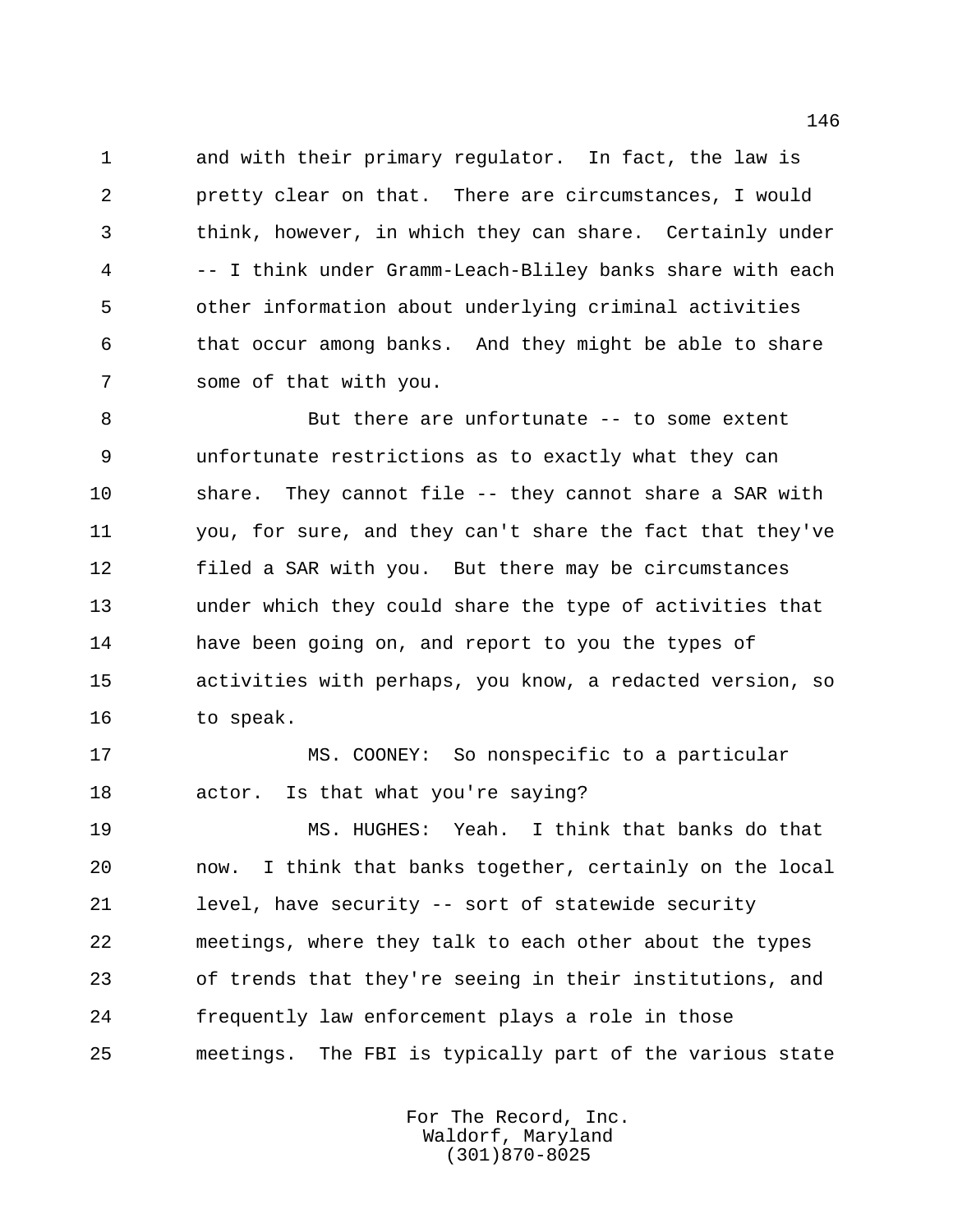security groups.

 When I say security, I don't mean securities as in selling securities. I mean securities for banks. And they certainly share that type of information to alert law enforcement to the fact that they're seeing these types of trends. So I don't know that they can -- I don't know that it's because it's law enforcement they can do that. I think it's they can do it because these are sort of things that they're seeing out there. MS. COONEY: And just one follow-up on that, and then I would like to shift to asset recovery issues. But as a follow-up to that, are there any impediments to the federal banking agencies in communicating directly with the FTC on specific activities, where we might also be investigating consumer fraud that involved -- you know, the financial institution is used possibly unwittingly to facilitate a fraud through their institution? Are there any impediments to the financial regulators sharing that information with the FTC? MR. SCHULZ: Well, the Fed has one view and we have another view. Our view is that we have regulations that permit us to disclose information that we have obtained in the course of an examination and that that is

time or another, and I think it takes a much more

For The Record, Inc. Waldorf, Maryland (301)870-8025

authorized under the RFPA. The feds had a problem at one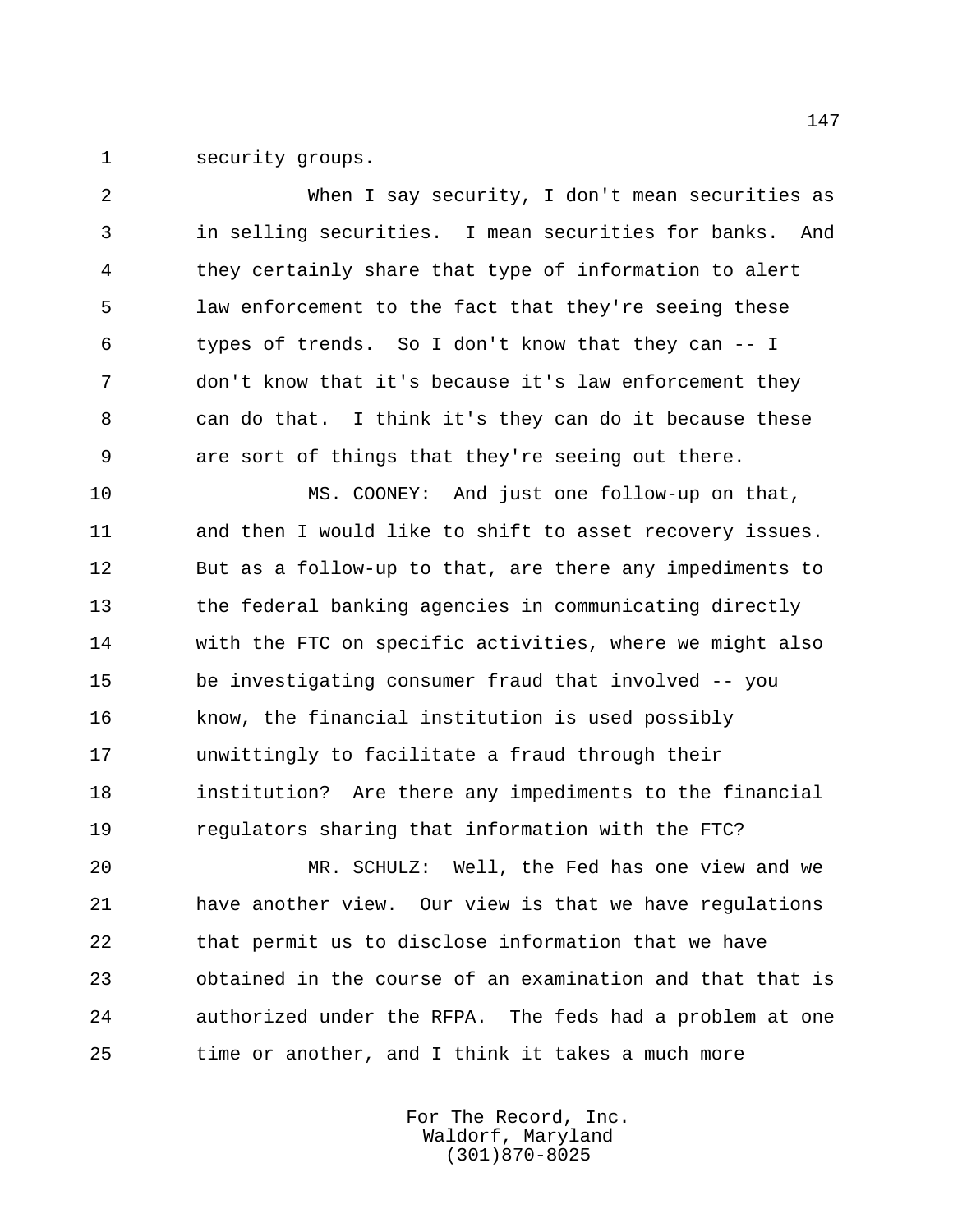conservative view.

 MS. COONEY: If I understand you, the FDIC would deem that it is within their appropriate supervisory responsibilities to communicate information to the FTC if it is in our area? MR. SCHULZ: In an appropriate situation. And we do that with the Department of Justice and the U.S. Attorney's offices now. MS. HUGHES: We, on the other hand -- our regulations require that if we're going to disclose confidential supervisory information, we can do so to another regulatory agency or investigatory agency if we get a request and it is upon the approval of our General Counsel. Having said that, however, if it includes customer information, then it becomes a lot trickier and we may have to require under those circumstances a subpoena as opposed to an access request. But we do share information with other regulatory agencies. I think we have a much freer sharing with other bank agencies. But other than the banking agencies, with agencies such as the FTC and others, we have access letters that we provide to each other, and we're able to provide each other with confidential supervisory information.

MS. COONEY: I would like to shift the rest of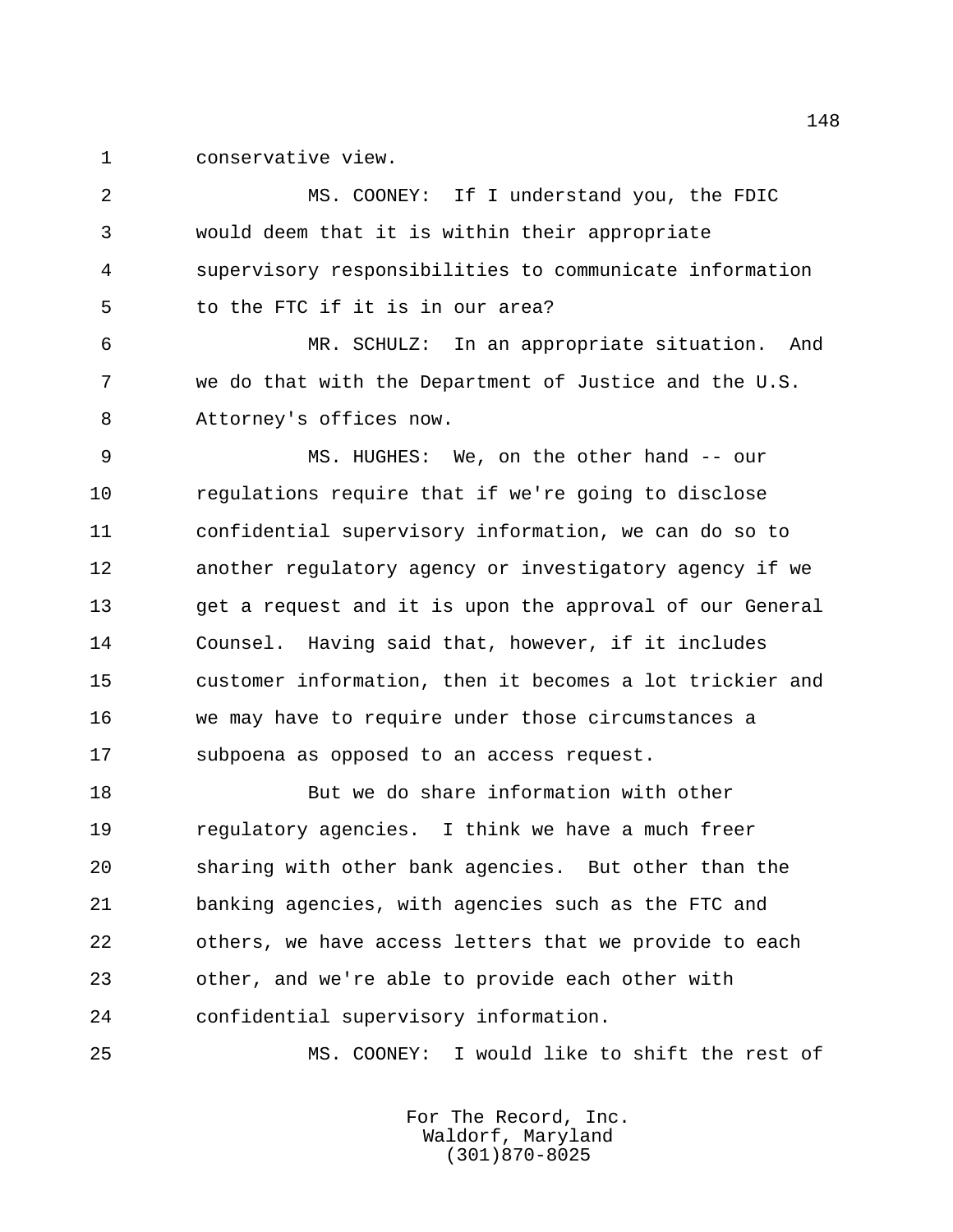our discussion to another area. What we've been talking about so far is really investigating cases and particularly gathering information from financial institutions. But what's very important to us on our cross-border cases is actually recouping funds -- the proceeds from fraudulent activities -- tracing the funds, often which go offshore, and looking at what those experiences have been and impediments there.

 And, Robb Evans, could I -- could I ask you to talk a little bit about some of the major cases that you've done for the FTC?

 MR. EVANS: Sure. Very briefly, I think certainly the most interesting case that we've done for the Federal Trade Commission is a company called JK Publications. This was a case that Doug Wolfe here led the FTC's action on. And I put back on the table a little chronology of the case that we used in a court hearing recently because the judge asked for it. But it illustrates so many facets of international -- of a fraud and the money laundering issues that it has become a great case study.

 In a nutshell, what happened was we had a fraudster, who by the way was a professional fraudster. He had been convicted. Done time. Well known to be in the public record. And in short what he did is, he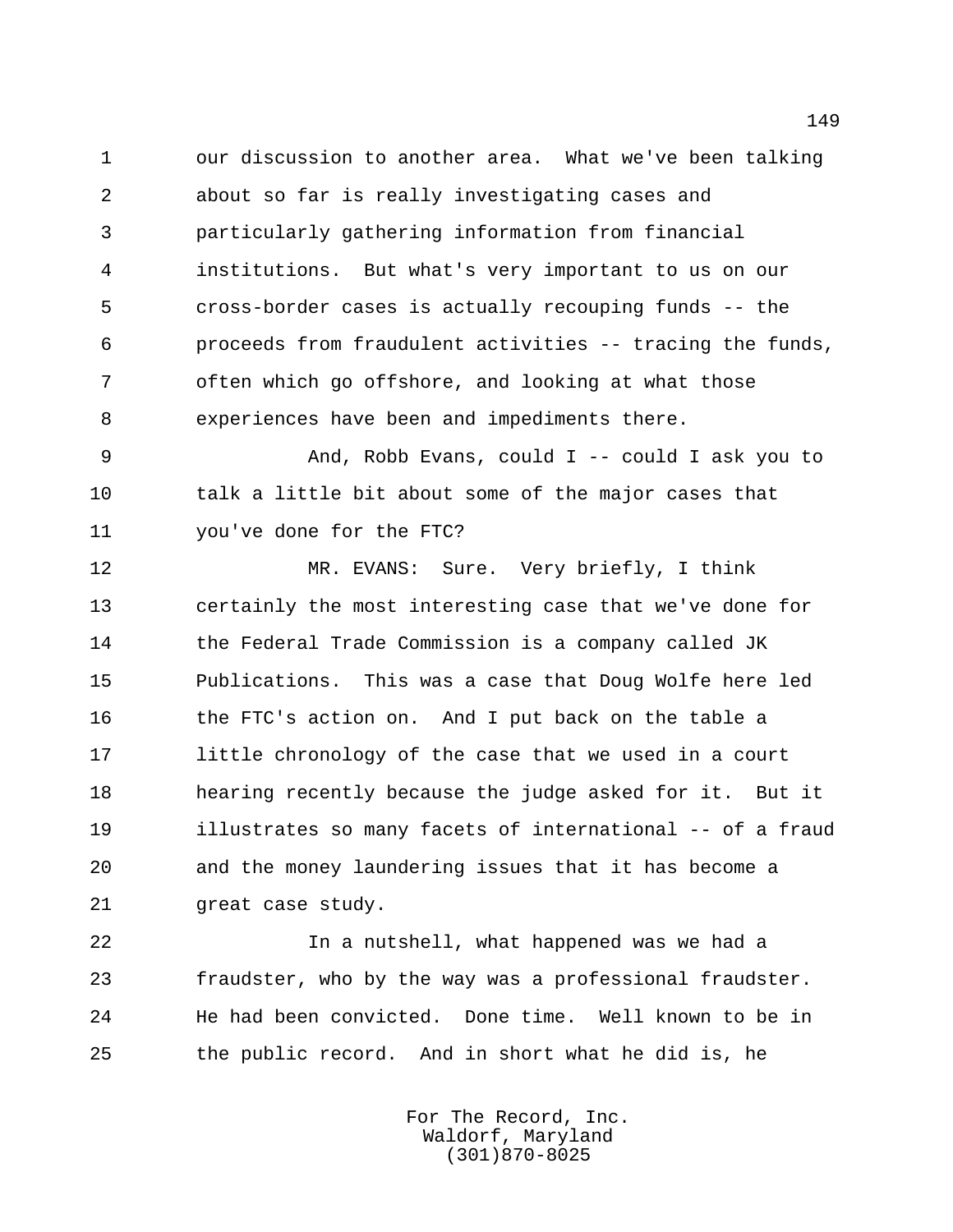nailed about a million consumers with \$19.95 charges -- sometimes multiple charges several times -- to the tune of roughly 40 million dollars. And he did this by simply charging their credit cards. And he got the credit cards through a variety of devices, including -- he had a so-called legitimate business, which generated some credit card information. And the legitimate business was running pornographic web sites, and he generated some cards that way.

 But the vast bulk of the credit cards, the numbers that he got, he bought them. He bought them from a bank as part of a -- the bank thought or claimed it was a fraud prevention program. It was supposed to be a positive database. And he just simply put through the charges. He had banks of people that manually entered the stuff, 19.95 each. He did it over a number of months, 40 million dollars.

 The money flowed from a couple of Merchant bank accounts into a bank in Nevada, and from the bank in Nevada to a bank in the Cayman Islands, and from the bank in the Cayman Islands back to the United States, off to Liechtenstein, off to Bermuda, off to Vanuatu to different bank accounts. And a substantial amount came right back to the United States where it bought real estate, invested in stocks and bonds and did all the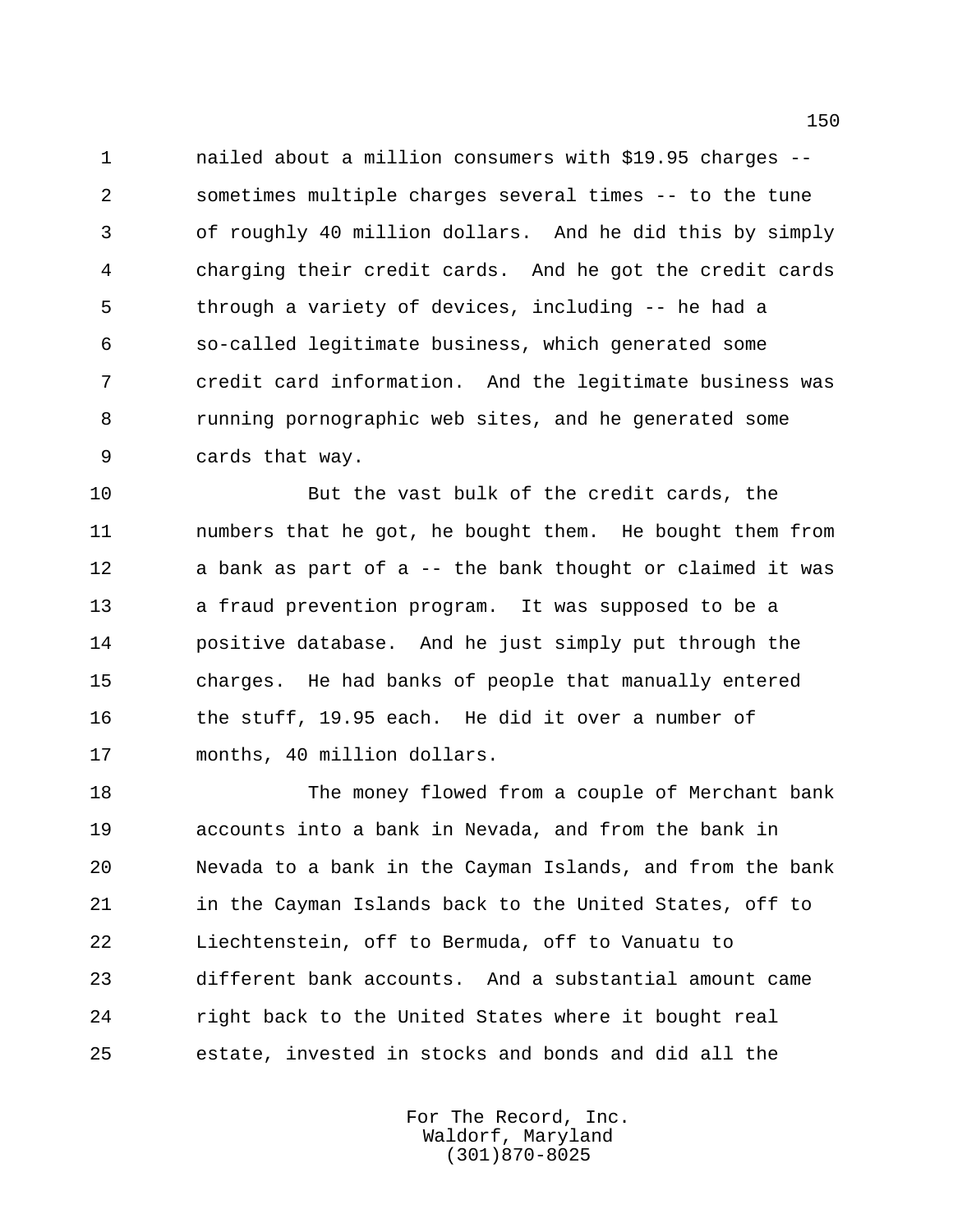usual stuff.

2 The reason I thought the chronology was useful, particularly for those of you that are with state attorneys or others that will bring the charges, is to understand the time elements that a receiver operates in. On one hand, we have to move extremely fast. Because the money moves fast, we have to move very fast. It is simply you couldn't do the recovery if you had to go through the MLAT process or anything remotely approaching that.

 We can move as civil litigants, and we can move as fast as we want -- as fast as we can. We don't have to go through any bureaucracy. We report directly to the court. We are agents of the court, not agents of the SEC or the FTC or the Department of Justice or whoever nominated us.

 But while we're doing this on one hand, it 18 takes years. It can take many years to pursue all of these pieces of litigation. In the case of JK, when Doug and I were standing in a lonely parking lot in Malibu, California, it was back on January 6, 1999. Is that right? And we had no idea what we were going to find when we served the orders on these folks, because it was an ex parte thing. And as we went in the front door, all the banks of telemarketers were literally diving out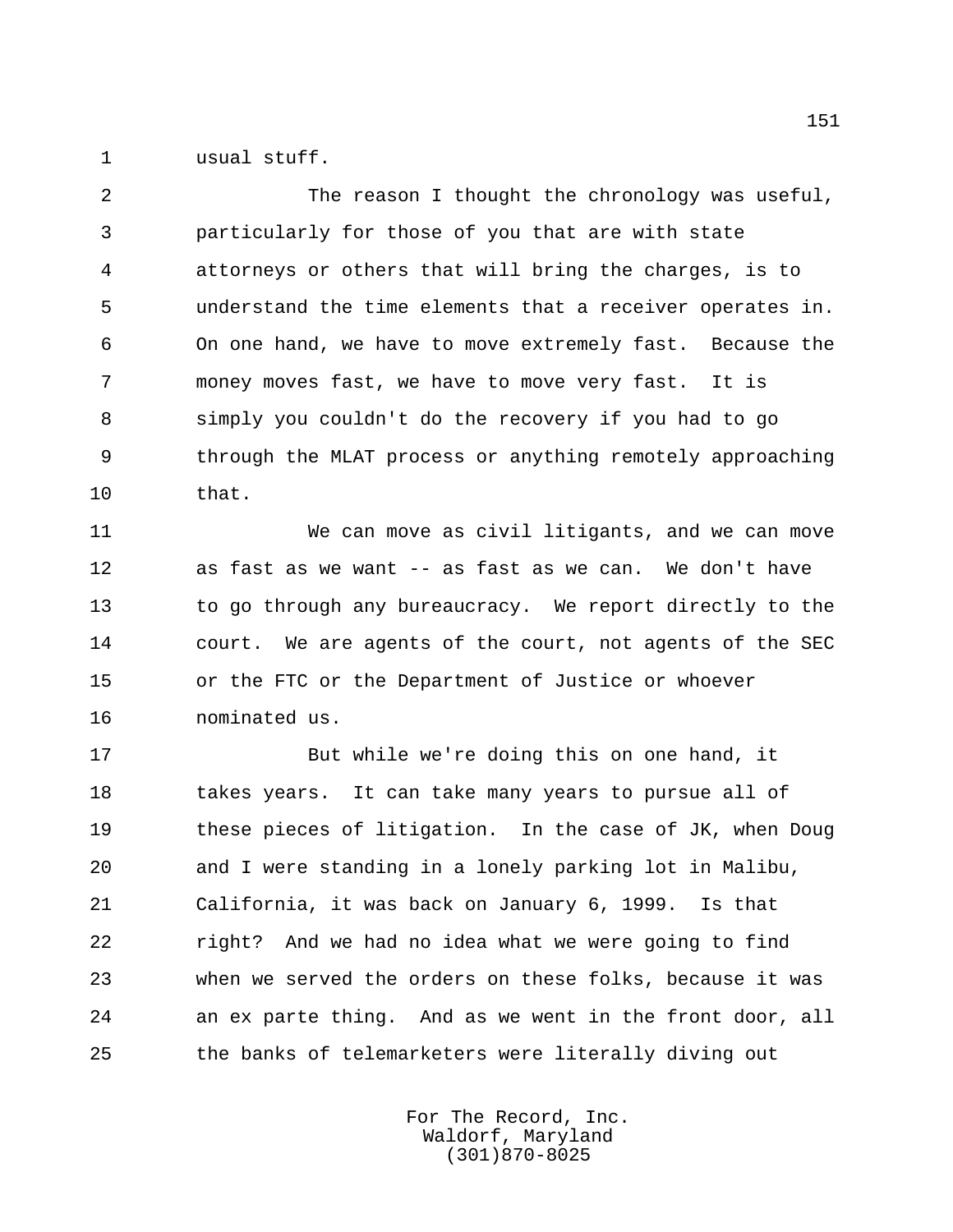windows and heading for the hills. And it probably wasn't because they even -- it was not probably because it was the fraud they were doing. But it was because they were wanted on other warrants and they just didn't want to get caught.

 But the point being, though, is that we -- in these situations, you're going into it where there is no data, or very limited data. There were no accounting records on the premises, and the asset recovery became an exercise in dumpster diving. Literally dumpster diving. Going through the garbage cans out back looking for scraps of paper with notations that would have been useful. And so with that, we eventually did find some accounting records, a set of Quicken Books, with a remote bookkeeping service and we were able to do the actual physical tracing.

 But by that time -- and of course we've got a freeze order. Unfortunately, the bad guys often -- this may shock you -- don't respect freeze orders. And so as fast as we were moving, they were one step ahead of us in 21 spite of the freeze order, ordering the banks downstream to move the money.

 One of the lucky breaks we had in this case is that one of the places they moved the money was back to their lawyers' trust accounts. And, of course, the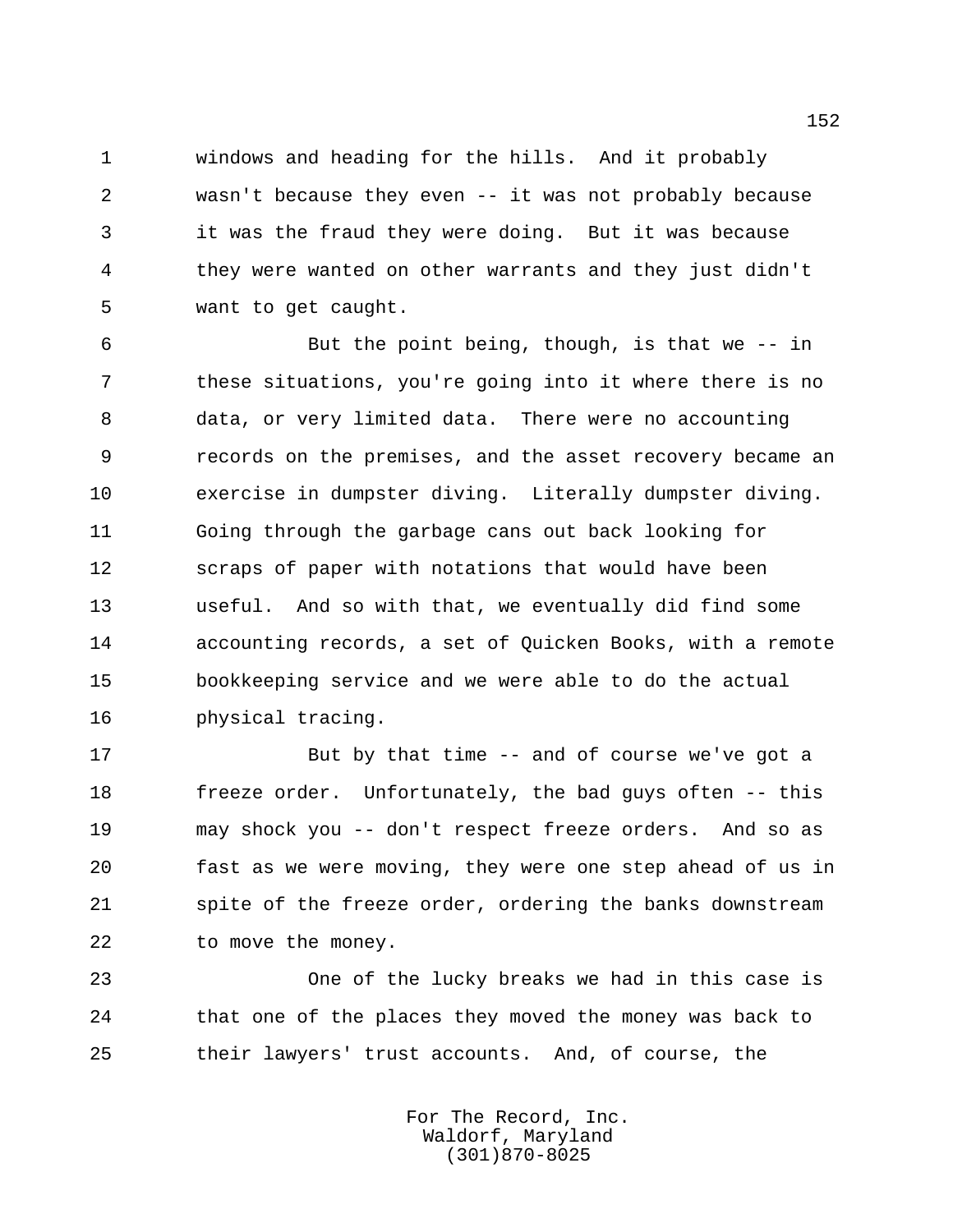lawyers knew about the freeze order, so this resulted in at least one lawyer getting disbarred and another one going to jail. And that was another little tragedy, but we won't go there.

 But then it gets down to the long slog. Once we traced the money to where it actually is, in some cases it's pretty easy. When we found it had gone into real estate, we had to litigate to get the right to recover that real estate, and that took a little while. We found money, for example, in Liechtenstein. The Liechtenstein authorities were pretty cooperative. I won't say massively cooperative, but they were cooperative. But it took time. And by the time we got 14 the information out of Liechtenstein, the money was gone.

 In the case of the Cayman Islands, we got very lucky. In that case, we provided the Cayman Islands authorities the information about our tracing, and they seized the bank and shut the bank down. Then we had to litigate in the Cayman Islands, and we also litigated in Vanuatu for the recovery of those funds.

 Interestingly enough, in these situations our adversary can often become government. It is not a question -- at this point in time, everybody gets greedy. In the case of both the Cayman Islands and Vanuatu, the government is sitting there and looking at an amount of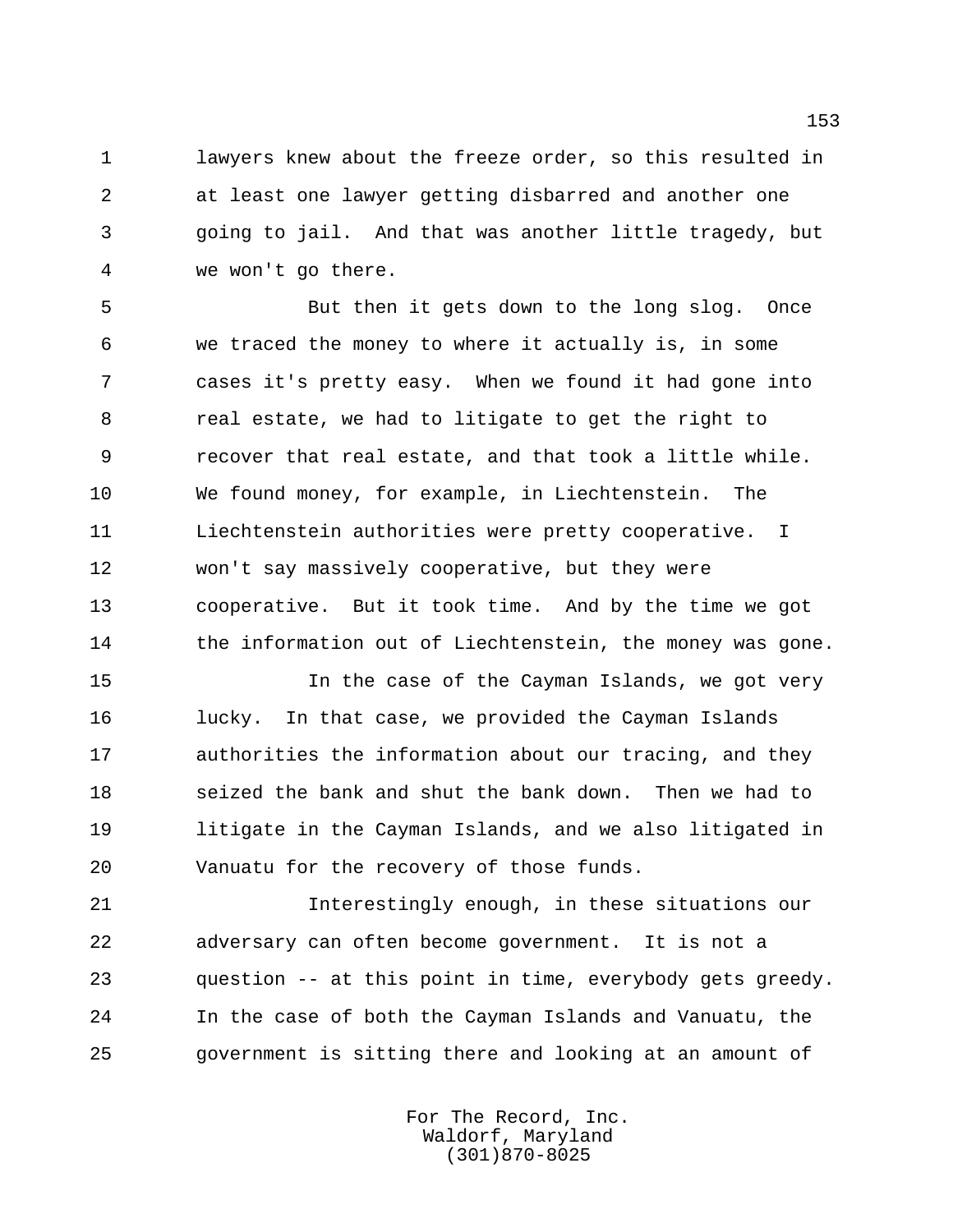money that is frozen. They've now got the bank -- we've now got the bank accounts frozen. The question is, who gets the money?

 My job is to recover the money for consumer redress. The government of the Cayman Islands and the government of Vanuatu saw this as a chance to solve some budgetary problems, so they wanted to confiscate the funds as the proceeds of crime. And so in both cases, we ended up in major disputes with both governments. We successfully resolved that in the Cayman Islands, and we have resolved it through litigation -- well, I hope we've resolved it. We had our last piece of litigation on this in Australia just two weeks ago, and we think we resolved that satisfactorily in Vanuatu.

 End of the day, we should get roughly 20 million dollars back for victim restitution. But it has been a long process and you have to condition people, particularly the courts, that it just doesn't happen overnight.

 MS. COONEY: Robb, in reviewing your receivership report, it looked to me as though in JK Publications there were 14 banks involved and some seven countries. Can you speak a little bit to the complications in handling those types of situations? MR. EVANS: Well, the two Merchant banks in the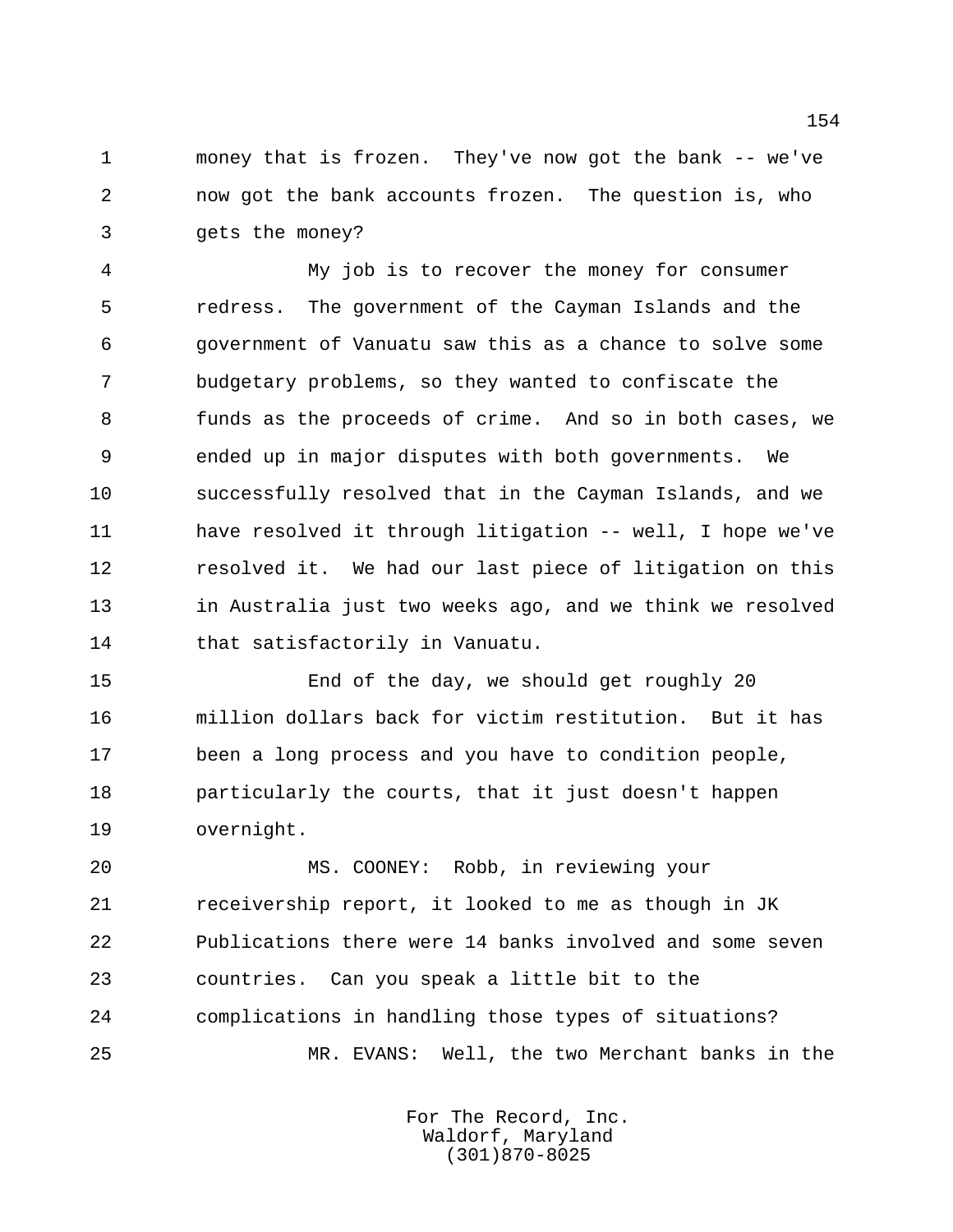United States, both of them I filed lawsuits against basically for negligence in the way they handle their accounts. Won one and lost one. The one we won, we got a recovery from that bank, and the bank was forced into a forced sale. The other bank won the lawsuit. I did not prevail in the other one and so it kind of got off free.

 In the Cayman Islands, that bank was shut down, although there is a whole saga of what happened to that bank. It led almost to the collapse of the government in the Cayman Islands in January when the criminal case against the bankers was thrown out because MI-5, which is the British equivalent of the CIA, had their agent in the bank and there were some records destroyed. And so they threw out the criminal case against the bankers because of the disruption of records by the MI-5 agent, and that led to a request for the resignation of the Attorney General and just a very messy situation down there. But we got our money. And that's our job, is to get the money. We got the money, and we're going to get more. The bankers got off in that case.

 The bank in -- the clearing bank in Nevada, I did not pursue. It was one of the largest U.S. banks, which is certainly no reason for not pursuing them. I think from a banker's standpoint, as a retired banker, I was appalled at the lack of due diligence, but it didn't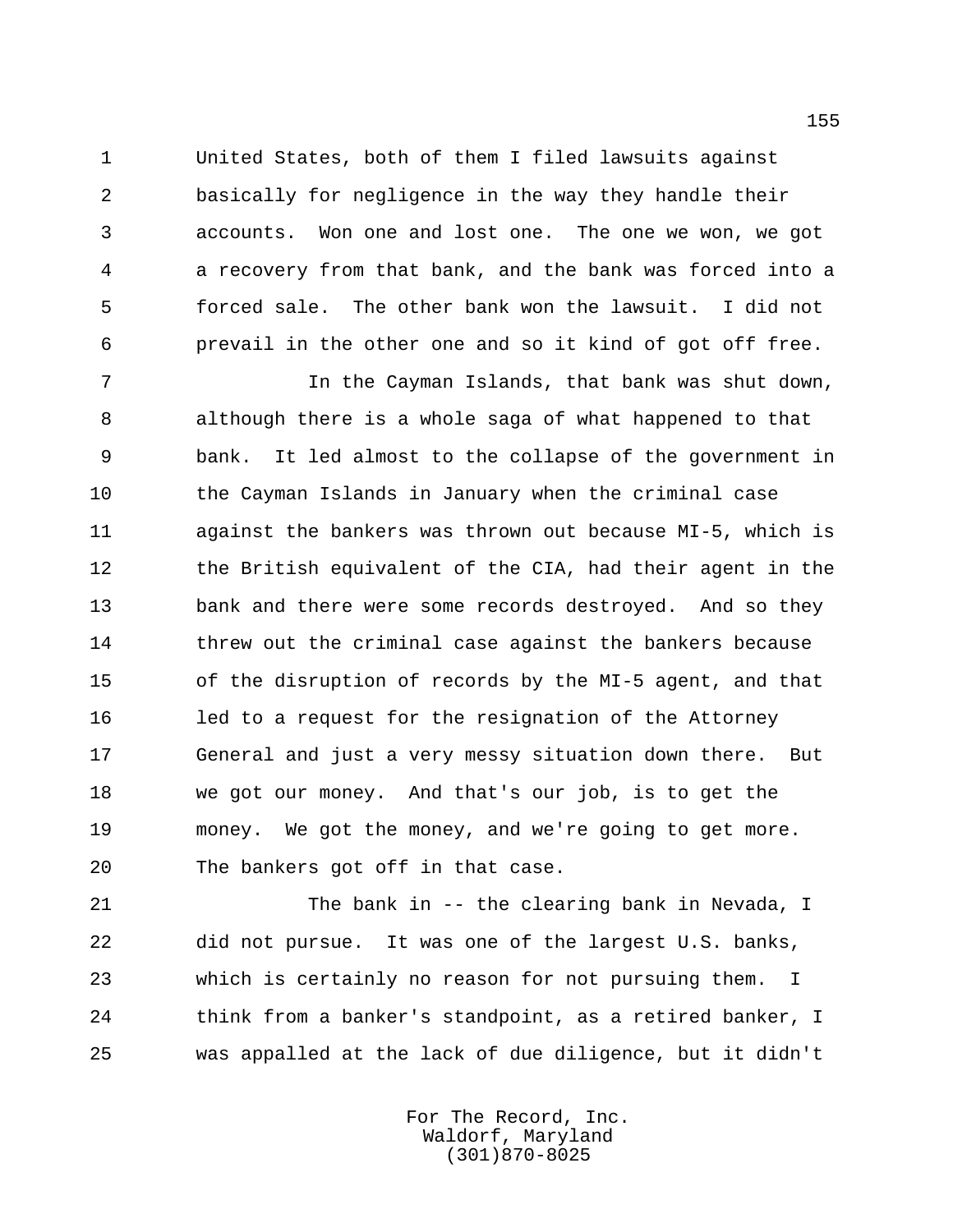cross the line as it did in the other banks. I think if they had been alert, they should have caught it, but they didn't.

 The other banks involved, I guess that's -- the other bank -- well, there were a number of peripheral banks that are just not important to it in Peru and other places. Those banks may come back into the act when it comes time to make the victim restitution, because we may make the restitution through those banks.

10 MS. COONEY: Doug?

 MR. WOLF: I'm not going to turn this into a rehashing of this whole case, but there are a couple more factors I think that should be pointed out and that play right into what some of the panelists have talked about. When Robb spoke initially of not underestimating the back channels, a lot of what he talked about in the successes 17 that the receiver had in that case were exactly due to that -- the back channels and the relationships that Robb had developed globally.

 Because the way we found out that the lawyers were being paid out of frozen funds, and the way that we found out that the money had moved back to the United States to buy the property -- a multimillion dollar property in Malibu -- and the way that we found out that the lawyers were helping them use code names to move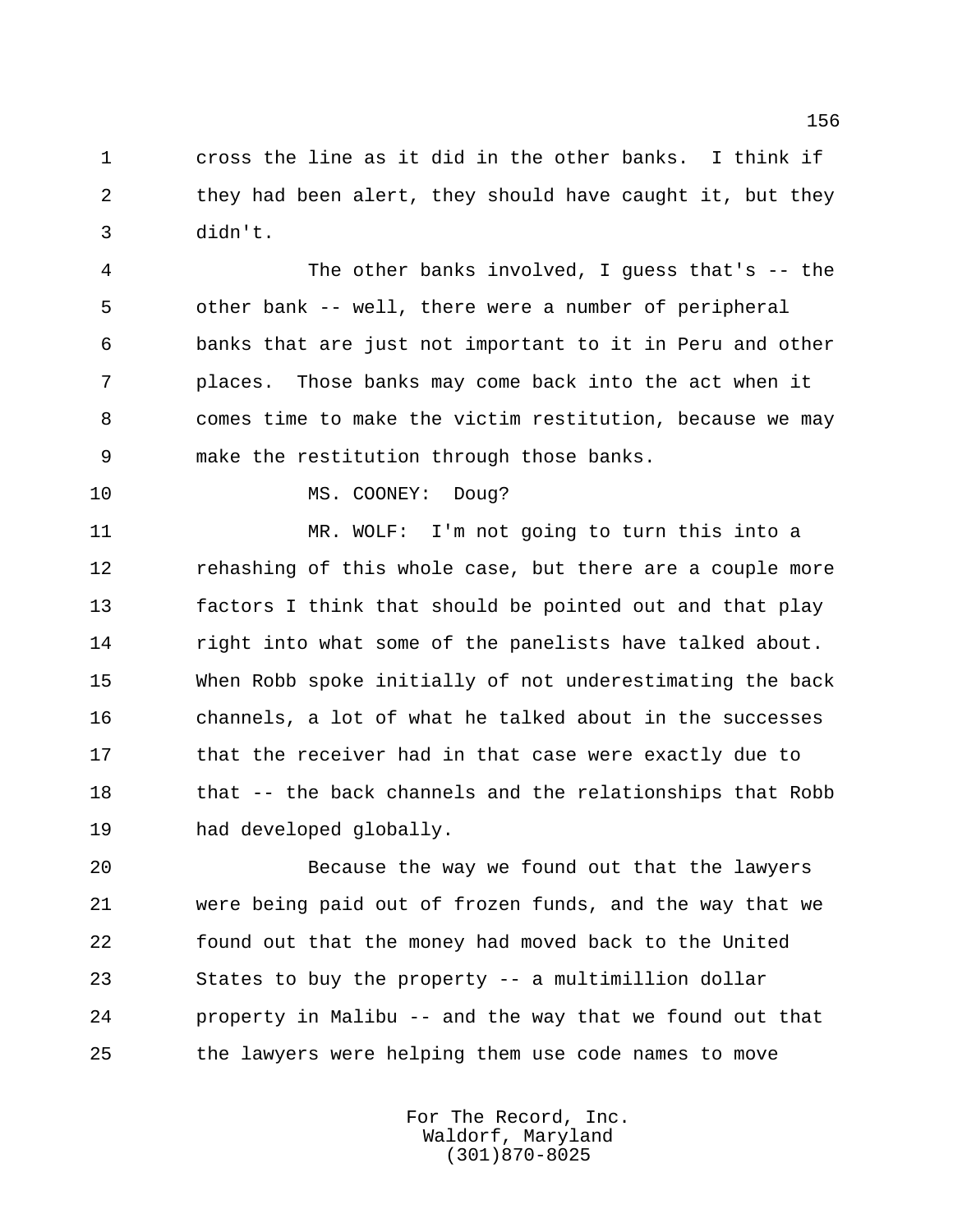monies in violation of the asset freeze, was that because the Cayman government had seized the bank, they then appointed Deloit & Touche as the liquidators of the bank. And Robb and his associates knew the liquidators personally, and in essence were invited in the door as the stand-in for the company.

 And I think it bears pointing out that for all the law enforcement agencies here, the reason why Robb can -- or any receiver can move so much faster than we can overseas as law enforcement is that rather than going 11 through the MLATs, what they say as receiver, assuming 12 that the court order gives them the powers is, I am now JK Publications, or I am now the XYZ Corporation that committed the fraud. I'm here to get my assets and my records, which is a lot different than the federal government saying we're here to get the records.

 MR. EVANS: Oh, yeah, it's critical because of 18 the speed we can operate under. And in one aspect of the case when we -- when I was literally in a courtroom in Vanuatu, which is down -- you know, you go to Australia and turn right a little bit and you're there. It's a tiny little place. But we filed a lawsuit against the bank in Vanuatu to recover the funds, and at the end of the day, the bank declined to defend the case. But, I mean, it was literally in court that day and they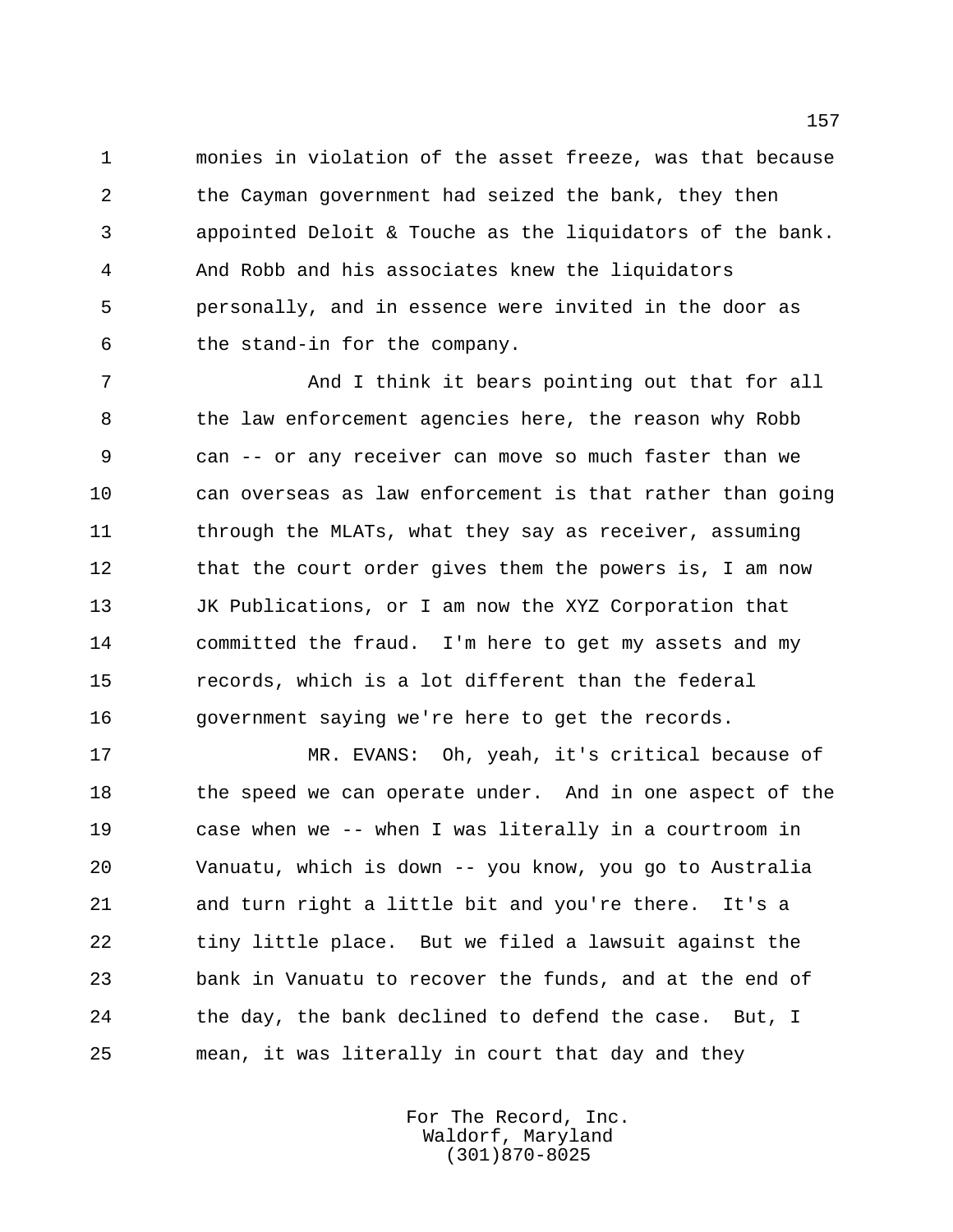defaulted, but the government immediately seized the funds as the proceeds of crime.

 What we were able to do -- and this was literally on a cocktail napkin nursing our wounds after that defeat -- was to draft a letter to the correspondent bank, the Vanuatu bank, and advise the correspondent bank that we considered those funds held in trust for us for the victims in the United States. Well, they did the right thing and froze the account until they could sort it out.

 But the funds -- and again, we're talking about eight million dollars here. The bank immediately ordered the funds to be moved to yet a third country. And had we not been able to do that, we would have lost it. At a later stage, when that freeze -- we couldn't hold that freeze while we were doing it. We were able to get the policeman from the Australian -- at the Australian Embassy, the regulatory -- or the law enforcement liaison officer. I don't know what they call them at the embassy here in Washington.

 We were able to find the guy, because we knew him -- knew him socially, really, from meetings like this. We were able to find him at a cocktail party on a Friday night here in Washington, telling that the freeze order that we had the money frozen in Sidney was coming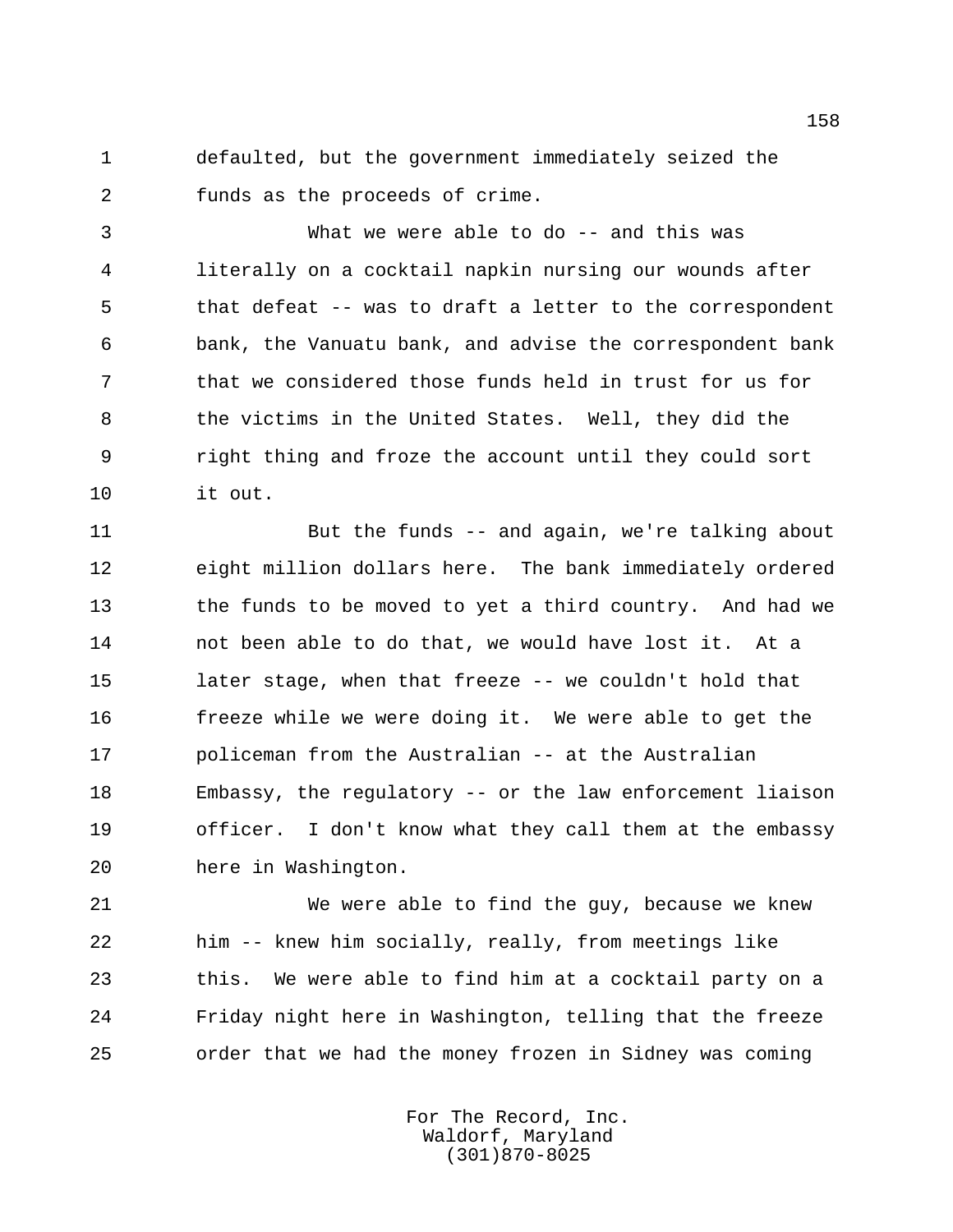off on Monday, and help. And so we all got together here in Washington and worked the weekend, him wearing the formal dress from whatever embassy party he was at, and on Monday morning when the bank opened and there was a bonafide wire transfer order there, there was also a freeze order from the New South Wales Crime Commissioner. And so the money was frozen there, again, long enough for us to keep chasing and litigating it.

 So there are a lot of nuances, but it is great fun.

 MS. COONEY: I have just one other area of questions, and then I would like to open it up to questions from the floor. In JK Publications in some of the jurisdictions that you were in -- I think Caymans, maybe Vanuatu and maybe one other -- there were money laundering charges against some of the people who held the accounts.

18 And I know, Jay Imbert, we had talked off line before this conference about situations like that in terms of international cooperation. If it would assist the FTC or other regulatory agencies if money laundering was defined in a common way, it might assist with international cooperation on law enforcement efforts. Would you like to speak to that?

MR. IMBERT: Sure. The principal international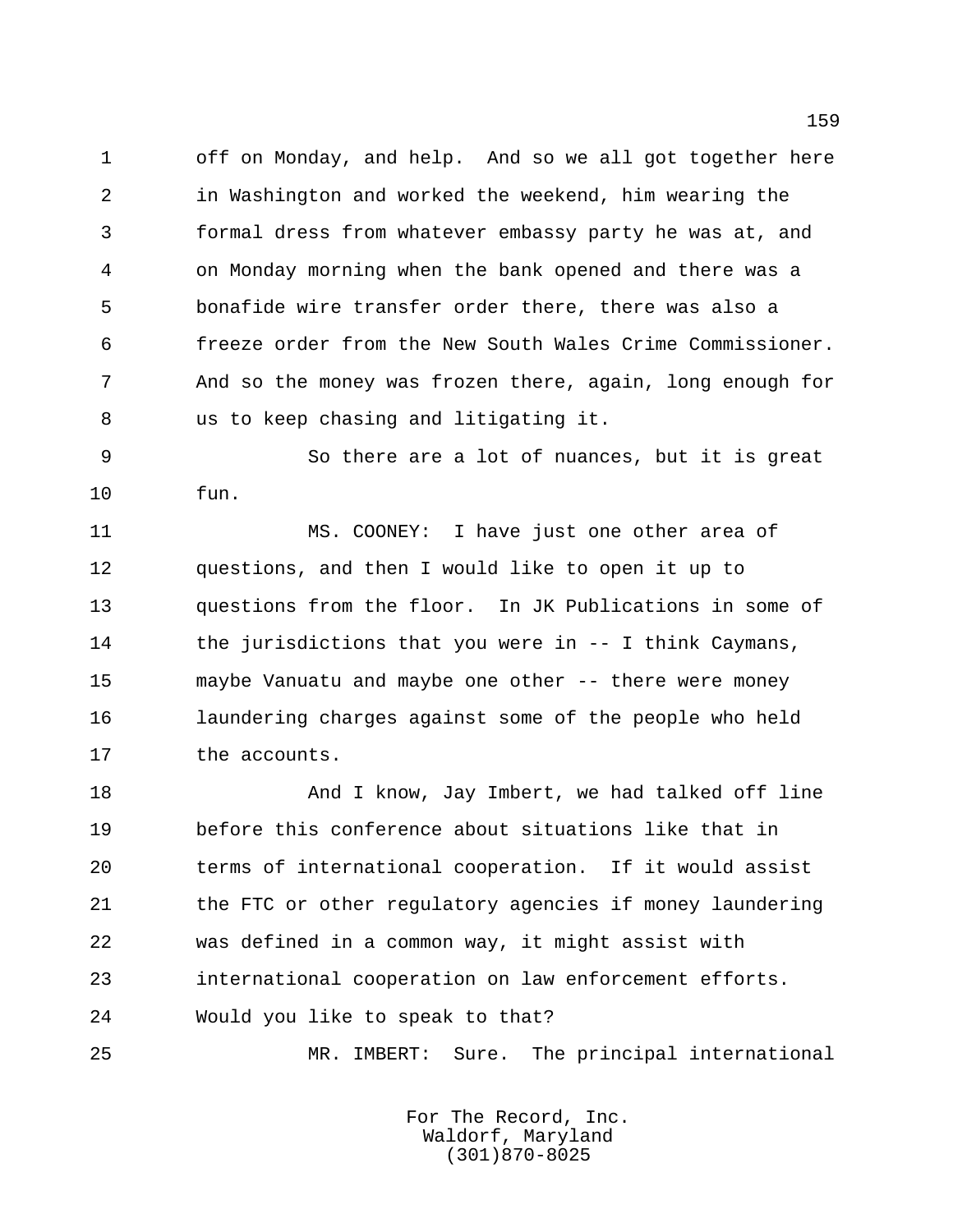body against money laundering, the Financial Action Task Force, has for some time now, as one of their 40 recommendations, advised that throughout the globe we should have a -- the government should have a common definition of money laundering, so it would include not just drug dealing, but the predicate offenses would include such things as fraud. And financial institutions, you know, in the United States and elsewhere do view the suspicious activity reporting mechanism as our way in which we can help keep the bad guys out of their institutions and let law enforcement know what's going on.

 And if we receive a request from law enforcement not to close an account, we'll honor that, but it all presupposes that you are dealing with some common terms and common understandings. But it would be, I think, consistent with the Financial Action Task Force recommendations to certainly have a money laundering standard for suspicious activities that would make it include more than just drug dealing, but include fraud.

 MS. COONEY: Let me open it up to the floor. Are there any questions for our panelists? Gene?

 GENE: Well, she asked me what do I think, I guess, as the consumer curmudgeon on the panel? But I'll be very brief, because I know we're running out of time.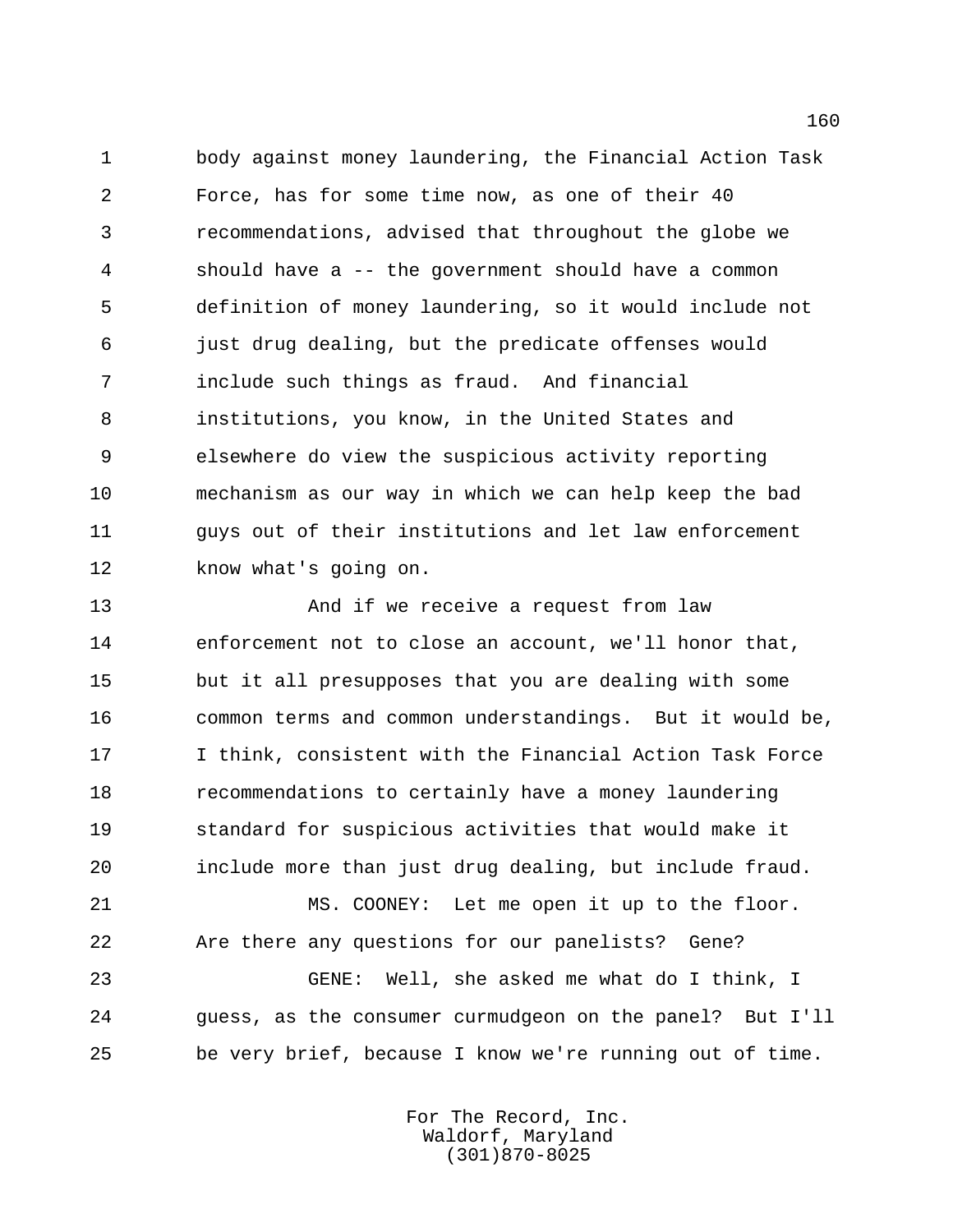But in regard to the last question -- I'm sorry. I got here a little bit late because of the weather and I missed Senator Collins' opening remarks by television, I guess. But I would commend all of the people in the room that they take a look at the Subcommittee on Investigations report on money laundering that was conducted primarily by Senator Levin's staff.

 And Chairman Collins and Senator Levin held a series of hearings in the last Congress, and basically it was on the role of correspondent banking in money 11 laundering. Although this panel has spoken about banks being concerned about litigation risks due to violating the Right to Financial Privacy Act if they cooperate with law enforcement, in fact, one of the key findings of the Levin/Collins report was that when it comes to fee based profit making from correspondent banking, which is different from credit risk exposure, the banks looked the other way and helped. In many ways, some of the biggest banks in the country were involved with offshore, shell banks that were basically really the fronts for a lot of 21 the money launderers.

 There is thousands and thousands of pages on the Committee web site that I would urge people to take a look at on that.

MALE SPEAKER: Of course, the Patriot Act did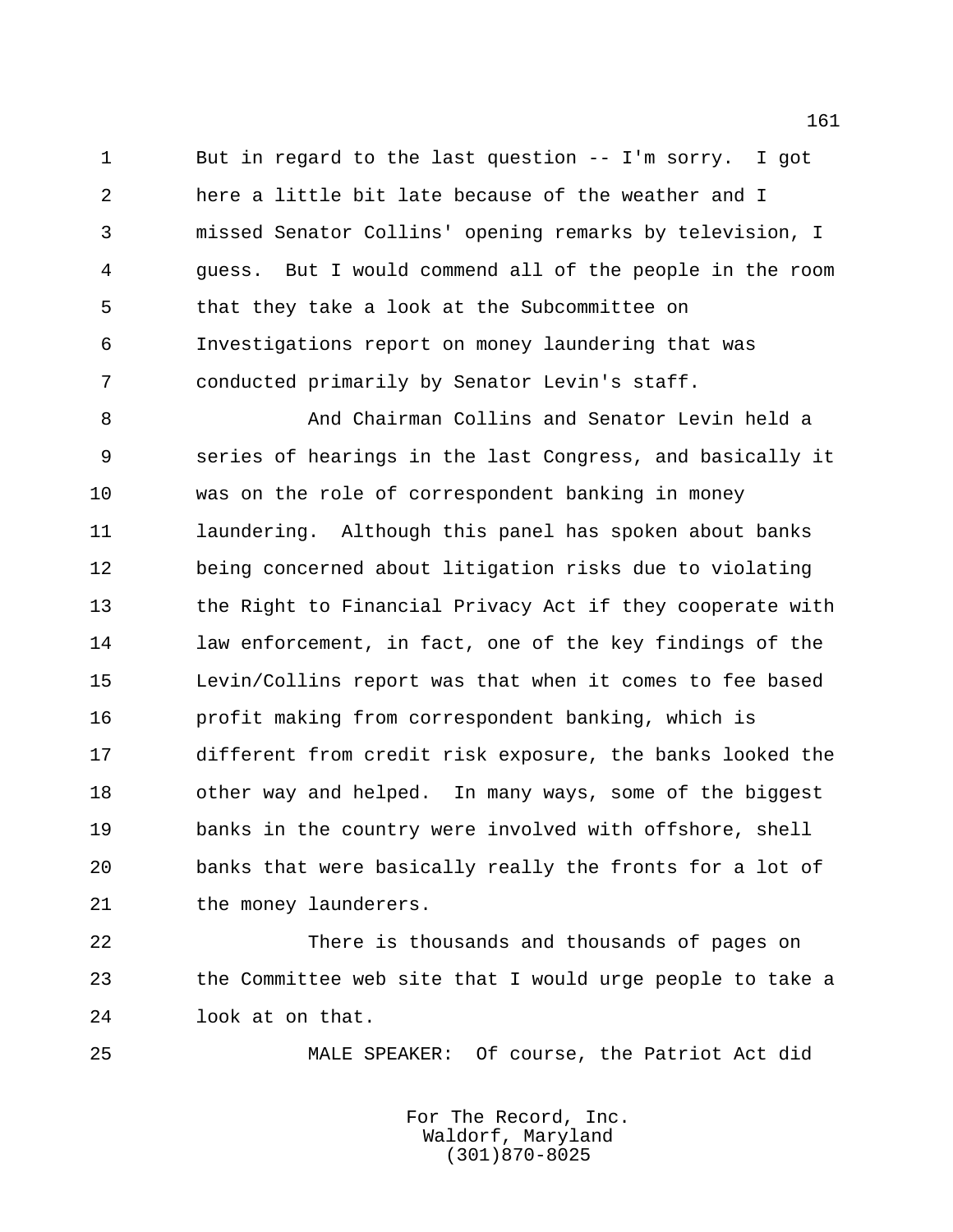help a little bit with that, because no longer can you have a correspondent account with a purely shell bank, at least an American bank can't, and there are restrictions under the Patriot Act on other correspondent accounts. So some of that has been dealt with, or is being dealt with at this time, which is helpful.

 MR. WHITELAW: Bob Whitelaw, Canadian Council of Better Business Bureaus. As I sat here listening and taking notes -- and this is just a 30 second comment -- at the end of January, all Canadian banks and financial institutions must report daily cash transactions of \$10,000 and more to Fintrac, the new federal government agency. They will be looking for anomalies and passing 14 the anomalies on to the CSIS and the RCMP. And effect as of the end of March, any cross-border electronic funds transfer of \$10,000 or more must be reported to this federal government agency. That is by law on all banks and financial institutions.

 And I only raise it here as I was trying to find out where the legislative command and control is on banks here. And the question then, is there a weakness in that area?

 MS. HUGHES: Well, actually we have a \$10,000 requirement for cash transactions as well, and our wire transfers are \$3,000 or more.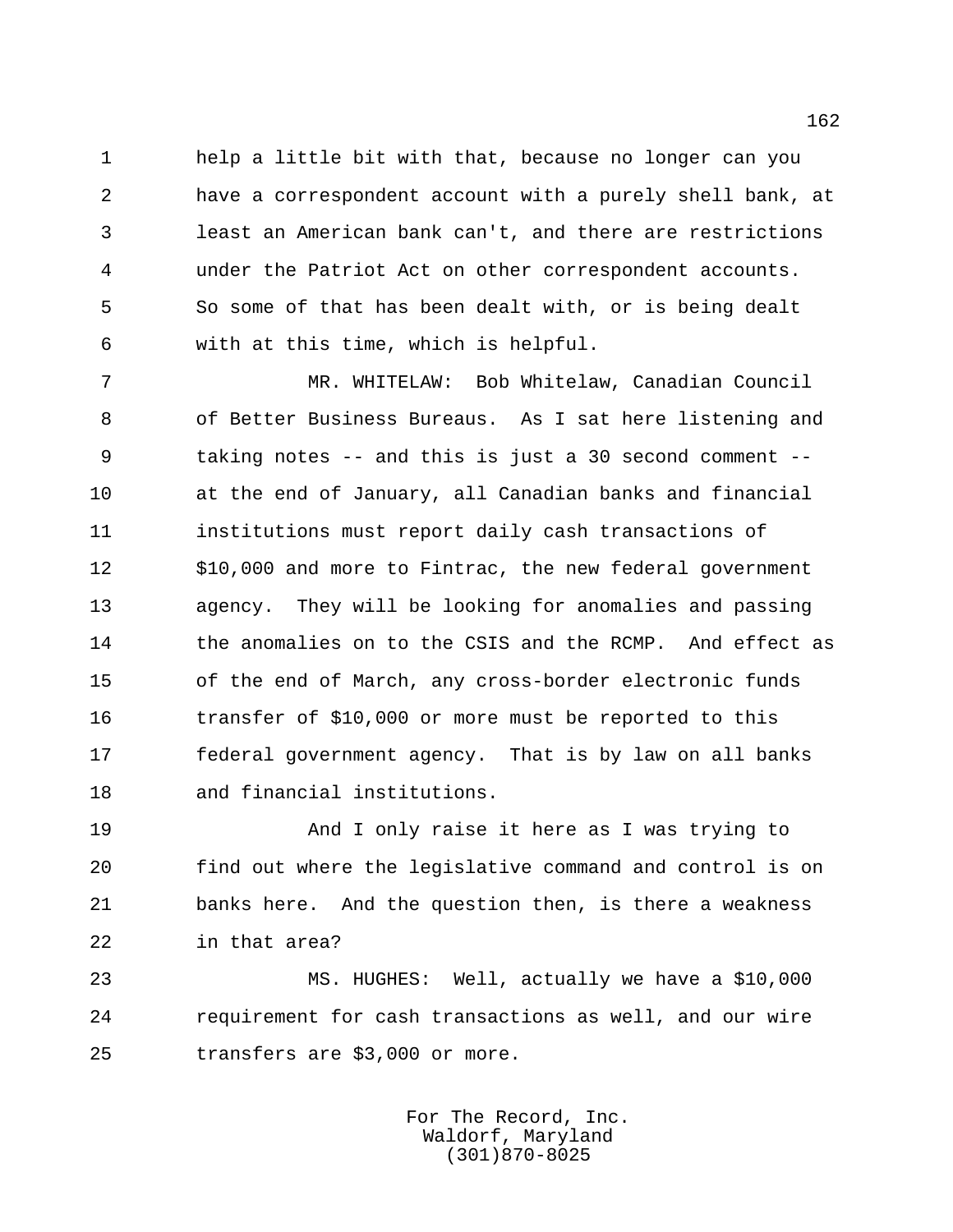MS. COONEY: Could we just say, though -- and this point was brought up this morning – while that's the case and there is that reporting, there is a problem with suspicious activity reports in that they can -- or some might perceive that there is a problem, because they can be filed and yet it is actually very hard for agencies like the Federal Trade Commission to know what's been filed. You know, to have notice of that and then act on it in a quick and orderly manner. Steve Bartlett addressed that issue this morning. And so there are areas for improvement on that.

 MS. WOODARD: Hi. My name is Gwendolyn Woodard. With the evolution of virtual banks and the evolution of technology, do you have any protocol or any rules or regulations in place to deal with push/pull technology when funds are transferred without any human intervention over the Internet and it hops from one place 18 to the other?

 MS. HUGHES: Well, actually if you're talking about -- are you talking about ACH or bundling of transactions?

MS. WOODARD: Yes.

 MS. HUGHES: Okay. My understanding is that the ACH systems in the United States are exempt from the travel rule. The travel rule under the Wire Transfer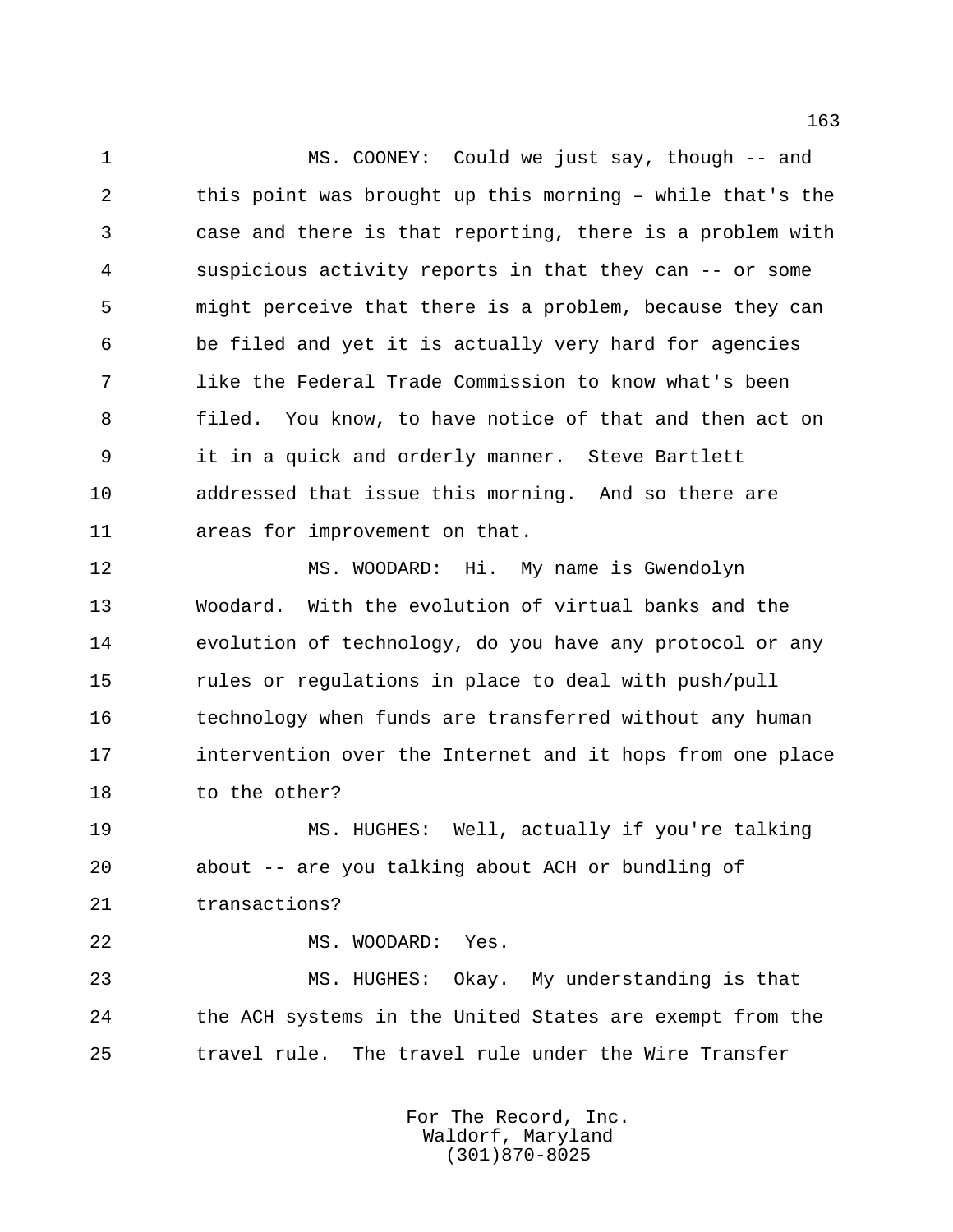Rule is this. I just said that for all transfers -- wire transfers that are \$3,000 or more, the bank who is the originating bank has an obligation to maintain the name and the address and whatever other information they have, and verify that information before they affect the wire transfer.

 There is another rule that is actually a Treasury Department rule. It's not a bank regulatory rule. It's called the Travel Rule. And that requires that this information travel with the wire to both intermediary banks and also to the beneficiary bank. Automatic clearinghouse transactions are exempted from these rules. And I think that -- I wasn't around. I wasn't in this part of the government when those rules were written. But my understanding, having consulted with our payment systems people, is that one of the **reasons they were exempted is because they're generally** 18 small dollar amounts that are bundled together.

 There is certainly a risk of wrongdoing in ACH transactions, I agree with you. The Travel Rule is there primarily for anti-money laundering purposes, and the idea is that with these small dollar amounts, the risk isn't as great.

 One of the issues that Jay was talking about was the FATF, the Financial Action Task Force. They have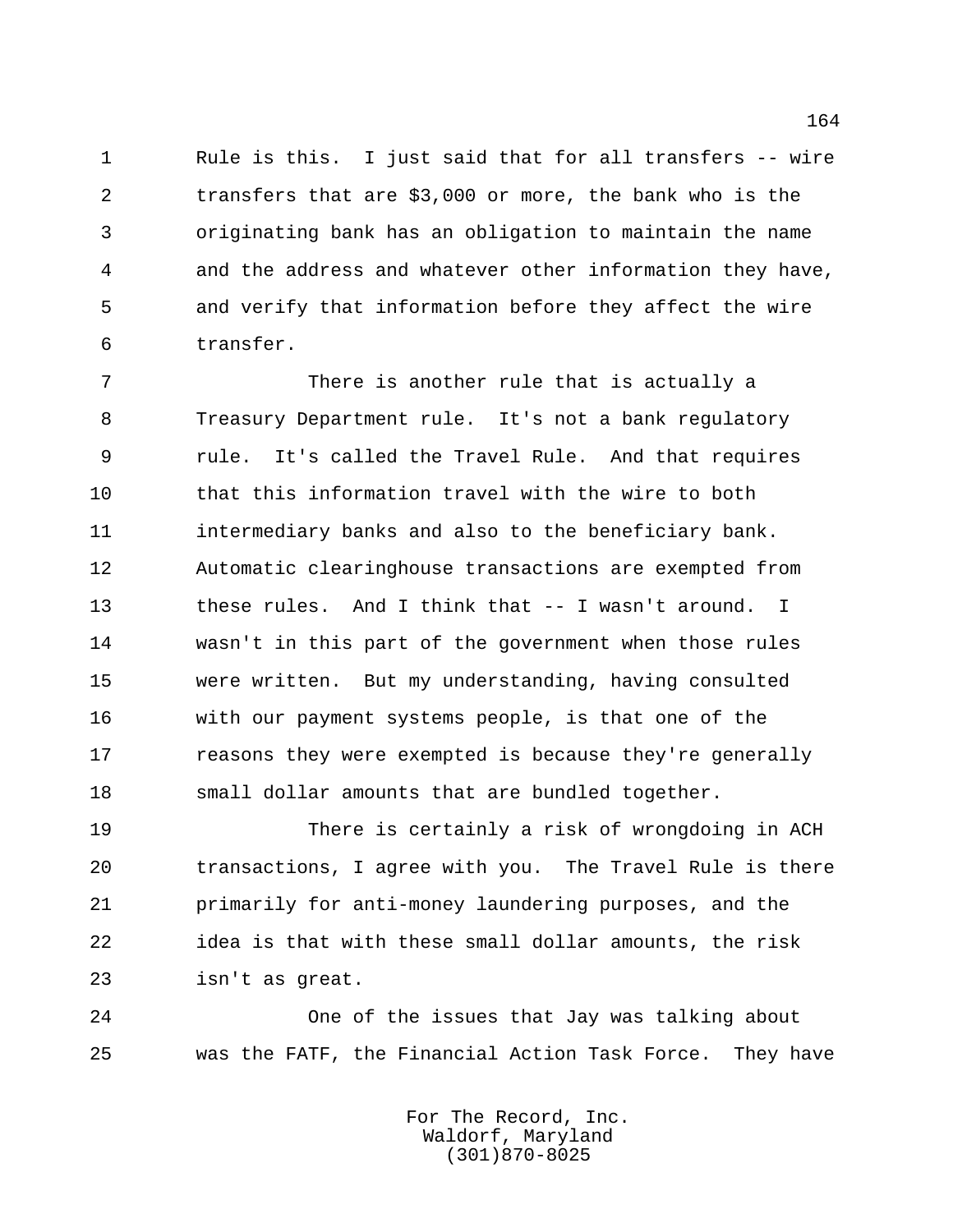1 just put out a wire transfer interpretive note that talks about what is exempted and what's not, and why it is and why it's not, and that was a very significant issue of discussion, because there was a lot of concern as to whether all of the possible criminality was being sort of caught up in the ACH system. But at this point, they're exempt as far as I know.

 MS. COONEY: With that, we'll close this panel just due to time. But I would like to thank all of the panelists. Even in what we've heard, that there are some impediments to information sharing, it's helpful to have 12 that on the record so that we can think about it and assess whether appropriate changes could be made. And so we thank you again, all of you. Thank you very much.

**(Applause.)**

 **(Whereupon, there was a brief recess in the proceedings.)**

 MS. FEUER: Good afternoon and welcome to the last panel of the day. I am Stacy Feuer, Legal Advisor for International Consumer Protection at the FTC. This last panel we're going to continue our focus on the financial sector. Earlier today we heard a very interesting discussion about emerging trends in the financial services sector with respect to fraud, and we also heard a lot about the challenges of pursuing –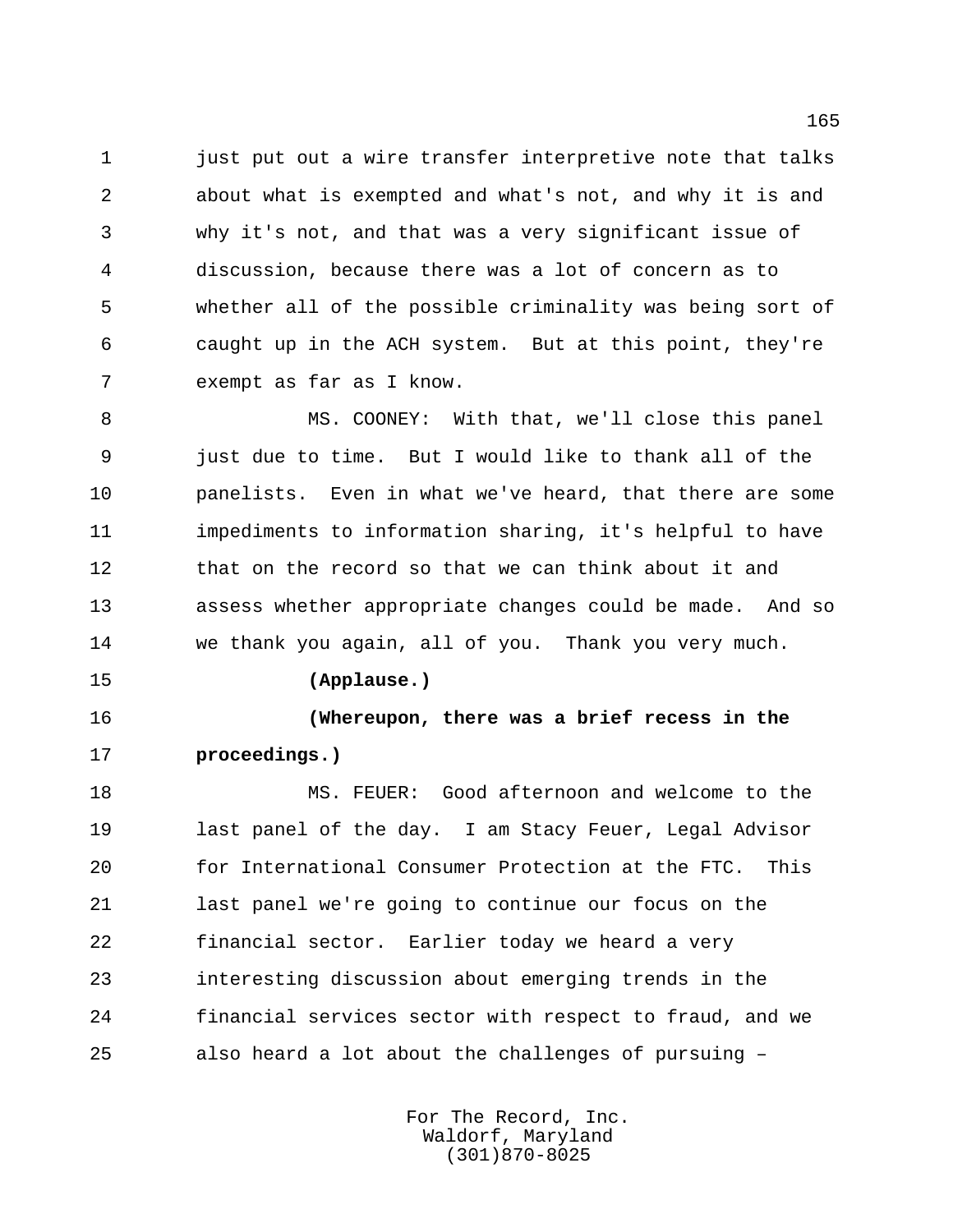## **(End of tape.)**

 MS. FEUER: -- and the challenges of investigation. Now we're going to focus on how various payment systems providers can work with the FTC and other law enforcement agencies in a systemic way to stop cross-border fraud.

 I'm delighted to have with me several informative panelists from law enforcement, the private sector and consumer groups. First, Jon Rusch from the Department of Justice, Special Counsel for Fraud Prevention in the Criminal Division, and the organizer and initiator of several multinational and binational task forces on mass marketing fraud.

 Next to him is Elliot Burg, Assistant Attorney General from Vermont, who is also very active with the National Association of Attorneys General and has been working on payment systems issues. David Ostertag, Field Investigations Manager for Discover Financial Services, and after yesterday's reported hacking of the credit card system, a very busy man.

 Next to him, Mark MacCarthy, Senior Vice President for Public Policy at Visa, U.S.A., who also is a very busy man.

 Jane Larimer, the General Counsel of NACHA, the electronic payments system, which came up in the last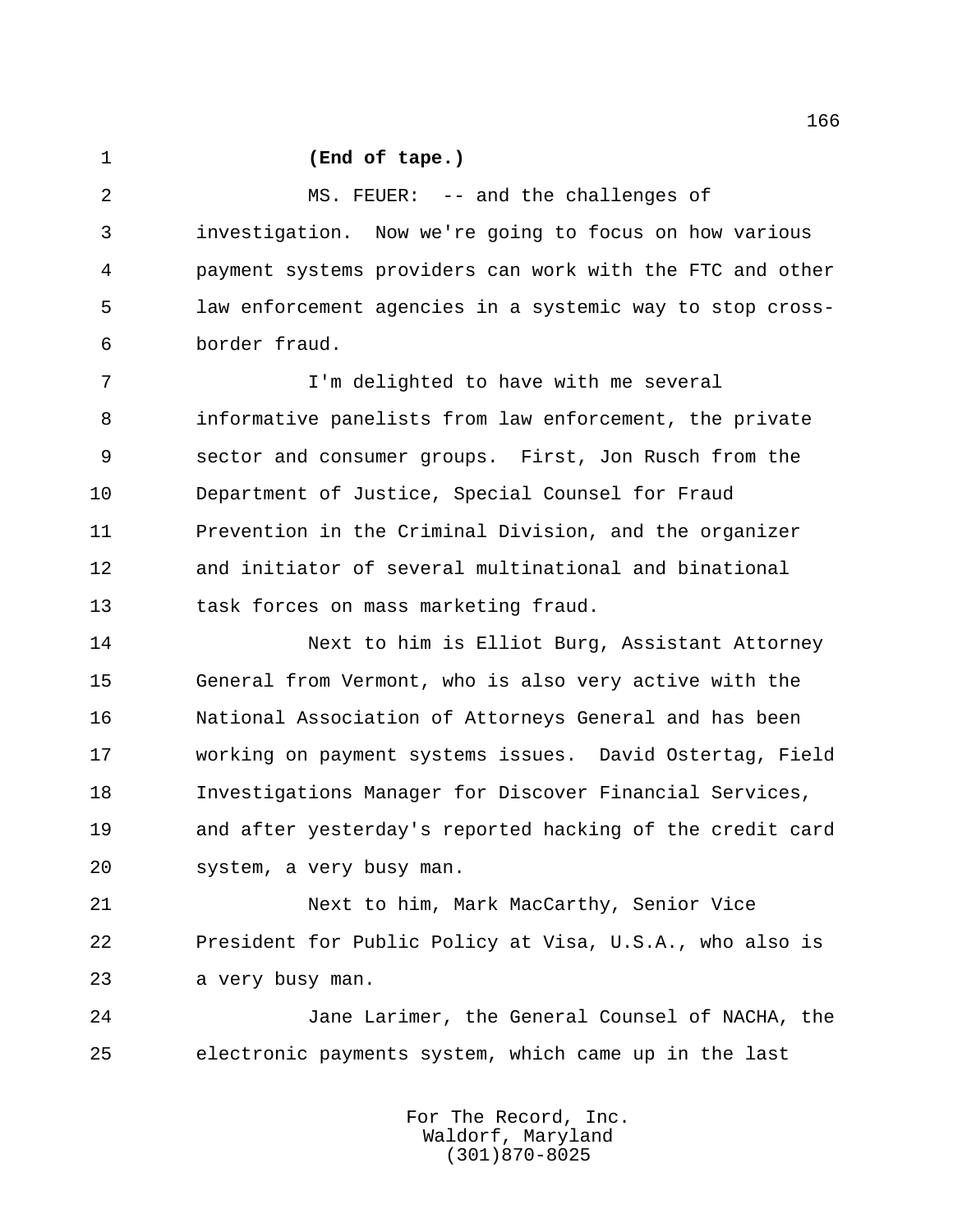question. I'm sure Jane will be able to explain where NACHA fits in and what NACHA does with respect to the ACH system.

 And finally, Jean Ann Fox, a consumer advocate with the Consumer Federation of America, who has done a lot of work on payment systems, in particularly credit card protection.

 Unfortunately, at the last minute Mark Thompson from Western Union was unable to join us because of a family emergency. Not the blizzard. But I just want to recognize Western Union, who I've spent a lot of time with on the phone talking about these issues, since they are very committed to stopping cross-border fraud. And I want to acknowledge that there are several people from Western Union in the audience today.

 What I would like to do now is ask some opening questions about current issues and trends involving the use of these various payment systems in the cross-border fraud arena, and then spend the rest of our time moving on to possible mechanisms for enhanced cooperation. What I thought I would do is throw out some questions specifically to some of our panelists, and I thought in order to make the end of the day discussion lively, ask 24 the various panelists to raise their table tents if they want to weigh in on a question, and I'll make sure I call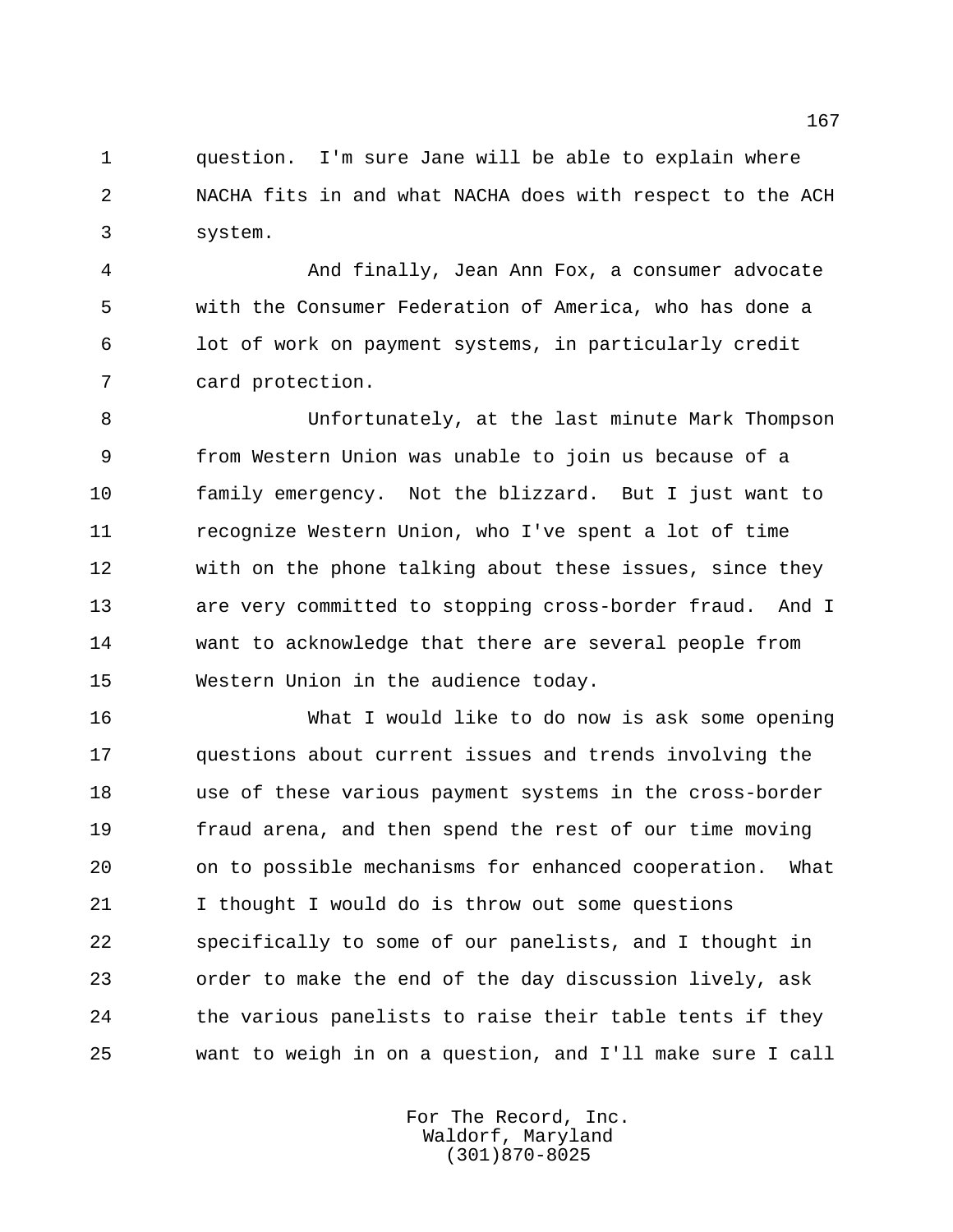on you and include you in the discussion.

 So I'm going to start with Jon, since he is right next to me, and ask, Jon, what you see as the major challenges and trends with respect to payment systems from your position at DOJ and your knowledge of both the U.S. -- and not just the Justice Department, but other agencies' law enforcement efforts in this arena.

 MR. RUSCH: Thanks, Stacy. I think there are three main trends that we're focusing on these days that 10 in one way or another directly implicate the use of electronic payments, mechanisms and more traditional mechanisms like payment cards. First, I think I would focus on what we're seeing is a general trend toward increasing globalization of mass marketing fraud.

 You may have heard today already about some of 16 the types of cross-border schemes that U.S. and Canadian authorities are trying to combat. In simple terms, you might think of that as sort of a north/south problem, or at least within the same time zones. We're close geographically. We have a close and long and honored history of collaboration among law enforcement authorities in dealing with crime of all types. So while telemarketing, in particular, has been a headache for North American law enforcement, we've been able to deal increasingly effectively with that problem.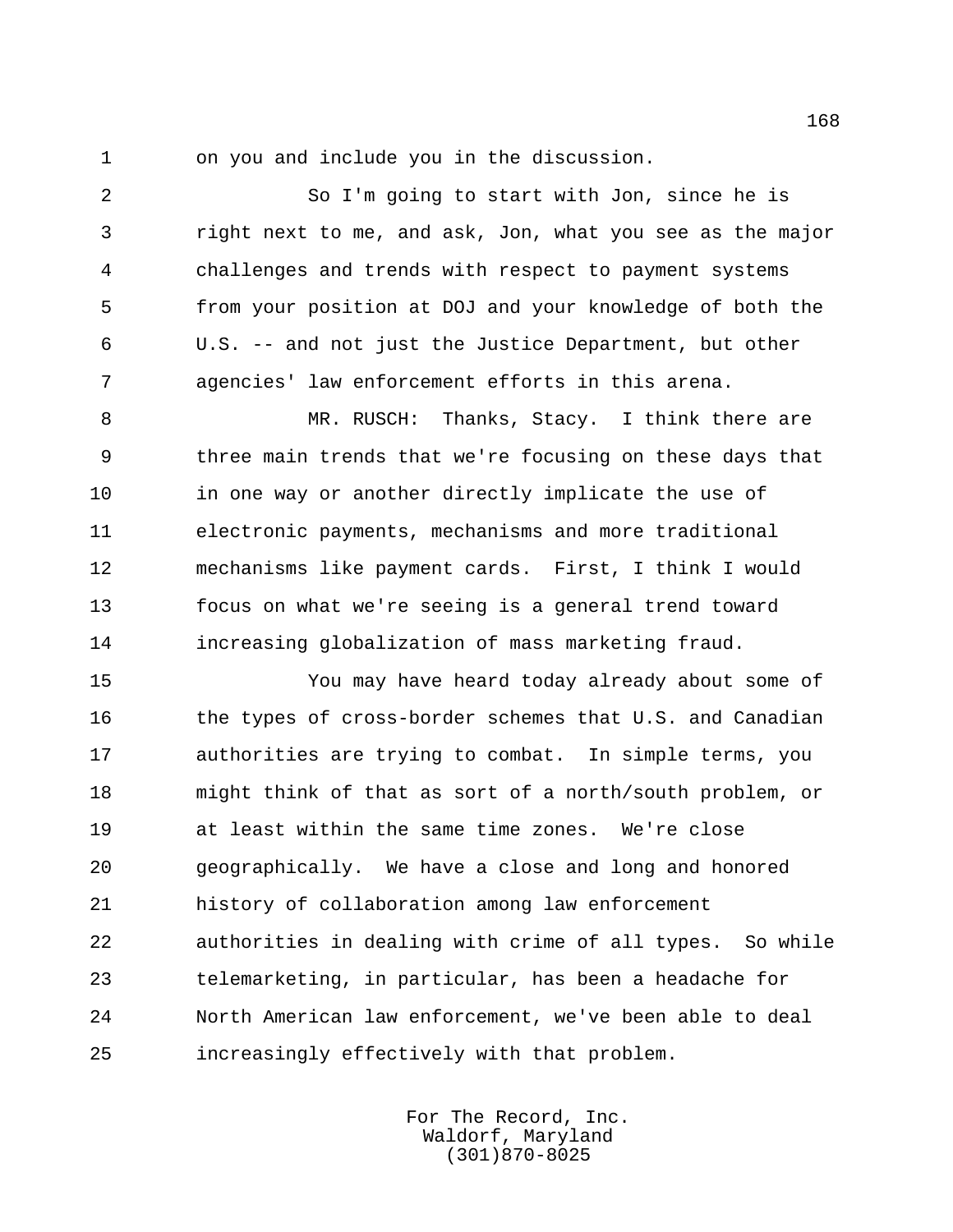However, as many of these larger fraud schemes turn their attention beyond North America and start targeting individuals in other continents -- places like the United Kingdom, Australia, New Zealand -- or as people start setting up boiler rooms well outside the United States -- on the Asia continent or elsewhere in the Pacific rim -- and calling back to the United States, that raises a whole host of new issues as to whom we deal with. How effectively we can deal in terms of establishing the same kinds of cooperation when you're cutting across potentially 10 or 12 hours worth of time zones and spanning continents or oceans to be able to deal effectively with that kind of fraud.

14 A second trend that I think we're also very attentive to increasingly is the involvement of organized criminal groups in cross-border fraud. Clearly, some of 17 the larger schemes we've seen suggest that mass marketing fraud can be the people at the top of the pyramid. The ones who organize and operate the schemes, a tremendously lucrative proposition. And that, I think, is one of the things that has enticed some well recognized organized criminal groups into the area of cross-border fraud.

 Anybody who is involved in organized crime, who wants to maximize their profits, wants to make sure that they get money out of the victims' hands as quickly as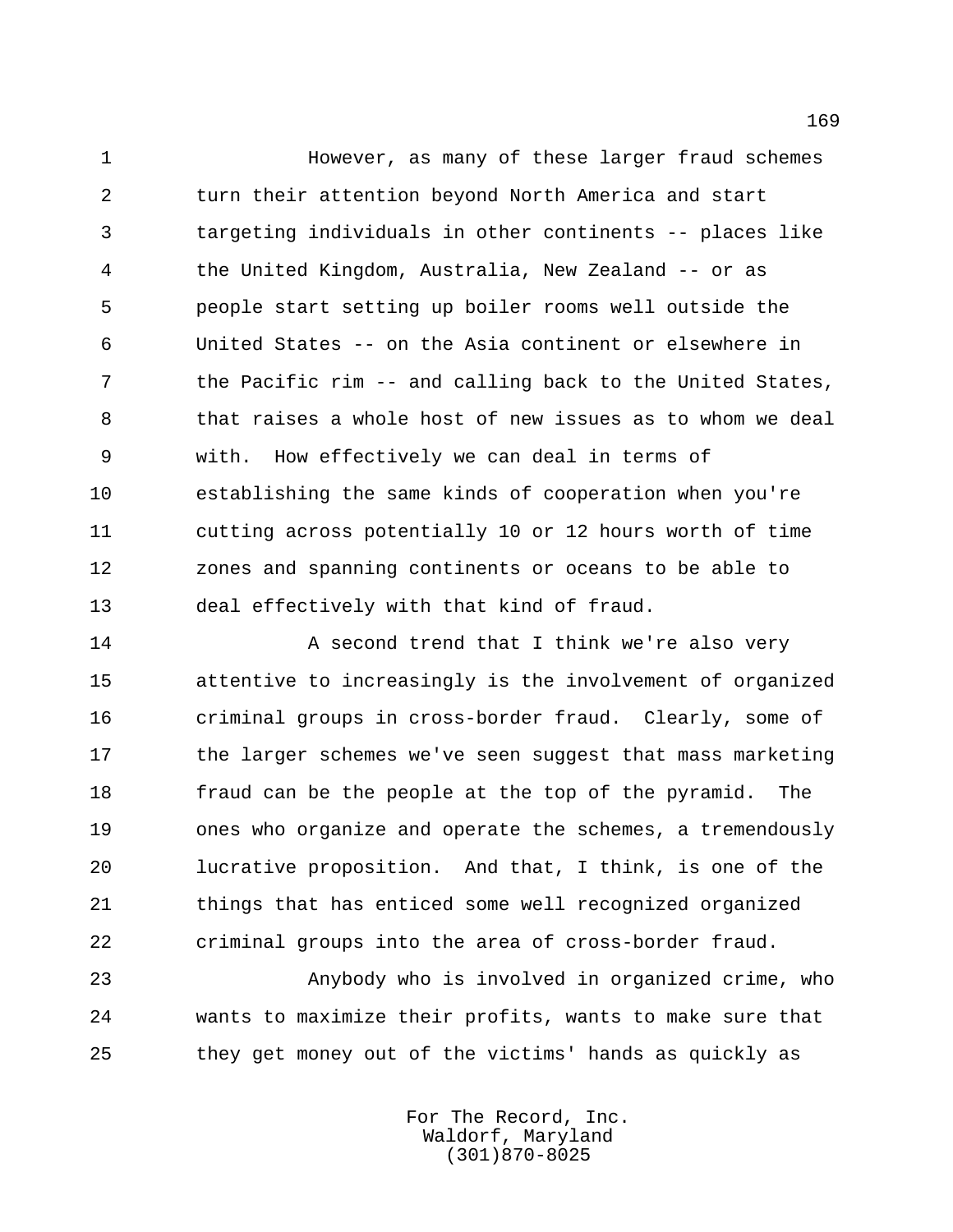possible, when they can minimize the potential for chargebacks, and reduce the potential for recordkeeping that might help to create audit trails for civil or criminal law enforcement.

 We also know there are instances in recent months where organized criminal groups are directly focusing on individuals who work with some of the electronic payments mechanisms -- agents who work for epayments companies -- and offer them the alternatives, 10 in some cases, of either bribery or intimidation through the use of threatened or actual violence.

 Finally, we see what I would regard as a broader trend toward the use of mass victimization as a conscious focal point for a large scale fraud scheme, particularly made possible through the use of digital technology. When I speak of mass victimization, it may sound odd to say I'm not talking about only a few thousand people. We know specific cases that we have indicted and prosecuted where, for example, by using ACH debiting as a mechanism for getting money from victims, fraud schemes have been able to get tens of thousands of people to make their bank accounts available.

 In at least one case that I think both the FTC and the Justice Department had involvement in at different times, a single individual who got access to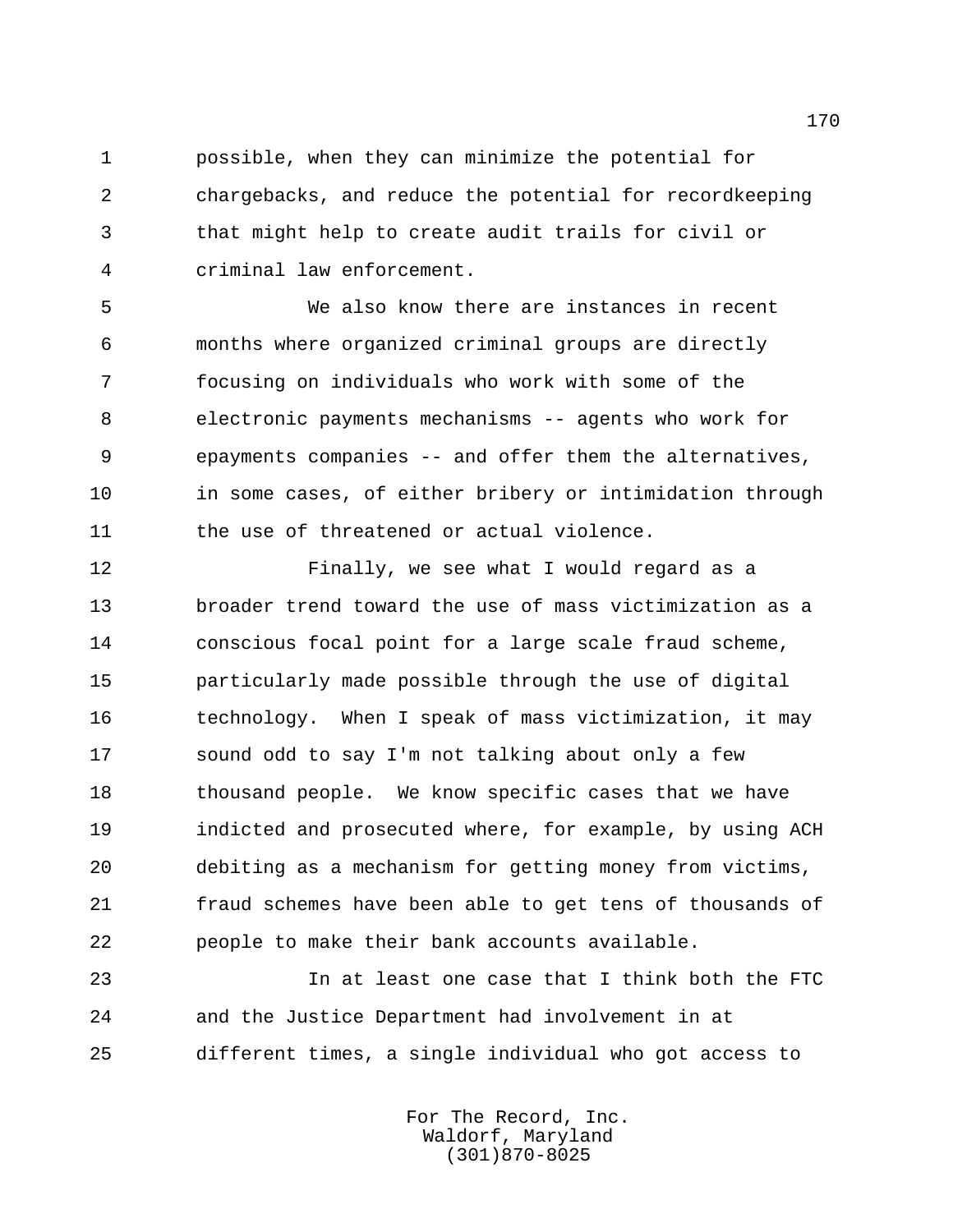large volumes of credit card numbers was able by using a billing aggregator to hit the bank accounts -- or, sorry -- credit card accounts of some 800,000 credit card holders and at least for some period of time to gross on the order of 37 million dollars.

 It is this kind of leveraging of technology and the use of epayments mechanisms that I think makes possible this growing trend. Now, I don't know that there is any one type of epayments mechanism that major fraud schemes are trying to single out. Different people may use different mechanisms for the different types of schemes they have. But I think it is fair to say that with all of these major trends going on, there is increasing pressure -- if I can put it that way -- on the credit card sector, on ACH debiting mechanisms, on epayments systems like Western Union and similar companies, that they will become the vehicles for large scale fraud, especially on a binational or sometimes multinational basis.

 MS. FEUER: Thanks, Jon. I'm going to stay with this focus first on trends, and ask Elliot Burg if you agree with what Jon is saying in terms of whether from your perspective in the states you are seeing the same kinds of pressures and the same kinds of trends with respect to payment systems?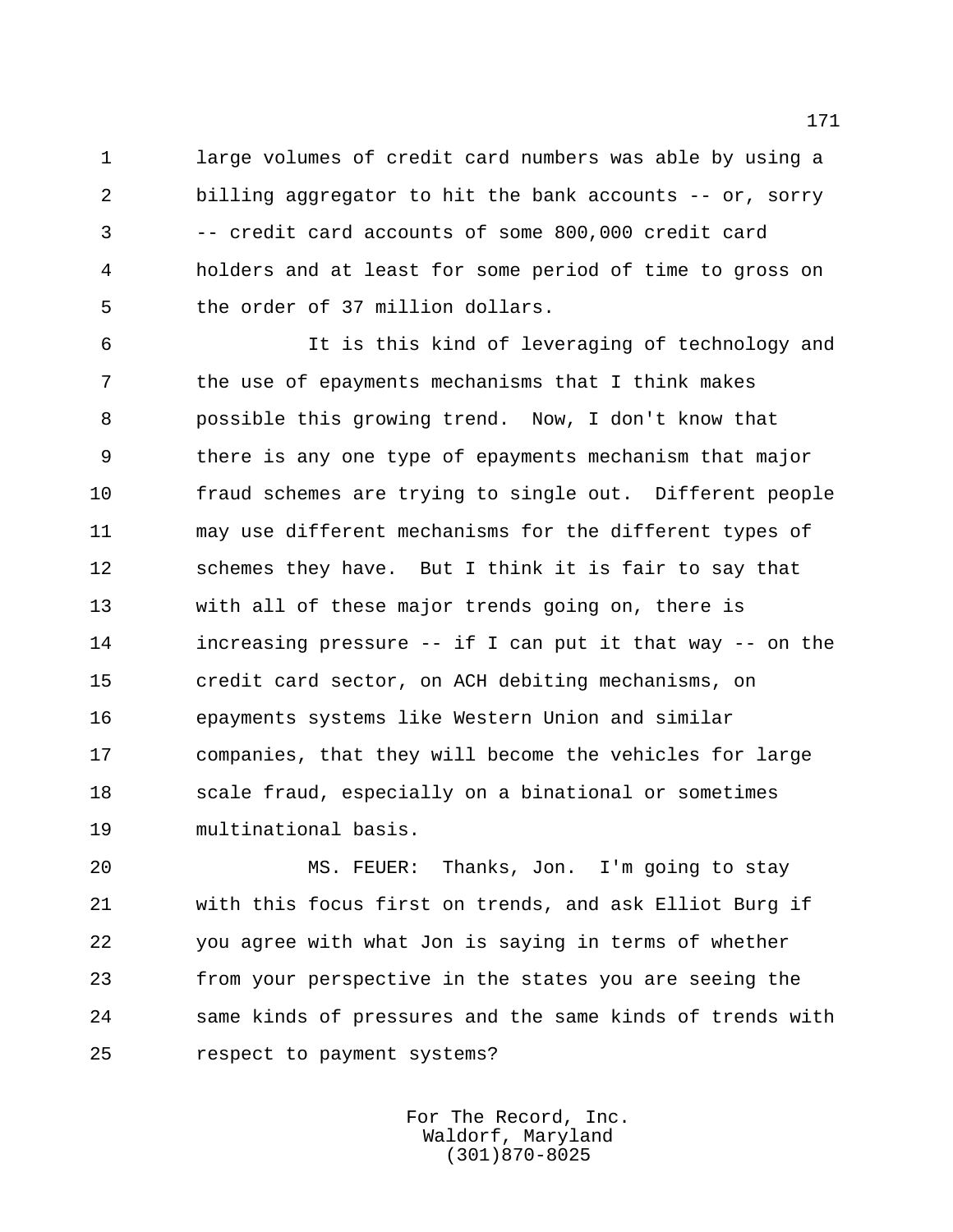MR. BURG: Certainly what we've seen in the last couple of years has been a shift, particularly to automated clearinghouse debits, these electronic transfers out of consumers' accounts, and wire transfers of money. Western Union or Travelers Express' Money Gram program are the companies that come to mind. And the information that we have is in part anecdotal. We're seeing complaints both from our state and other states where consumers have in one way or another either been talked into going to an independent agent of Western Union or Money Gram and transferred money that arrives almost instantaneously in Canada, for example, or another country. It can be picked up almost anywhere in the world, in fact, by almost anybody that has the right information obtained from the telemarketing call.

 Or situations where consumers have been lured 17 in some way into sharing bank account information, **routing and account numbers, and the next thing they**  know, they have money transferred out of their account. And one of the issues related to that that I hope we'll have a chance to either talk about on this panel, or I'm hoping this will be an ongoing conversation that will come out of the workshop and people will continue meeting and working together into the future, is ways of alerting consumers to the need to protect themselves in effective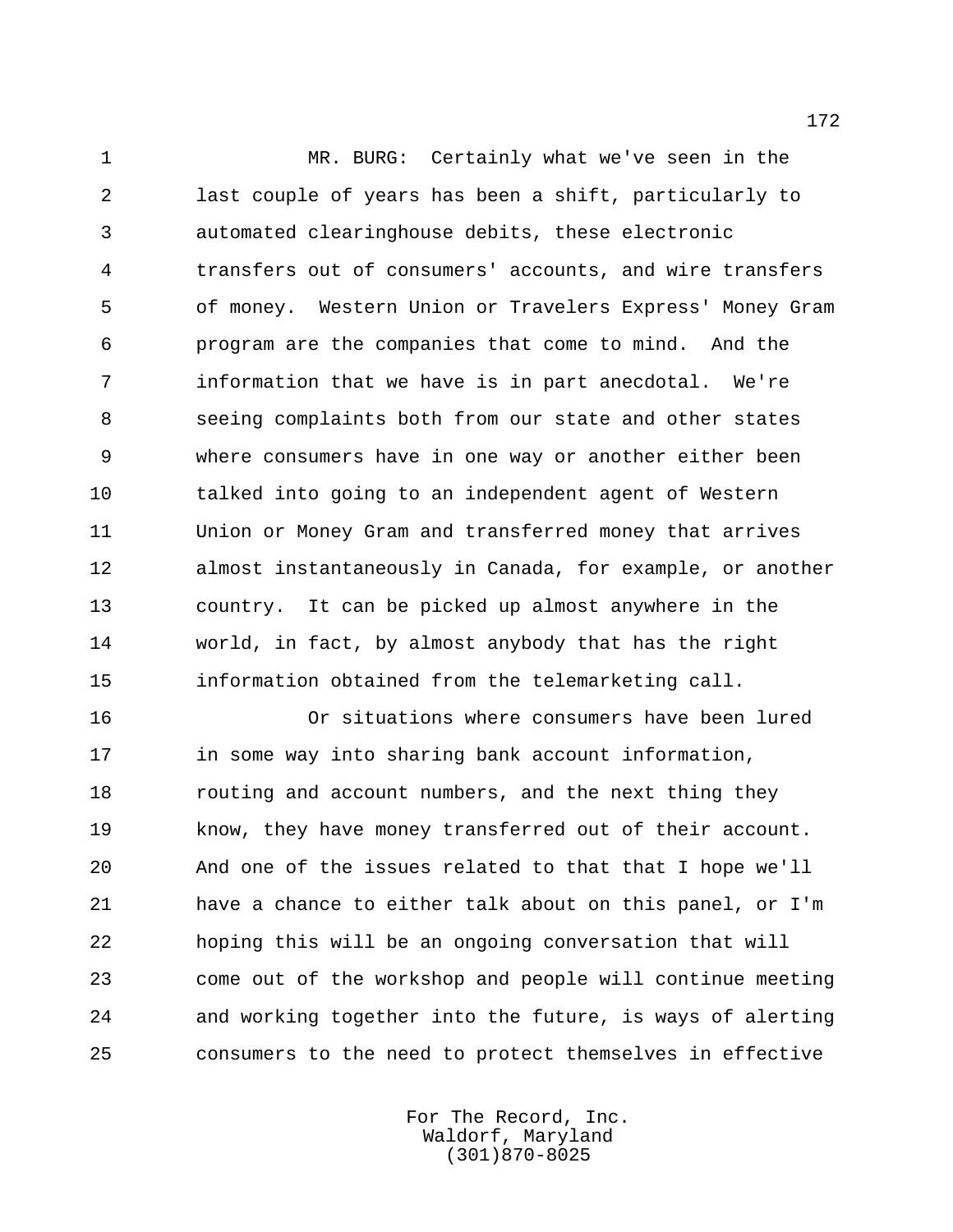ways.

 I'm not convinced that the consumer education efforts that have been undertaken by state offices of Attorney General and federal agencies and private groups have been effective in penetrating down to the local level. So when you go to a local senior center, or have an open meeting in a local community in northern New England, I think most people don't know that money can be electronically debited from their bank account. They don't know that they should be looking at their credit card statements every month and checking to see if there are unauthorized charges.

 So the kind of massive fraud trends that Jon has been referring to, I think, are reflected not so much in the complaint levels, although those are high, but in 16 the fact that behind each complaint, there may be 10 or 20 or 100 other victims that don't know they're victims and are not aware of the fact that they've had two or four hundred dollars or a thousand dollars taken out of an account or a credit card account.

 So in general, I would say, yes, that's what we're seeing.

 MS. FEUER: Thanks. And let me turn now and get the perspective of our representatives from the private sector. I want to ask Mark MacCarthy first,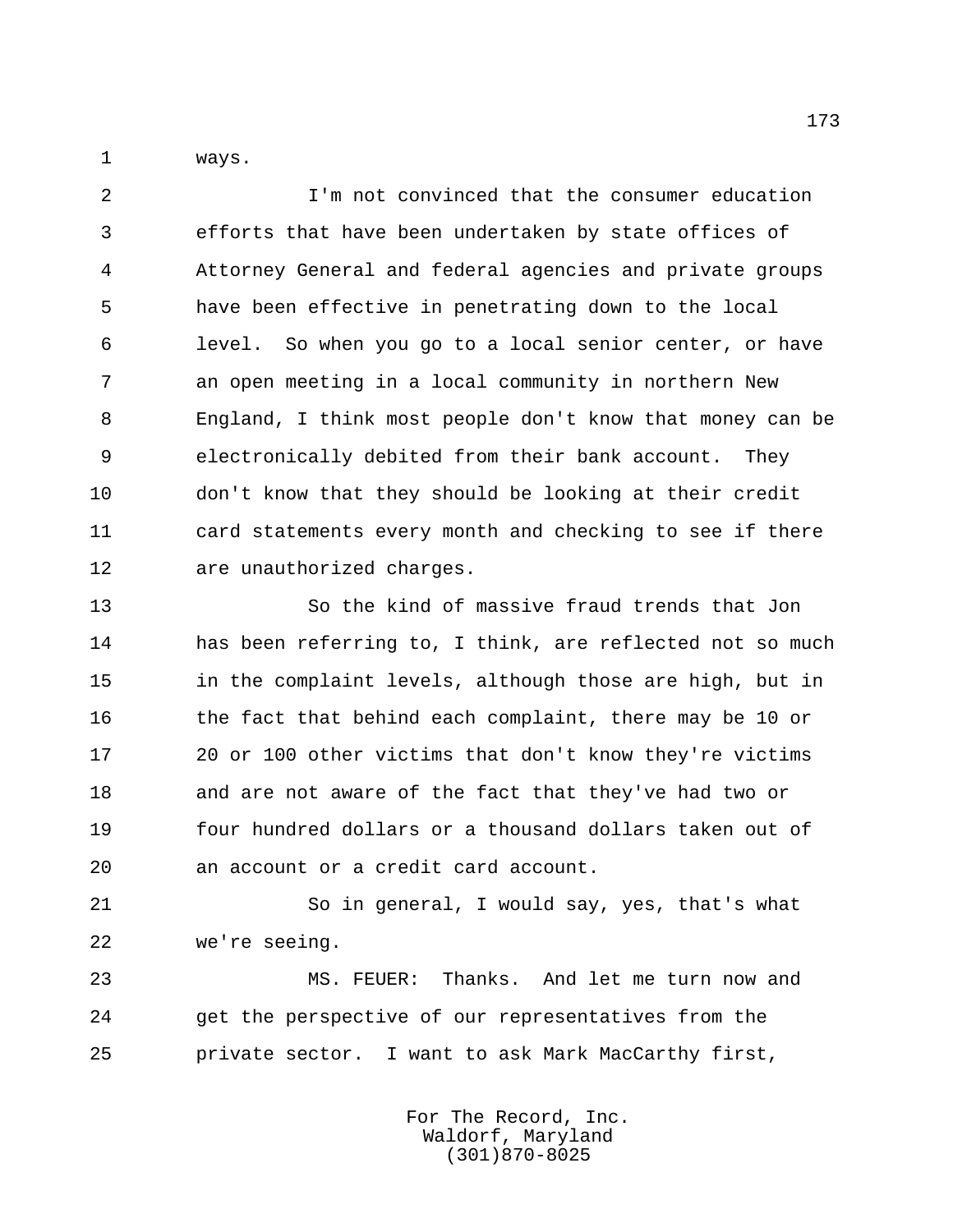since I know -- I don't know if I'm putting you on the spot here, Mark. But I would like to ask what Visa is seeing in terms of trends for cross-border fraud, particularly cross-border frauds that harm consumers? And I know that Visa has done some work on debit card fraud, is my understanding, and I'm just wondering if you can touch on that in your response.

 MR. MACCARTHY: I may take a pass on the debit card one, but on the cross-border fraud our fraud levels, as you know, are pretty low. Over the last 15 to 20 years they've dropped pretty dramatically. In the early, oh, 1980's or so, fraud was about 20 cents for every \$100 worth of our transactions. It dropped to about 15 cents in the early '90's. Now it's down to around seven cents for each \$100 worth of our transactions.

 That's fraud in general. We're seeing that 17 trend continue to drop. It goes up or down, you know, every quarter or so. But the trend is generally down. At the end of the last quarter, it was down just below seven cents per \$100. We're finding that among the areas of fraud which have not declined the way fraud generally has is cross-border fraud. And so we perceive that to be an area which deserves greater attention, and for that reason, we're pleased that this kind of program is up and going.

> For The Record, Inc. Waldorf, Maryland (301)870-8025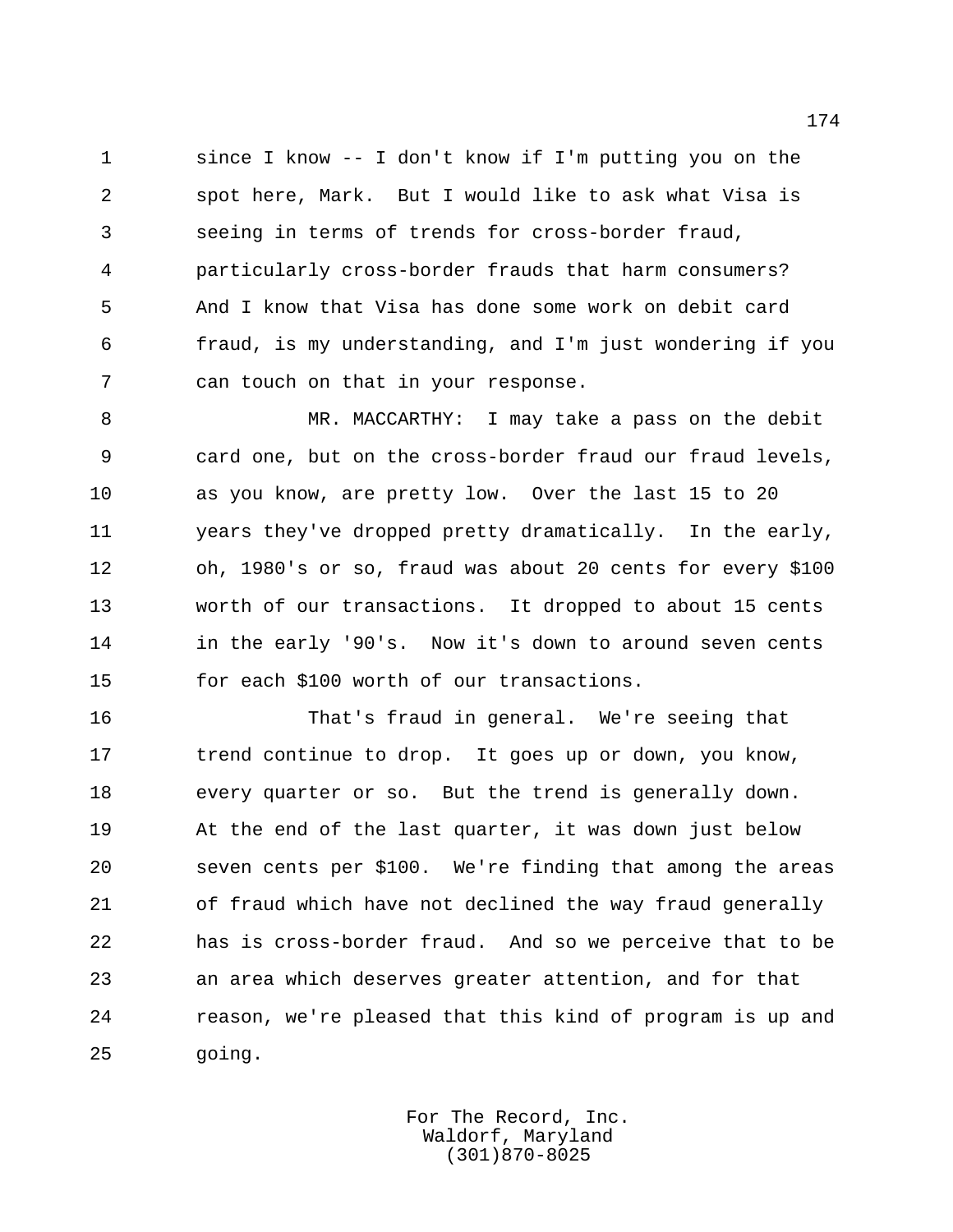In terms of where the fraud is coming from for U.S. banks and U.S. cardholders, for those who are victims of fraud, 80 percent of the problem comes from within the United States. The remaining 20 percent comes from outside of the United States. The top fraud regions for those 20 percent, the European Union is the top one, Latin America is the second, Asia Pacific is the third and Canada is the fourth. The Central European and Middle Eastern area is the last.

 We have fraud offices throughout the whole world to sort of handle these kind of difficulties and a bunch of programs. We try to keep track of the level of fraud and the number of high risk merchants through a special high risk merchant monitoring program. And we have a global merchant chargeback mechanism, whereby if there is a problem with a merchant and a customer has not made a particular transaction, but the merchant has tried 18 to put it through the system, there is a mechanism for charging that back to make sure that the customer is not responsible for it.

 Our zero liability program -- by the way, on the debit question, our zero liability program is designed to protect cardholders from bearing the liability in the case of unauthorized use. It applies to debit cards as well as to credit cards. Legal rules and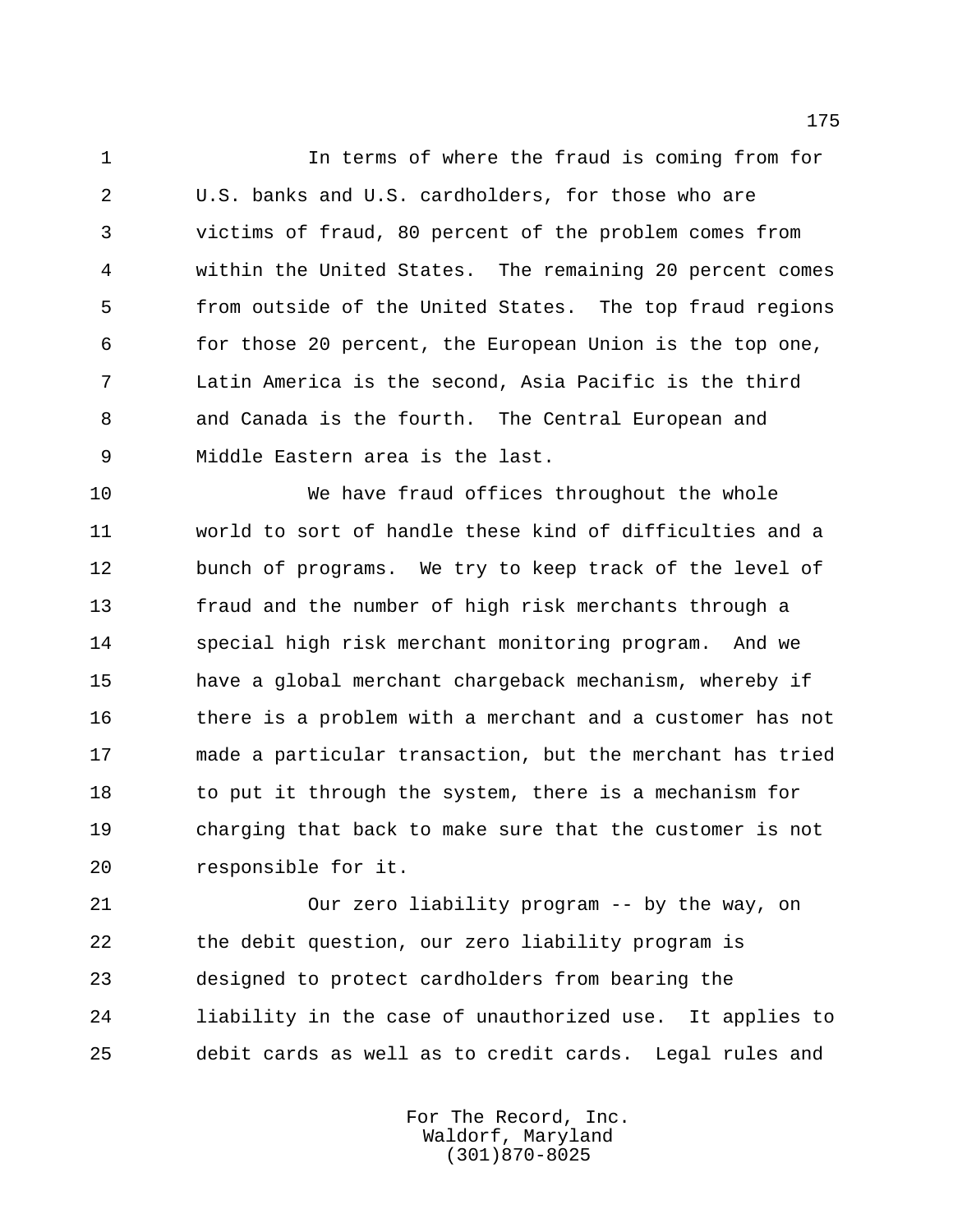regulations about the two different cards differ, but as a practical matter, both credit and debit have the same level of practical protection within the Visa system.

 Let me stop there and get back to other questions later.

 MS. FEUER: Great. Great. Dave, maybe you could weigh in on what you're seeing at Discover. I know you and I had talked a little bit anecdotally about what is keeping you busy these days. So I'm wondering if you can fill us in on the cross-border trends that you're seeing at Discover Financial Services.

 MR. OSTERTAG: Some of the cross-border trends that we see involve organized crime groups, again. It's our biggest problem, the international organized crime groups, using the Internet and using electronic means to accomplish a fraud. And we've seen within the industry a 17 trend within the past two or three years where credit card accounts are used via balance transfers into checking accounts that have debit cards attached to those checking accounts. So the funds are transferred from the credit card company into the checking account, and then the debit card is the instrument used to obtain the funds.

 More and more we're seeing that type of fraud happen. In a lot of instances, the debit cards are then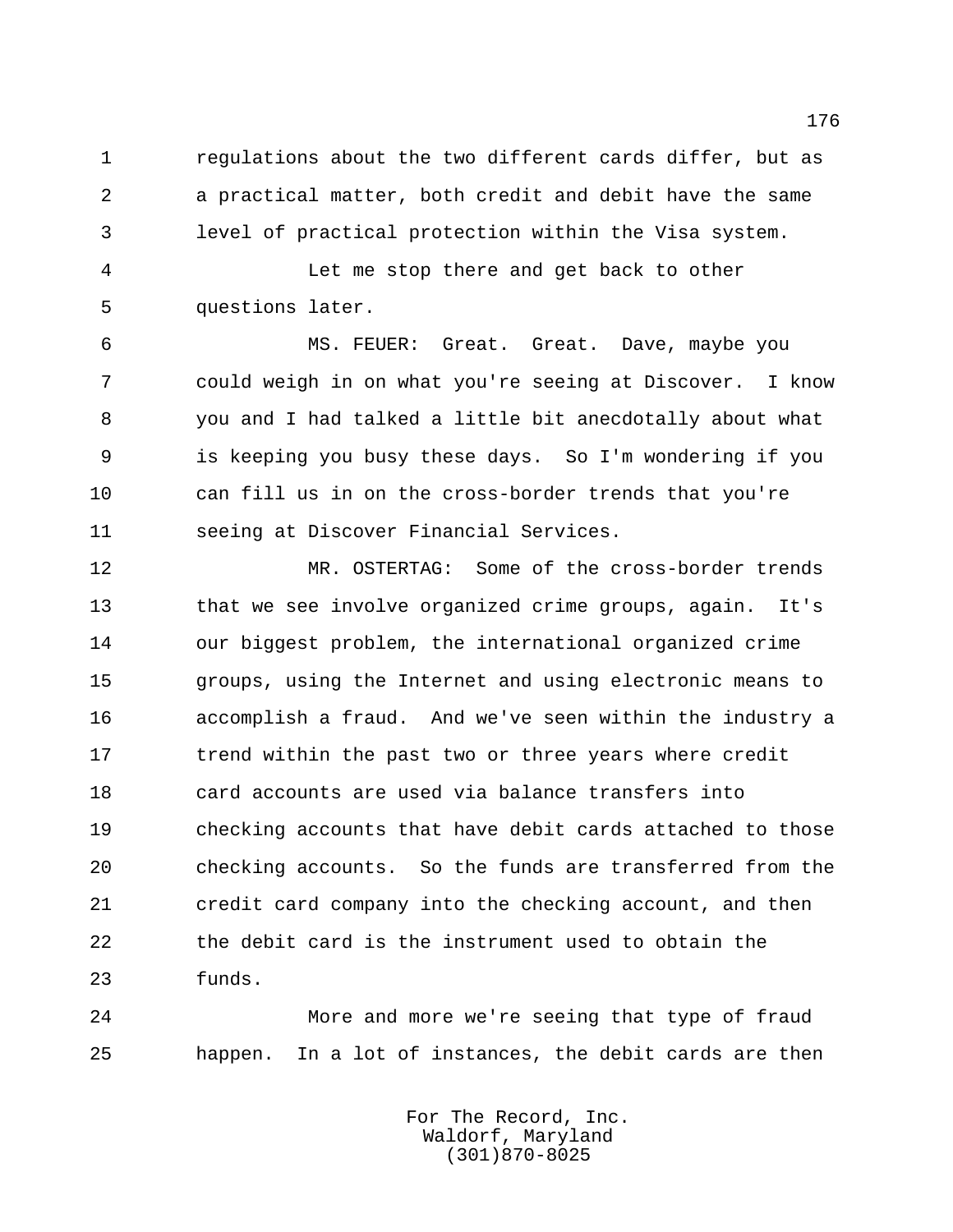used to go into the United States and to the Post Office to buy postal money orders. Just putting another level of money laundering between when they get the money from the credit card company and they get the cash in their hands.

 MS. FEUER: And, Dave, if I understood you correctly from conversations we've had, a lot of times in this process the consumer -- an unwitting consumer's bank account or bank card information is being used and thereby subjecting them to the whole identity theft issue.

 MR. OSTERTAG: That's correct, on the end of the credit card company. A lot of times the accounts are account takeovers, where the organized crime group will find an account number, and will access that account number to do the balance transfer into the checking account. Many times the checking accounts that the money is deposited into, or transferred into, is an innocent victim that has no idea that this money is being transferred into their account and then being transferred out into cash or money orders. So you have multiple victims throughout the path.

 MS. FEUER: Thanks. And let me turn now to Jane Larimer, since I know we've also been having discussions about the rise of fraud in the ACH systems.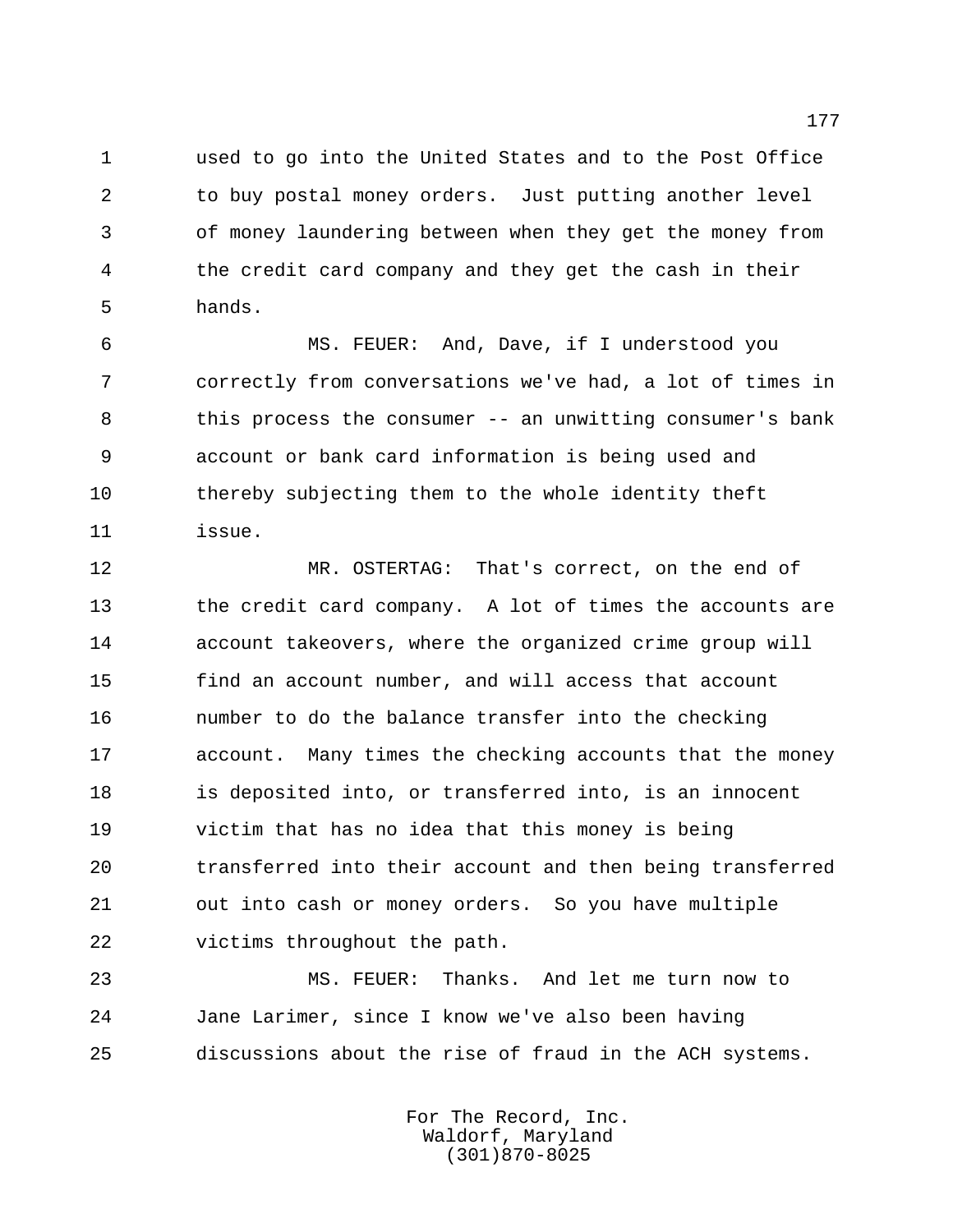I'm wondering if you can maybe explain to people a little bit about how the ACH system works, since that is, I think, least familiar to most of us, and explain what trends you have been seeing in the last year or so.

 MS. LARIMER: Okay. The automated clearinghouse is a bit different from the card systems or the wire systems. It is a batch payment system. It is what we think of traditionally as your direct deposit, so it's a happy thing, or direct payment. So you pay your mortgage, you pay, not so happy sometimes, your gym bill or things like that on a monthly basis.

 What we're seeing -- I guess pointing out another difference between the ACH as a payment system is we at NACHA -- which is the National Automated Clearinghouse Association. We write the rules that govern the ACH, and every financial institution participant in the ACH, whether they originate payments 18 into the system or receive payments -- i.e., the direct deposits -- all agree through multilateral contracts to abide by the rules.

 The difference, though, for us is that we don't run the actual switch, okay? We don't run what you would think of as the payment system, the mechanics that run the payments through the payment systems, as opposed to most of the card systems, where they not only write the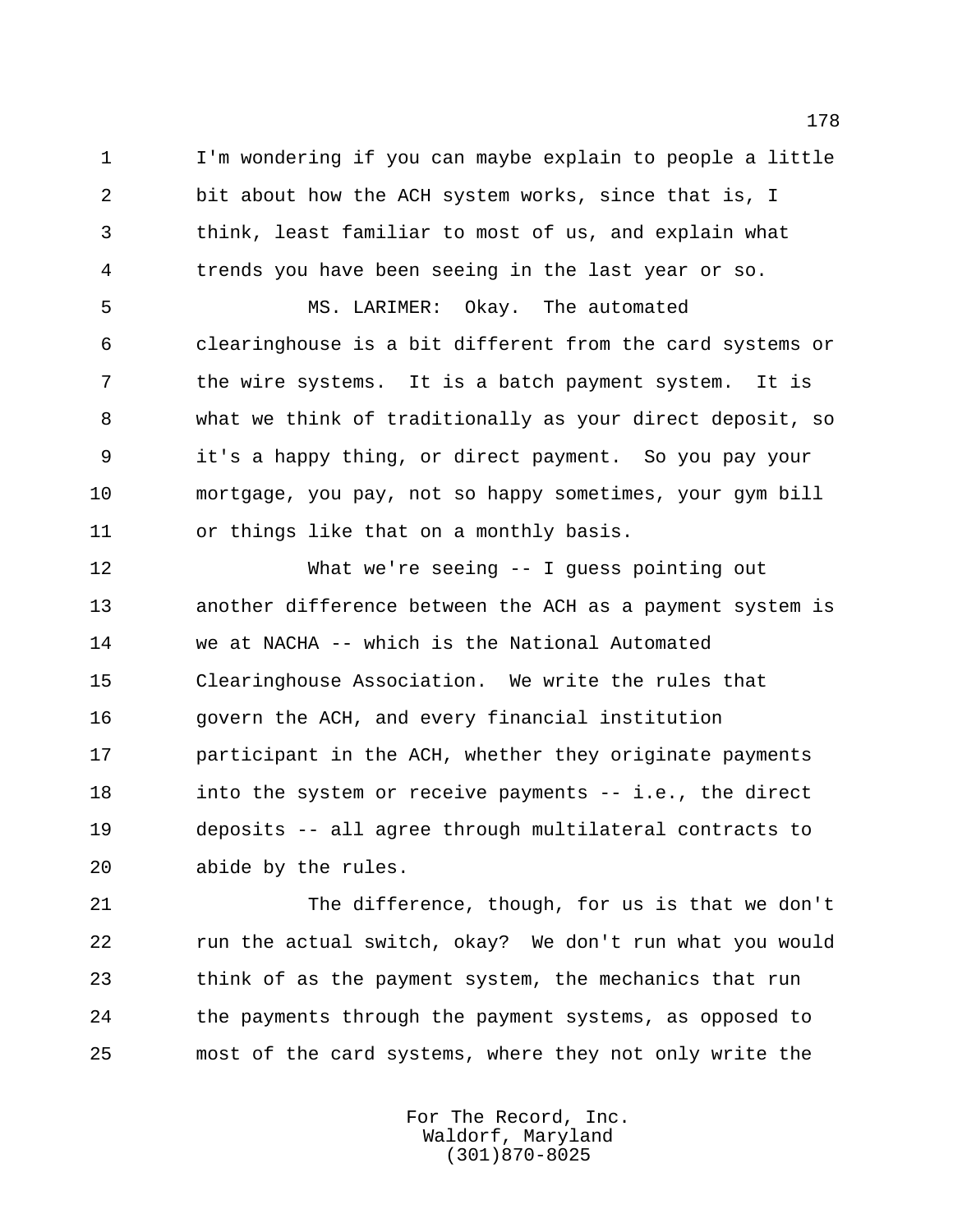rules, but they also monitor and run the transactions themselves. And I think for us that presents a few more challenges to the payment system. There are two ACH operators, the largest being the Federal Reserve. They are the public sector operator. And then there is a private sector operator, called EPN, through the clearinghouse up in New York.

 So that presents some challenges to us from both a rules enforcement perspective and a fraud control perspective, because what we see happening through the ACH and through the trends and through the rules, we then have to speak with folks at the operator level to try to put changes and controls into place and to monitor for fraudulent transactions. So I think it adds a little bit more of a challenge for us.

 What we've been seeing -- the trend we've been seeing through the ACH is two years ago our rules were amended following a report that came out from Vice Chairman Rivlin talking about access to the payment systems, and said that the ACH needed to have an easier access. That it was very difficult to gain access to the payment system for spontaneous payments, because, you know, it was the old direct deposit, direct payment network. So we were looking at more kind of spontaneous or single entry transactions at that time.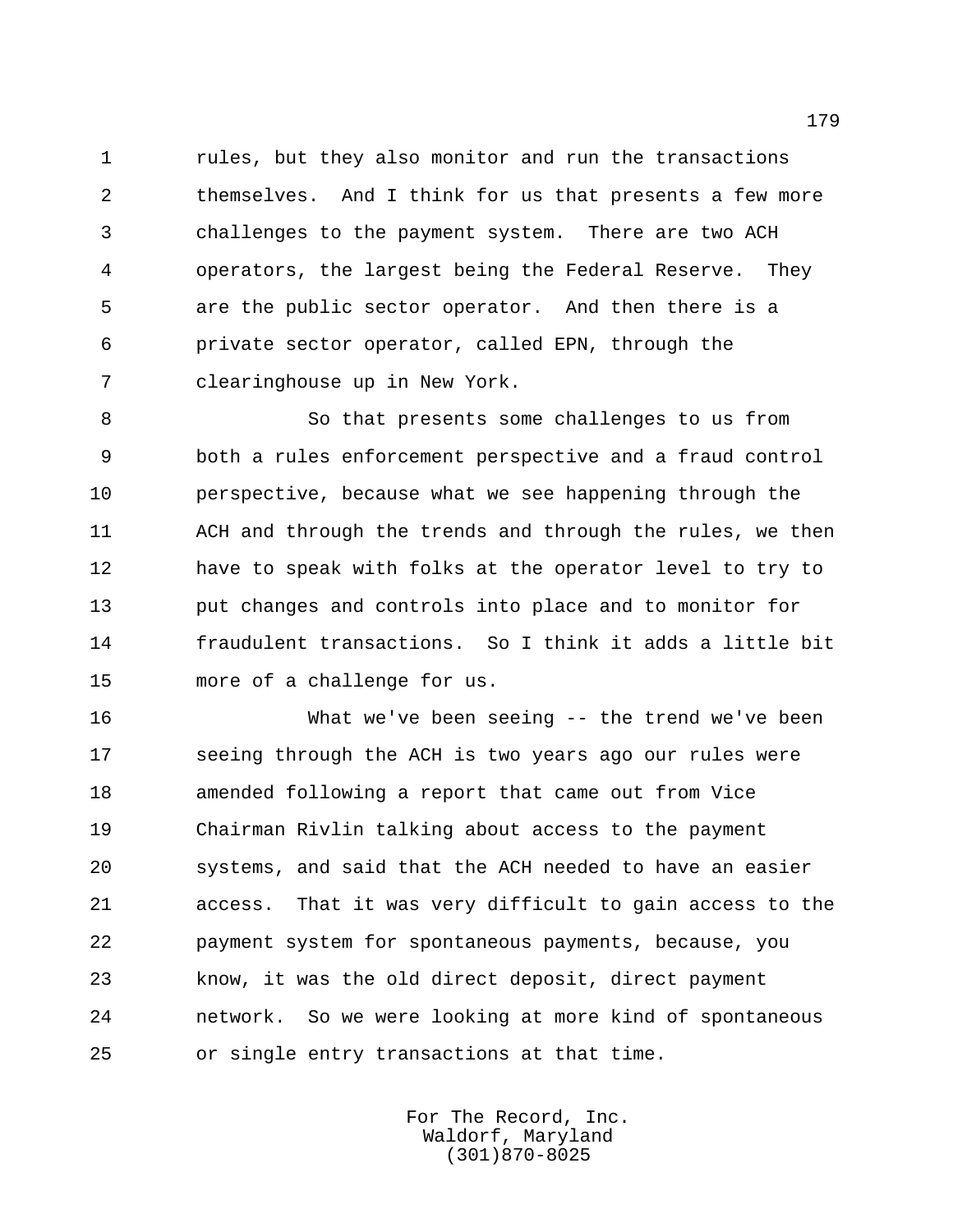And two years ago -- two and a half, actually '99, we started a pilot looking at telephone initiated or orally authorized ACH payments, where you would read your routing and transit number into the phone giving somebody an authorization orally to debit their account. That pilot went on for about 18 months. We monitored the returns. So if a consumer went into their financial institution and said that something was unauthorized, we monitored the rate of the returns coming back. And if they were too high, we were going to obviously not move from a pilot into a full implementation.

 Well, it was supposed to be a six month pilot. And we watched it and the returns were very low, and we still didn't feel -- you know, we wanted to see. So we actually ended up having the pilot run on for 18 months and had absolutely no problems with it whatsoever. It went into full implementation, which meant a change to our rules, in September of 2001.

 And since then what we've found is although the main users -- 90 -- you know, 99 percent of the transactions are generally card issuers. If you've ever called American Express to make a -- or Visa or somebody else. I'm sure all of other card issuers. To make a payment over the phone -- make a phone payment -- or through GEICO or somebody. You need to make your

> For The Record, Inc. Waldorf, Maryland (301)870-8025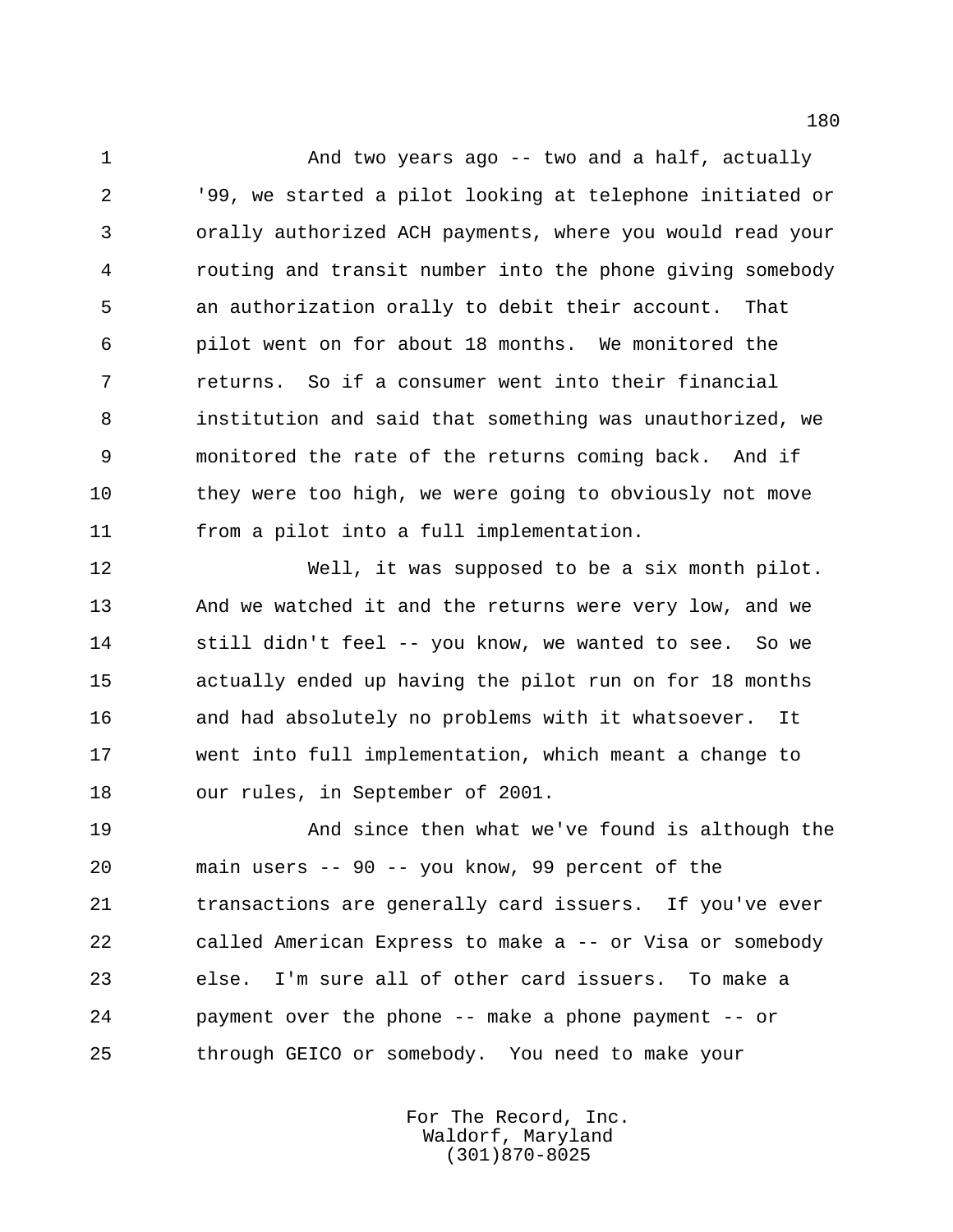mortgage payment. You need to make a payment really quickly. It is generally the ACH, and obviously the fraud rates with those are extremely low.

 But within probably the last 11 months, we started seeing that the telemarketer had found out about this application with an oral authorization, and they started using it. And some of our financial institutions -- generally speaking, they are the less sophisticated financial institutions -- are not or were not at the time screening the transactions coming through and were allowing -- I don't know if I can say fraudulent. But 12 they had high unauthorized return rates coming back, so I would say indicative of fraudulent transactions.

 So we have been working over the past year with 15 the FTC and the FBI and everybody else to try to find out -- find the very small handful of financial institutions 17 that were processing these and try to talk to them and 18 talk to their regulators in shutting those -- the processors or the originators down and getting them off the system. So that's what we've been wrestling with.

 MS. FEUER: And, Jane, can you explain the role of how people outside the United States are gaining an entry point into the ACH system?

 MS. LARIMER: What we've been seeing from Canada, especially, is not what we would call an ACH or

> For The Record, Inc. Waldorf, Maryland (301)870-8025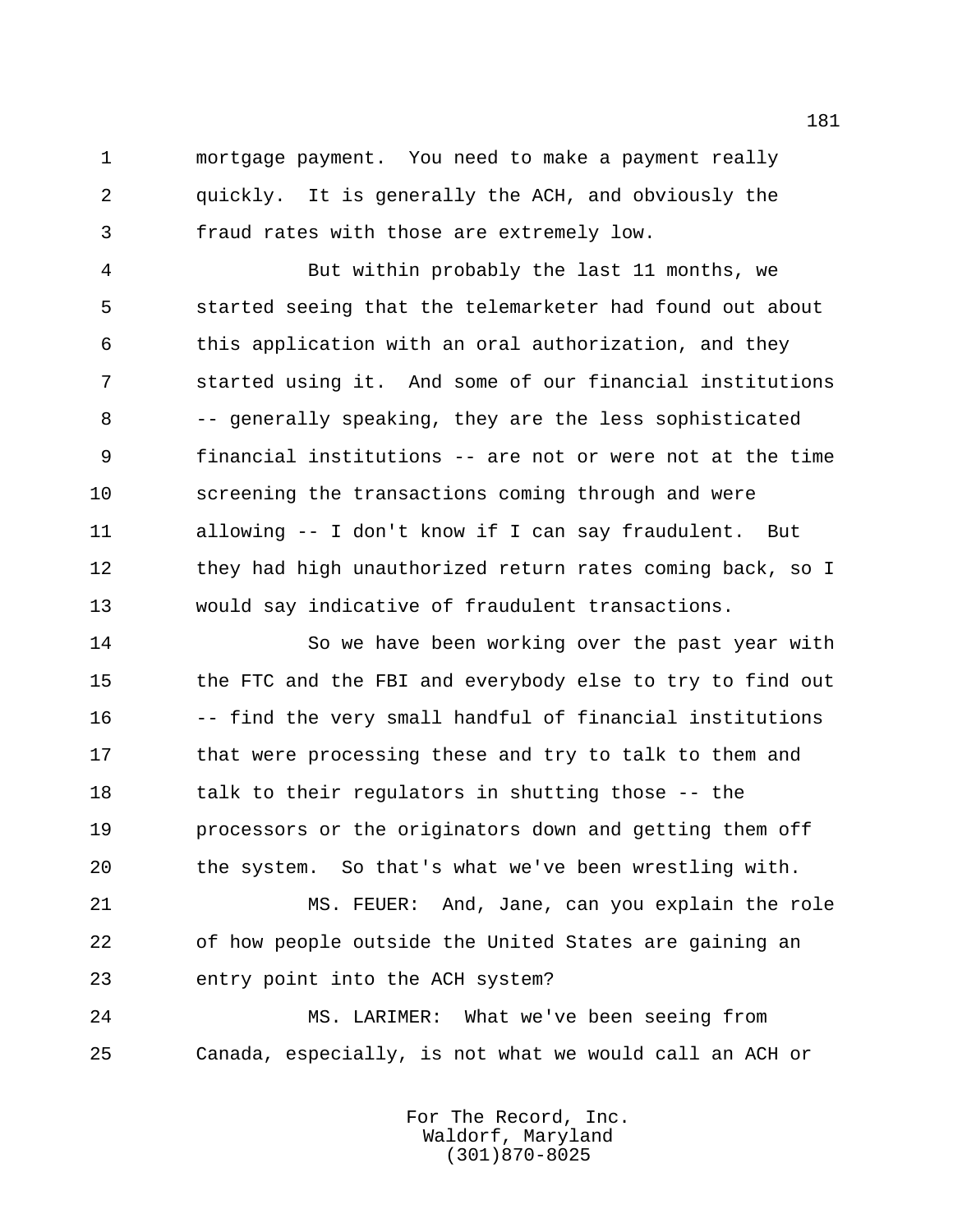cross-border transaction, so the payment isn't coming through the payment systems across the border. What's happening is Canadian companies are telemarketing across into the United States and then bringing up those batches of payments and putting them into the United States payment systems. So, you know, if they have a bank in Michigan, they're just going right through and depositing, or going in and running their electronic files through the financial institution. So that's how they're gaining access. It's just through the financial institutions in the U.S.

 MS. FEUER: Thanks. And, Jean Ann, from the consumer perspective, are the complaints you're hearing and the issues that you are working on -- do they reflect some of what we've heard raised by the law enforcement and business folks here at the table?

 MS. FOX: Yes. CFA doesn't handle individual complaints, but we do talk to a lot of folks about financial issues and consumer protections in the payment arena. And the things we hear about are whether or not the protections are keeping pace with the changes in the payment mechanisms. We've had a convergence of plastic. We have not had a convergence of consumer protections to go with them. So you can use a card through both the credit card and the debit card system, but your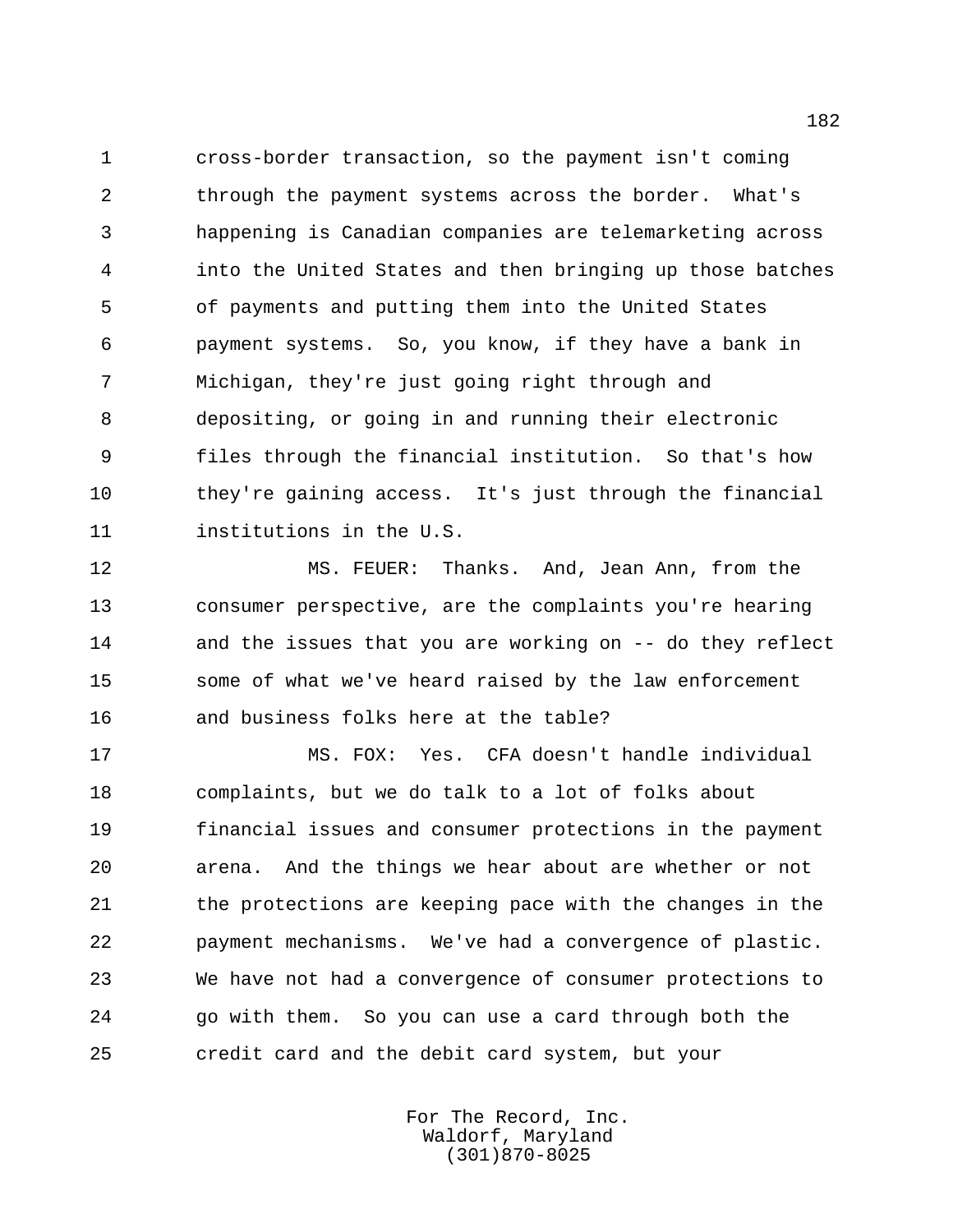protections are different depending on what kind of card it really is.

 So we hear from folks that, for example, they wouldn't think of using a debit card on-line, because they know that if someone steals their account information, their checking account will be wiped out and 7 then they have to argue with the bank about getting their own money back, whereas if someone steals your credit card, you don't pay the bill while you argue about the fact that it is an unauthorized transaction. So consumers are very aware of the fact that their protections vary widely depending on what kind of payment mechanism there is. We have absolutely no federal laws on store value cards, for example.

 We also hear that consumers are a bit confused about the new forms of electronic payment. The electronic truncation of checks at the point of sale. You know, how do you prove whether or not you signed it? You don't get a return check back after it has gone through the payment system. You get it there on the spot.

 So we think that there is a problem that comes about when protections don't keep up with developments in the payment technology, and when new things are introduced and consumers don't understand what their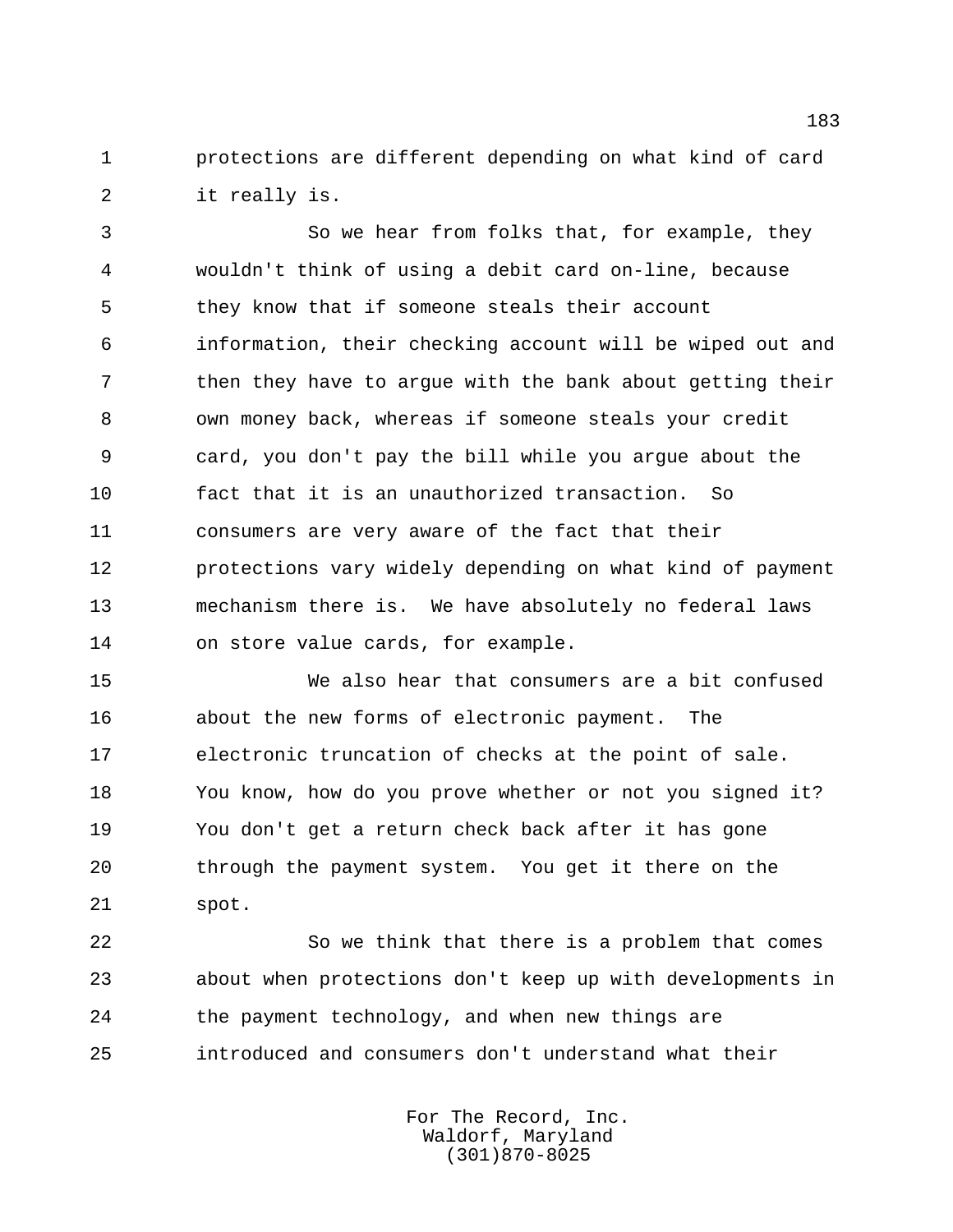rights or protections are with them, and when these payment methods are used to defraud consumers and they aren't sure how to go about getting themselves made whole.

 I will point out that consumer groups on both sides of the Atlantic are concerned about payment card protections. We're part of the Transatlantic Consumer Dialogue, as are 64 other European and United States consumer organizations, and we do have resolutions and reports on credit card and debit card and other forms of payment card protections that are available at our web site, pacd.org. That's my commercial for the day.

 MS. FEUER: Thanks. I think what I would like 14 to do now is turn from reporting on the trends and talking a little bit about what can be done by law enforcement and payment systems operators working together to detect, stop and deter cross-border fraud. And I thought I would just throw this out and see who raises their table tent first. I think Elliot.

 MR. BURG: I would like to share a few ideas about moving to a system of cooperation and partnership which is maybe more systematic and proactive than it has been in the past, which is not to say that there hasn't been cooperation on a case by case basis or on an as requested or as demanded basis.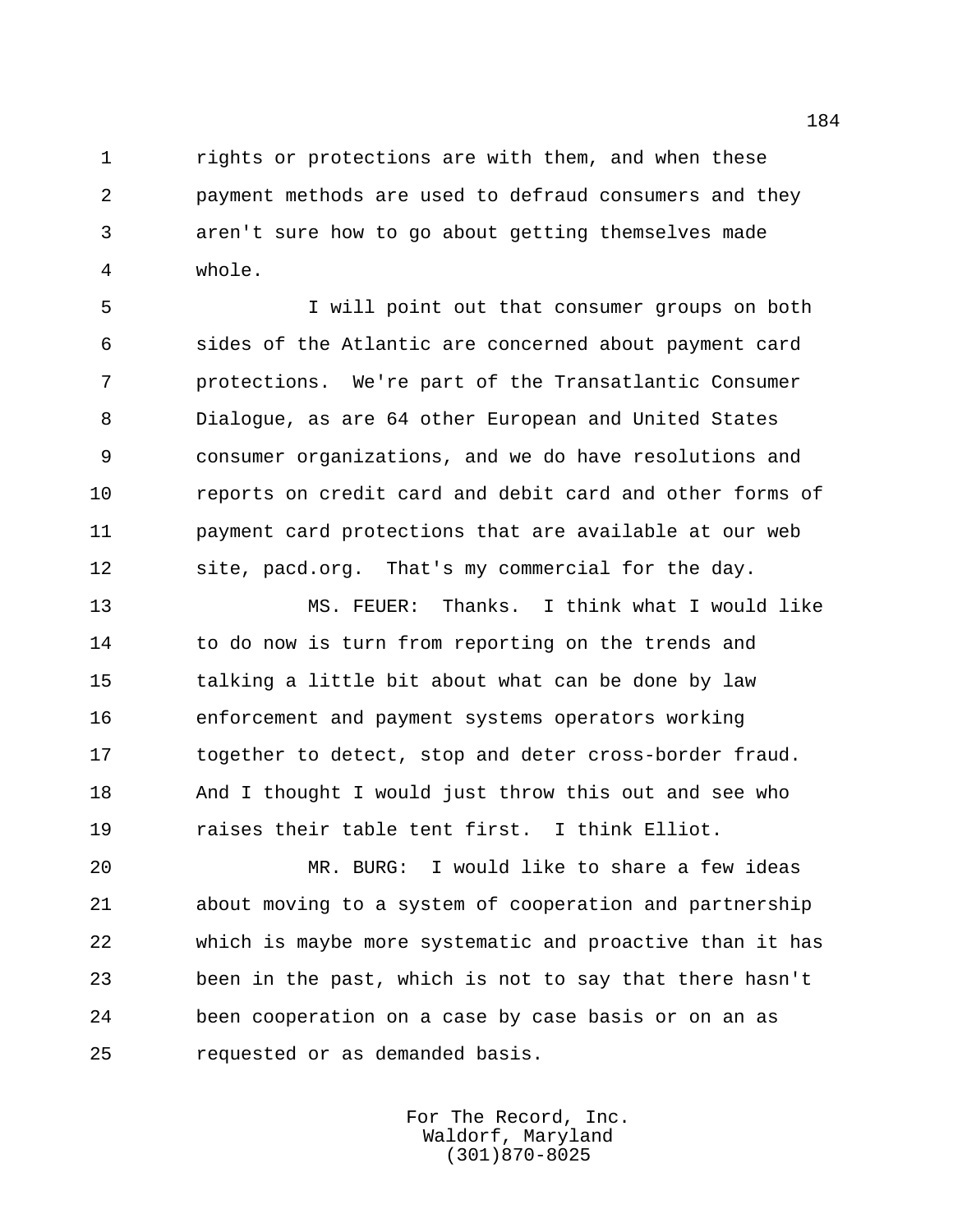But one of the problems is despite the numerous successes that law enforcement agencies have had -- Robb Evans' story of pursuing assets through seven countries, for example -- it is just an enormous ocean out there of telemarketing fraud. It sometimes feels like we're actors in a re-creation of the sorcerers or apprentices with waves of organized crime affiliated fraudulent telemarketers calling numerous people -- massive numbers of people -- in the United States and elsewhere, and we end up running after this company or that company, but 11 the phenomenon continues.

 And it seems to me that there is a need for, as 13 I was saying, systematic and proactive approaches. And I would suggest that that could be in three different areas. And there is no -- I mean, these are familiar categories to everybody, but I think we need to push the envelope, is what I'm getting at.

 The first is in the area of consumer education. And as I mentioned before, with respect to payment systems that allow people to get a chargeback or a re-credit -- namely, the credit card system and the banking system -- people need to be educated as to what they should be doing. I don't think most consumers know that. And we need to figure out effective ways of doing it. I don't think that posters work. PSAs on local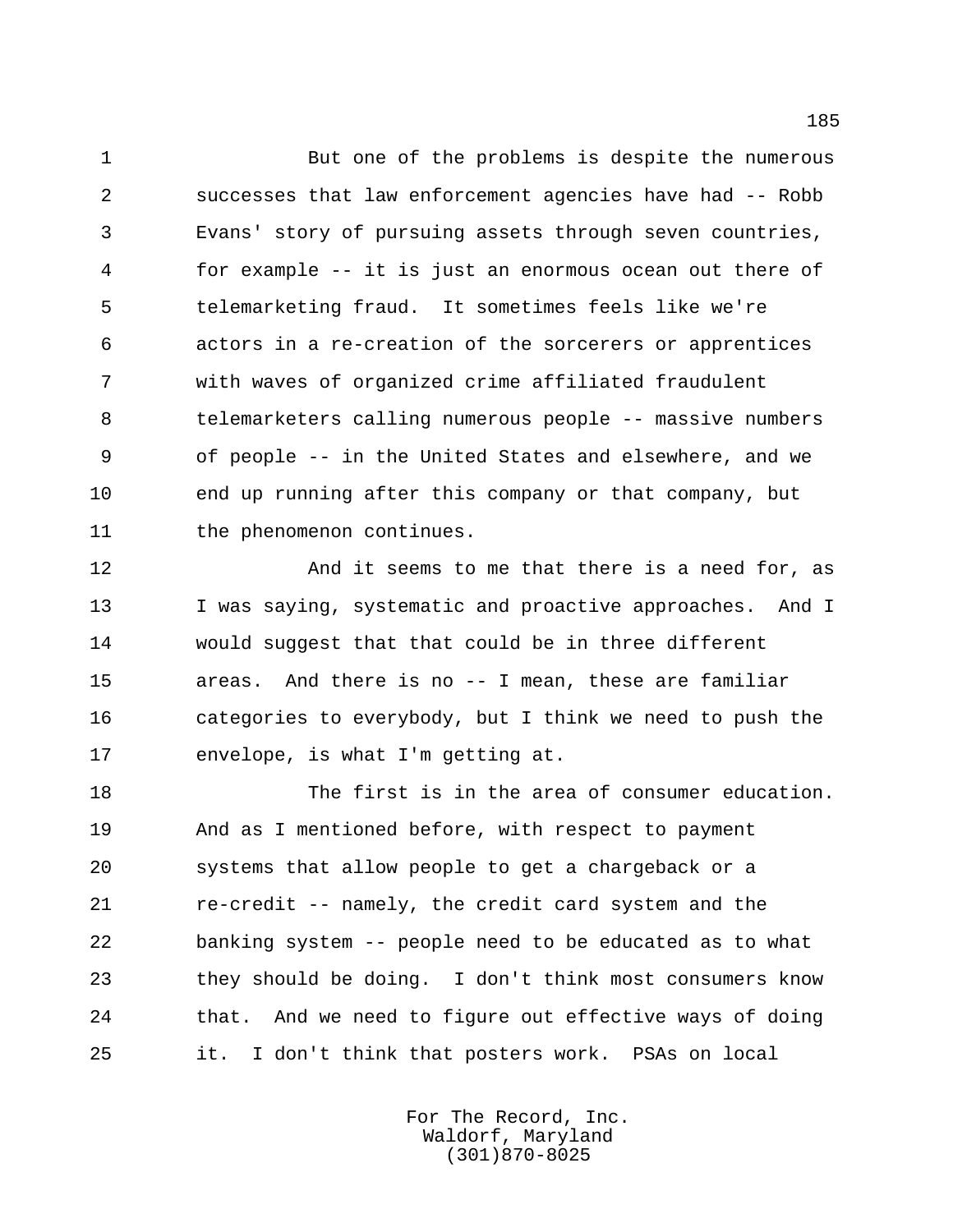access TV have some effectiveness.

 But if we were to take a small fraction of all of the money that is lost by everybody who is a telemarketing victim and plow it into a few well produced, prime time TV commercials with, I don't know, Tom Cruise and Meryl Streep or somebody like that, people would remember it. Maybe not for a real long time, but long enough to make a dent, and it would permeate the consciousness of a culture that is bombarded with other messages.

 That works for credit cards and bank debits. 12 It doesn't work for money transfers. The system of consumer education for wire transfers, for example, 14 through Western Union, has to be different, because when the consumer goes in with a cashier's check or cash to the independent agent, the money is gone and you can't call it back. But there are ways, we believe, of changing the system internally so that there are some education oriented protections.

 For example, the consumer comes in to the independent agent. Says I would like to send \$500 to Montreal. On the screen of the independent agent -- a screen that is tied into the wire transmitting company's mainframe -- is a pop up that says Montreal, give the consumer a placard. And there is a coded placard that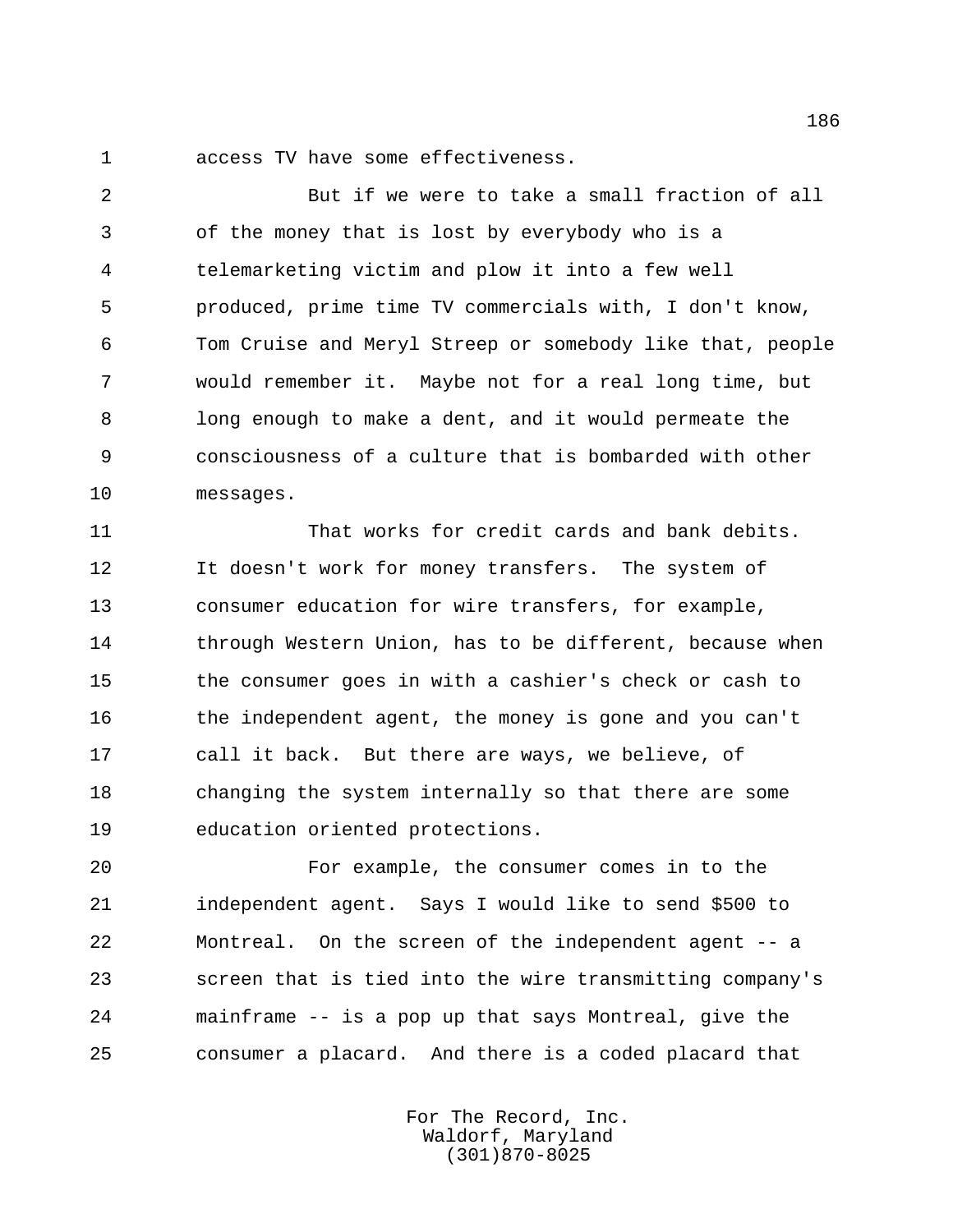has in plain English, are you sending this money because somebody you didn't know called you on the phone? If so, don't do it unless you have a good reason. And you've got to figuratively grab people by the shoulders, but you look for a way of doing it. And I think that kind of approach might work in the wire transmission area.

 The second area is better substantive protections for consumers. The credit card chargeback system is a model in this area, frankly, although it would be helpful to have at least informally -- and maybe this occurs already -- some commitment to relaxing the obligations on consumers in cases where there is a clear pattern of fraud involving a particular business. So regardless of the fact that the consumer didn't file a so-called claim or defense before he or she actually paid the bill, because then you're out of luck. Regardless of 17 the fact that the consumer waited more than 60 days, because he or she didn't look at the credit card statement, but maybe talked to somebody who told the consumer about this scam that was going on and then comes back into the system later.

 If the system knows that this particular merchant has been scamming people across the world, then it seems to me that the obligations imposed on consumers should be relaxed in a way. The onus should be put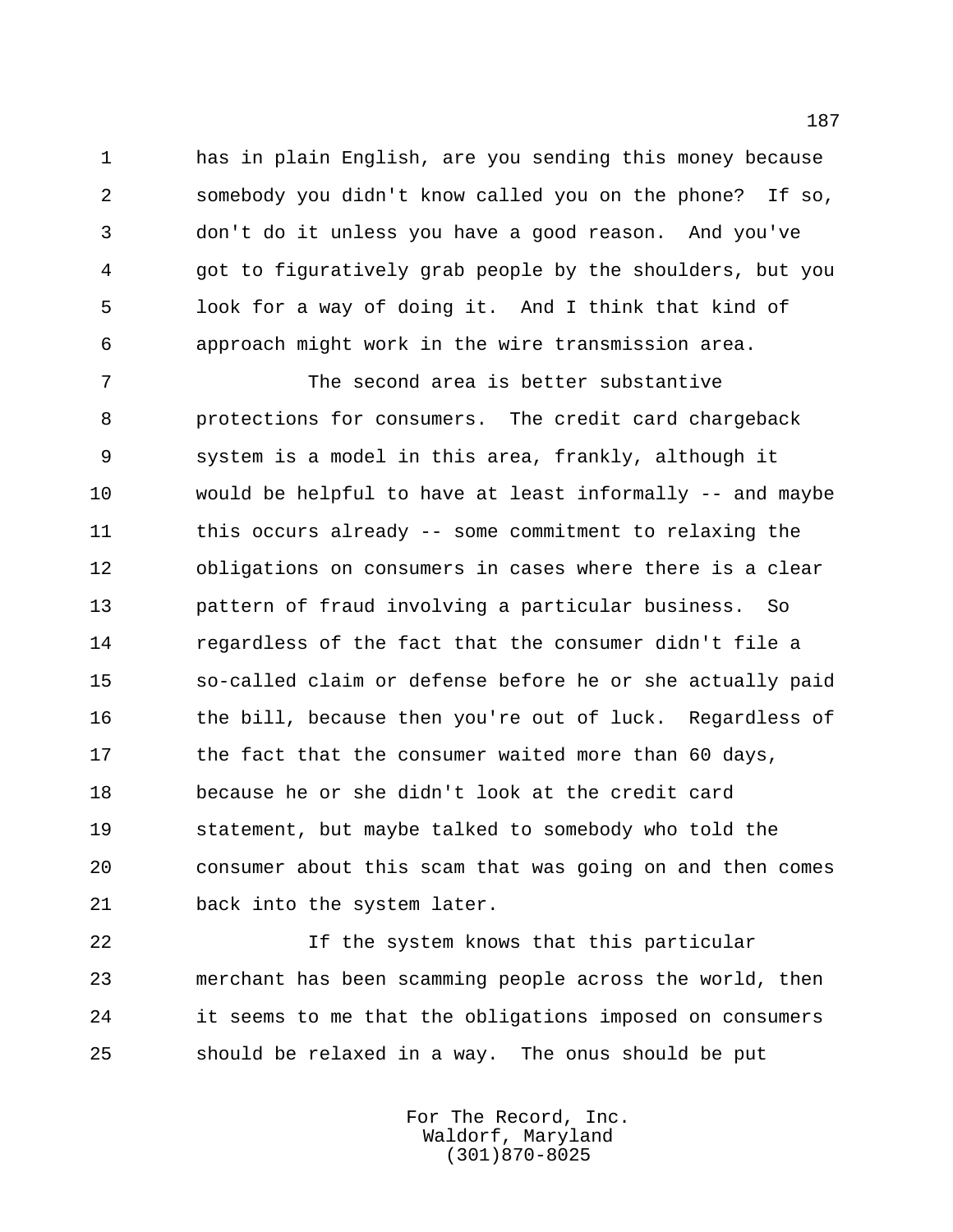further back in the stream where it belongs. Not on the card issuing bank, but on the merchant. Or if the merchant is not around, on the merchant's bank which should have investigated the company that it was doing business with.

 Bank debits in terms of substantive protections, we've got the standards that NACHA has right now in place, but those don't have the force of law. And it is difficult without a strong law enforcement component to really put teeth in them. Those standards are very rigorous right now. There are a limited number of categories where an automated debit can be taken out of your bank account based on oral authorization over the phone to a telemarketer. If it's an inbound call from 15 the consumer to the telemarketer, they can do it. If it's a call to a telemarketer that you've done business with before, or you have a written agreement to allow a debit, that's okay. Otherwise, it is not allowed, according to the private rules of the game, within the automated clearinghouse system.

 But there needs to be some way of formalizing those rules so that consumers have remedies under them on a class wide basis. Not just the consumers that come in with an affidavit within 15 days saying I got scammed, but consumers across the board, because most people don't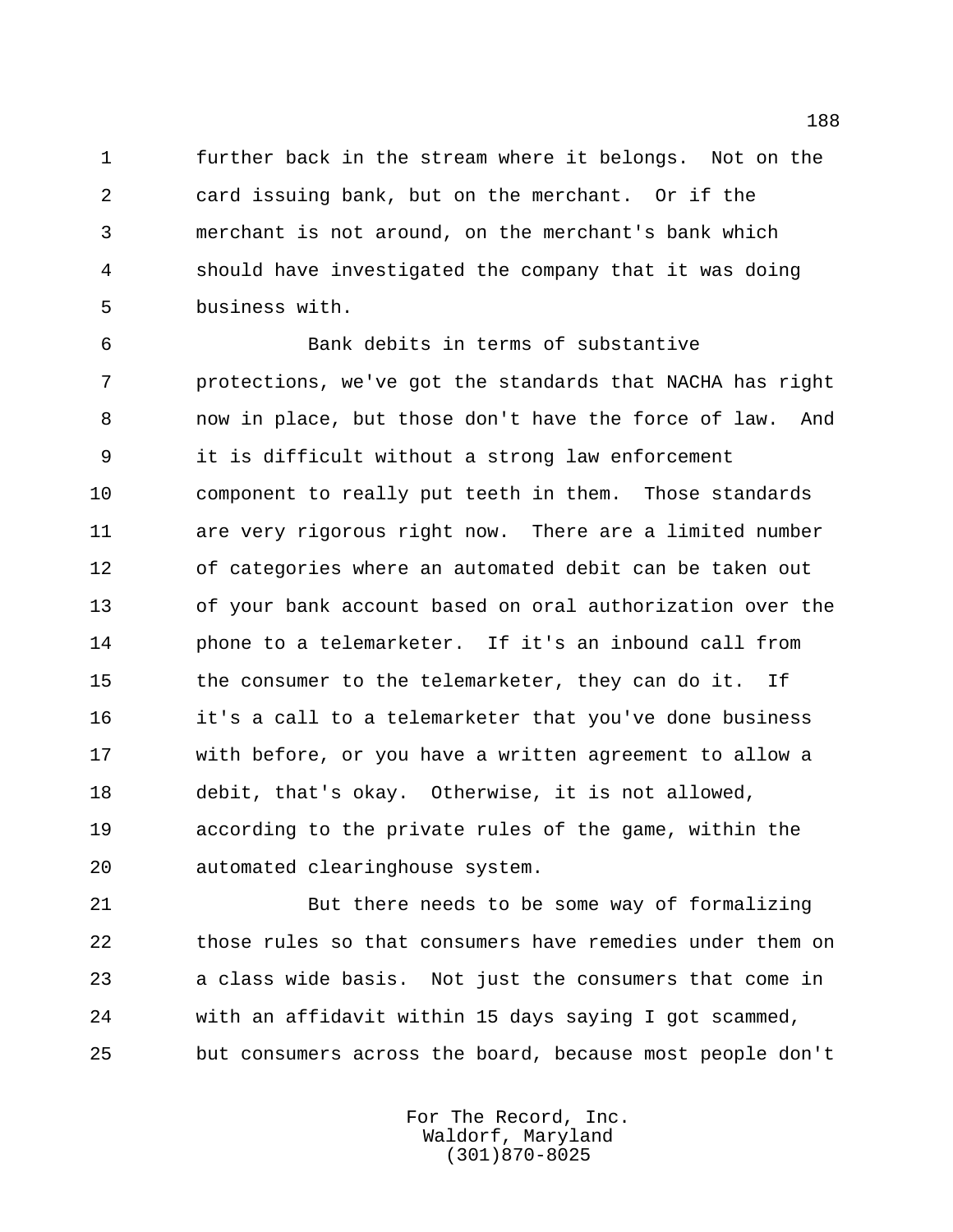complain.

 The third area is information sharing. And there was some discussion about that in the second panel that almost didn't happen this morning, but there was some potential there for exploring systematic sharing of information. For example, if you have a high rate of return for lack of authorization in the case of automated clearinghouse debits -- so you have a bunch of people coming in and filing affidavits saying I never agreed to 10 have this money taken out of my account -- and it is the same originator -- the same telemarketer -- in a certain number of cases -- you have a percentage threshold -- it should be -- there should be a system for making that information automatically available to law enforcement.

 The same way with credit card chargebacks. If a merchant exceeds a certain rate, the information should be available on a secure web site. You figure out ways of dealing with consumer privacy. Those issues were talked about in the last panel, to some extent. But you don't leave the system to sort of the needle in a haystack approach where law enforcement, at least at the state level, ends up responding to a group of complaints that came in against this company over here, and a group of complaints that came in against this company over here.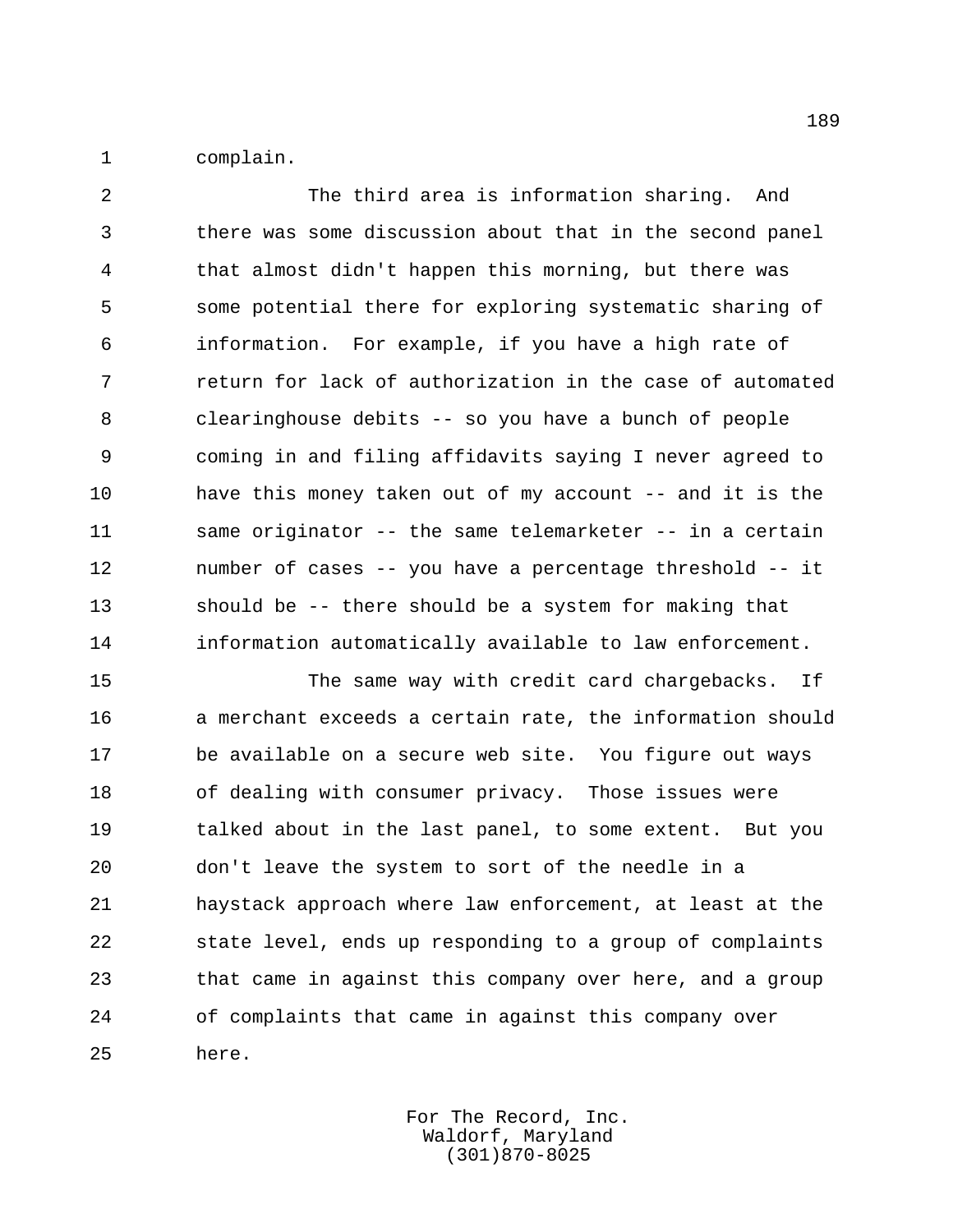You have a systematic approach so that law enforcement agencies can take a step back and say, where should we put our resources? Where are the largest number of people being taken? Where is the highest chargeback level, the highest return rate? Again, money transmission systems present a different problem. But it's possible, it seems to me, for information to be aggregated within companies like Western Union and Travelers Express, so that if you have multiple complaints against the same payee, then that information goes into a data bank that is available to law enforcement so we can see the trends.

 And all of this will allow a quicker movement, quicker marshaling of law enforcement resources. Right now, by the time we figure out which complaints we're going to act on at the local level, and then direct a subpoena to a financial institution or a merchant or a credit card issuer, the money may be long gone. So we're looking for a system, and we're looking for proaction.

Thanks.

 MS. FEUER: Great. I think Elliot has thrown out some interesting kernels, and I wanted to turn to our private sector participants and get their thoughts on what Elliot has thrown out. And I see that Mark has already put up his table tent, so if you could comment,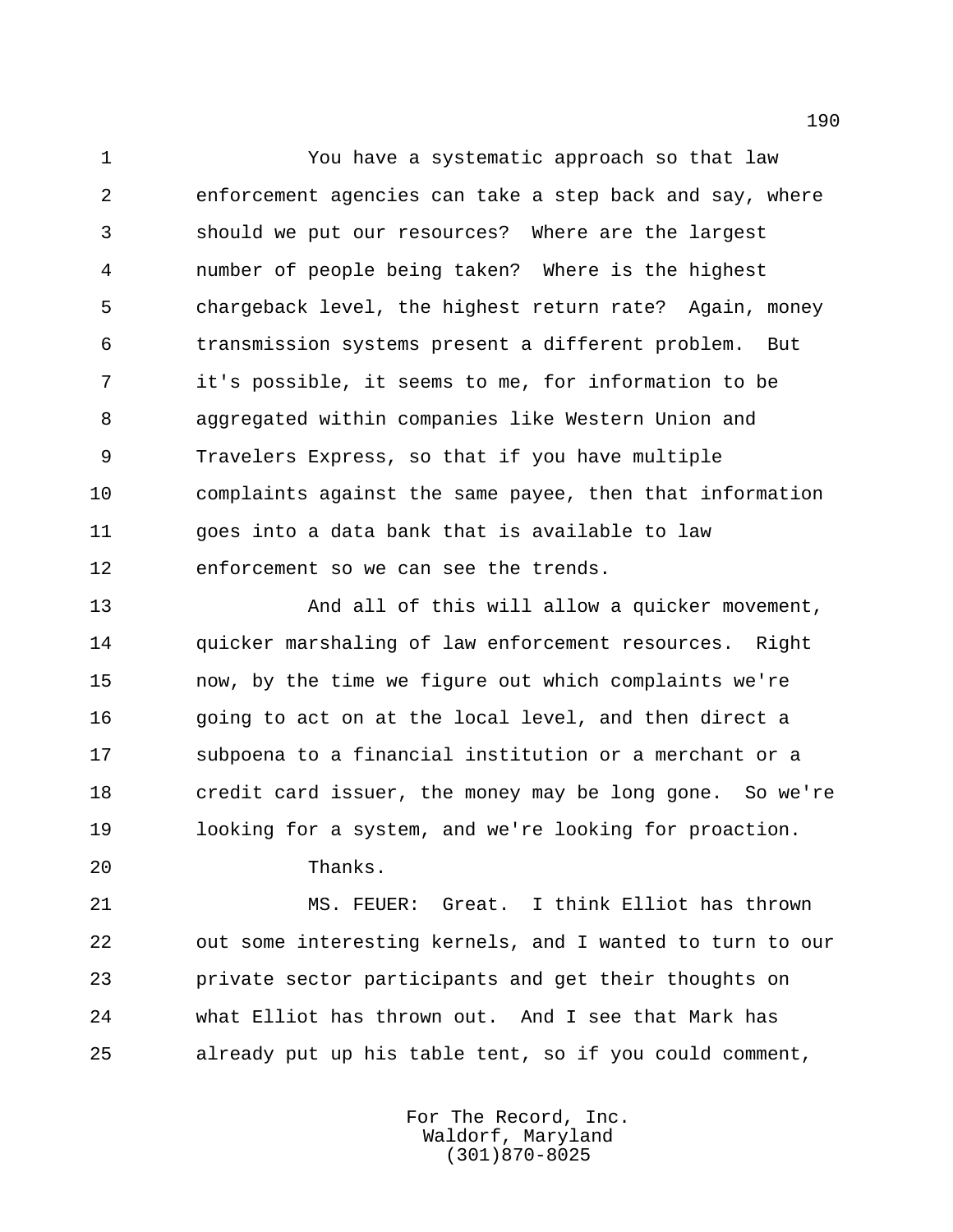please.

 MR. MACCARTHY: Yes. In no particular order, several responses. First of all, thank you for the kind words about the credit card chargeback mechanism. It is something we're proud of, and we think it is the kind of system that can function effectively as a consumer protection mechanism.

 I do think your suggestion, that if there is a known fraudulent merchant who has been victimizing people for a substantial period of time and he's sort of generally known, the normal obligations on consumers to report matters and so on and so forth in order to get their refund, I think, might be something that is worth pursuing a little bit more strongly.

 The one thing I would draw to the attention of consumers at this point, though, is that if there is that kind of problem, where you find out after the fact -- you know, you've paid the bill and the 60 day time limit is gone. But you now find out that the person that you were dealing with is one of these recognized fraudulent actors. You should contact your issuing bank and explain what's going on, as you were suggesting, in many cases informally. The official rules and requirements for going through a series of hurdles might be waived in those particular cases.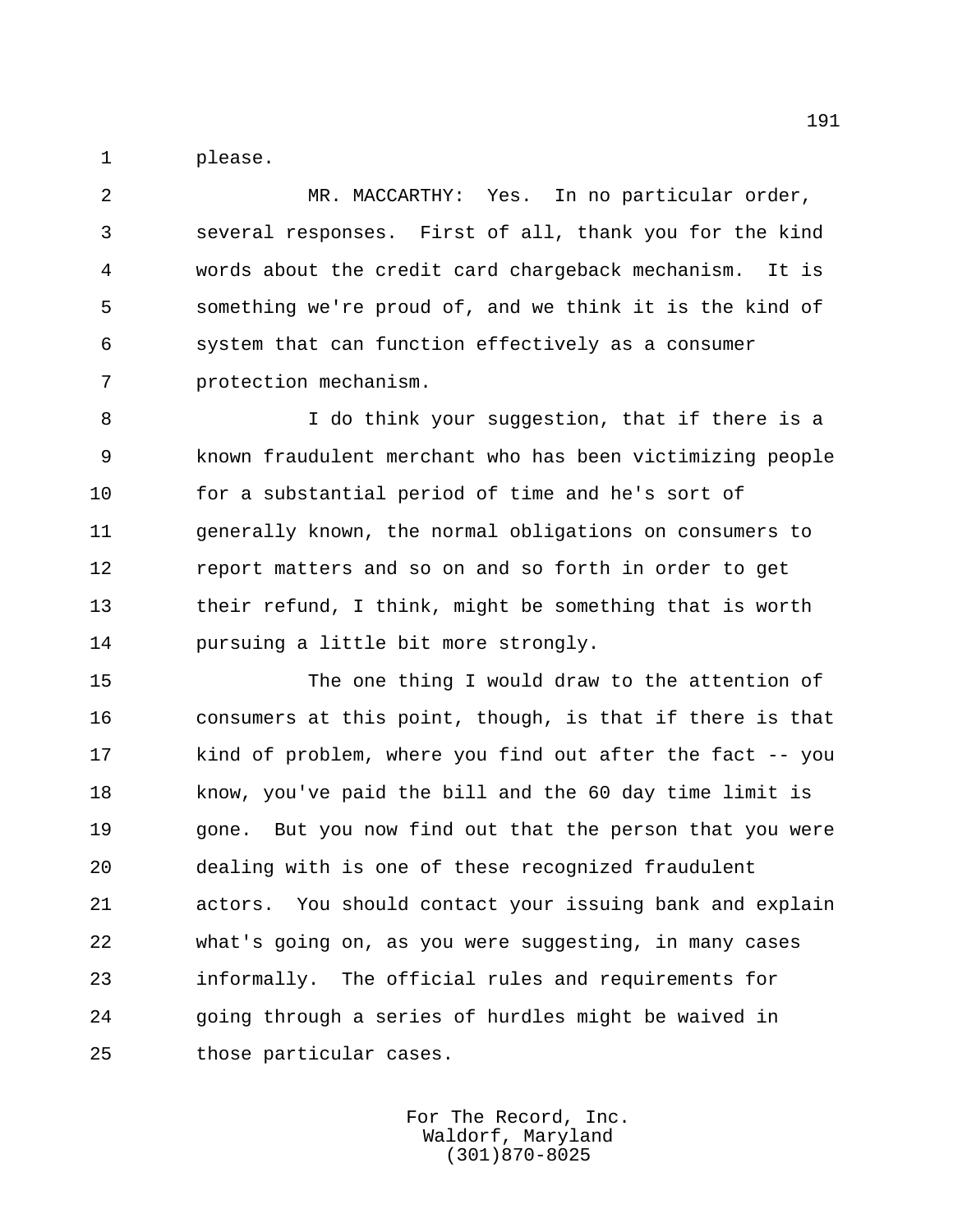1 1 If there was a problem, if you didn't actually make the transaction, you should, at this point, still contact your issuing bank rather than throwing up your hands and saying I didn't live up to the responsibility, so there is nothing to be done.

 On the information sharing point, I think there is some merit to the idea of fuller information sharing. As most of you in the audience know, and certainly Stacy and Hugh know, Visa, MasterCard and the other issuing banks in this area work closely with the FTC and with other law enforcement agencies. The question that you have to look at in terms of further information sharing is the extent to which an automatic -- the way of forwarding information to law enforcement people is really the best way to go.

 In our circumstance, obviously, you know, there are lots of reasons for a merchant to experience a short term or temporary chargeback problem. One of the consequences of, you know, sort of making a back office mistake over a couple of months is that your name appears in law enforcement records all over the country. That can be a problem that you wouldn't want to deal with as a law enforcement agency, because it wouldn't be the kind of information that would ultimately be useful to focus your attention on the real bad guys.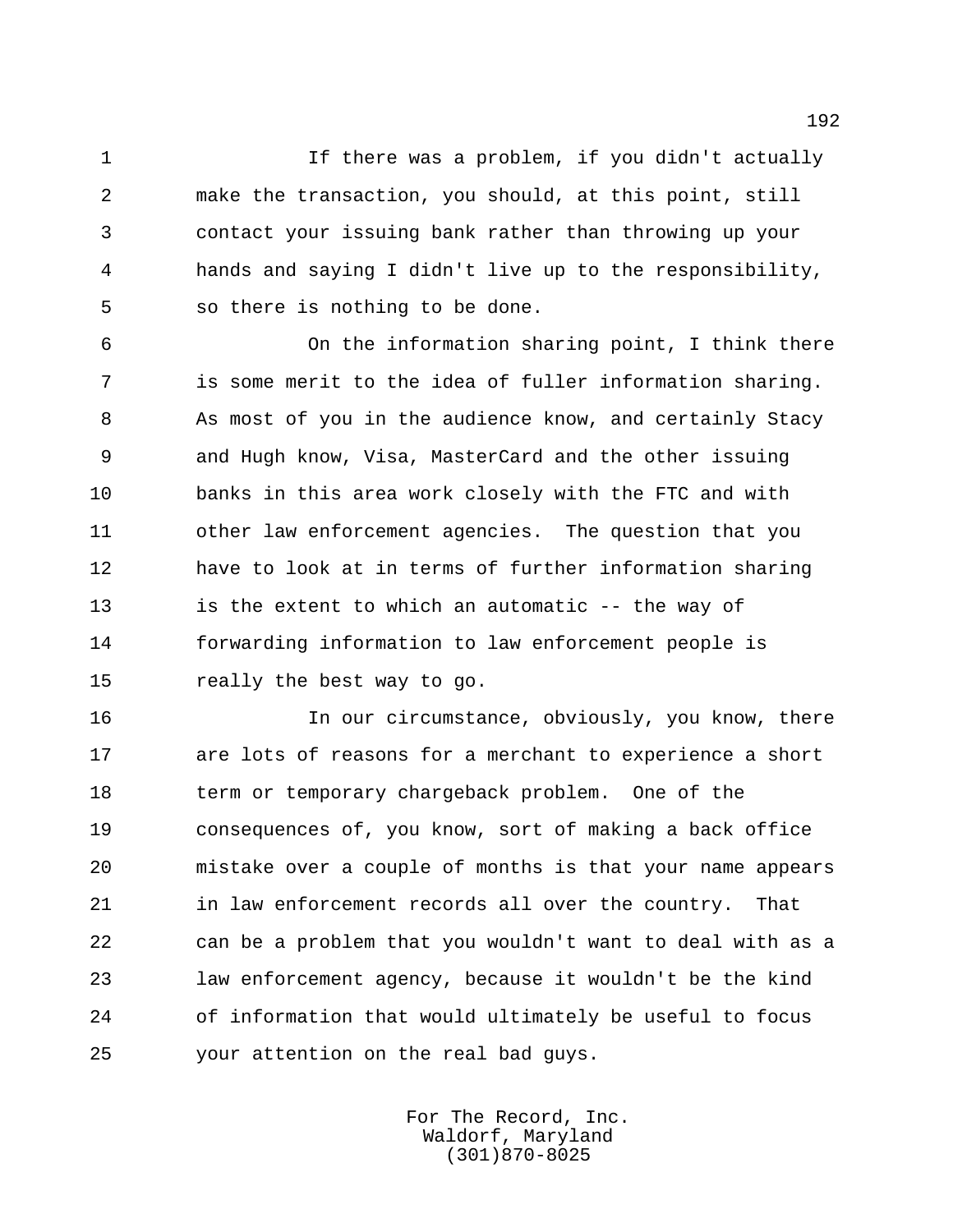So there may be a way of moving forward on this, but we've got to be careful about how we structure it. And the idea that there be sort of automatic triggers which move information out of private sector data files into public sector data files is something that I think we have to examine with great care.

 On consumer education, I think that that is an area that is worth pursuing, and in some areas I think the advice that people get, I think, could be amplified. For example, one of the recommendations for consumers 11 that Visa puts on its on-line web site is if you did not 12 initiate the telephone transaction, or if you did not initiate the Internet transaction, don't give out your credit card number or your debit card number. A similar sort of recommendation I just heard from you guys, I 16 think in other -- in some FTC publications, but not all of them, to give similar advice. I think those kinds of recommendations can be put out a little bit further.

 I think in the area of debit cards, just to go back to that, and then this is my last comment. Jean Ann, you know, is concerned about the use of debit cards because of the possibility that if there is a problem, then the fraudster gets hold of your debit card and empties your account and you're stuck there, you know, with an empty bank account. The fraudster has all your

> For The Record, Inc. Waldorf, Maryland (301)870-8025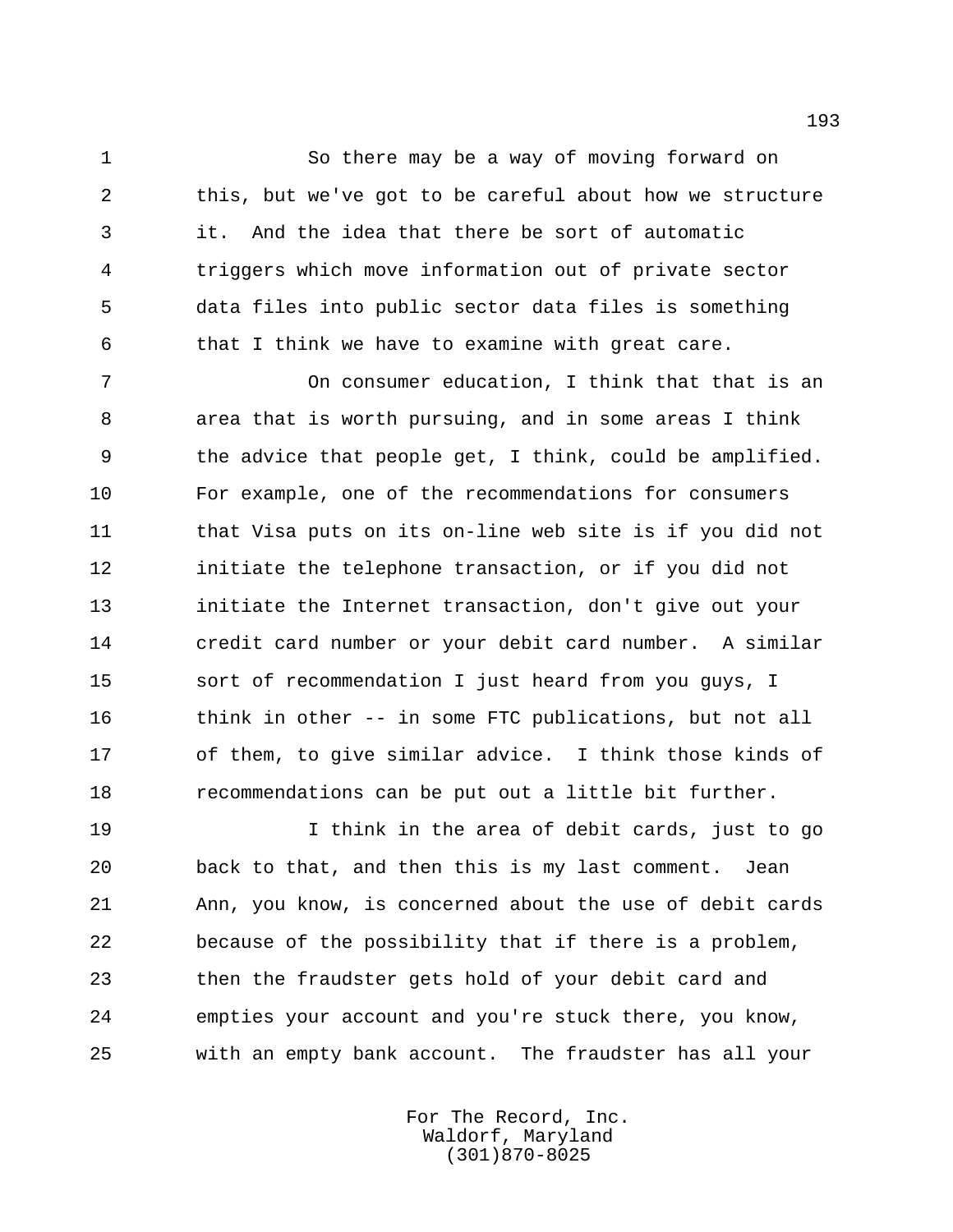money, and you've got to go through all these hassles with the bank.

 I think that idea, you know, reflects the reality of the legal circumstances that we're in right now. It does not reflect the reality of people's business practice or private sector obligations. The Visa system requires that if there is a dispute about a transaction involving a debit card, they require that within a few days -- I think it's five days -- the money go back into the account of the person who has complained. And most of our issuers, in fact, get the money back in there within 24 hours. And at that point, you have a discussion about who is at fault, but you're not in a situation where you have lost your entire bank account and then you have the discussion.

16 So let me stop there. There will be more opportunity, I think, for discussions like this.

 MS. FEUER: Thanks, Mark. I want to turn to Dave and Jane and pick up on -- well, one, ask them if they have anything to say to respond to Elliot's ideas. But also, to just throw out a few more, while we're talking about this, in terms of systematic information sharing and in terms of consumer education, because I know some of this has come up in my conversations. I know, Dave, first, that we were talking about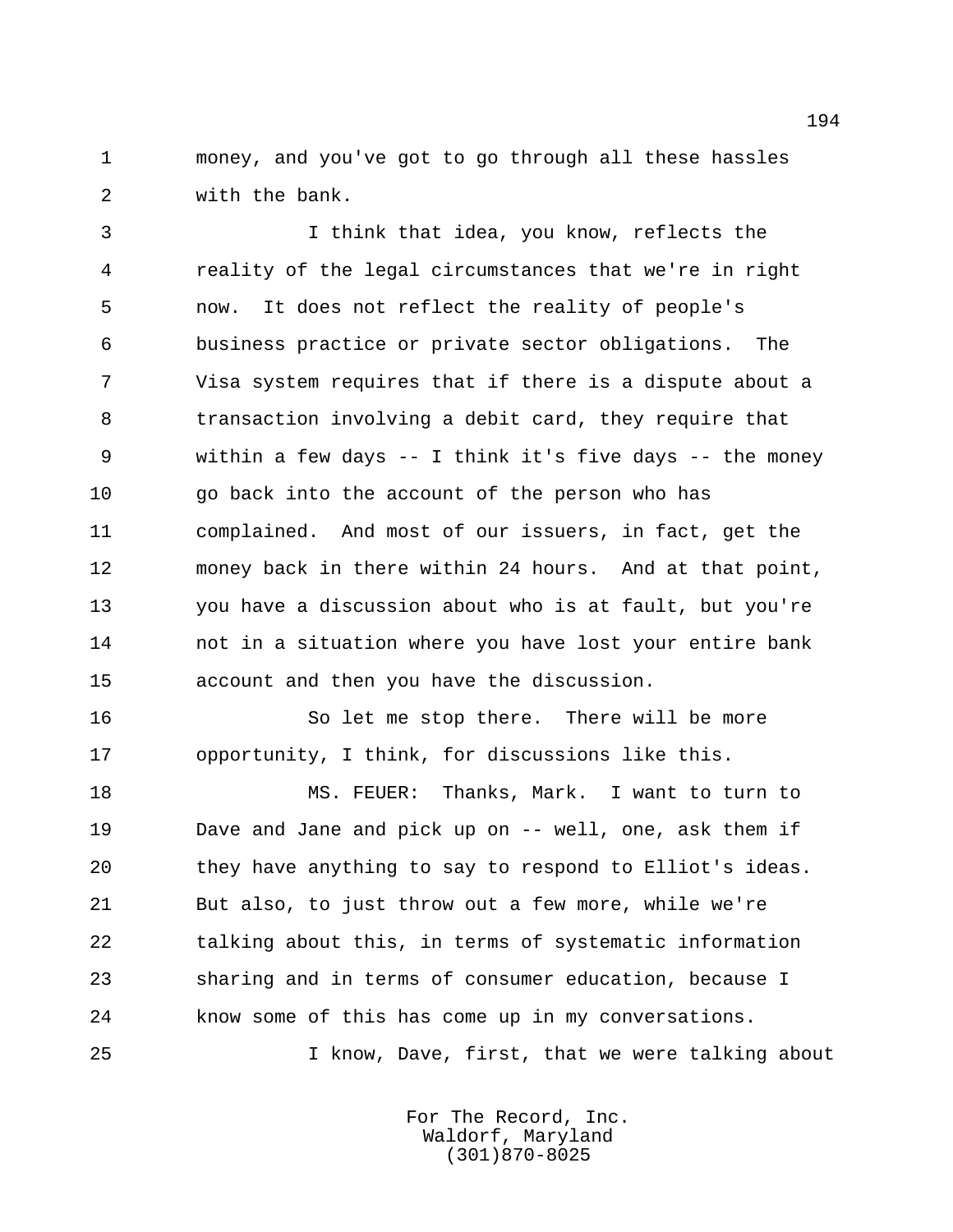the credit card fraud alerts and conference calls that the industry has that includes some other types of criminal law enforcement agents now -- agencies now. Is that something that -- you know, is that an idea that could be expanded to include the FTC, and are there any other either ideas that you would have for systematic information sharing, or any issues, as Mark has raised, that would limit you from doing so?

 MR. OSTERTAG: I think regionally and nationally there are -- number one, the International Association of Financial Crimes Investigators has meetings and has an Internet based secure web site where fraud alerts are transmitted to members on specific frauds -- who is doing the fraud, the addresses and how they are occurring. Within the Visa system, and also MasterCard, there is a fraud alert system that goes out 17 to, I believe, the 22,000 member banks on particular scams. The fraud alerts do go to all the banks. American Express and Discover Card are also included in these fraud alerts. I think that some local members of the FTC are involved in these fraud alerts.

 And that's one system that could be used to transfer the information. One problem that could arise from that is that a lot of times there is information regarding specific individuals in these fraud alerts, and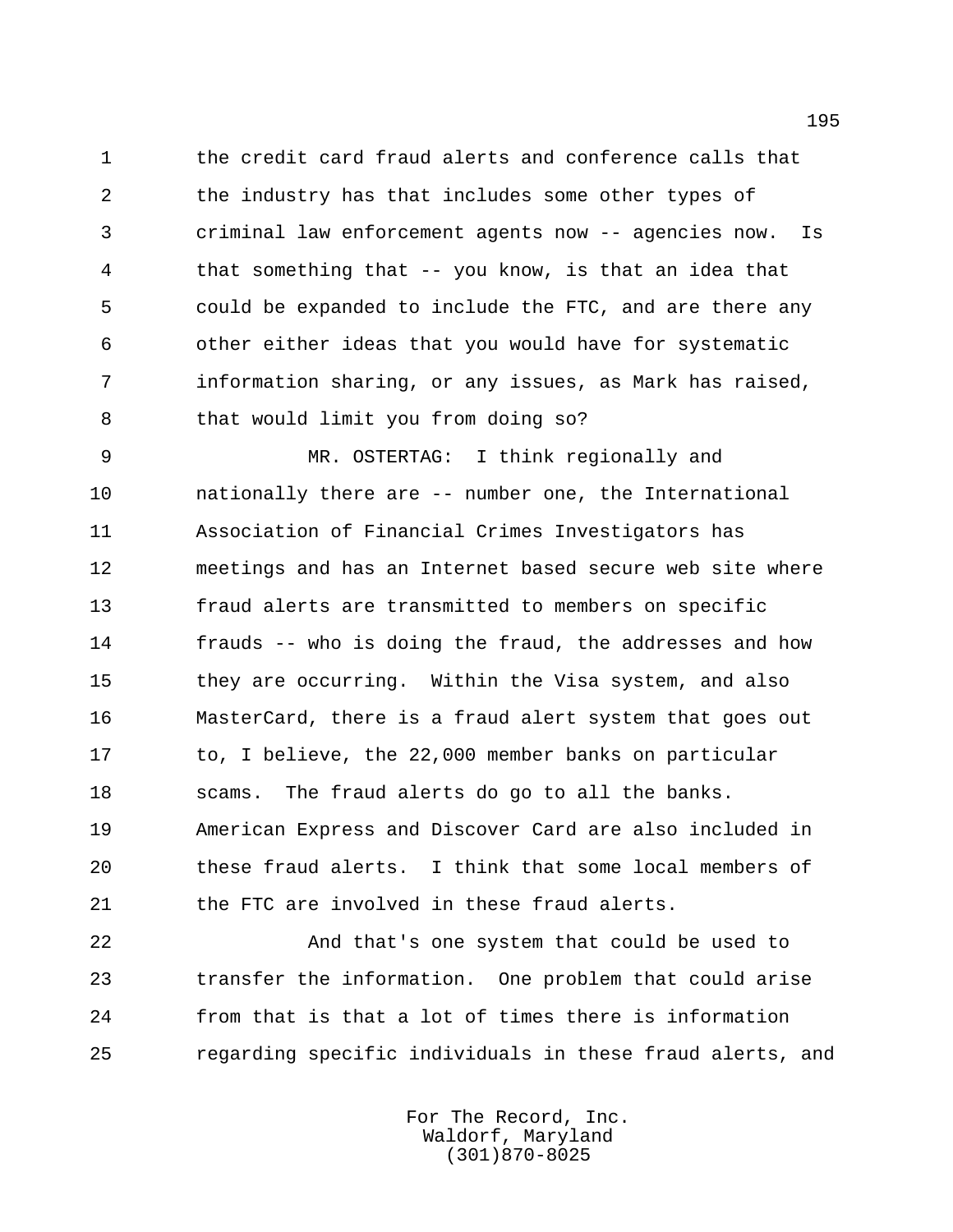if it were used in the wrong way, there could be some privacy issues involved in those.

 Another area that we're really lacking in in the United States and internationally is the creation of a national database on who these people are. There has been attempts over the years to establish a national database. Some of the federal agencies -- the Secret Service, the FBI and the Postal Inspection Service -- have their own databases, either regionally or nationally, but the other agencies and the industry really don't have access to it.

 I think there is a great need in this area for a national database that could be accessed by all the federal agencies and the industry on different levels of access, depending on what you need and depending on what 16 the regulations are. We always seem to have a problem when we have meetings talking about this, about everybody sharing information. Unfortunately, everybody wants to be in the lead and no one wants to follow.

 So I think that there really should be a gathering of the different federal agencies and private industry looking at establishing this national database and possibly even expanding it into an international database. The fraudsters, the organized crime groups, use boundaries against us. They use boundaries within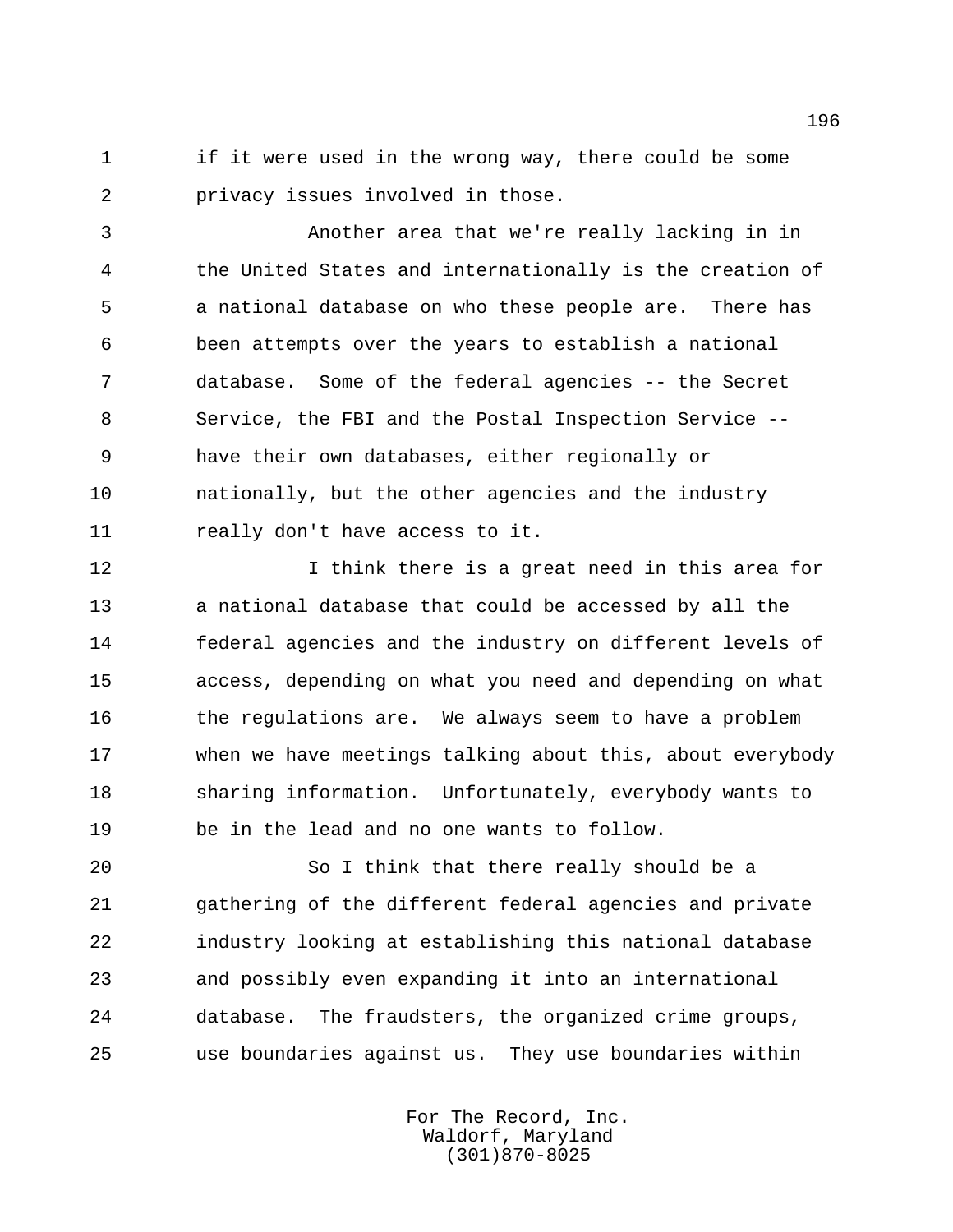the United States, both state and local boundaries, knowing that there is jurisdictional issues, knowing that there is regional investigative issues. And more recently, they've gone into transnational fraud using international boundaries. So we not only have the problem of the lack of communication and exchange of information within the United States, now we have it globally.

 So I think we need to look at that, that that 10 is a weakness in our system that they are exploiting and we need to address that.

 MS. FEUER: Thanks. And, Jane, just again, picking up on some of Elliot's comments and some of the things I know we've discussed. Elliot was talking about 15 the problem with the fact that the NACHA rules are not incorporated into state laws. He has also talked about 17 the fact that consumer education may not be getting to 18 the right places. And I know that you have some thoughts, and I was hoping you could share them.

 MS. LARIMER: Yeah, definitely. One thing I would like to say is with the database. I agree 100 percent. One of the things that we noticed from an ACH perspective is we would see that there is a problem, or we would hear there is a problem. A financial institution would call us and say, we're seeing a lot of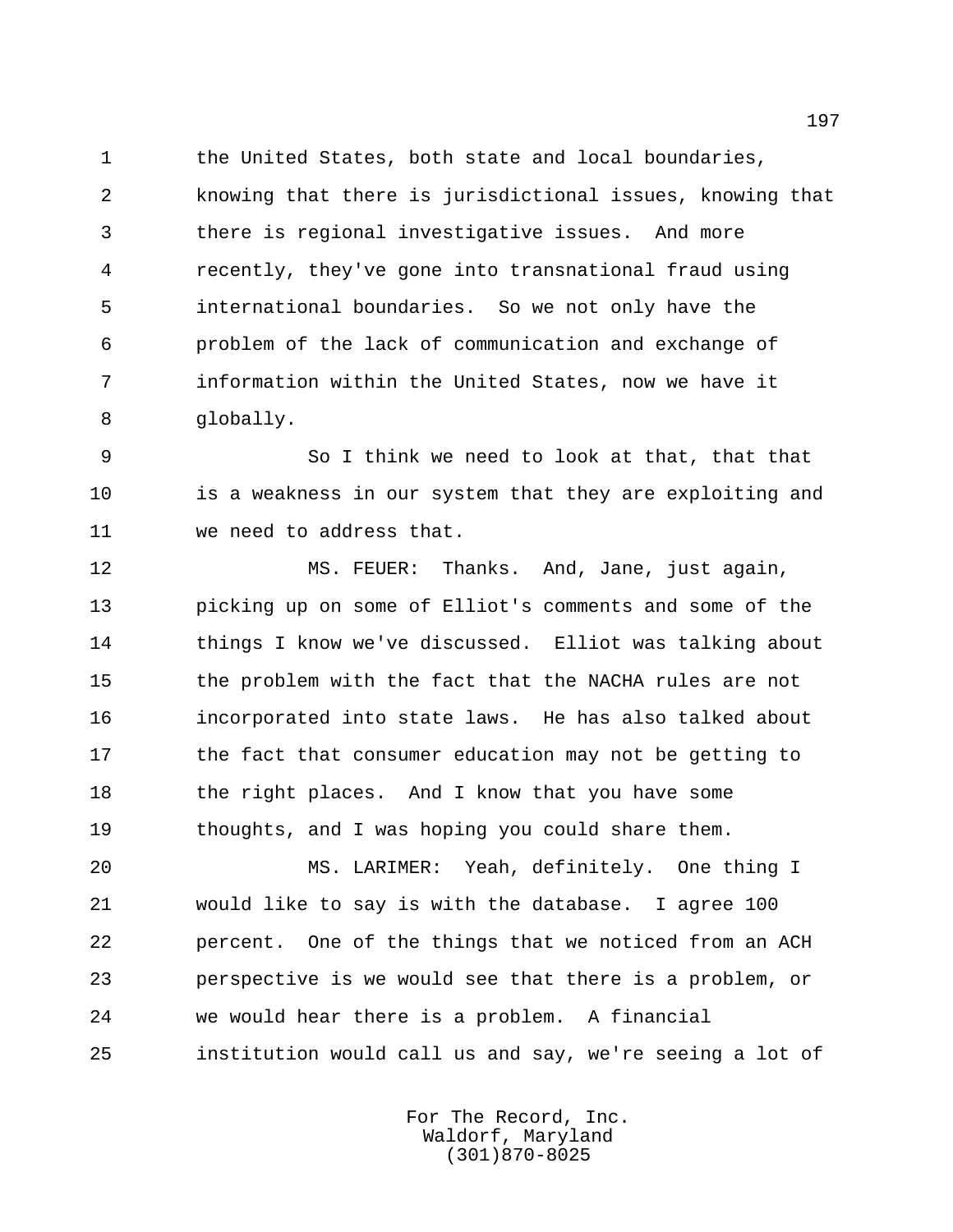suspicious activity from this bank. We give that bank or financial institution a call. They would look into it. They would shut somebody down. They would go to another processor, and then another financial institution, and they're hopscotching. And we would hear from different places where they were going, and they would just keep hitting financial institutions until they found somebody who would give them access into the payment system -- into our payment system.

 And I think that is one of the biggest things 11 that we're wrestling with. If we have this information, how do we get it out? How do we let folks know? And obviously, it is a liability issue, as well, because we don't want to be defaming somebody. So we're trying to wrestle with that, and we've been looking into the different databases and how we can get names in or how -- you know, can the industry -- the financial institutions 18 -- access it? Could they find out who fraudulent originators or fraudulent merchants are? So I think that there is definitely a need there.

 One of the interesting things with the payment systems, at least domestically, is that most, if not all, are private sector. They are not given the force of law. They are done through multilateral contracts. The card systems -- I mean, it's all private law and they don't --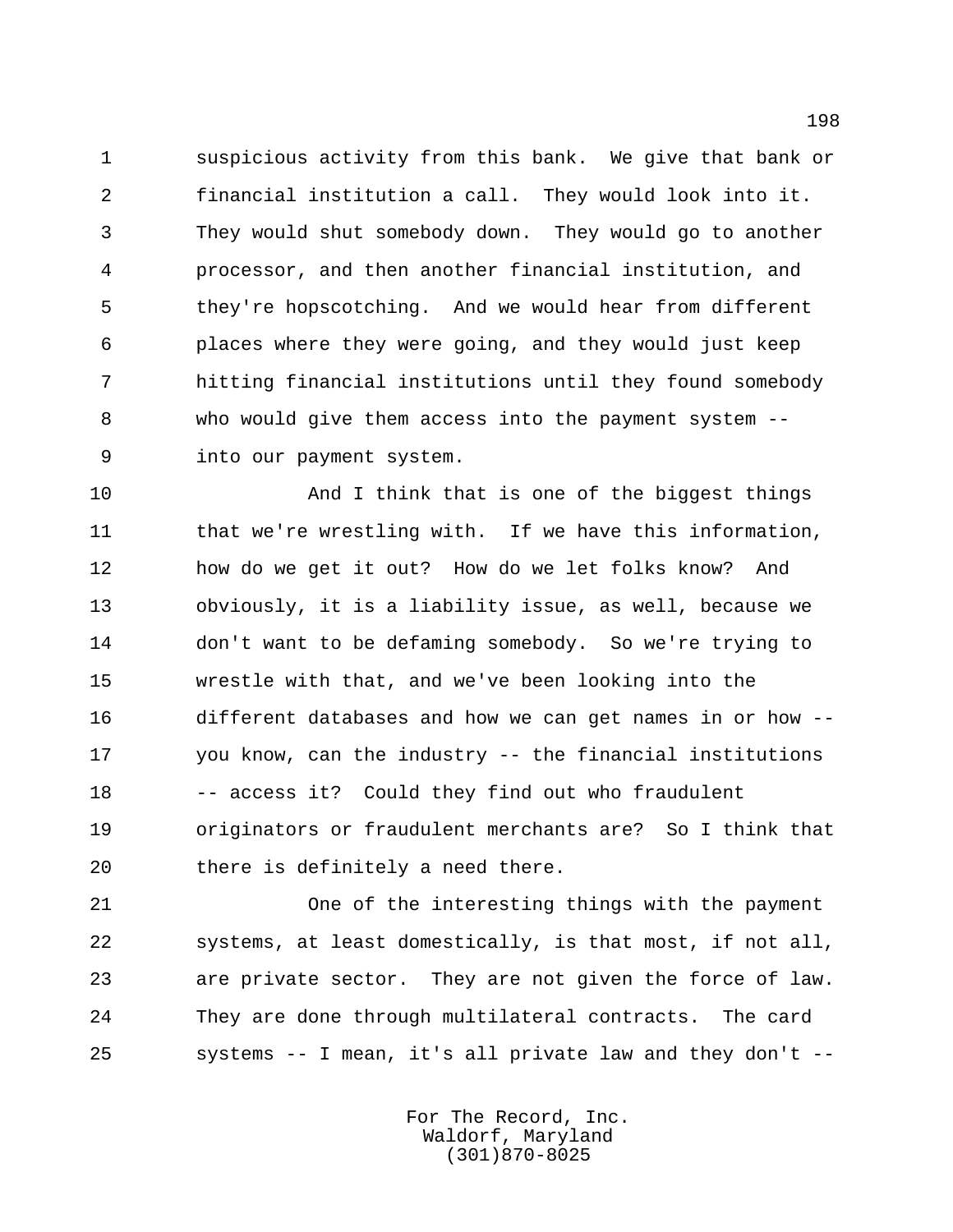you know, it's contract based law. So I don't -- the ACH is not different than the other payments systems. They're done by agreement. The check clearinghouses all have agreements. The debit cards. The credit card networks. It is all through their financial institutions. They all agreed to abide by the rules of that. So that is one of the things that doesn't make the ACH unique from any other of the payment systems.

 But something that is interesting, I think, and a trend that we've seen, again domestically, is that at 11 least in Minnesota, the Attorney General for the State of Minnesota went active against a financial institution. And one of the counts that they brought up was saying 14 look, you agreed to follow the NACHA rules. They are industry standards. And by not following them, by breaking them, you actually engaged in unfair and deceptive trade practice.

18 And from what I understand, States Attorneys General are acting more in a watchdog capacity. Anecdotally, I haven't found a case yet that this has happened in California -- I guess not surprisingly -- as well. So I think that this is happening, saying look, if there are industry standards that you said are rules that you agreed to abide by and you're not doing it, you could have some other problems. So I think that maybe folks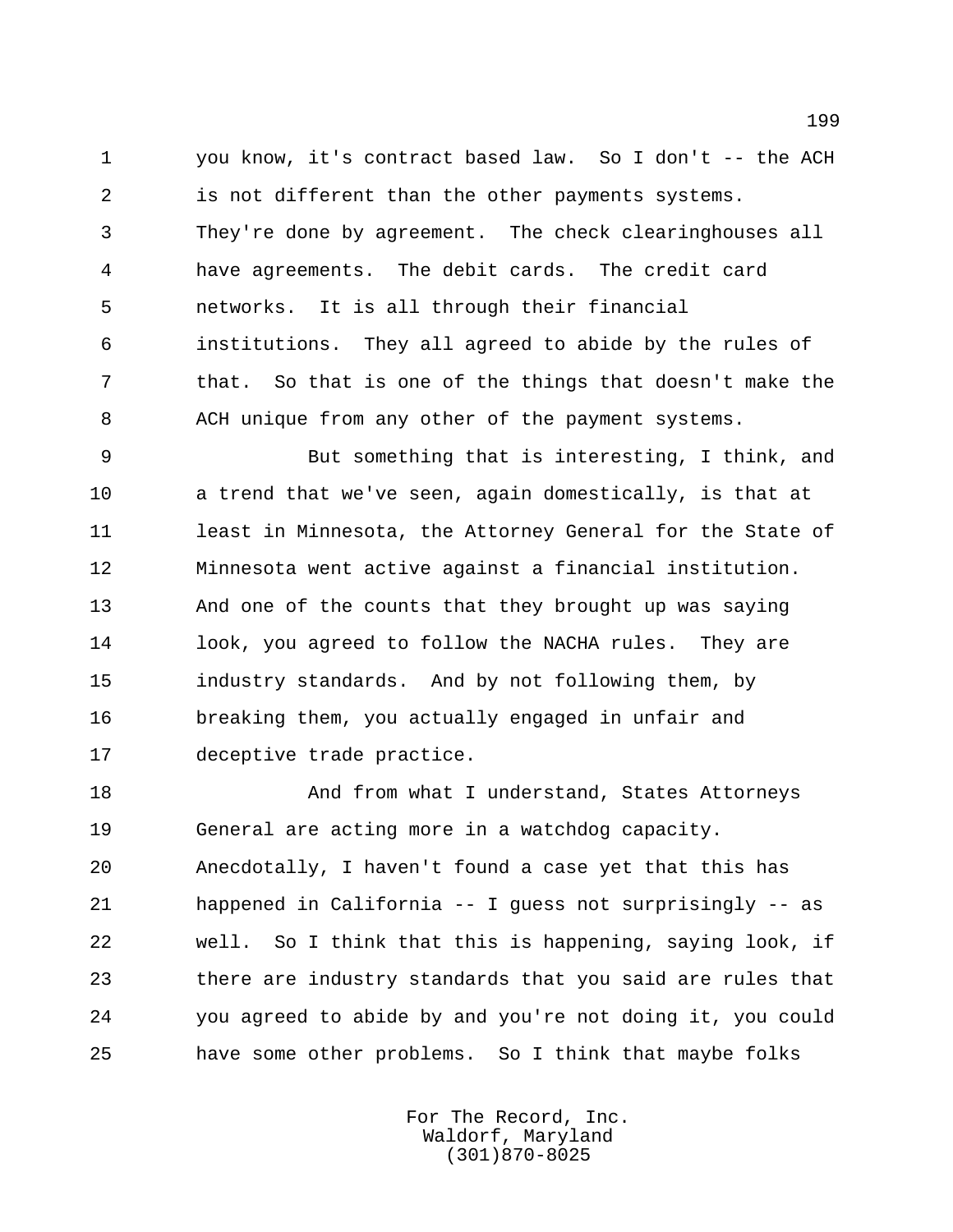are getting around that, law enforcement or the states, which gives me hope.

MS. FEUER: And I see Jean Ann.

 MS. FOX: Also, there are the contractual arrangements in industry, trade group agreements or what have you. We believe that there needs to be a fundamental body of consumer protection law that codifies protections so that consumers have recourse. So that you have a private right of action, so that it's not just a matter of looking at an industry group and saying, please protect me out of the goodness of your heart.

 And if you look at the different kinds of payment mechanisms, the protections seem to be in direct proportion to how affluent the customers tend to be. The protections for the payment mechanism used by low income consumers are likely to be the weakest involved. You know, check cashing rules, money orders and wire transfer protections are at the end of the scale. We think it would be helpful to have a major upgrading of consumer protections that applies to payment cards and all the payment mechanisms so that consumers are confident in using them, and they're less likely to be misused for fraudulent purposes.

24 MS. FEUER: Thanks. Jane? MS. LARIMER: Just to say that consumer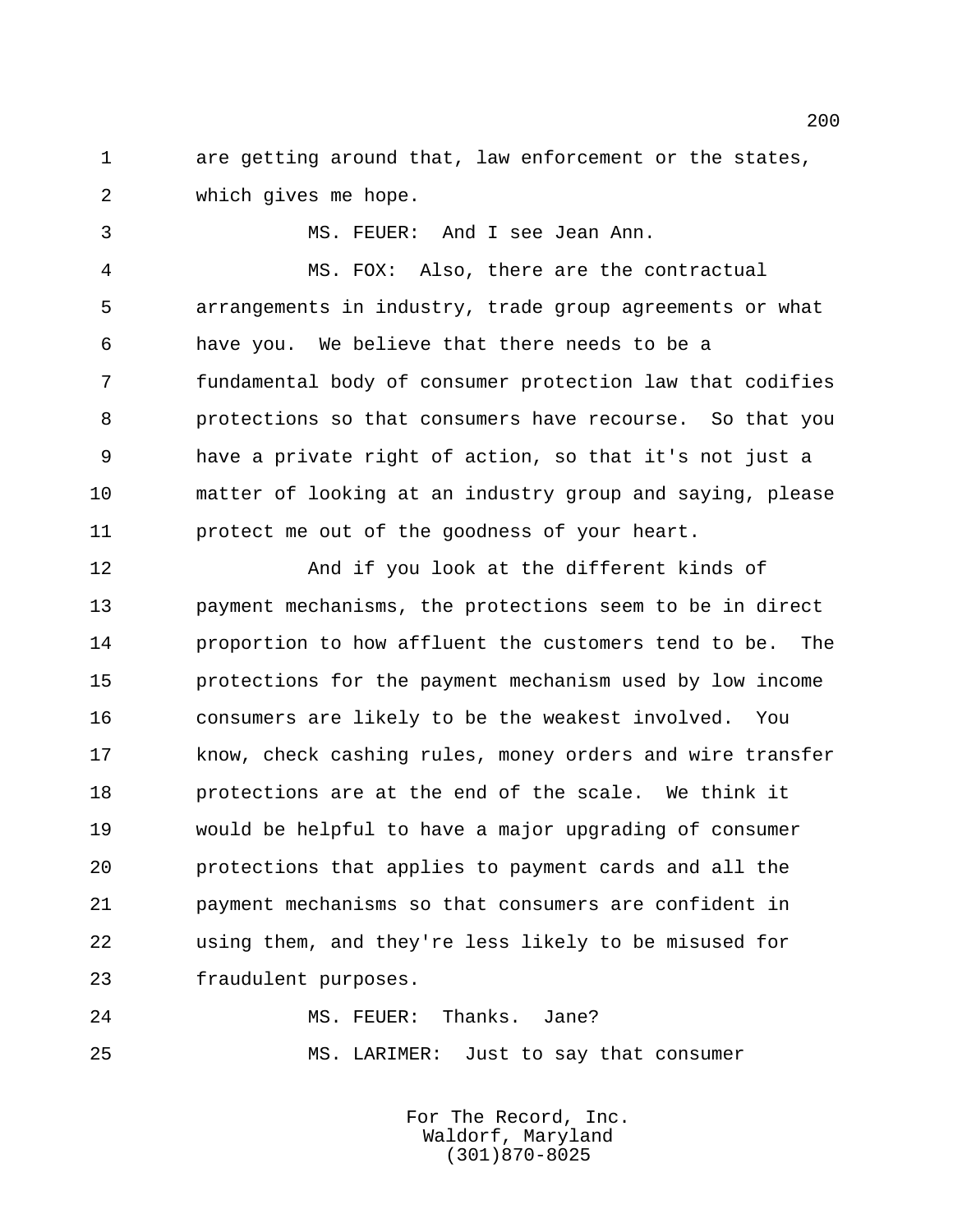protection laws apply to the card networks and to ACH. The wire transfer, which is the biggest dollar amount -- I mean, there are rules for tracking that, but there is no consumer protection, because consumers -- I mean, by and large through UCC-4A they've waited out the responsibilities and the balances. And where I would say, it's through the card systems and through the ACH that are actually the strongest consumer protections.

 The check -- on the check side, you have the Uniform Commercial Code and you have your check clearinghouse rules, and you can vary most of that by agreement -- through your depositor's agreement -- and 13 that is through the goodness of maybe the financial institution's heart.

 But the ACH on the consumer side, we have done more than -- regulation E is the consumer protection reg. On the credit card side, you have Reg Z and Reg E, I guess, for your debit card. And we've taken Regulation E and said okay, this talks about your responsibilities to the consumer, but through the payment system is (a) how you make the consumer whole and (b) how you make -- through Regulation E, how you make the financial institution that just passed through a payment that has no responsibility for that payment, how you make them whole as well.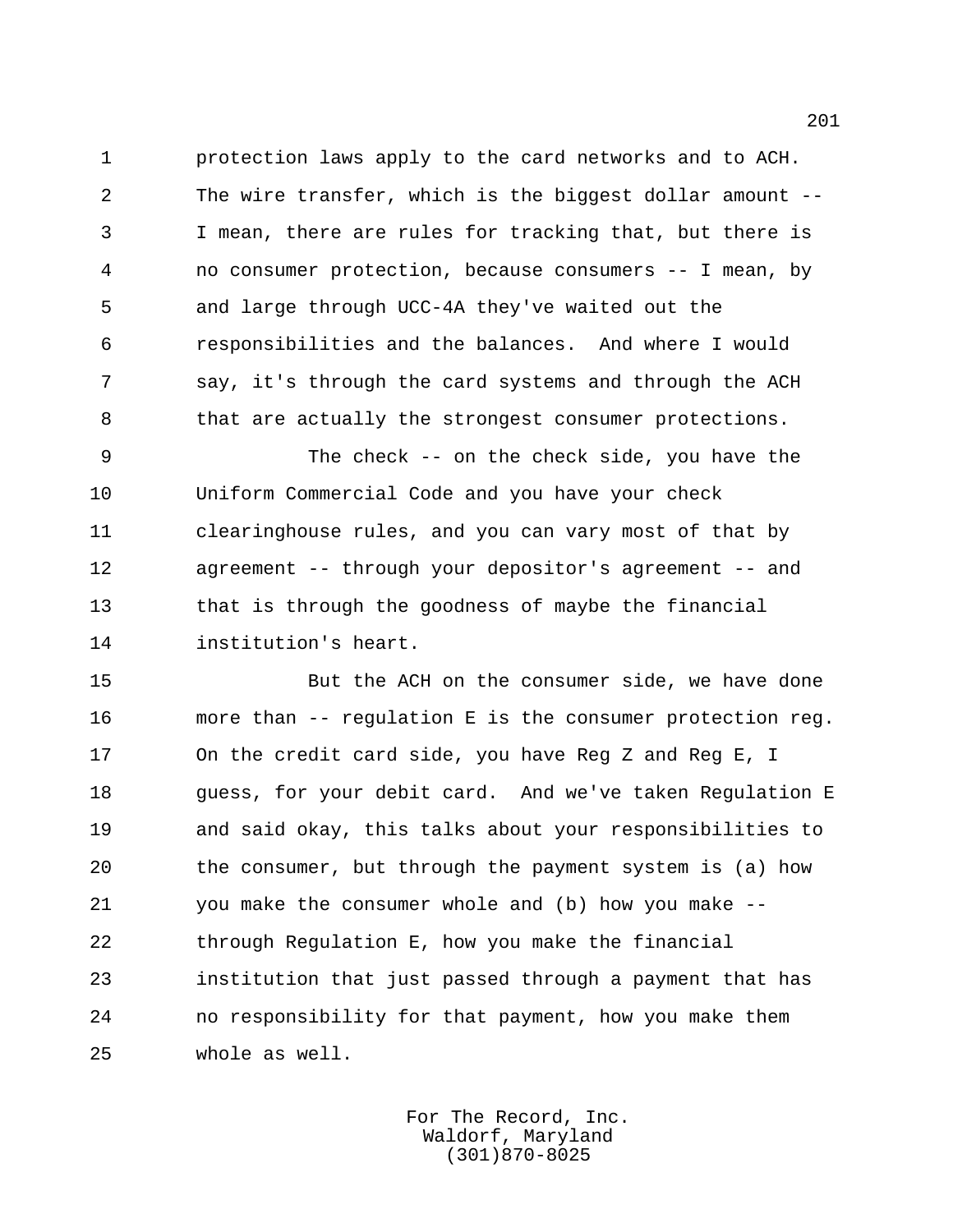So I think the Reg E and Reg Z responses -- I think it's a little bit confusing. They are different and there are different responsibilities there. But I think, at least on the electronic side, that there are some -- I mean, on this side, the small value payments, which are really the consumer payments, by and large, 7 that there are protections.

8 MS. FEUER: Thanks. I want to bring this back now to leave off where Elliot brought us in terms of ideas for what can be done on a systemic basis, and ask Jon Rusch, our other law enforcement representative, whether you have any ideas in terms of the work that you've done with the various payment systems' operators.

 MR. RUSCH: I guess my first thought in this regard is that there are some things that Elliot had thrown out as initial propositions that I think we probably are underestimating how much effort we need to undertake. Let me start with consumer education. I agree with Elliot that there -- we have found by trial and error that there are just some things that don't connect well with consumers. It doesn't cause the message to sink in very well.

 But I think for a number of the types of fraud schemes that we're seeing now, we may be underestimating how intensive an effort it is going to take to get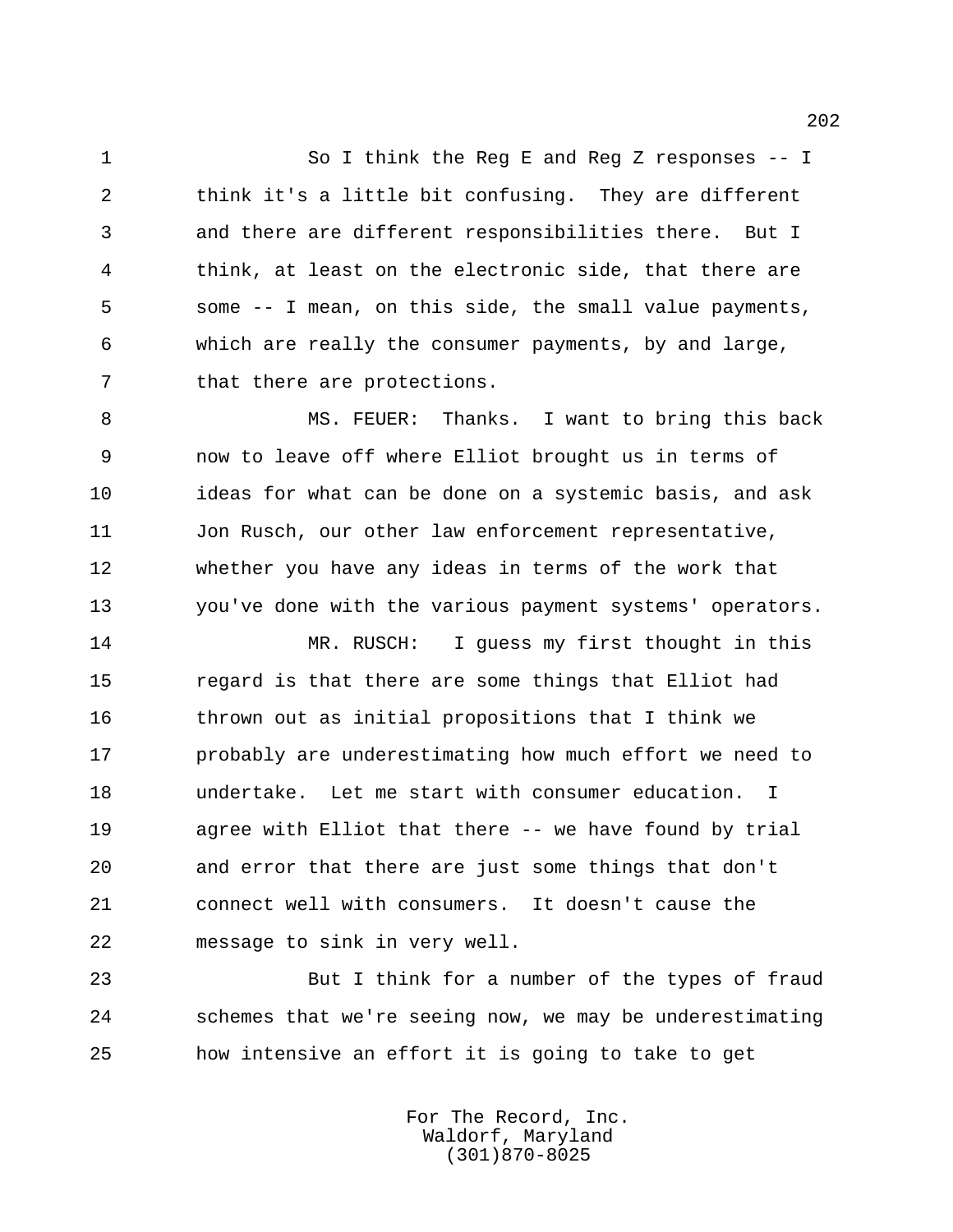through to people. I can think back to times in the early to mid '90's where the kinds of pitches that people used to hear were relatively unsophisticated, and in a sense, relatively modest compared to the brazenness of some of the schemes you see now.

 You know, when we tell people, for example, you know, be suspicious, be cautious, and then the people call you and say I'm Jon Rusch. I'm with the FBI. I'm with the U.S. Customs Service. I'm with IRS. And they maintain a demeanor and attitude, and to some degree an understanding of how law enforcement does its business, 12 that makes their pitch all the more plausible. We have a whole new level to which we have to go in getting through 14 to consumers just who they are dealing with on the other end of the line.

 And that's not the fault of any part of the private sector. I think we have to gear up collectively and really say to ourselves, the threat that is being directed by fraudsters from within Canada and the United States and beyond is very different from what we were looking at even five or 10 years ago. Therefore, if you want to have a really meaningful consumer education effort, we have to start pooling data about how we, from the private sector and government, perceive consumers to be behaving in a real world environment.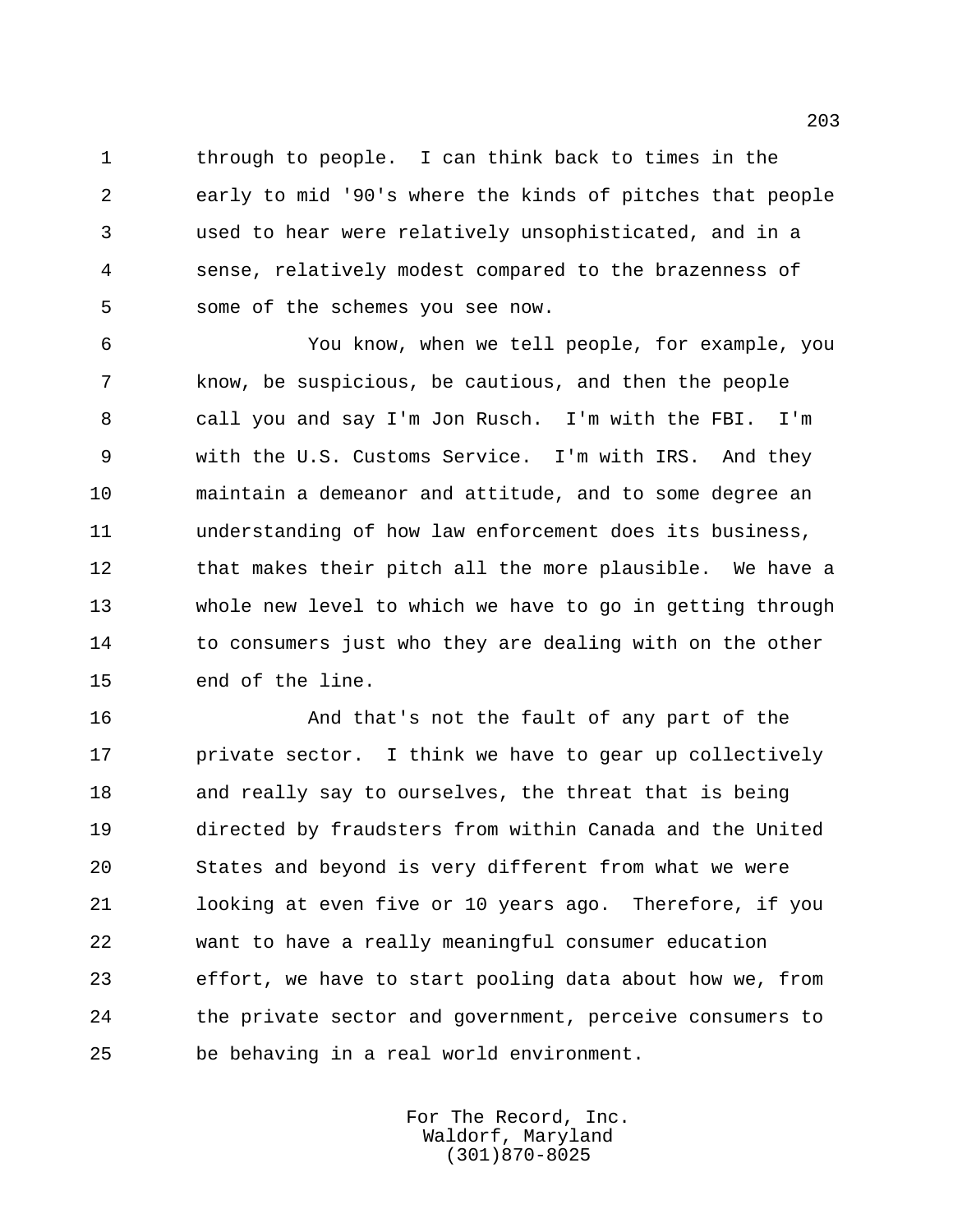That is, if we see this is what's happening with consumers, we need to be thinking more about, how do we change the message? How do we change the media through which we reach people? And can we do it through more targeted approaches, as Elliot is suggesting, but maybe with different kinds of messaging, different approaches and maybe a more concerted, more consistent group of messages as between the private sector, in which I include both the profit making and the nonprofit organizations?

 You know, everybody is out to some degree with their own individual programs and messages, and nobody has really sat down recently to say, is this stuff working? You know, we don't need the next generation of new posters or even new PSAs on TV if we don't know that they're being effective. So I think we need to do more in terms of looking collectively at how we get a message across to people in a way that is going to hit home.

 And believe me, that's more complex the more types of payment mechanisms that criminals are using to exploit. You know, it was fine in the old days when you could say, you know, watch out for people pitching you with magazines. Watch out for people pitching you on guaranteed prizes. When people are willing to ratch it up to the level of sophistication where they run the

> For The Record, Inc. Waldorf, Maryland (301)870-8025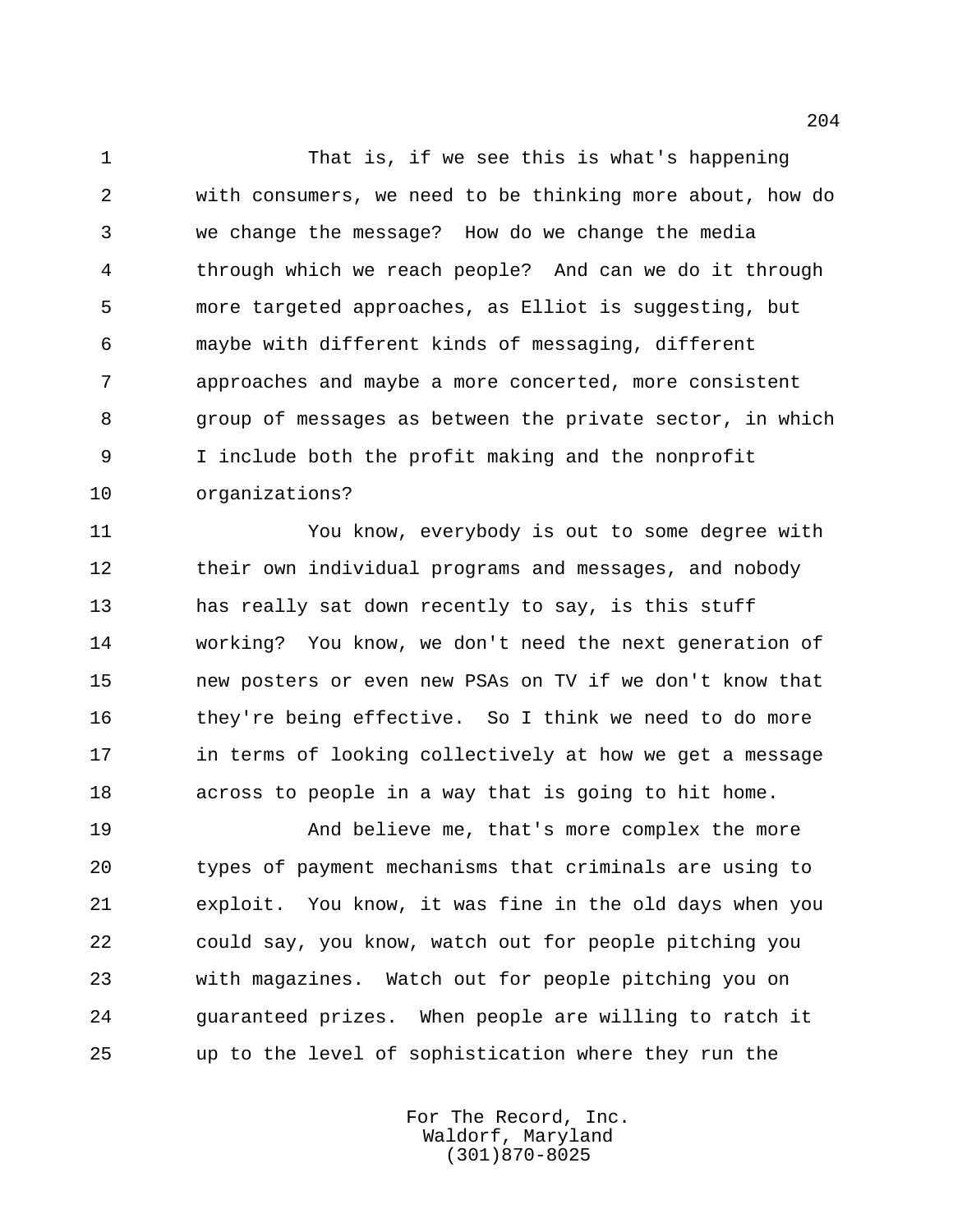schemes, and to make those vastly more plausible, we've got a lot more work to do, quite frankly.

 As for the information sharing, again, I'll agree with Elliot. We ought to be doing more to try to exploit what could be done on a systematic basis for information sharing, but I think, again, we need to take it another step. As good as some of our mechanisms are -- you know, IFCC's efforts to zap out alerts, or information from within individual companies to sensitize their field people, or within law enforcement to sensitize our field people -- there is still this kind of atomized effort where we're talking within our little networks, with specific focus data about a specific focus crime or fraud, and we're not doing enough to step up, I think, to another level and say, what do we need to do to analyze the data we're getting?

 I don't care how sophisticated a database we might be able to put together. If we get aggregate data from ACH payment, from the payment card sector or from wire transfers, if you don't have a concerted effort to figure out what we're seeing from a strategic level down, then even a national database of some kind is going to be of only limited utility. In other words, I think we need to have more top down, as well as bottom up, kind of analysis actually looking at the data to take Elliot's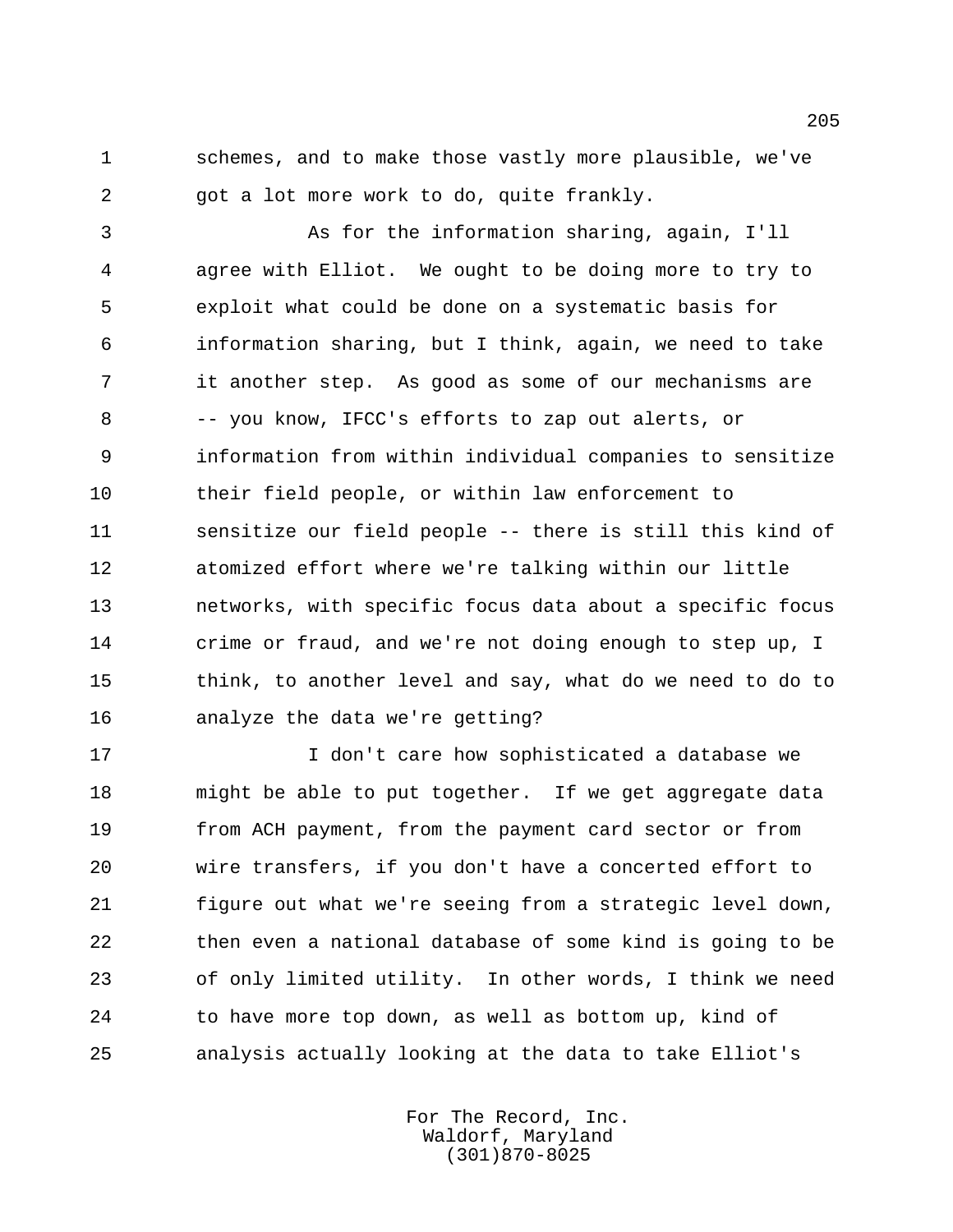concept of more systematic information sharing and make it really effective.

 So, you know, with genuine understanding about sensitivities that may exist about the private sector being asked to pass vast new quantities of data into the hands of law enforcement, I think you need to think about this more as a dynamic situation. What do you need to do, not only for individual cases, but strategically to say how can we, you know, within legal limits -- within limits of propriety and appropriate protections for privacy, how can we push the envelope, if possible, to have more information sharing from law enforcement to the private sector, and the other way, on something closer to 14 a real time basis and have it impact across industry sectors, not just for one individual company or even group of companies?

 MS. FEUER: Let me -- let me just -- I see that Dave is raising his card. But before I turn it over to you, let me just raise a few issues that I think -- we're getting closer to the end of the session, and I would 21 like to have audience participation. Let me follow on with a few questions, and I'm sure, Dave, you can address them all.

 I want to bring it around to one question that I previewed with the panelists, which is, you know, to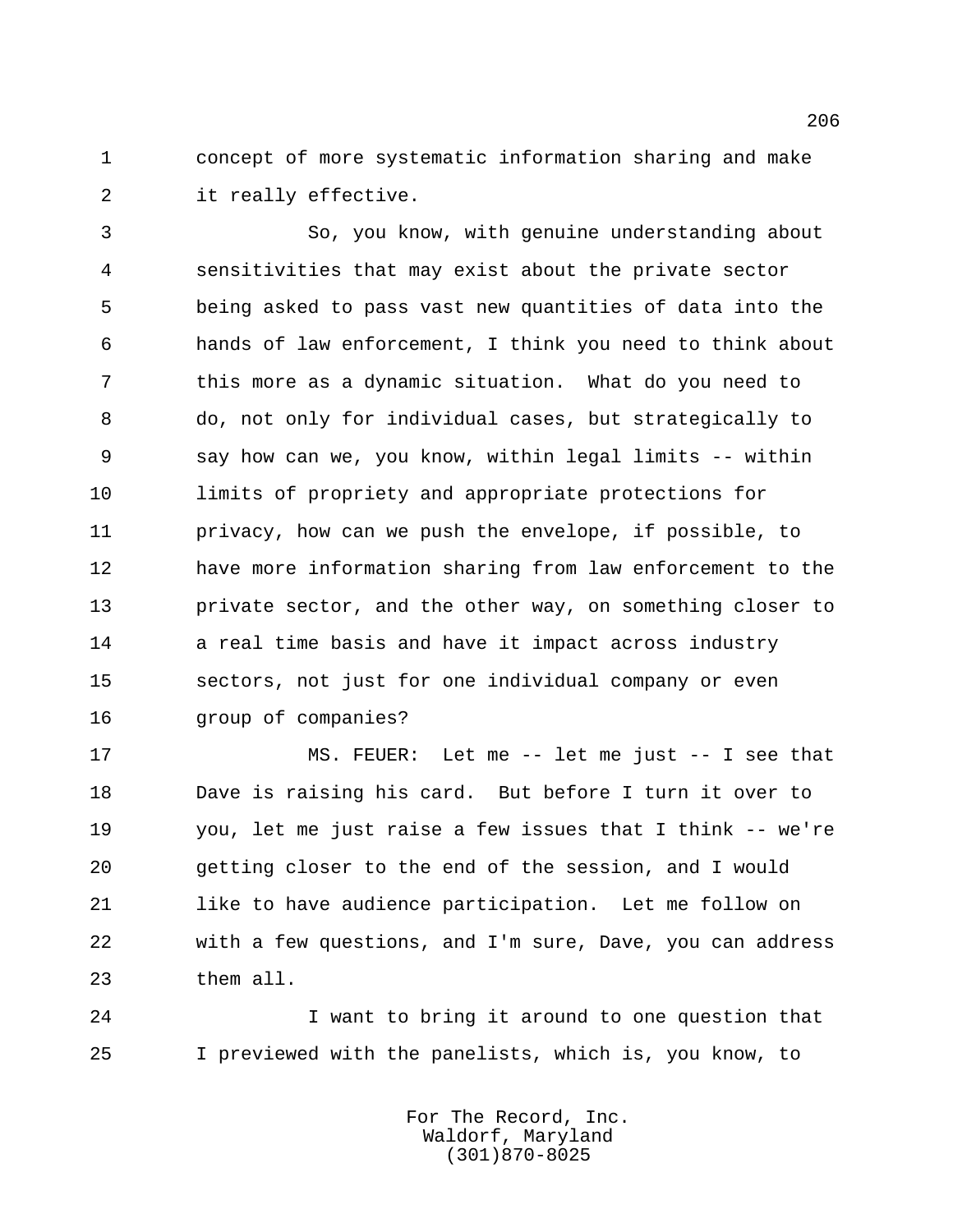some extent we're sitting here with our FTC hats on and saying what more can the private sector do to help us prosecute cross-border fraud? The flip side of that, obviously, is what more can we do to help you? Jon was just talking about, I think, one element of that, which is when you share information, how are we going to then analyze it? We do some of that here through Consumer Sentinel. But how are we going to make it useful?

 And I want to throw out a few more issues that 10 I would like everyone to comment on. And that is, some ideas have been raised about training between the government and the private sector, whether it's telling us how you want our subpoenas and CIDs to be couched. Issues about suspension of services. Telling us, you know, what it is that you need to shut down an account and do we need to wait for a court order?

17 So I know that Mark Thompson from Western Union, who couldn't be here, talked about some of the confusion in multiplicity of agencies and not knowing exactly where to go. So I just want to throw these out as Dave begins to answer Jon's comments.

 MR. OSTERTAG: Okay. Jon, you brought up a point that in the meetings I've had, both with the heads of security of the credit card companies and with representatives of the federal agencies -- investigative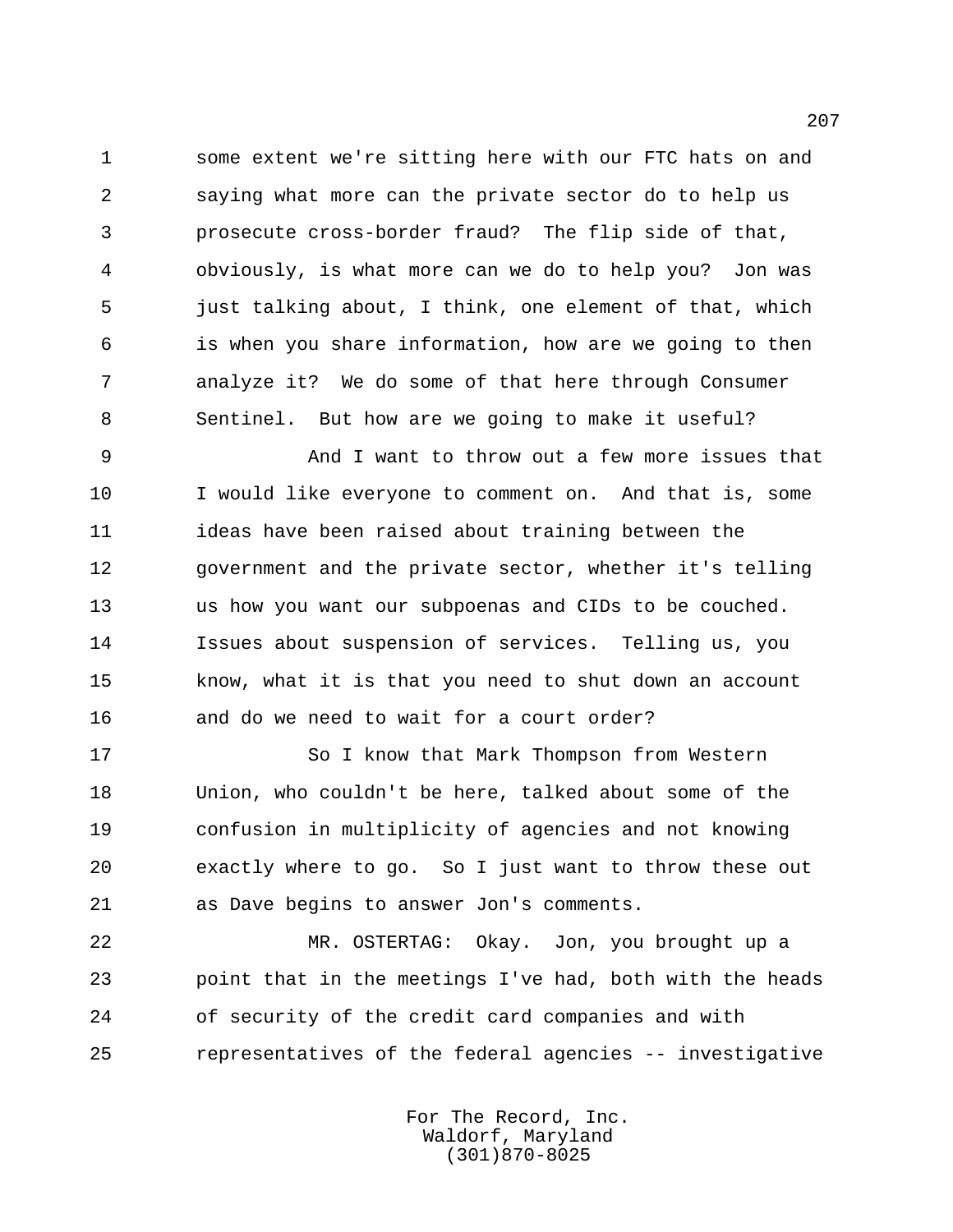agencies -- the best of all worlds solution that we came up with are the heads of security for the different credit card companies are willing to provide analysts -- to provide industry experts in their area to act as analysts -- on a national basis in a group comprised of law enforcement analysts and agents and industry analysts and investigators to take a look at that huge database of information, to look at the trends and to identify those organized crime groups that are responsible for a majority of the fraud that we see in the country.

 You know, what we do now is take a look at it regionally. Even within the different federal agencies, one field division will look at a particular crime happening in their area. In another part of the country, another field office will take a look at that. We're not taking a look at it on a national basis to tie those two groups together to realize that it is the same group doing the crime across the country.

 So that was our idea as we talked about this -- when we brainstormed about this -- is to have a national database and to have a national group, comprised of private industry analysts and investigators and law enforcement analysts and investigators, to take a look at all of the data coming in from both sides and to put together composite cases on these major international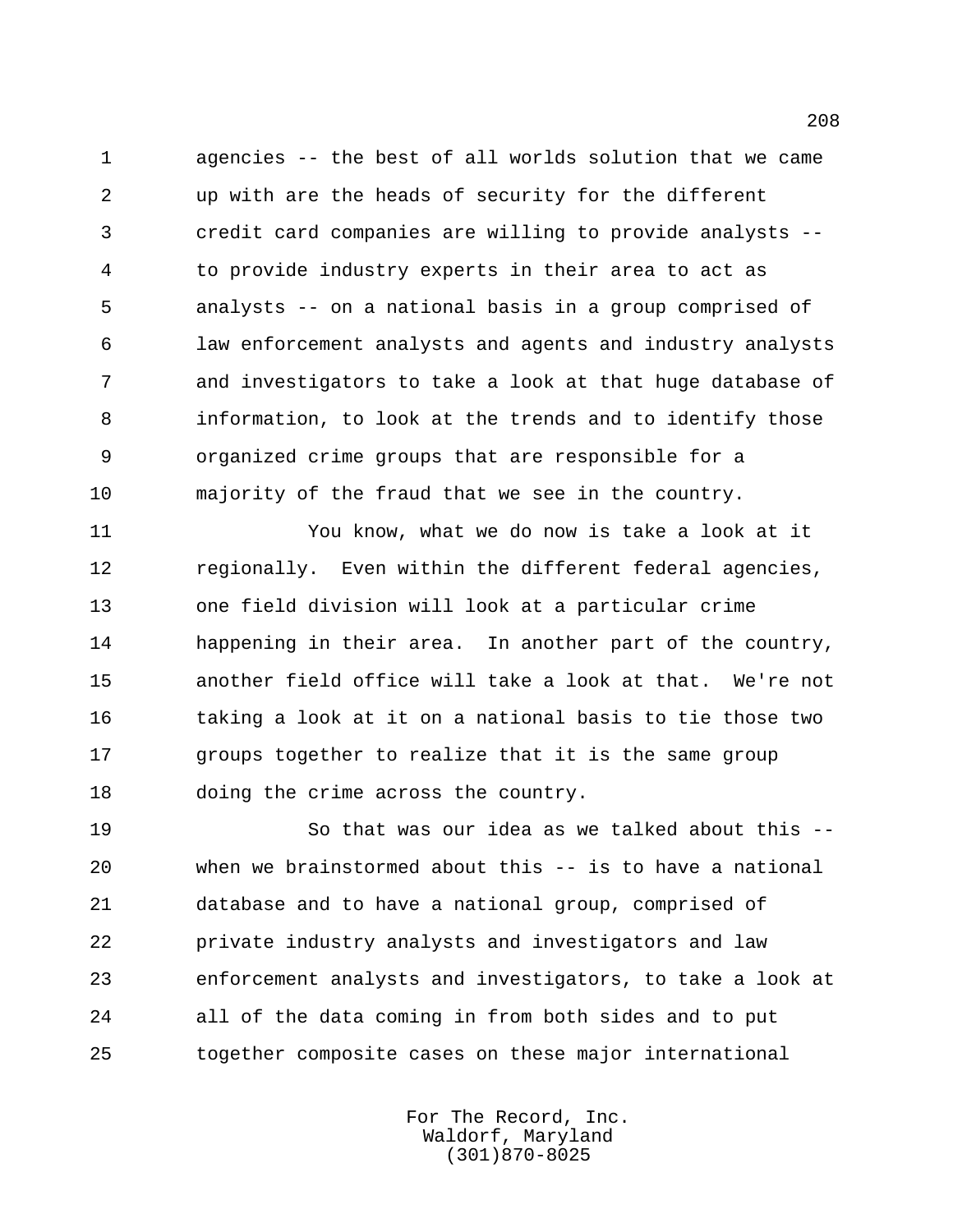organized crime groups. And then go after the leaders. Don't go after the runners that we have time and time again. Go after the leaders.

MS. FEUER: Elliot?

 MR. BURG: Yeah. That suggests to me that hopefully before tomorrow's session is over, or as kind of a kudos to people being here, there can be some consensus reached or some proposals put out for post-workshop process. And in addition to what Dave has just said, it seems to me that there is a place, if the FTC were willing to sponsor these for regional trainings involving people from credit card companies and banks and law enforcement at various levels, so that people can pool their information. I don't mean specific data. But the systems that exist and the kinds of informal decision-making that occur all the time.

 There are lots of things that I've heard this morning about BITS and, you know, different data systems that my office -- I don't think anybody in my office knows about. So it would be useful to have that kind of training, and it would go both ways so that local -- that is to say, state and federal law enforcement people can share with the private sector what our priorities are and what kinds of procedural issues we have to grapple with in making requests for information.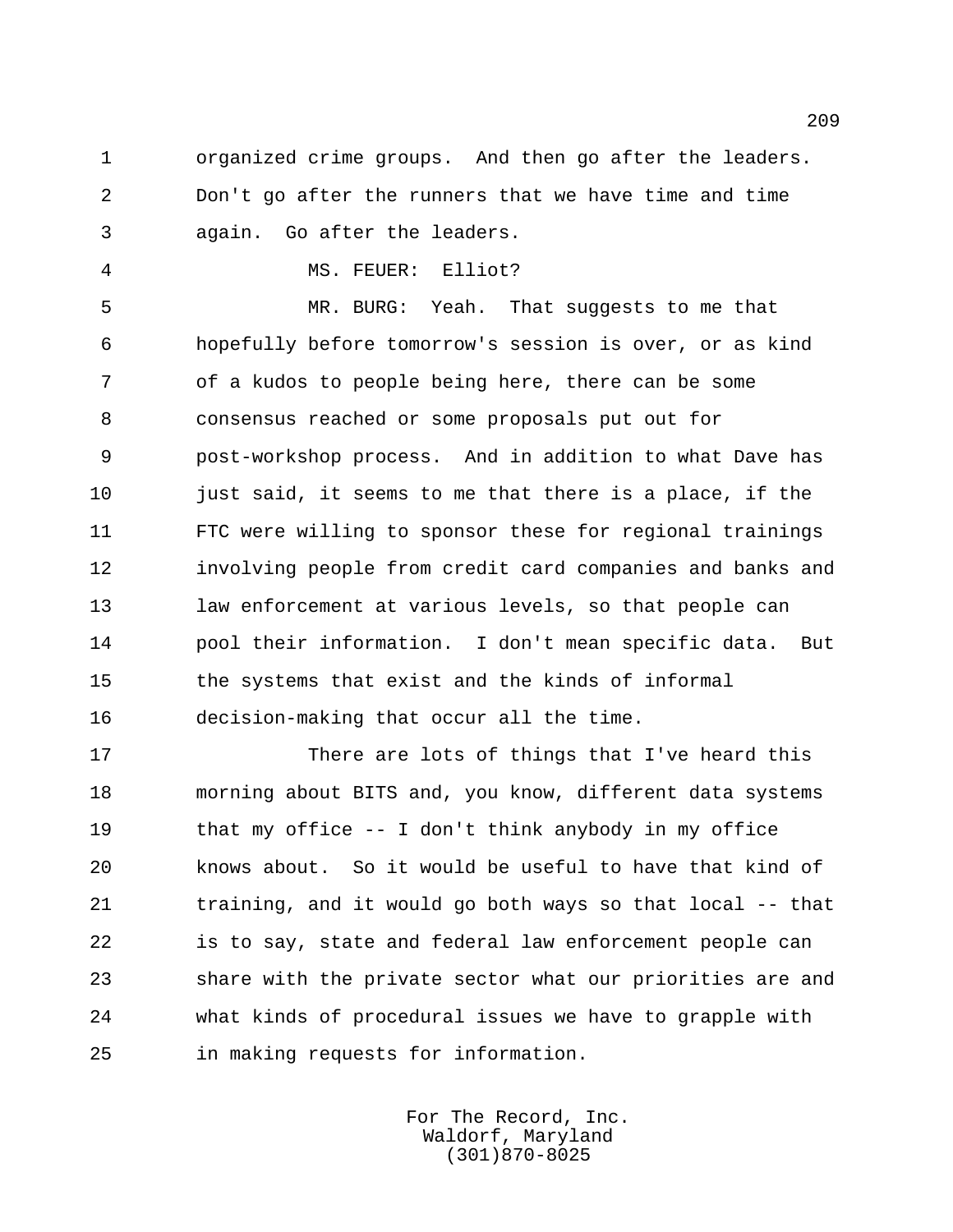Secondly, there may be a place for some kind of task force with subcommittees, because there are lots of different sectors of the financial industry represented here and implicated in payment to telemarketers. But there needs to be a forum for this. It needs to be a continuing forum. If people are going to be talking about the possibility of creating some kind of targeted national privacy-respecting database, then that means people have to sit down and begin talking about what that would look and how it would be done.

 Or if the private and public sectors are interested in some research on consumer education, it has probably been done before, but I don't know if people know what works at this point in trying to come up with a national strategy that is well funded. That requires people to come together on an ongoing basis. So there needs to be some discussion -- some thought given to structure and process once we leave here.

 MS. LARIMER: Yeah. I think I agree with both of your points, Dave. I think one of the things I would want to include in that group of folks getting together and talking is also regulators from the banking side, because I think there are a couple of problems. The first one is, especially for the smaller financial institutions, they're inundated with, you know, privacy

> For The Record, Inc. Waldorf, Maryland (301)870-8025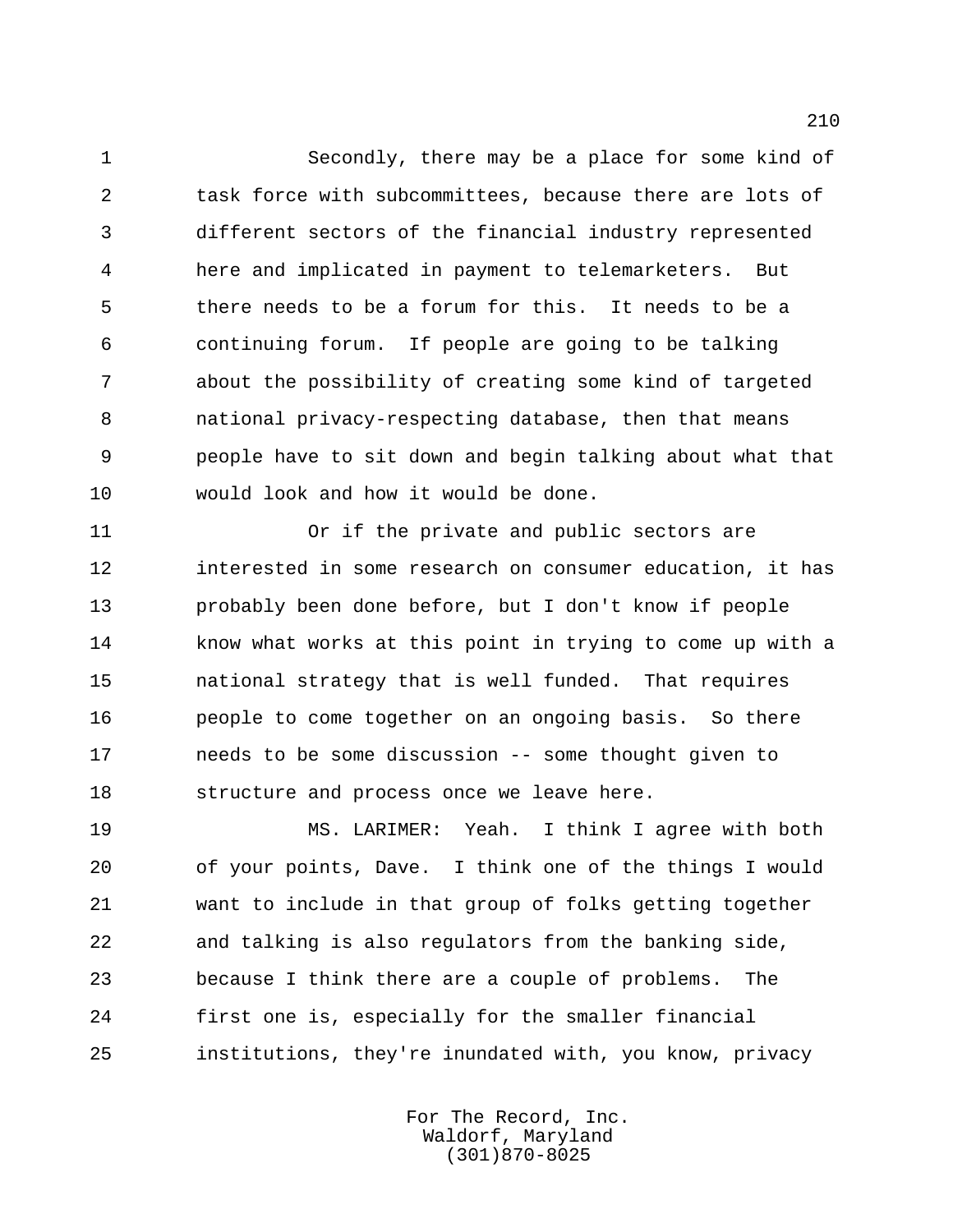laws coming out, and they're scared. They're scared to give any information to anybody because they're under the gun.

 And so between, you know, gee, I'll be in the legislation and the Patriot Act and, you know, the old -- you know, you know your customer, but then you have, you know, banking privacy laws and everything. They're nervous. So having the regulators there, I think, would -- if there are significant issues with the financial institutions giving certain information, I think having that perspective would be very helpful. I think it would also be calming to some of the financial institutions who knew that this passed some kind of sniff test.

14 But the second thing is also from the ACH perspective. What we've seen getting into the ACH -- not 100 percent – but primarily has been coming through smaller, less sophisticated financial institutions that do not understand the liability that they're holding. And the ACH and the originating bank pushing a payment out -- you know, pulling a debit, when they put that into the system, they say I am guaranteeing. I am promising you -- the bank that I'm taking this money from -- that this is authorized. The person says it is okay and I can take that. And they promise, and that promise lasts a lot longer than the 60 days that they can return the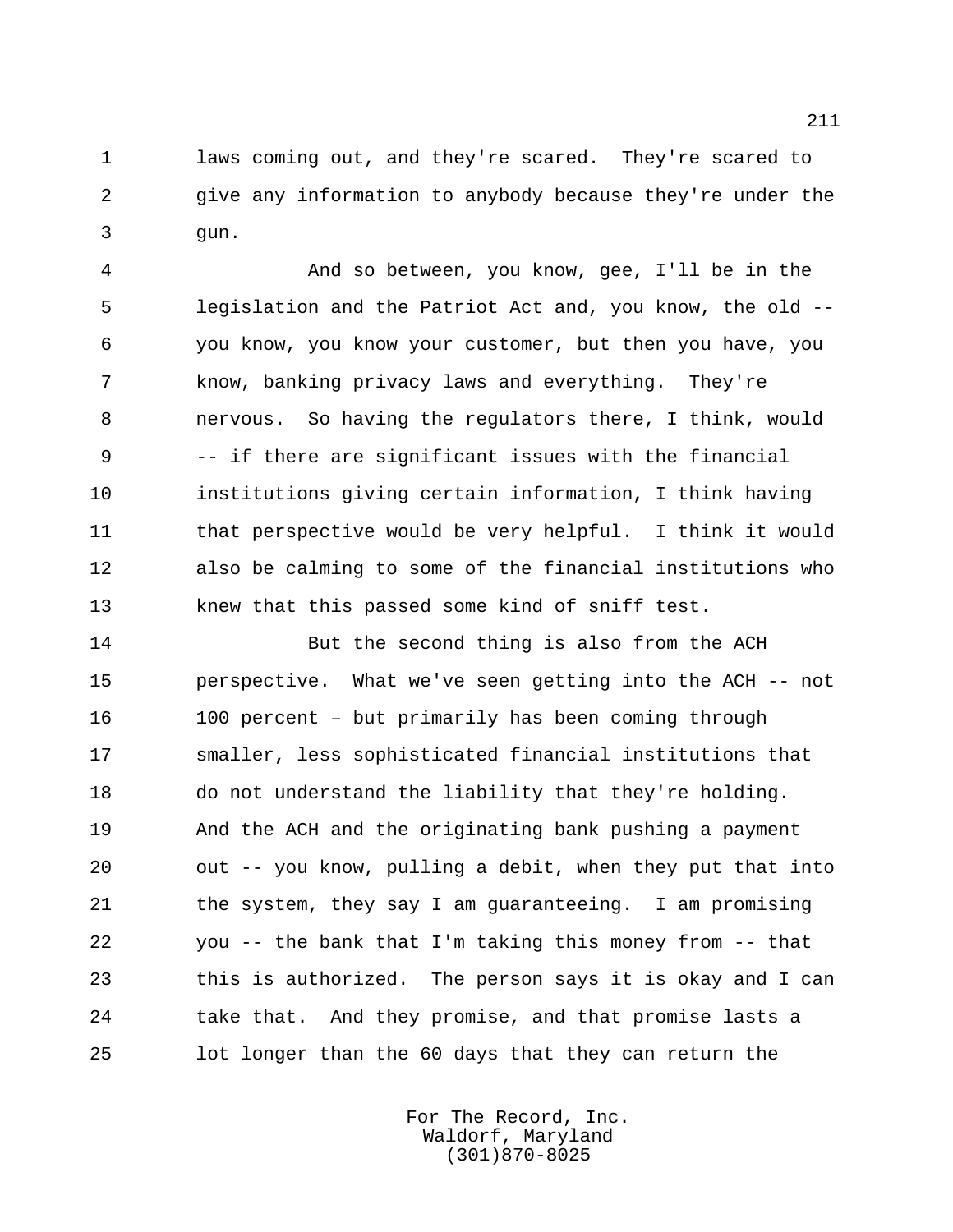payment for, so that's out there for a long time.

 So financial institutions are pushing out some of these fraudulent payments, or some of these questionable payments. They don't understand how long they're on the hook for. And I think there are some safety -- at least questions. We have spoken to regulators saying, hey, there is a problem over here or there's a problem over there. Just please check it out. And I don't know really what happens after that point. But I think having the regulators there and

 saying these are posing some significant risks and we need to take care of it, I think that would be helpful, as well, to kind of cut through everything and make things happen.

 MS. FEUER: Great. What I want to do now is open up for questions. Tara has the microphone, and if you could recognize first Barry Elliot. It takes a moment to warm up.

 MR. ELLIOT: A couple of questions. MS. FEUER: If you could identify yourself? MR. ELLIOT: Barry Elliot with PhoneBusters OPP. Chargebacks. Is there really a time delay on chargebacks for fraud? Is it 60 days or is it forever? MS. FEUER: Does anyone want to take that question?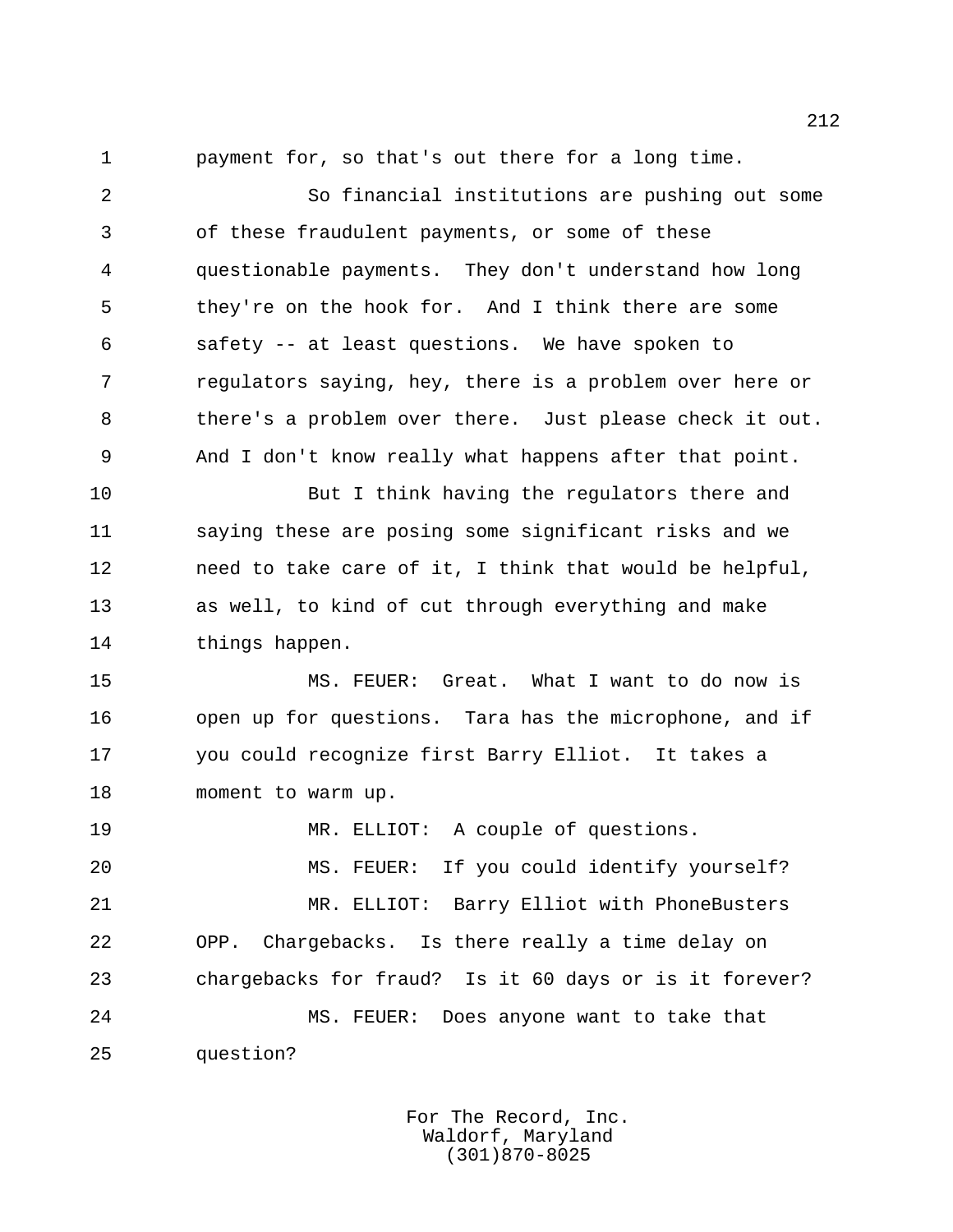MR. ELLIOT: I know there is a chargeback rule for normal transactions. But when you're dealing with a fraudulent transaction, is there really a time limit? MS. LARIMER: Through the card system? MR. ELLIOT: Yeah, credit card. MR.MACCARTHY:Yeah. MR. ELLIOT: What is it? 8 MR. MACCARTHY: We've topped it at 60 days. I mean, it's there. It's standard. If you don't do certain things within that period of time, then according 11 to the rules, even if it was a fraudster, you know, you're stuck with it. Now, the point was that, you know, that doesn't make a whole lot of sense in some circumstances and so maybe there should be some change in that. 16 MR. ELLIOT: Okay. Well -- MR. MACCARTHY: You're probably getting at something else. MR. ELLIOT: Right. My second question is, there is time delayed frauds. You've won a cruise for two, and you don't know for eight months to a year that you've been scammed. And the criminals know that they go beyond the 60 days, then there is no chargeback allowed. So there is no protection for the consumer. MR. MACCARTHY: I mean, that's a little bit more

> For The Record, Inc. Waldorf, Maryland (301)870-8025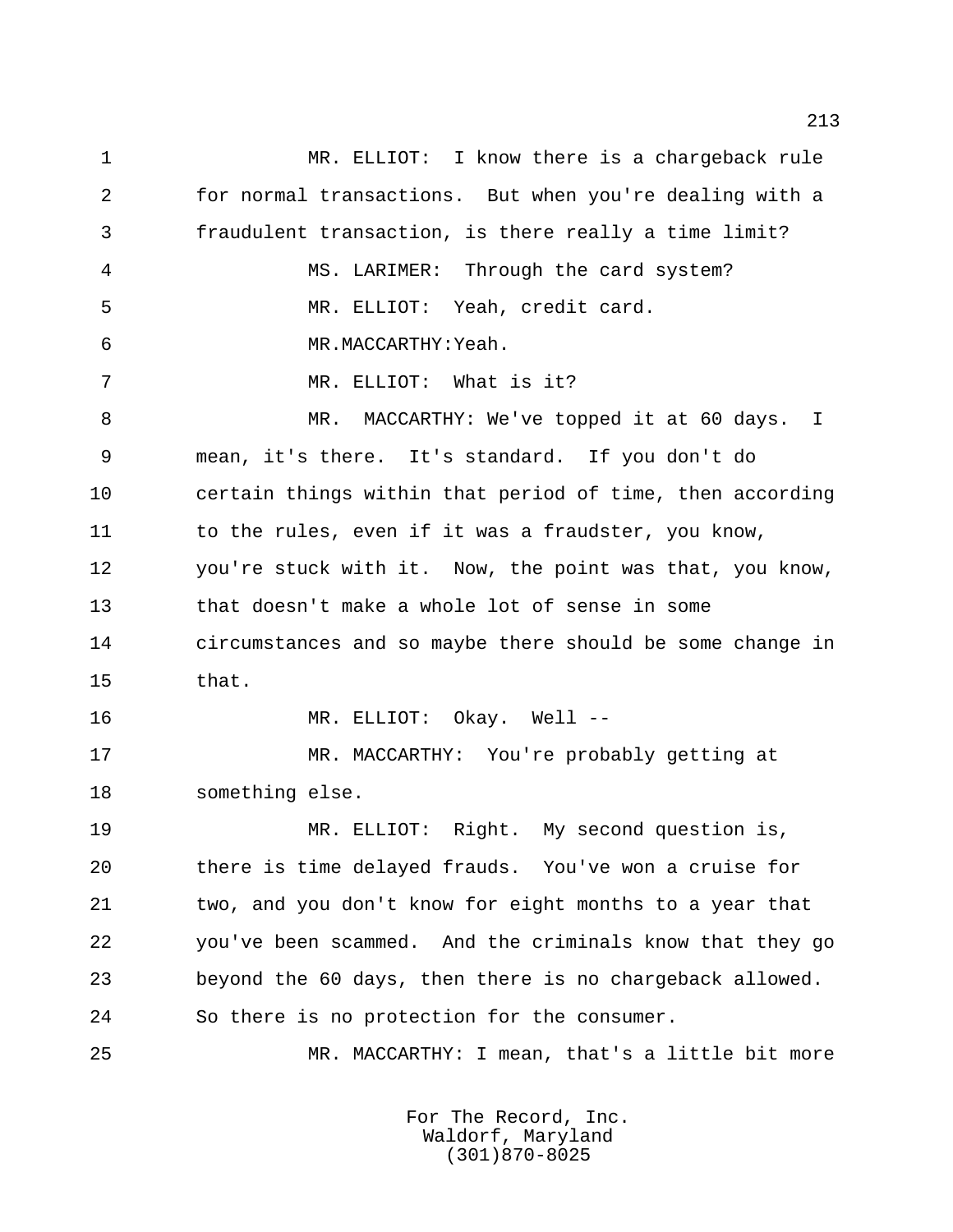complicated. I mean, there's a requirement that, you know, if you're going to pay for a particular piece of goods, you know, you've got to deliver the goods within a certain period of time unless there is a disclosure notice that accompanies it. So if they said give us the money now and two years from now you can go on a cruise, and they said that's what we're doing and they paid it, then that's the circumstance that they're in.

 MR. ELLIOT: Usually what happens, though, is you get some unvaluable product sent to you -- a video -- within the 60 day period which meets that criteria, but 12 the consumer doesn't know that he has been scammed for, 13 say, six months or a year.

 MR. MACCARTHY: Wait a minute. He got something within 60 days?

 UNIDENTIFIED FEMALE SPEAKER: A nominal thing. MR. ELLIOT: Yeah, like a video of, you know, a cruise line in Florida.

19 MR. MACCARTHY: An introductory package.

MR. ELLIOT: Right.

 MR. MACCARTHY: I mean -- I thought you were talking about, you know, he got a video and then six months later it blew up or something.

 MR. ELLIOT: No, no, no, no. No. MR. MACCARTHY: Yeah.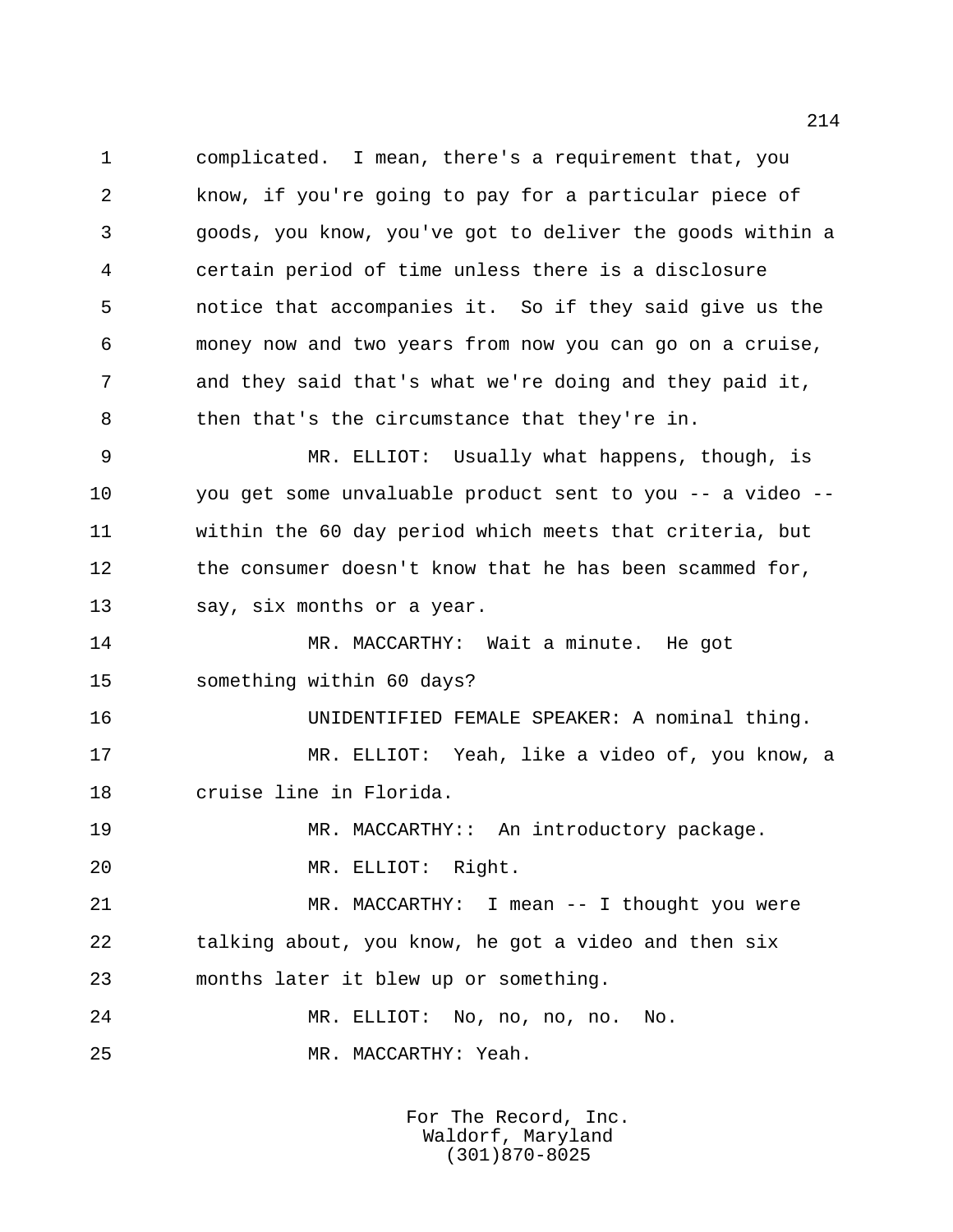UNIDENTIFIED FEMALE SPEAKER: The ship blew up. MR. MACCARTHY: Yeah. I mean, in those kind of circumstances, I do think you've got to go talk to your issuing bank, and you've got to say to the issuing bank, this is what happened. And in those kind of circumstances, you will be able to deal with them as an extraordinary circumstance.

 If you're willing to put your money down for an extended period of time, you know, and then discover after that extended period of time that it was fraudulent, then there is nothing that really will protect you. I mean, if they didn't tell you. You know, there are some circumstances where they charge the account and then don't send the goods, and then that period of time extends for, you know, a period. In that circumstance, because they broke another requirement, 17 that they either deliver the goods in a particular period 18 of time or not charge the account, you know, then in those circumstances it is easy enough to get the chargeback. In this other circumstance, I think you would have to go directly to the issuing bank, though. MR. ELLIOT: Thank you. MR. KANE: Thank you. My name is Paul Kane,

 ICB, coming from the U.K. And I'm afraid to say, Mark, my question is in part for you as well. But just before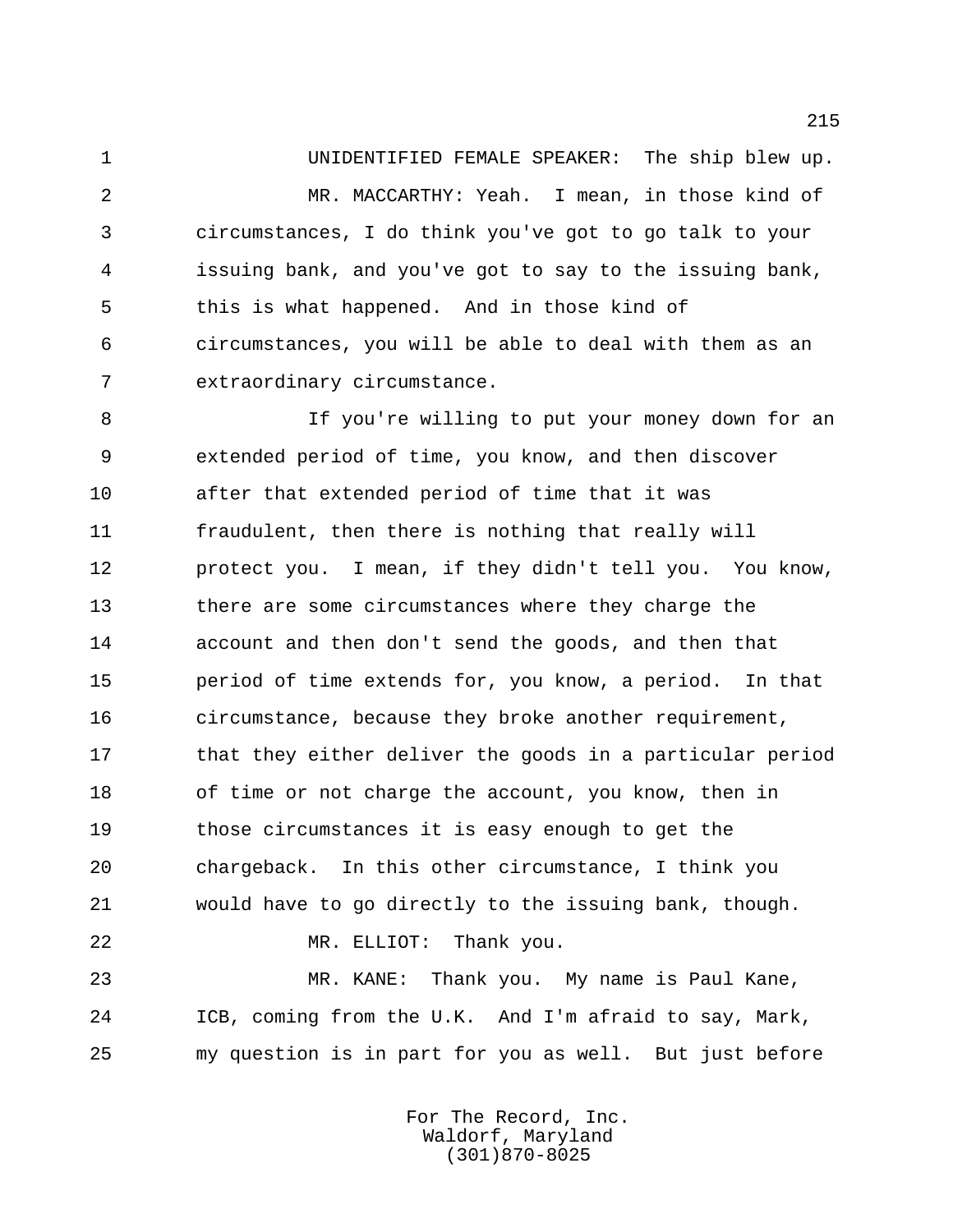I get to that question, I very much favor the gentleman proposing additional PR, trying to inform the customer. But as always, there are the good and bad. There are good and bad customers and there are good and bad retailers.

 Unfortunately, the chargeback mechanism can be used to defraud the merchant. What mechanisms do you have in place to protect the merchant? I'll give you a specific case in point. A credit card -- I came to the U.S. I was here for a matter of days. My credit card was used in the U.S. for about two weeks after I had left 12 the country, and I was in the U.K. spending money on my credit card in the U.K. Now the problem is, you, the banks or the banking network, the Visa/MasterCard network, should be able to reconcile the fact that fraudulent transactions are taking place and suspend the card. So the chargeback mechanism must offer some protection to consumers, and that indeed is very welcome.

 Similarly, I was wondering what mechanisms there are in place to protect the merchant, particularly where it is electronic. In other words, a cardholder, not present transaction.

 MR. MACCARTHY: In the merchant circumstance where, you know, they might be the victim of unauthorized use, there are a couple of things that we encourage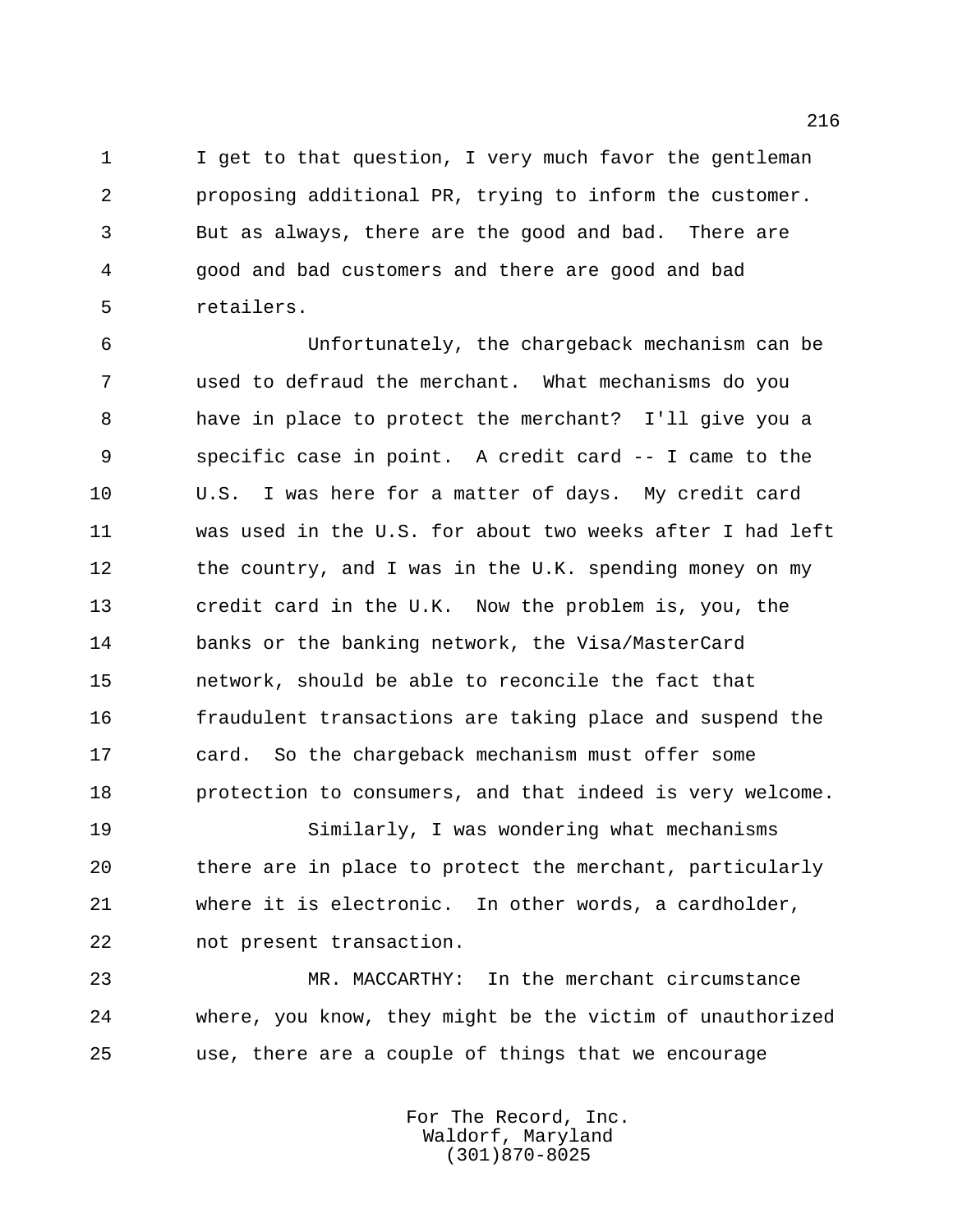merchants to do, especially on-line merchants. There are a number of anti-fraud techniques that are available for them to use. Some are provided by Visa. Some are provided by third party independent providers. For the Visa ones, there is the number that is on the back of the card. It's a algorithmic function of the card number. If someone has gotten the card number but not the card, they won't have that number. So in the course of a transaction where the card isn't present, the merchant says, can you give me that three or four digit number on 11 the back of the card? And if nothing shows up, that's a pretty good indication that the person doesn't have the card.

 The other is address verification, where, you know, the merchant will say, you know, thank you for your order. What is the billing address here? I mean, not just the shipping address, but the billing address? And 18 then you can check with the Visa system to find out if that's the right billing address.

 The third party services, you know, incorporate, you know, a large number of fraud techniques, one of which is they will look at the URO or the IP address from which the request is coming, and they'll take that into account with large numbers of other pieces of information and would give the merchant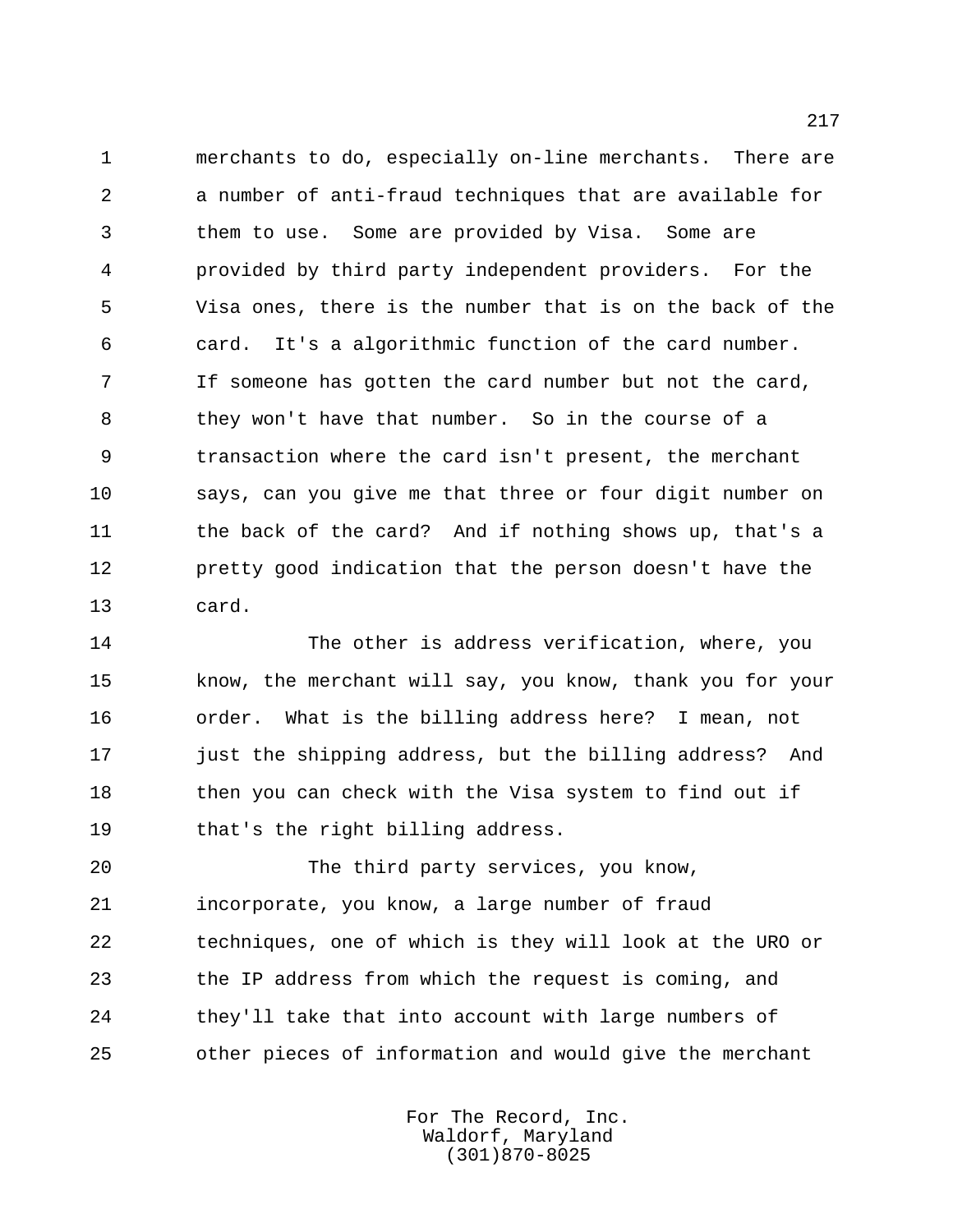sort of a risk score. We'll say to them, this is a risky transaction. If you want to do it, go ahead, but it's a risky transaction.

 So there are a number of fraud prevention mechanisms that the merchant has available to him. To the extent that the merchant makes use of them, to that extent he will be better protected.

 MS. FEUER: Thanks, Mark. What I would like to do, since we don't have that much time, is give as many people as have questions about the public/private partnership to combat cross-border fraud in the context of payment systems a chance to ask their questions. And 13 I see Don Mercer has been trying to raise his hand.

 MR. MERCER: Thanks. I just want to revert back to the reference I made this morning to the mass marketing fraud forum, which is something we're getting going in Canada. We've had some discussions with the Federal Trade Commission and other people. I think, Jonathan Rusch, you were involved in this discussion. If you're going to get into public education, I think everybody is right on the panel who says you have to really explore what the messages are and how you're getting those messages out.

 The work we've done to date confirming some of the research by the American Association of Retired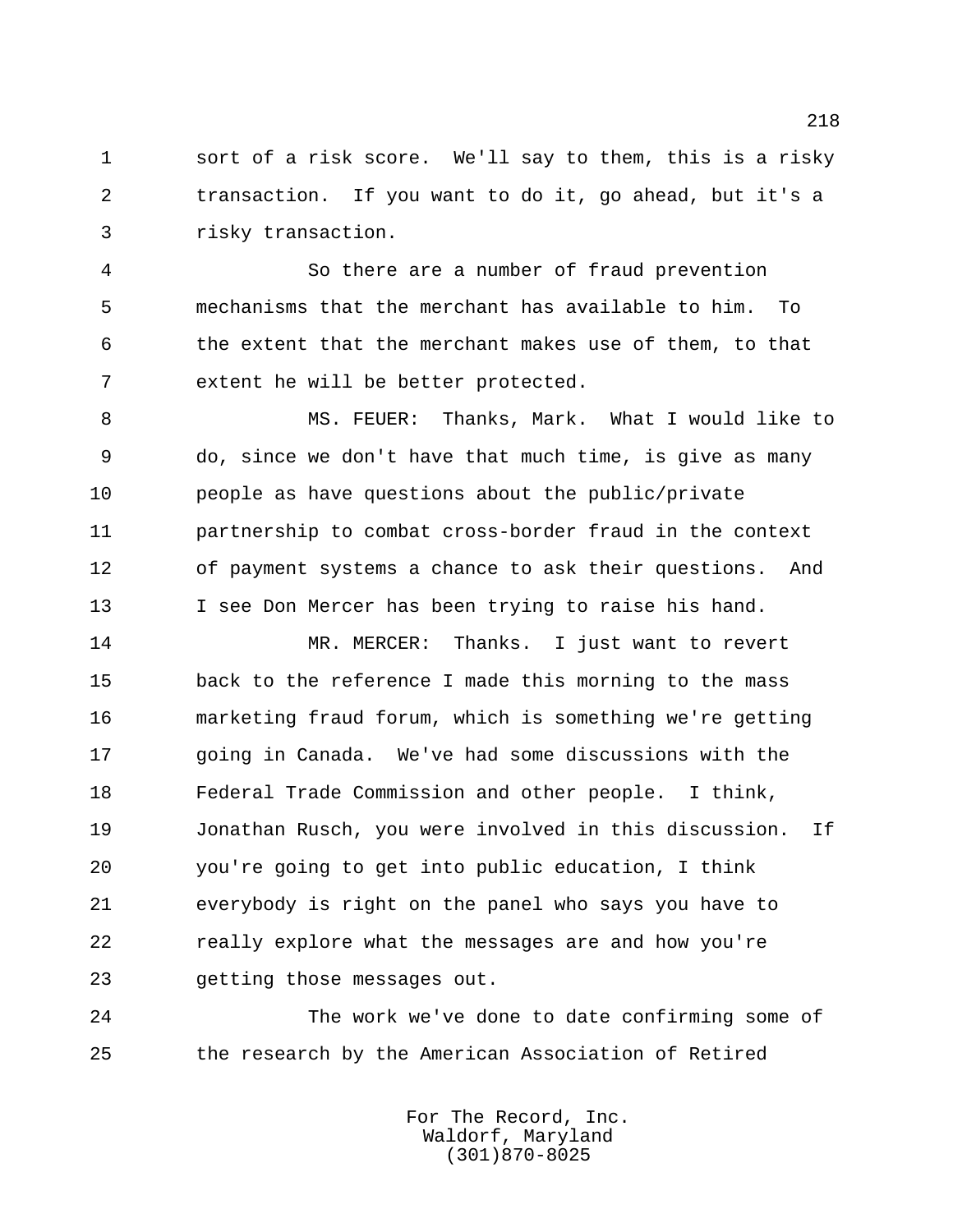Persons -- and not confirming all of it -- would indicate that we have to find new mechanisms for getting the message out. That the cards -- that putting up posters doesn't work, that being paternalistic doesn't work, and that part of the messaging depends on who you're giving the message to. There is also a certain group of people who apparently don't respond to any messages. That's what part of the research shows. They're about 9 to 10 percent.

 The other part of this goes, I guess, to a question, ultimately, when we do this research? We have a steering committee which has private plus law enforcement on it, and then we're going to go to a plenary session, under which we're hoping to get funds. What we're finding is some considerable resistance in the private sector to coming up with funds. There are two ways to come up with funds, of course. One is in kind, like using mailing systems -- mass mailing systems like inserts into bills and so forth. The other one is cash. We're finding some reluctance there and I guess there is a lot of work to be done on that.

 But I wouldn't mind your comments on what is the resistence in the private sector to doing this funding. Is part of it not knowing who is doing what, or thinking there are too many different competing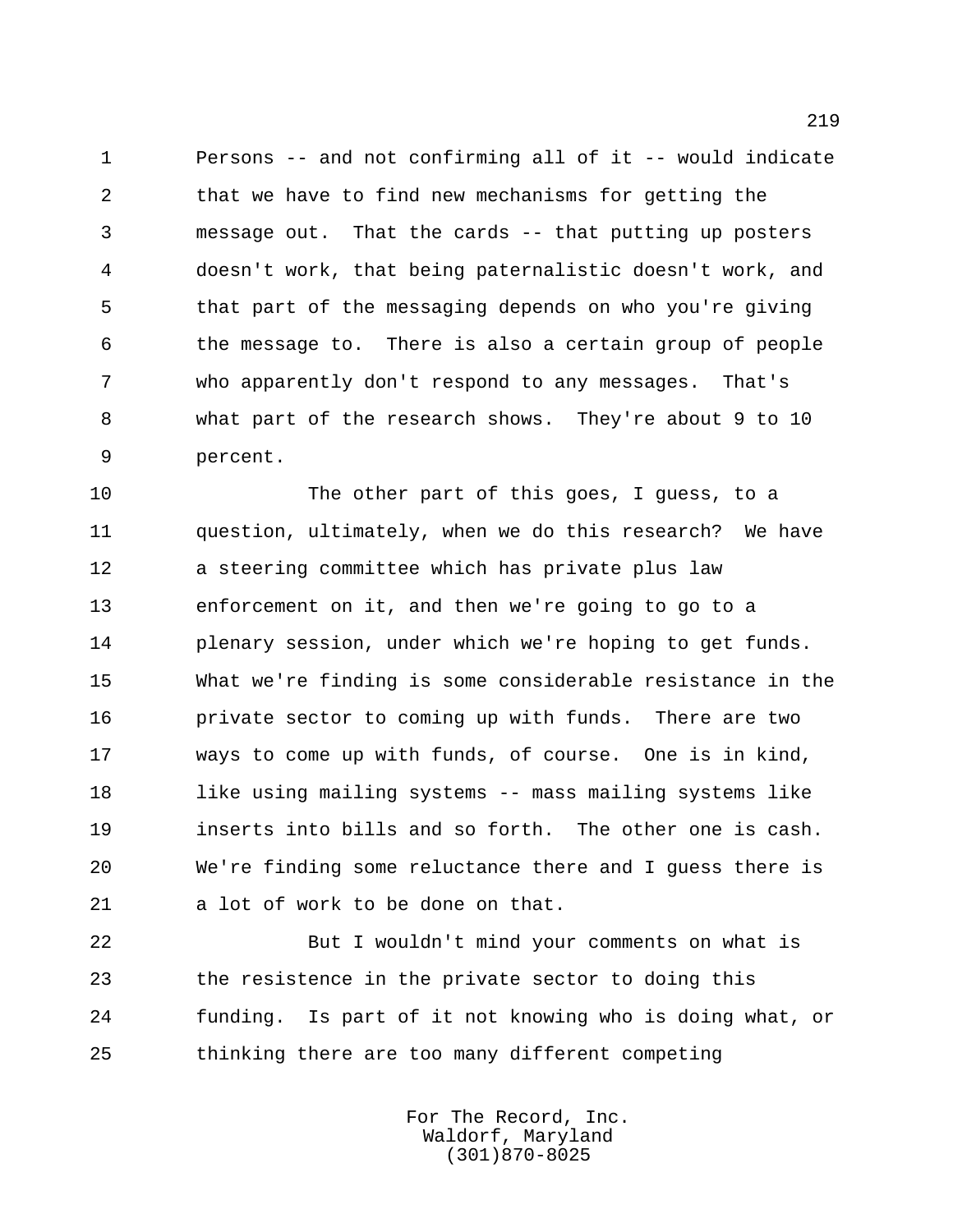organizations looking for funds? What would you say?

 MS. FEUER: Is anyone here who has been involved in public/private sector consumer education partnerships?

MS. FOX: Susan has.

 MS. FEUER: Susan has. Well, I mean, I know that here at the FTC we have done that in a number of cases with, you know, different kinds of private sector participants. I guess the broader question is less a question about resistence, but more to frame it in terms of what we can do? Whether the private sector participants here think it would be likely that the organizations that they represent would be willing to commit funds to do the kind of targeted public education that Elliot was talking about -- and I'm sure that your budgetary people won't be happy if you jump up and down. But I'm just wondering whether that is something you're willing to contemplate.

 MS. LARIMER: I think from NACHA's perspective, we've done some and we're looking at doing more. Especially for the check truncation products or the conversion products we're trying to get out there. We did some with the point of sale, and we're trying to do more for lock box. We're looking at -- we've also sort of looked at direct deposit/direct payment. We've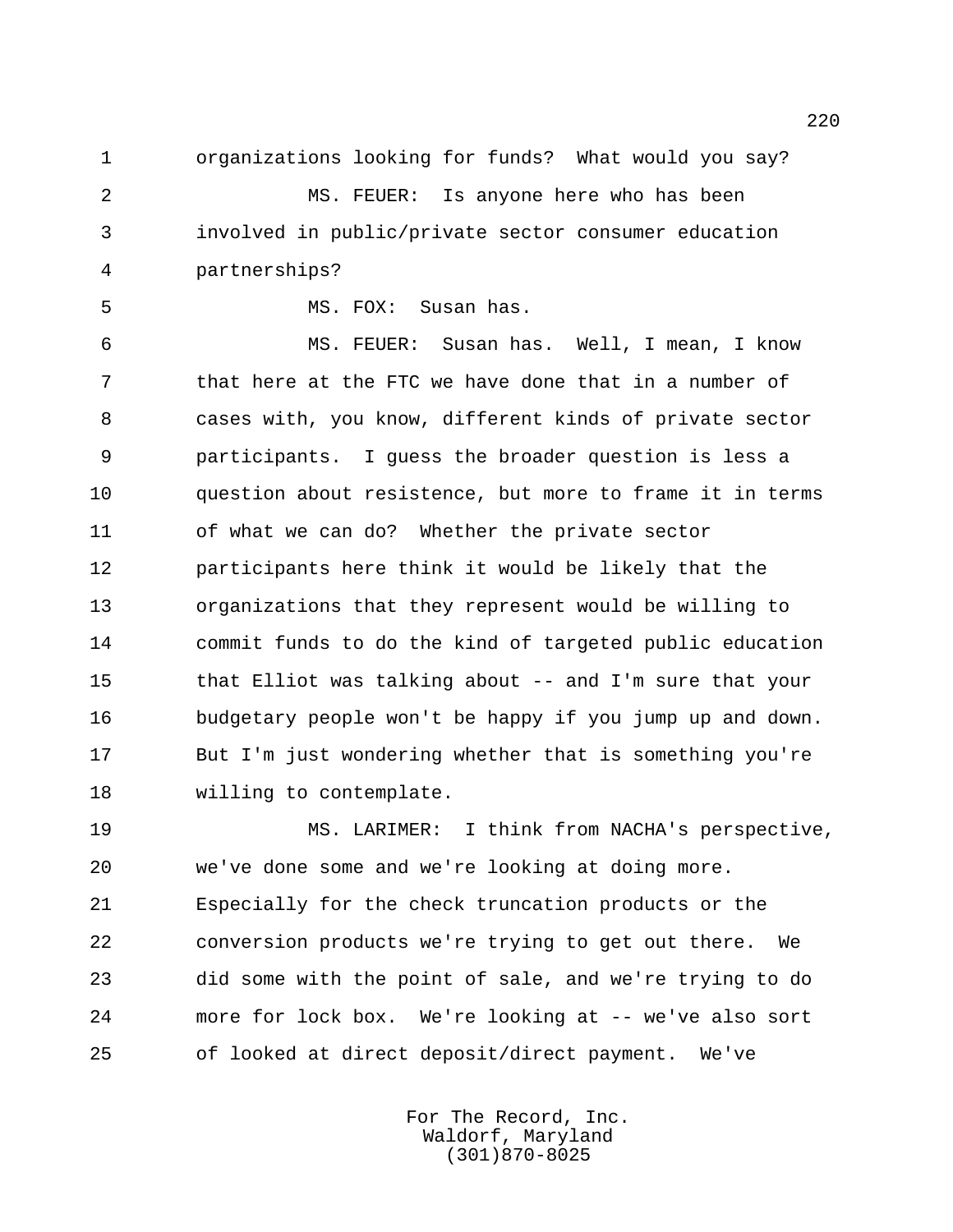partnered with the fed to do consumer education there. So, I mean, for a little nonprofit, we don't have all

 that much money, but we try to do what we can. We would definitely be open to doing what we could.

 MS. FEUER: Great. And Robin Landis in the back of the room.

 MS. LANDIS: Robin Landis with U.S. Customs. I would just like to let you know that we do have a public education program that goes -- that's going on with Project Colt up in Montreal. Using our border authority seizure, we intercept funds coming into Canada. Leaving 12 the United States victims going to the telemarketers. We seize those funds along with the Canadian authorities and U.S. Customs. Last year U.S. Customs seized over a million dollars in cash and returned it back to victims.

 Along with that program, we have two U.S. Customs agents that will go to the victim's house, present the check or cash back to the victim, interview that victim and say, why did you become a victim of telemarketing fraud? We try to educate that person not to send money again. Also, to get background information of who solicited the information for our agent in Montreal. And also make an evaluation of the person at the time. If we feel -- or the agents feel that the victim does not have the mental capacity to understand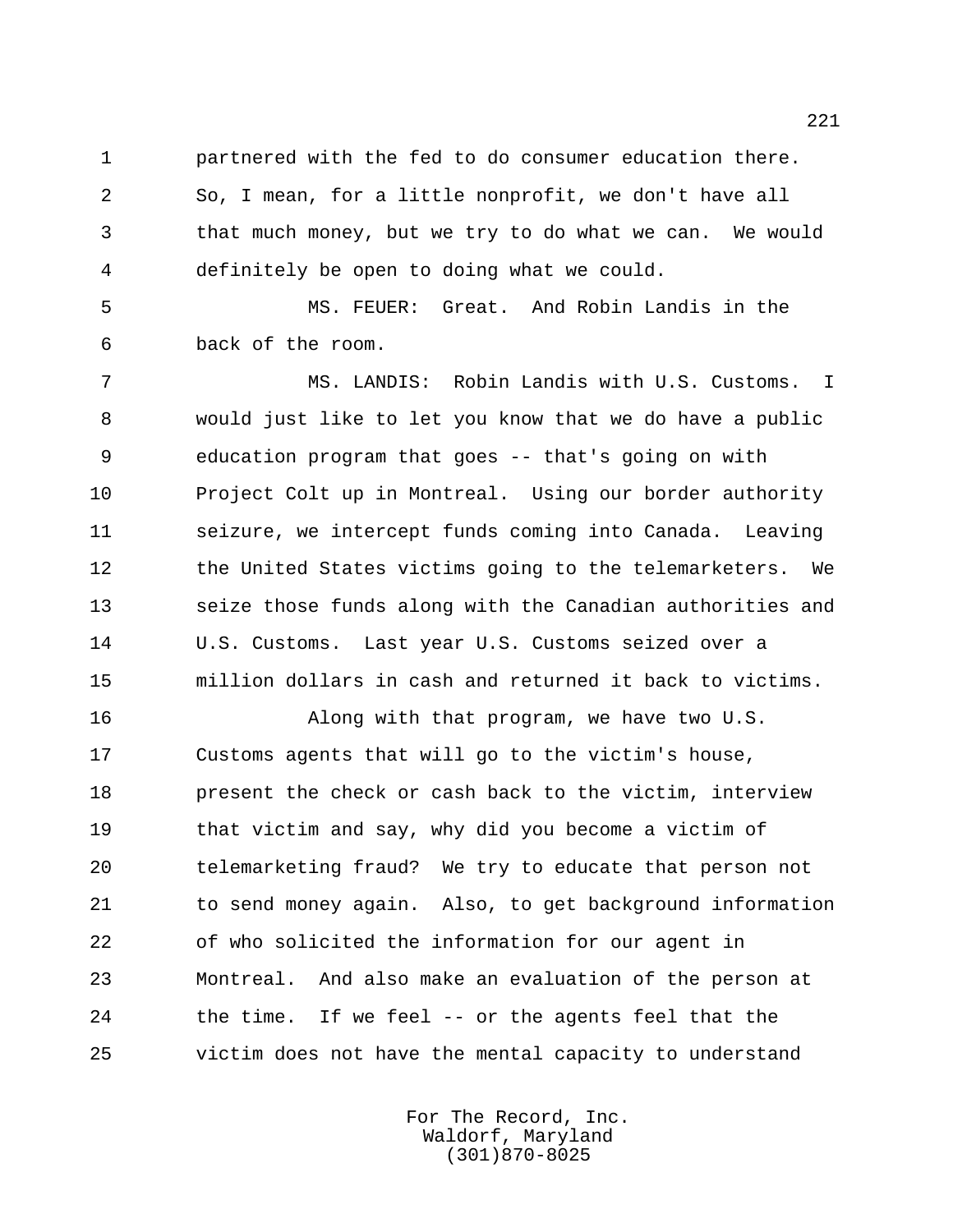what's going on, our agents are told to contact a relative or go to a public source to make them understand so they not become a victim again.

 So our program just of last year was over a million dollars in cash. That's just what we intercepted through the express mail couriers and through the U.S. mail. We do also have a program working with the express money companies where we kind of target or look at high risk money payouts, where we either execute search warrants or we just work with the companies and shut them down.

 So we do have a program going in Montreal that has been going on since '99 working with the RCMP, Canada Customs and Canada Post, and I think it's very effective. We have a lot of people and their families coming back and saying thank you. Thank you for returning the money. Thank you for educating us. And we also try to get the information out through out public affairs office, making press releases to get the word out to other people, also.

 MS. FEUER: Thanks, Robin. I think that is an important point. That would be something that obviously to the extent that it could be expanded here in the United States, it would be helpful, particularly since the premise, I guess, underlying this is that many of the people who are victimized, we find are victimized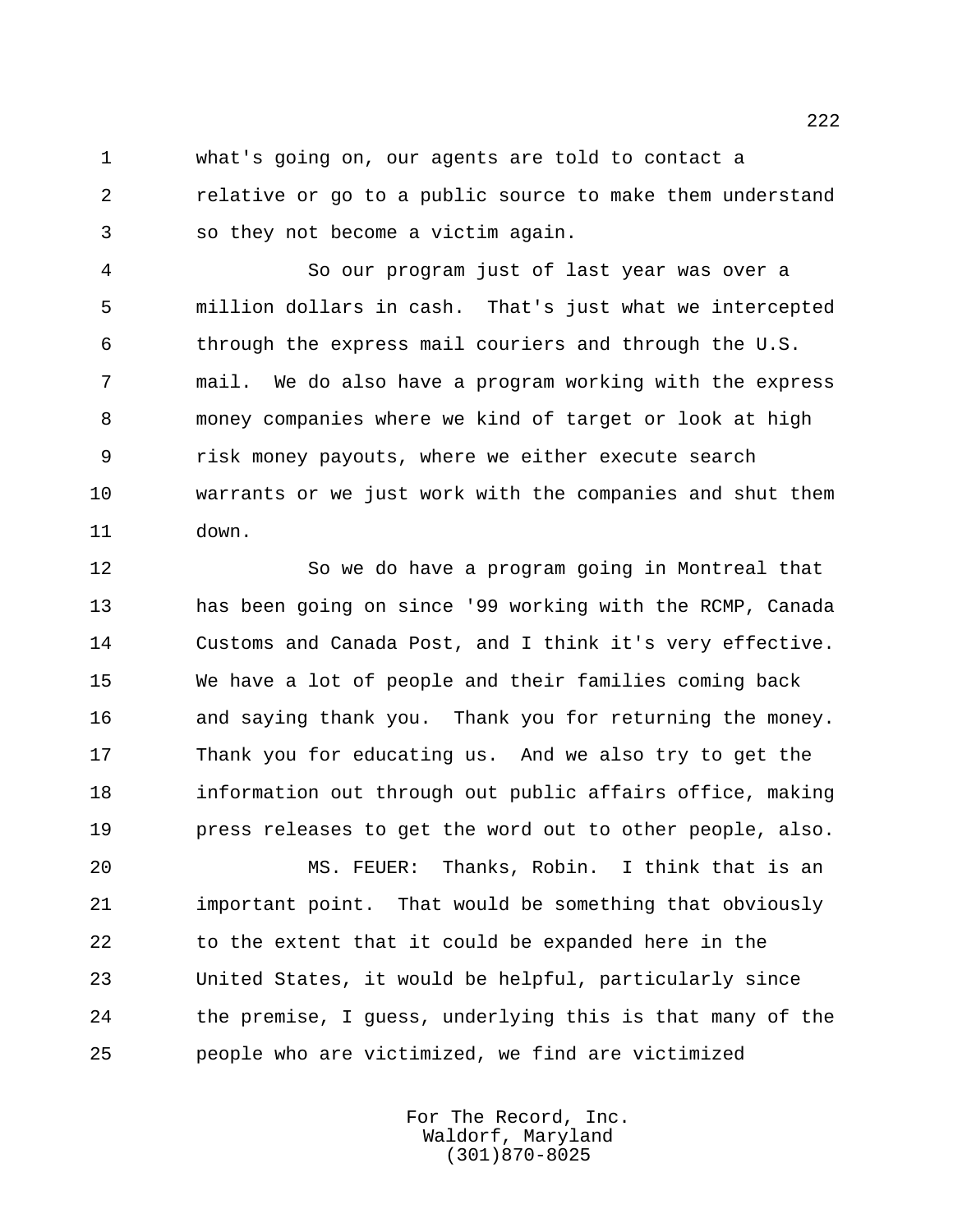repeatedly and they get on to what are known as sucker lists and get billed again and again and again. So that's an important component of any consumer education.

 Let me recognize Jean Ann and then our time has elapsed. We'll take a few more questions.

 MS. FOX: On the question of how you educate consumers and try to put a stop to some of this abuse further upstream, as the FTC implements your do not call list, as you look into your spam inquiry, we need to figure out ways to put a stop to this further ahead before people lose their money. And I don't know whether you can build educational messages into why people should put their relatives on the do not call list to protect 14 them from however much of this you can control that way. That would be helpful.

 MS. FEUER: Agreed. Our Office of Consumer and Business Education, I know, is busily working in anticipation of the do not call list going into effect. Are there any more questions? Susan and then -- I'm sorry. I don't know your name.

21 MR. WESTON: My name is Rick.

 MS. FEUER: Okay. Tara, can you bring the mic? Can you identify yourself, please?

 MR. WESTON: My name is Rick Weston. I'm the CTO of the Registrars Constituency.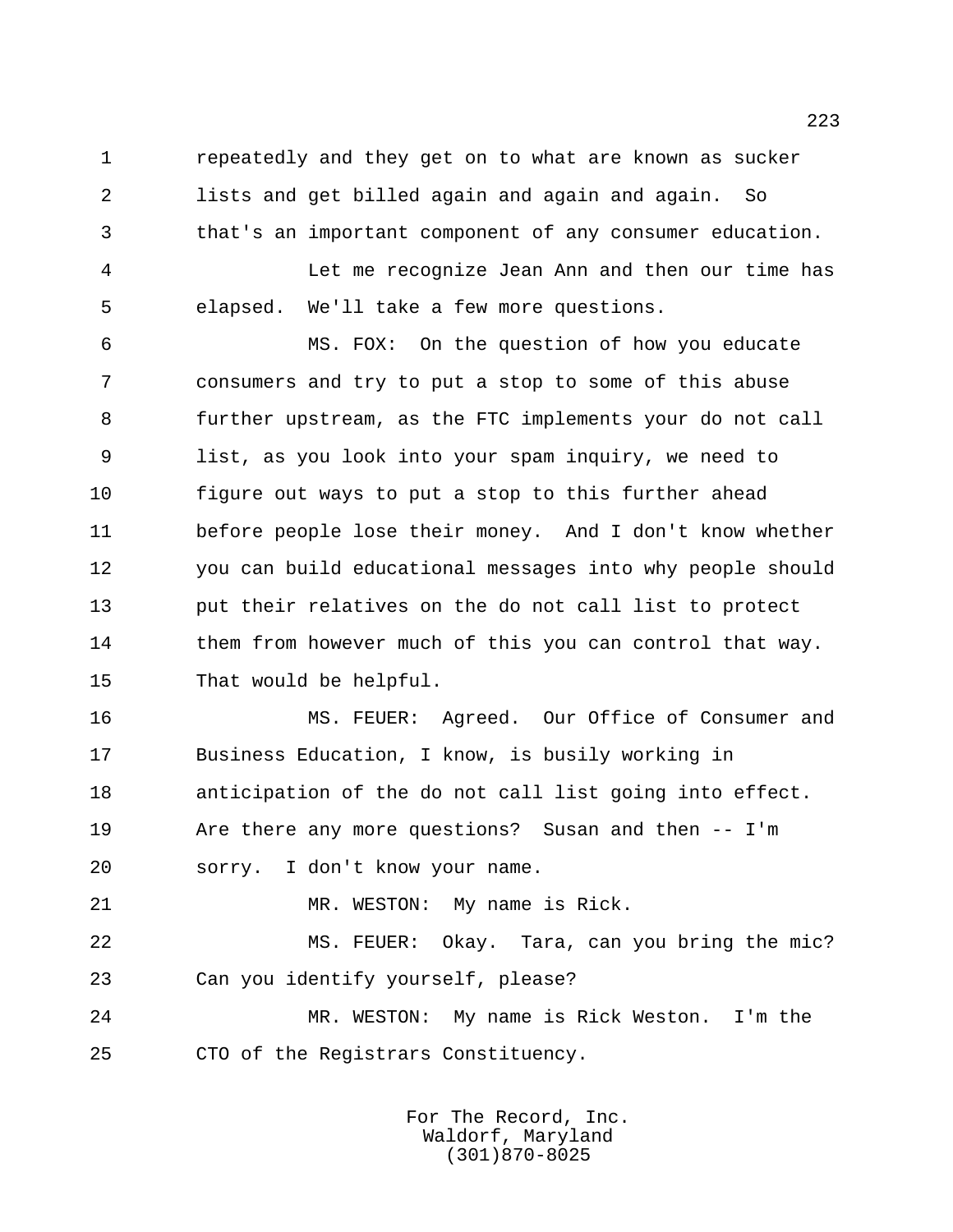1 MS. FEUER: Thanks.

 MR. WESTON: Today we have had a number of panelists and panels all use the word data and wanting to share data. The one thing that I haven't heard discussed is the meta-data. And meta-data is information about the data: what data you have to share, what are the conditions that that data would be shared, and whom would you share that with? Will you only share it with public sector or private sector and under what conditions?

 I think one of the things that the FTC -- the real value that you could add here would be to disseminate the information about the various parties here. What data they have. Who they would share it with. Will it only be law enforcement, or can private sector use some of that data? I believe that would facilitate the ability to create these relationships understanding what's on the table.

18 MS. FEUER: Thanks. Susan? And if you can, again, identify yourself for the videotape.

 MS. GRANT: Susan Grant, National Consumers League. I agree that that would be really helpful to show us where we're at now, but not necessarily where we're going to be in the future, because we're talking about making changes based on where we are now. One really important thing that we've learned in sharing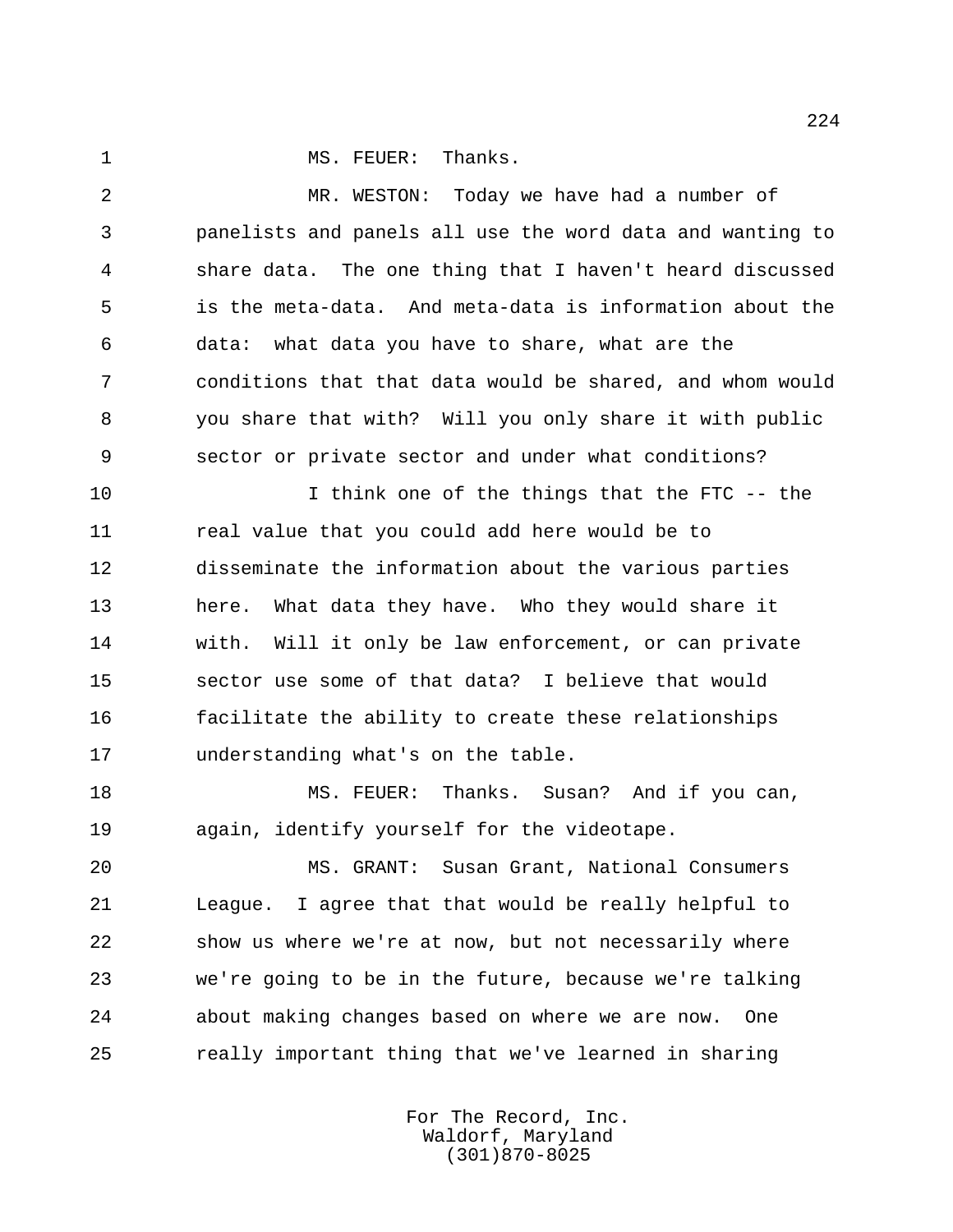information with Consumer Sentinel and PhoneBusters is that you have to categorize things the same way for the data to be useful. And that will be a big challenge going forward, I think.

 On consumer education, there has been a lot of work on older telemarketing fraud victims, and AARP has done further studies about the hardest to penetrate victims, which I think it's going to be announcing the results of in March. But there really hasn't been, that I know of, extensive research about telemarketing or Internet fraud victims of other age groups. And we're seeing the age groups shift over time, anyway, so I really think that that needs to be done in order to do 14 targeted messages that are effective with different groups.

 We would be really interested in doing that and collaborating with other people that are working on those kinds of projects. We think that's really important. With a grant from the Department of Justice last year, we created a web based kit of educational materials about telemarketing fraud, which was specifically created for use by government consumer protection agencies and law enforcement agencies, nonprofit consumer groups and nonprofit community organizations and unions and cooperative extension services.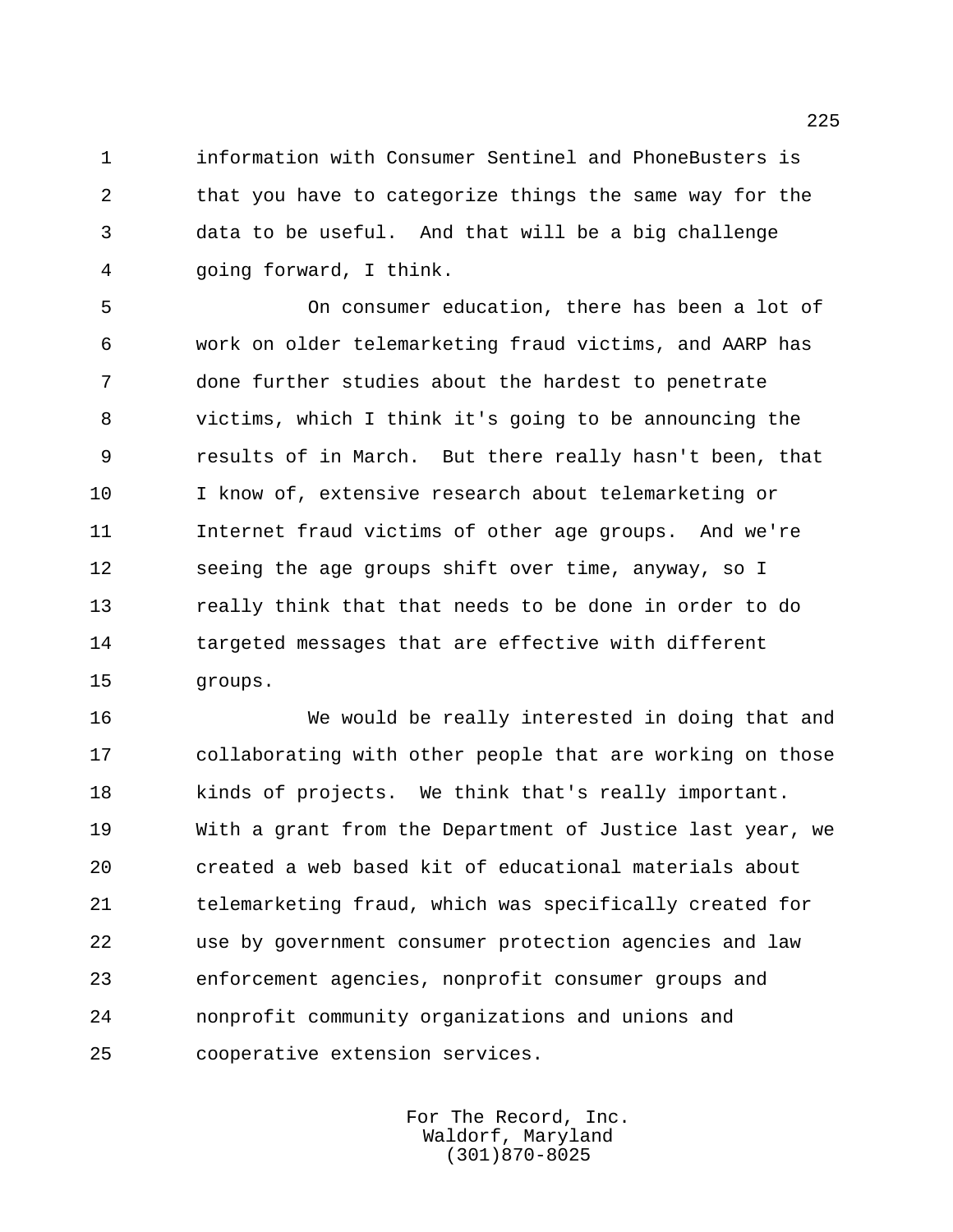1 1 It is not for use by for profit entities, although as we go forward with enhancing it -- which we hope we will in the future, not only to be for that more about different kinds of telemarketing frauds and have those materials in different formats, but also in regard to Internet fraud -- I can see the potential for coming up with materials might also be able to be used by the private sector and the for profit sector.

 And the idea of these materials is that they can be customized. So that everything that is there now, which is mat releases, scripts for oral presentations, Power Point presentations and tips that you can use in different formats, can be customized by the users to put their names on it, to put the relevant contact information, where consumers would go in that area if they have those kinds of problems, and information about 17 the relevant laws. If, for instance, a state had a particular law that was applicable to the subject matter.

 We already have it. We're going to be surveying the users this year to find out how they're using it, what new materials they would like and what changes in the existing materials they would like. And I can foresee this as perhaps something that we could build on in the future for use by all sorts of people doing consumer education, so that with similar groups of

> For The Record, Inc. Waldorf, Maryland (301)870-8025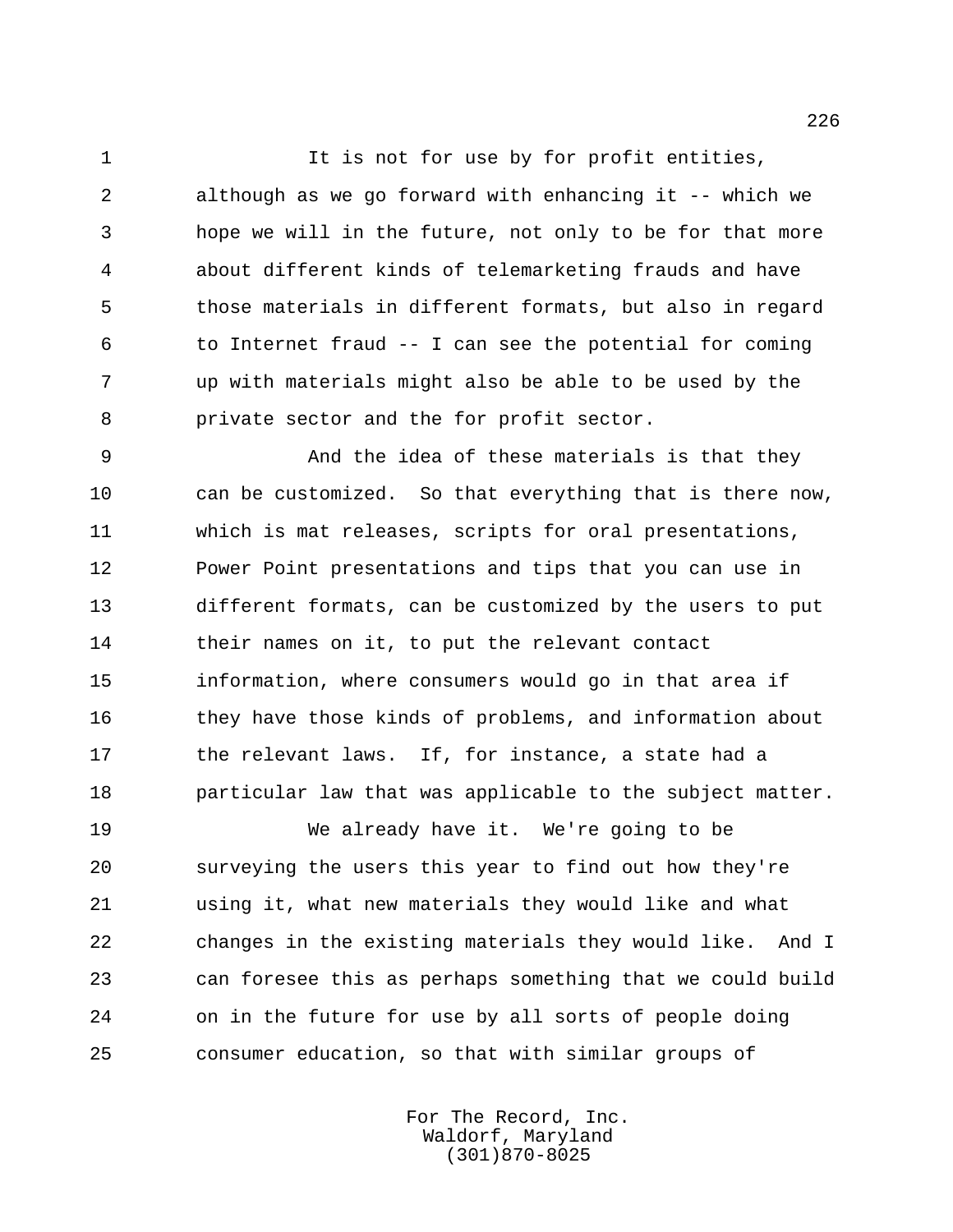consumers, different demographics and so on, and for different kinds of scams, we are all using the same consumer education methods which hopefully we have confirmed are effective.

 MS. FEUER: Great. Thanks, Susan. I think that we're going to have to cut the questions now. What I want to do is first thank everybody on this panel for coming despite the blizzard, and thank the audience for listening.

**I** just want to make a few points about what I 11 think we all heard on this panel, which seems like with respect to payment systems, that everyone sitting at the table, from the public sector and the private sector, including the nonprofit and for profit parts, agree that we need to do more consumer education. Generally about telemarketing fraud and Internet fraud and all types of cross-border fraud, but that there is a particular need for consumer education about payment systems. About how they work and about how they're being misused by people to defraud consumers out of their money. And that that might need to be very, very targeted. So I appreciate, Susan, the idea of using a lot of the same materials across all sectors, but I think, also, there may be a need for some very targeted education.

I think we also heard that there is a real need